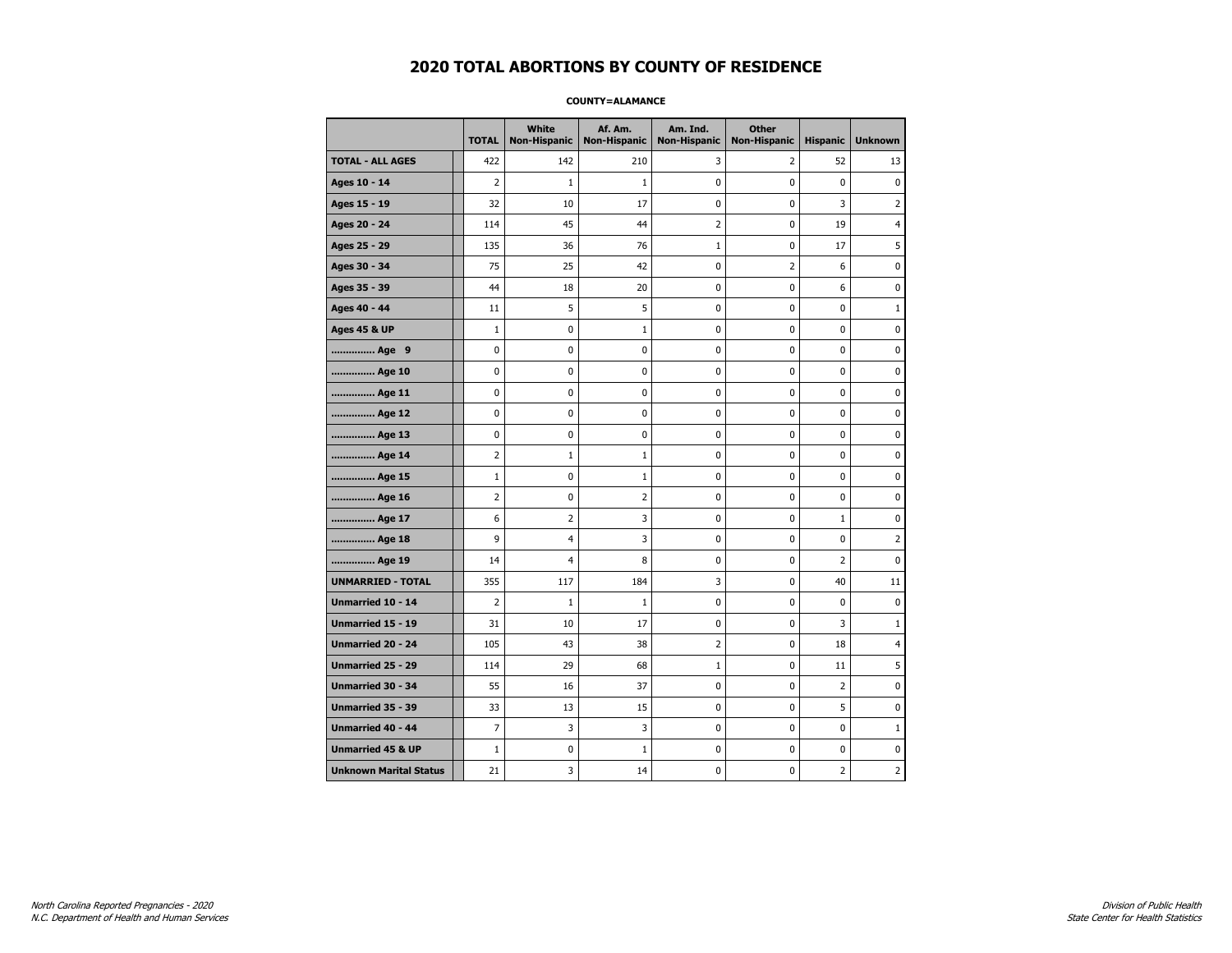### **COUNTY=ALEXANDER**

|                               | <b>TOTAL</b>   | White<br>Non-Hispanic | Af. Am.     | Am. Ind.<br>Non-Hispanic   Non-Hispanic | <b>Other</b><br><b>Non-Hispanic</b> | <b>Hispanic</b> | <b>Unknown</b> |
|-------------------------------|----------------|-----------------------|-------------|-----------------------------------------|-------------------------------------|-----------------|----------------|
| <b>TOTAL - ALL AGES</b>       | 28             | 18                    | 7           | 0                                       | $\mathbf{1}$                        | $\mathbf{1}$    | 1              |
| Ages 10 - 14                  | $\mathbf 0$    | $\mathbf 0$           | $\mathbf 0$ | 0                                       | $\mathbf 0$                         | $\mathbf 0$     | 0              |
| Ages 15 - 19                  | $\mathbf{1}$   | $\mathbf{1}$          | $\mathbf 0$ | $\mathbf 0$                             | $\mathbf 0$                         | $\mathbf{0}$    | 0              |
| Ages 20 - 24                  | 10             | 9                     | $1\,$       | $\pmb{0}$                               | $\pmb{0}$                           | 0               | 0              |
| Ages 25 - 29                  | 8              | 4                     | 3           | 0                                       | $\mathbf 0$                         | $\mathbf 1$     | $\pmb{0}$      |
| Ages 30 - 34                  | $\overline{4}$ | $\mathbf{1}$          | 3           | 0                                       | $\mathbf 0$                         | $\mathbf 0$     | 0              |
| Ages 35 - 39                  | $\overline{4}$ | 3                     | $\mathbf 0$ | 0                                       | $\mathbf 0$                         | $\mathbf 0$     | $\mathbf{1}$   |
| Ages 40 - 44                  | $1\,$          | 0                     | $\mathbf 0$ | 0                                       | $\mathbf{1}$                        | $\mathbf 0$     | 0              |
| <b>Ages 45 &amp; UP</b>       | $\mathbf 0$    | 0                     | $\mathbf 0$ | $\mathbf 0$                             | $\mathbf 0$                         | $\mathbf 0$     | 0              |
| Age 9                         | $\mathbf 0$    | $\pmb{0}$             | $\pmb{0}$   | $\pmb{0}$                               | $\mathbf 0$                         | $\mathbf 0$     | 0              |
| Age 10                        | $\mathbf 0$    | 0                     | $\pmb{0}$   | 0                                       | 0                                   | 0               | 0              |
| Age 11                        | $\mathbf 0$    | 0                     | 0           | 0                                       | 0                                   | 0               | 0              |
| Age 12                        | 0              | 0                     | 0           | 0                                       | 0                                   | 0               | 0              |
| Age 13                        | $\mathbf 0$    | 0                     | $\mathbf 0$ | $\mathbf 0$                             | $\mathbf 0$                         | $\mathbf 0$     | 0              |
| Age 14                        | $\mathbf 0$    | 0                     | $\mathbf 0$ | $\pmb{0}$                               | $\mathbf 0$                         | $\mathbf 0$     | 0              |
| Age 15                        | $1\,$          | $\mathbf{1}$          | $\pmb{0}$   | 0                                       | $\pmb{0}$                           | 0               | 0              |
| Age 16                        | 0              | 0                     | 0           | 0                                       | 0                                   | 0               | 0              |
| Age 17                        | $\mathbf 0$    | 0                     | $\mathbf 0$ | 0                                       | $\mathbf 0$                         | $\mathbf 0$     | 0              |
| Age 18                        | $\mathbf 0$    | 0                     | $\mathbf 0$ | 0                                       | 0                                   | 0               | 0              |
| Age 19                        | $\mathbf 0$    | 0                     | $\mathbf 0$ | $\mathbf 0$                             | $\mathbf 0$                         | $\mathbf 0$     | 0              |
| <b>UNMARRIED - TOTAL</b>      | 22             | 14                    | 6           | $\pmb{0}$                               | $\mathbf{1}$                        | $\mathbf 1$     | 0              |
| Unmarried 10 - 14             | $\pmb{0}$      | 0                     | $\pmb{0}$   | $\pmb{0}$                               | $\pmb{0}$                           | $\pmb{0}$       | 0              |
| Unmarried 15 - 19             | $1\,$          | $\mathbf{1}$          | 0           | 0                                       | 0                                   | 0               | 0              |
| Unmarried 20 - 24             | 8              | 8                     | 0           | 0                                       | 0                                   | 0               | 0              |
| Unmarried 25 - 29             | 6              | $\overline{2}$        | 3           | $\mathbf 0$                             | $\mathbf 0$                         | $\mathbf{1}$    | 0              |
| <b>Unmarried 30 - 34</b>      | 4              | $1\,$                 | 3           | $\pmb{0}$                               | $\mathbf 0$                         | $\mathbf 0$     | 0              |
| Unmarried 35 - 39             | $\overline{2}$ | $\overline{2}$        | $\pmb{0}$   | 0                                       | 0                                   | 0               | $\pmb{0}$      |
| <b>Unmarried 40 - 44</b>      | $1\,$          | $\mathbf 0$           | $\pmb{0}$   | 0                                       | $\mathbf{1}$                        | $\mathbf 0$     | 0              |
| <b>Unmarried 45 &amp; UP</b>  | 0              | 0                     | 0           | 0                                       | 0                                   | 0               | 0              |
| <b>Unknown Marital Status</b> | 3              | $\overline{2}$        | 1           | 0                                       | $\mathbf 0$                         | $\mathbf 0$     | 0              |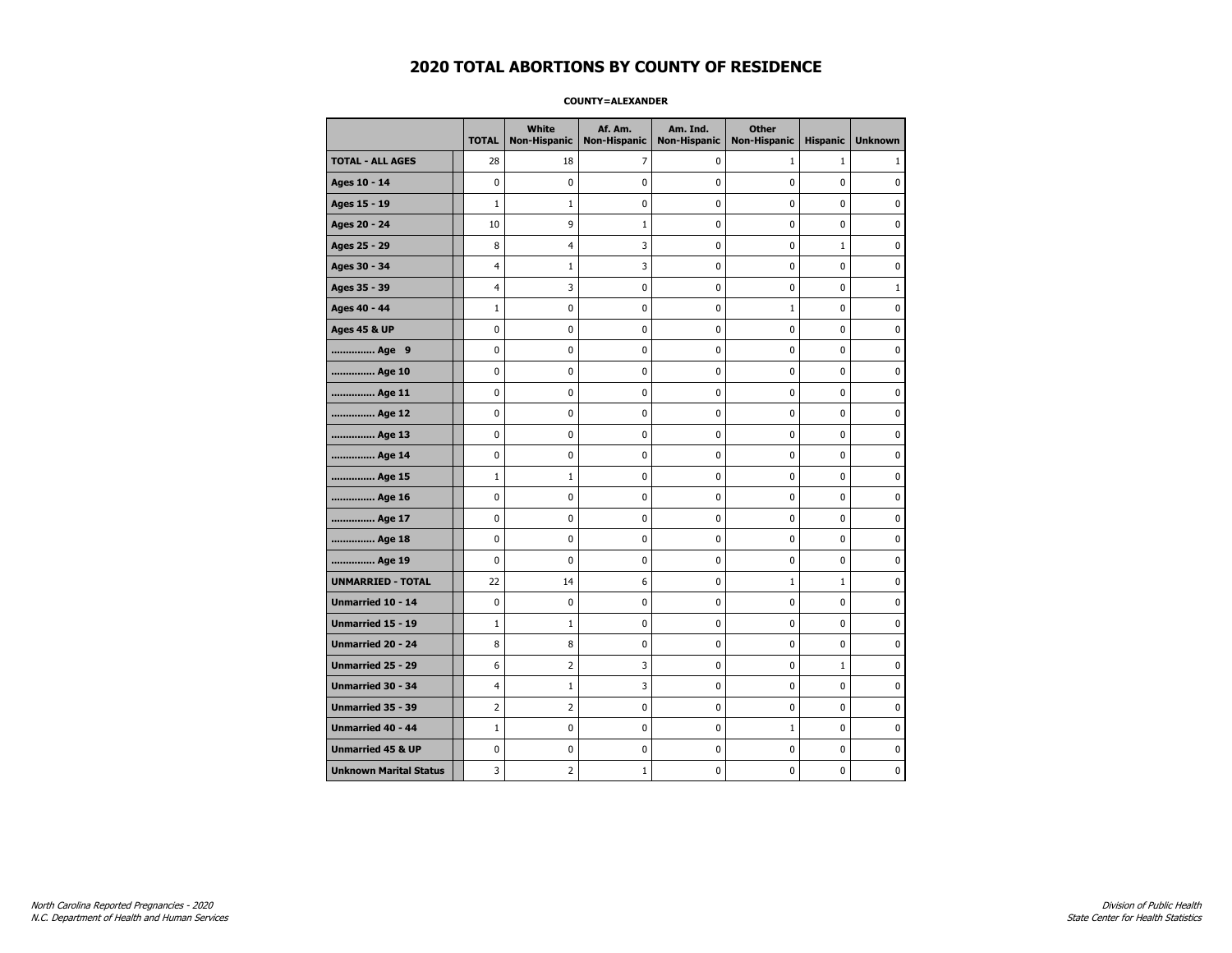### **COUNTY=ALLEGHANY**

|                               | <b>TOTAL</b>   | White<br>Non-Hispanic | Af. Am.<br><b>Non-Hispanic</b> | Am. Ind.<br><b>Non-Hispanic</b> | <b>Other</b><br><b>Non-Hispanic</b> | <b>Hispanic</b> | <b>Unknown</b> |
|-------------------------------|----------------|-----------------------|--------------------------------|---------------------------------|-------------------------------------|-----------------|----------------|
| <b>TOTAL - ALL AGES</b>       | $\overline{7}$ | 4                     | 2                              | 0                               | 0                                   | 0               | 1              |
| Ages 10 - 14                  | 0              | 0                     | 0                              | $\mathbf 0$                     | 0                                   | 0               | $\mathbf 0$    |
| Ages 15 - 19                  | $\mathbf{1}$   | 0                     | $\mathbf{1}$                   | $\mathbf 0$                     | $\mathbf 0$                         | 0               | 0              |
| Ages 20 - 24                  | $\overline{2}$ | $\overline{2}$        | $\mathbf 0$                    | $\mathbf 0$                     | $\mathbf 0$                         | 0               | 0              |
| Ages 25 - 29                  | $\overline{2}$ | $1\,$                 | $\mathbf{1}$                   | 0                               | $\pmb{0}$                           | 0               | 0              |
| Ages 30 - 34                  | $\mathbf{1}$   | 0                     | 0                              | 0                               | 0                                   | 0               | $\mathbf{1}$   |
| Ages 35 - 39                  | $\mathbf{1}$   | $\mathbf{1}$          | 0                              | 0                               | 0                                   | 0               | 0              |
| Ages 40 - 44                  | $\mathbf 0$    | 0                     | 0                              | 0                               | 0                                   | 0               | 0              |
| <b>Ages 45 &amp; UP</b>       | 0              | 0                     | 0                              | 0                               | 0                                   | 0               | 0              |
| Age 9                         | 0              | 0                     | 0                              | $\mathbf 0$                     | $\mathbf 0$                         | 0               | 0              |
| Age 10                        | $\mathbf 0$    | 0                     | 0                              | $\mathbf 0$                     | $\mathbf 0$                         | 0               | $\mathbf 0$    |
| Age 11                        | $\pmb{0}$      | 0                     | 0                              | 0                               | $\pmb{0}$                           | 0               | 0              |
| Age 12                        | 0              | 0                     | 0                              | 0                               | $\pmb{0}$                           | 0               | 0              |
| Age 13                        | $\mathbf 0$    | 0                     | 0                              | $\mathbf 0$                     | $\mathbf 0$                         | $\mathbf 0$     | 0              |
| Age 14                        | 0              | 0                     | 0                              | 0                               | 0                                   | 0               | 0              |
| Age 15                        | 0              | 0                     | 0                              | 0                               | 0                                   | 0               | 0              |
| Age 16                        | 0              | 0                     | 0                              | 0                               | 0                                   | 0               | 0              |
| Age 17                        | 0              | 0                     | 0                              | 0                               | 0                                   | 0               | 0              |
| Age 18                        | $\mathbf{1}$   | 0                     | 1                              | 0                               | $\pmb{0}$                           | 0               | $\pmb{0}$      |
| Age 19                        | $\pmb{0}$      | 0                     | 0                              | 0                               | $\pmb{0}$                           | 0               | 0              |
| <b>UNMARRIED - TOTAL</b>      | 4              | $\overline{2}$        | 2                              | 0                               | 0                                   | 0               | 0              |
| Unmarried 10 - 14             | $\mathbf 0$    | 0                     | 0                              | 0                               | 0                                   | 0               | $\mathbf 0$    |
| Unmarried 15 - 19             | $\mathbf{1}$   | 0                     | $\mathbf{1}$                   | 0                               | $\mathbf 0$                         | 0               | 0              |
| Unmarried 20 - 24             | $\mathbf{1}$   | $\mathbf{1}$          | 0                              | 0                               | 0                                   | 0               | 0              |
| <b>Unmarried 25 - 29</b>      | $\overline{2}$ | $\mathbf{1}$          | 1                              | $\mathbf 0$                     | 0                                   | 0               | 0              |
| Unmarried 30 - 34             | $\pmb{0}$      | $\pmb{0}$             | $\bf{0}$                       | $\pmb{0}$                       | $\pmb{0}$                           | 0               | $\pmb{0}$      |
| Unmarried 35 - 39             | 0              | 0                     | 0                              | $\pmb{0}$                       | $\pmb{0}$                           | 0               | 0              |
| <b>Unmarried 40 - 44</b>      | 0              | 0                     | 0                              | 0                               | 0                                   | 0               | $\mathbf 0$    |
| <b>Unmarried 45 &amp; UP</b>  | 0              | 0                     | 0                              | 0                               | 0                                   | 0               | 0              |
| <b>Unknown Marital Status</b> | $\mathbf{1}$   | 0                     | 0                              | 0                               | 0                                   | 0               | $\mathbf 1$    |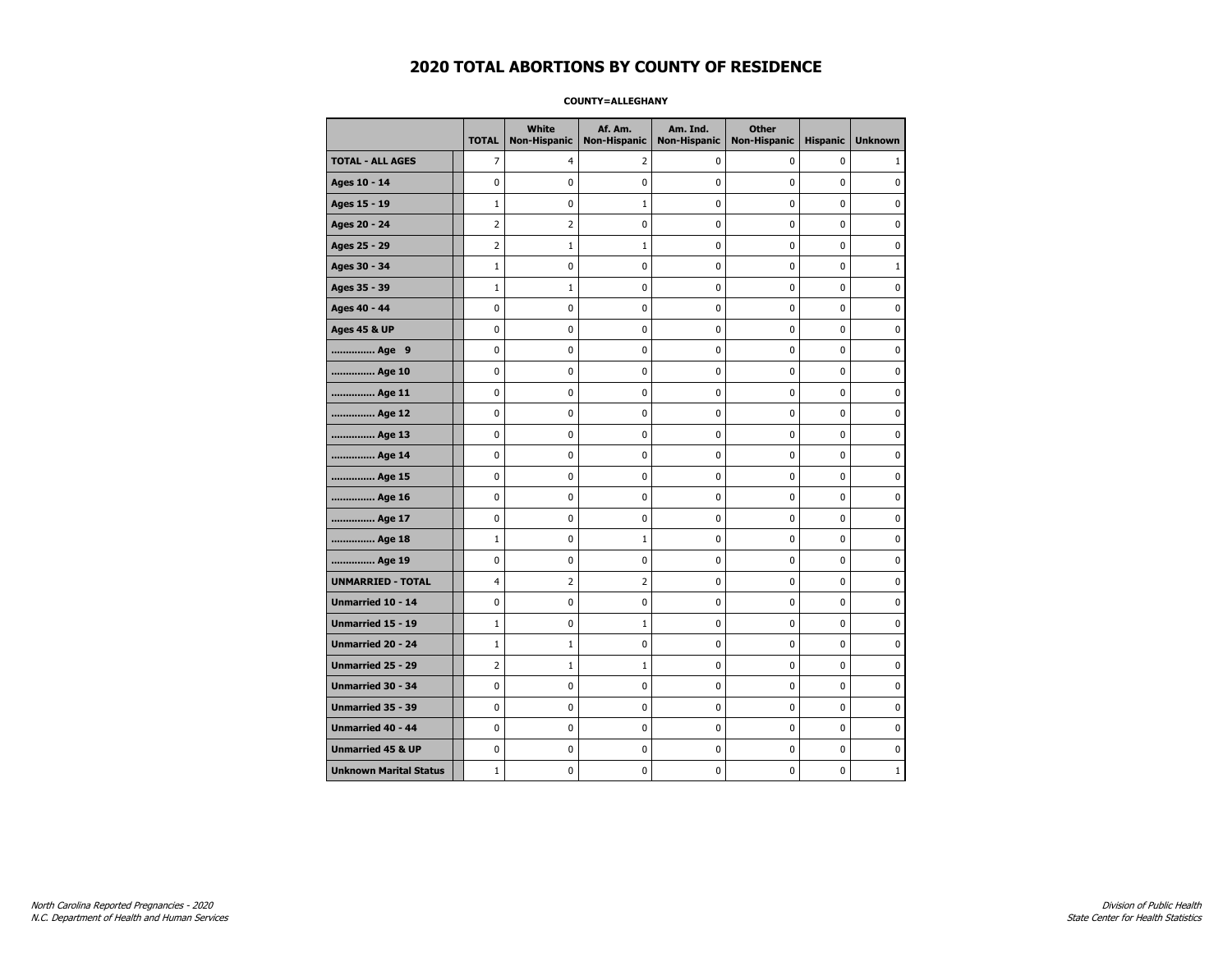**COUNTY=ANSON** 

|                               | <b>TOTAL</b>   | White<br><b>Non-Hispanic</b> | Af. Am.<br><b>Non-Hispanic</b> | Am. Ind.<br><b>Non-Hispanic</b> | <b>Other</b><br><b>Non-Hispanic</b> | <b>Hispanic</b> | <b>Unknown</b> |
|-------------------------------|----------------|------------------------------|--------------------------------|---------------------------------|-------------------------------------|-----------------|----------------|
| <b>TOTAL - ALL AGES</b>       | 64             | 8                            | 53                             | 0                               | 0                                   | $\mathbf{1}$    | 2              |
| Ages 10 - 14                  | 0              | 0                            | 0                              | $\mathbf 0$                     | 0                                   | 0               | 0              |
| Ages 15 - 19                  | 6              | $\overline{2}$               | 3                              | 0                               | $\pmb{0}$                           | 0               | $1\,$          |
| Ages 20 - 24                  | 14             | 2                            | 11                             | 0                               | 0                                   | 0               | $\mathbf{1}$   |
| Ages 25 - 29                  | 24             | 3                            | 20                             | 0                               | $\mathbf 0$                         | $\mathbf 1$     | $\pmb{0}$      |
| Ages 30 - 34                  | 15             | 0                            | 15                             | 0                               | 0                                   | 0               | $\mathbf 0$    |
| Ages 35 - 39                  | 3              | 1                            | 2                              | 0                               | 0                                   | 0               | 0              |
| Ages 40 - 44                  | $\mathbf{1}$   | 0                            | 1                              | 0                               | 0                                   | 0               | 0              |
| <b>Ages 45 &amp; UP</b>       | 0              | 0                            | 0                              | 0                               | 0                                   | 0               | $\mathbf 0$    |
| Age 9                         | 0              | 0                            | 0                              | 0                               | $\pmb{0}$                           | 0               | $\pmb{0}$      |
| Age 10                        | 0              | 0                            | 0                              | 0                               | 0                                   | 0               | 0              |
| Age 11                        | 0              | 0                            | 0                              | 0                               | 0                                   | 0               | 0              |
| Age 12                        | 0              | 0                            | 0                              | 0                               | 0                                   | 0               | $\mathbf 0$    |
| Age 13                        | 0              | 0                            | 0                              | 0                               | $\pmb{0}$                           | 0               | 0              |
| Age 14                        | 0              | 0                            | 0                              | 0                               | 0                                   | 0               | 0              |
| Age 15                        | 0              | $\mathbf 0$                  | 0                              | 0                               | $\mathbf 0$                         | 0               | $\mathbf 0$    |
| Age 16                        | 0              | $\mathbf 0$                  | 0                              | 0                               | $\mathbf 0$                         | 0               | $\mathbf 0$    |
| Age 17                        | $\mathbf{1}$   | $\mathbf{1}$                 | 0                              | 0                               | 0                                   | 0               | 0              |
| Age 18                        | $\overline{2}$ | 0                            | 2                              | 0                               | $\pmb{0}$                           | 0               | 0              |
| Age 19                        | 3              | 1                            | $\mathbf{1}$                   | 0                               | 0                                   | 0               | $\mathbf{1}$   |
| <b>UNMARRIED - TOTAL</b>      | 57             | $\overline{7}$               | 47                             | 0                               | $\mathbf 0$                         | $\mathbf{1}$    | $\overline{2}$ |
| Unmarried 10 - 14             | 0              | 0                            | 0                              | 0                               | $\pmb{0}$                           | 0               | 0              |
| <b>Unmarried 15 - 19</b>      | 6              | 2                            | 3                              | 0                               | 0                                   | 0               | $\mathbf{1}$   |
| <b>Unmarried 20 - 24</b>      | 13             | 2                            | 10                             | 0                               | $\mathbf 0$                         | 0               | $\mathbf{1}$   |
| Unmarried 25 - 29             | 23             | 2                            | 20                             | 0                               | $\pmb{0}$                           | $\mathbf 1$     | 0              |
| Unmarried 30 - 34             | 11             | 0                            | 11                             | 0                               | 0                                   | 0               | 0              |
| Unmarried 35 - 39             | 2              | $\mathbf{1}$                 | 1                              | 0                               | 0                                   | 0               | 0              |
| <b>Unmarried 40 - 44</b>      | $\mathbf{1}$   | $\mathbf 0$                  | $\mathbf{1}$                   | 0                               | 0                                   | 0               | $\mathbf 0$    |
| <b>Unmarried 45 &amp; UP</b>  | 0              | 0                            | 0                              | 0                               | $\pmb{0}$                           | 0               | 0              |
| <b>Unknown Marital Status</b> | 4              | 0                            | 4                              | 0                               | 0                                   | 0               | 0              |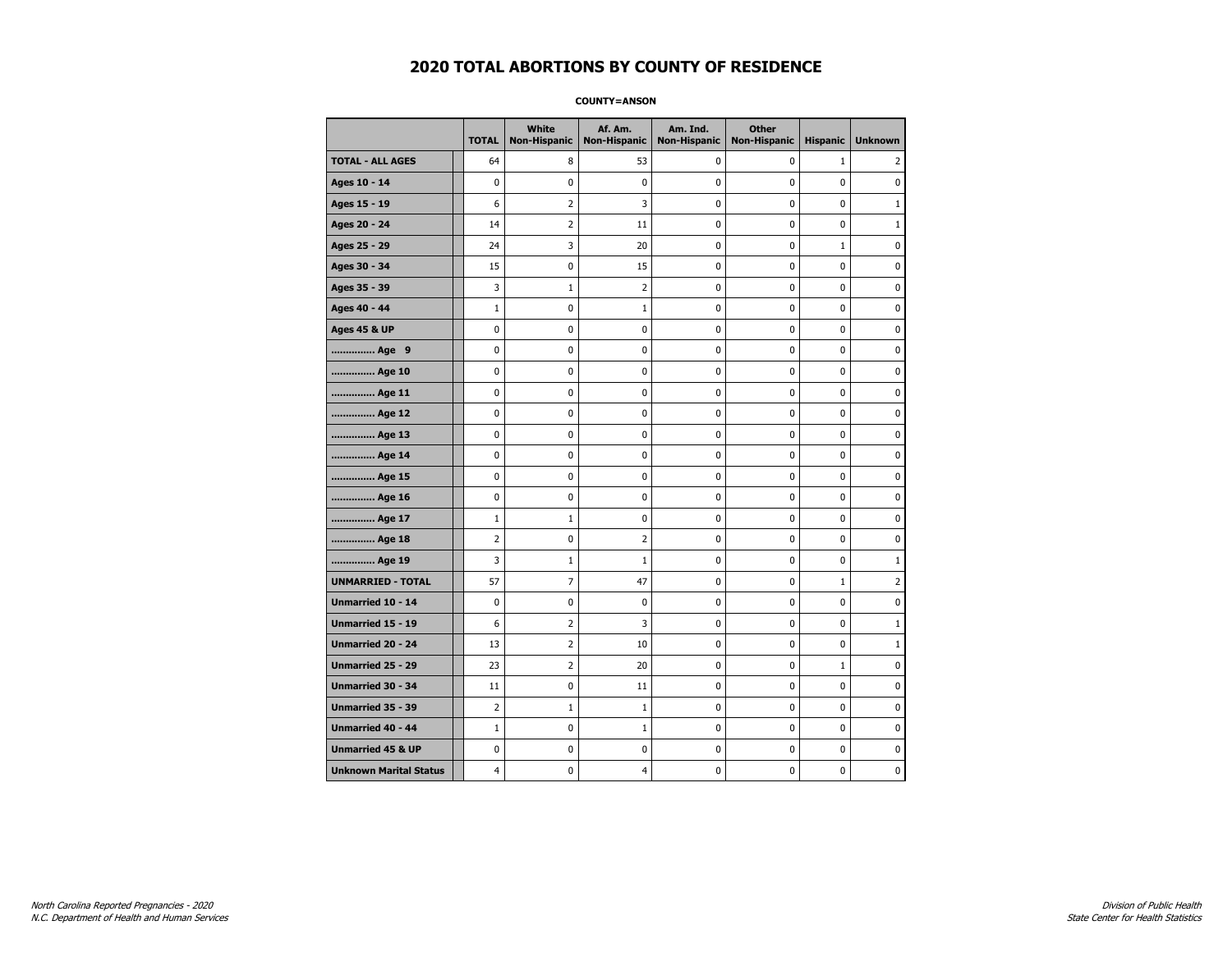**COUNTY=ASHE** 

|                               | <b>TOTAL</b>   | <b>White</b><br><b>Non-Hispanic</b> | Af. Am.<br><b>Non-Hispanic</b> | Am. Ind.<br><b>Non-Hispanic</b> | <b>Other</b><br><b>Non-Hispanic</b> | <b>Hispanic</b> | <b>Unknown</b> |
|-------------------------------|----------------|-------------------------------------|--------------------------------|---------------------------------|-------------------------------------|-----------------|----------------|
| <b>TOTAL - ALL AGES</b>       | 9              | 7                                   | 1                              | 0                               | 0                                   | $\mathbf{1}$    | 0              |
| Ages 10 - 14                  | $\mathbf 0$    | 0                                   | 0                              | 0                               | 0                                   | 0               | 0              |
| Ages 15 - 19                  | $\pmb{0}$      | 0                                   | 0                              | 0                               | 0                                   | 0               | 0              |
| Ages 20 - 24                  | 5              | 4                                   | 0                              | 0                               | 0                                   | $\mathbf{1}$    | 0              |
| Ages 25 - 29                  | $\mathbf{1}$   | $\mathbf 0$                         | 1                              | 0                               | 0                                   | 0               | 0              |
| Ages 30 - 34                  | $\mathbf{1}$   | $\mathbf{1}$                        | 0                              | 0                               | 0                                   | 0               | 0              |
| Ages 35 - 39                  | $\overline{2}$ | $\overline{2}$                      | 0                              | 0                               | 0                                   | 0               | 0              |
| Ages 40 - 44                  | 0              | 0                                   | 0                              | 0                               | 0                                   | 0               | $\pmb{0}$      |
| <b>Ages 45 &amp; UP</b>       | 0              | 0                                   | 0                              | 0                               | 0                                   | 0               | 0              |
| Age 9                         | $\mathbf 0$    | $\mathbf 0$                         | 0                              | 0                               | 0                                   | 0               | 0              |
| Age 10                        | 0              | 0                                   | 0                              | 0                               | 0                                   | 0               | 0              |
| Age 11                        | 0              | 0                                   | 0                              | 0                               | 0                                   | 0               | 0              |
| Age 12                        | 0              | 0                                   | 0                              | 0                               | 0                                   | 0               | 0              |
| Age 13                        | 0              | 0                                   | 0                              | 0                               | 0                                   | 0               | 0              |
| Age 14                        | $\mathbf 0$    | 0                                   | 0                              | $\pmb{0}$                       | 0                                   | 0               | 0              |
| Age 15                        | $\pmb{0}$      | 0                                   | 0                              | 0                               | 0                                   | 0               | $\pmb{0}$      |
| Age 16                        | 0              | 0                                   | 0                              | 0                               | 0                                   | 0               | 0              |
| Age 17                        | 0              | 0                                   | 0                              | 0                               | 0                                   | 0               | 0              |
| Age 18                        | $\mathbf 0$    | 0                                   | 0                              | 0                               | 0                                   | 0               | $\mathbf 0$    |
| Age 19                        | $\pmb{0}$      | 0                                   | 0                              | $\pmb{0}$                       | 0                                   | $\pmb{0}$       | 0              |
| <b>UNMARRIED - TOTAL</b>      | 7              | 5                                   | 1                              | 0                               | 0                                   | $\mathbf 1$     | 0              |
| Unmarried 10 - 14             | 0              | 0                                   | 0                              | 0                               | 0                                   | 0               | 0              |
| <b>Unmarried 15 - 19</b>      | 0              | 0                                   | 0                              | 0                               | 0                                   | 0               | 0              |
| Unmarried 20 - 24             | 5              | 4                                   | $\pmb{0}$                      | 0                               | 0                                   | $\mathbf 1$     | $\pmb{0}$      |
| <b>Unmarried 25 - 29</b>      | $\mathbf{1}$   | 0                                   | $\mathbf 1$                    | 0                               | 0                                   | 0               | 0              |
| Unmarried 30 - 34             | 0              | 0                                   | 0                              | 0                               | 0                                   | 0               | 0              |
| Unmarried 35 - 39             | $\mathbf{1}$   | $\mathbf{1}$                        | 0                              | 0                               | 0                                   | 0               | $\mathbf 0$    |
| <b>Unmarried 40 - 44</b>      | 0              | 0                                   | 0                              | 0                               | 0                                   | 0               | 0              |
| <b>Unmarried 45 &amp; UP</b>  | 0              | 0                                   | 0                              | 0                               | 0                                   | 0               | 0              |
| <b>Unknown Marital Status</b> | 0              | 0                                   | 0                              | 0                               | 0                                   | 0               | 0              |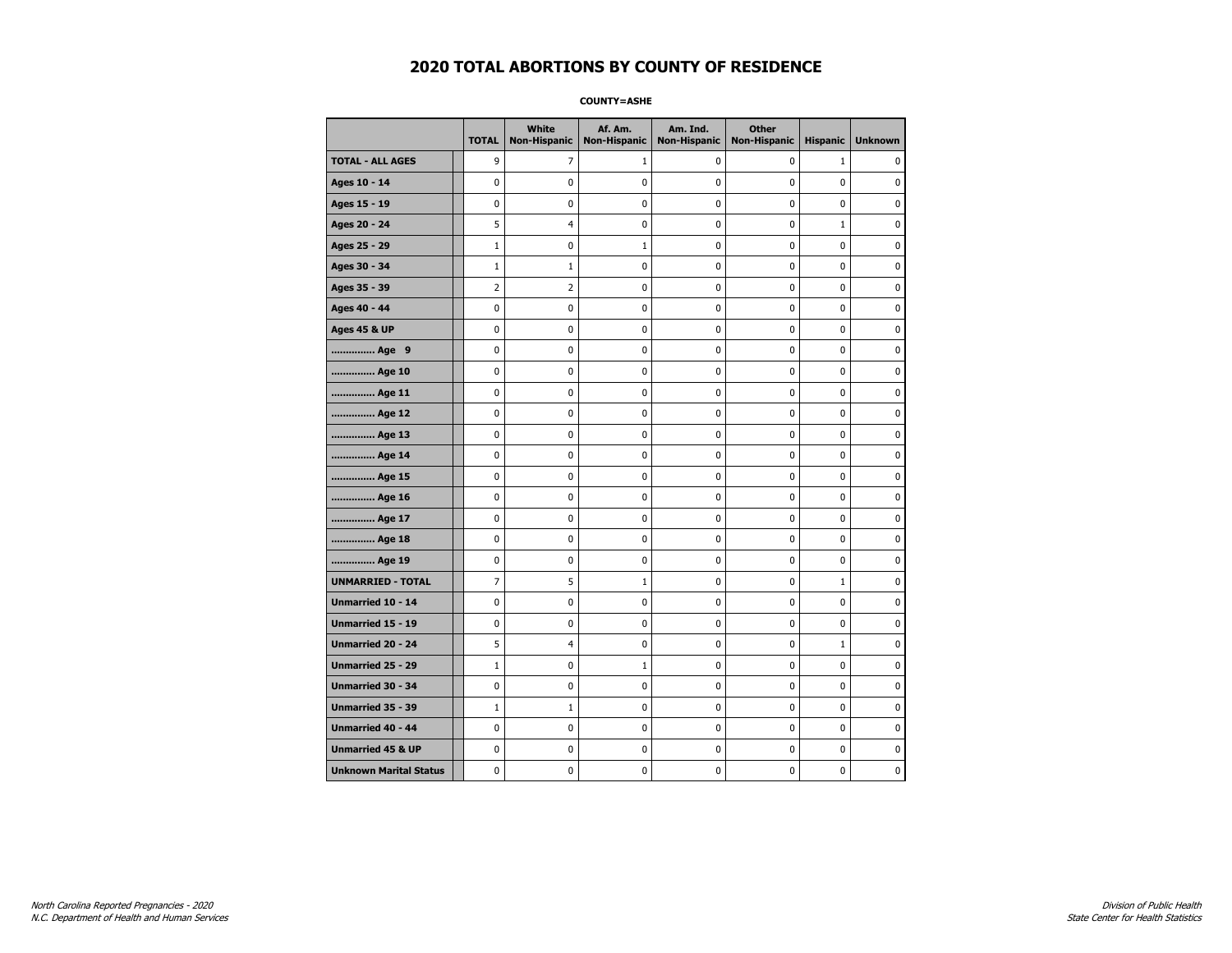**COUNTY=AVERY** 

|                               | <b>TOTAL</b>   | White<br>Non-Hispanic | Af. Am.<br><b>Non-Hispanic</b> | Am. Ind.<br><b>Non-Hispanic</b> | <b>Other</b><br><b>Non-Hispanic</b> | <b>Hispanic</b> | <b>Unknown</b> |
|-------------------------------|----------------|-----------------------|--------------------------------|---------------------------------|-------------------------------------|-----------------|----------------|
| <b>TOTAL - ALL AGES</b>       | 17             | 16                    | 0                              | 0                               | 0                                   | 0               | 1              |
| Ages 10 - 14                  | 0              | $\mathbf 0$           | 0                              | 0                               | 0                                   | 0               | 0              |
| Ages 15 - 19                  | 0              | 0                     | 0                              | 0                               | $\pmb{0}$                           | 0               | 0              |
| Ages 20 - 24                  | $\overline{7}$ | 6                     | $\pmb{0}$                      | 0                               | $\mathbf 0$                         | 0               | $\mathbf{1}$   |
| Ages 25 - 29                  | 6              | 6                     | $\pmb{0}$                      | 0                               | $\pmb{0}$                           | 0               | $\pmb{0}$      |
| Ages 30 - 34                  | $\mathbf 1$    | $\mathbf 1$           | 0                              | 0                               | 0                                   | 0               | 0              |
| Ages 35 - 39                  | $\mathbf{1}$   | $\mathbf{1}$          | 0                              | 0                               | 0                                   | 0               | 0              |
| Ages 40 - 44                  | 0              | 0                     | 0                              | 0                               | $\mathbf 0$                         | 0               | $\pmb{0}$      |
| <b>Ages 45 &amp; UP</b>       | 0              | 0                     | 0                              | 0                               | 0                                   | 0               | $\mathbf 0$    |
| Age 9                         | 0              | 0                     | 0                              | 0                               | $\mathbf 0$                         | 0               | $\mathbf 0$    |
| Age 10                        | 0              | 0                     | $\pmb{0}$                      | 0                               | $\pmb{0}$                           | 0               | 0              |
| Age 11                        | 0              | 0                     | 0                              | 0                               | 0                                   | 0               | $\mathbf 0$    |
| Age 12                        | 0              | 0                     | 0                              | 0                               | 0                                   | 0               | 0              |
| Age 13                        | 0              | 0                     | 0                              | 0                               | 0                                   | 0               | $\mathbf 0$    |
| Age 14                        | 0              | 0                     | 0                              | 0                               | $\mathbf 0$                         | 0               | $\mathbf 0$    |
| Age 15                        | 0              | 0                     | $\pmb{0}$                      | 0                               | $\pmb{0}$                           | 0               | $\pmb{0}$      |
| Age 16                        | 0              | 0                     | $\pmb{0}$                      | 0                               | $\pmb{0}$                           | 0               | $\mathbf 0$    |
| Age 17                        | 0              | 0                     | 0                              | 0                               | 0                                   | 0               | 0              |
| Age 18                        | 0              | 0                     | $\pmb{0}$                      | 0                               | $\pmb{0}$                           | 0               | $\pmb{0}$      |
| Age 19                        | 0              | 0                     | 0                              | 0                               | 0                                   | 0               | $\mathbf 0$    |
| <b>UNMARRIED - TOTAL</b>      | 17             | 16                    | 0                              | 0                               | $\mathbf 0$                         | 0               | $\mathbf{1}$   |
| Unmarried 10 - 14             | 0              | 0                     | $\pmb{0}$                      | 0                               | $\pmb{0}$                           | 0               | 0              |
| Unmarried 15 - 19             | 0              | 0                     | $\pmb{0}$                      | 0                               | $\pmb{0}$                           | 0               | $\pmb{0}$      |
| Unmarried 20 - 24             | 7              | 6                     | 0                              | 0                               | 0                                   | 0               | $\mathbf{1}$   |
| <b>Unmarried 25 - 29</b>      | 6              | 6                     | 0                              | 0                               | 0                                   | 0               | 0              |
| <b>Unmarried 30 - 34</b>      | $\mathbf{1}$   | $1\,$                 | $\mathbf 0$                    | 0                               | $\mathbf 0$                         | 0               | $\mathbf 0$    |
| Unmarried 35 - 39             | $\mathbf{1}$   | $\mathbf{1}$          | 0                              | 0                               | $\mathbf 0$                         | 0               | $\mathbf 0$    |
| Unmarried 40 - 44             | 0              | 0                     | $\pmb{0}$                      | 0                               | $\pmb{0}$                           | 0               | 0              |
| <b>Unmarried 45 &amp; UP</b>  | 0              | 0                     | 0                              | 0                               | 0                                   | 0               | 0              |
| <b>Unknown Marital Status</b> | 0              | 0                     | 0                              | 0                               | 0                                   | 0               | $\mathbf 0$    |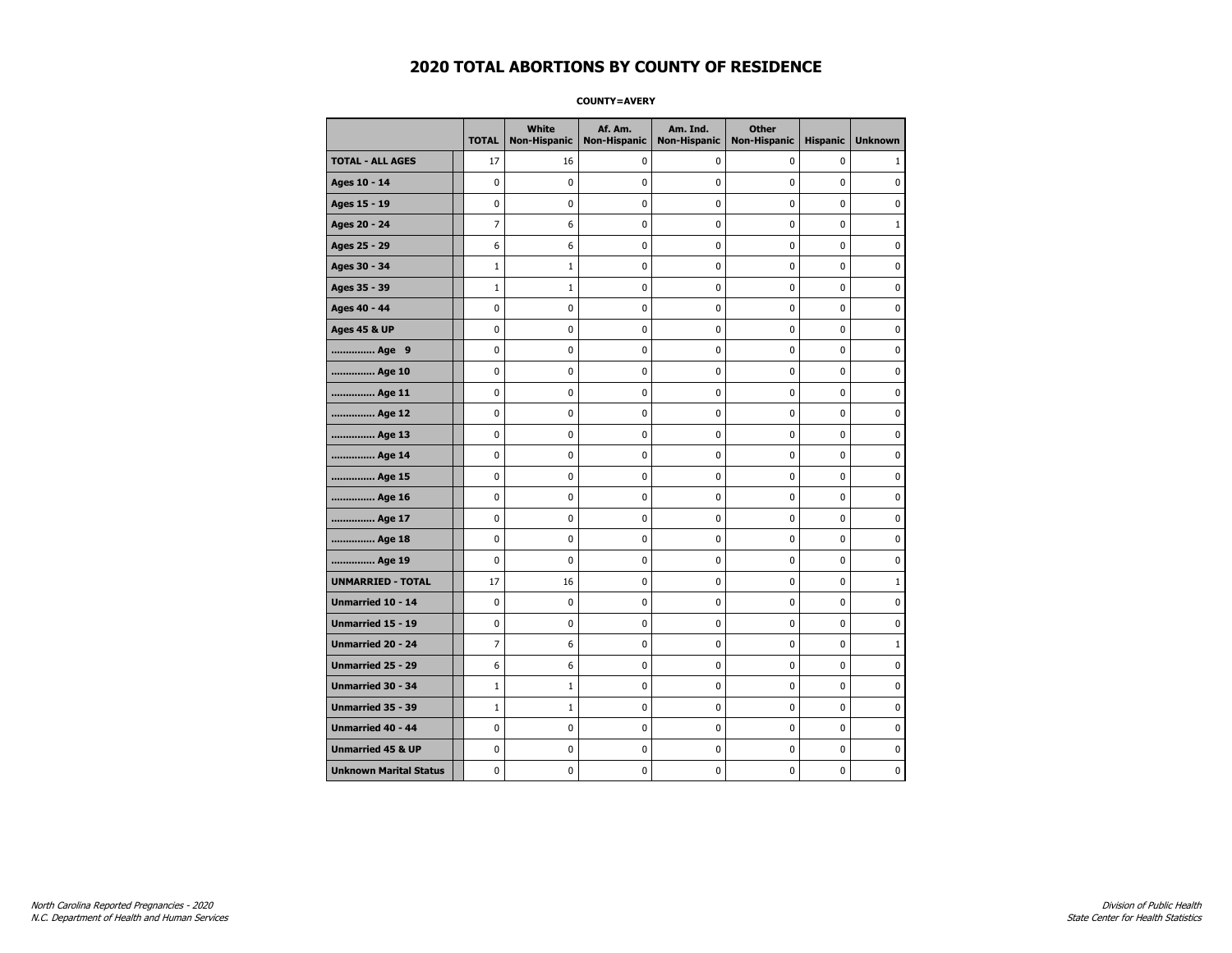### **COUNTY=BEAUFORT**

|                               | <b>TOTAL</b>   | White<br>Non-Hispanic | Af. Am.<br><b>Non-Hispanic</b> | Am. Ind.<br><b>Non-Hispanic</b> | <b>Other</b><br><b>Non-Hispanic</b> | <b>Hispanic</b> | <b>Unknown</b> |
|-------------------------------|----------------|-----------------------|--------------------------------|---------------------------------|-------------------------------------|-----------------|----------------|
| <b>TOTAL - ALL AGES</b>       | 52             | 25                    | 21                             | 0                               | 0                                   | $\overline{4}$  | 2              |
| Ages 10 - 14                  | $\mathbf 0$    | $\mathbf 0$           | $\mathbf 0$                    | $\mathbf 0$                     | $\mathbf 0$                         | $\mathbf 0$     | 0              |
| Ages 15 - 19                  | $\overline{4}$ | $\mathbf{1}$          | 3                              | $\mathbf 0$                     | $\mathbf 0$                         | $\mathbf 0$     | 0              |
| Ages 20 - 24                  | 18             | 11                    | 5                              | $\pmb{0}$                       | $\pmb{0}$                           | $\mathbf 1$     | $\mathbf 1$    |
| Ages 25 - 29                  | 19             | 6                     | 9                              | 0                               | $\pmb{0}$                           | 3               | 1              |
| Ages 30 - 34                  | 7              | 4                     | 3                              | 0                               | 0                                   | 0               | 0              |
| Ages 35 - 39                  | $\overline{2}$ | $\mathbf 2$           | $\pmb{0}$                      | 0                               | $\mathbf 0$                         | $\mathbf 0$     | 0              |
| Ages 40 - 44                  | $\mathbf 0$    | 0                     | $\mathbf 0$                    | 0                               | $\mathbf 0$                         | $\mathbf 0$     | 0              |
| <b>Ages 45 &amp; UP</b>       | $\mathbf 0$    | 0                     | $\mathbf 0$                    | $\mathbf 0$                     | $\mathbf 0$                         | $\mathbf 0$     | 0              |
| Age 9                         | $\pmb{0}$      | 0                     | $\pmb{0}$                      | 0                               | 0                                   | 0               | 0              |
| Age 10                        | $\mathbf 0$    | 0                     | $\mathbf 0$                    | 0                               | $\mathbf 0$                         | $\mathbf 0$     | 0              |
| Age 11                        | 0              | 0                     | 0                              | 0                               | 0                                   | 0               | 0              |
| Age 12                        | $\mathbf 0$    | 0                     | $\pmb{0}$                      | 0                               | 0                                   | 0               | 0              |
| Age 13                        | $\mathbf 0$    | 0                     | $\mathbf 0$                    | $\mathbf 0$                     | $\mathbf 0$                         | $\mathbf 0$     | 0              |
| Age 14                        | $\mathbf 0$    | $\mathbf 0$           | $\mathbf 0$                    | $\mathbf 0$                     | $\mathbf 0$                         | $\mathbf 0$     | 0              |
| Age 15                        | $1\,$          | 0                     | $1\,$                          | $\pmb{0}$                       | $\pmb{0}$                           | $\pmb{0}$       | 0              |
| Age 16                        | 0              | 0                     | $\pmb{0}$                      | 0                               | 0                                   | 0               | 0              |
| Age 17                        | $\mathbf 0$    | 0                     | 0                              | 0                               | $\mathbf 0$                         | $\mathbf 0$     | 0              |
| Age 18                        | $1\,$          | $\mathbf{1}$          | $\mathbf 0$                    | 0                               | 0                                   | $\mathbf 0$     | 0              |
| Age 19                        | $\overline{2}$ | 0                     | $\overline{2}$                 | $\mathbf 0$                     | $\mathbf 0$                         | $\mathbf 0$     | 0              |
| <b>UNMARRIED - TOTAL</b>      | 42             | 20                    | 18                             | 0                               | $\mathbf 0$                         | 3               | 1              |
| Unmarried 10 - 14             | $\mathbf 0$    | 0                     | $\pmb{0}$                      | $\pmb{0}$                       | $\mathbf 0$                         | $\mathbf 0$     | 0              |
| Unmarried 15 - 19             | $\overline{4}$ | $\mathbf{1}$          | 3                              | 0                               | 0                                   | 0               | 0              |
| <b>Unmarried 20 - 24</b>      | 17             | 11                    | 5                              | 0                               | 0                                   | 0               | $\mathbf{1}$   |
| <b>Unmarried 25 - 29</b>      | 15             | 5                     | $\overline{7}$                 | $\mathbf 0$                     | $\mathbf 0$                         | 3               | 0              |
| <b>Unmarried 30 - 34</b>      | 5              | $\overline{2}$        | 3                              | 0                               | 0                                   | 0               | 0              |
| Unmarried 35 - 39             | $\mathbf 1$    | $1\,$                 | $\pmb{0}$                      | $\pmb{0}$                       | $\pmb{0}$                           | $\pmb{0}$       | 0              |
| Unmarried 40 - 44             | 0              | 0                     | $\pmb{0}$                      | 0                               | $\pmb{0}$                           | 0               | 0              |
| <b>Unmarried 45 &amp; UP</b>  | 0              | 0                     | 0                              | 0                               | $\mathbf 0$                         | $\mathbf 0$     | 0              |
| <b>Unknown Marital Status</b> | 7              | 4                     | 2                              | 0                               | $\mathbf 0$                         | 0               | $\mathbf{1}$   |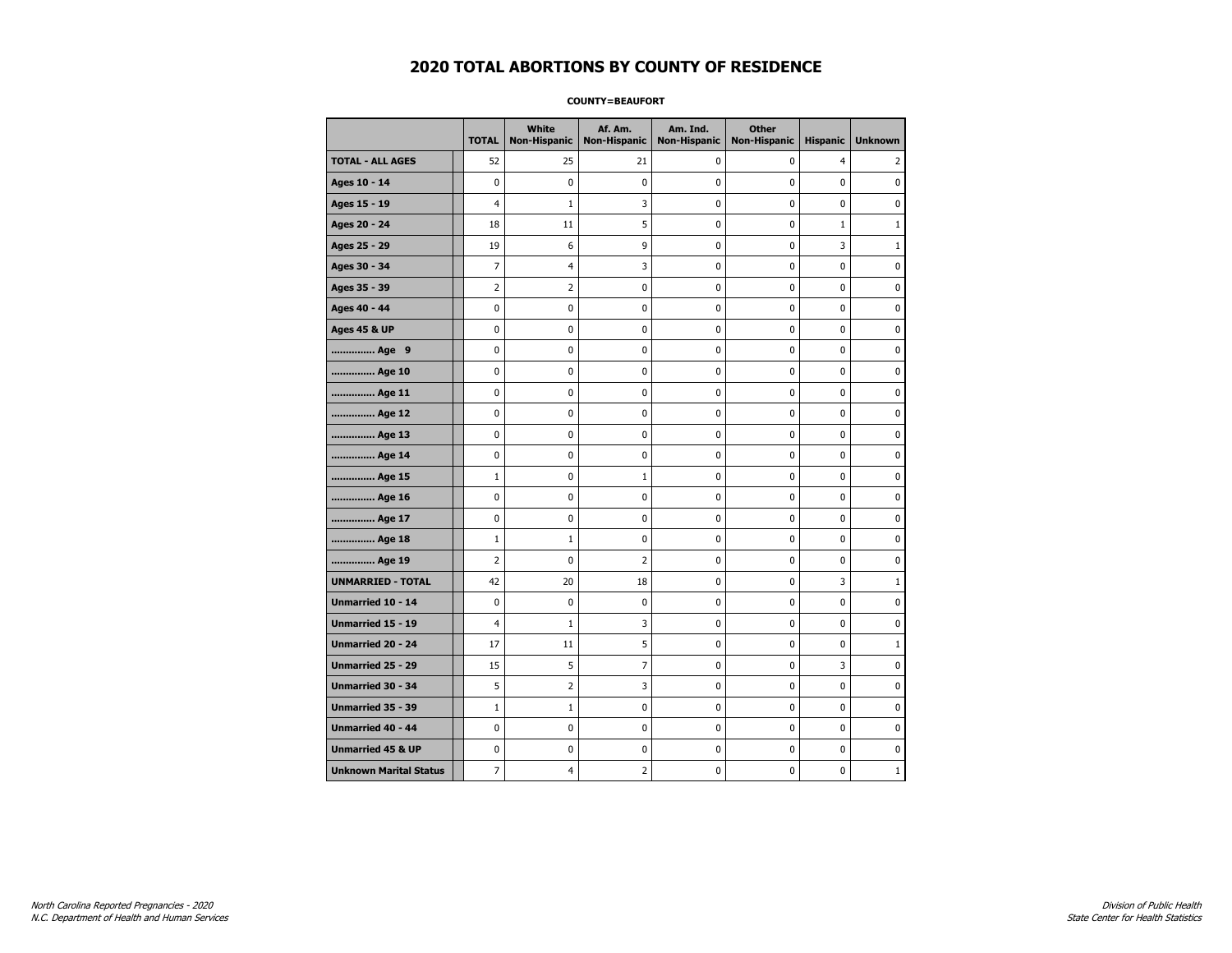**COUNTY=BERTIE** 

|                               | <b>TOTAL</b> | White<br><b>Non-Hispanic</b> | Af. Am.<br><b>Non-Hispanic</b> | Am. Ind.<br><b>Non-Hispanic</b> | <b>Other</b><br><b>Non-Hispanic</b> | <b>Hispanic</b> | <b>Unknown</b> |
|-------------------------------|--------------|------------------------------|--------------------------------|---------------------------------|-------------------------------------|-----------------|----------------|
| <b>TOTAL - ALL AGES</b>       | 39           | 1                            | 36                             | 0                               | 0                                   | 0               | 2              |
| Ages 10 - 14                  | 0            | 0                            | 0                              | 0                               | 0                                   | 0               | 0              |
| Ages 15 - 19                  | 5            | 0                            | 5                              | 0                               | $\pmb{0}$                           | 0               | 0              |
| Ages 20 - 24                  | 8            | $\mathbf{1}$                 | $\overline{7}$                 | 0                               | 0                                   | 0               | 0              |
| Ages 25 - 29                  | 10           | 0                            | 10                             | 0                               | 0                                   | 0               | $\mathbf 0$    |
| Ages 30 - 34                  | 10           | 0                            | 9                              | 0                               | $\pmb{0}$                           | 0               | $\mathbf{1}$   |
| Ages 35 - 39                  | 4            | 0                            | 4                              | 0                               | 0                                   | 0               | $\mathbf 0$    |
| Ages 40 - 44                  | $\mathbf{1}$ | 0                            | $1\,$                          | 0                               | $\pmb{0}$                           | 0               | $\pmb{0}$      |
| <b>Ages 45 &amp; UP</b>       | 0            | 0                            | 0                              | 0                               | 0                                   | 0               | 0              |
| Age 9                         | 0            | 0                            | 0                              | 0                               | 0                                   | 0               | 0              |
| Age 10                        | 0            | 0                            | 0                              | 0                               | $\mathbf 0$                         | 0               | $\mathbf 0$    |
| Age 11                        | 0            | 0                            | $\pmb{0}$                      | 0                               | $\pmb{0}$                           | 0               | $\pmb{0}$      |
| Age 12                        | 0            | 0                            | 0                              | 0                               | 0                                   | 0               | 0              |
| Age 13                        | 0            | 0                            | 0                              | 0                               | 0                                   | 0               | $\mathbf 0$    |
| Age 14                        | 0            | 0                            | 0                              | 0                               | $\mathbf 0$                         | 0               | $\mathbf 0$    |
| Age 15                        | 0            | 0                            | $\pmb{0}$                      | 0                               | $\pmb{0}$                           | 0               | $\pmb{0}$      |
| Age 16                        | 0            | 0                            | 0                              | 0                               | 0                                   | 0               | 0              |
| Age 17                        | 0            | 0                            | 0                              | 0                               | 0                                   | 0               | 0              |
| Age 18                        | 0            | 0                            | 0                              | 0                               | $\mathbf 0$                         | 0               | $\mathbf 0$    |
| Age 19                        | 5            | 0                            | 5                              | 0                               | $\pmb{0}$                           | 0               | $\pmb{0}$      |
| <b>UNMARRIED - TOTAL</b>      | 34           | $\mathbf{1}$                 | 33                             | 0                               | 0                                   | 0               | 0              |
| Unmarried 10 - 14             | 0            | 0                            | 0                              | 0                               | $\pmb{0}$                           | 0               | $\mathbf 0$    |
| <b>Unmarried 15 - 19</b>      | 5            | 0                            | 5                              | 0                               | 0                                   | 0               | $\mathbf 0$    |
| Unmarried 20 - 24             | 8            | $1\,$                        | $\overline{7}$                 | 0                               | $\pmb{0}$                           | 0               | $\pmb{0}$      |
| <b>Unmarried 25 - 29</b>      | 10           | 0                            | 10                             | 0                               | 0                                   | 0               | 0              |
| Unmarried 30 - 34             | 7            | 0                            | $\overline{7}$                 | 0                               | 0                                   | 0               | 0              |
| Unmarried 35 - 39             | 3            | 0                            | 3                              | 0                               | $\pmb{0}$                           | 0               | $\mathbf 0$    |
| Unmarried 40 - 44             | $\mathbf{1}$ | 0                            | $1\,$                          | 0                               | $\pmb{0}$                           | 0               | 0              |
| <b>Unmarried 45 &amp; UP</b>  | 0            | 0                            | 0                              | 0                               | $\pmb{0}$                           | 0               | $\pmb{0}$      |
| <b>Unknown Marital Status</b> | 2            | 0                            | 0                              | 0                               | 0                                   | 0               | 2              |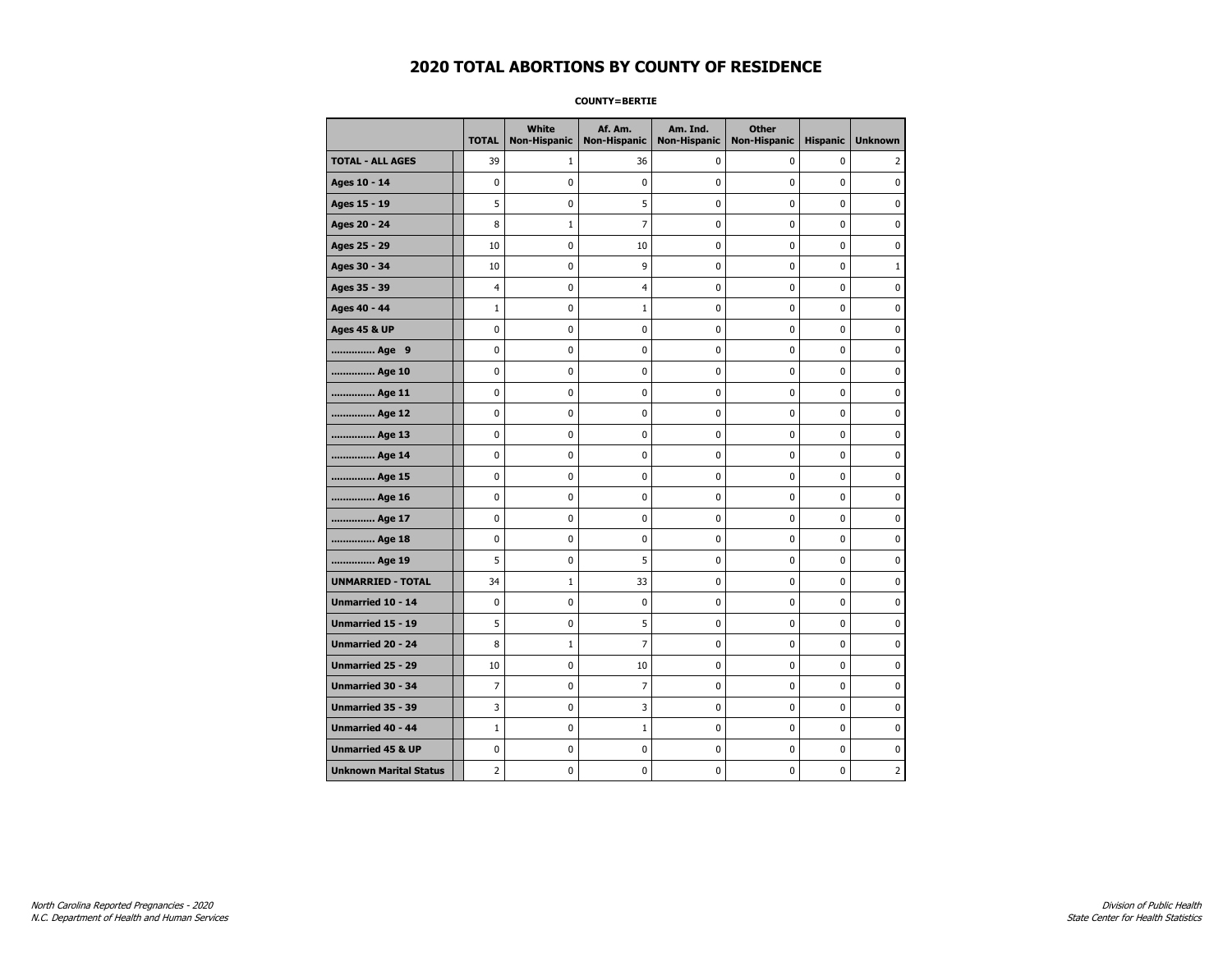**COUNTY=BLADEN** 

|                               | <b>TOTAL</b>   | <b>White</b><br><b>Non-Hispanic</b> | Af. Am.<br><b>Non-Hispanic</b> | Am. Ind.<br><b>Non-Hispanic</b> | <b>Other</b><br><b>Non-Hispanic</b> | <b>Hispanic</b> | <b>Unknown</b> |
|-------------------------------|----------------|-------------------------------------|--------------------------------|---------------------------------|-------------------------------------|-----------------|----------------|
| <b>TOTAL - ALL AGES</b>       | 62             | 13                                  | 43                             | 0                               | 0                                   | $\overline{4}$  | 2              |
| Ages 10 - 14                  | 0              | $\mathbf 0$                         | 0                              | 0                               | 0                                   | 0               | 0              |
| Ages 15 - 19                  | 8              | $\mathbf 0$                         | $\overline{7}$                 | 0                               | 0                                   | $\mathbf{1}$    | 0              |
| Ages 20 - 24                  | 15             | 3                                   | 9                              | 0                               | 0                                   | 2               | $1\,$          |
| Ages 25 - 29                  | 16             | 5                                   | 10                             | 0                               | 0                                   | 0               | $\mathbf{1}$   |
| Ages 30 - 34                  | 10             | $\mathbf{1}$                        | 9                              | 0                               | 0                                   | 0               | 0              |
| Ages 35 - 39                  | 12             | 4                                   | 7                              | 0                               | 0                                   | $\mathbf{1}$    | 0              |
| Ages 40 - 44                  | 0              | $\mathbf 0$                         | 0                              | 0                               | 0                                   | $\mathbf 0$     | $\mathbf 0$    |
| <b>Ages 45 &amp; UP</b>       | 0              | 0                                   | $\pmb{0}$                      | 0                               | 0                                   | $\pmb{0}$       | $\pmb{0}$      |
| Age 9                         | 0              | 0                                   | 0                              | 0                               | 0                                   | 0               | 0              |
| Age 10                        | 0              | 0                                   | 0                              | 0                               | 0                                   | 0               | 0              |
| Age 11                        | 0              | $\mathbf 0$                         | 0                              | 0                               | 0                                   | 0               | $\mathbf 0$    |
| Age 12                        | 0              | 0                                   | 0                              | 0                               | 0                                   | 0               | $\mathbf 0$    |
| Age 13                        | 0              | 0                                   | 0                              | 0                               | 0                                   | 0               | 0              |
| Age 14                        | 0              | 0                                   | 0                              | 0                               | 0                                   | 0               | 0              |
| Age 15                        | 0              | $\mathbf 0$                         | 0                              | 0                               | 0                                   | 0               | $\mathbf 0$    |
| Age 16                        | $\overline{2}$ | $\mathbf 0$                         | 1                              | 0                               | 0                                   | $\mathbf{1}$    | $\mathbf 0$    |
| Age 17                        | 0              | $\mathbf 0$                         | 0                              | 0                               | 0                                   | 0               | $\mathbf 0$    |
| Age 18                        | $\overline{2}$ | $\pmb{0}$                           | $\overline{2}$                 | 0                               | 0                                   | 0               | $\pmb{0}$      |
| Age 19                        | 4              | 0                                   | 4                              | 0                               | 0                                   | 0               | 0              |
| <b>UNMARRIED - TOTAL</b>      | 53             | 11                                  | 37                             | 0                               | 0                                   | 4               | $\mathbf{1}$   |
| Unmarried 10 - 14             | 0              | $\mathbf 0$                         | 0                              | 0                               | 0                                   | 0               | $\mathbf 0$    |
| Unmarried 15 - 19             | 8              | $\mathbf 0$                         | $\overline{7}$                 | 0                               | 0                                   | $\mathbf{1}$    | $\mathbf 0$    |
| Unmarried 20 - 24             | 15             | 3                                   | 9                              | 0                               | 0                                   | 2               | $1\,$          |
| Unmarried 25 - 29             | 14             | 5                                   | 9                              | 0                               | 0                                   | 0               | 0              |
| Unmarried 30 - 34             | $\overline{7}$ | 0                                   | 7                              | 0                               | 0                                   | 0               | $\mathbf 0$    |
| Unmarried 35 - 39             | 9              | 3                                   | 5                              | 0                               | 0                                   | $\mathbf 1$     | $\mathbf 0$    |
| Unmarried 40 - 44             | 0              | $\pmb{0}$                           | $\pmb{0}$                      | 0                               | 0                                   | 0               | 0              |
| <b>Unmarried 45 &amp; UP</b>  | 0              | 0                                   | 0                              | 0                               | 0                                   | 0               | 0              |
| <b>Unknown Marital Status</b> | 6              | 0                                   | 5                              | 0                               | 0                                   | 0               | $\mathbf{1}$   |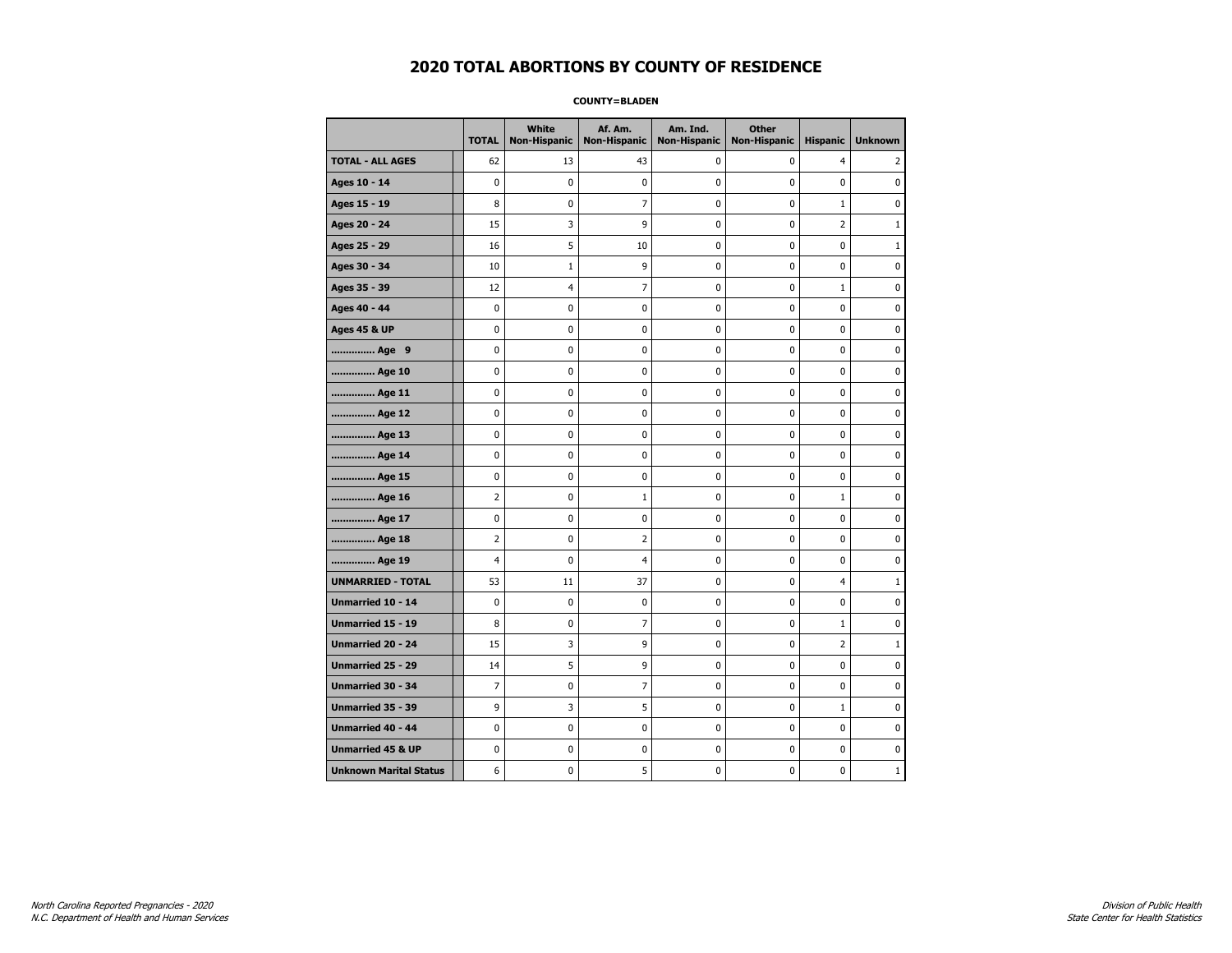### **COUNTY=BRUNSWICK**

|                               | <b>TOTAL</b> | White<br><b>Non-Hispanic</b> | Af. Am.<br><b>Non-Hispanic</b> | Am. Ind.<br><b>Non-Hispanic</b> | <b>Other</b><br><b>Non-Hispanic</b> | <b>Hispanic</b> | <b>Unknown</b> |
|-------------------------------|--------------|------------------------------|--------------------------------|---------------------------------|-------------------------------------|-----------------|----------------|
| <b>TOTAL - ALL AGES</b>       | 134          | 81                           | 36                             | 2                               | $\overline{2}$                      | 9               | 4              |
| Ages 10 - 14                  | $\mathbf 0$  | $\mathbf 0$                  | $\mathbf 0$                    | $\mathbf 0$                     | $\mathbf 0$                         | $\mathbf 0$     | 0              |
| Ages 15 - 19                  | 16           | 8                            | 6                              | $\pmb{0}$                       | $\pmb{0}$                           | $\mathbf 1$     | $\mathbf 1$    |
| Ages 20 - 24                  | 38           | 28                           | 5                              | 0                               | $\mathbf{1}$                        | $\overline{4}$  | 0              |
| Ages 25 - 29                  | 27           | 12                           | 11                             | $\mathbf 1$                     | $\mathbf 0$                         | $\mathbf{1}$    | $\overline{2}$ |
| Ages 30 - 34                  | 28           | 15                           | 13                             | $\mathbf 0$                     | $\mathbf 0$                         | $\mathbf 0$     | 0              |
| Ages 35 - 39                  | 15           | 10                           | $\mathbf 1$                    | $\mathbf{1}$                    | $\mathbf{1}$                        | $\mathbf 1$     | $\mathbf{1}$   |
| Ages 40 - 44                  | 6            | 5                            | 0                              | 0                               | 0                                   | $\mathbf{1}$    | 0              |
| <b>Ages 45 &amp; UP</b>       | $\mathbf 0$  | 0                            | $\mathbf 0$                    | 0                               | 0                                   | $\mathbf 0$     | 0              |
| Age 9                         | $\mathbf 0$  | 0                            | $\mathbf 0$                    | $\pmb{0}$                       | $\mathbf 0$                         | $\mathbf 0$     | 0              |
| Age 10                        | $\pmb{0}$    | 0                            | $\pmb{0}$                      | $\pmb{0}$                       | $\pmb{0}$                           | $\pmb{0}$       | 0              |
| Age 11                        | 0            | 0                            | $\pmb{0}$                      | 0                               | 0                                   | 0               | 0              |
| Age 12                        | 0            | 0                            | $\pmb{0}$                      | 0                               | 0                                   | 0               | 0              |
| Age 13                        | $\mathbf 0$  | 0                            | $\mathbf 0$                    | $\mathbf 0$                     | $\mathbf 0$                         | $\mathbf 0$     | 0              |
| Age 14                        | $\pmb{0}$    | 0                            | $\pmb{0}$                      | $\pmb{0}$                       | $\pmb{0}$                           | 0               | 0              |
| Age 15                        | $1\,$        | 0                            | 1                              | $\pmb{0}$                       | $\pmb{0}$                           | 0               | 0              |
| Age 16                        | $\mathbf{1}$ | $\mathbf{1}$                 | 0                              | 0                               | $\mathbf 0$                         | 0               | 0              |
| Age 17                        | $\mathbf{1}$ | 0                            | $\mathbf 0$                    | $\mathbf 0$                     | $\mathbf 0$                         | $\mathbf{1}$    | 0              |
| Age 18                        | 5            | 3                            | $\mathbf{1}$                   | 0                               | $\mathbf 0$                         | $\mathbf 0$     | $\mathbf{1}$   |
| Age 19                        | 8            | 4                            | $\overline{4}$                 | $\pmb{0}$                       | $\pmb{0}$                           | $\pmb{0}$       | 0              |
| <b>UNMARRIED - TOTAL</b>      | 106          | 62                           | 30                             | 1                               | $\overline{2}$                      | 8               | 3              |
| Unmarried 10 - 14             | $\mathbf 0$  | 0                            | $\mathbf 0$                    | 0                               | $\mathbf 0$                         | $\mathbf 0$     | 0              |
| Unmarried 15 - 19             | 14           | 8                            | $\overline{4}$                 | $\mathbf 0$                     | $\mathbf 0$                         | $\mathbf 1$     | $\mathbf{1}$   |
| <b>Unmarried 20 - 24</b>      | 31           | 22                           | 5                              | 0                               | $\mathbf{1}$                        | 3               | 0              |
| Unmarried 25 - 29             | 23           | 11                           | 9                              | $\mathbf{1}$                    | 0                                   | $\mathbf{1}$    | $\mathbf{1}$   |
| <b>Unmarried 30 - 34</b>      | 22           | 11                           | 11                             | $\pmb{0}$                       | $\mathbf 0$                         | $\mathbf 0$     | 0              |
| Unmarried 35 - 39             | 8            | $\overline{4}$               | $\mathbf{1}$                   | 0                               | $\mathbf{1}$                        | $\mathbf{1}$    | $\mathbf{1}$   |
| <b>Unmarried 40 - 44</b>      | 5            | 4                            | $\pmb{0}$                      | $\pmb{0}$                       | $\mathbf 0$                         | $\mathbf{1}$    | $\pmb{0}$      |
| <b>Unmarried 45 &amp; UP</b>  | $\mathbf 0$  | 0                            | 0                              | 0                               | 0                                   | 0               | 0              |
| <b>Unknown Marital Status</b> | 12           | 7                            | 4                              | 0                               | $\mathbf 0$                         | 0               | 1              |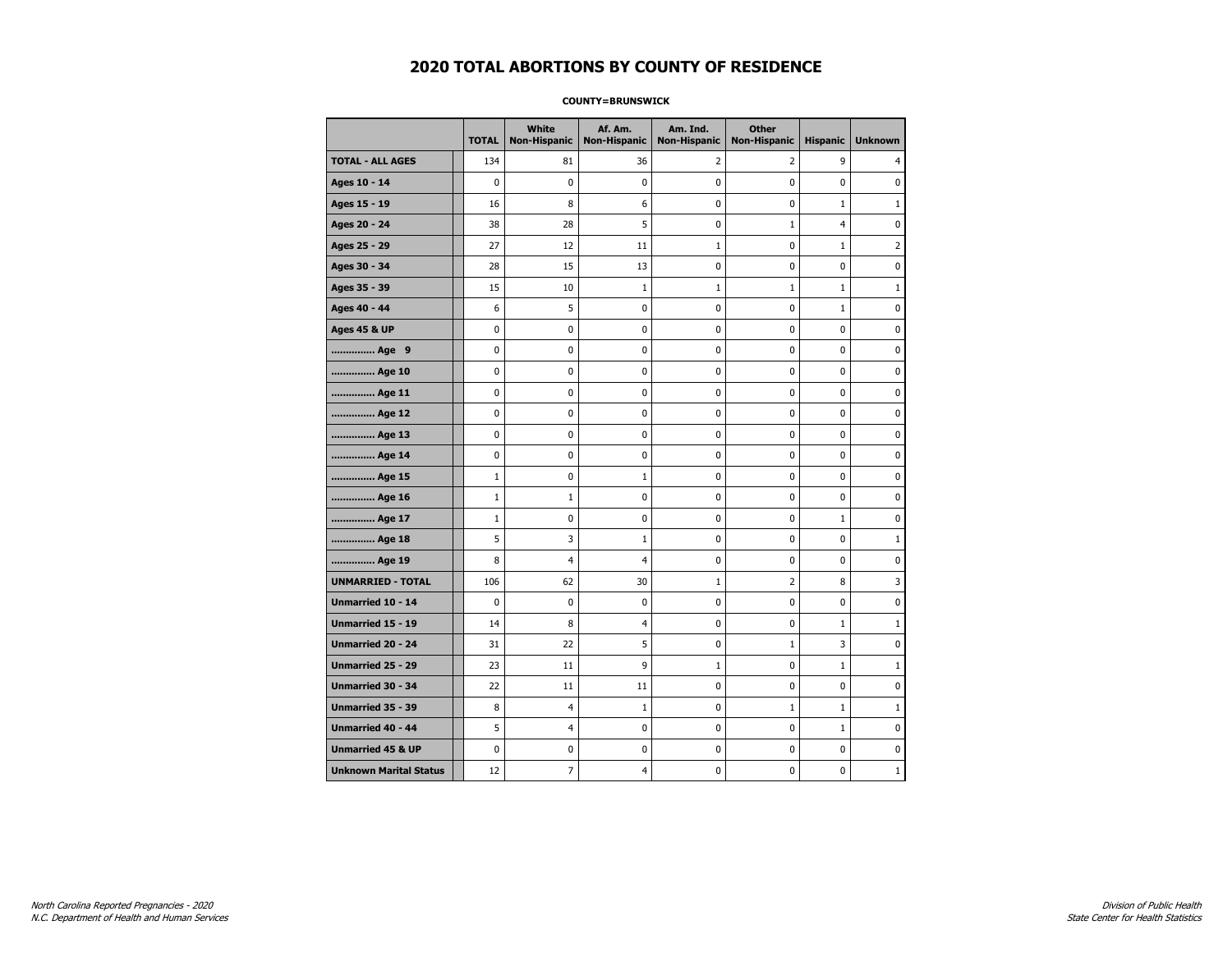#### **COUNTY=BUNCOMBE**

|                               | <b>TOTAL</b>   | <b>White</b><br>Non-Hispanic | Af. Am.<br><b>Non-Hispanic</b> | Am. Ind.<br><b>Non-Hispanic</b> | <b>Other</b><br><b>Non-Hispanic</b> | <b>Hispanic</b> | <b>Unknown</b> |
|-------------------------------|----------------|------------------------------|--------------------------------|---------------------------------|-------------------------------------|-----------------|----------------|
| <b>TOTAL - ALL AGES</b>       | 449            | 304                          | 60                             | 3                               | 16                                  | 50              | 16             |
| Ages 10 - 14                  | $\Omega$       | 0                            | $\mathbf 0$                    | $\mathbf 0$                     | $\Omega$                            | $\mathbf 0$     | $\pmb{0}$      |
| Ages 15 - 19                  | 35             | 21                           | $\overline{7}$                 | $\mathbf{1}$                    | $\mathbf 0$                         | 6               | 0              |
| Ages 20 - 24                  | 112            | 72                           | 23                             | $1\,$                           | $\mathbf{1}$                        | 12              | 3              |
| Ages 25 - 29                  | 132            | 88                           | 12                             | $\pmb{0}$                       | 9                                   | 16              | 7              |
| Ages 30 - 34                  | 73             | 50                           | 10                             | $\mathbf{1}$                    | 2                                   | 6               | 4              |
| Ages 35 - 39                  | 54             | 41                           | $\overline{4}$                 | 0                               | $\mathbf{1}$                        | 7               | $\mathbf{1}$   |
| Ages 40 - 44                  | 24             | 19                           | $\mathbf{1}$                   | 0                               | $\mathbf{1}$                        | 2               | 1              |
| <b>Ages 45 &amp; UP</b>       | $\overline{2}$ | $\mathbf{1}$                 | $\mathbf 0$                    | $\mathbf 0$                     | $\mathbf{1}$                        | $\mathbf 0$     | 0              |
| Age 9                         | $\mathbf 0$    | 0                            | $\mathbf 0$                    | 0                               | $\mathbf 0$                         | $\mathbf 0$     | $\mathbf 0$    |
| Age 10                        | $\mathbf 0$    | 0                            | $\mathbf 0$                    | $\mathbf 0$                     | $\mathbf 0$                         | $\mathbf 0$     | 0              |
| Age 11                        | $\pmb{0}$      | 0                            | $\pmb{0}$                      | $\pmb{0}$                       | $\pmb{0}$                           | 0               | 0              |
| Age 12                        | $\mathbf 0$    | 0                            | $\pmb{0}$                      | 0                               | $\mathbf 0$                         | 0               | 0              |
| Age 13                        | $\mathbf 0$    | 0                            | $\mathbf 0$                    | $\mathbf 0$                     | $\mathbf 0$                         | $\mathbf 0$     | 0              |
| Age 14                        | 0              | 0                            | 0                              | 0                               | 0                                   | 0               | 0              |
| Age 15                        | 4              | 0                            | 3                              | $\mathbf{1}$                    | $\mathbf 0$                         | 0               | 0              |
| Age 16                        | $\overline{4}$ | 3                            | $\mathbf 0$                    | $\mathbf 0$                     | $\mathbf 0$                         | $\mathbf{1}$    | 0              |
| Age 17                        | 9              | 5                            | $\mathbf 0$                    | $\mathbf 0$                     | $\mathbf 0$                         | $\overline{4}$  | 0              |
| Age 18                        | 4              | $\overline{2}$               | $\overline{2}$                 | 0                               | $\pmb{0}$                           | 0               | 0              |
| Age 19                        | 14             | 11                           | $\overline{2}$                 | 0                               | 0                                   | $\mathbf 1$     | 0              |
| <b>UNMARRIED - TOTAL</b>      | 371            | 248                          | 51                             | 3                               | 11                                  | 44              | 14             |
| Unmarried 10 - 14             | $\mathbf 0$    | 0                            | $\pmb{0}$                      | 0                               | $\mathbf 0$                         | $\mathbf 0$     | 0              |
| Unmarried 15 - 19             | 33             | 20                           | 6                              | $\mathbf{1}$                    | 0                                   | 6               | 0              |
| <b>Unmarried 20 - 24</b>      | 101            | 65                           | 19                             | $\mathbf{1}$                    | $\mathbf{1}$                        | 12              | 3              |
| <b>Unmarried 25 - 29</b>      | 110            | 73                           | 10                             | $\mathbf 0$                     | 9                                   | 13              | 5              |
| Unmarried 30 - 34             | 57             | 37                           | 9                              | $\mathbf 1$                     | $\pmb{0}$                           | 6               | 4              |
| Unmarried 35 - 39             | 39             | 30                           | 3                              | 0                               | 0                                   | 5               | 1              |
| Unmarried 40 - 44             | 15             | 12                           | 1                              | $\mathbf 0$                     | $\mathbf 0$                         | $\mathbf{1}$    | $\mathbf{1}$   |
| <b>Unmarried 45 &amp; UP</b>  | $\mathbf{1}$   | $\mathbf{1}$                 | 0                              | 0                               | 0                                   | 0               | 0              |
| <b>Unknown Marital Status</b> | 21             | 13                           | 5                              | 0                               | 1                                   | $\mathbf{1}$    | 1              |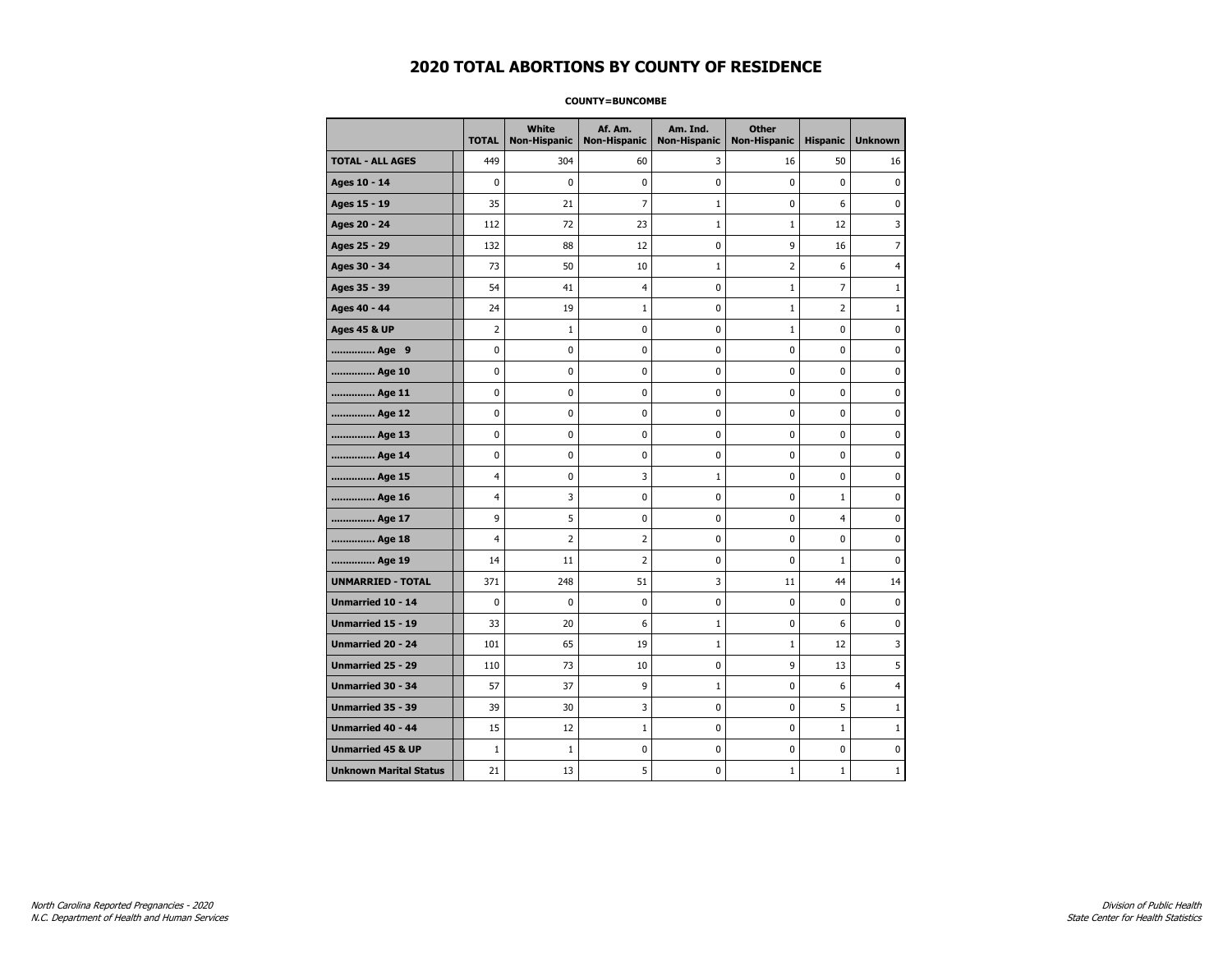**COUNTY=BURKE** 

|                               | <b>TOTAL</b>   | White<br>Non-Hispanic | Af. Am.<br><b>Non-Hispanic</b> | Am. Ind.<br><b>Non-Hispanic</b> | <b>Other</b><br><b>Non-Hispanic</b> | <b>Hispanic</b> | <b>Unknown</b> |
|-------------------------------|----------------|-----------------------|--------------------------------|---------------------------------|-------------------------------------|-----------------|----------------|
| <b>TOTAL - ALL AGES</b>       | 69             | 50                    | 6                              | 2                               | $\overline{2}$                      | 6               | 3              |
| Ages 10 - 14                  | 0              | $\mathbf 0$           | 0                              | 0                               | 0                                   | 0               | 0              |
| Ages 15 - 19                  | 3              | $\mathbf{1}$          | 0                              | 0                               | $\pmb{0}$                           | $\mathbf{1}$    | $\mathbf{1}$   |
| Ages 20 - 24                  | 20             | 17                    | $\mathbf{1}$                   | 0                               | $\mathbf 0$                         | $\overline{2}$  | $\mathbf 0$    |
| Ages 25 - 29                  | 22             | 15                    | $\overline{4}$                 | $\mathbf 1$                     | $\pmb{0}$                           | $\overline{2}$  | $\pmb{0}$      |
| Ages 30 - 34                  | 12             | 9                     | $1\,$                          | 0                               | $\overline{2}$                      | 0               | 0              |
| Ages 35 - 39                  | 6              | 5                     | 0                              | $\mathbf{1}$                    | 0                                   | 0               | 0              |
| Ages 40 - 44                  | $\overline{2}$ | $\mathbf{1}$          | 0                              | 0                               | $\mathbf 0$                         | 0               | $\mathbf{1}$   |
| <b>Ages 45 &amp; UP</b>       | $\mathbf{1}$   | $\mathbf{1}$          | 0                              | 0                               | 0                                   | 0               | $\mathbf 0$    |
| Age 9                         | 0              | 0                     | 0                              | 0                               | $\mathbf 0$                         | 0               | $\mathbf 0$    |
| Age 10                        | 0              | 0                     | $\pmb{0}$                      | 0                               | $\pmb{0}$                           | 0               | 0              |
| Age 11                        | 0              | 0                     | 0                              | 0                               | 0                                   | 0               | $\mathbf 0$    |
| Age 12                        | 0              | 0                     | 0                              | 0                               | 0                                   | 0               | 0              |
| Age 13                        | 0              | 0                     | 0                              | 0                               | 0                                   | 0               | $\mathbf 0$    |
| Age 14                        | 0              | 0                     | 0                              | 0                               | $\mathbf 0$                         | 0               | $\mathbf 0$    |
| Age 15                        | 0              | 0                     | $\pmb{0}$                      | 0                               | $\pmb{0}$                           | 0               | $\pmb{0}$      |
| Age 16                        | 0              | 0                     | $\pmb{0}$                      | 0                               | $\pmb{0}$                           | 0               | $\mathbf 0$    |
| Age 17                        | 0              | 0                     | 0                              | 0                               | 0                                   | 0               | 0              |
| Age 18                        | 0              | 0                     | $\pmb{0}$                      | 0                               | $\pmb{0}$                           | 0               | $\pmb{0}$      |
| Age 19                        | 3              | $\mathbf{1}$          | 0                              | 0                               | 0                                   | $\mathbf{1}$    | $\mathbf{1}$   |
| <b>UNMARRIED - TOTAL</b>      | 50             | 38                    | 6                              | $\mathbf{1}$                    | $\mathbf 0$                         | 4               | $\mathbf{1}$   |
| Unmarried 10 - 14             | 0              | 0                     | $\pmb{0}$                      | 0                               | $\pmb{0}$                           | 0               | 0              |
| Unmarried 15 - 19             | 3              | $1\,$                 | 0                              | 0                               | $\pmb{0}$                           | $\mathbf{1}$    | $\mathbf{1}$   |
| Unmarried 20 - 24             | 19             | 16                    | $\mathbf{1}$                   | 0                               | 0                                   | $\overline{2}$  | 0              |
| <b>Unmarried 25 - 29</b>      | 17             | 12                    | $\overline{4}$                 | 0                               | 0                                   | $\mathbf 1$     | 0              |
| <b>Unmarried 30 - 34</b>      | 5              | 4                     | $\mathbf{1}$                   | 0                               | $\mathbf 0$                         | 0               | $\mathbf 0$    |
| Unmarried 35 - 39             | 4              | 3                     | 0                              | $\mathbf 1$                     | $\mathbf 0$                         | 0               | $\mathbf 0$    |
| Unmarried 40 - 44             | 0              | 0                     | $\pmb{0}$                      | 0                               | $\pmb{0}$                           | 0               | 0              |
| <b>Unmarried 45 &amp; UP</b>  | $\mathbf 1$    | $\mathbf 1$           | 0                              | 0                               | 0                                   | 0               | 0              |
| <b>Unknown Marital Status</b> | 6              | 3                     | 0                              | 0                               | 0                                   | $\mathbf{1}$    | 2              |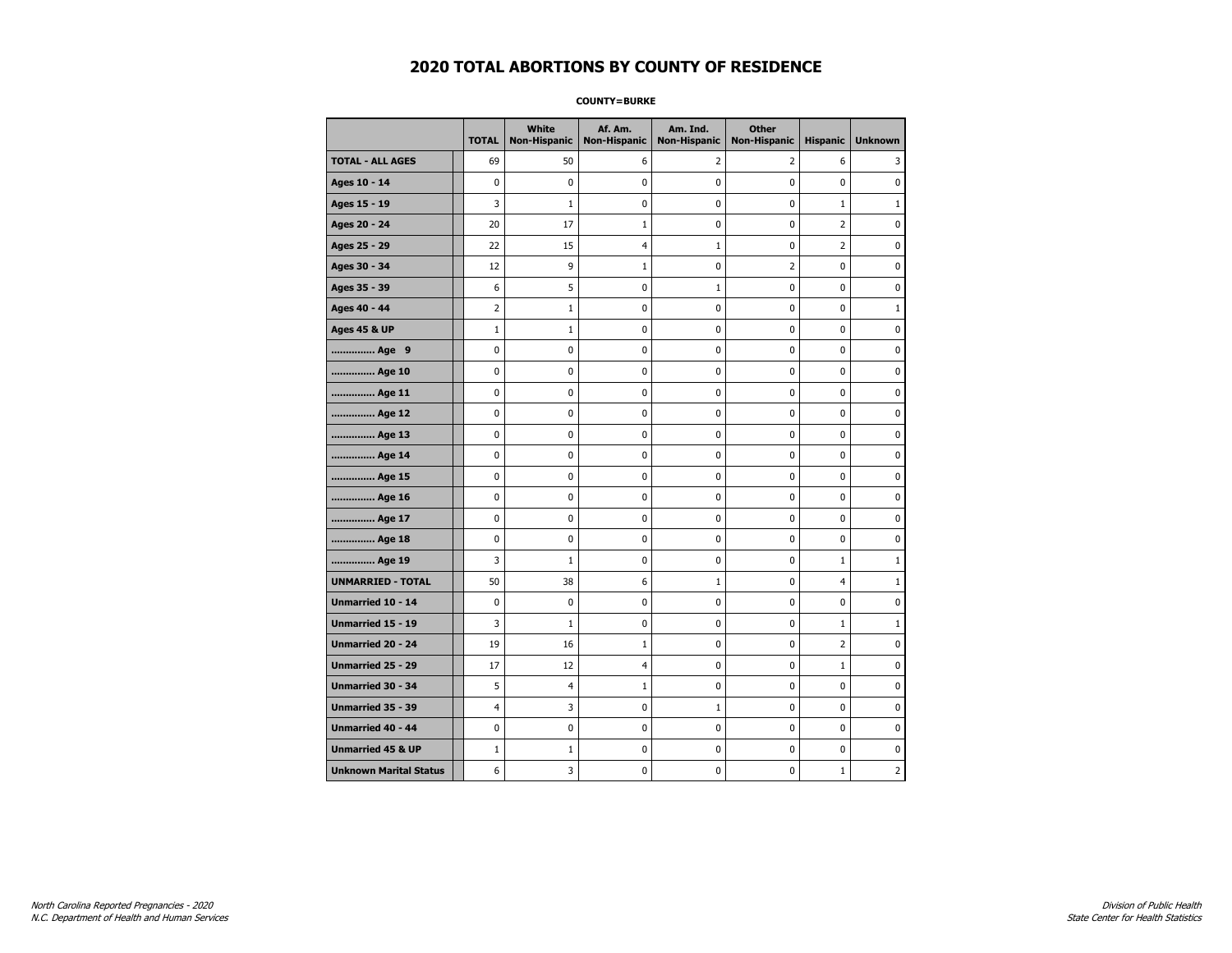### **COUNTY=CABARRUS**

|                               | <b>TOTAL</b> | White<br>Non-Hispanic | Af. Am.<br><b>Non-Hispanic</b> | Am. Ind.<br><b>Non-Hispanic</b> | <b>Other</b><br><b>Non-Hispanic</b> | <b>Hispanic</b> | <b>Unknown</b> |
|-------------------------------|--------------|-----------------------|--------------------------------|---------------------------------|-------------------------------------|-----------------|----------------|
| <b>TOTAL - ALL AGES</b>       | 447          | 135                   | 188                            | 3                               | 21                                  | 79              | 21             |
| Ages 10 - 14                  | $\mathbf{1}$ | $\mathbf 0$           | $\mathbf 0$                    | $\mathbf 0$                     | 0                                   | $\mathbf{1}$    | $\mathbf 0$    |
| Ages 15 - 19                  | 44           | 14                    | 18                             | 0                               | $\mathbf{1}$                        | 8               | 3              |
| Ages 20 - 24                  | 105          | 33                    | 36                             | $\pmb{0}$                       | 3                                   | 25              | 8              |
| Ages 25 - 29                  | 131          | 33                    | 66                             | $\overline{2}$                  | 4                                   | 21              | 5              |
| Ages 30 - 34                  | 87           | 25                    | 36                             | $\mathbf{1}$                    | 5                                   | 16              | 4              |
| Ages 35 - 39                  | 46           | 16                    | 19                             | $\mathbf 0$                     | 8                                   | $\overline{2}$  | 1              |
| Ages 40 - 44                  | 17           | 5                     | 8                              | 0                               | 0                                   | $\overline{4}$  | 0              |
| <b>Ages 45 &amp; UP</b>       | 0            | 0                     | 0                              | $\pmb{0}$                       | 0                                   | $\pmb{0}$       | 0              |
| Age 9                         | 0            | 0                     | 0                              | 0                               | 0                                   | 0               | 0              |
| Age 10                        | 0            | 0                     | $\mathbf 0$                    | $\mathbf 0$                     | 0                                   | $\mathbf 0$     | 0              |
| Age 11                        | 0            | 0                     | $\mathbf 0$                    | $\pmb{0}$                       | 0                                   | $\mathbf 0$     | 0              |
| Age 12                        | $\mathbf 1$  | 0                     | $\pmb{0}$                      | 0                               | 0                                   | $\mathbf 1$     | 0              |
| Age 13                        | 0            | $\mathbf 0$           | $\mathbf 0$                    | 0                               | 0                                   | 0               | 0              |
| Age 14                        | 0            | 0                     | 0                              | 0                               | 0                                   | 0               | 0              |
| Age 15                        | $\mathbf{1}$ | 0                     | $\mathbf 0$                    | 0                               | 0                                   | $\mathbf{1}$    | 0              |
| Age 16                        | 5            | 0                     | $\overline{4}$                 | $\mathbf 0$                     | $1\,$                               | $\mathbf 0$     | 0              |
| Age 17                        | 3            | $\mathbf{1}$          | 1                              | $\pmb{0}$                       | 0                                   | 1               | $\bf{0}$       |
| Age 18                        | 15           | 7                     | 5                              | 0                               | 0                                   | 2               | $\mathbf 1$    |
| Age 19                        | 20           | 6                     | 8                              | 0                               | 0                                   | $\overline{4}$  | $\overline{2}$ |
| <b>UNMARRIED - TOTAL</b>      | 344          | 103                   | 154                            | $\mathbf{1}$                    | 4                                   | 65              | 17             |
| Unmarried 10 - 14             | $\mathbf{1}$ | 0                     | $\mathbf 0$                    | $\mathbf 0$                     | 0                                   | $\mathbf{1}$    | 0              |
| Unmarried 15 - 19             | 40           | 12                    | 16                             | $\pmb{0}$                       | $\mathbf 1$                         | 8               | 3              |
| Unmarried 20 - 24             | 96           | 29                    | 33                             | 0                               | 2                                   | 24              | 8              |
| Unmarried 25 - 29             | 103          | 26                    | 55                             | $\mathbf{1}$                    | $\mathbf{1}$                        | 17              | 3              |
| Unmarried 30 - 34             | 59           | 16                    | 28                             | $\pmb{0}$                       | 0                                   | 12              | 3              |
| <b>Unmarried 35 - 39</b>      | 26           | 12                    | 13                             | 0                               | 0                                   | $\mathbf{1}$    | 0              |
| Unmarried 40 - 44             | 9            | 3                     | $\overline{4}$                 | $\pmb{0}$                       | 0                                   | $\overline{2}$  | $\mathbf 0$    |
| <b>Unmarried 45 &amp; UP</b>  | 0            | 0                     | 0                              | 0                               | 0                                   | 0               | 0              |
| <b>Unknown Marital Status</b> | 27           | 6                     | 13                             | $\overline{2}$                  | 0                                   | 4               | 2              |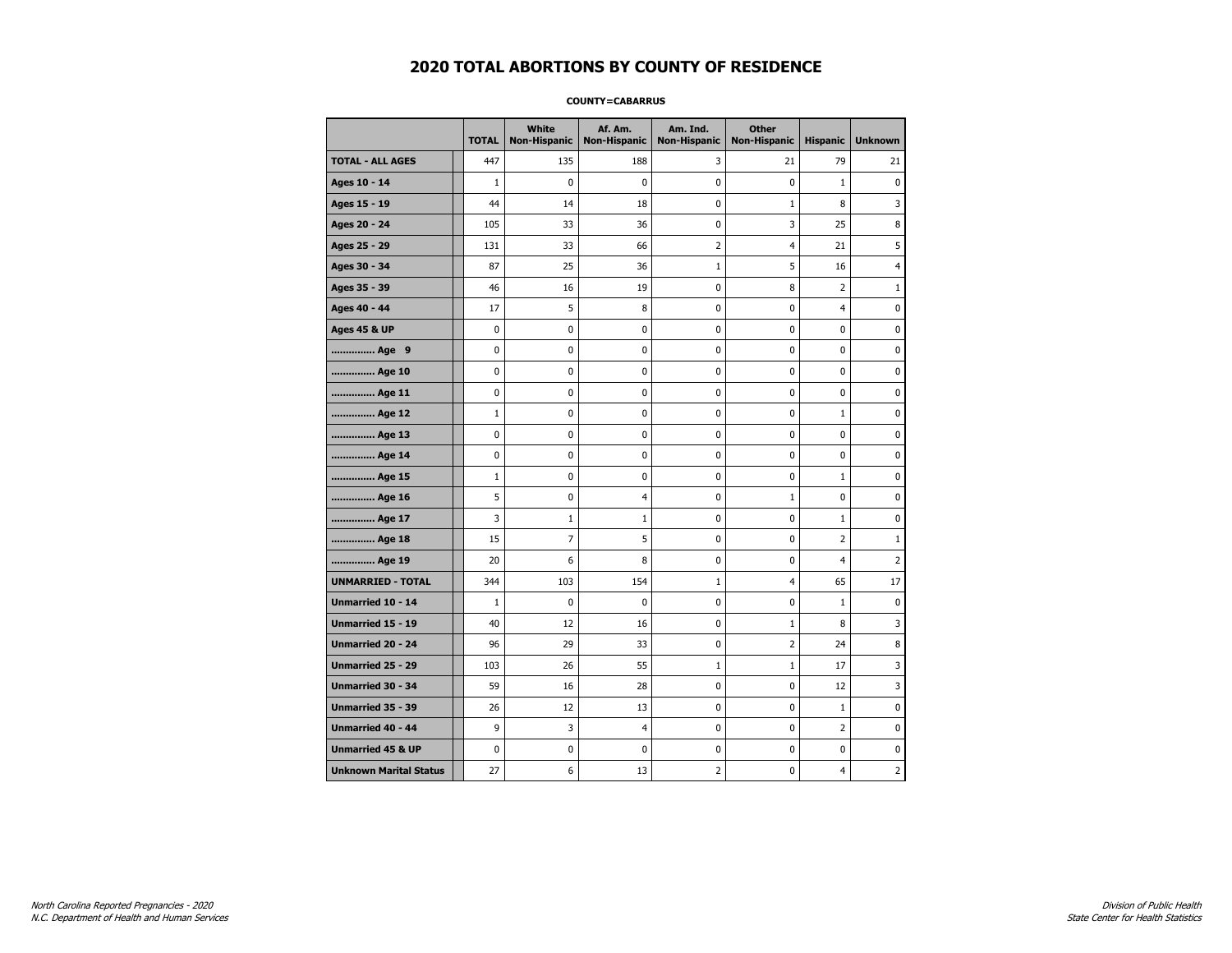### **COUNTY=CALDWELL**

|                               | <b>TOTAL</b>   | White<br><b>Non-Hispanic</b> | Af. Am.<br><b>Non-Hispanic</b> | Am. Ind.<br><b>Non-Hispanic</b> | <b>Other</b><br><b>Non-Hispanic</b> | <b>Hispanic</b> | <b>Unknown</b> |
|-------------------------------|----------------|------------------------------|--------------------------------|---------------------------------|-------------------------------------|-----------------|----------------|
| <b>TOTAL - ALL AGES</b>       | 75             | 52                           | 10                             | 1                               | 0                                   | 9               | 3              |
| Ages 10 - 14                  | 0              | $\mathbf 0$                  | 0                              | 0                               | 0                                   | 0               | $\mathbf 0$    |
| Ages 15 - 19                  | 12             | 11                           | $\mathbf{1}$                   | 0                               | $\pmb{0}$                           | 0               | $\pmb{0}$      |
| Ages 20 - 24                  | 22             | 14                           | $\overline{2}$                 | 0                               | $\pmb{0}$                           | 6               | $\pmb{0}$      |
| Ages 25 - 29                  | 23             | 15                           | 5                              | $\mathbf 1$                     | 0                                   | $\mathbf{1}$    | $\mathbf{1}$   |
| Ages 30 - 34                  | 10             | 6                            | 1                              | 0                               | $\pmb{0}$                           | $\mathbf 1$     | $\overline{2}$ |
| Ages 35 - 39                  | 3              | 2                            | 0                              | 0                               | 0                                   | $\mathbf{1}$    | $\mathbf 0$    |
| Ages 40 - 44                  | 3              | 2                            | $\mathbf 1$                    | 0                               | $\pmb{0}$                           | 0               | 0              |
| <b>Ages 45 &amp; UP</b>       | $1\,$          | 1                            | 0                              | 0                               | $\pmb{0}$                           | 0               | 0              |
| Age 9                         | 0              | 0                            | 0                              | 0                               | 0                                   | 0               | 0              |
| Age 10                        | 0              | 0                            | 0                              | 0                               | $\mathbf 0$                         | 0               | $\mathbf 0$    |
| Age 11                        | 0              | $\mathbf 0$                  | 0                              | 0                               | $\pmb{0}$                           | 0               | $\mathbf 0$    |
| Age 12                        | 0              | 0                            | 0                              | 0                               | 0                                   | 0               | 0              |
| Age 13                        | 0              | 0                            | 0                              | 0                               | 0                                   | 0               | 0              |
| Age 14                        | 0              | 0                            | 0                              | 0                               | 0                                   | 0               | 0              |
| Age 15                        | $\mathbf{1}$   | 1                            | 0                              | 0                               | 0                                   | 0               | 0              |
| Age 16                        | $\mathbf{1}$   | 1                            | 0                              | 0                               | $\mathbf 0$                         | 0               | $\mathbf 0$    |
| Age 17                        | 0              | 0                            | 0                              | 0                               | $\pmb{0}$                           | 0               | 0              |
| Age 18                        | 8              | 7                            | 1                              | 0                               | 0                                   | 0               | 0              |
| Age 19                        | 2              | 2                            | 0                              | 0                               | 0                                   | 0               | 0              |
| <b>UNMARRIED - TOTAL</b>      | 63             | 43                           | 10                             | $\mathbf{1}$                    | 0                                   | 6               | 3              |
| Unmarried 10 - 14             | 0              | $\mathbf 0$                  | 0                              | 0                               | $\mathbf 0$                         | 0               | $\mathbf 0$    |
| Unmarried 15 - 19             | 12             | 11                           | $\mathbf 1$                    | 0                               | $\pmb{0}$                           | 0               | 0              |
| Unmarried 20 - 24             | 19             | 12                           | 2                              | 0                               | 0                                   | 5               | 0              |
| Unmarried 25 - 29             | 20             | 12                           | 5                              | $\mathbf 1$                     | 0                                   | $\mathbf 1$     | $\mathbf{1}$   |
| <b>Unmarried 30 - 34</b>      | 6              | 3                            | $\mathbf{1}$                   | 0                               | $\pmb{0}$                           | 0               | $\overline{2}$ |
| <b>Unmarried 35 - 39</b>      | $\overline{2}$ | $\overline{2}$               | 0                              | 0                               | 0                                   | 0               | 0              |
| <b>Unmarried 40 - 44</b>      | $\overline{2}$ | $\mathbf{1}$                 | $\mathbf{1}$                   | 0                               | $\pmb{0}$                           | 0               | $\pmb{0}$      |
| <b>Unmarried 45 &amp; UP</b>  | $\mathbf{1}$   | 1                            | 0                              | 0                               | 0                                   | 0               | 0              |
| <b>Unknown Marital Status</b> | 3              | $\overline{2}$               | 0                              | 0                               | 0                                   | $\mathbf{1}$    | 0              |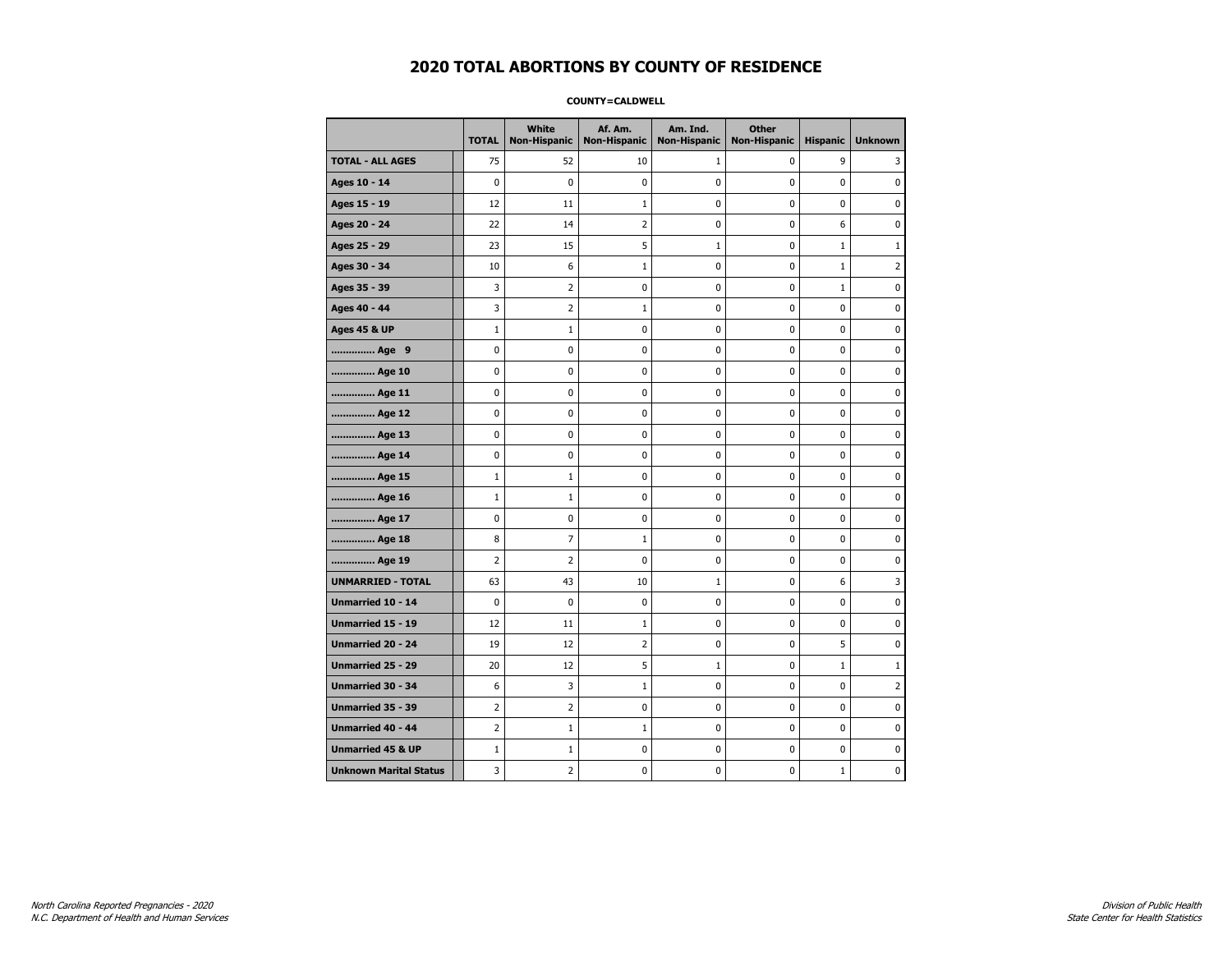**COUNTY=CAMDEN** 

|                               | <b>TOTAL</b>   | <b>White</b><br>Non-Hispanic | Af. Am.<br><b>Non-Hispanic</b> | Am. Ind.<br><b>Non-Hispanic</b> | <b>Other</b><br><b>Non-Hispanic</b> | <b>Hispanic</b> | <b>Unknown</b> |
|-------------------------------|----------------|------------------------------|--------------------------------|---------------------------------|-------------------------------------|-----------------|----------------|
| <b>TOTAL - ALL AGES</b>       | 6              | 4                            | 0                              | 0                               | $\mathbf{1}$                        | $\mathbf{1}$    | 0              |
| Ages 10 - 14                  | $\mathbf 0$    | 0                            | 0                              | $\mathbf{0}$                    | 0                                   | $\mathbf 0$     | 0              |
| Ages 15 - 19                  | $\overline{2}$ | $\overline{2}$               | 0                              | $\pmb{0}$                       | 0                                   | 0               | 0              |
| Ages 20 - 24                  | 0              | 0                            | 0                              | 0                               | 0                                   | 0               | 0              |
| Ages 25 - 29                  | $\overline{2}$ | $\overline{2}$               | 0                              | $\mathbf 0$                     | $\mathbf 0$                         | 0               | 0              |
| Ages 30 - 34                  | $\mathbf 0$    | 0                            | 0                              | 0                               | 0                                   | 0               | 0              |
| Ages 35 - 39                  | $\mathbf{1}$   | 0                            | 0                              | $\mathbf 0$                     | 0                                   | $\mathbf{1}$    | 0              |
| Ages 40 - 44                  | $\mathbf{1}$   | $\mathbf 0$                  | 0                              | 0                               | $\mathbf{1}$                        | 0               | $\bf{0}$       |
| <b>Ages 45 &amp; UP</b>       | 0              | 0                            | 0                              | 0                               | 0                                   | 0               | 0              |
| Age 9                         | $\mathbf 0$    | 0                            | 0                              | 0                               | $\mathbf 0$                         | 0               | 0              |
| Age 10                        | 0              | 0                            | 0                              | $\mathbf 0$                     | 0                                   | 0               | 0              |
| Age 11                        | $\mathbf 0$    | $\mathbf 0$                  | 0                              | 0                               | 0                                   | 0               | 0              |
| Age 12                        | 0              | 0                            | 0                              | 0                               | 0                                   | 0               | 0              |
| Age 13                        | $\mathbf 0$    | 0                            | 0                              | 0                               | 0                                   | 0               | 0              |
| Age 14                        | 0              | 0                            | 0                              | 0                               | 0                                   | 0               | 0              |
| Age 15                        | $\pmb{0}$      | 0                            | $\pmb{0}$                      | 0                               | 0                                   | 0               | $\pmb{0}$      |
| Age 16                        | $\mathbf{1}$   | 1                            | 0                              | 0                               | 0                                   | $\mathbf 0$     | 0              |
| Age 17                        | $\mathbf 0$    | 0                            | 0                              | 0                               | 0                                   | 0               | 0              |
| Age 18                        | 0              | 0                            | 0                              | $\mathbf 0$                     | $\mathbf 0$                         | 0               | $\mathbf 0$    |
| Age 19                        | $\mathbf{1}$   | $\mathbf 1$                  | 0                              | 0                               | $\pmb{0}$                           | 0               | 0              |
| <b>UNMARRIED - TOTAL</b>      | 4              | 4                            | 0                              | $\pmb{0}$                       | 0                                   | 0               | 0              |
| Unmarried 10 - 14             | 0              | 0                            | 0                              | 0                               | 0                                   | 0               | 0              |
| <b>Unmarried 15 - 19</b>      | $\overline{2}$ | $\overline{2}$               | 0                              | 0                               | 0                                   | 0               | 0              |
| Unmarried 20 - 24             | $\pmb{0}$      | $\pmb{0}$                    | $\pmb{0}$                      | $\pmb{0}$                       | $\pmb{0}$                           | 0               | $\pmb{0}$      |
| Unmarried 25 - 29             | 2              | $\overline{2}$               | 0                              | 0                               | 0                                   | 0               | 0              |
| Unmarried 30 - 34             | $\mathbf 0$    | 0                            | 0                              | 0                               | 0                                   | 0               | 0              |
| Unmarried 35 - 39             | $\mathbf 0$    | 0                            | $\mathbf 0$                    | 0                               | $\mathbf 0$                         | 0               | $\mathbf 0$    |
| Unmarried 40 - 44             | $\pmb{0}$      | 0                            | 0                              | 0                               | 0                                   | 0               | 0              |
| <b>Unmarried 45 &amp; UP</b>  | $\mathbf 0$    | 0                            | 0                              | 0                               | 0                                   | 0               | 0              |
| <b>Unknown Marital Status</b> | 0              | 0                            | 0                              | 0                               | 0                                   | 0               | 0              |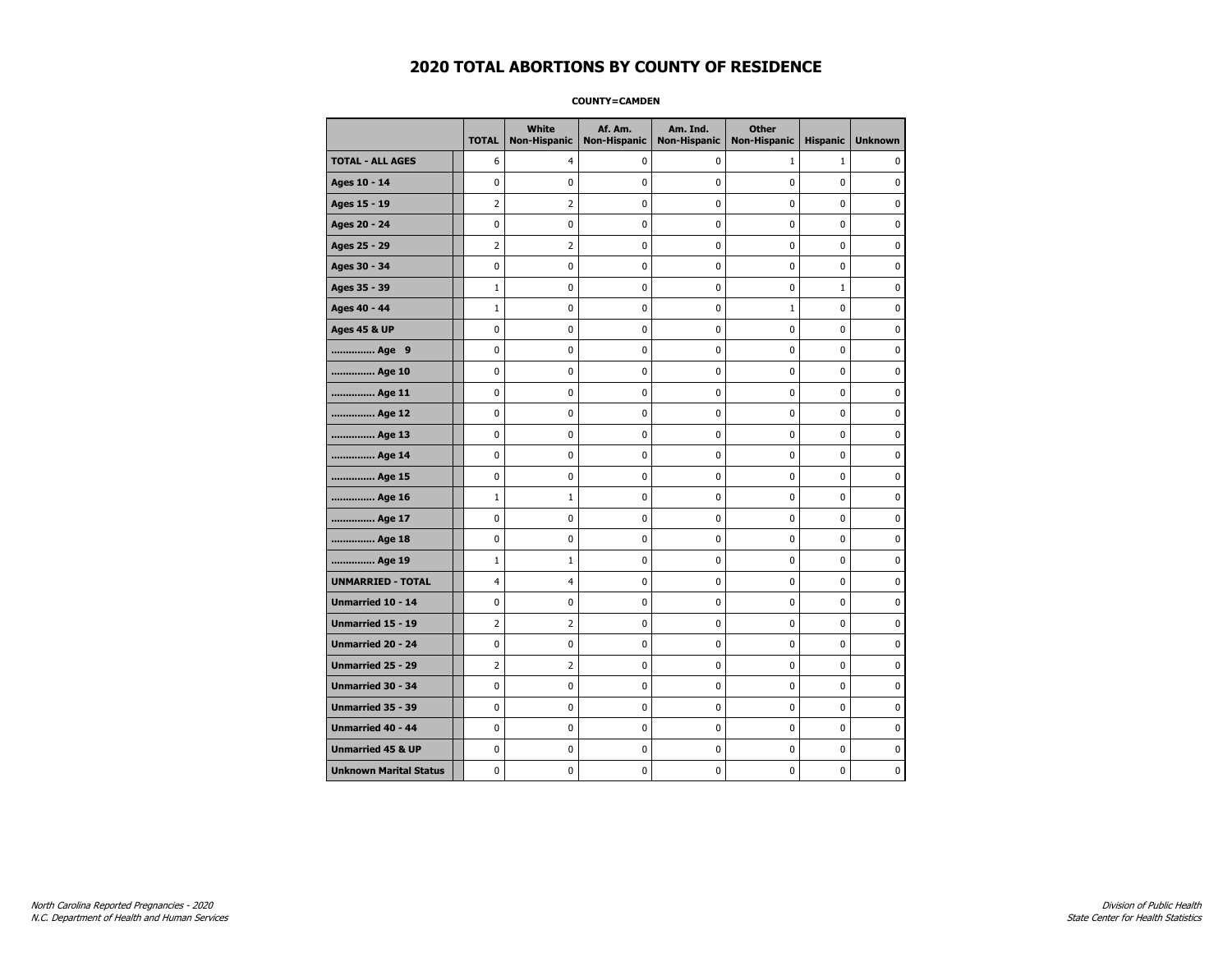### **COUNTY=CARTERET**

|                               | <b>TOTAL</b>   | White<br>Non-Hispanic | Af. Am.<br><b>Non-Hispanic</b> | Am. Ind.<br><b>Non-Hispanic</b> | <b>Other</b><br><b>Non-Hispanic</b> | <b>Hispanic</b> | <b>Unknown</b> |
|-------------------------------|----------------|-----------------------|--------------------------------|---------------------------------|-------------------------------------|-----------------|----------------|
| <b>TOTAL - ALL AGES</b>       | 77             | 56                    | 10                             | 0                               | 0                                   | 7               | 4              |
| Ages 10 - 14                  | $\mathbf 0$    | $\mathbf 0$           | $\mathbf 0$                    | $\mathbf 0$                     | $\mathbf 0$                         | $\mathbf 0$     | 0              |
| Ages 15 - 19                  | 8              | $\overline{4}$        | 3                              | $\mathbf 0$                     | $\mathbf 0$                         | $\mathbf{1}$    | 0              |
| Ages 20 - 24                  | 15             | 11                    | $\mathbf{1}$                   | $\pmb{0}$                       | $\pmb{0}$                           | $\mathbf 1$     | 2              |
| Ages 25 - 29                  | 20             | 13                    | $\overline{2}$                 | 0                               | $\pmb{0}$                           | 4               | $\mathbf 1$    |
| Ages 30 - 34                  | 19             | 14                    | 4                              | 0                               | 0                                   | $\mathbf{1}$    | 0              |
| Ages 35 - 39                  | 12             | 11                    | $\pmb{0}$                      | 0                               | $\mathbf 0$                         | $\mathbf 0$     | 1              |
| Ages 40 - 44                  | 3              | 3                     | $\mathbf 0$                    | 0                               | $\mathbf 0$                         | $\mathbf 0$     | 0              |
| <b>Ages 45 &amp; UP</b>       | $\mathbf 0$    | 0                     | $\mathbf 0$                    | $\mathbf 0$                     | $\mathbf 0$                         | $\mathbf 0$     | 0              |
| Age 9                         | $\pmb{0}$      | 0                     | $\pmb{0}$                      | 0                               | 0                                   | 0               | 0              |
| Age 10                        | $\mathbf 0$    | 0                     | $\mathbf 0$                    | 0                               | $\mathbf 0$                         | $\mathbf 0$     | 0              |
| Age 11                        | 0              | 0                     | 0                              | 0                               | 0                                   | 0               | 0              |
| Age 12                        | 0              | 0                     | $\pmb{0}$                      | 0                               | 0                                   | 0               | 0              |
| Age 13                        | $\mathbf 0$    | 0                     | $\mathbf 0$                    | $\mathbf 0$                     | $\mathbf 0$                         | $\mathbf 0$     | 0              |
| Age 14                        | $\mathbf 0$    | $\mathbf 0$           | $\mathbf 0$                    | $\mathbf 0$                     | $\mathbf 0$                         | $\mathbf 0$     | 0              |
| Age 15                        | $\pmb{0}$      | 0                     | $\pmb{0}$                      | $\pmb{0}$                       | $\pmb{0}$                           | $\pmb{0}$       | 0              |
| Age 16                        | 0              | 0                     | $\pmb{0}$                      | 0                               | 0                                   | 0               | 0              |
| Age 17                        | $\mathbf 0$    | 0                     | 0                              | 0                               | $\mathbf 0$                         | $\mathbf 0$     | 0              |
| Age 18                        | $\overline{4}$ | $\mathbf{1}$          | $\overline{2}$                 | 0                               | 0                                   | $\mathbf{1}$    | 0              |
| Age 19                        | $\overline{4}$ | 3                     | 1                              | $\mathbf 0$                     | $\mathbf 0$                         | $\mathbf 0$     | 0              |
| <b>UNMARRIED - TOTAL</b>      | 59             | 43                    | 10                             | 0                               | $\mathbf 0$                         | 3               | 3              |
| Unmarried 10 - 14             | $\mathbf 0$    | 0                     | $\pmb{0}$                      | $\pmb{0}$                       | $\mathbf 0$                         | $\mathbf 0$     | 0              |
| Unmarried 15 - 19             | 8              | 4                     | 3                              | 0                               | 0                                   | $\mathbf{1}$    | 0              |
| Unmarried 20 - 24             | 10             | 6                     | 1                              | 0                               | 0                                   | $\mathbf{1}$    | 2              |
| <b>Unmarried 25 - 29</b>      | 14             | 11                    | $\overline{2}$                 | $\mathbf 0$                     | $\mathbf 0$                         | $\mathbf 0$     | $1\,$          |
| <b>Unmarried 30 - 34</b>      | 17             | 12                    | $\overline{4}$                 | 0                               | 0                                   | $\mathbf 1$     | 0              |
| Unmarried 35 - 39             | 8              | 8                     | $\pmb{0}$                      | $\pmb{0}$                       | $\pmb{0}$                           | $\pmb{0}$       | 0              |
| Unmarried 40 - 44             | $\overline{2}$ | $\overline{2}$        | $\pmb{0}$                      | 0                               | $\pmb{0}$                           | 0               | 0              |
| <b>Unmarried 45 &amp; UP</b>  | $\mathbf 0$    | 0                     | 0                              | 0                               | $\mathbf 0$                         | $\mathbf 0$     | 0              |
| <b>Unknown Marital Status</b> | 6              | 6                     | $\pmb{0}$                      | 0                               | $\mathbf 0$                         | 0               | 0              |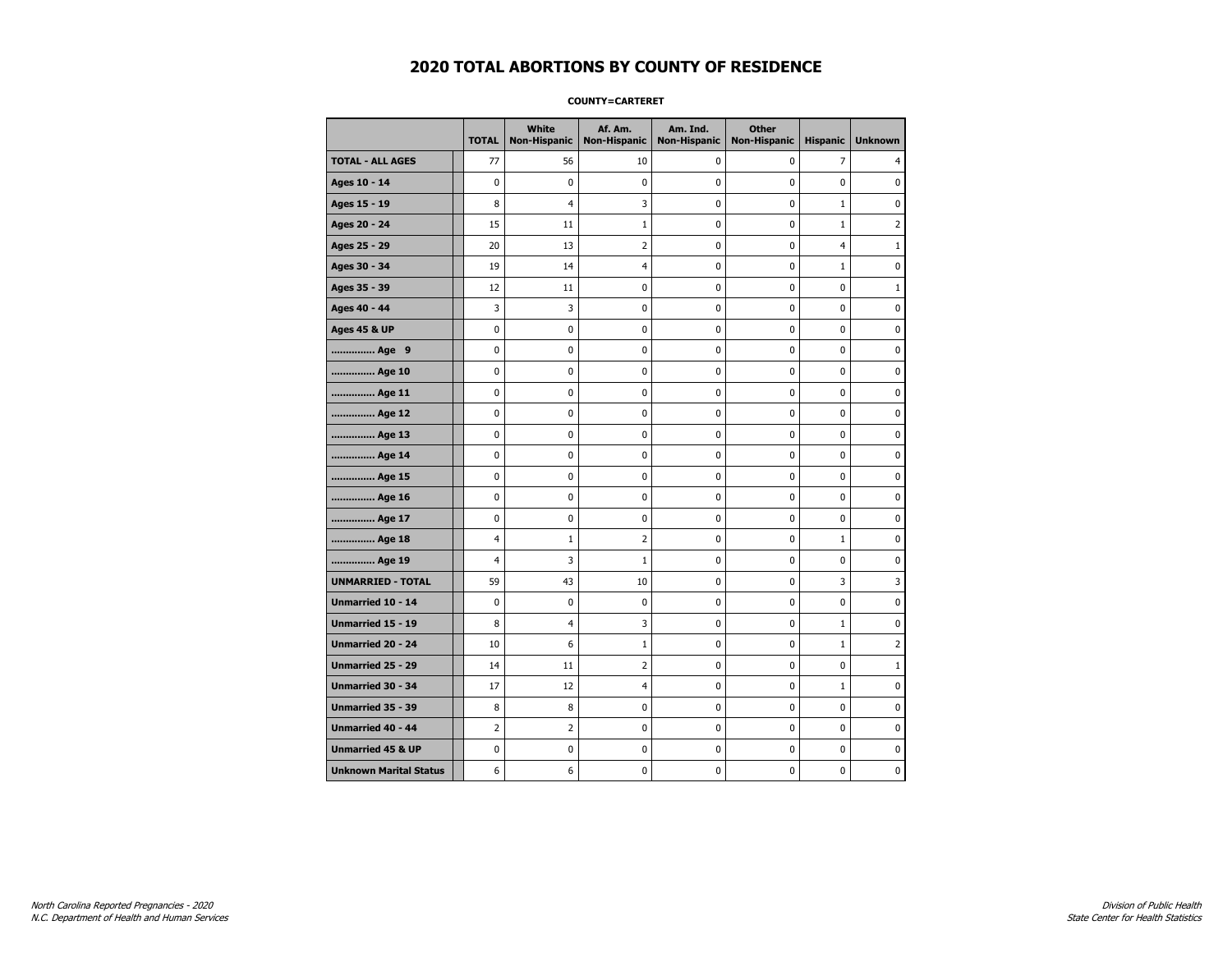**COUNTY=CASWELL** 

|                               | <b>TOTAL</b>   | White<br><b>Non-Hispanic</b> | Af. Am.<br><b>Non-Hispanic</b> | Am. Ind.<br><b>Non-Hispanic</b> | <b>Other</b><br><b>Non-Hispanic</b> | <b>Hispanic</b> | <b>Unknown</b> |
|-------------------------------|----------------|------------------------------|--------------------------------|---------------------------------|-------------------------------------|-----------------|----------------|
| <b>TOTAL - ALL AGES</b>       | 21             | $\overline{7}$               | 14                             | 0                               | 0                                   | 0               | $\mathbf{0}$   |
| Ages 10 - 14                  | 0              | 0                            | 0                              | $\mathbf 0$                     | 0                                   | 0               | 0              |
| Ages 15 - 19                  | $\overline{2}$ | $\mathbf{1}$                 | $\mathbf{1}$                   | 0                               | $\mathbf 0$                         | 0               | $\mathbf 0$    |
| Ages 20 - 24                  | 10             | 2                            | 8                              | 0                               | $\pmb{0}$                           | 0               | $\pmb{0}$      |
| Ages 25 - 29                  | 5              | 1                            | 4                              | 0                               | 0                                   | 0               | 0              |
| Ages 30 - 34                  | 3              | 2                            | $\mathbf{1}$                   | 0                               | $\pmb{0}$                           | 0               | 0              |
| Ages 35 - 39                  | $\mathbf{1}$   | 1                            | 0                              | 0                               | 0                                   | 0               | 0              |
| Ages 40 - 44                  | 0              | 0                            | 0                              | 0                               | $\mathbf 0$                         | 0               | $\mathbf 0$    |
| <b>Ages 45 &amp; UP</b>       | 0              | 0                            | 0                              | 0                               | $\pmb{0}$                           | 0               | 0              |
| Age 9                         | 0              | 0                            | 0                              | 0                               | 0                                   | 0               | 0              |
| Age 10                        | 0              | 0                            | 0                              | 0                               | $\pmb{0}$                           | 0               | 0              |
| Age 11                        | 0              | 0                            | 0                              | 0                               | $\mathbf 0$                         | 0               | $\mathbf 0$    |
| Age 12                        | 0              | 0                            | 0                              | 0                               | $\mathbf 0$                         | 0               | $\mathbf 0$    |
| Age 13                        | 0              | 0                            | 0                              | 0                               | $\pmb{0}$                           | 0               | 0              |
| Age 14                        | 0              | 0                            | 0                              | 0                               | 0                                   | 0               | 0              |
| Age 15                        | 0              | 0                            | 0                              | 0                               | 0                                   | 0               | $\mathbf 0$    |
| Age 16                        | 0              | 0                            | 0                              | 0                               | $\mathbf 0$                         | 0               | $\mathbf 0$    |
| Age 17                        | 0              | 0                            | 0                              | 0                               | 0                                   | 0               | $\mathbf 0$    |
| Age 18                        | $\mathbf{1}$   | $\mathbf{1}$                 | 0                              | 0                               | $\mathbf 0$                         | 0               | $\pmb{0}$      |
| Age 19                        | $\mathbf{1}$   | 0                            | $\mathbf{1}$                   | 0                               | 0                                   | 0               | 0              |
| <b>UNMARRIED - TOTAL</b>      | 21             | 7                            | 14                             | 0                               | 0                                   | 0               | 0              |
| Unmarried 10 - 14             | 0              | 0                            | 0                              | 0                               | $\mathbf 0$                         | 0               | $\mathbf 0$    |
| Unmarried 15 - 19             | $\overline{2}$ | $\mathbf{1}$                 | $\mathbf 1$                    | 0                               | $\pmb{0}$                           | 0               | $\pmb{0}$      |
| <b>Unmarried 20 - 24</b>      | 10             | 2                            | 8                              | 0                               | 0                                   | 0               | 0              |
| Unmarried 25 - 29             | 5              | 1                            | 4                              | 0                               | 0                                   | 0               | 0              |
| <b>Unmarried 30 - 34</b>      | 3              | 2                            | $\mathbf{1}$                   | 0                               | 0                                   | 0               | $\mathbf 0$    |
| <b>Unmarried 35 - 39</b>      | $1\,$          | $\mathbf{1}$                 | 0                              | 0                               | $\mathbf 0$                         | 0               | $\mathbf 0$    |
| Unmarried 40 - 44             | 0              | 0                            | 0                              | 0                               | $\pmb{0}$                           | 0               | 0              |
| <b>Unmarried 45 &amp; UP</b>  | 0              | 0                            | 0                              | 0                               | 0                                   | 0               | 0              |
| <b>Unknown Marital Status</b> | 0              | 0                            | 0                              | 0                               | 0                                   | 0               | 0              |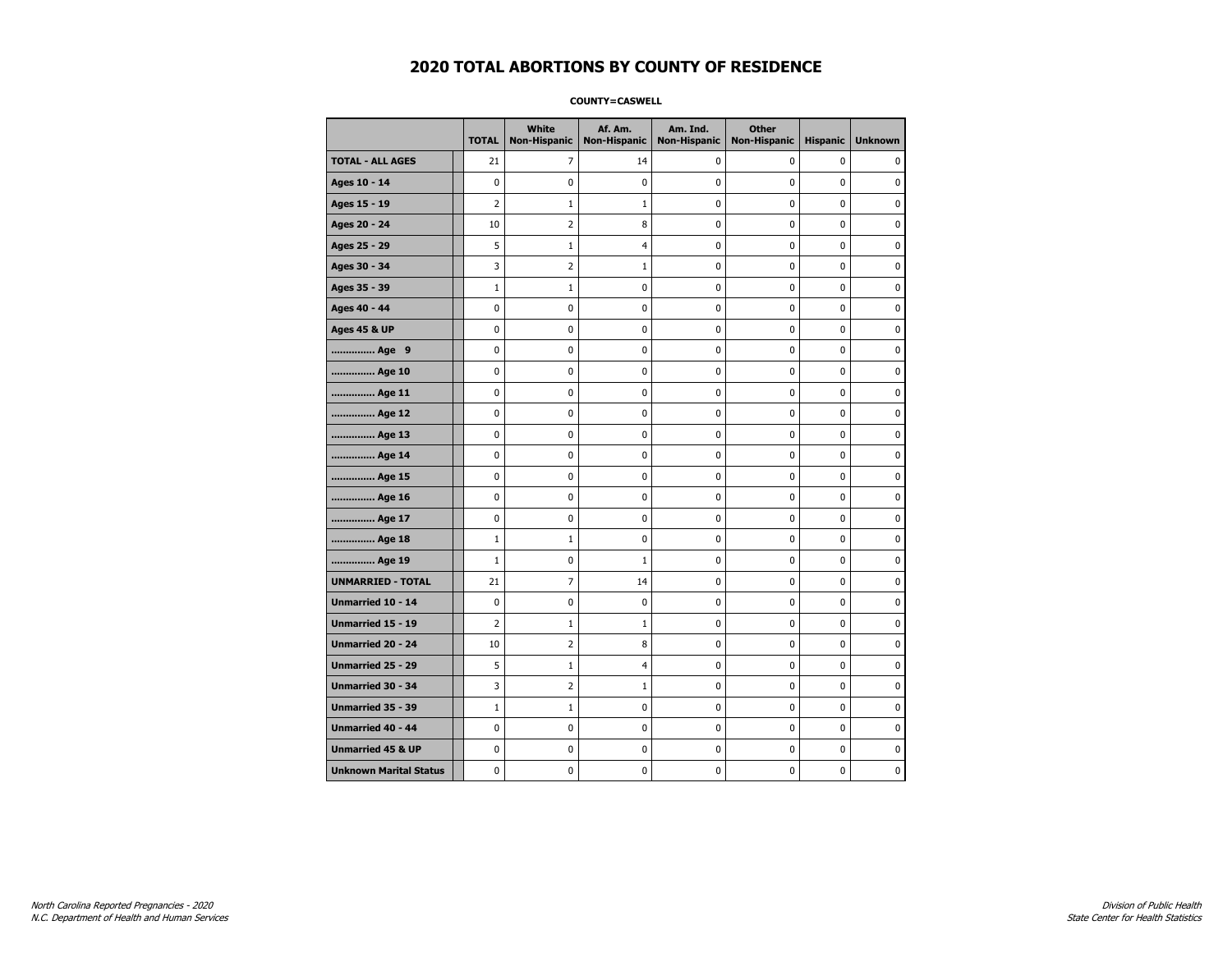#### **COUNTY=CATAWBA**

|                               | <b>TOTAL</b>   | White<br><b>Non-Hispanic</b> | Af. Am.<br><b>Non-Hispanic</b> | Am. Ind.<br><b>Non-Hispanic</b> | <b>Other</b><br><b>Non-Hispanic</b> | <b>Hispanic</b> | <b>Unknown</b> |
|-------------------------------|----------------|------------------------------|--------------------------------|---------------------------------|-------------------------------------|-----------------|----------------|
| <b>TOTAL - ALL AGES</b>       | 209            | 99                           | 49                             | 0                               | 9                                   | 41              | 11             |
| Ages 10 - 14                  | $\mathbf 0$    | $\mathbf 0$                  | $\pmb{0}$                      | 0                               | $\mathbf 0$                         | $\mathbf 0$     | $\pmb{0}$      |
| Ages 15 - 19                  | 15             | 6                            | $1\,$                          | $\mathbf 0$                     | $\mathbf{1}$                        | 6               | $\mathbf{1}$   |
| Ages 20 - 24                  | 66             | 30                           | 20                             | $\mathbf 0$                     | $\mathbf{1}$                        | 9               | 6              |
| Ages 25 - 29                  | 61             | 30                           | 16                             | $\pmb{0}$                       | $\mathbf{1}$                        | 12              | $\overline{2}$ |
| Ages 30 - 34                  | 36             | 18                           | $\overline{7}$                 | $\pmb{0}$                       | $\overline{2}$                      | 8               | $1\,$          |
| Ages 35 - 39                  | 16             | 9                            | 1                              | 0                               | $\mathbf 0$                         | 5               | 1              |
| Ages 40 - 44                  | $\overline{2}$ | $\mathbf{1}$                 | $\mathbf{1}$                   | 0                               | 0                                   | 0               | 0              |
| <b>Ages 45 &amp; UP</b>       | 3              | $\mathbf{1}$                 | $\pmb{0}$                      | 0                               | $\overline{2}$                      | 0               | 0              |
| Age 9                         | $\mathbf 0$    | 0                            | $\pmb{0}$                      | 0                               | $\mathbf 0$                         | 0               | 0              |
| Age 10                        | $\mathbf 0$    | 0                            | $\mathbf 0$                    | $\mathbf 0$                     | $\mathbf 0$                         | $\mathbf 0$     | 0              |
| Age 11                        | $\mathbf 0$    | 0                            | $\mathbf 0$                    | $\mathbf 0$                     | $\mathbf 0$                         | $\mathbf 0$     | 0              |
| Age 12                        | $\pmb{0}$      | 0                            | $\pmb{0}$                      | 0                               | 0                                   | 0               | 0              |
| Age 13                        | 0              | 0                            | $\pmb{0}$                      | 0                               | 0                                   | 0               | 0              |
| Age 14                        | $\mathbf 0$    | 0                            | $\mathbf 0$                    | 0                               | $\mathbf 0$                         | $\mathbf 0$     | 0              |
| Age 15                        | $\overline{2}$ | 2                            | 0                              | 0                               | 0                                   | 0               | 0              |
| Age 16                        | $1\,$          | 0                            | 1                              | $\mathbf 0$                     | $\mathbf 0$                         | $\mathbf 0$     | 0              |
| Age 17                        | $\mathbf{1}$   | $\mathbf 1$                  | $\mathbf 0$                    | 0                               | $\mathbf 0$                         | $\mathbf 0$     | 0              |
| Age 18                        | 6              | $\mathbf{1}$                 | $\mathbf 0$                    | $\mathbf 0$                     | $\mathbf 0$                         | $\overline{4}$  | $\mathbf{1}$   |
| Age 19                        | 5              | $\overline{2}$               | $\pmb{0}$                      | $\pmb{0}$                       | $1\,$                               | $\mathbf 2$     | 0              |
| <b>UNMARRIED - TOTAL</b>      | 164            | 75                           | 39                             | $\pmb{0}$                       | $\overline{7}$                      | 34              | 9              |
| Unmarried 10 - 14             | $\mathbf 0$    | 0                            | $\mathbf 0$                    | $\mathbf 0$                     | $\mathbf 0$                         | $\mathbf 0$     | 0              |
| Unmarried 15 - 19             | 15             | 6                            | $\mathbf{1}$                   | 0                               | $\mathbf{1}$                        | 6               | $\mathbf{1}$   |
| Unmarried 20 - 24             | 56             | 27                           | 16                             | 0                               | $\mathbf{1}$                        | 6               | 6              |
| Unmarried 25 - 29             | 44             | 21                           | 12                             | $\mathbf 0$                     | $\mathbf{1}$                        | 10              | 0              |
| <b>Unmarried 30 - 34</b>      | 26             | 11                           | 6                              | $\mathbf 0$                     | $\mathbf 0$                         | 8               | $\mathbf{1}$   |
| Unmarried 35 - 39             | 13             | 8                            | $1\,$                          | $\pmb{0}$                       | $\pmb{0}$                           | 3               | 1              |
| Unmarried 40 - 44             | $1\,$          | $1\,$                        | $\pmb{0}$                      | 0                               | 0                                   | 0               | 0              |
| <b>Unmarried 45 &amp; UP</b>  | $\overline{2}$ | 0                            | 0                              | 0                               | 2                                   | 0               | 0              |
| <b>Unknown Marital Status</b> | 15             | 4                            | 7                              | 0                               | 1                                   | 2               | $\mathbf{1}$   |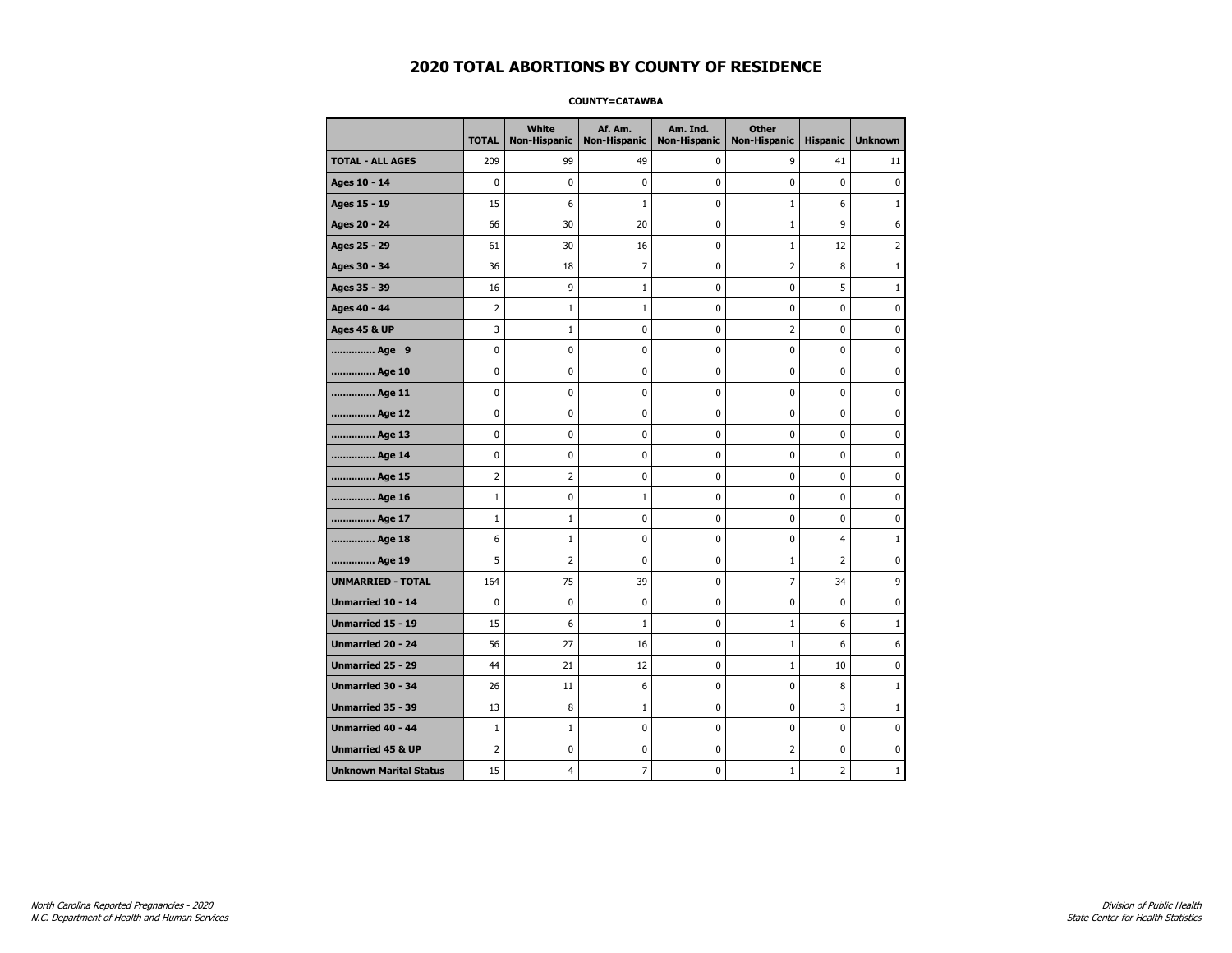#### **COUNTY=CHATHAM**

|                               | <b>TOTAL</b>   | White<br>Non-Hispanic | Af. Am.<br><b>Non-Hispanic</b> | Am. Ind.<br><b>Non-Hispanic</b> | <b>Other</b><br><b>Non-Hispanic</b> | <b>Hispanic</b> | <b>Unknown</b> |
|-------------------------------|----------------|-----------------------|--------------------------------|---------------------------------|-------------------------------------|-----------------|----------------|
| <b>TOTAL - ALL AGES</b>       | 75             | 34                    | 19                             | 0                               | 2                                   | 17              | 3              |
| Ages 10 - 14                  | 0              | $\mathbf 0$           | $\pmb{0}$                      | 0                               | $\mathbf 0$                         | $\mathbf 0$     | 0              |
| Ages 15 - 19                  | $\overline{2}$ | $1\,$                 | $\mathbf 0$                    | $\mathbf 0$                     | $\mathbf 0$                         | $\mathbf 1$     | 0              |
| Ages 20 - 24                  | 22             | 9                     | 6                              | $\mathbf 0$                     | $\overline{2}$                      | 3               | $\overline{2}$ |
| Ages 25 - 29                  | 12             | 4                     | 3                              | $\pmb{0}$                       | $\pmb{0}$                           | 4               | $\mathbf{1}$   |
| Ages 30 - 34                  | 22             | 11                    | 6                              | $\pmb{0}$                       | $\pmb{0}$                           | 5               | 0              |
| Ages 35 - 39                  | 12             | 8                     | 3                              | 0                               | $\mathbf 0$                         | $\mathbf{1}$    | 0              |
| Ages 40 - 44                  | $\overline{2}$ | 0                     | $\pmb{0}$                      | 0                               | 0                                   | $\overline{2}$  | 0              |
| <b>Ages 45 &amp; UP</b>       | 0              | 0                     | $\pmb{0}$                      | 0                               | 0                                   | 0               | 0              |
| Age 9                         | $\mathbf 0$    | 0                     | $\mathbf 0$                    | 0                               | $\mathbf 0$                         | 0               | 0              |
| Age 10                        | $\mathbf 0$    | 0                     | $\mathbf 0$                    | $\mathbf 0$                     | $\mathbf 0$                         | $\mathbf 0$     | 0              |
| Age 11                        | $\mathbf 0$    | 0                     | $\mathbf 0$                    | $\mathbf 0$                     | $\mathbf 0$                         | $\mathbf 0$     | 0              |
| Age 12                        | $\pmb{0}$      | 0                     | $\pmb{0}$                      | 0                               | 0                                   | 0               | 0              |
| Age 13                        | 0              | 0                     | $\pmb{0}$                      | 0                               | 0                                   | 0               | 0              |
| Age 14                        | $\mathbf 0$    | 0                     | $\mathbf 0$                    | 0                               | $\mathbf 0$                         | $\mathbf 0$     | 0              |
| Age 15                        | 0              | 0                     | 0                              | 0                               | 0                                   | 0               | 0              |
| Age 16                        | $\mathbf 0$    | 0                     | $\mathbf 0$                    | $\mathbf 0$                     | $\mathbf 0$                         | $\mathbf 0$     | 0              |
| Age 17                        | $\mathbf 0$    | 0                     | $\mathbf 0$                    | 0                               | $\mathbf 0$                         | $\mathbf 0$     | 0              |
| Age 18                        | $\mathbf{1}$   | 0                     | $\mathbf 0$                    | $\mathbf 0$                     | $\mathbf 0$                         | $\mathbf{1}$    | 0              |
| Age 19                        | $1\,$          | $1\,$                 | $\pmb{0}$                      | $\pmb{0}$                       | $\pmb{0}$                           | $\pmb{0}$       | 0              |
| <b>UNMARRIED - TOTAL</b>      | 58             | 28                    | 15                             | $\pmb{0}$                       | $\overline{2}$                      | 11              | $\overline{2}$ |
| Unmarried 10 - 14             | $\mathbf 0$    | 0                     | $\pmb{0}$                      | $\mathbf 0$                     | $\mathbf 0$                         | $\mathbf 0$     | 0              |
| Unmarried 15 - 19             | $\overline{2}$ | $\mathbf{1}$          | 0                              | 0                               | 0                                   | $\mathbf 1$     | 0              |
| Unmarried 20 - 24             | 21             | 8                     | 6                              | 0                               | $\overline{2}$                      | 3               | $\overline{2}$ |
| Unmarried 25 - 29             | 8              | 3                     | 3                              | $\mathbf 0$                     | $\mathbf 0$                         | $\overline{2}$  | 0              |
| <b>Unmarried 30 - 34</b>      | 17             | 10                    | 5                              | $\mathbf 0$                     | $\mathbf 0$                         | $\overline{2}$  | 0              |
| Unmarried 35 - 39             | $\overline{7}$ | 6                     | $1\,$                          | $\pmb{0}$                       | $\pmb{0}$                           | $\pmb{0}$       | $\pmb{0}$      |
| Unmarried 40 - 44             | $\overline{2}$ | 0                     | $\pmb{0}$                      | 0                               | 0                                   | $\overline{2}$  | 0              |
| <b>Unmarried 45 &amp; UP</b>  | $\mathbf 0$    | 0                     | 0                              | $\mathbf 0$                     | 0                                   | 0               | 0              |
| <b>Unknown Marital Status</b> | 4              | 0                     | 2                              | 0                               | $\mathbf 0$                         | $\mathbf{1}$    | $\mathbf{1}$   |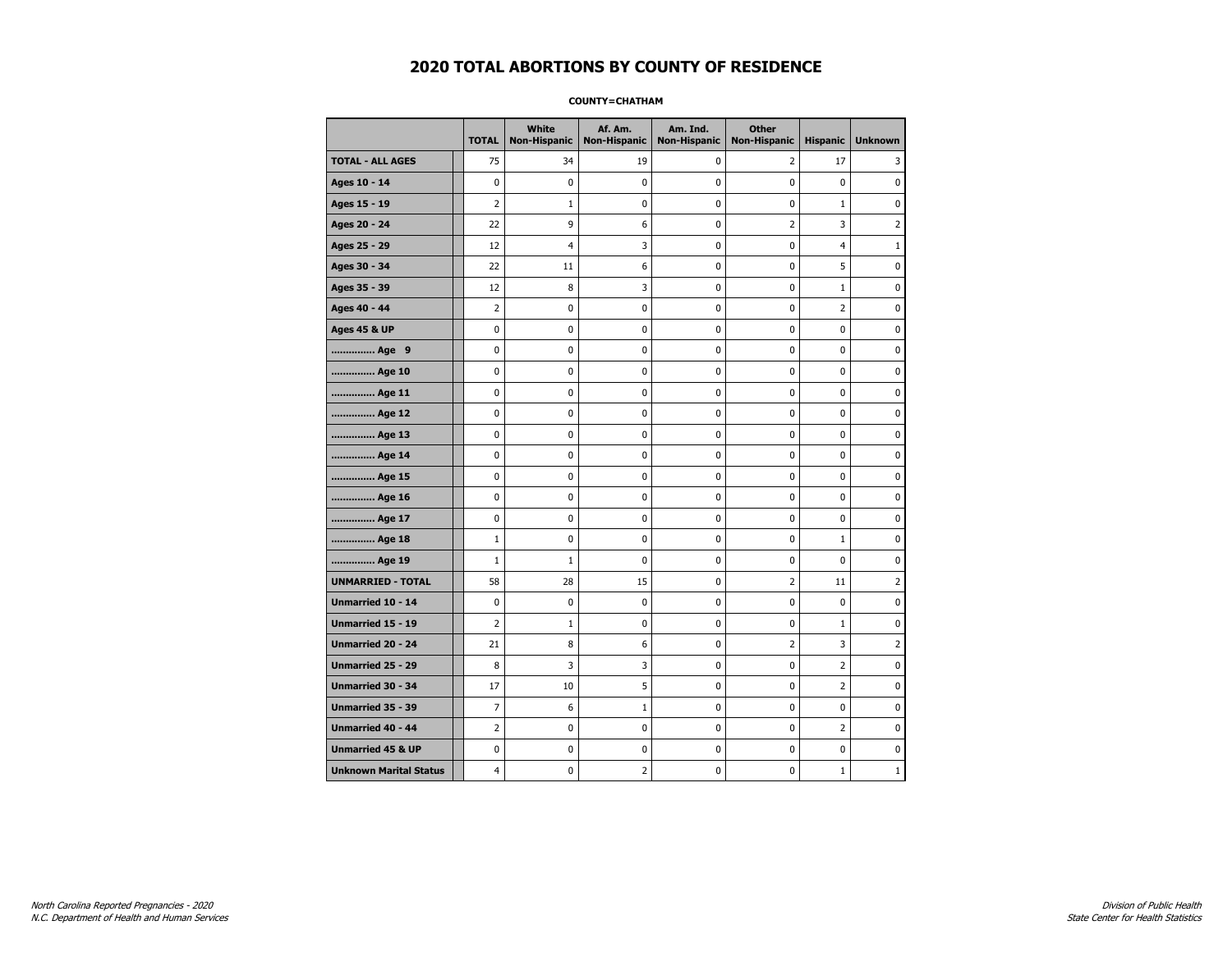#### **COUNTY=CHEROKEE**

|                               | <b>TOTAL</b>   | White<br>Non-Hispanic | Af. Am.<br><b>Non-Hispanic</b> | Am. Ind.<br><b>Non-Hispanic</b> | <b>Other</b><br><b>Non-Hispanic</b> | <b>Hispanic</b> | <b>Unknown</b> |
|-------------------------------|----------------|-----------------------|--------------------------------|---------------------------------|-------------------------------------|-----------------|----------------|
| <b>TOTAL - ALL AGES</b>       | 15             | 9                     | 1                              | 0                               | 0                                   | $\mathbf{1}$    | 4              |
| Ages 10 - 14                  | 0              | $\mathbf 0$           | $\mathbf 0$                    | 0                               | 0                                   | $\mathbf 0$     | 0              |
| Ages 15 - 19                  | $\mathbf 1$    | 0                     | $\mathbf{1}$                   | $\mathbf 0$                     | 0                                   | 0               | $\mathbf 0$    |
| Ages 20 - 24                  | 4              | $1\,$                 | $\mathbf 0$                    | $\pmb{0}$                       | 0                                   | $\mathbf{1}$    | $\overline{2}$ |
| Ages 25 - 29                  | 7              | 5                     | $\mathbf 0$                    | $\pmb{0}$                       | 0                                   | $\pmb{0}$       | $\overline{2}$ |
| Ages 30 - 34                  | $\mathbf 1$    | $\mathbf{1}$          | 0                              | 0                               | 0                                   | 0               | 0              |
| Ages 35 - 39                  | $\mathbf 1$    | $\mathbf{1}$          | 0                              | 0                               | 0                                   | $\mathbf 0$     | 0              |
| Ages 40 - 44                  | 0              | 0                     | $\mathbf 0$                    | 0                               | 0                                   | $\mathbf 0$     | $\mathbf 0$    |
| <b>Ages 45 &amp; UP</b>       | $\mathbf 1$    | $\mathbf{1}$          | $\mathbf 0$                    | $\mathbf 0$                     | 0                                   | $\mathbf 0$     | 0              |
| Age 9                         | 0              | 0                     | 0                              | 0                               | 0                                   | 0               | 0              |
| Age 10                        | 0              | 0                     | $\mathbf 0$                    | 0                               | 0                                   | $\mathbf 0$     | 0              |
| Age 11                        | 0              | 0                     | 0                              | 0                               | 0                                   | 0               | 0              |
| Age 12                        | 0              | 0                     | $\pmb{0}$                      | 0                               | 0                                   | 0               | 0              |
| Age 13                        | 0              | 0                     | $\mathbf 0$                    | $\mathbf 0$                     | 0                                   | 0               | $\mathbf 0$    |
| Age 14                        | $\mathbf 0$    | $\mathbf 0$           | $\mathbf 0$                    | $\mathbf 0$                     | 0                                   | $\mathbf 0$     | 0              |
| Age 15                        | 0              | 0                     | $\mathbf 0$                    | $\pmb{0}$                       | 0                                   | $\pmb{0}$       | $\pmb{0}$      |
| Age 16                        | 0              | 0                     | 0                              | 0                               | 0                                   | 0               | 0              |
| Age 17                        | 0              | 0                     | 0                              | 0                               | 0                                   | $\mathbf 0$     | 0              |
| Age 18                        | $1\,$          | 0                     | 1                              | 0                               | 0                                   | 0               | $\mathbf 0$    |
| Age 19                        | 0              | 0                     | $\mathbf 0$                    | $\mathbf 0$                     | 0                                   | $\mathbf 0$     | 0              |
| <b>UNMARRIED - TOTAL</b>      | 12             | $\overline{7}$        | 1                              | 0                               | 0                                   | $\mathbf{1}$    | 3              |
| Unmarried 10 - 14             | 0              | $\mathbf 0$           | $\mathbf 0$                    | $\pmb{0}$                       | 0                                   | 0               | $\pmb{0}$      |
| Unmarried 15 - 19             | $\mathbf{1}$   | 0                     | $\mathbf{1}$                   | 0                               | 0                                   | 0               | 0              |
| Unmarried 20 - 24             | 4              | $\mathbf{1}$          | 0                              | 0                               | 0                                   | $\mathbf{1}$    | $\overline{2}$ |
| <b>Unmarried 25 - 29</b>      | 5              | $\overline{4}$        | $\mathbf 0$                    | $\mathbf 0$                     | 0                                   | 0               | $1\,$          |
| <b>Unmarried 30 - 34</b>      | $\mathbf 1$    | $1\,$                 | $\mathbf 0$                    | 0                               | 0                                   | $\mathbf 0$     | 0              |
| Unmarried 35 - 39             | 0              | $\pmb{0}$             | $\pmb{0}$                      | $\pmb{0}$                       | $\pmb{0}$                           | $\pmb{0}$       | $\pmb{0}$      |
| Unmarried 40 - 44             | 0              | 0                     | 0                              | 0                               | 0                                   | 0               | 0              |
| <b>Unmarried 45 &amp; UP</b>  | $\mathbf 1$    | $\mathbf{1}$          | 0                              | $\mathbf 0$                     | 0                                   | $\mathbf 0$     | 0              |
| <b>Unknown Marital Status</b> | $\overline{2}$ | $\mathbf{1}$          | 0                              | 0                               | 0                                   | 0               | $\mathbf{1}$   |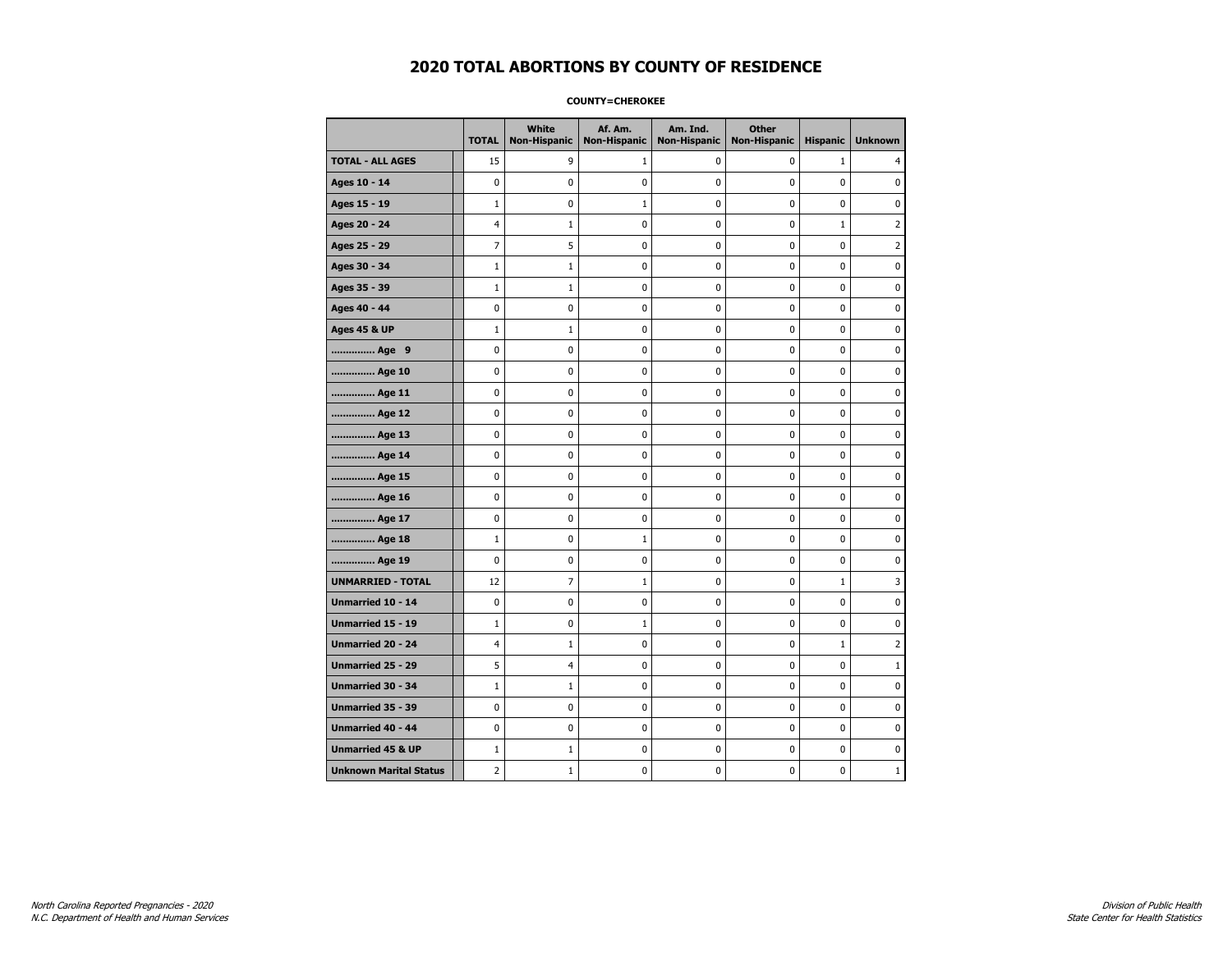#### **COUNTY=CHOWAN**

|                               | <b>TOTAL</b>   | White<br><b>Non-Hispanic</b> | Af. Am.<br><b>Non-Hispanic</b> | Am. Ind.<br><b>Non-Hispanic</b> | <b>Other</b><br><b>Non-Hispanic</b> | <b>Hispanic</b> | <b>Unknown</b> |
|-------------------------------|----------------|------------------------------|--------------------------------|---------------------------------|-------------------------------------|-----------------|----------------|
| <b>TOTAL - ALL AGES</b>       | 15             | 4                            | 9                              | 0                               | 0                                   | $\mathbf{1}$    | 1              |
| Ages 10 - 14                  | 0              | 0                            | $\mathbf 0$                    | 0                               | 0                                   | $\mathbf 0$     | 0              |
| Ages 15 - 19                  | 6              | 3                            | $\overline{2}$                 | $\mathbf 0$                     | 0                                   | $\mathbf{1}$    | 0              |
| Ages 20 - 24                  | $\overline{2}$ | 0                            | $\overline{2}$                 | $\pmb{0}$                       | 0                                   | $\mathbf 0$     | 0              |
| Ages 25 - 29                  | $\overline{4}$ | $\mathbf{1}$                 | $\overline{2}$                 | $\mathbf 0$                     | 0                                   | 0               | $\mathbf{1}$   |
| Ages 30 - 34                  | 0              | $\mathbf 0$                  | $\mathbf 0$                    | $\pmb{0}$                       | 0                                   | 0               | $\pmb{0}$      |
| Ages 35 - 39                  | $\overline{2}$ | $\pmb{0}$                    | $\overline{2}$                 | $\pmb{0}$                       | 0                                   | 0               | 0              |
| Ages 40 - 44                  | 0              | 0                            | 0                              | 0                               | 0                                   | $\mathbf 0$     | 0              |
| <b>Ages 45 &amp; UP</b>       | 0              | 0                            | 0                              | 0                               | 0                                   | 0               | 0              |
| Age 9                         | 0              | 0                            | $\mathbf 0$                    | 0                               | 0                                   | $\mathbf 0$     | 0              |
| Age 10                        | 0              | 0                            | $\mathbf 0$                    | 0                               | 0                                   | $\mathbf 0$     | $\mathbf 0$    |
| Age 11                        | 0              | 0                            | $\mathbf 0$                    | $\mathbf 0$                     | 0                                   | $\mathbf 0$     | 0              |
| Age 12                        | 0              | 0                            | $\mathbf 0$                    | 0                               | 0                                   | 0               | 0              |
| Age 13                        | 0              | 0                            | $\mathbf 0$                    | $\mathbf 0$                     | 0                                   | $\mathbf 0$     | $\mathbf 0$    |
| Age 14                        | 0              | 0                            | $\mathbf 0$                    | 0                               | 0                                   | $\mathbf 0$     | 0              |
| Age 15                        | $\mathbf 1$    | 0                            | 1                              | $\pmb{0}$                       | $\pmb{0}$                           | 0               | 0              |
| Age 16                        | $\overline{2}$ | $1\,$                        | $\mathbf{1}$                   | 0                               | 0                                   | 0               | 0              |
| Age 17                        | $\overline{2}$ | $\mathbf{1}$                 | $\mathbf{0}$                   | 0                               | 0                                   | $\mathbf{1}$    | 0              |
| Age 18                        | $\mathbf{1}$   | $\mathbf{1}$                 | 0                              | 0                               | 0                                   | 0               | 0              |
| Age 19                        | 0              | 0                            | 0                              | 0                               | 0                                   | $\mathbf 0$     | 0              |
| <b>UNMARRIED - TOTAL</b>      | 13             | 4                            | 8                              | 0                               | 0                                   | $\mathbf{1}$    | 0              |
| Unmarried 10 - 14             | 0              | 0                            | $\mathbf 0$                    | $\mathbf 0$                     | 0                                   | 0               | 0              |
| Unmarried 15 - 19             | 6              | 3                            | $\overline{2}$                 | $\pmb{0}$                       | 0                                   | $\mathbf{1}$    | 0              |
| <b>Unmarried 20 - 24</b>      | $\overline{2}$ | 0                            | $\overline{2}$                 | 0                               | 0                                   | 0               | 0              |
| Unmarried 25 - 29             | $\overline{2}$ | $\mathbf 1$                  | $\mathbf 1$                    | $\pmb{0}$                       | 0                                   | 0               | $\mathbf 0$    |
| Unmarried 30 - 34             | 0              | 0                            | 0                              | $\pmb{0}$                       | 0                                   | 0               | 0              |
| Unmarried 35 - 39             | 2              | 0                            | $\overline{2}$                 | 0                               | 0                                   | 0               | 0              |
| Unmarried 40 - 44             | 0              | 0                            | 0                              | 0                               | 0                                   | 0               | 0              |
| <b>Unmarried 45 &amp; UP</b>  | 0              | 0                            | 0                              | $\mathbf 0$                     | 0                                   | $\mathbf 0$     | 0              |
| <b>Unknown Marital Status</b> | $\overline{2}$ | 0                            | 1                              | 0                               | 0                                   | 0               | $\mathbf{1}$   |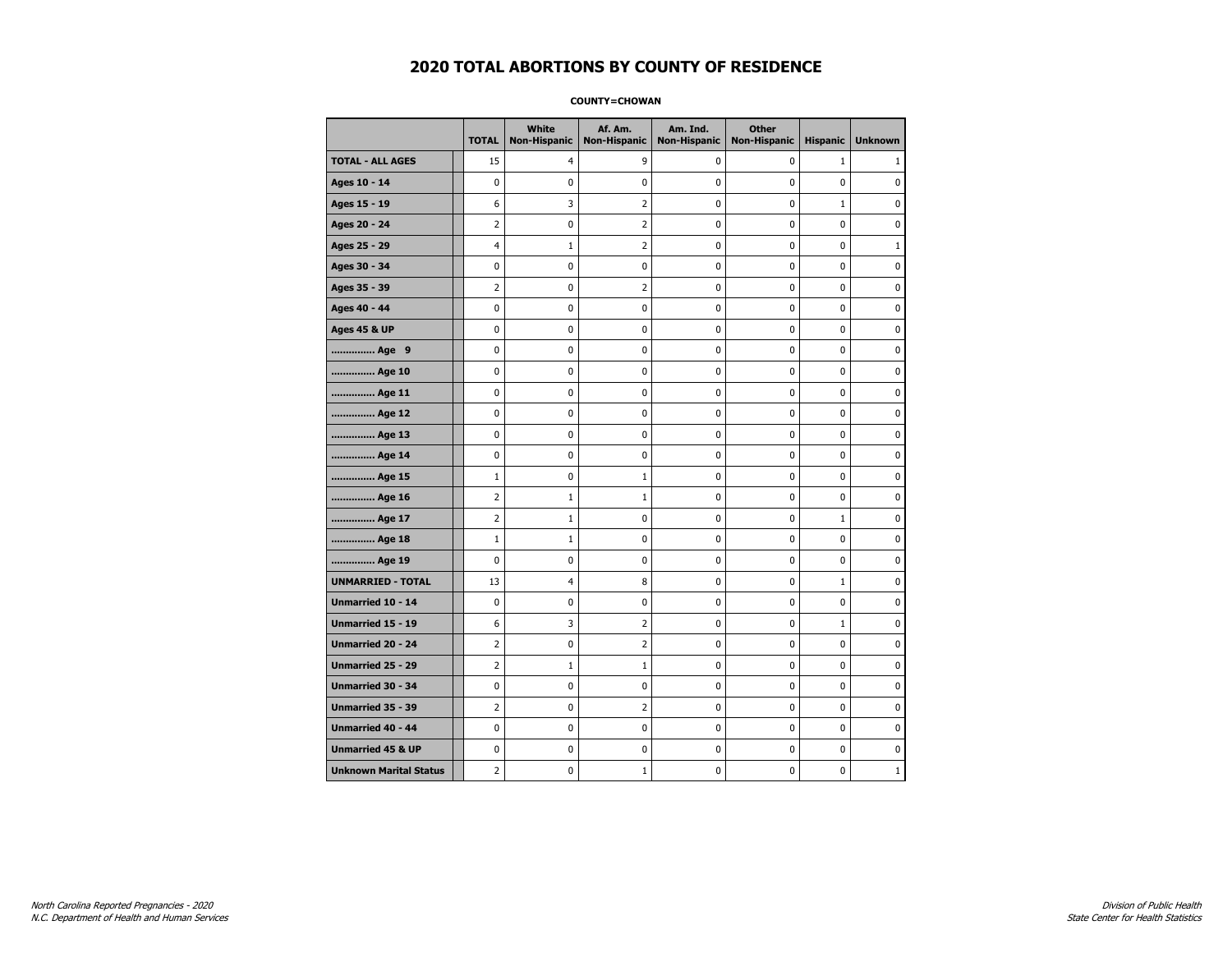**COUNTY=CLAY** 

|                               | <b>TOTAL</b>   | <b>White</b><br><b>Non-Hispanic</b> | Af. Am.<br><b>Non-Hispanic</b> | Am. Ind.<br><b>Non-Hispanic</b> | <b>Other</b><br><b>Non-Hispanic</b> | <b>Hispanic</b> | <b>Unknown</b> |
|-------------------------------|----------------|-------------------------------------|--------------------------------|---------------------------------|-------------------------------------|-----------------|----------------|
| <b>TOTAL - ALL AGES</b>       | $\overline{4}$ | 1                                   | 0                              | 0                               | 0                                   | $\mathbf{1}$    | 2              |
| Ages 10 - 14                  | $\mathbf 0$    | 0                                   | 0                              | 0                               | 0                                   | 0               | 0              |
| Ages 15 - 19                  | $\mathbf{1}$   | 0                                   | 0                              | 0                               | 0                                   | $\mathbf{1}$    | 0              |
| Ages 20 - 24                  | 0              | 0                                   | 0                              | 0                               | 0                                   | 0               | 0              |
| Ages 25 - 29                  | $\mathbf{1}$   | $\mathbf{1}$                        | 0                              | 0                               | 0                                   | 0               | $\mathbf 0$    |
| Ages 30 - 34                  | $\mathbf{1}$   | 0                                   | 0                              | 0                               | 0                                   | 0               | $\mathbf{1}$   |
| Ages 35 - 39                  | $\mathbf{1}$   | 0                                   | 0                              | 0                               | 0                                   | 0               | $\mathbf{1}$   |
| Ages 40 - 44                  | 0              | 0                                   | 0                              | 0                               | 0                                   | 0               | $\pmb{0}$      |
| <b>Ages 45 &amp; UP</b>       | 0              | 0                                   | 0                              | 0                               | 0                                   | 0               | 0              |
| Age 9                         | $\mathbf 0$    | $\mathbf 0$                         | 0                              | 0                               | 0                                   | 0               | 0              |
| Age 10                        | 0              | 0                                   | 0                              | 0                               | 0                                   | 0               | 0              |
| Age 11                        | 0              | 0                                   | 0                              | 0                               | 0                                   | 0               | 0              |
| Age 12                        | 0              | 0                                   | 0                              | 0                               | 0                                   | 0               | 0              |
| Age 13                        | 0              | 0                                   | 0                              | 0                               | 0                                   | 0               | 0              |
| Age 14                        | 0              | 0                                   | 0                              | 0                               | 0                                   | 0               | 0              |
| Age 15                        | 0              | 0                                   | 0                              | 0                               | 0                                   | 0               | $\pmb{0}$      |
| Age 16                        | 0              | 0                                   | 0                              | 0                               | 0                                   | 0               | 0              |
| Age 17                        | 0              | 0                                   | 0                              | 0                               | 0                                   | 0               | 0              |
| Age 18                        | 0              | 0                                   | 0                              | 0                               | 0                                   | 0               | $\mathbf 0$    |
| Age 19                        | $\mathbf 1$    | 0                                   | 0                              | 0                               | 0                                   | $\mathbf 1$     | 0              |
| <b>UNMARRIED - TOTAL</b>      | 4              | 1                                   | 0                              | 0                               | 0                                   | $\mathbf 1$     | $\overline{2}$ |
| Unmarried 10 - 14             | 0              | 0                                   | 0                              | 0                               | 0                                   | 0               | 0              |
| <b>Unmarried 15 - 19</b>      | $\mathbf{1}$   | 0                                   | 0                              | 0                               | 0                                   | $\mathbf{1}$    | 0              |
| <b>Unmarried 20 - 24</b>      | $\pmb{0}$      | 0                                   | $\pmb{0}$                      | 0                               | 0                                   | 0               | $\pmb{0}$      |
| <b>Unmarried 25 - 29</b>      | $\mathbf{1}$   | $1\,$                               | 0                              | 0                               | 0                                   | 0               | 0              |
| Unmarried 30 - 34             | $\mathbf{1}$   | 0                                   | 0                              | 0                               | 0                                   | 0               | $\mathbf{1}$   |
| Unmarried 35 - 39             | $\mathbf{1}$   | $\mathbf 0$                         | 0                              | 0                               | 0                                   | 0               | $\mathbf{1}$   |
| <b>Unmarried 40 - 44</b>      | 0              | 0                                   | 0                              | 0                               | 0                                   | 0               | 0              |
| <b>Unmarried 45 &amp; UP</b>  | 0              | 0                                   | 0                              | 0                               | 0                                   | 0               | 0              |
| <b>Unknown Marital Status</b> | 0              | 0                                   | 0                              | 0                               | 0                                   | 0               | 0              |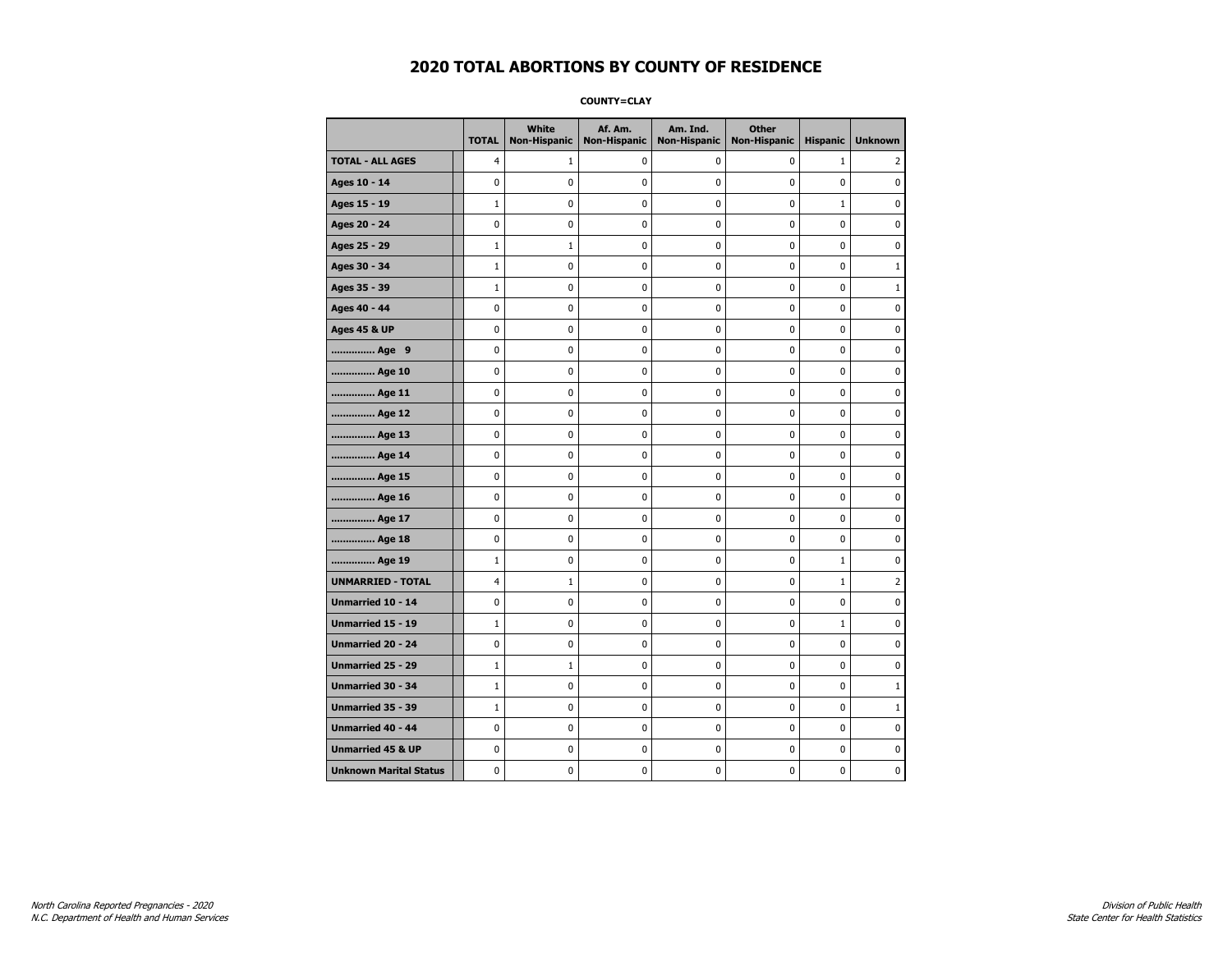### **COUNTY=CLEVELAND**

|                               | <b>TOTAL</b> | White<br><b>Non-Hispanic</b> | Af. Am.<br><b>Non-Hispanic</b> | Am. Ind.<br><b>Non-Hispanic</b> | <b>Other</b><br><b>Non-Hispanic</b> | <b>Hispanic</b> | <b>Unknown</b> |
|-------------------------------|--------------|------------------------------|--------------------------------|---------------------------------|-------------------------------------|-----------------|----------------|
| <b>TOTAL - ALL AGES</b>       | 164          | 70                           | 79                             | 0                               | 3                                   | $\overline{4}$  | 8              |
| Ages 10 - 14                  | 0            | $\pmb{0}$                    | 0                              | 0                               | 0                                   | 0               | 0              |
| Ages 15 - 19                  | 17           | 6                            | 8                              | $\mathbf 0$                     | 0                                   | 1               | $\overline{2}$ |
| Ages 20 - 24                  | 51           | 19                           | 27                             | 0                               | $1\,$                               | $\mathbf{1}$    | 3              |
| Ages 25 - 29                  | 60           | 29                           | 28                             | 0                               | 1                                   | 0               | $\overline{2}$ |
| Ages 30 - 34                  | 19           | 8                            | 9                              | 0                               | 0                                   | $\overline{2}$  | 0              |
| Ages 35 - 39                  | 11           | 4                            | 5                              | 0                               | $\mathbf{1}$                        | 0               | 1              |
| Ages 40 - 44                  | 3            | 2                            | $\mathbf{1}$                   | 0                               | 0                                   | 0               | 0              |
| <b>Ages 45 &amp; UP</b>       | 0            | 0                            | $\mathbf 0$                    | 0                               | 0                                   | $\mathbf 0$     | 0              |
| Age 9                         | $\mathbf 0$  | 0                            | $\mathbf 0$                    | 0                               | 0                                   | 0               | 0              |
| Age 10                        | 0            | 0                            | $\mathbf 0$                    | $\mathbf 0$                     | 0                                   | $\mathbf 0$     | 0              |
| Age 11                        | 0            | $\pmb{0}$                    | 0                              | $\pmb{0}$                       | 0                                   | $\pmb{0}$       | $\pmb{0}$      |
| Age 12                        | 0            | 0                            | $\pmb{0}$                      | 0                               | 0                                   | 0               | 0              |
| Age 13                        | 0            | 0                            | $\mathbf 0$                    | 0                               | 0                                   | $\mathbf 0$     | 0              |
| Age 14                        | 0            | 0                            | 0                              | 0                               | 0                                   | 0               | 0              |
| Age 15                        | 0            | 0                            | 0                              | 0                               | 0                                   | 0               | 0              |
| Age 16                        | $\mathbf 1$  | 0                            | $\mathbf 0$                    | $\mathbf 0$                     | 0                                   | $\mathbf 0$     | $\mathbf{1}$   |
| Age 17                        | $\mathbf 1$  | $\mathbf{1}$                 | $\mathbf 0$                    | $\mathbf 0$                     | 0                                   | $\mathbf 0$     | 0              |
| Age 18                        | 5            | $\mathbf{1}$                 | $\overline{4}$                 | $\mathbf 0$                     | 0                                   | $\mathbf{0}$    | 0              |
| Age 19                        | 10           | $\overline{4}$               | 4                              | $\pmb{0}$                       | $\pmb{0}$                           | $\mathbf 1$     | $\mathbf{1}$   |
| <b>UNMARRIED - TOTAL</b>      | 142          | 56                           | 74                             | 0                               | $1\,$                               | 4               | 7              |
| Unmarried 10 - 14             | 0            | 0                            | $\mathbf 0$                    | 0                               | 0                                   | $\mathbf 0$     | 0              |
| Unmarried 15 - 19             | 16           | 6                            | 8                              | 0                               | 0                                   | $\mathbf{1}$    | $\mathbf{1}$   |
| Unmarried 20 - 24             | 48           | 19                           | 24                             | 0                               | $\mathbf{1}$                        | $\mathbf{1}$    | 3              |
| <b>Unmarried 25 - 29</b>      | 49           | 21                           | 26                             | $\mathbf 0$                     | 0                                   | $\mathbf 0$     | $\overline{2}$ |
| Unmarried 30 - 34             | 15           | $\overline{\mathcal{A}}$     | 9                              | 0                               | 0                                   | $\overline{2}$  | 0              |
| Unmarried 35 - 39             | 8            | $\overline{2}$               | 5                              | $\pmb{0}$                       | $\pmb{0}$                           | $\pmb{0}$       | $\mathbf 1$    |
| Unmarried 40 - 44             | 3            | 2                            | $\mathbf{1}$                   | 0                               | 0                                   | 0               | 0              |
| <b>Unmarried 45 &amp; UP</b>  | 0            | 0                            | 0                              | 0                               | 0                                   | 0               | 0              |
| <b>Unknown Marital Status</b> | 10           | 6                            | 4                              | 0                               | 0                                   | 0               | 0              |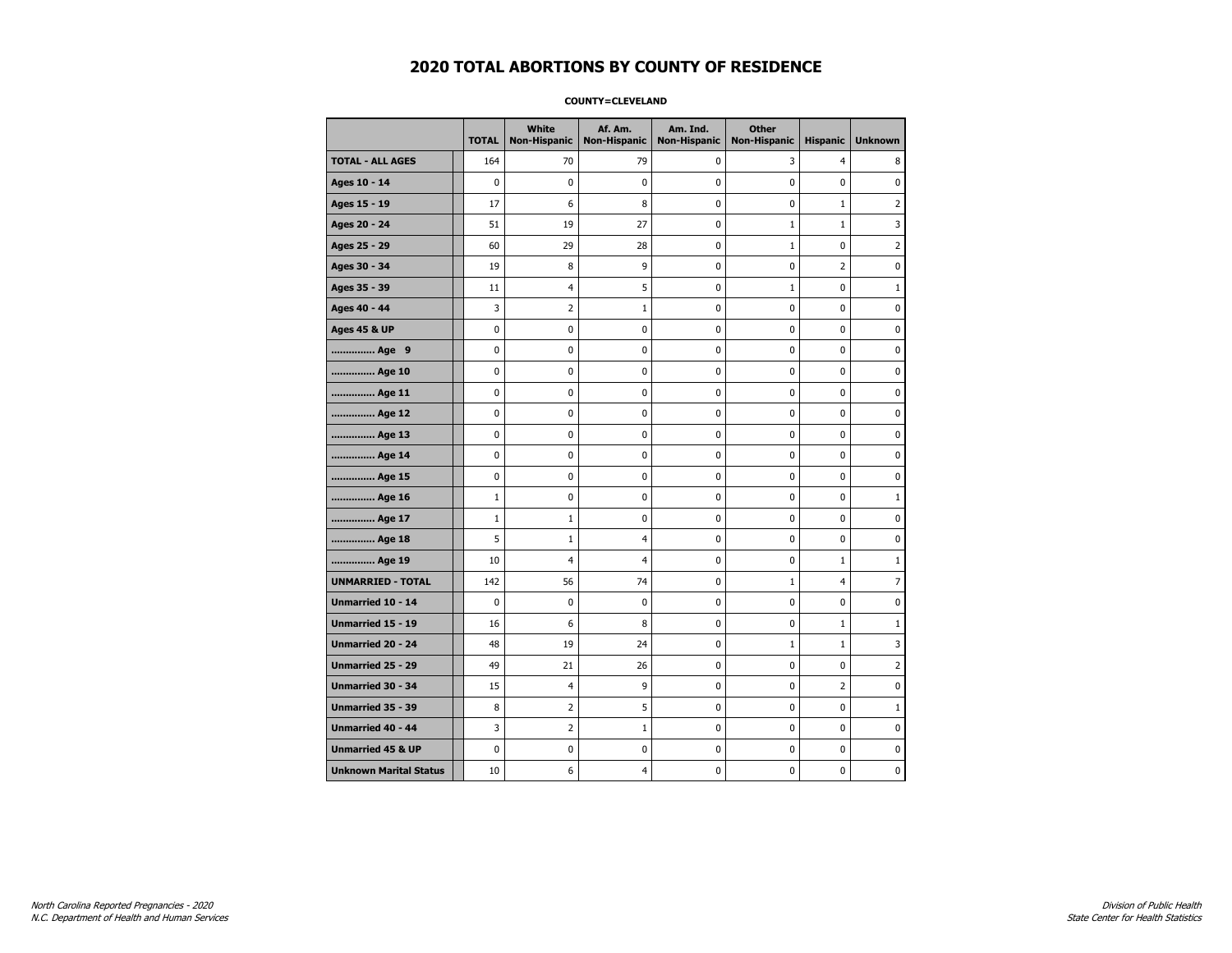#### **COUNTY=COLUMBUS**

|                               | <b>TOTAL</b>   | White<br>Non-Hispanic | Af. Am.<br><b>Non-Hispanic</b> | Am. Ind.<br><b>Non-Hispanic</b> | <b>Other</b><br><b>Non-Hispanic</b> | <b>Hispanic</b> | <b>Unknown</b> |
|-------------------------------|----------------|-----------------------|--------------------------------|---------------------------------|-------------------------------------|-----------------|----------------|
| <b>TOTAL - ALL AGES</b>       | 71             | 23                    | 32                             | 4                               | 0                                   | 8               | 4              |
| Ages 10 - 14                  | $\mathbf 0$    | 0                     | 0                              | 0                               | $\mathbf 0$                         | 0               | 0              |
| Ages 15 - 19                  | 9              | 3                     | 3                              | 1                               | $\mathbf 0$                         | $\mathbf{1}$    | $\mathbf{1}$   |
| Ages 20 - 24                  | 14             | $\overline{7}$        | 6                              | 0                               | 0                                   | $\mathbf{1}$    | 0              |
| Ages 25 - 29                  | 21             | 6                     | 9                              | 3                               | $\pmb{0}$                           | 1               | $\overline{2}$ |
| Ages 30 - 34                  | 13             | 3                     | 8                              | 0                               | 0                                   | $\mathbf{1}$    | $1\,$          |
| Ages 35 - 39                  | 10             | 4                     | 4                              | 0                               | 0                                   | $\overline{2}$  | 0              |
| Ages 40 - 44                  | $\overline{2}$ | 0                     | 1                              | 0                               | 0                                   | $\mathbf{1}$    | 0              |
| <b>Ages 45 &amp; UP</b>       | $\mathbf 0$    | 0                     | 0                              | 0                               | 0                                   | 0               | 0              |
| Age 9                         | 0              | 0                     | 0                              | 0                               | 0                                   | 0               | 0              |
| Age 10                        | $\mathbf 0$    | 0                     | 0                              | $\mathbf 0$                     | 0                                   | 0               | 0              |
| Age 11                        | $\pmb{0}$      | $\pmb{0}$             | $\bf{0}$                       | $\pmb{0}$                       | $\pmb{0}$                           | 0               | 0              |
| Age 12                        | $\pmb{0}$      | 0                     | 0                              | 0                               | 0                                   | 0               | 0              |
| Age 13                        | $\mathbf 0$    | 0                     | 0                              | $\mathbf 0$                     | 0                                   | 0               | 0              |
| Age 14                        | 0              | 0                     | 0                              | 0                               | 0                                   | 0               | 0              |
| Age 15                        | $\mathbf 0$    | 0                     | 0                              | 0                               | $\mathbf 0$                         | 0               | 0              |
| Age 16                        | $\mathbf{1}$   | 0                     | 1                              | 0                               | $\mathbf 0$                         | 0               | 0              |
| Age 17                        | $\mathbf{1}$   | 0                     | 0                              | $\mathbf 0$                     | 0                                   | $\mathbf{1}$    | 0              |
| Age 18                        | 3              | $\overline{2}$        | $\mathbf{1}$                   | $\mathbf 0$                     | 0                                   | $\mathbf 0$     | 0              |
| Age 19                        | $\overline{4}$ | $1\,$                 | $\mathbf{1}$                   | $\mathbf 1$                     | 0                                   | 0               | $\mathbf{1}$   |
| <b>UNMARRIED - TOTAL</b>      | 60             | 18                    | 29                             | 4                               | 0                                   | 6               | 3              |
| Unmarried 10 - 14             | $\mathbf 0$    | 0                     | 0                              | 0                               | $\mathbf 0$                         | 0               | 0              |
| Unmarried 15 - 19             | 9              | 3                     | 3                              | 1                               | 0                                   | $\mathbf{1}$    | $\mathbf{1}$   |
| Unmarried 20 - 24             | 13             | 6                     | 6                              | 0                               | 0                                   | $\mathbf{1}$    | 0              |
| <b>Unmarried 25 - 29</b>      | 18             | 5                     | 8                              | 3                               | 0                                   | $\mathbf{1}$    | $1\,$          |
| Unmarried 30 - 34             | 9              | $1\,$                 | $\overline{7}$                 | 0                               | $\pmb{0}$                           | 0               | $\mathbf{1}$   |
| Unmarried 35 - 39             | 9              | 3                     | 4                              | $\pmb{0}$                       | $\pmb{0}$                           | $\overline{2}$  | $\pmb{0}$      |
| Unmarried 40 - 44             | 2              | 0                     | 1                              | 0                               | 0                                   | $\mathbf{1}$    | 0              |
| <b>Unmarried 45 &amp; UP</b>  | $\mathbf 0$    | 0                     | 0                              | 0                               | 0                                   | 0               | 0              |
| <b>Unknown Marital Status</b> | 3              | 0                     | 2                              | 0                               | 0                                   | 0               | $\mathbf{1}$   |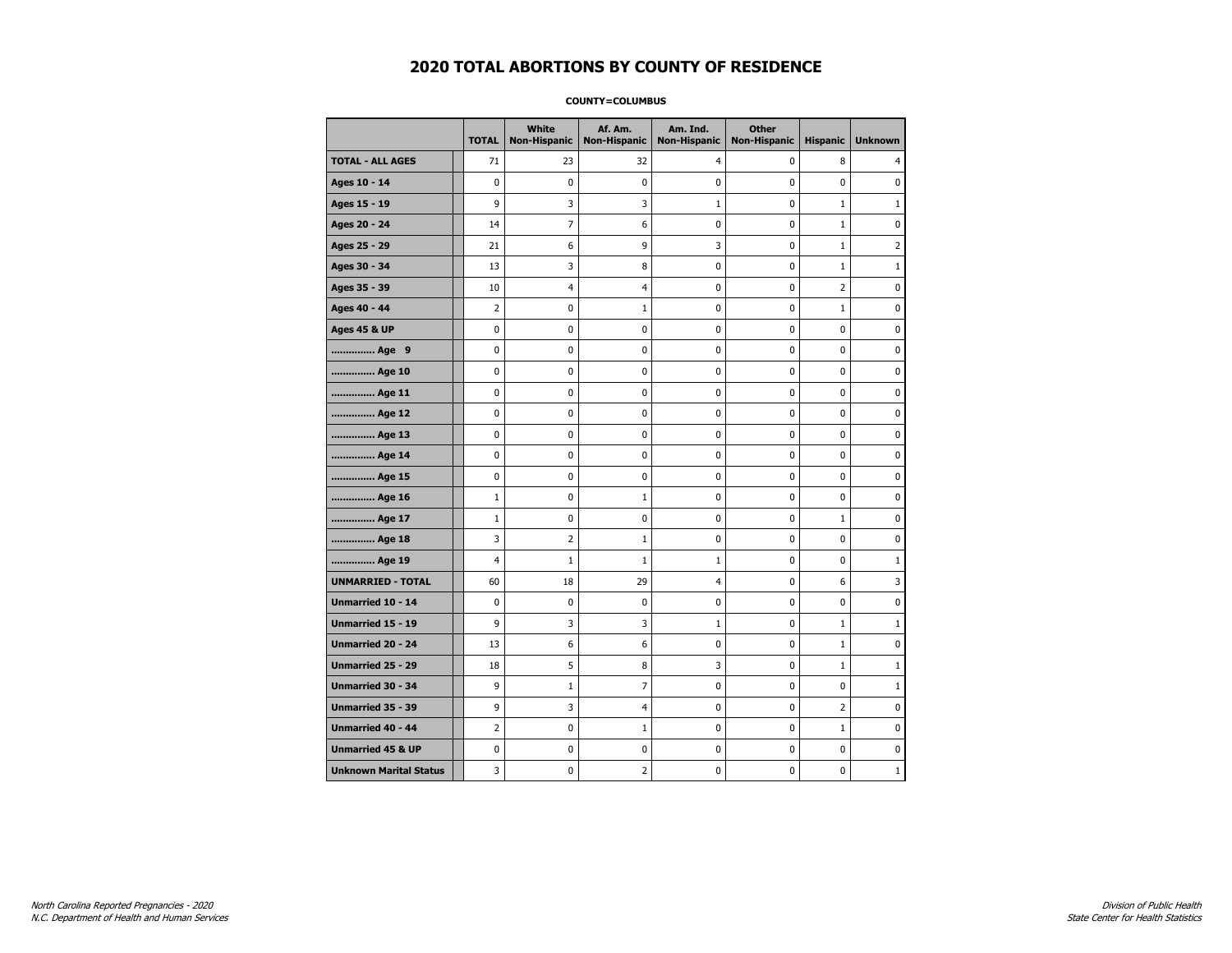### **COUNTY=CRAVEN**

|                               | <b>TOTAL</b>   | <b>White</b><br><b>Non-Hispanic</b> | Af. Am.<br><b>Non-Hispanic</b> | Am. Ind.<br><b>Non-Hispanic</b> | <b>Other</b><br><b>Non-Hispanic</b> | <b>Hispanic</b> | <b>Unknown</b> |
|-------------------------------|----------------|-------------------------------------|--------------------------------|---------------------------------|-------------------------------------|-----------------|----------------|
| <b>TOTAL - ALL AGES</b>       | 186            | 90                                  | 68                             | 0                               | 3                                   | 17              | 8              |
| Ages 10 - 14                  | $\mathbf 0$    | $\mathbf 0$                         | $\mathbf 0$                    | $\mathbf 0$                     | $\mathbf 0$                         | $\mathbf 0$     | 0              |
| Ages 15 - 19                  | 14             | $\overline{2}$                      | 8                              | $\pmb{0}$                       | $\pmb{0}$                           | 3               | $1\,$          |
| Ages 20 - 24                  | 51             | 27                                  | 14                             | $\pmb{0}$                       | $\mathbf{1}$                        | 5               | 4              |
| Ages 25 - 29                  | 58             | 29                                  | 23                             | 0                               | $\mathbf{1}$                        | 4               | 1              |
| Ages 30 - 34                  | 32             | 18                                  | 11                             | $\mathbf 0$                     | $\mathbf 0$                         | 2               | $\mathbf{1}$   |
| Ages 35 - 39                  | 16             | $\overline{7}$                      | 6                              | $\mathbf 0$                     | $\mathbf 0$                         | 3               | $\mathbf 0$    |
| Ages 40 - 44                  | 10             | 6                                   | 3                              | 0                               | $\mathbf{1}$                        | 0               | 0              |
| <b>Ages 45 &amp; UP</b>       | 0              | 0                                   | $\pmb{0}$                      | $\pmb{0}$                       | $\pmb{0}$                           | 0               | 0              |
| Age 9                         | $\mathbf 0$    | 0                                   | 0                              | 0                               | $\mathbf 0$                         | 0               | 0              |
| Age 10                        | $\mathbf 0$    | 0                                   | $\mathbf 0$                    | $\mathbf 0$                     | $\mathbf 0$                         | $\mathbf 0$     | 0              |
| Age 11                        | $\mathbf 0$    | 0                                   | $\mathbf 0$                    | $\pmb{0}$                       | $\mathbf 0$                         | $\mathbf 0$     | 0              |
| Age 12                        | $\pmb{0}$      | 0                                   | $\pmb{0}$                      | 0                               | 0                                   | 0               | 0              |
| Age 13                        | $\mathbf 0$    | 0                                   | $\mathbf 0$                    | 0                               | $\mathbf 0$                         | $\mathbf 0$     | 0              |
| Age 14                        | 0              | 0                                   | $\pmb{0}$                      | 0                               | 0                                   | 0               | 0              |
| Age 15                        | $\overline{2}$ | 0                                   | $\overline{2}$                 | 0                               | $\mathbf 0$                         | 0               | 0              |
| Age 16                        | $\mathbf 0$    | 0                                   | $\mathbf 0$                    | $\mathbf 0$                     | $\mathbf 0$                         | $\mathbf 0$     | 0              |
| Age 17                        | $\overline{2}$ | $\mathbf 1$                         | 0                              | $\pmb{0}$                       | $\mathbf 0$                         | $\mathbf 1$     | 0              |
| Age 18                        | 3              | $\mathbf{1}$                        | $1\,$                          | 0                               | 0                                   | $\mathbf 1$     | 0              |
| Age 19                        | $\overline{7}$ | 0                                   | 5                              | 0                               | $\mathbf 0$                         | $\mathbf 1$     | $\mathbf{1}$   |
| <b>UNMARRIED - TOTAL</b>      | 141            | 67                                  | 57                             | $\pmb{0}$                       | $\mathbf{1}$                        | 11              | 5              |
| Unmarried 10 - 14             | $\mathbf 0$    | 0                                   | $\mathbf 0$                    | $\mathbf 0$                     | $\mathbf 0$                         | $\mathbf 0$     | 0              |
| Unmarried 15 - 19             | 12             | $\overline{2}$                      | $\overline{7}$                 | $\pmb{0}$                       | $\pmb{0}$                           | 3               | 0              |
| Unmarried 20 - 24             | 38             | 20                                  | 12                             | 0                               | $\mathbf{1}$                        | $\mathbf{1}$    | 4              |
| Unmarried 25 - 29             | 44             | 20                                  | 20                             | 0                               | $\mathbf 0$                         | 3               | $\mathbf 1$    |
| <b>Unmarried 30 - 34</b>      | 22             | 13                                  | 8                              | $\pmb{0}$                       | $\pmb{0}$                           | $1\,$           | 0              |
| <b>Unmarried 35 - 39</b>      | 14             | 6                                   | 5                              | $\mathbf 0$                     | $\mathbf 0$                         | 3               | $\pmb{0}$      |
| <b>Unmarried 40 - 44</b>      | $\overline{7}$ | 5                                   | $\overline{2}$                 | $\pmb{0}$                       | $\pmb{0}$                           | $\mathbf 0$     | 0              |
| <b>Unmarried 45 &amp; UP</b>  | 0              | 0                                   | 0                              | 0                               | 0                                   | 0               | 0              |
| <b>Unknown Marital Status</b> | 11             | 5                                   | 4                              | 0                               | $\mathbf 0$                         | $\mathbf 0$     | $\overline{2}$ |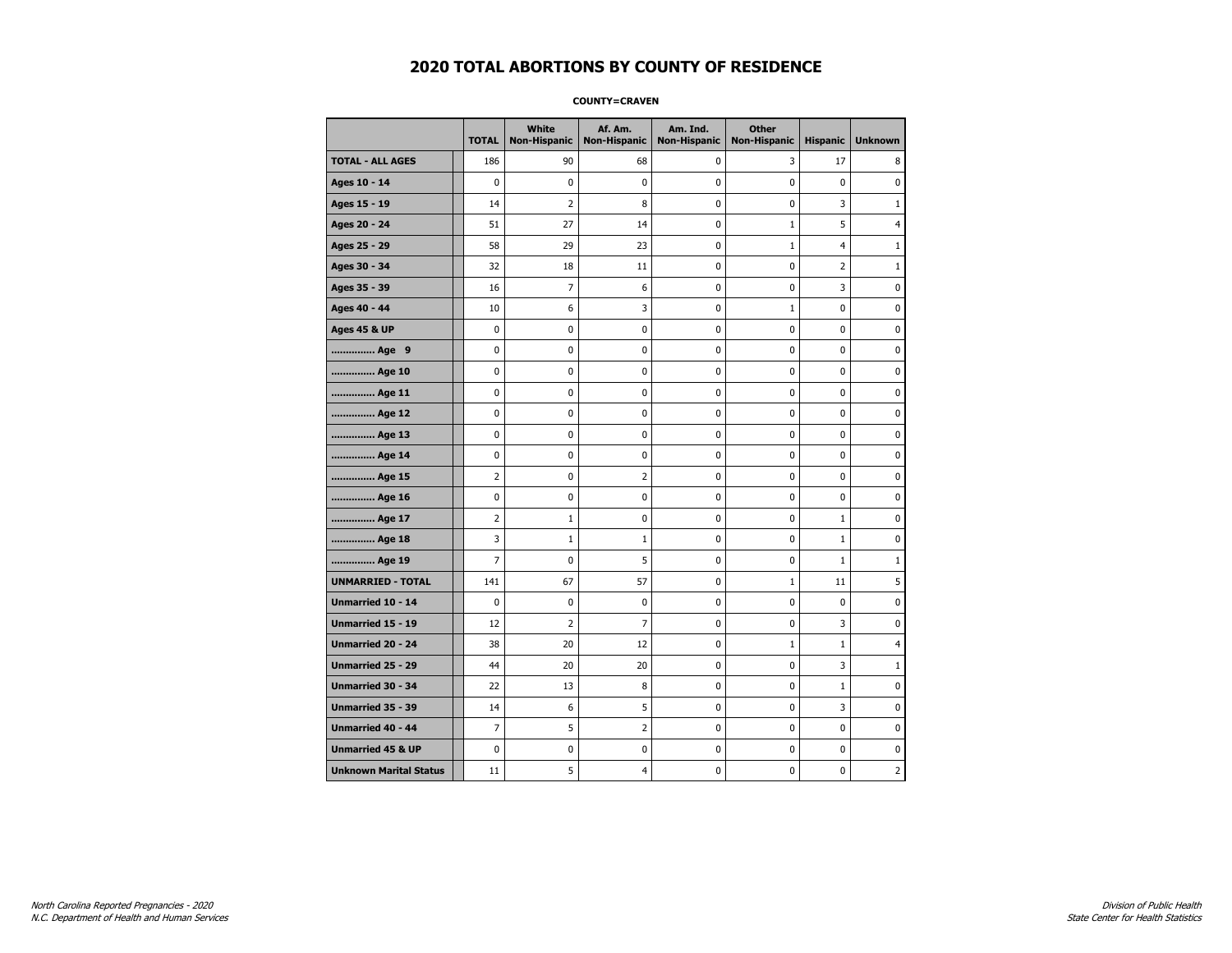### **COUNTY=CUMBERLAND**

|                               | <b>TOTAL</b>   | White<br><b>Non-Hispanic</b> | Af. Am.<br><b>Non-Hispanic</b> | Am. Ind.<br><b>Non-Hispanic</b> | <b>Other</b><br><b>Non-Hispanic</b> | <b>Hispanic</b> | <b>Unknown</b> |
|-------------------------------|----------------|------------------------------|--------------------------------|---------------------------------|-------------------------------------|-----------------|----------------|
| <b>TOTAL - ALL AGES</b>       | 1,475          | 306                          | 795                            | 25                              | 42                                  | 169             | 138            |
| Ages 10 - 14                  | $\mathbf{1}$   | 0                            | $\mathbf{1}$                   | 0                               | 0                                   | 0               | $\pmb{0}$      |
| Ages 15 - 19                  | 78             | 17                           | 34                             | $\overline{4}$                  | 1                                   | 12              | 10             |
| Ages 20 - 24                  | 406            | 106                          | 205                            | $\overline{7}$                  | 8                                   | 49              | 31             |
| Ages 25 - 29                  | 494            | 80                           | 293                            | 7                               | 15                                  | 56              | 43             |
| Ages 30 - 34                  | 296            | 56                           | 164                            | $\overline{4}$                  | 8                                   | 33              | 31             |
| Ages 35 - 39                  | 129            | 31                           | 68                             | 1                               | 7                                   | 15              | 7              |
| Ages 40 - 44                  | 31             | 9                            | 15                             | $\overline{2}$                  | 2                                   | $\overline{2}$  | $\mathbf{1}$   |
| <b>Ages 45 &amp; UP</b>       | $\overline{2}$ | $\mathbf{1}$                 | $\mathbf{1}$                   | $\mathbf 0$                     | 0                                   | $\mathbf 0$     | 0              |
| Age 9                         | 0              | 0                            | $\mathbf 0$                    | 0                               | 0                                   | $\mathbf 0$     | 0              |
| Age 10                        | 0              | $\mathbf 0$                  | $\mathbf 0$                    | $\pmb{0}$                       | 0                                   | $\pmb{0}$       | $\pmb{0}$      |
| Age 11                        | 0              | 0                            | 0                              | 0                               | 0                                   | 0               | 0              |
| Age 12                        | 0              | 0                            | $\pmb{0}$                      | 0                               | 0                                   | 0               | 0              |
| Age 13                        | $\mathbf 1$    | 0                            | $\mathbf{1}$                   | 0                               | 0                                   | 0               | 0              |
| Age 14                        | 0              | 0                            | $\mathbf 0$                    | 0                               | 0                                   | $\mathbf 0$     | 0              |
| Age 15                        | 2              | 0                            | $\mathbf{1}$                   | $\mathbf 1$                     | 0                                   | 0               | 0              |
| Age 16                        | $\overline{2}$ | 0                            | $\overline{2}$                 | 0                               | 0                                   | $\mathbf 0$     | 0              |
| Age 17                        | $\overline{7}$ | $\mathbf{1}$                 | 4                              | $\overline{2}$                  | 0                                   | 0               | 0              |
| Age 18                        | 22             | $\overline{7}$               | 9                              | $\mathbf{1}$                    | 0                                   | $\mathbf{1}$    | $\overline{4}$ |
| Age 19                        | 45             | 9                            | 18                             | 0                               | $\mathbf{1}$                        | 11              | 6              |
| <b>UNMARRIED - TOTAL</b>      | 983            | 182                          | 583                            | 16                              | 22                                  | 103             | 77             |
| Unmarried 10 - 14             | $\mathbf{1}$   | 0                            | $\mathbf{1}$                   | $\mathbf 0$                     | 0                                   | $\mathbf{0}$    | $\mathbf 0$    |
| Unmarried 15 - 19             | 68             | 14                           | 32                             | $\overline{4}$                  | $\mathbf{1}$                        | 10              | $\overline{7}$ |
| Unmarried 20 - 24             | 288            | 65                           | 168                            | $\overline{4}$                  | 6                                   | 27              | 18             |
| <b>Unmarried 25 - 29</b>      | 330            | 48                           | 209                            | $\overline{4}$                  | 5                                   | 36              | 28             |
| Unmarried 30 - 34             | 182            | 29                           | 111                            | $\overline{2}$                  | 4                                   | 21              | 15             |
| Unmarried 35 - 39             | 79             | 17                           | 48                             | $\mathbf{1}$                    | 3                                   | $\overline{7}$  | 3              |
| Unmarried 40 - 44             | 15             | 5                            | 6                              | $\mathbf{1}$                    | 2                                   | $\mathbf{1}$    | 0              |
| <b>Unmarried 45 &amp; UP</b>  | $\overline{2}$ | $\mathbf{1}$                 | 1                              | 0                               | 0                                   | 0               | 0              |
| <b>Unknown Marital Status</b> | 164            | 20                           | 83                             | 3                               | 5                                   | 19              | 34             |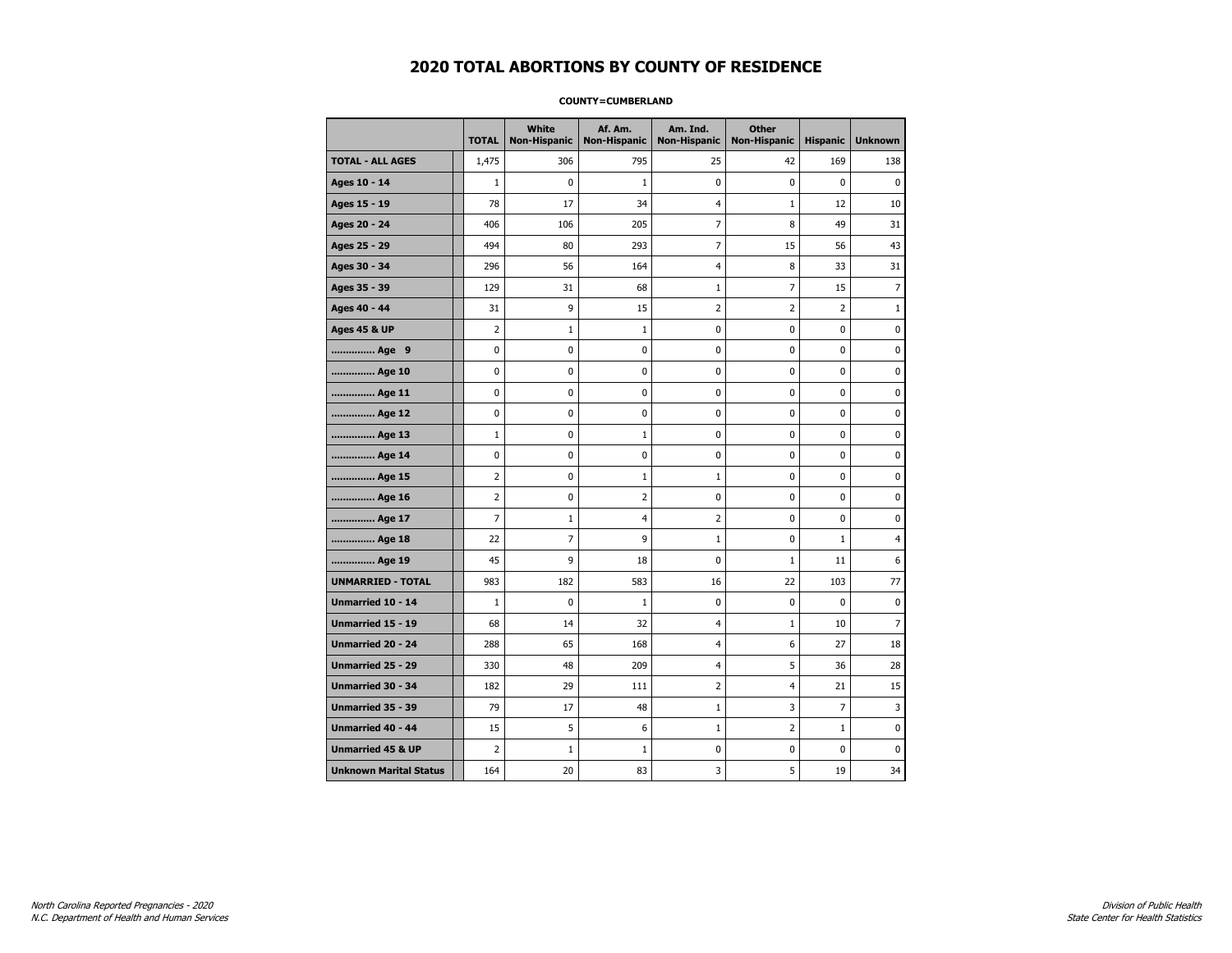### **COUNTY=CURRITUCK**

|                               | <b>TOTAL</b>   | <b>White</b><br>Non-Hispanic | Af. Am.<br><b>Non-Hispanic</b> | Am. Ind.<br><b>Non-Hispanic</b> | <b>Other</b><br>Non-Hispanic | <b>Hispanic</b> | <b>Unknown</b> |
|-------------------------------|----------------|------------------------------|--------------------------------|---------------------------------|------------------------------|-----------------|----------------|
| <b>TOTAL - ALL AGES</b>       | 28             | 24                           | 3                              | 0                               | 0                            | $\mathbf{1}$    | 0              |
| Ages 10 - 14                  | $\mathbf 0$    | 0                            | 0                              | $\mathbf 0$                     | $\mathbf 0$                  | $\mathbf 0$     | $\mathbf 0$    |
| Ages 15 - 19                  | 3              | 3                            | 0                              | 0                               | 0                            | 0               | $\pmb{0}$      |
| Ages 20 - 24                  | 4              | 3                            | $\mathbf{1}$                   | $\pmb{0}$                       | $\pmb{0}$                    | 0               | 0              |
| Ages 25 - 29                  | 14             | 11                           | 2                              | 0                               | $\mathbf 0$                  | 1               | 0              |
| Ages 30 - 34                  | $\overline{2}$ | $\overline{2}$               | 0                              | 0                               | $\mathbf 0$                  | 0               | 0              |
| Ages 35 - 39                  | 5              | 5                            | 0                              | $\mathbf 0$                     | 0                            | 0               | 0              |
| Ages 40 - 44                  | $\pmb{0}$      | 0                            | 0                              | 0                               | 0                            | 0               | 0              |
| <b>Ages 45 &amp; UP</b>       | $\pmb{0}$      | 0                            | $\pmb{0}$                      | $\pmb{0}$                       | $\pmb{0}$                    | 0               | 0              |
| Age 9                         | 0              | 0                            | 0                              | 0                               | 0                            | 0               | 0              |
| Age 10                        | $\mathbf 0$    | 0                            | 0                              | $\mathbf 0$                     | 0                            | 0               | 0              |
| Age 11                        | $\mathbf 0$    | 0                            | $\mathbf 0$                    | $\mathbf 0$                     | $\mathbf 0$                  | 0               | 0              |
| Age 12                        | $\pmb{0}$      | 0                            | 0                              | 0                               | 0                            | 0               | 0              |
| Age 13                        | 0              | 0                            | 0                              | 0                               | 0                            | 0               | 0              |
| Age 14                        | 0              | 0                            | 0                              | 0                               | 0                            | 0               | 0              |
| Age 15                        | $\mathbf 0$    | 0                            | 0                              | 0                               | $\mathbf 0$                  | 0               | 0              |
| Age 16                        | $\overline{2}$ | $\overline{2}$               | 0                              | $\mathbf 0$                     | 0                            | 0               | 0              |
| Age 17                        | 0              | $\mathbf 0$                  | 0                              | 0                               | 0                            | 0               | 0              |
| Age 18                        | $1\,$          | $\mathbf{1}$                 | 0                              | $\pmb{0}$                       | 0                            | 0               | 0              |
| Age 19                        | $\mathbf 0$    | 0                            | 0                              | 0                               | 0                            | 0               | 0              |
| <b>UNMARRIED - TOTAL</b>      | 26             | 22                           | 3                              | 0                               | 0                            | $\mathbf{1}$    | 0              |
| Unmarried 10 - 14             | $\mathbf 0$    | 0                            | 0                              | $\mathbf 0$                     | 0                            | 0               | 0              |
| Unmarried 15 - 19             | 3              | 3                            | $\bf{0}$                       | $\pmb{0}$                       | $\pmb{0}$                    | 0               | $\pmb{0}$      |
| Unmarried 20 - 24             | $\overline{4}$ | 3                            | $\mathbf{1}$                   | 0                               | 0                            | 0               | 0              |
| Unmarried 25 - 29             | 13             | 10                           | 2                              | 0                               | 0                            | $\mathbf{1}$    | 0              |
| <b>Unmarried 30 - 34</b>      | $\overline{2}$ | $\overline{2}$               | $\bf{0}$                       | $\pmb{0}$                       | $\pmb{0}$                    | 0               | 0              |
| <b>Unmarried 35 - 39</b>      | 4              | $\overline{4}$               | 0                              | 0                               | $\mathbf 0$                  | 0               | 0              |
| <b>Unmarried 40 - 44</b>      | 0              | $\mathbf 0$                  | 0                              | 0                               | 0                            | 0               | $\pmb{0}$      |
| <b>Unmarried 45 &amp; UP</b>  | 0              | 0                            | 0                              | 0                               | 0                            | 0               | 0              |
| <b>Unknown Marital Status</b> | 0              | 0                            | 0                              | 0                               | 0                            | 0               | 0              |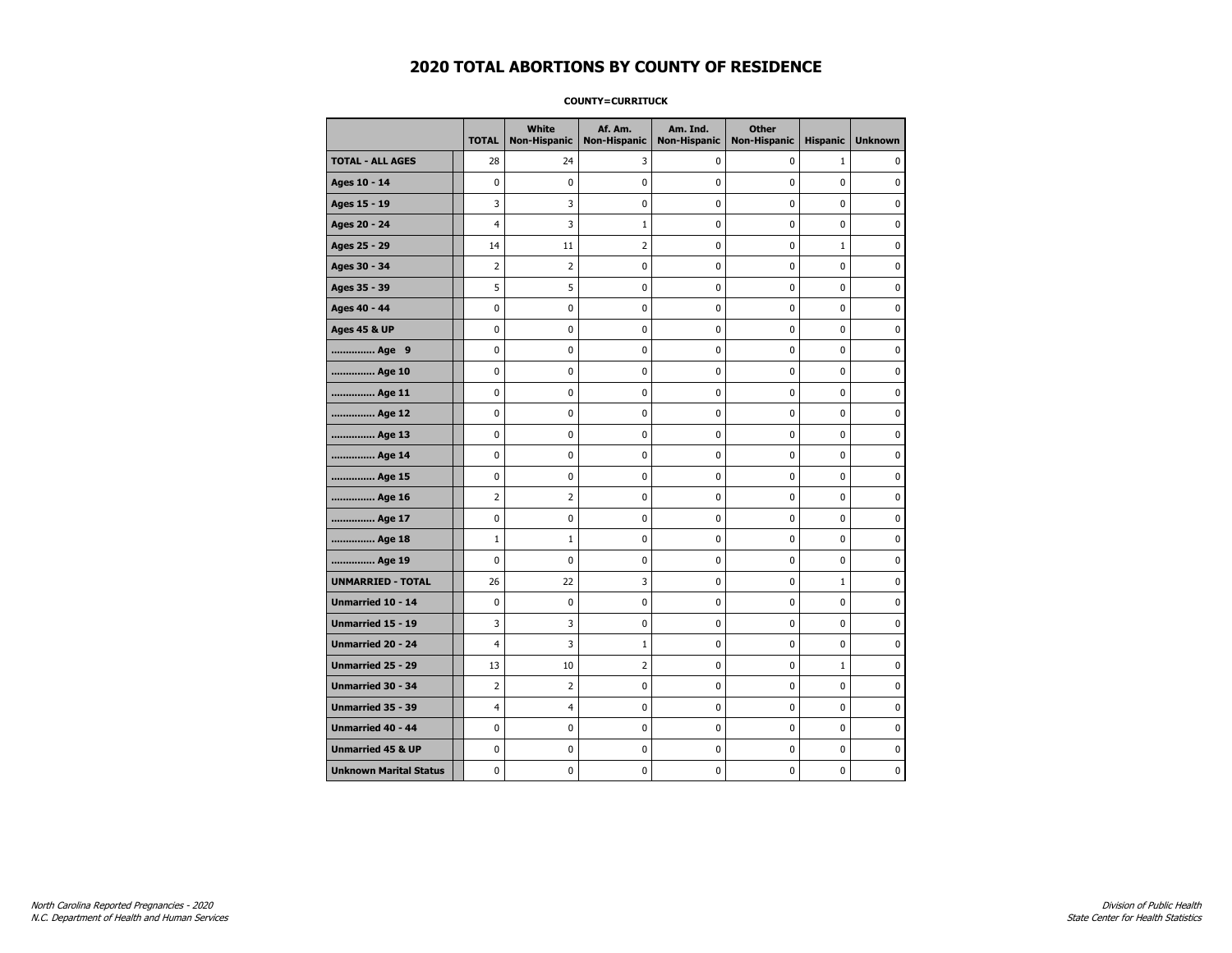**COUNTY=DARE** 

|                               | <b>TOTAL</b>   | <b>White</b><br><b>Non-Hispanic</b> | Af. Am.<br><b>Non-Hispanic</b> | Am. Ind.<br><b>Non-Hispanic</b> | <b>Other</b><br><b>Non-Hispanic</b> | <b>Hispanic</b> | <b>Unknown</b> |
|-------------------------------|----------------|-------------------------------------|--------------------------------|---------------------------------|-------------------------------------|-----------------|----------------|
| <b>TOTAL - ALL AGES</b>       | 28             | 20                                  | 1                              | 0                               | $\mathbf{1}$                        | 5               | 1              |
| Ages 10 - 14                  | $\mathbf 0$    | $\mathbf 0$                         | 0                              | 0                               | 0                                   | 0               | 0              |
| Ages 15 - 19                  | $\overline{4}$ | 3                                   | 0                              | 0                               | 0                                   | $\mathbf{1}$    | $\mathbf 0$    |
| Ages 20 - 24                  | 6              | 4                                   | 0                              | 0                               | $1\,$                               | 1               | 0              |
| Ages 25 - 29                  | 9              | 8                                   | 0                              | 0                               | 0                                   | $\mathbf{1}$    | 0              |
| Ages 30 - 34                  | 5              | 4                                   | 0                              | 0                               | 0                                   | 0               | $\mathbf{1}$   |
| Ages 35 - 39                  | 3              | 1                                   | $\mathbf{1}$                   | 0                               | 0                                   | $\mathbf{1}$    | 0              |
| Ages 40 - 44                  | $\mathbf{1}$   | 0                                   | 0                              | 0                               | 0                                   | $\mathbf{1}$    | $\mathbf 0$    |
| <b>Ages 45 &amp; UP</b>       | 0              | 0                                   | 0                              | 0                               | 0                                   | 0               | 0              |
| Age 9                         | $\mathbf 0$    | 0                                   | 0                              | 0                               | 0                                   | 0               | 0              |
| Age 10                        | 0              | 0                                   | 0                              | 0                               | 0                                   | 0               | 0              |
| Age 11                        | 0              | 0                                   | 0                              | 0                               | 0                                   | 0               | 0              |
| Age 12                        | $\mathbf 0$    | 0                                   | 0                              | 0                               | 0                                   | 0               | $\mathbf 0$    |
| Age 13                        | $\pmb{0}$      | 0                                   | 0                              | 0                               | 0                                   | 0               | 0              |
| Age 14                        | 0              | 0                                   | 0                              | 0                               | 0                                   | 0               | 0              |
| Age 15                        | 0              | $\mathbf 0$                         | 0                              | 0                               | 0                                   | 0               | 0              |
| Age 16                        | 0              | 0                                   | 0                              | 0                               | 0                                   | 0               | 0              |
| Age 17                        | 0              | 0                                   | 0                              | 0                               | 0                                   | 0               | 0              |
| Age 18                        | $\overline{2}$ | $\overline{2}$                      | 0                              | 0                               | 0                                   | 0               | $\pmb{0}$      |
| Age 19                        | $\overline{2}$ | $\mathbf{1}$                        | 0                              | 0                               | 0                                   | $\mathbf{1}$    | 0              |
| <b>UNMARRIED - TOTAL</b>      | 23             | 16                                  | $\mathbf{1}$                   | 0                               | $\mathbf{1}$                        | 4               | $\mathbf{1}$   |
| Unmarried 10 - 14             | $\mathbf 0$    | $\mathbf 0$                         | 0                              | 0                               | 0                                   | 0               | 0              |
| <b>Unmarried 15 - 19</b>      | $\overline{4}$ | 3                                   | 0                              | 0                               | 0                                   | $\mathbf{1}$    | 0              |
| Unmarried 20 - 24             | 6              | 4                                   | $\pmb{0}$                      | 0                               | $1\,$                               | $\mathbf 1$     | $\pmb{0}$      |
| <b>Unmarried 25 - 29</b>      | 9              | 8                                   | 0                              | 0                               | 0                                   | $\mathbf{1}$    | 0              |
| <b>Unmarried 30 - 34</b>      | 2              | $\mathbf{1}$                        | 0                              | 0                               | 0                                   | 0               | $\mathbf{1}$   |
| Unmarried 35 - 39             | $\mathbf{1}$   | $\mathbf 0$                         | $\mathbf 1$                    | 0                               | 0                                   | 0               | $\mathbf 0$    |
| <b>Unmarried 40 - 44</b>      | $\mathbf{1}$   | $\pmb{0}$                           | $\pmb{0}$                      | 0                               | 0                                   | $\mathbf{1}$    | $\pmb{0}$      |
| <b>Unmarried 45 &amp; UP</b>  | 0              | 0                                   | 0                              | 0                               | 0                                   | 0               | 0              |
| <b>Unknown Marital Status</b> | 0              | 0                                   | 0                              | 0                               | 0                                   | 0               | 0              |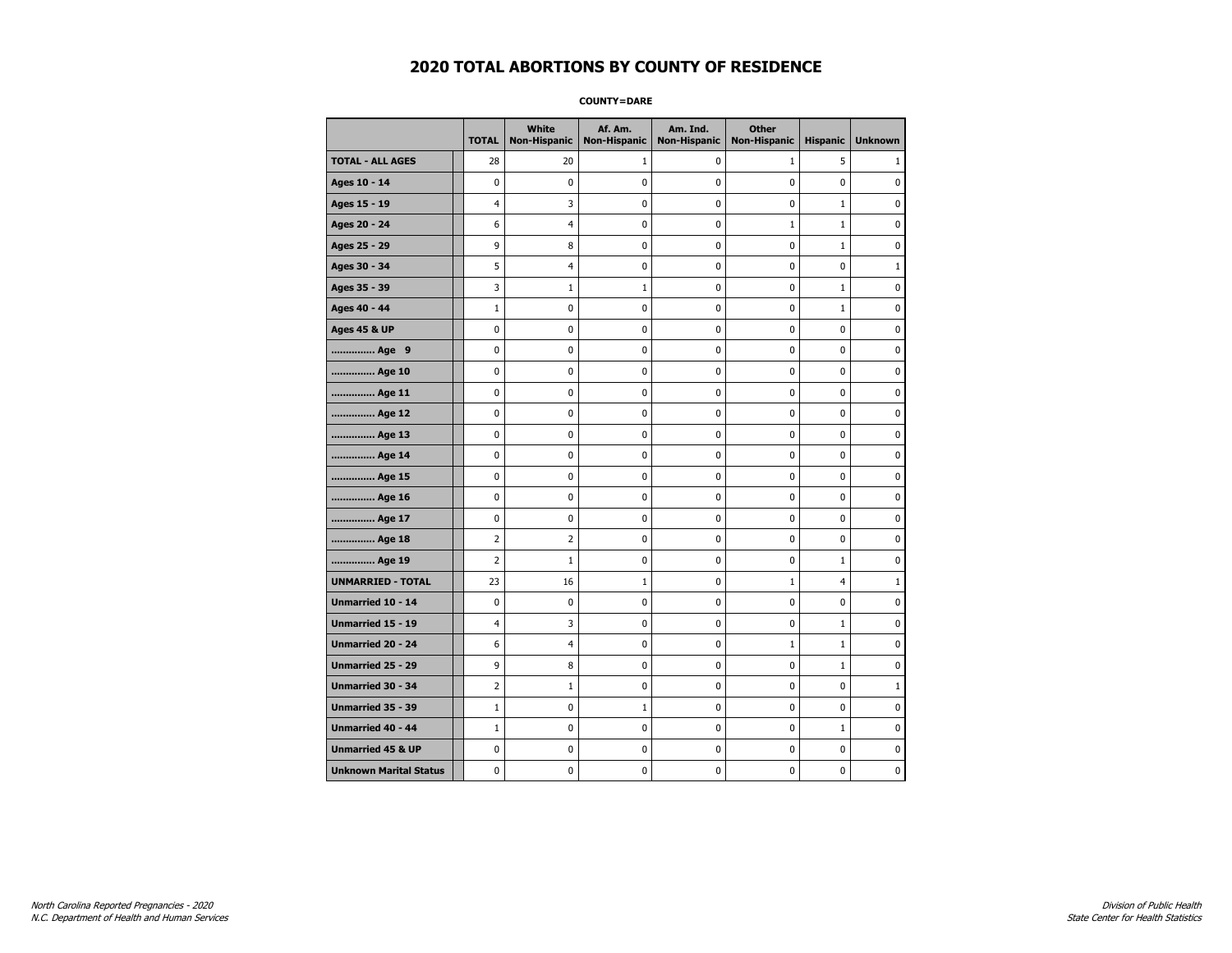#### **COUNTY=DAVIDSON**

|                               | <b>TOTAL</b>   | White<br><b>Non-Hispanic</b> | Af. Am.<br><b>Non-Hispanic</b> | Am. Ind.<br><b>Non-Hispanic</b> | <b>Other</b><br><b>Non-Hispanic</b> | <b>Hispanic</b> | <b>Unknown</b> |
|-------------------------------|----------------|------------------------------|--------------------------------|---------------------------------|-------------------------------------|-----------------|----------------|
| <b>TOTAL - ALL AGES</b>       | 191            | 88                           | 64                             | 1                               | 7                                   | 20              | 11             |
| Ages 10 - 14                  | $\mathbf 0$    | 0                            | $\mathbf 0$                    | 0                               | 0                                   | $\mathbf 0$     | $\pmb{0}$      |
| Ages 15 - 19                  | 14             | 6                            | 3                              | $\mathbf{1}$                    | $\overline{2}$                      | $\overline{2}$  | 0              |
| Ages 20 - 24                  | 53             | 23                           | 17                             | 0                               | $\mathbf 1$                         | $\overline{7}$  | 5              |
| Ages 25 - 29                  | 59             | 21                           | 26                             | 0                               | $1\,$                               | 7               | 4              |
| Ages 30 - 34                  | 39             | 23                           | 11                             | 0                               | $\overline{2}$                      | $\mathbf{1}$    | 2              |
| Ages 35 - 39                  | 15             | 9                            | $\overline{4}$                 | 0                               | $1\,$                               | $\mathbf{1}$    | 0              |
| Ages 40 - 44                  | 5              | $\overline{2}$               | $\mathbf{1}$                   | 0                               | 0                                   | 2               | 0              |
| <b>Ages 45 &amp; UP</b>       | $\mathbf{1}$   | 0                            | $\mathbf{1}$                   | $\mathbf 0$                     | 0                                   | $\mathbf 0$     | 0              |
| Age 9                         | 0              | 0                            | 0                              | $\pmb{0}$                       | 0                                   | 0               | $\pmb{0}$      |
| Age 10                        | 0              | 0                            | $\pmb{0}$                      | 0                               | 0                                   | 0               | 0              |
| Age 11                        | 0              | 0                            | 0                              | 0                               | 0                                   | $\mathbf 0$     | 0              |
| Age 12                        | 0              | 0                            | 0                              | 0                               | 0                                   | 0               | 0              |
| Age 13                        | 0              | 0                            | $\mathbf 0$                    | $\mathbf 0$                     | 0                                   | $\mathbf 0$     | $\mathbf 0$    |
| Age 14                        | 0              | 0                            | $\mathbf 0$                    | 0                               | $\mathbf 0$                         | $\mathbf 0$     | 0              |
| Age 15                        | $\overline{2}$ | 0                            | $\pmb{0}$                      | 0                               | $\pmb{0}$                           | $\overline{2}$  | 0              |
| Age 16                        | 0              | 0                            | 0                              | 0                               | 0                                   | 0               | 0              |
| Age 17                        | 5              | 3                            | $\mathbf{1}$                   | 0                               | $\mathbf{1}$                        | $\mathbf 0$     | 0              |
| Age 18                        | 4              | $\mathbf{1}$                 | $\overline{2}$                 | $\mathbf{1}$                    | 0                                   | $\pmb{0}$       | 0              |
| Age 19                        | 3              | $\overline{2}$               | $\mathbf 0$                    | 0                               | $1\,$                               | $\mathbf 0$     | 0              |
| <b>UNMARRIED - TOTAL</b>      | 159            | 70                           | 57                             | $\mathbf{1}$                    | $\overline{7}$                      | 16              | 8              |
| Unmarried 10 - 14             | 0              | 0                            | 0                              | 0                               | 0                                   | $\pmb{0}$       | $\pmb{0}$      |
| Unmarried 15 - 19             | 13             | 5                            | 3                              | $\mathbf{1}$                    | 2                                   | $\overline{2}$  | 0              |
| Unmarried 20 - 24             | 48             | 20                           | 16                             | 0                               | $\mathbf{1}$                        | 7               | $\overline{4}$ |
| Unmarried 25 - 29             | 50             | 18                           | 22                             | $\mathbf 0$                     | $\mathbf{1}$                        | 5               | 4              |
| <b>Unmarried 30 - 34</b>      | 26             | 15                           | 9                              | $\pmb{0}$                       | $\overline{2}$                      | $\mathbf 0$     | $\mathbf 0$    |
| Unmarried 35 - 39             | 14             | 8                            | $\overline{4}$                 | 0                               | $1\,$                               | $\mathbf{1}$    | 0              |
| Unmarried 40 - 44             | $\overline{4}$ | $\overline{2}$               | 1                              | 0                               | 0                                   | $\mathbf{1}$    | 0              |
| <b>Unmarried 45 &amp; UP</b>  | $\mathbf{1}$   | 0                            | $\mathbf{1}$                   | 0                               | 0                                   | 0               | 0              |
| <b>Unknown Marital Status</b> | 13             | 5                            | 4                              | $\mathbf 0$                     | 0                                   | $\mathbf{1}$    | 3              |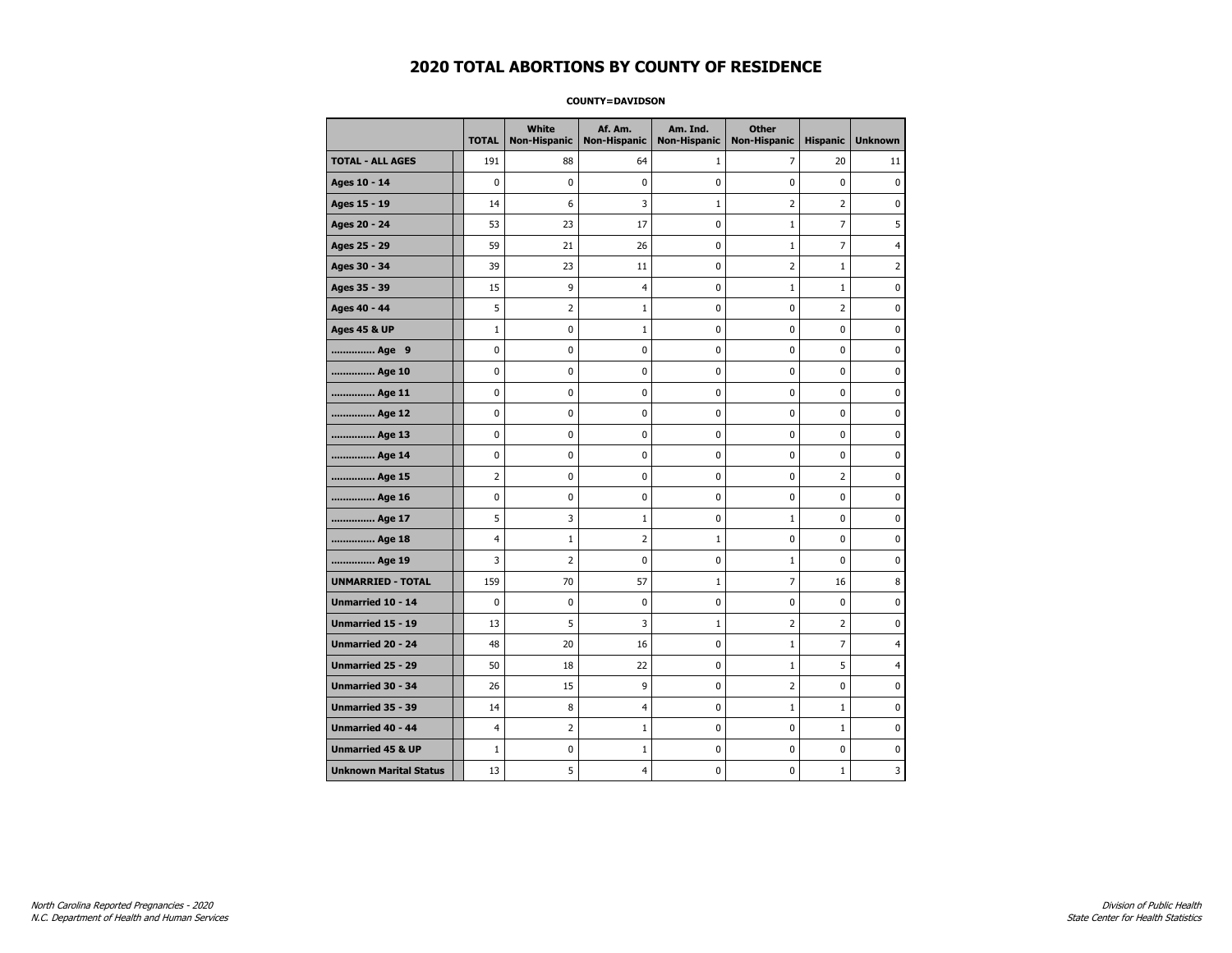**COUNTY=DAVIE** 

|                               | <b>TOTAL</b>   | White<br>Non-Hispanic | Af. Am.<br><b>Non-Hispanic</b> | Am. Ind.<br><b>Non-Hispanic</b> | <b>Other</b><br><b>Non-Hispanic</b> | <b>Hispanic</b> | <b>Unknown</b> |
|-------------------------------|----------------|-----------------------|--------------------------------|---------------------------------|-------------------------------------|-----------------|----------------|
| <b>TOTAL - ALL AGES</b>       | 41             | 27                    | 5                              | 0                               | $\mathbf{1}$                        | $\overline{7}$  | 1              |
| Ages 10 - 14                  | 0              | $\mathbf 0$           | 0                              | 0                               | 0                                   | 0               | 0              |
| Ages 15 - 19                  | 3              | $\overline{2}$        | 0                              | 0                               | $\pmb{0}$                           | 0               | $\mathbf{1}$   |
| Ages 20 - 24                  | $\overline{7}$ | 4                     | 0                              | 0                               | $\mathbf 0$                         | 3               | $\mathbf 0$    |
| Ages 25 - 29                  | 12             | 5                     | 5                              | 0                               | $\pmb{0}$                           | $\overline{2}$  | $\pmb{0}$      |
| Ages 30 - 34                  | 9              | 7                     | 0                              | 0                               | $\mathbf 1$                         | $\mathbf 1$     | 0              |
| Ages 35 - 39                  | 4              | 3                     | 0                              | 0                               | 0                                   | $\mathbf{1}$    | 0              |
| Ages 40 - 44                  | $\overline{4}$ | 4                     | 0                              | 0                               | $\mathbf 0$                         | 0               | $\pmb{0}$      |
| <b>Ages 45 &amp; UP</b>       | 0              | 0                     | 0                              | 0                               | 0                                   | 0               | $\mathbf 0$    |
| Age 9                         | 0              | 0                     | 0                              | 0                               | $\mathbf 0$                         | 0               | $\mathbf 0$    |
| Age 10                        | 0              | 0                     | $\pmb{0}$                      | 0                               | $\pmb{0}$                           | 0               | 0              |
| Age 11                        | 0              | 0                     | 0                              | 0                               | 0                                   | 0               | $\mathbf 0$    |
| Age 12                        | 0              | 0                     | 0                              | 0                               | 0                                   | 0               | 0              |
| Age 13                        | 0              | 0                     | 0                              | 0                               | 0                                   | 0               | $\mathbf 0$    |
| Age 14                        | 0              | 0                     | 0                              | 0                               | $\mathbf 0$                         | 0               | $\mathbf 0$    |
| Age 15                        | 0              | 0                     | $\pmb{0}$                      | 0                               | $\pmb{0}$                           | 0               | $\pmb{0}$      |
| Age 16                        | 0              | 0                     | $\pmb{0}$                      | 0                               | $\pmb{0}$                           | 0               | $\mathbf 0$    |
| Age 17                        | 0              | 0                     | 0                              | 0                               | 0                                   | 0               | 0              |
| Age 18                        | 0              | 0                     | $\pmb{0}$                      | 0                               | $\pmb{0}$                           | 0               | $\pmb{0}$      |
| Age 19                        | 3              | 2                     | 0                              | 0                               | 0                                   | 0               | $\mathbf{1}$   |
| <b>UNMARRIED - TOTAL</b>      | 30             | 19                    | $\overline{4}$                 | 0                               | $1\,$                               | 5               | $\mathbf{1}$   |
| Unmarried 10 - 14             | 0              | 0                     | 0                              | 0                               | $\pmb{0}$                           | 0               | 0              |
| Unmarried 15 - 19             | 3              | 2                     | $\pmb{0}$                      | 0                               | $\pmb{0}$                           | 0               | $\mathbf{1}$   |
| Unmarried 20 - 24             | 5              | 3                     | 0                              | 0                               | 0                                   | $\overline{2}$  | 0              |
| <b>Unmarried 25 - 29</b>      | 10             | 5                     | $\overline{4}$                 | 0                               | 0                                   | $\mathbf 1$     | 0              |
| <b>Unmarried 30 - 34</b>      | 8              | 6                     | $\mathbf 0$                    | 0                               | $\mathbf{1}$                        | $\mathbf{1}$    | $\mathbf 0$    |
| Unmarried 35 - 39             | 2              | $\mathbf{1}$          | 0                              | 0                               | $\mathbf 0$                         | $\mathbf{1}$    | $\mathbf 0$    |
| Unmarried 40 - 44             | $\mathbf{1}$   | $1\,$                 | $\pmb{0}$                      | 0                               | $\pmb{0}$                           | 0               | 0              |
| <b>Unmarried 45 &amp; UP</b>  | 0              | 0                     | 0                              | 0                               | 0                                   | 0               | 0              |
| <b>Unknown Marital Status</b> | 3              | $\overline{2}$        | 0                              | 0                               | 0                                   | $\mathbf{1}$    | $\mathbf 0$    |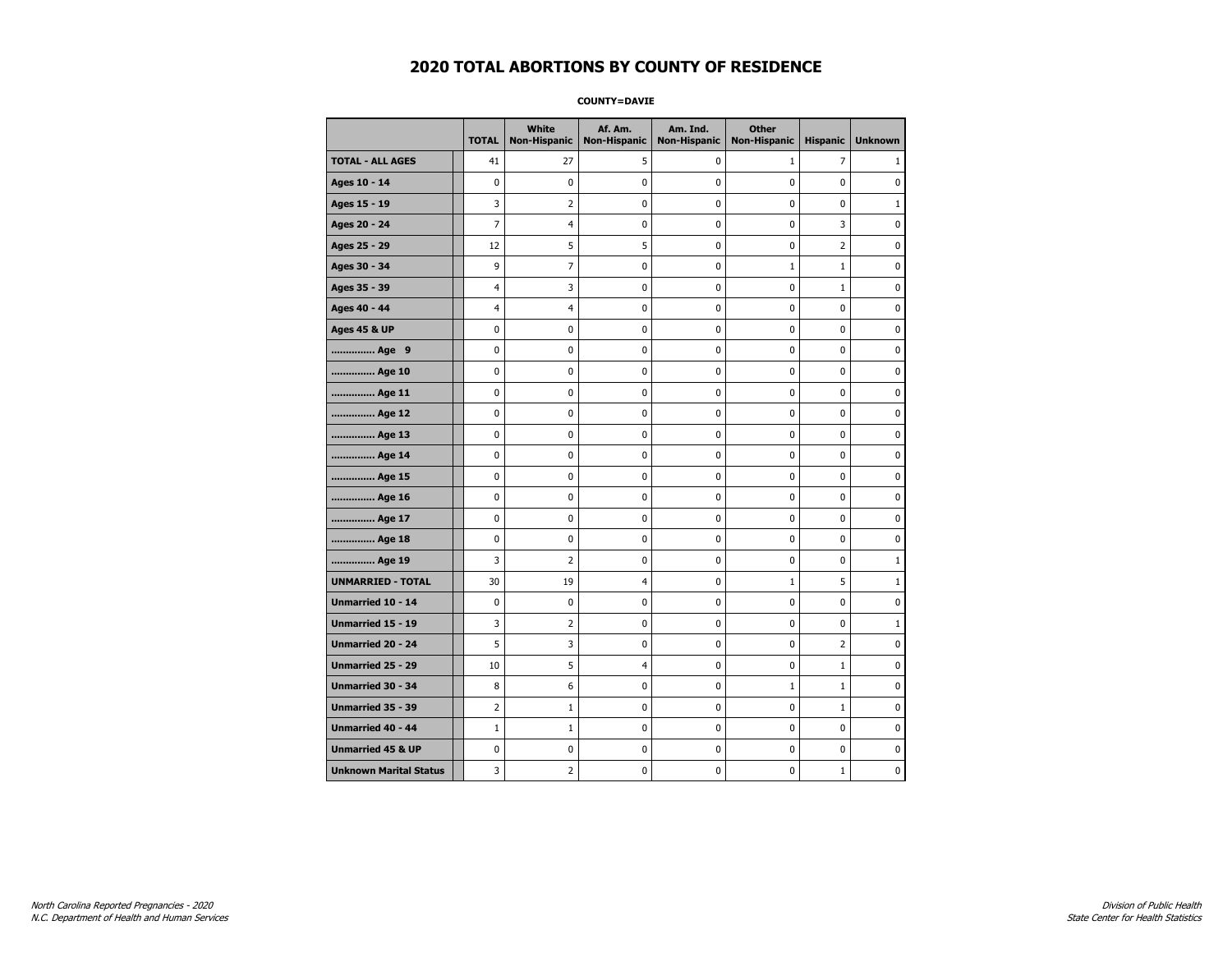**COUNTY=DUPLIN** 

|                               | <b>TOTAL</b>   | White<br><b>Non-Hispanic</b> | Af. Am.<br><b>Non-Hispanic</b> | Am. Ind.<br><b>Non-Hispanic</b> | <b>Other</b><br><b>Non-Hispanic</b> | <b>Hispanic</b> | <b>Unknown</b> |
|-------------------------------|----------------|------------------------------|--------------------------------|---------------------------------|-------------------------------------|-----------------|----------------|
| <b>TOTAL - ALL AGES</b>       | 96             | 21                           | 41                             | $\mathbf 0$                     | 0                                   | 27              | 7              |
| Ages 10 - 14                  | $\mathbf{1}$   | $\mathbf 0$                  | 0                              | $\mathbf 0$                     | 0                                   | $\mathbf 0$     | $\mathbf{1}$   |
| Ages 15 - 19                  | 10             | 4                            | $\mathbf{1}$                   | 0                               | $\pmb{0}$                           | 3               | $\overline{2}$ |
| Ages 20 - 24                  | 28             | 3                            | 15                             | 0                               | 0                                   | 10              | 0              |
| Ages 25 - 29                  | 23             | 8                            | 9                              | 0                               | 0                                   | 5               | $\mathbf{1}$   |
| Ages 30 - 34                  | 22             | 2                            | 11                             | 0                               | $\pmb{0}$                           | 6               | 3              |
| Ages 35 - 39                  | 11             | 4                            | 4                              | 0                               | 0                                   | 3               | $\mathbf 0$    |
| Ages 40 - 44                  | $\mathbf{1}$   | 0                            | $\mathbf{1}$                   | 0                               | $\pmb{0}$                           | 0               | $\pmb{0}$      |
| <b>Ages 45 &amp; UP</b>       | 0              | 0                            | 0                              | 0                               | 0                                   | 0               | 0              |
| Age 9                         | 0              | 0                            | 0                              | 0                               | 0                                   | 0               | 0              |
| Age 10                        | 0              | 0                            | 0                              | 0                               | $\mathbf 0$                         | 0               | $\mathbf 0$    |
| Age 11                        | 0              | 0                            | 0                              | 0                               | $\pmb{0}$                           | 0               | $\pmb{0}$      |
| Age 12                        | 0              | 0                            | 0                              | 0                               | 0                                   | 0               | 0              |
| Age 13                        | $\mathbf{1}$   | 0                            | 0                              | 0                               | 0                                   | 0               | $\mathbf{1}$   |
| Age 14                        | 0              | 0                            | 0                              | 0                               | $\pmb{0}$                           | 0               | $\mathbf 0$    |
| Age 15                        | 0              | 0                            | 0                              | 0                               | $\pmb{0}$                           | 0               | $\pmb{0}$      |
| Age 16                        | 2              | 0                            | 1                              | 0                               | 0                                   | 0               | $\mathbf{1}$   |
| Age 17                        | 2              | 1                            | 0                              | 0                               | 0                                   | $\mathbf{1}$    | 0              |
| Age 18                        | $\overline{2}$ | 0                            | 0                              | 0                               | $\mathbf 0$                         | $\overline{2}$  | $\mathbf 0$    |
| Age 19                        | 4              | 3                            | 0                              | 0                               | $\pmb{0}$                           | 0               | $1\,$          |
| <b>UNMARRIED - TOTAL</b>      | 71             | 15                           | 34                             | 0                               | 0                                   | 17              | 5              |
| Unmarried 10 - 14             | $\mathbf{1}$   | 0                            | 0                              | 0                               | $\pmb{0}$                           | 0               | $\mathbf{1}$   |
| <b>Unmarried 15 - 19</b>      | 9              | 4                            | $\mathbf{1}$                   | 0                               | 0                                   | $\overline{2}$  | $\overline{2}$ |
| Unmarried 20 - 24             | 21             | 3                            | 12                             | 0                               | $\pmb{0}$                           | 6               | 0              |
| Unmarried 25 - 29             | 18             | 6                            | 8                              | 0                               | 0                                   | 3               | $\mathbf{1}$   |
| Unmarried 30 - 34             | 14             | 0                            | 10                             | 0                               | 0                                   | 3               | $\mathbf{1}$   |
| Unmarried 35 - 39             | 8              | 2                            | 3                              | 0                               | $\pmb{0}$                           | 3               | $\mathbf 0$    |
| Unmarried 40 - 44             | 0              | 0                            | 0                              | 0                               | 0                                   | 0               | 0              |
| <b>Unmarried 45 &amp; UP</b>  | 0              | 0                            | 0                              | 0                               | $\pmb{0}$                           | 0               | 0              |
| <b>Unknown Marital Status</b> | 9              | 0                            | 3                              | 0                               | 0                                   | 4               | 2              |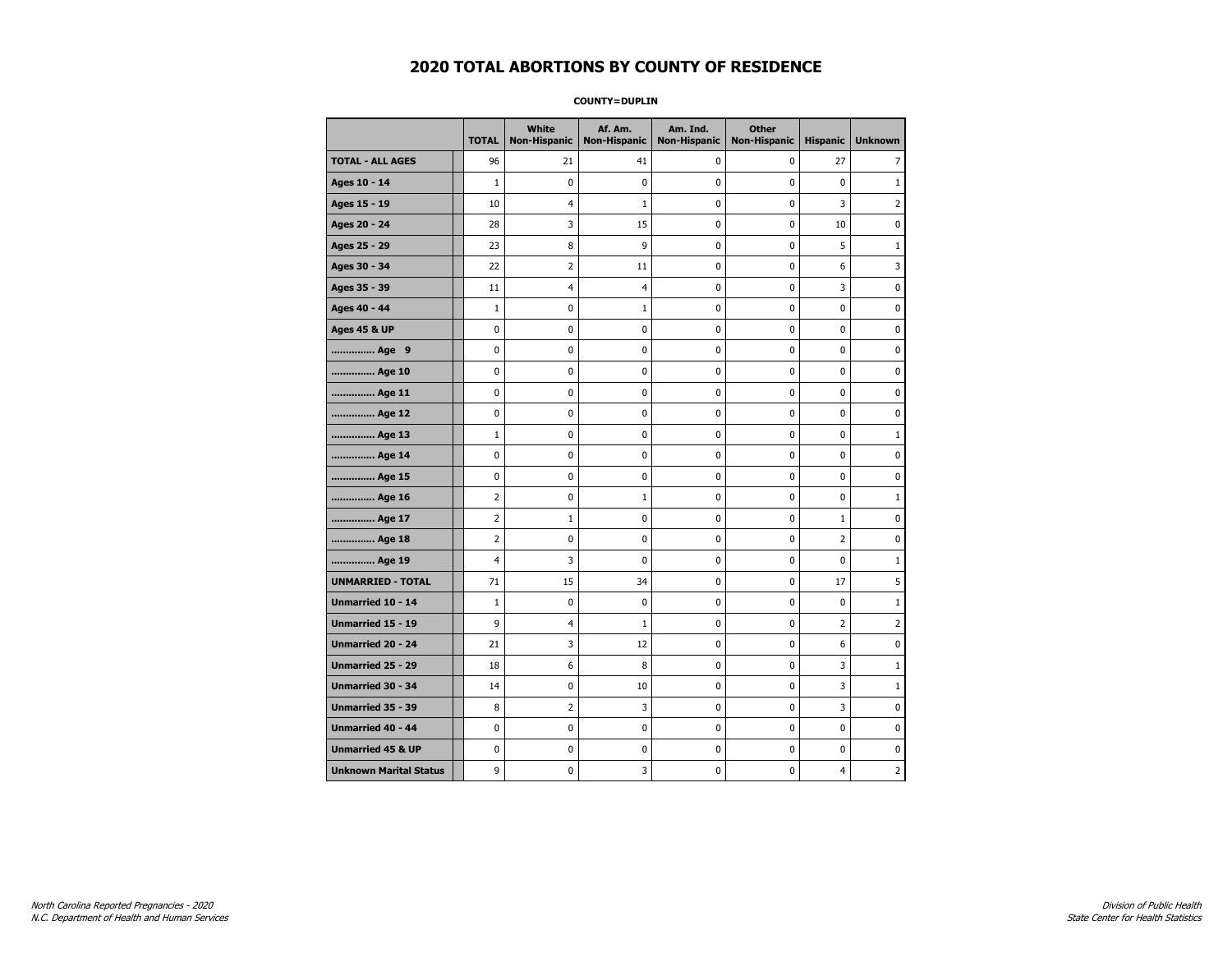#### **COUNTY=DURHAM**

|                               | <b>TOTAL</b>   | <b>White</b><br><b>Non-Hispanic</b> | Af. Am.<br><b>Non-Hispanic</b> | Am. Ind.<br><b>Non-Hispanic</b> | <b>Other</b><br><b>Non-Hispanic</b> | <b>Hispanic</b> | <b>Unknown</b> |
|-------------------------------|----------------|-------------------------------------|--------------------------------|---------------------------------|-------------------------------------|-----------------|----------------|
| <b>TOTAL - ALL AGES</b>       | 1,046          | 133                                 | 683                            | 4                               | 31                                  | 150             | 45             |
| Ages 10 - 14                  | $\mathbf{1}$   | 0                                   | $\Omega$                       | $\mathbf 0$                     | $\Omega$                            | $\mathbf{1}$    | 0              |
| Ages 15 - 19                  | 86             | $\overline{4}$                      | 58                             | $\mathbf 0$                     | $\overline{2}$                      | 19              | 3              |
| Ages 20 - 24                  | 265            | 28                                  | 176                            | $1\,$                           | 3                                   | 38              | 19             |
| Ages 25 - 29                  | 317            | 44                                  | 213                            | $\mathbf{1}$                    | 7                                   | 42              | 10             |
| Ages 30 - 34                  | 211            | 25                                  | 139                            | 2                               | 12                                  | 24              | 9              |
| Ages 35 - 39                  | 111            | 22                                  | 70                             | 0                               | 4                                   | 13              | 2              |
| Ages 40 - 44                  | 28             | 5                                   | 12                             | 0                               | $\mathbf{1}$                        | 8               | $\overline{2}$ |
| <b>Ages 45 &amp; UP</b>       | $\overline{2}$ | $\mathbf{1}$                        | $\mathbf{1}$                   | $\mathbf 0$                     | $\mathbf 0$                         | $\mathbf 0$     | 0              |
| Age 9                         | $\mathbf 0$    | 0                                   | $\mathbf 0$                    | 0                               | $\mathbf 0$                         | $\mathbf 0$     | $\mathbf 0$    |
| Age 10                        | $\mathbf 0$    | 0                                   | $\mathbf 0$                    | $\mathbf 0$                     | $\mathbf 0$                         | $\mathbf 0$     | 0              |
| Age 11                        | $\pmb{0}$      | 0                                   | $\pmb{0}$                      | $\pmb{0}$                       | $\pmb{0}$                           | 0               | 0              |
| Age 12                        | $\mathbf 0$    | 0                                   | $\pmb{0}$                      | 0                               | $\mathbf 0$                         | 0               | 0              |
| Age 13                        | $\mathbf 0$    | 0                                   | $\mathbf 0$                    | $\mathbf 0$                     | $\mathbf 0$                         | $\mathbf 0$     | 0              |
| Age 14                        | $\mathbf{1}$   | 0                                   | 0                              | 0                               | 0                                   | $\mathbf{1}$    | 0              |
| Age 15                        | 2              | $\mathbf{1}$                        | 1                              | 0                               | $\mathbf 0$                         | 0               | 0              |
| Age 16                        | 6              | 0                                   | 3                              | $\mathbf 0$                     | $\mathbf{1}$                        | $\mathbf{1}$    | $\mathbf{1}$   |
| Age 17                        | $\overline{7}$ | $\mathbf 0$                         | $\overline{7}$                 | $\mathbf 0$                     | $\mathbf 0$                         | $\mathbf 0$     | 0              |
| Age 18                        | 30             | $\mathbf{1}$                        | 23                             | 0                               | $\mathbf{1}$                        | 5               | 0              |
| Age 19                        | 41             | $\overline{2}$                      | 24                             | 0                               | 0                                   | 13              | $\overline{2}$ |
| <b>UNMARRIED - TOTAL</b>      | 879            | 97                                  | 612                            | 3                               | 15                                  | 116             | 36             |
| Unmarried 10 - 14             | $\mathbf{1}$   | 0                                   | $\mathbf 0$                    | 0                               | $\mathbf 0$                         | $\mathbf 1$     | 0              |
| Unmarried 15 - 19             | 81             | 3                                   | 55                             | 0                               | $\overline{2}$                      | 18              | 3              |
| <b>Unmarried 20 - 24</b>      | 241            | 25                                  | 163                            | $\mathbf{1}$                    | 3                                   | 33              | 16             |
| <b>Unmarried 25 - 29</b>      | 278            | 36                                  | 198                            | $\mathbf{1}$                    | 3                                   | 33              | $\overline{7}$ |
| Unmarried 30 - 34             | 171            | 14                                  | 123                            | $\mathbf 1$                     | $\overline{7}$                      | 19              | $\overline{7}$ |
| Unmarried 35 - 39             | 76             | 13                                  | 56                             | 0                               | 0                                   | 6               | $\mathbf 1$    |
| Unmarried 40 - 44             | 15             | 3                                   | 5                              | 0                               | $\mathbf 0$                         | 5               | 2              |
| <b>Unmarried 45 &amp; UP</b>  | $\mathbf{1}$   | 0                                   | $\mathbf{1}$                   | 0                               | 0                                   | 0               | 0              |
| <b>Unknown Marital Status</b> | 56             | 3                                   | 30                             | 0                               | 1                                   | 16              | 6              |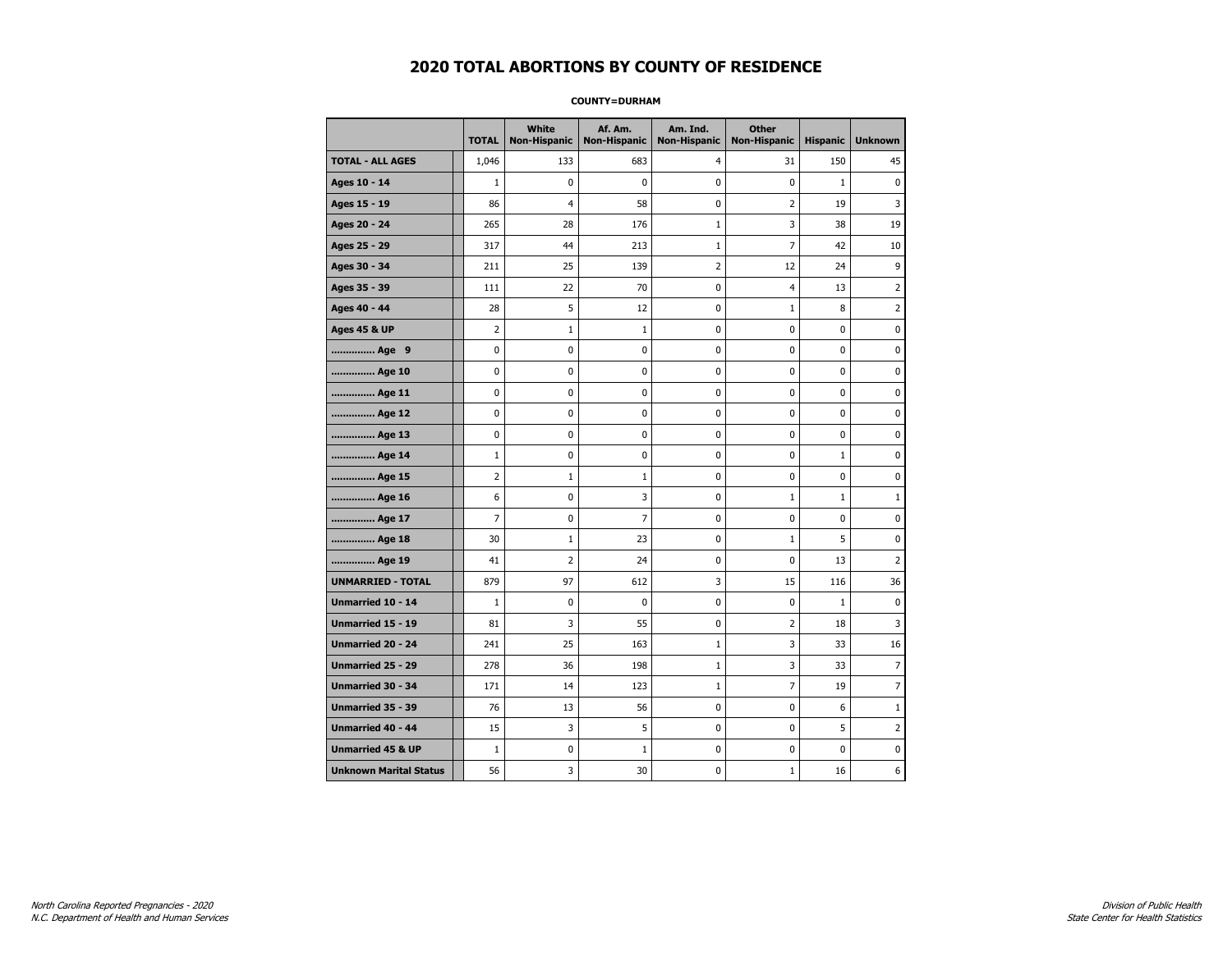### **COUNTY=EDGECOMBE**

|                               | <b>TOTAL</b> | <b>White</b><br>Non-Hispanic | Af. Am.<br><b>Non-Hispanic</b> | Am. Ind.<br><b>Non-Hispanic</b> | <b>Other</b><br><b>Non-Hispanic</b> | <b>Hispanic</b> | <b>Unknown</b> |
|-------------------------------|--------------|------------------------------|--------------------------------|---------------------------------|-------------------------------------|-----------------|----------------|
| <b>TOTAL - ALL AGES</b>       | 157          | 17                           | 127                            | 1                               | 0                                   | $\overline{4}$  | 8              |
| Ages 10 - 14                  | $\mathbf{1}$ | 0                            | $\mathbf{1}$                   | $\mathbf 0$                     | $\mathbf 0$                         | $\mathbf 0$     | $\mathbf 0$    |
| Ages 15 - 19                  | 16           | $\pmb{0}$                    | 14                             | 0                               | 0                                   | 0               | $\overline{2}$ |
| Ages 20 - 24                  | 36           | $1\,$                        | 33                             | $\mathbf{1}$                    | 0                                   | $\mathbf{1}$    | 0              |
| Ages 25 - 29                  | 43           | 8                            | 33                             | 0                               | 0                                   | 1               | $\mathbf{1}$   |
| Ages 30 - 34                  | 38           | 5                            | 28                             | 0                               | 0                                   | $\overline{2}$  | 3              |
| Ages 35 - 39                  | 15           | $\mathbf{1}$                 | 12                             | $\mathbf 0$                     | 0                                   | 0               | 2              |
| Ages 40 - 44                  | $\mathbf 1$  | 0                            | $\mathbf{1}$                   | 0                               | 0                                   | 0               | 0              |
| <b>Ages 45 &amp; UP</b>       | $\pmb{0}$    | 0                            | $\pmb{0}$                      | $\pmb{0}$                       | $\pmb{0}$                           | 0               | 0              |
| Age 9                         | 0            | 0                            | 0                              | 0                               | 0                                   | 0               | 0              |
| Age 10                        | $\mathbf 0$  | 0                            | 0                              | $\mathbf 0$                     | 0                                   | 0               | 0              |
| Age 11                        | $\mathbf 0$  | 0                            | $\mathbf 0$                    | $\mathbf 0$                     | $\mathbf 0$                         | 0               | 0              |
| Age 12                        | $\pmb{0}$    | 0                            | 0                              | 0                               | 0                                   | 0               | 0              |
| Age 13                        | 0            | 0                            | 0                              | $\mathbf 0$                     | 0                                   | 0               | 0              |
| Age 14                        | $\mathbf{1}$ | 0                            | $\mathbf{1}$                   | 0                               | 0                                   | 0               | 0              |
| Age 15                        | $\mathbf{1}$ | 0                            | 1                              | 0                               | $\mathbf 0$                         | 0               | 0              |
| Age 16                        | $\mathbf{1}$ | 0                            | $\mathbf{1}$                   | $\mathbf 0$                     | 0                                   | 0               | 0              |
| Age 17                        | 3            | $\mathbf 0$                  | $\overline{2}$                 | 0                               | 0                                   | 0               | $\mathbf{1}$   |
| Age 18                        | 6            | 0                            | 5                              | $\pmb{0}$                       | 0                                   | 0               | $\mathbf 1$    |
| Age 19                        | 5            | 0                            | 5                              | 0                               | 0                                   | 0               | 0              |
| <b>UNMARRIED - TOTAL</b>      | 132          | 13                           | 110                            | $\mathbf{1}$                    | 0                                   | 3               | 5              |
| Unmarried 10 - 14             | $\mathbf{1}$ | 0                            | $\mathbf{1}$                   | $\mathbf 0$                     | 0                                   | 0               | $\mathbf 0$    |
| Unmarried 15 - 19             | 12           | 0                            | 11                             | $\pmb{0}$                       | $\pmb{0}$                           | 0               | $\mathbf 1$    |
| <b>Unmarried 20 - 24</b>      | 32           | $\mathbf{1}$                 | 29                             | 1                               | 0                                   | 1               | 0              |
| Unmarried 25 - 29             | 38           | 7                            | 31                             | 0                               | 0                                   | $\mathbf 0$     | 0              |
| <b>Unmarried 30 - 34</b>      | 31           | 4                            | 22                             | $\pmb{0}$                       | $\pmb{0}$                           | $\overline{2}$  | 3              |
| <b>Unmarried 35 - 39</b>      | 13           | $\mathbf{1}$                 | 11                             | 0                               | $\mathbf 0$                         | 0               | $\mathbf{1}$   |
| <b>Unmarried 40 - 44</b>      | $\mathbf{1}$ | $\mathbf 0$                  | $\mathbf{1}$                   | 0                               | 0                                   | 0               | $\pmb{0}$      |
| <b>Unmarried 45 &amp; UP</b>  | $\mathbf 0$  | 0                            | 0                              | 0                               | 0                                   | 0               | 0              |
| <b>Unknown Marital Status</b> | 18           | 1                            | 15                             | 0                               | 0                                   | $\mathbf{1}$    | 1              |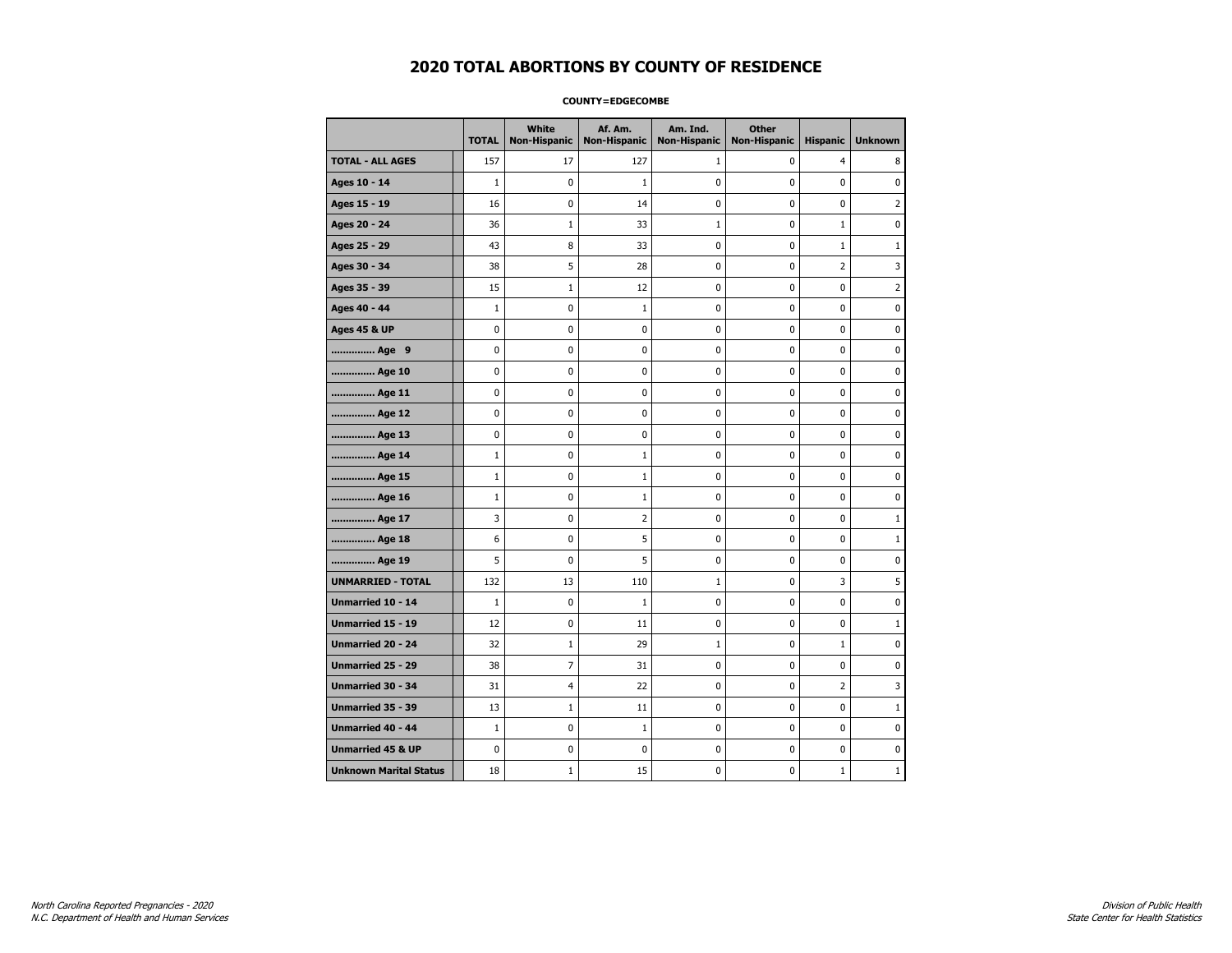### **COUNTY=FORSYTH**

|                               | <b>TOTAL</b>   | <b>White</b><br>Non-Hispanic | Af. Am.<br><b>Non-Hispanic</b> | Am. Ind.<br><b>Non-Hispanic</b> | <b>Other</b><br><b>Non-Hispanic</b> | <b>Hispanic</b> | <b>Unknown</b> |
|-------------------------------|----------------|------------------------------|--------------------------------|---------------------------------|-------------------------------------|-----------------|----------------|
| <b>TOTAL - ALL AGES</b>       | 1,083          | 256                          | 590                            | 5                               | 24                                  | 159             | 49             |
| Ages 10 - 14                  | 3              | $\mathbf{1}$                 | $\mathbf{1}$                   | 0                               | $\mathbf 0$                         | $\mathbf{1}$    | 0              |
| Ages 15 - 19                  | 81             | $\overline{7}$               | 39                             | $\mathbf 0$                     | $\mathbf 0$                         | 28              | 7              |
| Ages 20 - 24                  | 309            | 74                           | 168                            | $\mathbf{1}$                    | $\overline{4}$                      | 55              | $\overline{7}$ |
| Ages 25 - 29                  | 305            | 67                           | 183                            | 0                               | 5                                   | 34              | 16             |
| Ages 30 - 34                  | 206            | 56                           | 114                            | $1\,$                           | 8                                   | 22              | 5              |
| Ages 35 - 39                  | 95             | 22                           | 51                             | 3                               | 4                                   | 10              | 5              |
| Ages 40 - 44                  | 24             | 8                            | 9                              | 0                               | 2                                   | 3               | 2              |
| <b>Ages 45 &amp; UP</b>       | 3              | 0                            | $\overline{2}$                 | 0                               | 0                                   | 0               | $\mathbf{1}$   |
| Age 9                         | 0              | 0                            | 0                              | 0                               | 0                                   | 0               | 0              |
| Age 10                        | 0              | 0                            | 0                              | $\mathbf 0$                     | $\mathbf 0$                         | $\mathbf 0$     | 0              |
| Age 11                        | 0              | 0                            | 0                              | $\mathbf 0$                     | $\mathbf 0$                         | $\mathbf 0$     | 0              |
| Age 12                        | $\pmb{0}$      | 0                            | 0                              | 0                               | 0                                   | 0               | 0              |
| Age 13                        | $\mathbf 1$    | $\mathbf 1$                  | 0                              | 0                               | 0                                   | 0               | 0              |
| Age 14                        | $\overline{2}$ | 0                            | 1                              | 0                               | 0                                   | $\mathbf{1}$    | 0              |
| Age 15                        | $\mathbf{1}$   | $\mathbf{1}$                 | 0                              | 0                               | 0                                   | 0               | 0              |
| Age 16                        | $\overline{7}$ | 0                            | 5                              | 0                               | $\mathbf 0$                         | $\mathbf{1}$    | $1\,$          |
| Age 17                        | 11             | 0                            | $\overline{4}$                 | 0                               | $\mathbf 0$                         | 5               | 2              |
| Age 18                        | 23             | 3                            | 8                              | $\mathbf 0$                     | $\mathbf 0$                         | 11              | $\mathbf{1}$   |
| Age 19                        | 39             | 3                            | 22                             | $\pmb{0}$                       | $\pmb{0}$                           | 11              | 3              |
| <b>UNMARRIED - TOTAL</b>      | 904            | 201                          | 523                            | 5                               | 13                                  | 127             | 35             |
| Unmarried 10 - 14             | 3              | $1\,$                        | $\mathbf 1$                    | 0                               | $\mathbf 0$                         | $\mathbf{1}$    | 0              |
| Unmarried 15 - 19             | 77             | 6                            | 38                             | 0                               | 0                                   | 26              | 7              |
| Unmarried 20 - 24             | 285            | 66                           | 157                            | $\mathbf{1}$                    | 4                                   | 50              | $\overline{7}$ |
| <b>Unmarried 25 - 29</b>      | 261            | 55                           | 165                            | 0                               | 3                                   | 24              | 14             |
| <b>Unmarried 30 - 34</b>      | 162            | 40                           | 98                             | $\mathbf{1}$                    | 5                                   | 17              | $\mathbf{1}$   |
| Unmarried 35 - 39             | 60             | 11                           | 38                             | 3                               | $\pmb{0}$                           | 5               | 3              |
| Unmarried 40 - 44             | 14             | 5                            | 7                              | 0                               | $1\,$                               | 0               | $1\,$          |
| <b>Unmarried 45 &amp; UP</b>  | $\overline{2}$ | 0                            | 1                              | 0                               | 0                                   | 0               | 1              |
| <b>Unknown Marital Status</b> | 65             | 9                            | 37                             | 0                               | $\mathbf{1}$                        | 10              | 8              |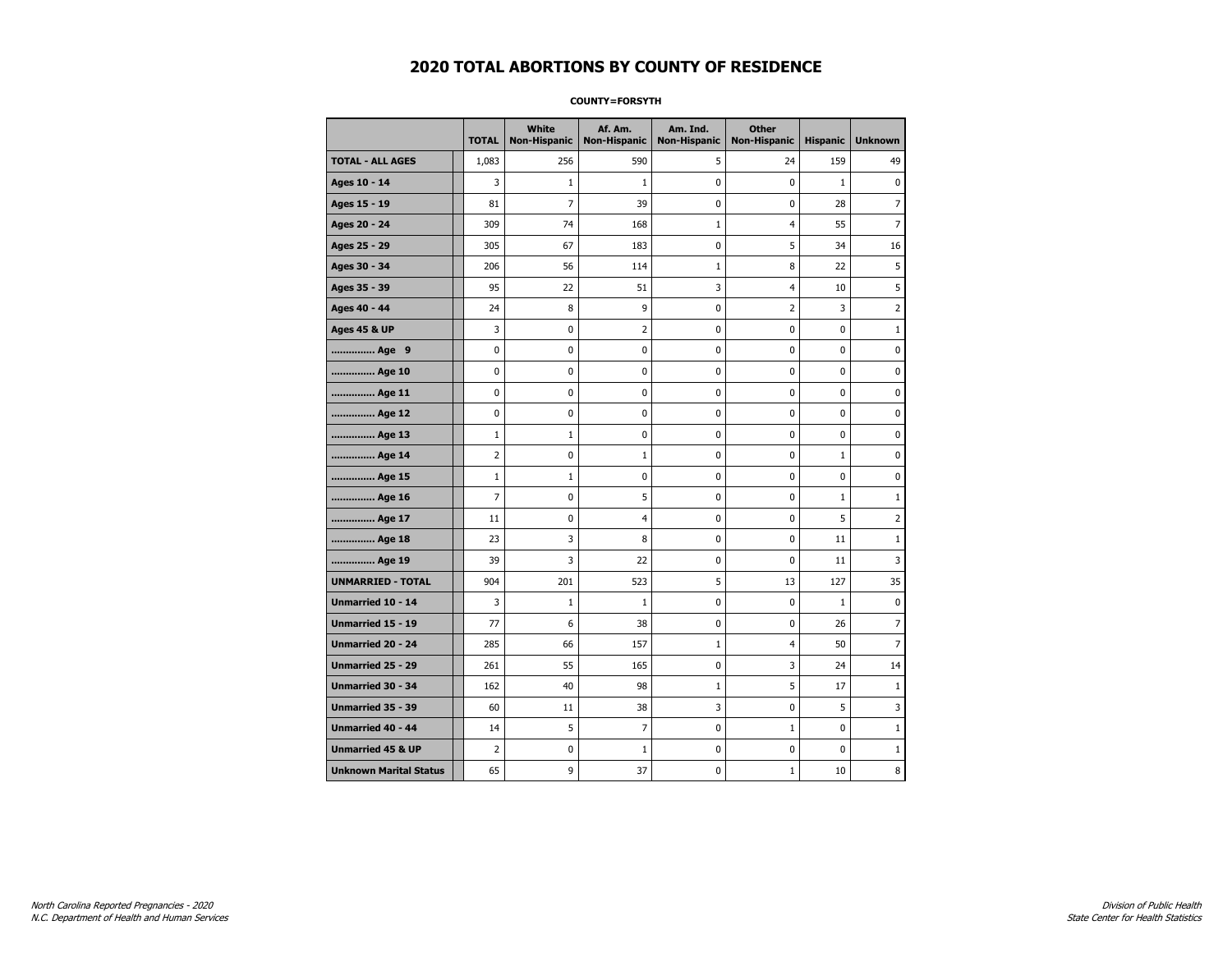#### **COUNTY=FRANKLIN**

|                               | <b>TOTAL</b> | White<br>Non-Hispanic | Af. Am.<br><b>Non-Hispanic</b> | Am. Ind.<br><b>Non-Hispanic</b> | <b>Other</b><br><b>Non-Hispanic</b> | <b>Hispanic</b> | <b>Unknown</b> |
|-------------------------------|--------------|-----------------------|--------------------------------|---------------------------------|-------------------------------------|-----------------|----------------|
| <b>TOTAL - ALL AGES</b>       | 141          | 50                    | 66                             | 0                               | 0                                   | 18              | 7              |
| Ages 10 - 14                  | 0            | $\pmb{0}$             | $\pmb{0}$                      | 0                               | 0                                   | $\pmb{0}$       | 0              |
| Ages 15 - 19                  | 11           | 3                     | $\overline{2}$                 | $\mathbf 0$                     | 0                                   | 3               | 3              |
| Ages 20 - 24                  | 35           | 14                    | 13                             | $\mathbf 0$                     | 0                                   | 6               | $\overline{2}$ |
| Ages 25 - 29                  | 36           | 10                    | 19                             | $\pmb{0}$                       | 0                                   | 5               | $\overline{2}$ |
| Ages 30 - 34                  | 36           | 12                    | 22                             | $\pmb{0}$                       | 0                                   | $\overline{2}$  | 0              |
| Ages 35 - 39                  | 13           | 7                     | 5                              | 0                               | 0                                   | 1               | 0              |
| Ages 40 - 44                  | 5            | $\mathbf{1}$          | 3                              | 0                               | 0                                   | $\mathbf{1}$    | 0              |
| <b>Ages 45 &amp; UP</b>       | $\mathbf 1$  | $\mathbf{1}$          | 0                              | 0                               | 0                                   | 0               | 0              |
| Age 9                         | 0            | 0                     | 0                              | 0                               | 0                                   | 0               | 0              |
| Age 10                        | 0            | 0                     | $\mathbf 0$                    | $\mathbf 0$                     | 0                                   | 0               | $\mathbf 0$    |
| Age 11                        | 0            | 0                     | $\mathbf 0$                    | $\mathbf 0$                     | 0                                   | $\mathbf 0$     | 0              |
| Age 12                        | 0            | 0                     | $\pmb{0}$                      | 0                               | 0                                   | 0               | 0              |
| Age 13                        | 0            | 0                     | 0                              | 0                               | 0                                   | 0               | 0              |
| Age 14                        | 0            | 0                     | $\mathbf 0$                    | 0                               | 0                                   | $\mathbf 0$     | 0              |
| Age 15                        | 0            | 0                     | 0                              | 0                               | 0                                   | 0               | 0              |
| Age 16                        | 0            | 0                     | $\mathbf 0$                    | $\mathbf 0$                     | 0                                   | $\mathbf 0$     | 0              |
| Age 17                        | 3            | $\mathbf{1}$          | 1                              | 0                               | 0                                   | 0               | $\mathbf{1}$   |
| Age 18                        | 3            | $\overline{2}$        | $\mathbf 0$                    | $\mathbf 0$                     | 0                                   | $\mathbf 0$     | $\mathbf{1}$   |
| Age 19                        | 5            | $\pmb{0}$             | $\mathbf 1$                    | $\pmb{0}$                       | $\pmb{0}$                           | 3               | $\mathbf{1}$   |
| <b>UNMARRIED - TOTAL</b>      | 112          | 34                    | 56                             | $\pmb{0}$                       | 0                                   | 15              | 7              |
| Unmarried 10 - 14             | 0            | 0                     | $\mathbf 0$                    | $\mathbf 0$                     | 0                                   | $\mathbf 0$     | 0              |
| Unmarried 15 - 19             | 10           | $\overline{2}$        | $\overline{2}$                 | 0                               | 0                                   | 3               | 3              |
| Unmarried 20 - 24             | 30           | 10                    | 13                             | 0                               | 0                                   | 5               | $\overline{2}$ |
| Unmarried 25 - 29             | 28           | 6                     | 17                             | $\mathbf 0$                     | 0                                   | 3               | $\overline{2}$ |
| <b>Unmarried 30 - 34</b>      | 26           | $\overline{7}$        | 17                             | $\mathbf 0$                     | 0                                   | $\overline{2}$  | 0              |
| Unmarried 35 - 39             | 9            | 5                     | 3                              | $\pmb{0}$                       | 0                                   | $\mathbf 1$     | $\pmb{0}$      |
| Unmarried 40 - 44             | 4            | $1\,$                 | $\overline{2}$                 | 0                               | 0                                   | $\mathbf 1$     | 0              |
| <b>Unmarried 45 &amp; UP</b>  | $\mathbf{1}$ | $\mathbf{1}$          | 0                              | 0                               | 0                                   | 0               | 0              |
| <b>Unknown Marital Status</b> | 5            | 3                     | $\overline{2}$                 | 0                               | 0                                   | 0               | 0              |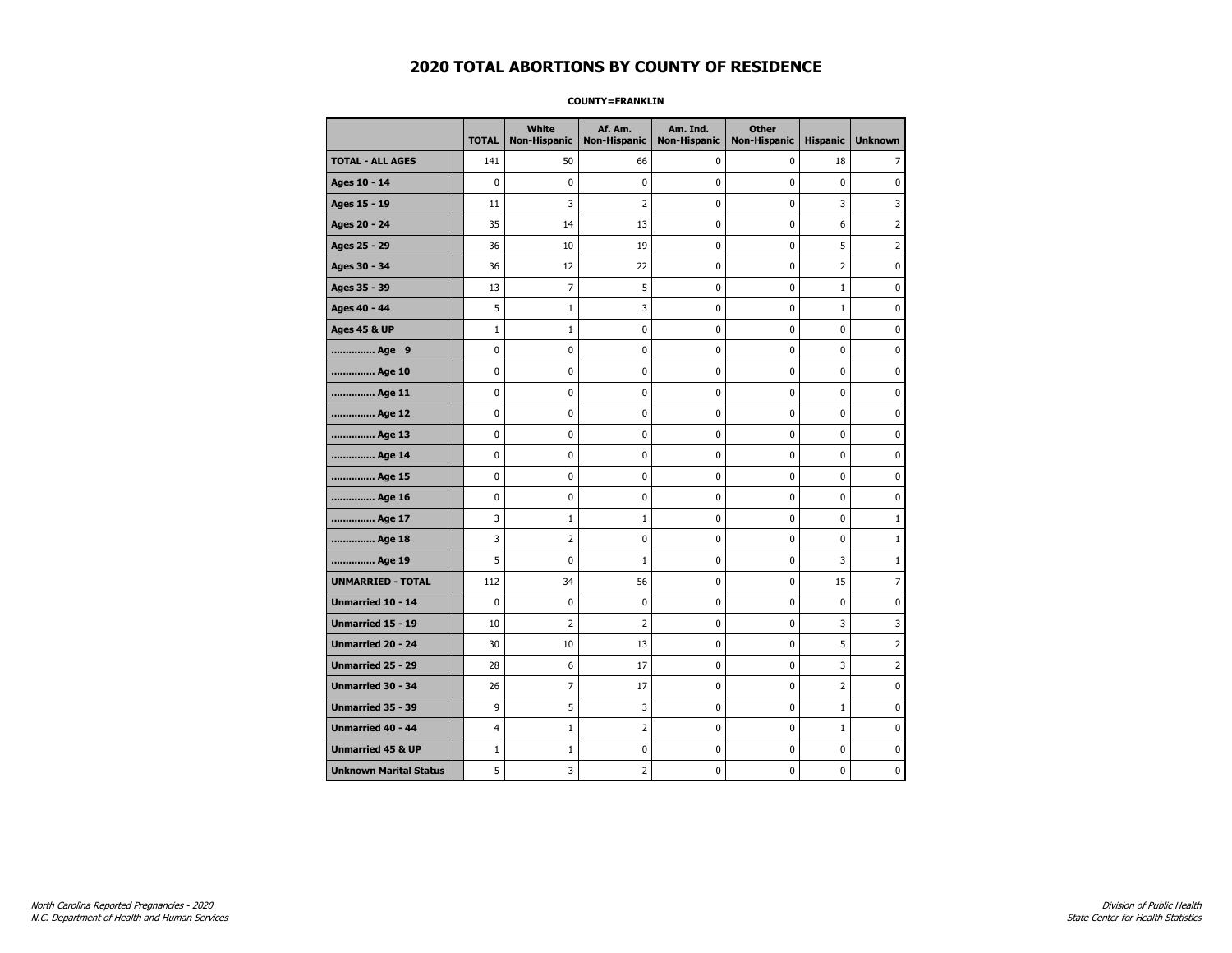#### **COUNTY=GASTON**

|                               | <b>TOTAL</b>   | <b>White</b><br>Non-Hispanic | Af. Am.<br><b>Non-Hispanic</b> | Am. Ind.<br><b>Non-Hispanic</b> | <b>Other</b><br><b>Non-Hispanic</b> | <b>Hispanic</b> | <b>Unknown</b> |
|-------------------------------|----------------|------------------------------|--------------------------------|---------------------------------|-------------------------------------|-----------------|----------------|
| <b>TOTAL - ALL AGES</b>       | 478            | 169                          | 214                            | 0                               | 8                                   | 54              | 33             |
| Ages 10 - 14                  | $\mathbf{1}$   | 0                            | 0                              | 0                               | $\mathbf 0$                         | $\mathbf{1}$    | $\mathbf{0}$   |
| Ages 15 - 19                  | 30             | 6                            | 14                             | $\mathbf 0$                     | $1\,$                               | 6               | 3              |
| Ages 20 - 24                  | 127            | 45                           | 57                             | $\pmb{0}$                       | $\pmb{0}$                           | 16              | 9              |
| Ages 25 - 29                  | 146            | 47                           | 69                             | 0                               | $\overline{2}$                      | 20              | 8              |
| Ages 30 - 34                  | 98             | 41                           | 43                             | 0                               | 3                                   | 7               | 4              |
| Ages 35 - 39                  | 56             | 22                           | 24                             | 0                               | $\mathbf 1$                         | $\overline{4}$  | 5              |
| Ages 40 - 44                  | 14             | 5                            | 5                              | 0                               | $\mathbf 0$                         | $\mathbf 0$     | 4              |
| <b>Ages 45 &amp; UP</b>       | $\mathbf{1}$   | $\mathbf 1$                  | 0                              | 0                               | 0                                   | $\mathbf 0$     | 0              |
| Age 9                         | $\pmb{0}$      | 0                            | 0                              | 0                               | $\pmb{0}$                           | 0               | 0              |
| Age 10                        | $\mathbf 0$    | 0                            | 0                              | 0                               | $\mathbf 0$                         | $\mathbf 0$     | 0              |
| Age 11                        | 0              | 0                            | 0                              | 0                               | 0                                   | 0               | 0              |
| Age 12                        | 0              | 0                            | 0                              | 0                               | 0                                   | 0               | 0              |
| Age 13                        | 0              | 0                            | 0                              | $\mathbf 0$                     | $\mathbf 0$                         | $\mathbf 0$     | 0              |
| Age 14                        | $\mathbf{1}$   | 0                            | $\mathbf 0$                    | $\mathbf 0$                     | $\mathbf 0$                         | $\mathbf{1}$    | $\mathbf 0$    |
| Age 15                        | $\overline{2}$ | 0                            | $\mathbf 2$                    | 0                               | $\pmb{0}$                           | 0               | 0              |
| Age 16                        | 0              | 0                            | 0                              | 0                               | 0                                   | 0               | 0              |
| Age 17                        | $\overline{7}$ | 1                            | 5                              | 0                               | $\mathbf 1$                         | $\mathbf 0$     | 0              |
| Age 18                        | 7              | 0                            | 3                              | 0                               | 0                                   | 3               | $\mathbf{1}$   |
| Age 19                        | 14             | 5                            | 4                              | 0                               | 0                                   | 3               | $\overline{2}$ |
| <b>UNMARRIED - TOTAL</b>      | 394            | 130                          | 188                            | 0                               | $\overline{7}$                      | 41              | 28             |
| Unmarried 10 - 14             | $\mathbf 0$    | 0                            | 0                              | 0                               | $\pmb{0}$                           | $\mathbf 0$     | 0              |
| Unmarried 15 - 19             | 30             | 6                            | 14                             | 0                               | $\mathbf{1}$                        | 6               | 3              |
| Unmarried 20 - 24             | 114            | 39                           | 54                             | 0                               | 0                                   | 13              | 8              |
| <b>Unmarried 25 - 29</b>      | 110            | 35                           | 54                             | $\mathbf 0$                     | $\overline{2}$                      | 13              | 6              |
| Unmarried 30 - 34             | 82             | 31                           | 39                             | 0                               | $\overline{2}$                      | 6               | 4              |
| Unmarried 35 - 39             | 44             | 14                           | 21                             | $\pmb{0}$                       | $1\,$                               | 3               | 5              |
| Unmarried 40 - 44             | 9              | 3                            | $\overline{4}$                 | 0                               | $\pmb{0}$                           | 0               | 2              |
| <b>Unmarried 45 &amp; UP</b>  | $\mathbf{1}$   | $\mathbf{1}$                 | 0                              | 0                               | 0                                   | $\mathbf 0$     | 0              |
| <b>Unknown Marital Status</b> | 34             | 10                           | 15                             | 0                               | 0                                   | 6               | 3              |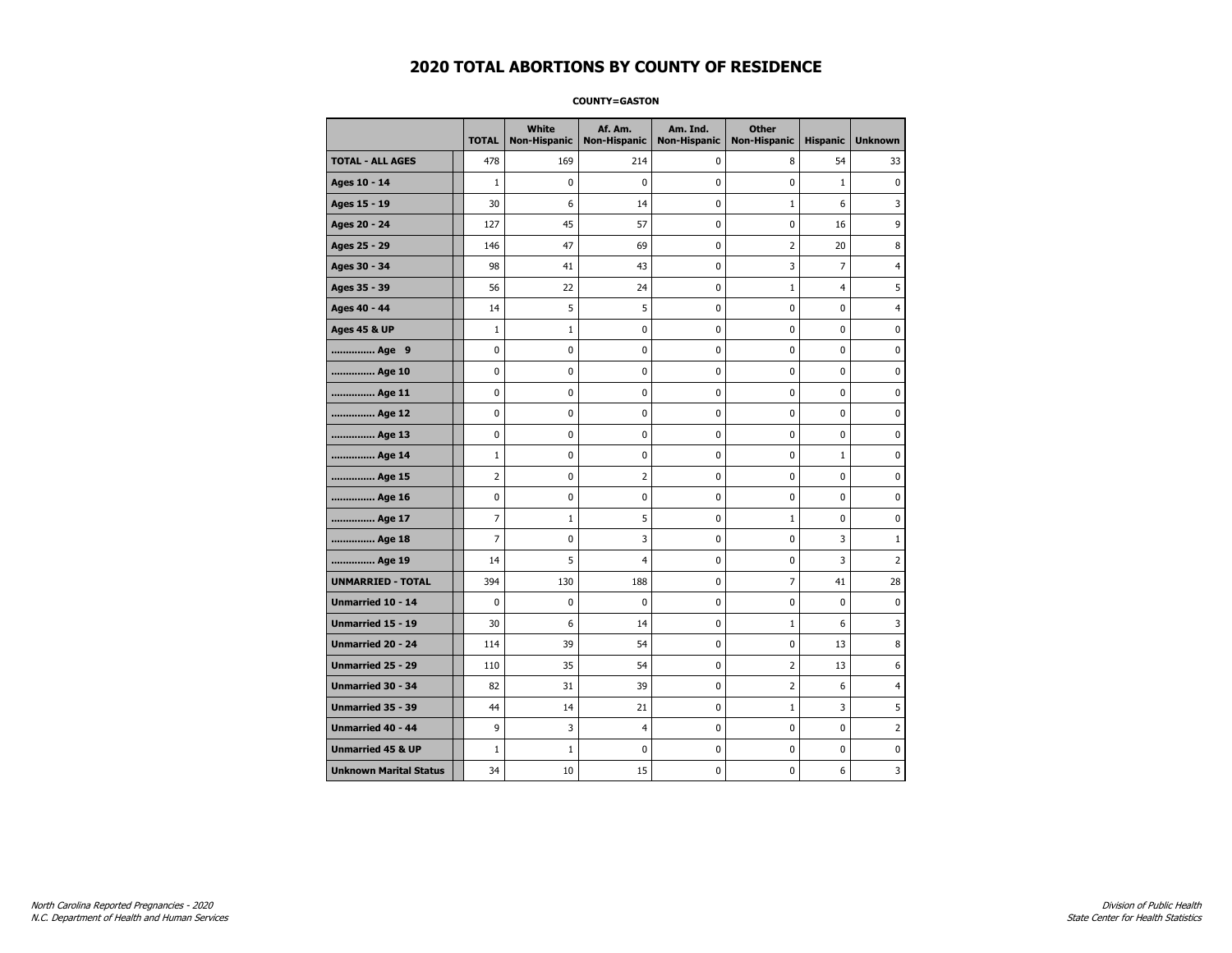**COUNTY=GATES** 

|                               | <b>TOTAL</b> | White<br><b>Non-Hispanic</b> | Af. Am.<br><b>Non-Hispanic</b> | Am. Ind.<br><b>Non-Hispanic</b> | <b>Other</b><br><b>Non-Hispanic</b> | <b>Hispanic</b> | <b>Unknown</b> |
|-------------------------------|--------------|------------------------------|--------------------------------|---------------------------------|-------------------------------------|-----------------|----------------|
| <b>TOTAL - ALL AGES</b>       | 8            | 4                            | 3                              | 0                               | 0                                   | $\mathbf{1}$    | $\mathbf{0}$   |
| Ages 10 - 14                  | 0            | 0                            | 0                              | 0                               | 0                                   | 0               | 0              |
| Ages 15 - 19                  | 0            | 0                            | 0                              | 0                               | $\mathbf 0$                         | 0               | $\mathbf 0$    |
| Ages 20 - 24                  | $\mathbf{1}$ | $1\,$                        | $\pmb{0}$                      | 0                               | $\pmb{0}$                           | 0               | $\pmb{0}$      |
| Ages 25 - 29                  | 5            | 2                            | $\overline{2}$                 | 0                               | 0                                   | $\mathbf{1}$    | 0              |
| Ages 30 - 34                  | $\mathbf{1}$ | 0                            | $1\,$                          | 0                               | $\pmb{0}$                           | 0               | 0              |
| Ages 35 - 39                  | $\mathbf{1}$ | 1                            | 0                              | 0                               | 0                                   | 0               | 0              |
| Ages 40 - 44                  | 0            | 0                            | 0                              | 0                               | $\mathbf 0$                         | 0               | $\mathbf 0$    |
| Ages 45 & UP                  | 0            | 0                            | 0                              | 0                               | $\pmb{0}$                           | 0               | 0              |
| Age 9                         | 0            | 0                            | 0                              | 0                               | 0                                   | 0               | 0              |
| Age 10                        | 0            | 0                            | 0                              | 0                               | $\mathbf 0$                         | 0               | $\mathbf 0$    |
| Age 11                        | 0            | 0                            | 0                              | 0                               | $\mathbf 0$                         | 0               | $\mathbf 0$    |
| Age 12                        | 0            | 0                            | 0                              | 0                               | $\mathbf 0$                         | 0               | $\mathbf 0$    |
| Age 13                        | 0            | 0                            | $\pmb{0}$                      | 0                               | $\pmb{0}$                           | 0               | 0              |
| Age 14                        | 0            | 0                            | 0                              | 0                               | 0                                   | 0               | 0              |
| Age 15                        | 0            | 0                            | 0                              | 0                               | 0                                   | 0               | $\mathbf 0$    |
| Age 16                        | 0            | 0                            | 0                              | 0                               | $\mathbf 0$                         | 0               | $\mathbf 0$    |
| Age 17                        | 0            | 0                            | 0                              | 0                               | 0                                   | 0               | $\mathbf 0$    |
| Age 18                        | 0            | 0                            | 0                              | 0                               | $\mathbf 0$                         | 0               | $\mathbf 0$    |
| Age 19                        | 0            | 0                            | 0                              | 0                               | 0                                   | 0               | 0              |
| <b>UNMARRIED - TOTAL</b>      | 7            | 4                            | $\overline{2}$                 | 0                               | 0                                   | $\mathbf{1}$    | 0              |
| Unmarried 10 - 14             | 0            | 0                            | 0                              | 0                               | $\mathbf 0$                         | 0               | $\mathbf 0$    |
| Unmarried 15 - 19             | 0            | 0                            | $\pmb{0}$                      | 0                               | $\pmb{0}$                           | 0               | $\pmb{0}$      |
| <b>Unmarried 20 - 24</b>      | $\mathbf{1}$ | $1\,$                        | 0                              | 0                               | 0                                   | 0               | 0              |
| Unmarried 25 - 29             | 5            | 2                            | $\overline{2}$                 | 0                               | 0                                   | $\mathbf 1$     | 0              |
| Unmarried 30 - 34             | 0            | 0                            | 0                              | 0                               | 0                                   | 0               | $\mathbf 0$    |
| <b>Unmarried 35 - 39</b>      | $\mathbf{1}$ | $\mathbf{1}$                 | 0                              | 0                               | $\mathbf 0$                         | 0               | $\mathbf 0$    |
| Unmarried 40 - 44             | 0            | 0                            | 0                              | 0                               | $\pmb{0}$                           | 0               | 0              |
| <b>Unmarried 45 &amp; UP</b>  | 0            | 0                            | 0                              | 0                               | 0                                   | 0               | $\mathbf 0$    |
| <b>Unknown Marital Status</b> | $\mathbf{1}$ | 0                            | $1\,$                          | 0                               | 0                                   | 0               | $\mathbf 0$    |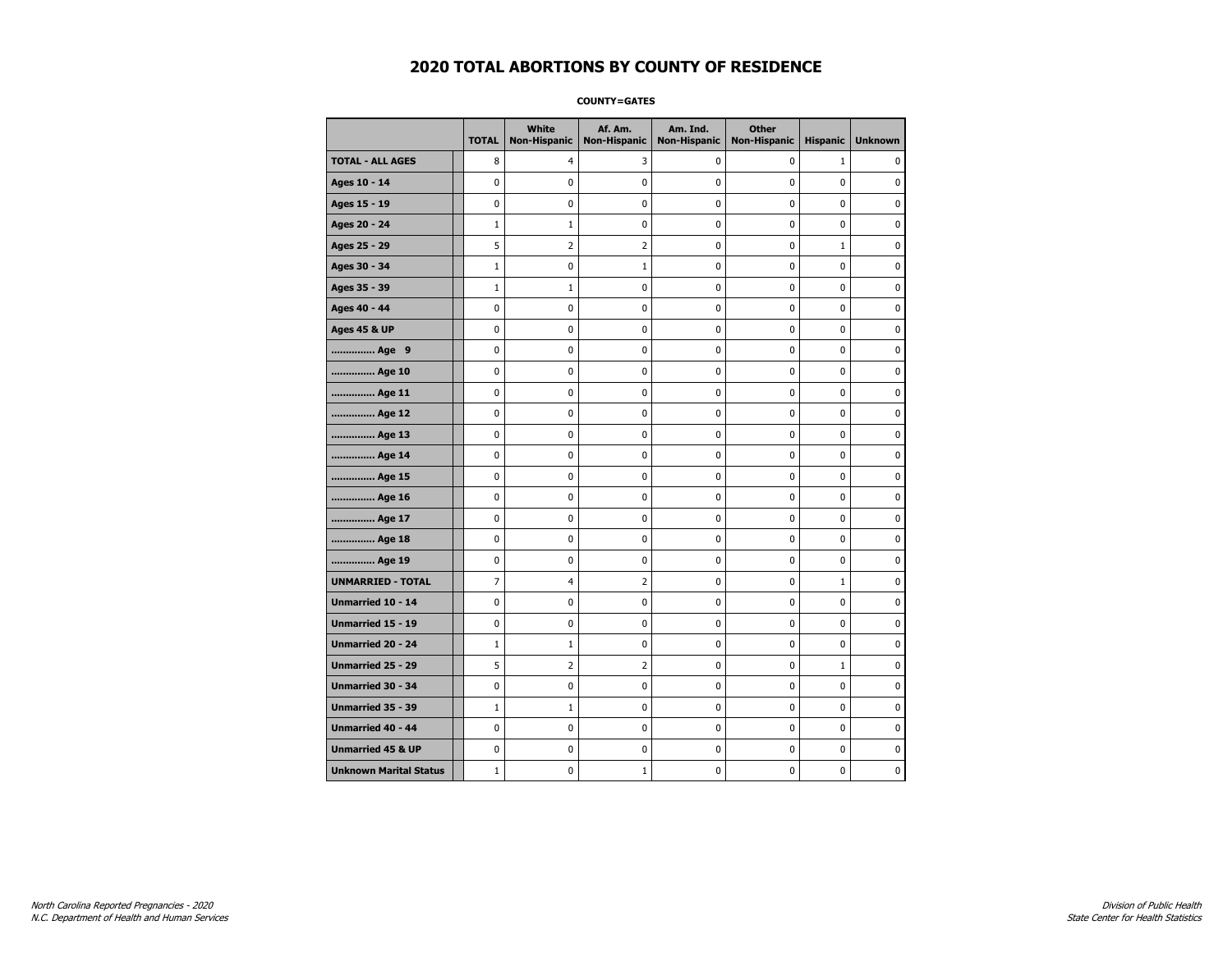#### **COUNTY=GRAHAM**

|                               | <b>TOTAL</b>   | <b>White</b><br><b>Non-Hispanic</b> | Af. Am.<br><b>Non-Hispanic</b> | Am. Ind.<br><b>Non-Hispanic</b> | <b>Other</b><br><b>Non-Hispanic</b> | <b>Hispanic</b> | <b>Unknown</b> |
|-------------------------------|----------------|-------------------------------------|--------------------------------|---------------------------------|-------------------------------------|-----------------|----------------|
| <b>TOTAL - ALL AGES</b>       | 3              | 0                                   | 1                              | $\mathbf{1}$                    | 0                                   | $\mathbf{1}$    | 0              |
| Ages 10 - 14                  | $\mathbf 0$    | $\mathbf 0$                         | $\mathbf 0$                    | 0                               | $\mathbf 0$                         | $\mathbf 0$     | 0              |
| Ages 15 - 19                  | $\mathbf 0$    | $\mathbf{0}$                        | $\mathbf 0$                    | $\mathbf 0$                     | $\mathbf 0$                         | $\mathbf{0}$    | 0              |
| Ages 20 - 24                  | $\pmb{0}$      | 0                                   | $\pmb{0}$                      | $\pmb{0}$                       | $\pmb{0}$                           | 0               | 0              |
| Ages 25 - 29                  | $\overline{2}$ | 0                                   | 1                              | 0                               | 0                                   | $\mathbf 1$     | $\pmb{0}$      |
| Ages 30 - 34                  | $1\,$          | 0                                   | 0                              | $\mathbf{1}$                    | $\mathbf 0$                         | $\mathbf 0$     | 0              |
| Ages 35 - 39                  | $\mathbf 0$    | 0                                   | $\mathbf 0$                    | 0                               | $\mathbf 0$                         | $\mathbf 0$     | 0              |
| Ages 40 - 44                  | $\mathbf 0$    | 0                                   | $\mathbf 0$                    | 0                               | $\mathbf 0$                         | $\mathbf 0$     | 0              |
| <b>Ages 45 &amp; UP</b>       | $\mathbf 0$    | 0                                   | $\mathbf 0$                    | $\mathbf 0$                     | $\mathbf 0$                         | $\mathbf 0$     | 0              |
| Age 9                         | $\mathbf 0$    | $\pmb{0}$                           | $\pmb{0}$                      | $\pmb{0}$                       | $\mathbf 0$                         | $\mathbf 0$     | 0              |
| Age 10                        | $\mathbf 0$    | 0                                   | $\pmb{0}$                      | 0                               | 0                                   | 0               | 0              |
| Age 11                        | $\mathbf 0$    | 0                                   | 0                              | 0                               | 0                                   | 0               | 0              |
| Age 12                        | $\mathbf 0$    | 0                                   | 0                              | 0                               | 0                                   | 0               | 0              |
| Age 13                        | $\mathbf 0$    | 0                                   | $\mathbf 0$                    | $\mathbf 0$                     | $\mathbf 0$                         | $\mathbf 0$     | 0              |
| Age 14                        | $\mathbf 0$    | 0                                   | $\mathbf 0$                    | $\pmb{0}$                       | $\mathbf 0$                         | $\mathbf 0$     | 0              |
| Age 15                        | $\pmb{0}$      | 0                                   | $\pmb{0}$                      | $\pmb{0}$                       | $\pmb{0}$                           | 0               | 0              |
| Age 16                        | $\mathbf 0$    | 0                                   | 0                              | 0                               | 0                                   | 0               | 0              |
| Age 17                        | $\mathbf 0$    | 0                                   | $\mathbf 0$                    | 0                               | $\mathbf 0$                         | $\mathbf 0$     | 0              |
| Age 18                        | $\mathbf 0$    | 0                                   | $\mathbf 0$                    | 0                               | 0                                   | 0               | 0              |
| Age 19                        | $\mathbf 0$    | 0                                   | $\mathbf 0$                    | $\mathbf 0$                     | $\mathbf 0$                         | $\mathbf 0$     | 0              |
| <b>UNMARRIED - TOTAL</b>      | 3              | 0                                   | $\mathbf{1}$                   | $\mathbf{1}$                    | $\mathbf 0$                         | $\mathbf 1$     | 0              |
| Unmarried 10 - 14             | $\pmb{0}$      | 0                                   | $\pmb{0}$                      | $\pmb{0}$                       | $\pmb{0}$                           | $\pmb{0}$       | 0              |
| Unmarried 15 - 19             | 0              | 0                                   | 0                              | 0                               | 0                                   | 0               | 0              |
| Unmarried 20 - 24             | 0              | 0                                   | 0                              | 0                               | 0                                   | 0               | 0              |
| Unmarried 25 - 29             | $\overline{2}$ | 0                                   | $\mathbf{1}$                   | $\mathbf 0$                     | $\mathbf 0$                         | $\mathbf{1}$    | 0              |
| <b>Unmarried 30 - 34</b>      | $\mathbf 1$    | $\mathbf 0$                         | $\mathbf 0$                    | $1\,$                           | $\mathbf 0$                         | $\mathbf 0$     | 0              |
| Unmarried 35 - 39             | 0              | 0                                   | $\pmb{0}$                      | 0                               | 0                                   | 0               | $\pmb{0}$      |
| <b>Unmarried 40 - 44</b>      | $\mathbf 0$    | $\mathbf 0$                         | $\pmb{0}$                      | 0                               | $\mathbf 0$                         | $\mathbf 0$     | 0              |
| <b>Unmarried 45 &amp; UP</b>  | 0              | 0                                   | 0                              | 0                               | 0                                   | 0               | 0              |
| <b>Unknown Marital Status</b> | $\mathbf 0$    | 0                                   | $\mathbf 0$                    | 0                               | $\mathbf 0$                         | $\mathbf 0$     | 0              |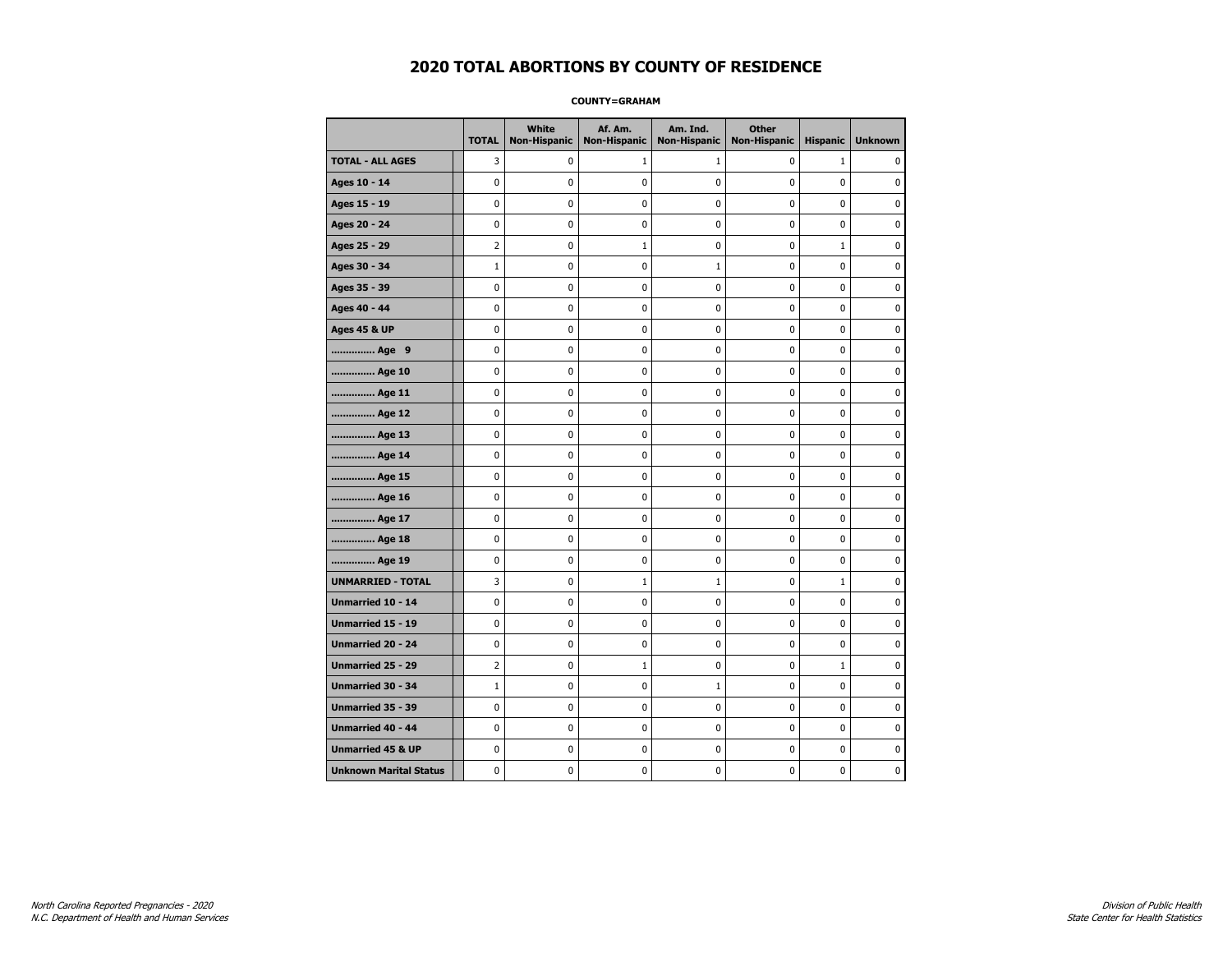#### **COUNTY=GRANVILLE**

|                               | <b>TOTAL</b>   | <b>White</b><br><b>Non-Hispanic</b> | Af. Am.<br><b>Non-Hispanic</b> | Am. Ind.<br><b>Non-Hispanic</b> | <b>Other</b><br><b>Non-Hispanic</b> | <b>Hispanic</b> | <b>Unknown</b> |
|-------------------------------|----------------|-------------------------------------|--------------------------------|---------------------------------|-------------------------------------|-----------------|----------------|
| <b>TOTAL - ALL AGES</b>       | 123            | 35                                  | 70                             | 0                               | $\overline{2}$                      | 9               | 7              |
| Ages 10 - 14                  | 2              | 0                                   | 1                              | 0                               | 0                                   | 0               | $\mathbf{1}$   |
| Ages 15 - 19                  | 12             | 6                                   | 3                              | 0                               | 0                                   | $\overline{2}$  | $\mathbf{1}$   |
| Ages 20 - 24                  | 27             | 6                                   | 16                             | 0                               | 0                                   | 4               | $\mathbf{1}$   |
| Ages 25 - 29                  | 37             | 13                                  | 21                             | 0                               | $\pmb{0}$                           | $\mathbf 1$     | $\overline{2}$ |
| Ages 30 - 34                  | 20             | 6                                   | 12                             | 0                               | $\pmb{0}$                           | $\mathbf 1$     | $\mathbf{1}$   |
| Ages 35 - 39                  | 15             | 2                                   | 10                             | 0                               | 2                                   | 0               | $\mathbf{1}$   |
| Ages 40 - 44                  | 4              | 1                                   | 3                              | 0                               | 0                                   | 0               | 0              |
| <b>Ages 45 &amp; UP</b>       | $\mathbf{1}$   | 0                                   | $\mathbf{1}$                   | 0                               | 0                                   | 0               | $\mathbf 0$    |
| Age 9                         | 0              | 0                                   | 0                              | 0                               | 0                                   | 0               | $\mathbf 0$    |
| Age 10                        | 0              | 0                                   | 0                              | 0                               | $\mathbf 0$                         | 0               | $\mathbf 0$    |
| Age 11                        | 0              | $\pmb{0}$                           | 0                              | 0                               | $\pmb{0}$                           | 0               | 0              |
| Age 12                        | 0              | 0                                   | 0                              | 0                               | 0                                   | 0               | 0              |
| Age 13                        | 0              | 0                                   | 0                              | 0                               | 0                                   | 0               | 0              |
| Age 14                        | 2              | 0                                   | $\mathbf{1}$                   | 0                               | 0                                   | 0               | $\mathbf{1}$   |
| Age 15                        | $\mathbf{1}$   | 0                                   | 1                              | 0                               | 0                                   | 0               | 0              |
| Age 16                        | 0              | 0                                   | 0                              | 0                               | $\pmb{0}$                           | 0               | 0              |
| Age 17                        | $\mathbf{1}$   | 1                                   | 0                              | 0                               | 0                                   | 0               | $\mathbf 0$    |
| Age 18                        | 4              | 3                                   | 0                              | 0                               | 0                                   | $\mathbf{1}$    | $\mathbf 0$    |
| Age 19                        | 6              | $\overline{2}$                      | 2                              | 0                               | $\pmb{0}$                           | $\mathbf{1}$    | $\mathbf{1}$   |
| <b>UNMARRIED - TOTAL</b>      | 102            | 27                                  | 61                             | 0                               | $1\,$                               | 8               | 5              |
| Unmarried 10 - 14             | $\overline{2}$ | $\mathbf 0$                         | 1                              | 0                               | 0                                   | 0               | $\mathbf{1}$   |
| Unmarried 15 - 19             | 10             | 6                                   | 2                              | 0                               | 0                                   | $\overline{2}$  | 0              |
| Unmarried 20 - 24             | 23             | 5                                   | 14                             | 0                               | 0                                   | 3               | $\mathbf{1}$   |
| <b>Unmarried 25 - 29</b>      | 30             | 10                                  | 18                             | 0                               | $\mathbf 0$                         | $\mathbf{1}$    | $\mathbf{1}$   |
| Unmarried 30 - 34             | 16             | 3                                   | 11                             | 0                               | 0                                   | $\mathbf 1$     | $\mathbf{1}$   |
| Unmarried 35 - 39             | 12             | $\overline{2}$                      | 8                              | 0                               | $1\,$                               | 0               | $1\,$          |
| Unmarried 40 - 44             | 3              | 0                                   | 3                              | 0                               | 0                                   | 0               | 0              |
| <b>Unmarried 45 &amp; UP</b>  | $\mathbf{1}$   | 0                                   | 1                              | 0                               | 0                                   | 0               | 0              |
| <b>Unknown Marital Status</b> | 10             | 1                                   | 7                              | 0                               | 0                                   | $\mathbf{1}$    | $\mathbf{1}$   |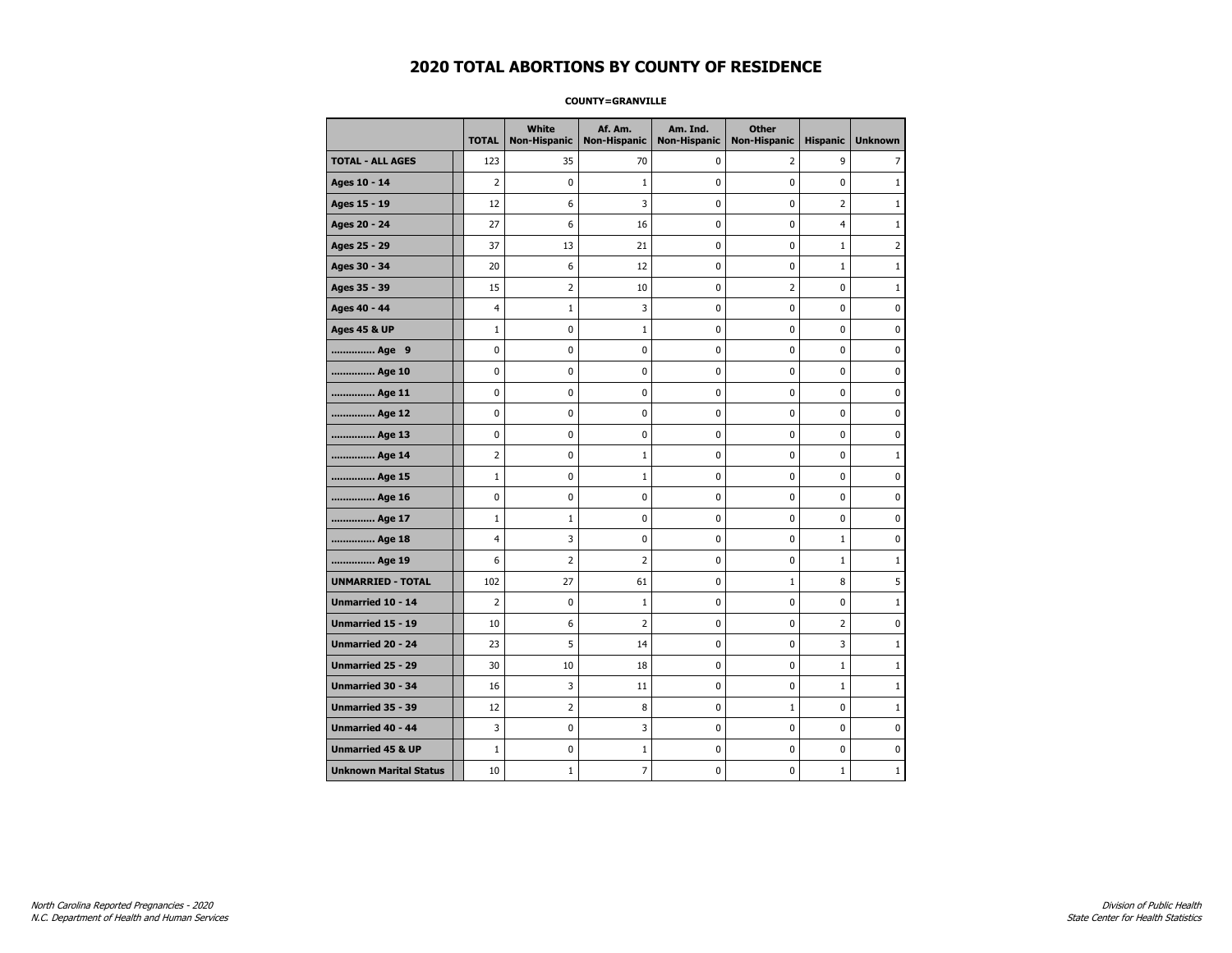**COUNTY=GREENE** 

|                               | <b>TOTAL</b>   | White<br><b>Non-Hispanic</b> | Af. Am.<br><b>Non-Hispanic</b> | Am. Ind.<br><b>Non-Hispanic</b> | <b>Other</b><br><b>Non-Hispanic</b> | <b>Hispanic</b> | <b>Unknown</b> |
|-------------------------------|----------------|------------------------------|--------------------------------|---------------------------------|-------------------------------------|-----------------|----------------|
| <b>TOTAL - ALL AGES</b>       | 41             | 8                            | 30                             | $\mathbf 0$                     | 0                                   | $\overline{2}$  | 1              |
| Ages 10 - 14                  | $\mathbf{1}$   | 0                            | 1                              | $\mathbf 0$                     | 0                                   | 0               | 0              |
| Ages 15 - 19                  | 3              | $\mathbf{1}$                 | 2                              | 0                               | $\pmb{0}$                           | 0               | 0              |
| Ages 20 - 24                  | 15             | 3                            | 11                             | 0                               | 0                                   | 0               | $1\,$          |
| Ages 25 - 29                  | 12             | 2                            | 8                              | 0                               | 0                                   | $\overline{2}$  | $\mathbf 0$    |
| Ages 30 - 34                  | 6              | 0                            | 6                              | 0                               | $\pmb{0}$                           | 0               | $\mathbf 0$    |
| Ages 35 - 39                  | $\overline{2}$ | $\mathbf{1}$                 | $\mathbf{1}$                   | 0                               | 0                                   | 0               | $\mathbf 0$    |
| Ages 40 - 44                  | $\mathbf{1}$   | $\mathbf{1}$                 | 0                              | 0                               | $\pmb{0}$                           | 0               | $\pmb{0}$      |
| <b>Ages 45 &amp; UP</b>       | 0              | 0                            | 0                              | 0                               | 0                                   | 0               | 0              |
| Age 9                         | 0              | 0                            | 0                              | 0                               | 0                                   | 0               | 0              |
| Age 10                        | 0              | 0                            | 0                              | 0                               | $\mathbf 0$                         | 0               | $\mathbf 0$    |
| Age 11                        | 0              | 0                            | 0                              | 0                               | $\pmb{0}$                           | 0               | 0              |
| Age 12                        | 0              | 0                            | 0                              | 0                               | 0                                   | 0               | 0              |
| Age 13                        | 0              | 0                            | 0                              | 0                               | 0                                   | 0               | $\mathbf 0$    |
| Age 14                        | $\mathbf{1}$   | 0                            | 1                              | 0                               | $\pmb{0}$                           | 0               | $\mathbf 0$    |
| Age 15                        | 0              | 0                            | 0                              | 0                               | $\pmb{0}$                           | 0               | $\pmb{0}$      |
| Age 16                        | $\mathbf{1}$   | 1                            | 0                              | 0                               | 0                                   | 0               | 0              |
| Age 17                        | 0              | 0                            | 0                              | 0                               | 0                                   | 0               | 0              |
| Age 18                        | $\mathbf{1}$   | 0                            | 1                              | 0                               | $\mathbf 0$                         | 0               | $\mathbf 0$    |
| Age 19                        | $\mathbf{1}$   | 0                            | $\mathbf 1$                    | 0                               | $\pmb{0}$                           | 0               | 0              |
| <b>UNMARRIED - TOTAL</b>      | 36             | 6                            | 27                             | 0                               | 0                                   | $\overline{2}$  | $1\,$          |
| Unmarried 10 - 14             | $\mathbf{1}$   | 0                            | 1                              | 0                               | $\pmb{0}$                           | 0               | 0              |
| <b>Unmarried 15 - 19</b>      | 3              | $\mathbf{1}$                 | $\overline{2}$                 | 0                               | 0                                   | 0               | $\mathbf 0$    |
| Unmarried 20 - 24             | 13             | 3                            | 9                              | 0                               | $\pmb{0}$                           | 0               | $\mathbf{1}$   |
| Unmarried 25 - 29             | 11             | $\mathbf{1}$                 | 8                              | 0                               | 0                                   | $\overline{2}$  | 0              |
| Unmarried 30 - 34             | 5              | 0                            | 5                              | 0                               | 0                                   | 0               | 0              |
| Unmarried 35 - 39             | $\mathbf{1}$   | 0                            | 1                              | 0                               | $\pmb{0}$                           | 0               | $\mathbf 0$    |
| Unmarried 40 - 44             | $1\,$          | $\mathbf{1}$                 | 0                              | 0                               | $\pmb{0}$                           | 0               | 0              |
| <b>Unmarried 45 &amp; UP</b>  | 0              | 0                            | 0                              | 0                               | $\pmb{0}$                           | 0               | 0              |
| <b>Unknown Marital Status</b> | 2              | 0                            | 2                              | 0                               | 0                                   | 0               | 0              |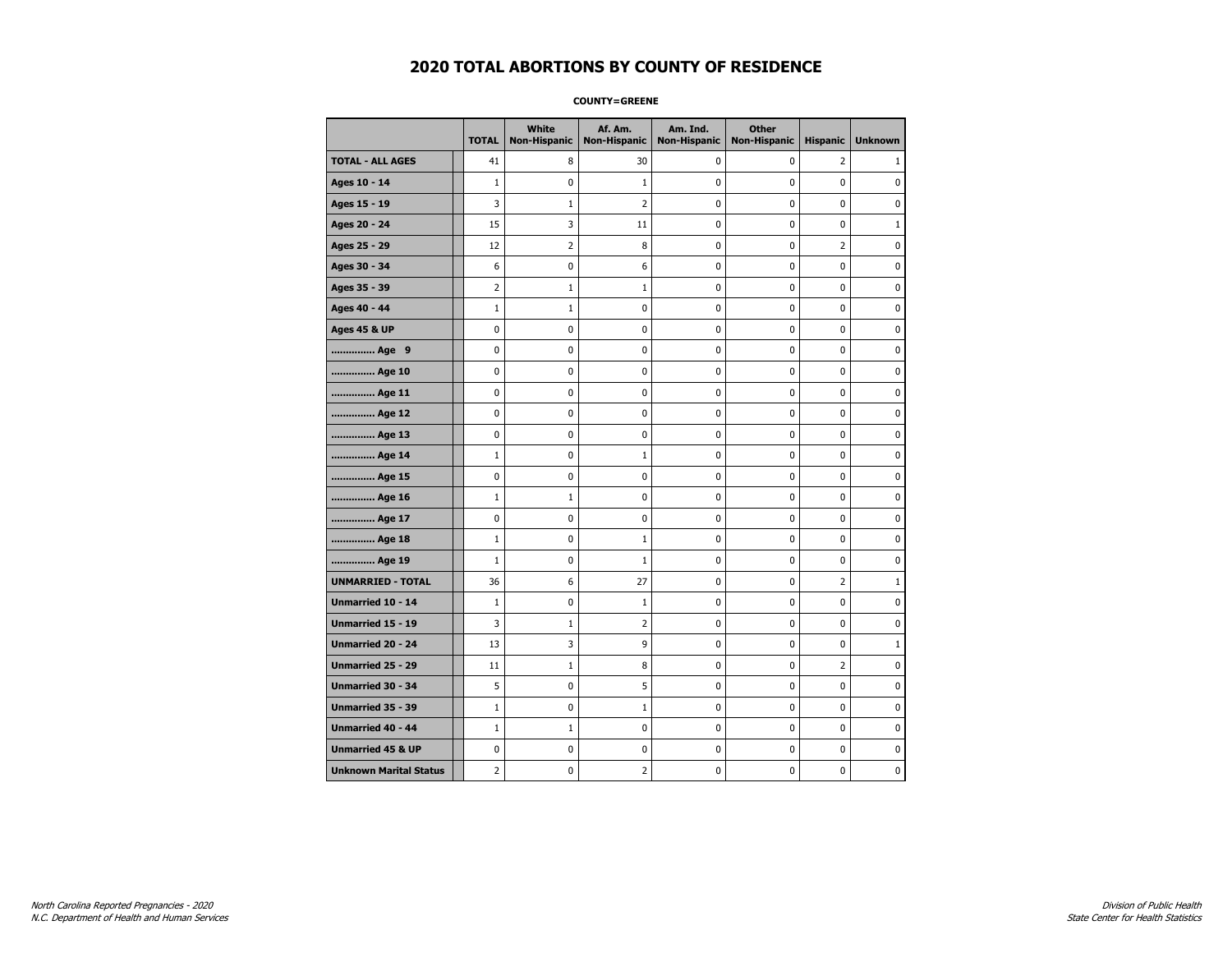#### **COUNTY=GUILFORD**

|                               | <b>TOTAL</b>   | <b>White</b><br><b>Non-Hispanic</b> | Af. Am.<br><b>Non-Hispanic</b> | Am. Ind.<br><b>Non-Hispanic</b> | <b>Other</b><br><b>Non-Hispanic</b> | <b>Hispanic</b> | <b>Unknown</b> |
|-------------------------------|----------------|-------------------------------------|--------------------------------|---------------------------------|-------------------------------------|-----------------|----------------|
| <b>TOTAL - ALL AGES</b>       | 2,023          | 329                                 | 1,304                          | 19                              | 55                                  | 185             | 131            |
| Ages 10 - 14                  | 3              | 0                                   | 3                              | $\pmb{0}$                       | $\mathbf 0$                         | $\mathbf 0$     | $\mathbf 0$    |
| Ages 15 - 19                  | 128            | 17                                  | 78                             | $\overline{2}$                  | $\overline{2}$                      | 16              | 13             |
| Ages 20 - 24                  | 635            | 102                                 | 416                            | 6                               | 11                                  | 61              | 39             |
| Ages 25 - 29                  | 556            | 88                                  | 368                            | 5                               | 12                                  | 53              | 30             |
| Ages 30 - 34                  | 378            | 55                                  | 250                            | 3                               | 11                                  | 33              | 26             |
| Ages 35 - 39                  | 187            | 41                                  | 111                            | 3                               | 12                                  | 9               | 11             |
| Ages 40 - 44                  | 52             | 11                                  | 29                             | 0                               | $\mathbf{1}$                        | 6               | 5              |
| <b>Ages 45 &amp; UP</b>       | $\overline{2}$ | $\mathbf 1$                         | $\mathbf{1}$                   | 0                               | 0                                   | $\mathbf 0$     | 0              |
| Age 9                         | $\pmb{0}$      | 0                                   | 0                              | $\pmb{0}$                       | $\pmb{0}$                           | 0               | 0              |
| Age 10                        | $\mathbf 0$    | 0                                   | 0                              | 0                               | $\mathbf 0$                         | $\mathbf 0$     | 0              |
| Age 11                        | 0              | 0                                   | 0                              | 0                               | 0                                   | 0               | 0              |
| Age 12                        | 0              | 0                                   | 0                              | 0                               | 0                                   | 0               | 0              |
| Age 13                        | 0              | $\mathbf 0$                         | 0                              | $\mathbf 0$                     | $\mathbf 0$                         | $\mathbf 0$     | 0              |
| Age 14                        | 3              | 0                                   | 3                              | $\mathbf 0$                     | $\mathbf 0$                         | $\mathbf 0$     | $\mathbf 0$    |
| Age 15                        | $\overline{2}$ | $\mathbf 1$                         | $\mathbf 1$                    | 0                               | $\pmb{0}$                           | 0               | 0              |
| Age 16                        | 12             | $\mathbf 1$                         | 7                              | $1\,$                           | $1\,$                               | $\overline{2}$  | 0              |
| Age 17                        | 12             | 2                                   | 8                              | 0                               | 0                                   | $\mathbf{1}$    | 1              |
| Age 18                        | 41             | 5                                   | 26                             | $\mathbf{1}$                    | 0                                   | 6               | 3              |
| Age 19                        | 61             | 8                                   | 36                             | 0                               | $\mathbf{1}$                        | $\overline{7}$  | 9              |
| <b>UNMARRIED - TOTAL</b>      | 1,692          | 246                                 | 1,167                          | 18                              | 26                                  | 128             | 107            |
| Unmarried 10 - 14             | 3              | 0                                   | 3                              | 0                               | $\pmb{0}$                           | $\mathbf 0$     | $\mathbf 0$    |
| Unmarried 15 - 19             | 119            | 15                                  | 75                             | 2                               | 2                                   | 15              | 10             |
| Unmarried 20 - 24             | 584            | 93                                  | 388                            | 5                               | 10                                  | 52              | 36             |
| <b>Unmarried 25 - 29</b>      | 469            | 66                                  | 331                            | 5                               | 8                                   | 32              | 27             |
| Unmarried 30 - 34             | 297            | 32                                  | 221                            | 3                               | $\overline{4}$                      | 18              | 19             |
| Unmarried 35 - 39             | 126            | 24                                  | 88                             | 3                               | $\mathbf{1}$                        | 3               | $\overline{7}$ |
| Unmarried 40 - 44             | 33             | 5                                   | 20                             | 0                               | $\pmb{0}$                           | 3               | 5              |
| <b>Unmarried 45 &amp; UP</b>  | $\overline{2}$ | $\mathbf{1}$                        | 1                              | 0                               | 0                                   | 0               | 0              |
| <b>Unknown Marital Status</b> | 114            | 21                                  | 65                             | $\mathbf{1}$                    | 4                                   | 10              | 13             |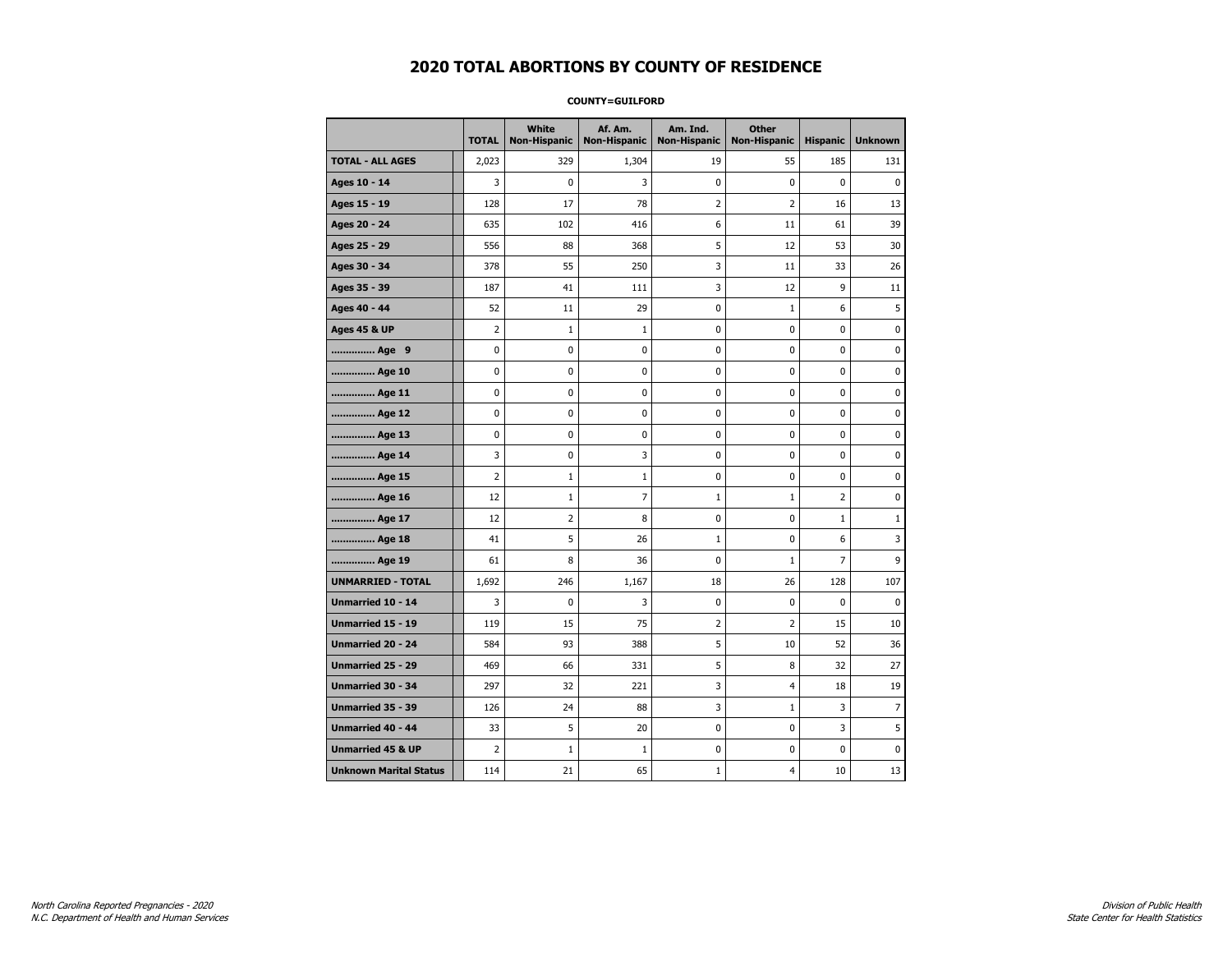#### **COUNTY=HALIFAX**

|                               | <b>TOTAL</b> | <b>White</b><br>Non-Hispanic | Af. Am.<br><b>Non-Hispanic</b> | Am. Ind.<br><b>Non-Hispanic</b> | <b>Other</b><br><b>Non-Hispanic</b> | <b>Hispanic</b> | <b>Unknown</b> |
|-------------------------------|--------------|------------------------------|--------------------------------|---------------------------------|-------------------------------------|-----------------|----------------|
| <b>TOTAL - ALL AGES</b>       | 170          | 20                           | 132                            | $\overline{4}$                  | $\mathbf{1}$                        | 6               | 7              |
| Ages 10 - 14                  | $\mathbf 0$  | 0                            | 0                              | 0                               | $\mathbf 0$                         | 0               | 0              |
| Ages 15 - 19                  | 15           | $\overline{2}$               | 12                             | $\mathbf 0$                     | 0                                   | $\mathbf{1}$    | $\mathbf 0$    |
| Ages 20 - 24                  | 54           | 3                            | 48                             | $\mathbf{1}$                    | 0                                   | 0               | $\overline{2}$ |
| Ages 25 - 29                  | 49           | $\overline{7}$               | 36                             | 1                               | $\mathbf 0$                         | $\overline{2}$  | 3              |
| Ages 30 - 34                  | 25           | 4                            | 17                             | $\mathbf{1}$                    | $\mathbf{1}$                        | $\mathbf{1}$    | $\mathbf{1}$   |
| Ages 35 - 39                  | 17           | 2                            | 13                             | 1                               | 0                                   | 1               | 0              |
| Ages 40 - 44                  | 4            | $\mathbf{1}$                 | 2                              | 0                               | 0                                   | $\mathbf{1}$    | $\mathbf 0$    |
| <b>Ages 45 &amp; UP</b>       | $\mathbf 0$  | 0                            | 0                              | $\mathbf 0$                     | $\mathbf 0$                         | 0               | 0              |
| Age 9                         | 0            | 0                            | 0                              | 0                               | $\pmb{0}$                           | 0               | 0              |
| Age 10                        | $\mathbf 0$  | 0                            | 0                              | 0                               | $\mathbf 0$                         | 0               | 0              |
| Age 11                        | 0            | 0                            | 0                              | 0                               | 0                                   | 0               | 0              |
| Age 12                        | $\mathbf 0$  | 0                            | 0                              | 0                               | 0                                   | 0               | 0              |
| Age 13                        | 0            | 0                            | 0                              | $\mathbf 0$                     | 0                                   | 0               | $\mathbf 0$    |
| Age 14                        | 0            | 0                            | 0                              | 0                               | 0                                   | 0               | $\mathbf 0$    |
| Age 15                        | $\pmb{0}$    | 0                            | $\bf{0}$                       | $\pmb{0}$                       | $\pmb{0}$                           | 0               | $\pmb{0}$      |
| Age 16                        | 3            | $1\,$                        | 2                              | 0                               | 0                                   | 0               | 0              |
| Age 17                        | 4            | 0                            | 4                              | 0                               | 0                                   | 0               | 0              |
| Age 18                        | 3            | 0                            | 3                              | 0                               | 0                                   | $\mathbf 0$     | $\mathbf 0$    |
| Age 19                        | 5            | $\mathbf{1}$                 | 3                              | 0                               | 0                                   | $\mathbf{1}$    | 0              |
| <b>UNMARRIED - TOTAL</b>      | 145          | 15                           | 116                            | 3                               | $1\,$                               | 5               | 5              |
| Unmarried 10 - 14             | $\mathbf 0$  | 0                            | 0                              | 0                               | $\mathbf 0$                         | 0               | $\pmb{0}$      |
| Unmarried 15 - 19             | 15           | 2                            | 12                             | 0                               | 0                                   | $\mathbf{1}$    | 0              |
| Unmarried 20 - 24             | 46           | $\mathbf{1}$                 | 43                             | 1                               | 0                                   | 0               | $\mathbf{1}$   |
| <b>Unmarried 25 - 29</b>      | 44           | 6                            | 32                             | $\mathbf{1}$                    | 0                                   | $\overline{2}$  | 3              |
| <b>Unmarried 30 - 34</b>      | 23           | $\overline{4}$               | 15                             | $\mathbf{1}$                    | $1\,$                               | $\mathbf{1}$    | $\mathbf{1}$   |
| Unmarried 35 - 39             | 8            | 0                            | 8                              | $\pmb{0}$                       | $\pmb{0}$                           | 0               | $\pmb{0}$      |
| <b>Unmarried 40 - 44</b>      | 4            | $\mathbf{1}$                 | 2                              | 0                               | 0                                   | $\mathbf{1}$    | 0              |
| <b>Unmarried 45 &amp; UP</b>  | $\mathbf 0$  | 0                            | 0                              | 0                               | 0                                   | 0               | 0              |
| <b>Unknown Marital Status</b> | 11           | 0                            | 9                              | 0                               | 0                                   | 0               | 2              |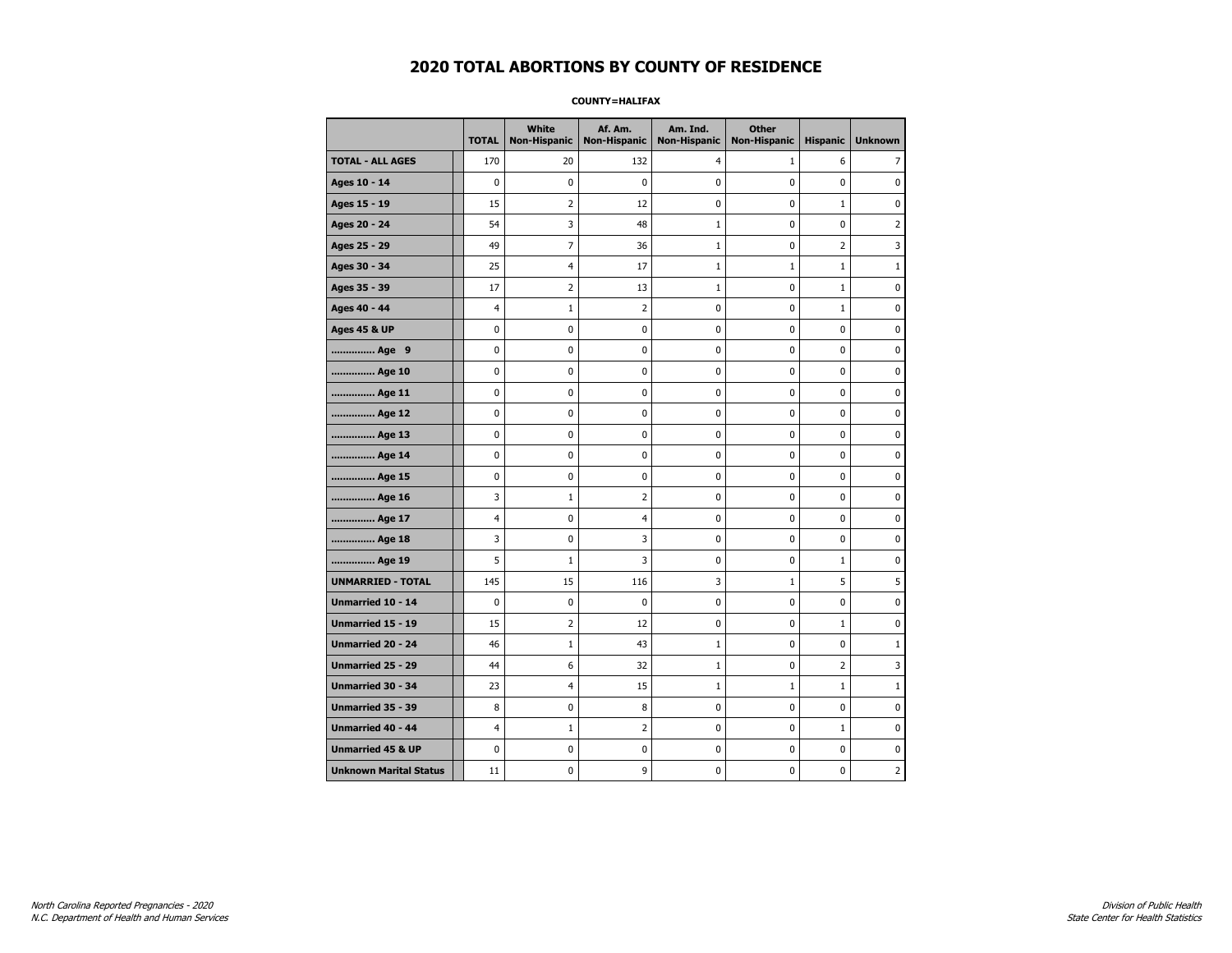#### **COUNTY=HARNETT**

|                               | <b>TOTAL</b>   | <b>White</b><br><b>Non-Hispanic</b> | Af. Am.<br><b>Non-Hispanic</b> | Am. Ind.<br><b>Non-Hispanic</b> | <b>Other</b><br><b>Non-Hispanic</b> | <b>Hispanic</b> | <b>Unknown</b> |
|-------------------------------|----------------|-------------------------------------|--------------------------------|---------------------------------|-------------------------------------|-----------------|----------------|
| <b>TOTAL - ALL AGES</b>       | 270            | 94                                  | 109                            | 3                               | 7                                   | 38              | 19             |
| Ages 10 - 14                  | $\mathbf 0$    | 0                                   | $\pmb{0}$                      | 0                               | 0                                   | $\mathbf 0$     | 0              |
| Ages 15 - 19                  | 26             | 5                                   | 11                             | $\mathbf{1}$                    | $\mathbf{1}$                        | $\overline{4}$  | $\overline{4}$ |
| Ages 20 - 24                  | 59             | 23                                  | 23                             | 0                               | 0                                   | 10              | 3              |
| Ages 25 - 29                  | 83             | 26                                  | 39                             | $\mathbf{1}$                    | 3                                   | 11              | 3              |
| Ages 30 - 34                  | 49             | 21                                  | 20                             | $\mathbf 0$                     | $\mathbf{1}$                        | 5               | 2              |
| Ages 35 - 39                  | 36             | 14                                  | 10                             | $\mathbf{1}$                    | $\overline{2}$                      | 5               | 4              |
| Ages 40 - 44                  | 9              | 4                                   | $\overline{4}$                 | 0                               | 0                                   | $1\,$           | 0              |
| <b>Ages 45 &amp; UP</b>       | 0              | 0                                   | 0                              | 0                               | 0                                   | 0               | 0              |
| Age 9                         | $\mathbf 0$    | 0                                   | 0                              | 0                               | $\mathbf 0$                         | 0               | 0              |
| Age 10                        | $\mathbf 0$    | 0                                   | $\mathbf 0$                    | $\mathbf 0$                     | $\mathbf 0$                         | $\mathbf 0$     | 0              |
| Age 11                        | 0              | 0                                   | 0                              | 0                               | 0                                   | 0               | 0              |
| Age 12                        | $\mathbf 0$    | 0                                   | $\pmb{0}$                      | 0                               | 0                                   | 0               | 0              |
| Age 13                        | $\mathbf 0$    | 0                                   | $\mathbf 0$                    | $\mathbf 0$                     | $\mathbf 0$                         | $\mathbf 0$     | 0              |
| Age 14                        | $\mathbf 0$    | 0                                   | $\mathbf 0$                    | $\mathbf 0$                     | $\mathbf 0$                         | $\mathbf 0$     | 0              |
| Age 15                        | $\overline{2}$ | 0                                   | $\overline{2}$                 | $\pmb{0}$                       | $\pmb{0}$                           | $\pmb{0}$       | 0              |
| Age 16                        | $\pmb{0}$      | 0                                   | $\pmb{0}$                      | $\pmb{0}$                       | $\pmb{0}$                           | 0               | 0              |
| Age 17                        | $\overline{7}$ | $\overline{2}$                      | $\mathbf{1}$                   | 0                               | $\mathbf 0$                         | $\mathbf 1$     | 3              |
| Age 18                        | 5              | $\mathbf{1}$                        | 2                              | 0                               | $\mathbf{1}$                        | $\mathbf{1}$    | 0              |
| Age 19                        | 12             | $\overline{2}$                      | 6                              | $\mathbf 1$                     | 0                                   | $\overline{2}$  | $\mathbf{1}$   |
| <b>UNMARRIED - TOTAL</b>      | 200            | 68                                  | 88                             | 3                               | 4                                   | 26              | 11             |
| Unmarried 10 - 14             | $\mathbf 0$    | 0                                   | $\mathbf 0$                    | $\pmb{0}$                       | $\mathbf 0$                         | $\mathbf 0$     | $\mathbf 0$    |
| Unmarried 15 - 19             | 25             | 5                                   | 11                             | $\mathbf{1}$                    | $\mathbf{1}$                        | 4               | 3              |
| <b>Unmarried 20 - 24</b>      | 53             | 19                                  | 21                             | 0                               | $\mathbf 0$                         | 10              | 3              |
| Unmarried 25 - 29             | 62             | 20                                  | 32                             | $\mathbf 1$                     | $\overline{2}$                      | 6               | $1\,$          |
| Unmarried 30 - 34             | 30             | 12                                  | 13                             | $\pmb{0}$                       | $\mathbf{1}$                        | $\overline{2}$  | 2              |
| Unmarried 35 - 39             | 19             | 9                                   | 6                              | $\mathbf 1$                     | 0                                   | $\overline{2}$  | $\mathbf 1$    |
| Unmarried 40 - 44             | 6              | 2                                   | 3                              | 0                               | 0                                   | $\mathbf{1}$    | 0              |
| <b>Unmarried 45 &amp; UP</b>  | $\mathbf 0$    | 0                                   | 0                              | 0                               | 0                                   | 0               | 0              |
| <b>Unknown Marital Status</b> | 24             | 4                                   | 6                              | 0                               | 2                                   | 5               | 7              |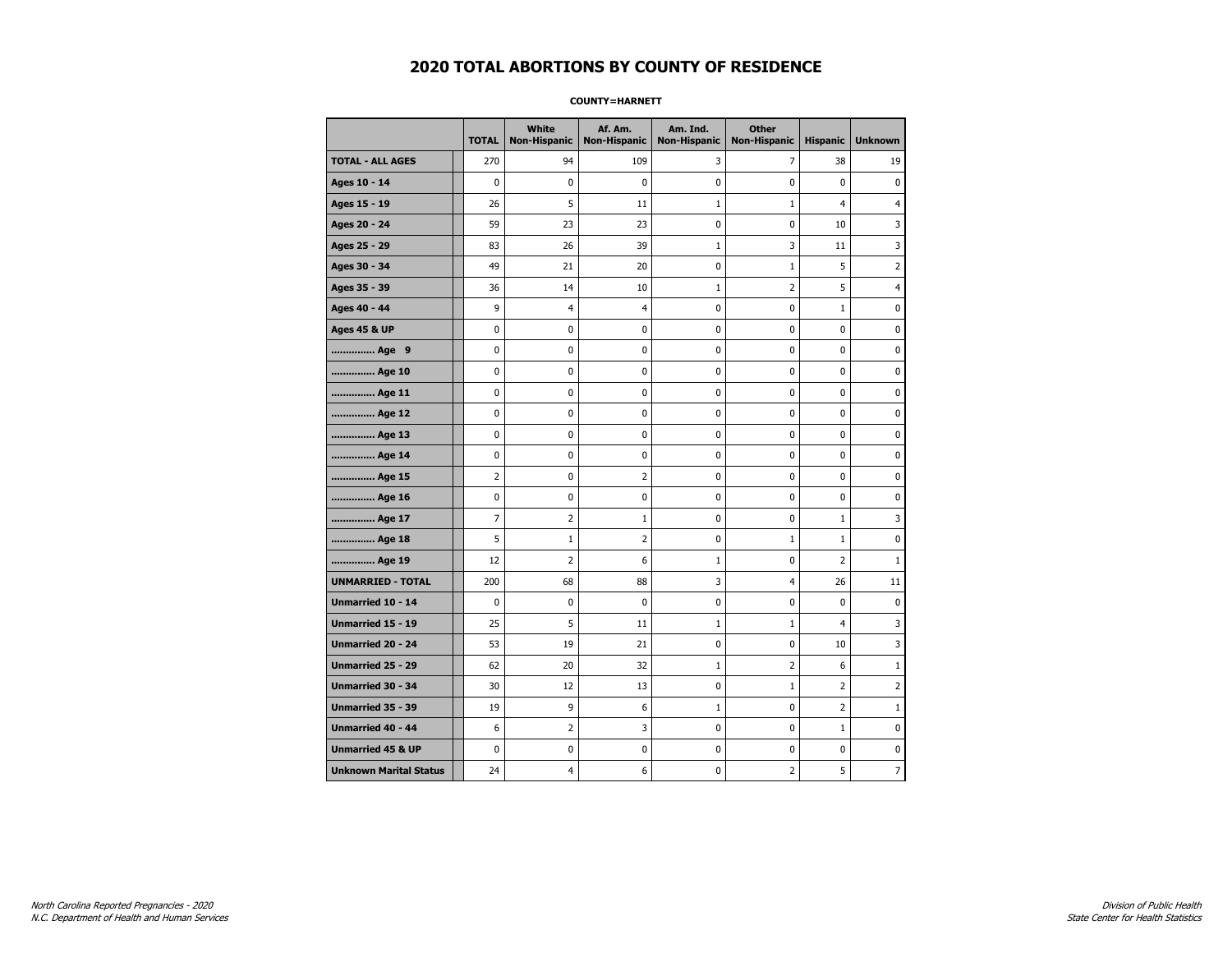#### **COUNTY=HAYWOOD**

|                               | <b>TOTAL</b>   | <b>White</b><br>Non-Hispanic | Af. Am.<br><b>Non-Hispanic</b> | Am. Ind.<br><b>Non-Hispanic</b> | <b>Other</b><br><b>Non-Hispanic</b> | <b>Hispanic</b> | <b>Unknown</b> |
|-------------------------------|----------------|------------------------------|--------------------------------|---------------------------------|-------------------------------------|-----------------|----------------|
| <b>TOTAL - ALL AGES</b>       | 42             | 36                           | 0                              | 2                               | 0                                   | 3               | 1              |
| Ages 10 - 14                  | $\mathbf 0$    | $\mathbf 0$                  | $\pmb{0}$                      | 0                               | $\mathbf 0$                         | $\mathbf 0$     | 0              |
| Ages 15 - 19                  | $\overline{2}$ | $1\,$                        | $\mathbf 0$                    | $\mathbf 0$                     | $\mathbf 0$                         | $\mathbf 0$     | $\mathbf{1}$   |
| Ages 20 - 24                  | $\overline{7}$ | $\overline{7}$               | $\mathbf 0$                    | $\mathbf 0$                     | $\mathbf 0$                         | $\mathbf 0$     | 0              |
| Ages 25 - 29                  | 14             | 13                           | $\pmb{0}$                      | $\pmb{0}$                       | $\pmb{0}$                           | $\mathbf 1$     | 0              |
| Ages 30 - 34                  | 9              | 5                            | $\pmb{0}$                      | $\overline{2}$                  | $\pmb{0}$                           | $\overline{2}$  | 0              |
| Ages 35 - 39                  | $\overline{7}$ | $\overline{7}$               | 0                              | 0                               | $\mathbf 0$                         | $\mathbf 0$     | 0              |
| Ages 40 - 44                  | $\overline{2}$ | $\overline{2}$               | $\pmb{0}$                      | 0                               | 0                                   | $\mathbf 0$     | 0              |
| <b>Ages 45 &amp; UP</b>       | $1\,$          | $\mathbf{1}$                 | $\pmb{0}$                      | 0                               | 0                                   | 0               | 0              |
| Age 9                         | $\mathbf 0$    | 0                            | $\mathbf 0$                    | 0                               | $\mathbf 0$                         | 0               | 0              |
| Age 10                        | $\mathbf 0$    | 0                            | $\mathbf 0$                    | $\mathbf 0$                     | $\mathbf 0$                         | $\mathbf 0$     | 0              |
| Age 11                        | $\mathbf 0$    | 0                            | $\mathbf 0$                    | $\mathbf 0$                     | $\mathbf 0$                         | $\mathbf 0$     | 0              |
| Age 12                        | $\pmb{0}$      | 0                            | $\pmb{0}$                      | 0                               | 0                                   | 0               | 0              |
| Age 13                        | 0              | 0                            | $\pmb{0}$                      | 0                               | 0                                   | 0               | 0              |
| Age 14                        | $\mathbf 0$    | 0                            | $\mathbf 0$                    | 0                               | $\mathbf 0$                         | $\mathbf 0$     | 0              |
| Age 15                        | 0              | 0                            | 0                              | 0                               | 0                                   | 0               | 0              |
| Age 16                        | $\mathbf 0$    | 0                            | $\mathbf 0$                    | $\mathbf 0$                     | $\mathbf 0$                         | $\mathbf 0$     | 0              |
| Age 17                        | $\mathbf 0$    | 0                            | $\mathbf 0$                    | $\mathbf 0$                     | $\mathbf 0$                         | $\mathbf 0$     | 0              |
| Age 18                        | $\mathbf 0$    | 0                            | $\mathbf 0$                    | $\mathbf 0$                     | $\mathbf 0$                         | $\mathbf 0$     | 0              |
| Age 19                        | $\overline{2}$ | $1\,$                        | $\pmb{0}$                      | $\pmb{0}$                       | $\pmb{0}$                           | $\pmb{0}$       | $\mathbf 1$    |
| <b>UNMARRIED - TOTAL</b>      | 34             | 32                           | $\pmb{0}$                      | $\mathbf{1}$                    | $\pmb{0}$                           | $\mathbf 1$     | 0              |
| Unmarried 10 - 14             | $\mathbf 0$    | 0                            | $\mathbf 0$                    | 0                               | $\mathbf 0$                         | $\mathbf 0$     | 0              |
| Unmarried 15 - 19             | $1\,$          | $\mathbf{1}$                 | 0                              | 0                               | 0                                   | 0               | 0              |
| Unmarried 20 - 24             | 6              | 6                            | $\mathbf 0$                    | 0                               | $\mathbf 0$                         | $\mathbf 0$     | 0              |
| Unmarried 25 - 29             | 14             | 13                           | $\mathbf 0$                    | $\mathbf 0$                     | $\mathbf 0$                         | $\mathbf{1}$    | 0              |
| <b>Unmarried 30 - 34</b>      | 5              | $\overline{4}$               | $\mathbf 0$                    | $\mathbf{1}$                    | $\mathbf 0$                         | $\mathbf 0$     | 0              |
| Unmarried 35 - 39             | 6              | 6                            | $\pmb{0}$                      | $\pmb{0}$                       | $\pmb{0}$                           | $\pmb{0}$       | $\pmb{0}$      |
| Unmarried 40 - 44             | $1\,$          | $1\,$                        | $\pmb{0}$                      | 0                               | 0                                   | 0               | 0              |
| <b>Unmarried 45 &amp; UP</b>  | $1\,$          | 1                            | 0                              | $\mathbf 0$                     | 0                                   | $\mathbf 0$     | 0              |
| <b>Unknown Marital Status</b> | $\overline{2}$ | 0                            | $\pmb{0}$                      | $\mathbf{1}$                    | $\mathbf 0$                         | 0               | $\mathbf{1}$   |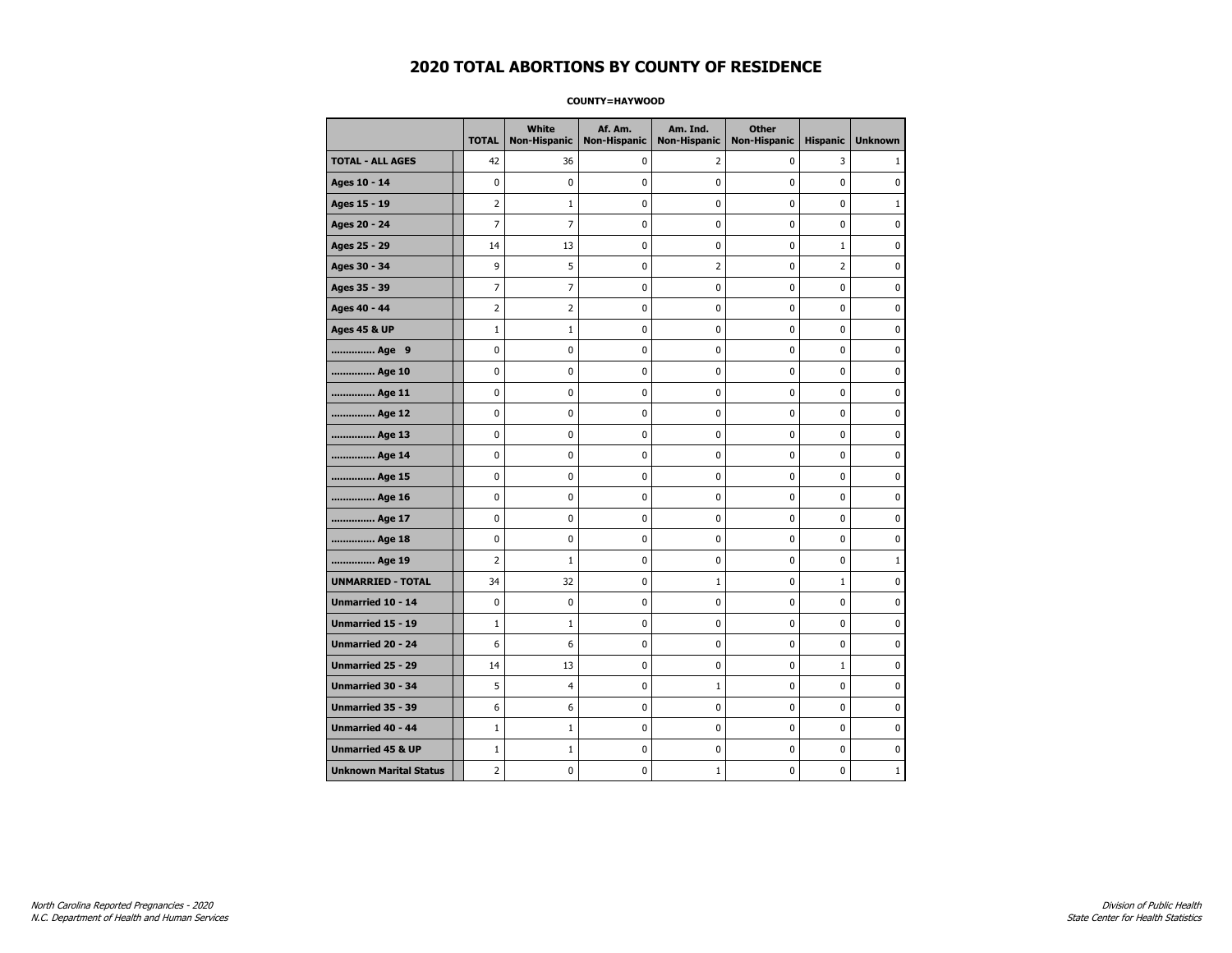#### **COUNTY=HENDERSON**

|                               | <b>TOTAL</b>   | <b>White</b><br><b>Non-Hispanic</b> | Af. Am.<br><b>Non-Hispanic</b> | Am. Ind.<br><b>Non-Hispanic</b> | <b>Other</b><br><b>Non-Hispanic</b> | <b>Hispanic</b> | <b>Unknown</b> |
|-------------------------------|----------------|-------------------------------------|--------------------------------|---------------------------------|-------------------------------------|-----------------|----------------|
| <b>TOTAL - ALL AGES</b>       | 91             | 60                                  | 10                             | 0                               | $\mathbf 0$                         | 18              | 3              |
| Ages 10 - 14                  | $\mathbf 0$    | $\mathbf 0$                         | $\mathbf 0$                    | $\mathbf 0$                     | $\mathbf 0$                         | $\mathbf 0$     | 0              |
| Ages 15 - 19                  | 13             | 6                                   | $\overline{2}$                 | $\pmb{0}$                       | $\pmb{0}$                           | 5               | 0              |
| Ages 20 - 24                  | 29             | 22                                  | $\pmb{0}$                      | $\pmb{0}$                       | $\pmb{0}$                           | $\overline{7}$  | 0              |
| Ages 25 - 29                  | 24             | 15                                  | 5                              | 0                               | 0                                   | 3               | 1              |
| Ages 30 - 34                  | 11             | $\overline{7}$                      | $\overline{2}$                 | $\mathbf 0$                     | $\mathbf 0$                         | $\overline{2}$  | 0              |
| Ages 35 - 39                  | 8              | 6                                   | 1                              | $\mathbf 0$                     | $\mathbf 0$                         | $\mathbf 0$     | 1              |
| Ages 40 - 44                  | $1\,$          | $\mathbf{1}$                        | $\pmb{0}$                      | 0                               | $\pmb{0}$                           | 0               | 0              |
| <b>Ages 45 &amp; UP</b>       | $\pmb{0}$      | 0                                   | $\pmb{0}$                      | $\pmb{0}$                       | $\pmb{0}$                           | 0               | 0              |
| Age 9                         | $\mathbf 0$    | 0                                   | 0                              | 0                               | $\mathbf 0$                         | 0               | 0              |
| Age 10                        | $\mathbf 0$    | 0                                   | $\mathbf 0$                    | $\mathbf 0$                     | $\mathbf 0$                         | $\mathbf 0$     | 0              |
| Age 11                        | $\mathbf 0$    | 0                                   | $\mathbf 0$                    | $\pmb{0}$                       | $\mathbf 0$                         | $\mathbf 0$     | 0              |
| Age 12                        | $\pmb{0}$      | 0                                   | $\pmb{0}$                      | 0                               | 0                                   | 0               | 0              |
| Age 13                        | $\mathbf 0$    | 0                                   | $\mathbf 0$                    | 0                               | $\mathbf 0$                         | $\mathbf 0$     | 0              |
| Age 14                        | 0              | 0                                   | $\pmb{0}$                      | 0                               | 0                                   | 0               | 0              |
| Age 15                        | $1\,$          | $\mathbf{1}$                        | $\pmb{0}$                      | 0                               | $\mathbf 0$                         | 0               | 0              |
| Age 16                        | $\overline{2}$ | $\mathbf{1}$                        | $\mathbf 0$                    | $\mathbf 0$                     | $\mathbf 0$                         | $\mathbf{1}$    | 0              |
| Age 17                        | $\pmb{0}$      | 0                                   | 0                              | $\pmb{0}$                       | $\mathbf 0$                         | $\pmb{0}$       | 0              |
| Age 18                        | 5              | 3                                   | $1\,$                          | 0                               | 0                                   | $1\,$           | 0              |
| Age 19                        | 5              | $\mathbf{1}$                        | 1                              | 0                               | 0                                   | 3               | 0              |
| <b>UNMARRIED - TOTAL</b>      | 81             | 54                                  | 10                             | $\pmb{0}$                       | $\mathbf 0$                         | 15              | 2              |
| Unmarried 10 - 14             | $\mathbf 0$    | 0                                   | $\mathbf 0$                    | $\mathbf 0$                     | $\mathbf 0$                         | $\mathbf 0$     | 0              |
| Unmarried 15 - 19             | 13             | 6                                   | $\mathbf 2$                    | $\pmb{0}$                       | $\pmb{0}$                           | 5               | 0              |
| Unmarried 20 - 24             | 26             | 19                                  | 0                              | 0                               | 0                                   | 7               | 0              |
| Unmarried 25 - 29             | 22             | 14                                  | 5                              | 0                               | $\mathbf 0$                         | $\overline{2}$  | $1\,$          |
| <b>Unmarried 30 - 34</b>      | 8              | 6                                   | $\overline{2}$                 | $\pmb{0}$                       | $\pmb{0}$                           | $\pmb{0}$       | 0              |
| <b>Unmarried 35 - 39</b>      | $\overline{7}$ | 6                                   | $\mathbf{1}$                   | $\mathbf 0$                     | $\mathbf 0$                         | $\mathbf 0$     | $\pmb{0}$      |
| <b>Unmarried 40 - 44</b>      | $\mathbf 1$    | $\mathbf 1$                         | $\pmb{0}$                      | $\pmb{0}$                       | $\pmb{0}$                           | $\mathbf 0$     | 0              |
| <b>Unmarried 45 &amp; UP</b>  | 0              | 0                                   | 0                              | 0                               | 0                                   | 0               | 0              |
| <b>Unknown Marital Status</b> | $\overline{2}$ | $\mathbf{1}$                        | $\mathbf 0$                    | 0                               | $\mathbf 0$                         | $\mathbf{1}$    | 0              |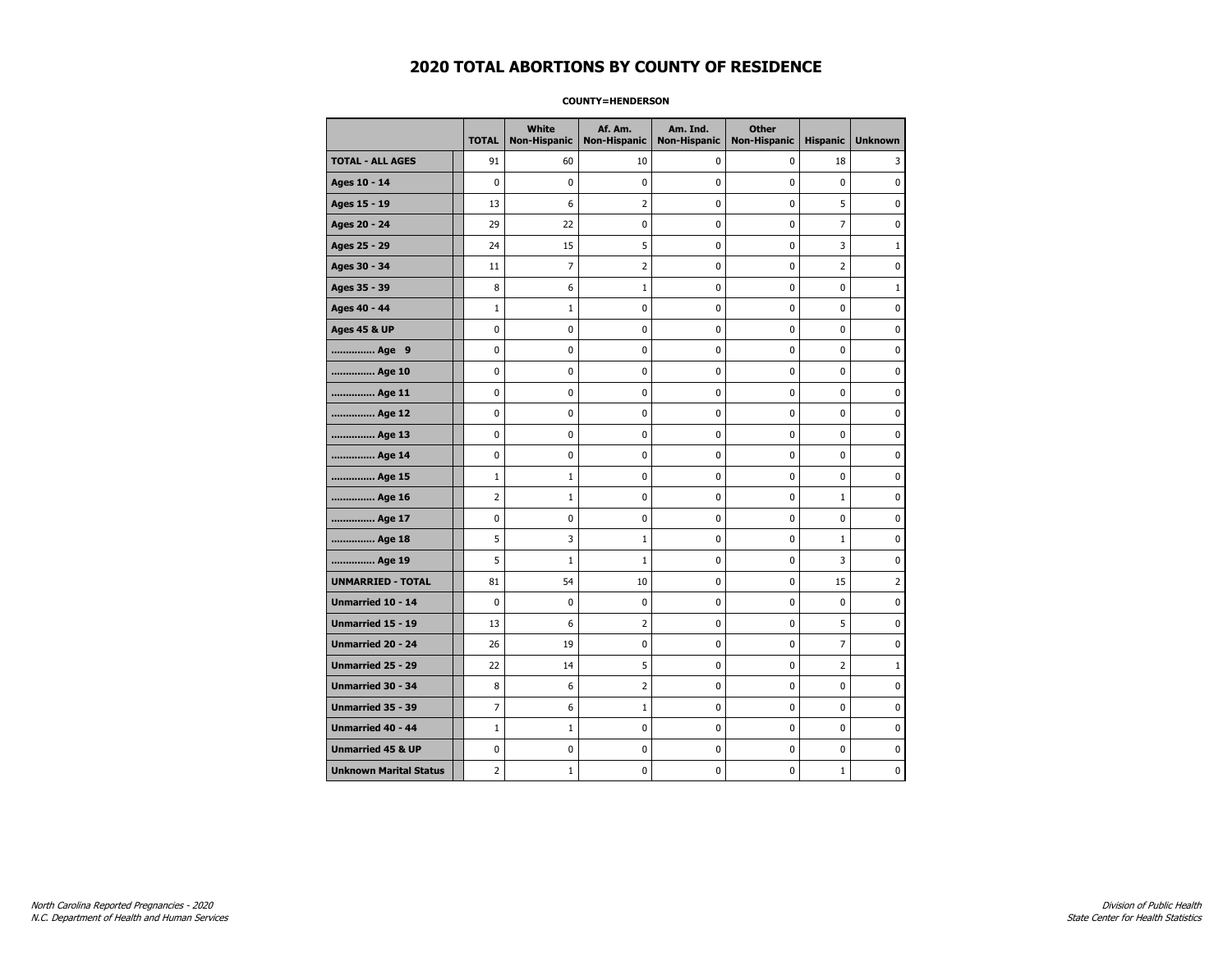#### **COUNTY=HERTFORD**

|                               | <b>TOTAL</b>   | White<br>Non-Hispanic | Af. Am.<br><b>Non-Hispanic</b> | Am. Ind.<br><b>Non-Hispanic</b> | <b>Other</b><br><b>Non-Hispanic</b> | <b>Hispanic</b> | <b>Unknown</b> |
|-------------------------------|----------------|-----------------------|--------------------------------|---------------------------------|-------------------------------------|-----------------|----------------|
| <b>TOTAL - ALL AGES</b>       | 33             | 5                     | 25                             | 1                               | 0                                   | 2               | 0              |
| Ages 10 - 14                  | 0              | $\mathbf 0$           | $\mathbf 0$                    | $\mathbf 0$                     | 0                                   | $\mathbf 0$     | $\mathbf 0$    |
| Ages 15 - 19                  | 3              | $\mathbf 0$           | $\overline{2}$                 | $\pmb{0}$                       | 0                                   | $\mathbf{1}$    | $\pmb{0}$      |
| Ages 20 - 24                  | 11             | 0                     | 9                              | $1\,$                           | 0                                   | $\mathbf{1}$    | 0              |
| Ages 25 - 29                  | 9              | 2                     | 7                              | 0                               | 0                                   | 0               | 0              |
| Ages 30 - 34                  | $\overline{7}$ | 3                     | $\overline{4}$                 | 0                               | 0                                   | $\mathbf 0$     | 0              |
| Ages 35 - 39                  | $\mathbf 1$    | 0                     | 1                              | $\mathbf 0$                     | 0                                   | $\mathbf 0$     | 0              |
| Ages 40 - 44                  | $\overline{2}$ | 0                     | $\overline{2}$                 | 0                               | $\pmb{0}$                           | 0               | 0              |
| <b>Ages 45 &amp; UP</b>       | 0              | 0                     | $\pmb{0}$                      | $\pmb{0}$                       | 0                                   | $\pmb{0}$       | 0              |
| Age 9                         | 0              | 0                     | 0                              | 0                               | 0                                   | 0               | 0              |
| Age 10                        | 0              | 0                     | $\mathbf 0$                    | $\mathbf 0$                     | 0                                   | $\mathbf 0$     | 0              |
| Age 11                        | 0              | 0                     | $\mathbf 0$                    | $\pmb{0}$                       | 0                                   | $\mathbf 0$     | 0              |
| Age 12                        | 0              | 0                     | $\pmb{0}$                      | 0                               | 0                                   | 0               | 0              |
| Age 13                        | 0              | 0                     | $\mathbf 0$                    | $\mathbf 0$                     | 0                                   | 0               | 0              |
| Age 14                        | 0              | 0                     | 0                              | 0                               | 0                                   | 0               | 0              |
| Age 15                        | 0              | 0                     | $\mathbf 0$                    | 0                               | 0                                   | $\mathbf 0$     | 0              |
| Age 16                        | 0              | 0                     | $\mathbf 0$                    | $\mathbf 0$                     | 0                                   | 0               | 0              |
| Age 17                        | $\mathbf 0$    | 0                     | 0                              | $\pmb{0}$                       | 0                                   | 0               | 0              |
| Age 18                        | $1\,$          | 0                     | $\mathbf{1}$                   | 0                               | 0                                   | 0               | 0              |
| Age 19                        | $\overline{2}$ | 0                     | $\mathbf{1}$                   | 0                               | 0                                   | $\mathbf{1}$    | 0              |
| <b>UNMARRIED - TOTAL</b>      | 26             | 5                     | 19                             | $\mathbf{1}$                    | 0                                   | $\mathbf{1}$    | 0              |
| Unmarried 10 - 14             | 0              | 0                     | $\mathbf 0$                    | $\mathbf 0$                     | 0                                   | 0               | 0              |
| Unmarried 15 - 19             | 3              | $\pmb{0}$             | $\mathbf 2$                    | $\pmb{0}$                       | 0                                   | $\mathbf 1$     | $\pmb{0}$      |
| Unmarried 20 - 24             | 9              | 0                     | 8                              | $\mathbf{1}$                    | 0                                   | 0               | 0              |
| Unmarried 25 - 29             | $\overline{7}$ | $\overline{2}$        | 5                              | 0                               | 0                                   | $\mathbf 0$     | 0              |
| Unmarried 30 - 34             | 6              | 3                     | 3                              | $\pmb{0}$                       | 0                                   | $\mathbf 0$     | 0              |
| <b>Unmarried 35 - 39</b>      | $\mathbf{1}$   | 0                     | $\mathbf{1}$                   | 0                               | 0                                   | $\mathbf 0$     | 0              |
| Unmarried 40 - 44             | 0              | $\bf{0}$              | $\mathbf 0$                    | $\pmb{0}$                       | 0                                   | 0               | $\bf{0}$       |
| <b>Unmarried 45 &amp; UP</b>  | 0              | 0                     | 0                              | 0                               | 0                                   | 0               | 0              |
| <b>Unknown Marital Status</b> | 4              | $\mathbf 0$           | 4                              | $\pmb{0}$                       | 0                                   | 0               | 0              |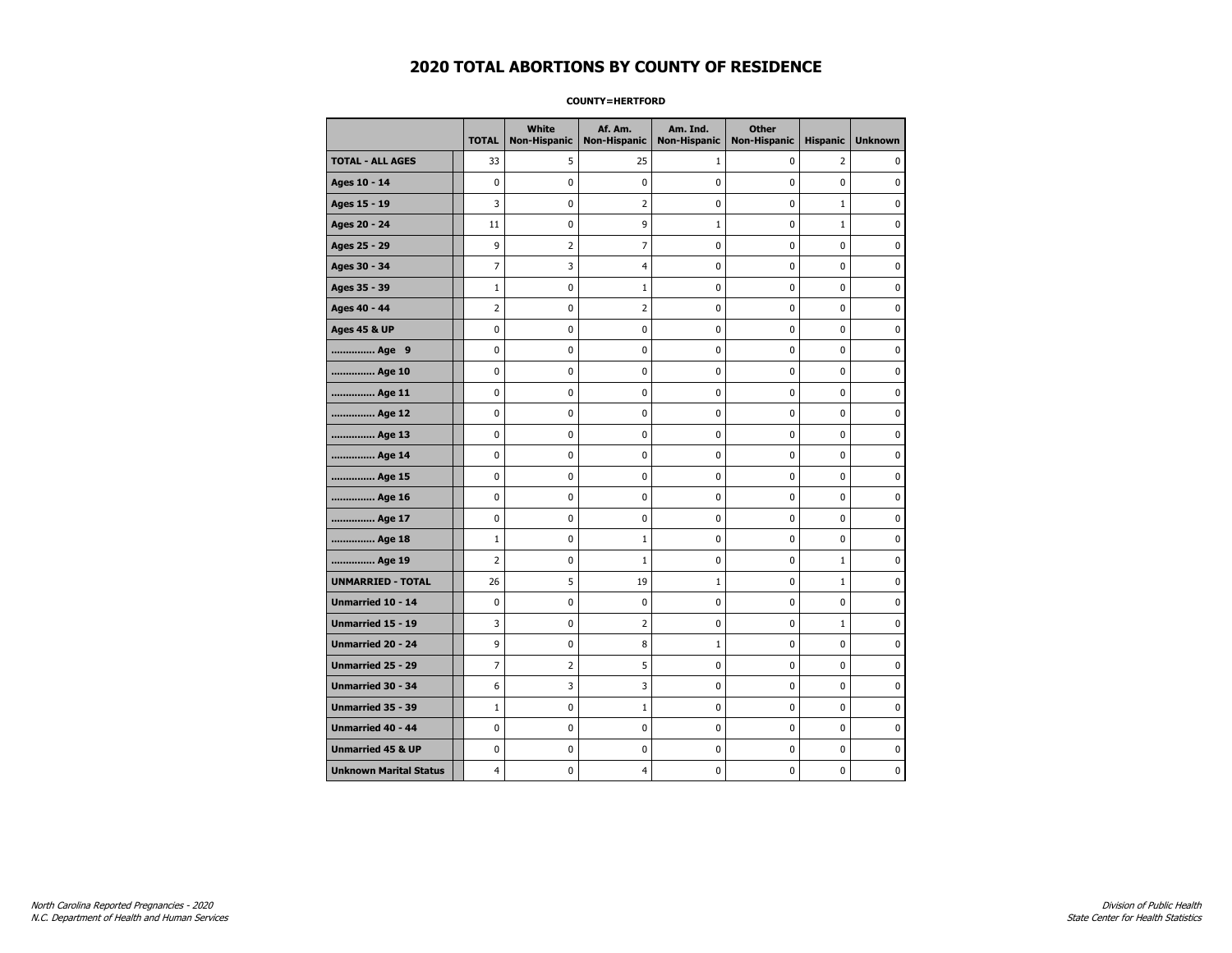**COUNTY=HOKE** 

|                               | <b>TOTAL</b>   | White<br><b>Non-Hispanic</b> | Af. Am.<br><b>Non-Hispanic</b> | Am. Ind.<br><b>Non-Hispanic</b> | <b>Other</b><br><b>Non-Hispanic</b> | <b>Hispanic</b> | <b>Unknown</b> |
|-------------------------------|----------------|------------------------------|--------------------------------|---------------------------------|-------------------------------------|-----------------|----------------|
| <b>TOTAL - ALL AGES</b>       | 128            | 29                           | 64                             | 7                               | 3                                   | 19              | 6              |
| Ages 10 - 14                  | $\mathbf 0$    | $\mathbf 0$                  | 0                              | 0                               | 0                                   | 0               | 0              |
| Ages 15 - 19                  | 12             | $\mathbf{1}$                 | 8                              | $\overline{2}$                  | 0                                   | $\mathbf{1}$    | $\mathbf 0$    |
| Ages 20 - 24                  | 24             | 3                            | 18                             | 0                               | $\mathbf 0$                         | $\overline{2}$  | $\mathbf{1}$   |
| Ages 25 - 29                  | 34             | 9                            | 19                             | $\overline{2}$                  | $\pmb{0}$                           | $\overline{2}$  | $\overline{2}$ |
| Ages 30 - 34                  | 34             | 9                            | 11                             | 2                               | 3                                   | 6               | 3              |
| Ages 35 - 39                  | 15             | 6                            | 5                              | $\mathbf 1$                     | 0                                   | 3               | 0              |
| Ages 40 - 44                  | 5              | $\mathbf{1}$                 | 1                              | 0                               | $\mathbf 0$                         | 3               | $\pmb{0}$      |
| <b>Ages 45 &amp; UP</b>       | 0              | 0                            | 0                              | 0                               | 0                                   | 0               | $\mathbf 0$    |
| Age 9                         | 0              | 0                            | 0                              | 0                               | $\mathbf 0$                         | 0               | $\mathbf 0$    |
| Age 10                        | 0              | 0                            | 0                              | 0                               | $\pmb{0}$                           | 0               | 0              |
| Age 11                        | 0              | 0                            | 0                              | 0                               | 0                                   | 0               | $\mathbf 0$    |
| Age 12                        | 0              | 0                            | 0                              | 0                               | 0                                   | 0               | 0              |
| Age 13                        | 0              | 0                            | 0                              | 0                               | 0                                   | 0               | $\mathbf 0$    |
| Age 14                        | 0              | 0                            | 0                              | 0                               | $\pmb{0}$                           | 0               | $\mathbf 0$    |
| Age 15                        | $\mathbf{1}$   | 0                            | 0                              | 0                               | $\pmb{0}$                           | $\mathbf 1$     | 0              |
| Age 16                        | 0              | $\mathbf 0$                  | 0                              | 0                               | $\pmb{0}$                           | 0               | 0              |
| Age 17                        | $\mathbf{1}$   | 0                            | 1                              | 0                               | 0                                   | 0               | 0              |
| Age 18                        | 3              | 0                            | 2                              | $\mathbf 1$                     | $\pmb{0}$                           | 0               | $\pmb{0}$      |
| Age 19                        | 7              | 1                            | 5                              | $\mathbf{1}$                    | 0                                   | 0               | $\mathbf 0$    |
| <b>UNMARRIED - TOTAL</b>      | 85             | 16                           | 53                             | $\overline{4}$                  | 3                                   | $\overline{7}$  | $\overline{2}$ |
| Unmarried 10 - 14             | 0              | 0                            | 0                              | 0                               | $\pmb{0}$                           | 0               | 0              |
| Unmarried 15 - 19             | 11             | 1                            | 7                              | $\overline{2}$                  | $\pmb{0}$                           | $\mathbf{1}$    | $\pmb{0}$      |
| Unmarried 20 - 24             | 21             | 2                            | 18                             | 0                               | 0                                   | $\mathbf{1}$    | 0              |
| Unmarried 25 - 29             | 22             | 6                            | 13                             | $\overline{2}$                  | 0                                   | 0               | $\mathbf{1}$   |
| <b>Unmarried 30 - 34</b>      | 21             | 5                            | 10                             | 0                               | 3                                   | 2               | $\mathbf{1}$   |
| <b>Unmarried 35 - 39</b>      | 5              | 2                            | 2                              | 0                               | $\mathbf 0$                         | $\mathbf 1$     | $\mathbf 0$    |
| <b>Unmarried 40 - 44</b>      | $\overline{2}$ | $\pmb{0}$                    | $\mathbf{1}$                   | 0                               | $\pmb{0}$                           | $\mathbf 1$     | 0              |
| <b>Unmarried 45 &amp; UP</b>  | 0              | 0                            | 0                              | 0                               | 0                                   | 0               | 0              |
| <b>Unknown Marital Status</b> | 13             | 0                            | 5                              | 2                               | 0                                   | 5               | $\mathbf{1}$   |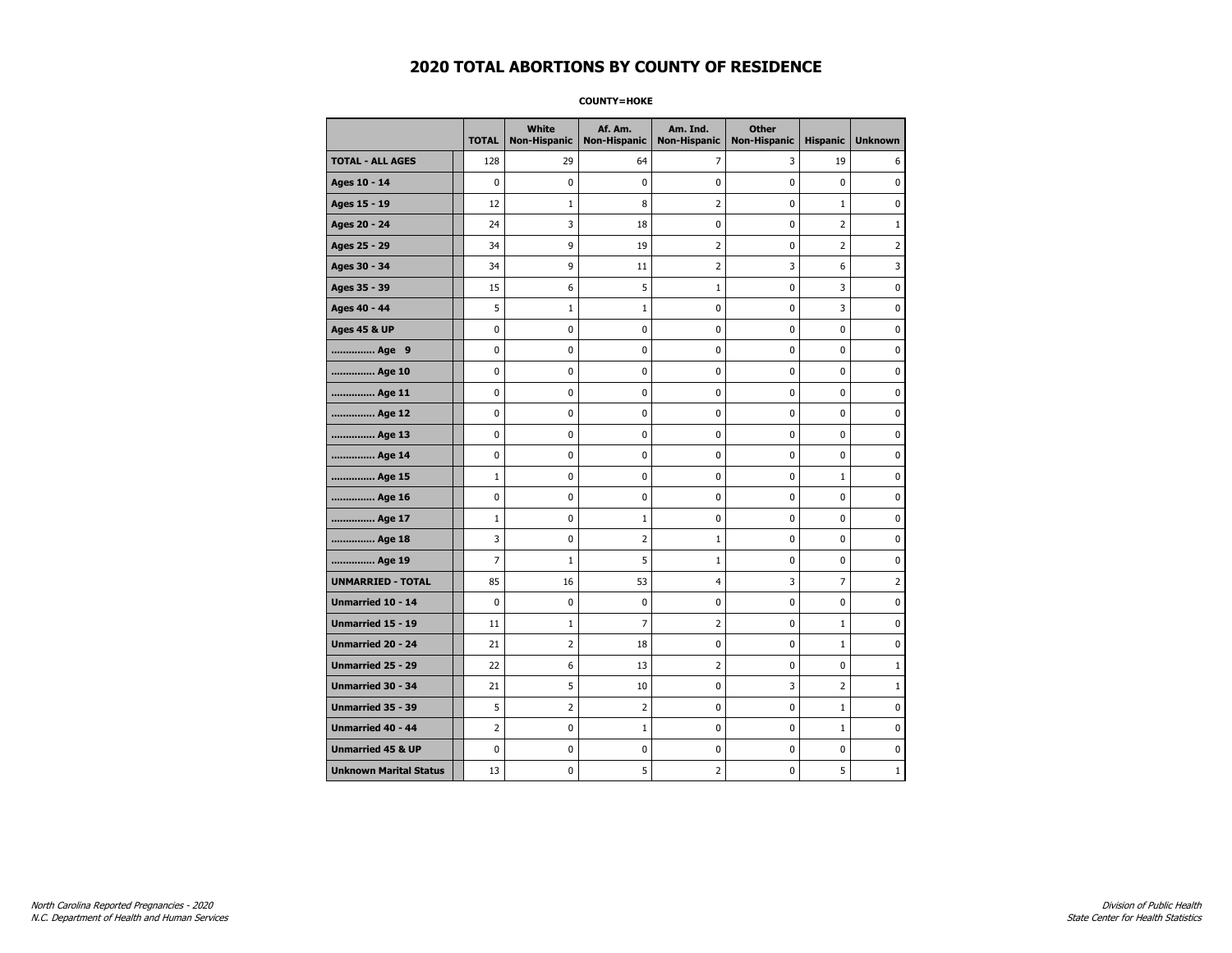**COUNTY=HYDE** 

|                               | <b>TOTAL</b> | White<br>Non-Hispanic | Af. Am.<br><b>Non-Hispanic</b> | Am. Ind.<br><b>Non-Hispanic</b> | <b>Other</b><br><b>Non-Hispanic</b> | <b>Hispanic</b> | <b>Unknown</b> |
|-------------------------------|--------------|-----------------------|--------------------------------|---------------------------------|-------------------------------------|-----------------|----------------|
| <b>TOTAL - ALL AGES</b>       | $\mathbf{1}$ | 0                     | 1                              | 0                               | 0                                   | 0               | $\mathbf{0}$   |
| Ages 10 - 14                  | 0            | 0                     | 0                              | 0                               | 0                                   | 0               | 0              |
| Ages 15 - 19                  | 0            | 0                     | 0                              | 0                               | $\pmb{0}$                           | 0               | $\mathbf 0$    |
| Ages 20 - 24                  | 0            | 0                     | $\pmb{0}$                      | 0                               | $\mathbf 0$                         | 0               | $\mathbf 0$    |
| Ages 25 - 29                  | 0            | 0                     | $\pmb{0}$                      | 0                               | $\pmb{0}$                           | 0               | $\pmb{0}$      |
| Ages 30 - 34                  | $\mathbf 1$  | 0                     | $1\,$                          | 0                               | 0                                   | 0               | 0              |
| Ages 35 - 39                  | 0            | 0                     | 0                              | 0                               | 0                                   | 0               | 0              |
| Ages 40 - 44                  | 0            | 0                     | 0                              | 0                               | $\mathbf 0$                         | 0               | $\pmb{0}$      |
| <b>Ages 45 &amp; UP</b>       | 0            | 0                     | 0                              | 0                               | 0                                   | 0               | $\mathbf 0$    |
| Age 9                         | 0            | 0                     | 0                              | 0                               | $\mathbf 0$                         | 0               | $\mathbf 0$    |
| Age 10                        | 0            | 0                     | $\pmb{0}$                      | 0                               | $\pmb{0}$                           | 0               | 0              |
| Age 11                        | 0            | 0                     | 0                              | 0                               | 0                                   | 0               | $\mathbf 0$    |
| Age 12                        | 0            | 0                     | 0                              | 0                               | 0                                   | 0               | 0              |
| Age 13                        | 0            | 0                     | 0                              | 0                               | 0                                   | 0               | $\mathbf 0$    |
| Age 14                        | 0            | 0                     | 0                              | 0                               | $\mathbf 0$                         | 0               | $\mathbf 0$    |
| Age 15                        | 0            | 0                     | $\pmb{0}$                      | 0                               | $\pmb{0}$                           | 0               | $\pmb{0}$      |
| Age 16                        | 0            | 0                     | $\pmb{0}$                      | 0                               | $\pmb{0}$                           | 0               | $\mathbf 0$    |
| Age 17                        | 0            | 0                     | 0                              | 0                               | 0                                   | 0               | 0              |
| Age 18                        | 0            | 0                     | $\pmb{0}$                      | 0                               | $\pmb{0}$                           | 0               | $\pmb{0}$      |
| Age 19                        | 0            | 0                     | 0                              | 0                               | 0                                   | 0               | $\mathbf 0$    |
| <b>UNMARRIED - TOTAL</b>      | $\mathbf{1}$ | 0                     | $\mathbf{1}$                   | 0                               | $\mathbf 0$                         | 0               | $\mathbf 0$    |
| Unmarried 10 - 14             | 0            | 0                     | $\pmb{0}$                      | 0                               | $\pmb{0}$                           | 0               | 0              |
| Unmarried 15 - 19             | 0            | 0                     | $\pmb{0}$                      | 0                               | $\pmb{0}$                           | 0               | $\mathbf 0$    |
| <b>Unmarried 20 - 24</b>      | 0            | 0                     | 0                              | 0                               | 0                                   | 0               | 0              |
| Unmarried 25 - 29             | 0            | 0                     | 0                              | 0                               | 0                                   | 0               | 0              |
| <b>Unmarried 30 - 34</b>      | $\mathbf{1}$ | 0                     | $1\,$                          | 0                               | $\mathbf 0$                         | 0               | $\mathbf 0$    |
| Unmarried 35 - 39             | 0            | 0                     | 0                              | 0                               | $\mathbf 0$                         | 0               | $\mathbf 0$    |
| Unmarried 40 - 44             | 0            | 0                     | $\pmb{0}$                      | 0                               | $\pmb{0}$                           | 0               | 0              |
| <b>Unmarried 45 &amp; UP</b>  | 0            | 0                     | 0                              | 0                               | 0                                   | 0               | 0              |
| <b>Unknown Marital Status</b> | 0            | 0                     | 0                              | 0                               | 0                                   | 0               | $\mathbf 0$    |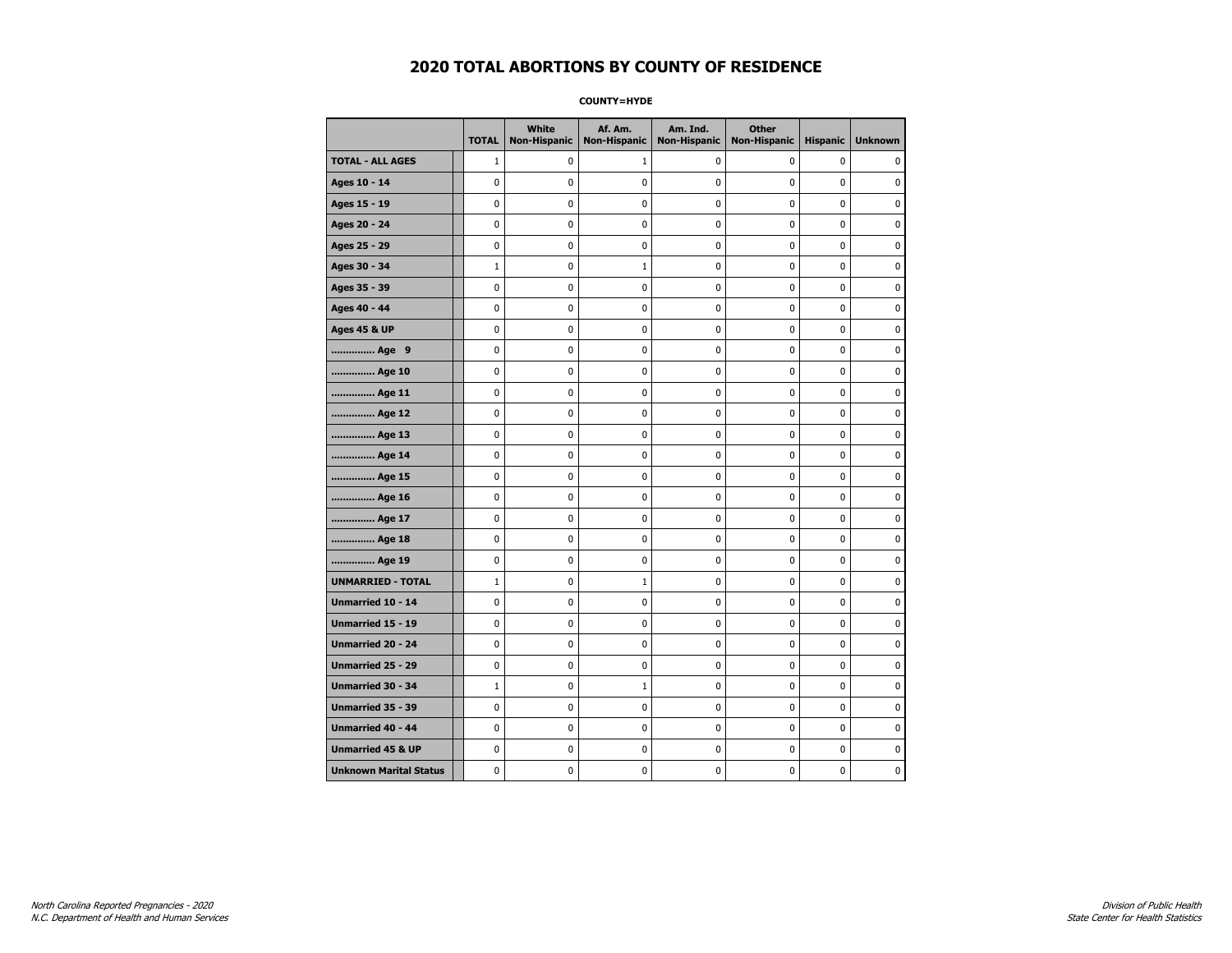**COUNTY=IREDELL** 

|                               | <b>TOTAL</b>   | White<br><b>Non-Hispanic</b> | Af. Am.<br><b>Non-Hispanic</b> | Am. Ind.<br><b>Non-Hispanic</b> | <b>Other</b><br><b>Non-Hispanic</b> | <b>Hispanic</b> | <b>Unknown</b> |
|-------------------------------|----------------|------------------------------|--------------------------------|---------------------------------|-------------------------------------|-----------------|----------------|
| <b>TOTAL - ALL AGES</b>       | 274            | 139                          | 80                             | 3                               | 13                                  | 24              | 15             |
| Ages 10 - 14                  | 0              | 0                            | $\mathbf 0$                    | $\mathbf 0$                     | 0                                   | $\mathbf 0$     | 0              |
| Ages 15 - 19                  | 25             | 13                           | $\mathbf 1$                    | $\mathbf 1$                     | 0                                   | 8               | $\overline{2}$ |
| Ages 20 - 24                  | 80             | 40                           | 27                             | $\mathbf{1}$                    | 2                                   | 5               | 5              |
| Ages 25 - 29                  | 88             | 47                           | 28                             | $\mathbf{1}$                    | 3                                   | 6               | 3              |
| Ages 30 - 34                  | 44             | 23                           | 13                             | 0                               | 3                                   | $\overline{4}$  | $\mathbf{1}$   |
| Ages 35 - 39                  | 24             | 9                            | $\overline{7}$                 | $\mathbf 0$                     | 5                                   | 0               | 3              |
| Ages 40 - 44                  | 5              | $1\,$                        | 3                              | 0                               | 0                                   | 0               | $\mathbf 1$    |
| <b>Ages 45 &amp; UP</b>       | 0              | 0                            | $\mathbf 0$                    | 0                               | 0                                   | $\mathbf 0$     | 0              |
| Age 9                         | 0              | 0                            | 0                              | 0                               | 0                                   | 0               | 0              |
| Age 10                        | 0              | 0                            | $\mathbf 0$                    | $\mathbf 0$                     | 0                                   | 0               | 0              |
| Age 11                        | 0              | 0                            | 0                              | 0                               | 0                                   | 0               | 0              |
| Age 12                        | 0              | 0                            | 0                              | 0                               | 0                                   | 0               | 0              |
| Age 13                        | 0              | 0                            | 0                              | 0                               | 0                                   | 0               | 0              |
| Age 14                        | 0              | 0                            | 0                              | 0                               | 0                                   | 0               | 0              |
| Age 15                        | $\overline{2}$ | $\mathbf{1}$                 | 0                              | $\pmb{0}$                       | 0                                   | 0               | $\mathbf{1}$   |
| Age 16                        | 2              | 0                            | $\mathbf 1$                    | 0                               | 0                                   | $\mathbf 1$     | 0              |
| Age 17                        | 3              | 1                            | $\pmb{0}$                      | 1                               | 0                                   | 1               | 0              |
| Age 18                        | 12             | $\overline{7}$               | $\mathbf 0$                    | $\mathbf 0$                     | 0                                   | $\overline{4}$  | $1\,$          |
| Age 19                        | 6              | 4                            | 0                              | $\pmb{0}$                       | 0                                   | 2               | 0              |
| <b>UNMARRIED - TOTAL</b>      | 198            | 95                           | 65                             | 3                               | 4                                   | 18              | 13             |
| Unmarried 10 - 14             | 0              | 0                            | 0                              | 0                               | 0                                   | 0               | 0              |
| Unmarried 15 - 19             | 23             | 12                           | $\mathbf{1}$                   | 1                               | 0                                   | $\overline{7}$  | 2              |
| Unmarried 20 - 24             | 66             | 32                           | 25                             | $\mathbf{1}$                    | 2                                   | 3               | 3              |
| Unmarried 25 - 29             | 68             | 34                           | 24                             | $1\,$                           | $1\,$                               | 5               | 3              |
| Unmarried 30 - 34             | 22             | 9                            | 9                              | 0                               | 0                                   | 3               | 1              |
| Unmarried 35 - 39             | 12             | 5                            | 3                              | 0                               | $\mathbf{1}$                        | $\mathbf 0$     | 3              |
| <b>Unmarried 40 - 44</b>      | $\overline{4}$ | $\mathbf 0$                  | 3                              | $\mathbf 0$                     | 0                                   | $\mathbf 0$     | $\mathbf{1}$   |
| <b>Unmarried 45 &amp; UP</b>  | 0              | 0                            | $\pmb{0}$                      | 0                               | 0                                   | 0               | 0              |
| <b>Unknown Marital Status</b> | 22             | 10                           | 9                              | 0                               | $\mathbf{1}$                        | $\mathbf{1}$    | $\mathbf{1}$   |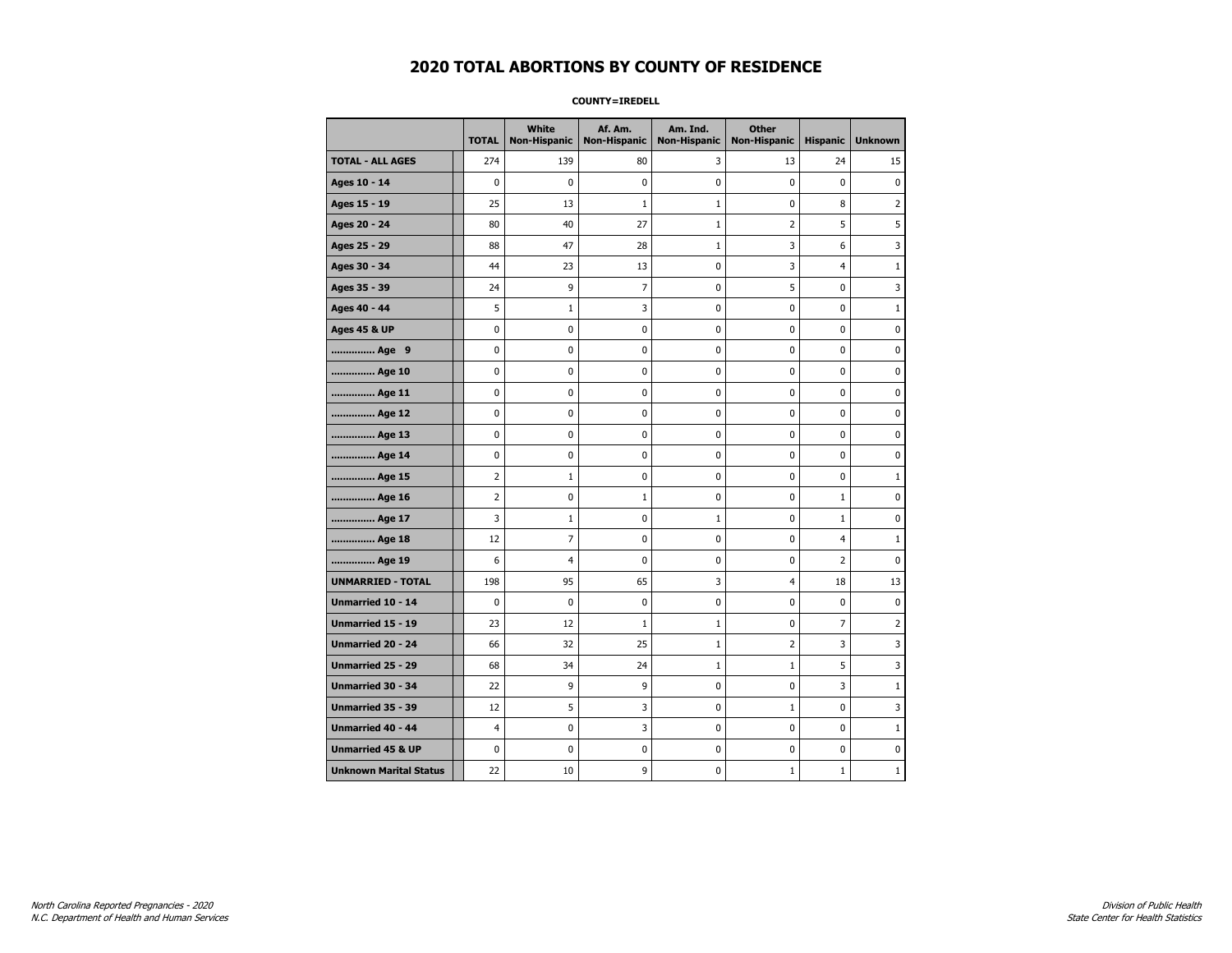#### **COUNTY=JACKSON**

|                               | <b>TOTAL</b>   | <b>White</b><br>Non-Hispanic | Af. Am.<br><b>Non-Hispanic</b> | Am. Ind.<br><b>Non-Hispanic</b> | <b>Other</b><br><b>Non-Hispanic</b> | <b>Hispanic</b> | <b>Unknown</b> |
|-------------------------------|----------------|------------------------------|--------------------------------|---------------------------------|-------------------------------------|-----------------|----------------|
| <b>TOTAL - ALL AGES</b>       | 34             | 18                           | 0                              | $\overline{4}$                  | $\mathbf{1}$                        | 10              | 1              |
| Ages 10 - 14                  | $\mathbf 0$    | $\mathbf 0$                  | $\mathbf 0$                    | $\mathbf 0$                     | $\mathbf 0$                         | $\mathbf 0$     | 0              |
| Ages 15 - 19                  | 6              | 3                            | $\mathbf 0$                    | $\mathbf 1$                     | $\mathbf 0$                         | $\overline{2}$  | 0              |
| Ages 20 - 24                  | 10             | 6                            | $\pmb{0}$                      | $\mathbf 1$                     | $\mathbf{1}$                        | $\overline{2}$  | 0              |
| Ages 25 - 29                  | 5              | $\overline{2}$               | $\pmb{0}$                      | $\mathbf 1$                     | $\mathbf 0$                         | $\overline{2}$  | 0              |
| Ages 30 - 34                  | $\overline{7}$ | $\overline{2}$               | $\mathbf 0$                    | $\mathbf{1}$                    | $\mathbf 0$                         | 3               | $\mathbf{1}$   |
| Ages 35 - 39                  | 3              | $\overline{2}$               | $\pmb{0}$                      | $\pmb{0}$                       | $\mathbf 0$                         | $\mathbf 1$     | 0              |
| Ages 40 - 44                  | $\mathbf{1}$   | $\mathbf{1}$                 | 0                              | 0                               | 0                                   | 0               | 0              |
| <b>Ages 45 &amp; UP</b>       | $\mathbf 0$    | 0                            | $\mathbf 0$                    | 0                               | $\mathbf 0$                         | $\mathbf 0$     | 0              |
| Age 9                         | $\mathbf 0$    | 0                            | $\mathbf 0$                    | $\pmb{0}$                       | $\mathbf 0$                         | $\mathbf 0$     | 0              |
| Age 10                        | $\pmb{0}$      | 0                            | $\pmb{0}$                      | $\pmb{0}$                       | $\pmb{0}$                           | $\pmb{0}$       | 0              |
| Age 11                        | 0              | 0                            | $\pmb{0}$                      | 0                               | 0                                   | 0               | 0              |
| Age 12                        | 0              | 0                            | $\pmb{0}$                      | 0                               | 0                                   | 0               | 0              |
| Age 13                        | $\mathbf 0$    | 0                            | $\mathbf 0$                    | $\mathbf 0$                     | $\mathbf 0$                         | $\mathbf 0$     | 0              |
| Age 14                        | $\pmb{0}$      | 0                            | $\pmb{0}$                      | $\pmb{0}$                       | $\pmb{0}$                           | 0               | 0              |
| Age 15                        | $\pmb{0}$      | 0                            | $\pmb{0}$                      | $\pmb{0}$                       | $\pmb{0}$                           | $\pmb{0}$       | $\pmb{0}$      |
| Age 16                        | $\mathbf 0$    | 0                            | $\pmb{0}$                      | 0                               | $\mathbf 0$                         | $\mathbf 0$     | 0              |
| Age 17                        | $\mathbf 0$    | 0                            | $\mathbf 0$                    | $\mathbf 0$                     | $\mathbf 0$                         | $\mathbf 0$     | 0              |
| Age 18                        | 3              | 3                            | $\mathbf 0$                    | 0                               | $\mathbf 0$                         | $\mathbf 0$     | 0              |
| Age 19                        | 3              | $\pmb{0}$                    | $\pmb{0}$                      | $\mathbf 1$                     | $\pmb{0}$                           | $\overline{2}$  | 0              |
| <b>UNMARRIED - TOTAL</b>      | 30             | 14                           | $\pmb{0}$                      | $\overline{4}$                  | $\mathbf{1}$                        | 10              | 1              |
| Unmarried 10 - 14             | $\mathbf 0$    | 0                            | $\mathbf 0$                    | 0                               | $\mathbf 0$                         | $\mathbf 0$     | 0              |
| Unmarried 15 - 19             | 6              | 3                            | $\mathbf 0$                    | $\mathbf 1$                     | $\mathbf 0$                         | $\overline{2}$  | 0              |
| Unmarried 20 - 24             | 8              | 4                            | 0                              | $\mathbf 1$                     | $\mathbf{1}$                        | $\mathbf 2$     | 0              |
| Unmarried 25 - 29             | 5              | $\overline{2}$               | $\pmb{0}$                      | $\mathbf{1}$                    | 0                                   | $\overline{2}$  | 0              |
| <b>Unmarried 30 - 34</b>      | $\overline{7}$ | $\overline{2}$               | $\pmb{0}$                      | $\mathbf 1$                     | $\mathbf 0$                         | 3               | $\mathbf{1}$   |
| <b>Unmarried 35 - 39</b>      | $\overline{2}$ | $\mathbf{1}$                 | $\mathbf 0$                    | 0                               | $\mathbf 0$                         | $\mathbf{1}$    | 0              |
| Unmarried 40 - 44             | $\mathbf 0$    | $\mathbf 0$                  | $\pmb{0}$                      | $\pmb{0}$                       | $\mathbf 0$                         | $\mathbf 0$     | $\pmb{0}$      |
| <b>Unmarried 45 &amp; UP</b>  | 0              | 0                            | 0                              | 0                               | 0                                   | 0               | 0              |
| <b>Unknown Marital Status</b> | $1\,$          | $\mathbf{1}$                 | $\pmb{0}$                      | 0                               | $\mathbf 0$                         | 0               | 0              |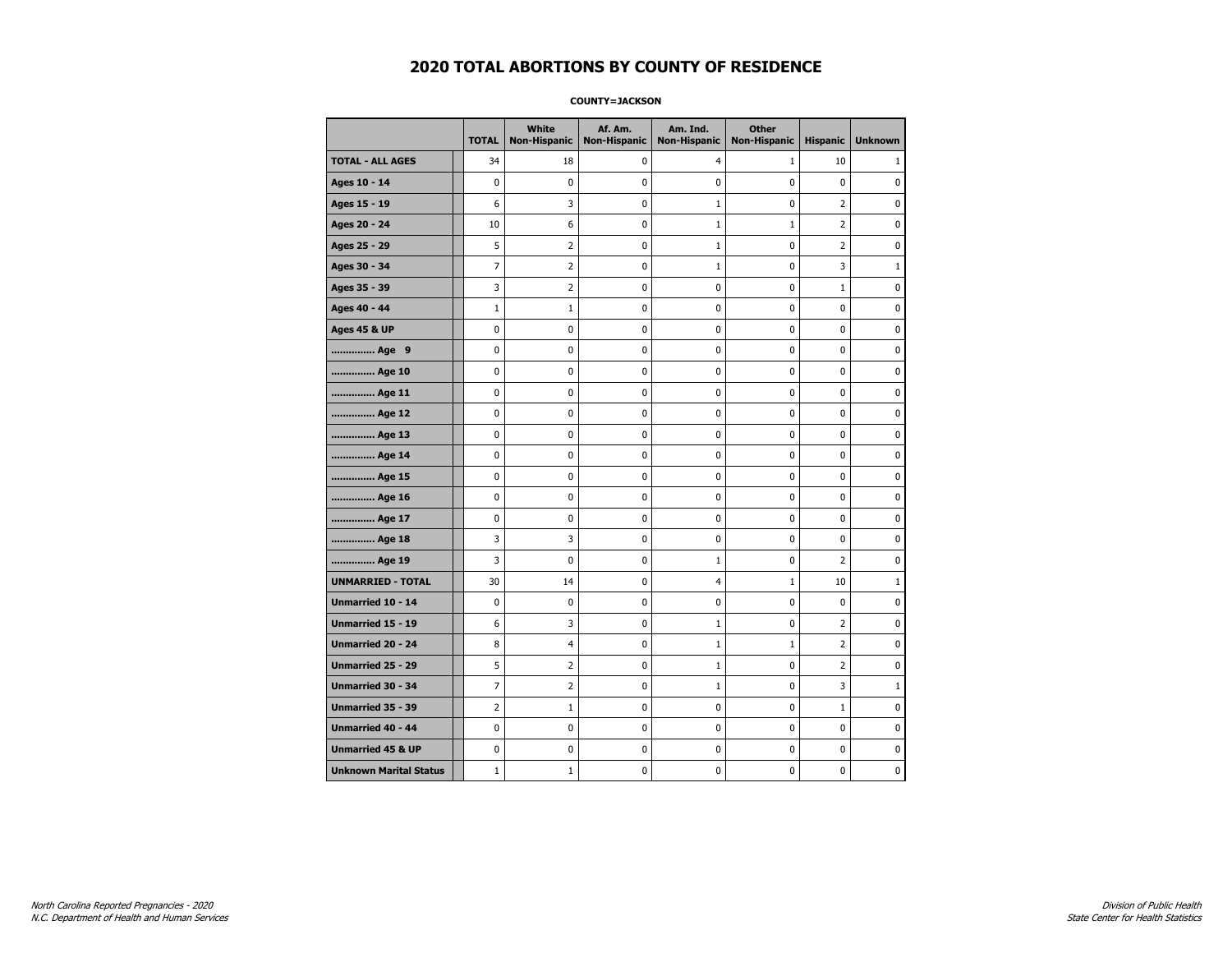#### **COUNTY=JOHNSTON**

|                               | <b>TOTAL</b> | White<br><b>Non-Hispanic</b> | Af. Am.<br><b>Non-Hispanic</b> | Am. Ind.<br><b>Non-Hispanic</b> | <b>Other</b><br><b>Non-Hispanic</b> | <b>Hispanic</b> | <b>Unknown</b> |
|-------------------------------|--------------|------------------------------|--------------------------------|---------------------------------|-------------------------------------|-----------------|----------------|
| <b>TOTAL - ALL AGES</b>       | 411          | 163                          | 138                            | 4                               | 3                                   | 79              | 24             |
| Ages 10 - 14                  | 2            | 0                            | $\mathbf{1}$                   | 0                               | 0                                   | 0               | $\mathbf{1}$   |
| Ages 15 - 19                  | 25           | 10                           | 5                              | $\mathbf 0$                     | 0                                   | 10              | $\mathbf 0$    |
| Ages 20 - 24                  | 114          | 41                           | 36                             | 0                               | 0                                   | 29              | 8              |
| Ages 25 - 29                  | 106          | 42                           | 41                             | $\overline{2}$                  | 1                                   | 16              | 4              |
| Ages 30 - 34                  | 79           | 31                           | 34                             | 0                               | 0                                   | 8               | 6              |
| Ages 35 - 39                  | 59           | 28                           | 15                             | $\mathbf{1}$                    | 0                                   | 11              | $\overline{4}$ |
| Ages 40 - 44                  | 16           | 9                            | 2                              | $\mathbf{1}$                    | 0                                   | 4               | 0              |
| <b>Ages 45 &amp; UP</b>       | $\mathbf 1$  | 0                            | $\mathbf{1}$                   | 0                               | 0                                   | 0               | 0              |
| Age 9                         | $\mathbf 0$  | 0                            | $\mathbf 0$                    | 0                               | 0                                   | $\mathbf 0$     | 0              |
| Age 10                        | 0            | 0                            | $\mathbf 0$                    | $\mathbf 0$                     | 0                                   | $\mathbf 0$     | $\mathbf 0$    |
| Age 11                        | 0            | $\pmb{0}$                    | 0                              | $\pmb{0}$                       | 0                                   | $\pmb{0}$       | $\pmb{0}$      |
| Age 12                        | 0            | 0                            | $\pmb{0}$                      | 0                               | 0                                   | 0               | 0              |
| Age 13                        | 0            | 0                            | $\mathbf 0$                    | 0                               | 0                                   | $\mathbf 0$     | 0              |
| Age 14                        | 2            | 0                            | $\mathbf{1}$                   | 0                               | 0                                   | 0               | $\mathbf{1}$   |
| Age 15                        | $\mathbf 1$  | 1                            | 0                              | 0                               | 0                                   | 0               | 0              |
| Age 16                        | 5            | $\overline{2}$               | 3                              | $\mathbf 0$                     | 0                                   | $\mathbf 0$     | 0              |
| Age 17                        | $\mathbf{1}$ | $\mathbf{1}$                 | $\mathbf 0$                    | $\mathbf 0$                     | 0                                   | $\mathbf 0$     | $\mathbf 0$    |
| Age 18                        | 8            | 3                            | $\mathbf{1}$                   | $\mathbf 0$                     | 0                                   | $\overline{4}$  | 0              |
| Age 19                        | 10           | 3                            | 1                              | $\pmb{0}$                       | $\pmb{0}$                           | 6               | 0              |
| <b>UNMARRIED - TOTAL</b>      | 302          | 115                          | 109                            | $\overline{4}$                  | $1\,$                               | 55              | 18             |
| Unmarried 10 - 14             | $1\,$        | 0                            | 0                              | 0                               | 0                                   | $\mathbf 0$     | $\mathbf{1}$   |
| Unmarried 15 - 19             | 24           | 10                           | 4                              | 0                               | 0                                   | 10              | 0              |
| Unmarried 20 - 24             | 98           | 38                           | 30                             | 0                               | 0                                   | 22              | 8              |
| <b>Unmarried 25 - 29</b>      | 78           | 30                           | 33                             | $\overline{2}$                  | 0                                   | 10              | 3              |
| Unmarried 30 - 34             | 54           | 18                           | 28                             | $\pmb{0}$                       | 0                                   | $\overline{4}$  | $\overline{4}$ |
| Unmarried 35 - 39             | 31           | 12                           | 10                             | $\mathbf 1$                     | $\pmb{0}$                           | 6               | $\overline{2}$ |
| Unmarried 40 - 44             | 10           | 6                            | $\mathbf{1}$                   | $\mathbf{1}$                    | 0                                   | 2               | 0              |
| <b>Unmarried 45 &amp; UP</b>  | $\mathbf{1}$ | $\mathbf 0$                  | $\mathbf{1}$                   | 0                               | 0                                   | 0               | 0              |
| <b>Unknown Marital Status</b> | 30           | 11                           | 12                             | 0                               | 0                                   | 3               | 4              |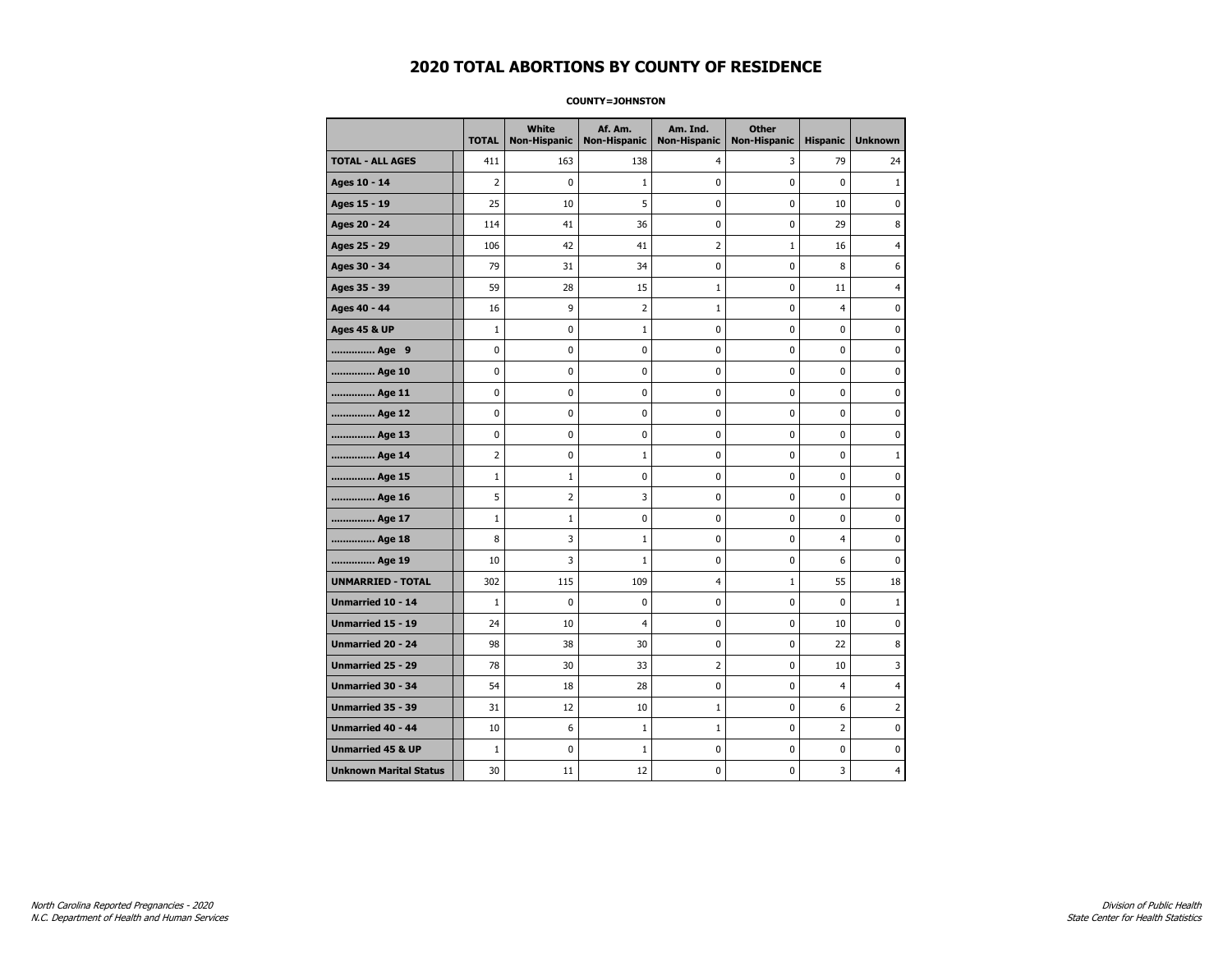**COUNTY=JONES** 

|                               | <b>TOTAL</b>   | White<br>Non-Hispanic | Af. Am.<br><b>Non-Hispanic</b> | Am. Ind.<br><b>Non-Hispanic</b> | <b>Other</b><br><b>Non-Hispanic</b> | <b>Hispanic</b> | <b>Unknown</b> |
|-------------------------------|----------------|-----------------------|--------------------------------|---------------------------------|-------------------------------------|-----------------|----------------|
| <b>TOTAL - ALL AGES</b>       | 18             | 4                     | 12                             | 0                               | 0                                   | $\mathbf{1}$    | 1              |
| Ages 10 - 14                  | 0              | 0                     | 0                              | 0                               | 0                                   | 0               | 0              |
| Ages 15 - 19                  | $\mathbf{1}$   | 0                     | 0                              | 0                               | $\pmb{0}$                           | 0               | $\mathbf{1}$   |
| Ages 20 - 24                  | $\overline{2}$ | 0                     | $\overline{2}$                 | 0                               | $\mathbf 0$                         | 0               | $\mathbf 0$    |
| Ages 25 - 29                  | 8              | 3                     | 5                              | 0                               | $\pmb{0}$                           | 0               | $\pmb{0}$      |
| Ages 30 - 34                  | 2              | 0                     | $1\,$                          | 0                               | 0                                   | $\mathbf 1$     | 0              |
| Ages 35 - 39                  | 2              | $\mathbf{1}$          | $\mathbf{1}$                   | 0                               | 0                                   | 0               | 0              |
| Ages 40 - 44                  | 0              | 0                     | 0                              | 0                               | $\mathbf 0$                         | 0               | $\pmb{0}$      |
| <b>Ages 45 &amp; UP</b>       | 0              | 0                     | 0                              | 0                               | 0                                   | 0               | $\mathbf 0$    |
| Age 9                         | 0              | 0                     | 0                              | 0                               | $\mathbf 0$                         | 0               | $\mathbf 0$    |
| Age 10                        | 0              | 0                     | $\pmb{0}$                      | 0                               | $\pmb{0}$                           | 0               | 0              |
| Age 11                        | 0              | 0                     | 0                              | 0                               | 0                                   | 0               | $\mathbf 0$    |
| Age 12                        | 0              | 0                     | 0                              | 0                               | 0                                   | 0               | 0              |
| Age 13                        | 0              | 0                     | 0                              | 0                               | 0                                   | 0               | $\mathbf 0$    |
| Age 14                        | 0              | 0                     | 0                              | 0                               | $\mathbf 0$                         | 0               | $\mathbf 0$    |
| Age 15                        | 0              | 0                     | $\pmb{0}$                      | 0                               | $\pmb{0}$                           | 0               | $\pmb{0}$      |
| Age 16                        | 0              | 0                     | $\pmb{0}$                      | 0                               | $\pmb{0}$                           | 0               | $\mathbf 0$    |
| Age 17                        | 0              | 0                     | 0                              | 0                               | 0                                   | 0               | 0              |
| Age 18                        | $\mathbf{1}$   | 0                     | $\pmb{0}$                      | 0                               | $\pmb{0}$                           | 0               | $\mathbf{1}$   |
| Age 19                        | 0              | 0                     | 0                              | 0                               | 0                                   | 0               | $\mathbf 0$    |
| <b>UNMARRIED - TOTAL</b>      | 14             | $\mathbf{1}$          | 12                             | 0                               | $\mathbf 0$                         | 1               | $\mathbf 0$    |
| Unmarried 10 - 14             | 0              | 0                     | $\pmb{0}$                      | 0                               | $\pmb{0}$                           | 0               | 0              |
| Unmarried 15 - 19             | 0              | 0                     | 0                              | 0                               | $\pmb{0}$                           | 0               | $\pmb{0}$      |
| <b>Unmarried 20 - 24</b>      | 2              | 0                     | 2                              | 0                               | 0                                   | 0               | 0              |
| <b>Unmarried 25 - 29</b>      | 6              | $\mathbf{1}$          | 5                              | 0                               | 0                                   | 0               | 0              |
| <b>Unmarried 30 - 34</b>      | $\overline{2}$ | 0                     | $1\,$                          | 0                               | $\mathbf 0$                         | $\mathbf{1}$    | $\mathbf 0$    |
| Unmarried 35 - 39             | $\mathbf{1}$   | 0                     | $1\,$                          | 0                               | $\mathbf 0$                         | 0               | $\mathbf 0$    |
| Unmarried 40 - 44             | 0              | 0                     | $\pmb{0}$                      | 0                               | $\pmb{0}$                           | 0               | 0              |
| <b>Unmarried 45 &amp; UP</b>  | 0              | 0                     | 0                              | 0                               | 0                                   | 0               | 0              |
| <b>Unknown Marital Status</b> | $\mathbf{1}$   | 0                     | 0                              | 0                               | 0                                   | 0               | $\mathbf{1}$   |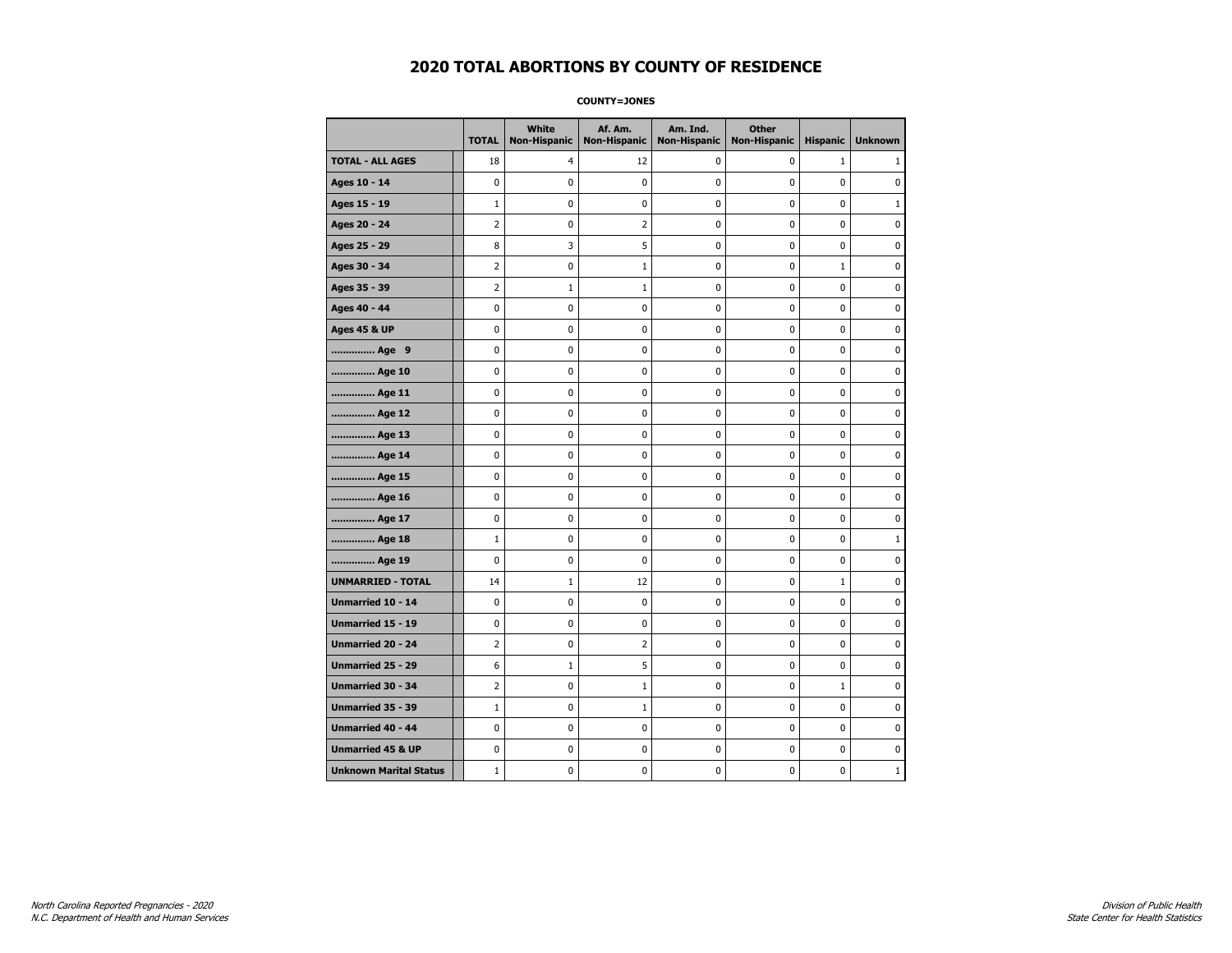**COUNTY=LEE** 

|                               | <b>TOTAL</b>   | White<br><b>Non-Hispanic</b> | Af. Am.<br><b>Non-Hispanic</b> | Am. Ind.<br><b>Non-Hispanic</b> | <b>Other</b><br><b>Non-Hispanic</b> | <b>Hispanic</b> | <b>Unknown</b> |
|-------------------------------|----------------|------------------------------|--------------------------------|---------------------------------|-------------------------------------|-----------------|----------------|
| <b>TOTAL - ALL AGES</b>       | 125            | 36                           | 61                             | $\mathbf{1}$                    | $\mathbf{1}$                        | 22              | 4              |
| Ages 10 - 14                  | $\mathbf 0$    | $\mathbf 0$                  | 0                              | 0                               | 0                                   | $\mathbf 0$     | 0              |
| Ages 15 - 19                  | 6              | 2                            | 2                              | 0                               | $\mathbf{1}$                        | $\mathbf{1}$    | 0              |
| Ages 20 - 24                  | 33             | 7                            | 20                             | 0                               | 0                                   | 5               | $\mathbf{1}$   |
| Ages 25 - 29                  | 46             | 14                           | 22                             | 0                               | 0                                   | 9               | $1\,$          |
| Ages 30 - 34                  | 17             | 2                            | 10                             | $\mathbf 1$                     | 0                                   | 4               | 0              |
| Ages 35 - 39                  | 13             | 8                            | 3                              | 0                               | 0                                   | $\mathbf{1}$    | $\mathbf{1}$   |
| Ages 40 - 44                  | $\overline{7}$ | 3                            | 3                              | 0                               | 0                                   | $\mathbf{1}$    | $\mathbf 0$    |
| <b>Ages 45 &amp; UP</b>       | 0              | 0                            | 0                              | 0                               | 0                                   | 0               | 0              |
| Age 9                         | 0              | 0                            | 0                              | 0                               | 0                                   | 0               | 0              |
| Age 10                        | 0              | 0                            | 0                              | 0                               | 0                                   | 0               | 0              |
| Age 11                        | 0              | 0                            | 0                              | 0                               | 0                                   | 0               | 0              |
| Age 12                        | $\mathbf 0$    | 0                            | 0                              | 0                               | 0                                   | 0               | 0              |
| Age 13                        | $\pmb{0}$      | 0                            | 0                              | 0                               | 0                                   | 0               | 0              |
| Age 14                        | 0              | 0                            | 0                              | 0                               | 0                                   | 0               | 0              |
| Age 15                        | 0              | $\mathbf 0$                  | 0                              | 0                               | 0                                   | 0               | 0              |
| Age 16                        | $\mathbf{1}$   | 0                            | $\mathbf{1}$                   | 0                               | 0                                   | 0               | 0              |
| Age 17                        | $\mathbf{1}$   | 0                            | 0                              | 0                               | 0                                   | $\mathbf{1}$    | 0              |
| Age 18                        | 0              | 0                            | 0                              | 0                               | 0                                   | 0               | $\pmb{0}$      |
| Age 19                        | 4              | 2                            | $\mathbf{1}$                   | 0                               | $\mathbf{1}$                        | 0               | 0              |
| <b>UNMARRIED - TOTAL</b>      | 91             | 23                           | 52                             | $\mathbf 1$                     | $\mathbf{1}$                        | 14              | 0              |
| Unmarried 10 - 14             | $\mathbf 0$    | 0                            | 0                              | 0                               | 0                                   | 0               | 0              |
| <b>Unmarried 15 - 19</b>      | 6              | $\overline{2}$               | $\overline{2}$                 | 0                               | $\mathbf{1}$                        | $\mathbf{1}$    | 0              |
| <b>Unmarried 20 - 24</b>      | 23             | 3                            | 17                             | 0                               | 0                                   | 3               | $\pmb{0}$      |
| <b>Unmarried 25 - 29</b>      | 35             | 9                            | 20                             | 0                               | 0                                   | 6               | 0              |
| <b>Unmarried 30 - 34</b>      | 15             | 0                            | 10                             | $\mathbf 1$                     | 0                                   | 4               | 0              |
| Unmarried 35 - 39             | $\overline{7}$ | 6                            | $\mathbf{1}$                   | 0                               | 0                                   | 0               | $\mathbf 0$    |
| <b>Unmarried 40 - 44</b>      | 5              | 3                            | $\overline{2}$                 | $\pmb{0}$                       | 0                                   | 0               | $\pmb{0}$      |
| <b>Unmarried 45 &amp; UP</b>  | 0              | 0                            | 0                              | 0                               | 0                                   | 0               | 0              |
| <b>Unknown Marital Status</b> | 15             | 4                            | 5                              | 0                               | 0                                   | 3               | 3              |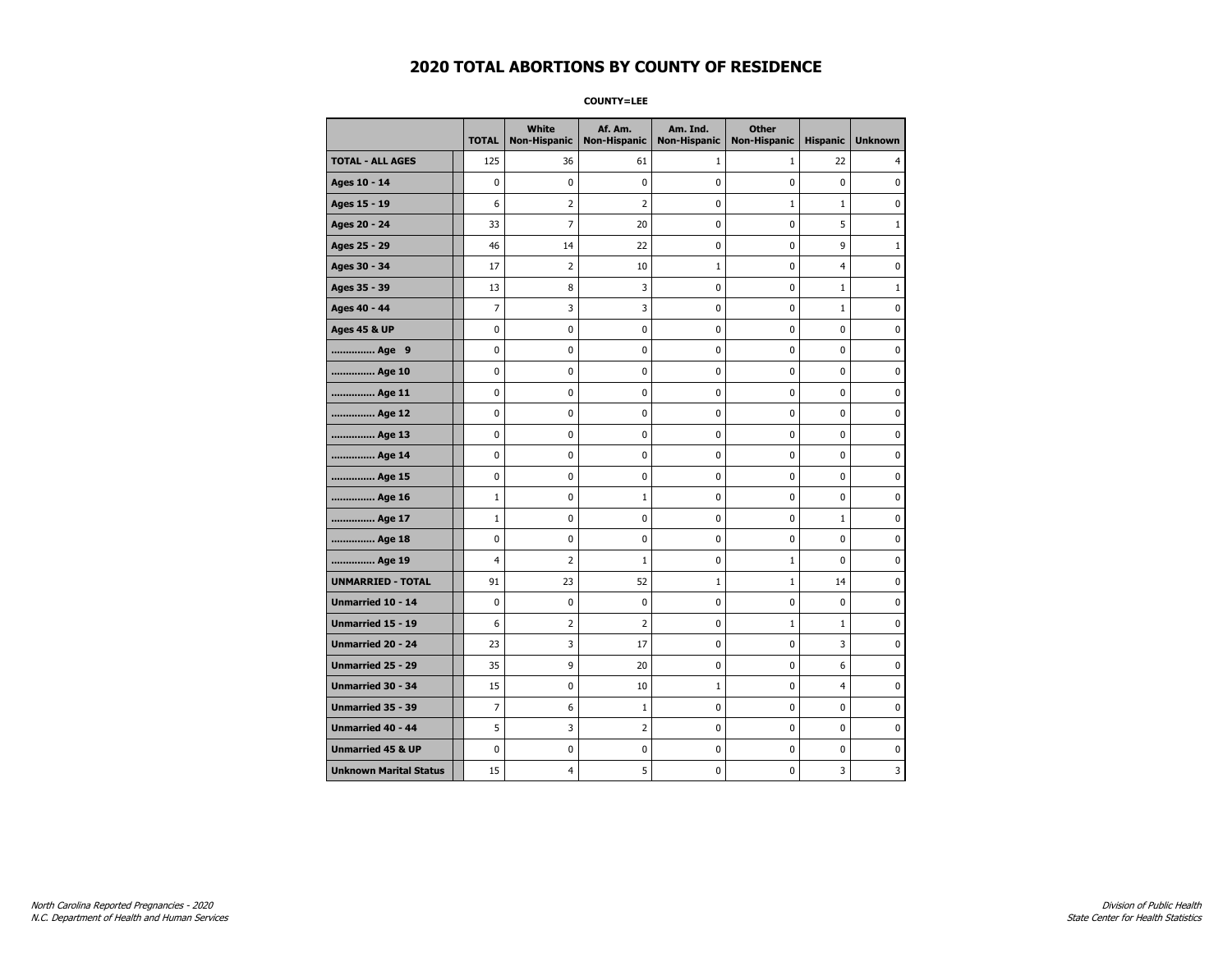**COUNTY=LENOIR** 

|                               | <b>TOTAL</b>   | White<br><b>Non-Hispanic</b> | Af. Am.<br><b>Non-Hispanic</b> | Am. Ind.<br><b>Non-Hispanic</b> | <b>Other</b><br><b>Non-Hispanic</b> | <b>Hispanic</b>         | <b>Unknown</b> |
|-------------------------------|----------------|------------------------------|--------------------------------|---------------------------------|-------------------------------------|-------------------------|----------------|
| <b>TOTAL - ALL AGES</b>       | 133            | 22                           | 104                            | 0                               | 0                                   | 6                       | 1              |
| Ages 10 - 14                  | 2              | $\mathbf 0$                  | 2                              | $\mathbf 0$                     | 0                                   | 0                       | 0              |
| Ages 15 - 19                  | $\overline{7}$ | 2                            | 3                              | 0                               | 0                                   | $\overline{2}$          | $\mathbf 0$    |
| Ages 20 - 24                  | 36             | 6                            | 28                             | 0                               | 0                                   | $\overline{\mathbf{c}}$ | 0              |
| Ages 25 - 29                  | 41             | 4                            | 35                             | 0                               | 0                                   | $\overline{2}$          | 0              |
| Ages 30 - 34                  | 31             | 8                            | 23                             | 0                               | 0                                   | 0                       | 0              |
| Ages 35 - 39                  | 6              | 1                            | 5                              | 0                               | 0                                   | 0                       | 0              |
| Ages 40 - 44                  | 4              | 1                            | 3                              | 0                               | $\mathbf 0$                         | $\mathbf 0$             | $\mathbf 0$    |
| <b>Ages 45 &amp; UP</b>       | $\pmb{0}$      | 0                            | 0                              | 0                               | $\pmb{0}$                           | $\pmb{0}$               | $\pmb{0}$      |
| Age 9                         | 0              | 0                            | 0                              | 0                               | 0                                   | 0                       | 0              |
| Age 10                        | 0              | 0                            | 0                              | 0                               | 0                                   | 0                       | 0              |
| Age 11                        | 0              | 0                            | 0                              | 0                               | 0                                   | 0                       | $\mathbf 0$    |
| Age 12                        | 0              | 0                            | 0                              | 0                               | 0                                   | 0                       | $\mathbf 0$    |
| Age 13                        | $\mathbf{1}$   | 0                            | 1                              | 0                               | $\pmb{0}$                           | 0                       | 0              |
| Age 14                        | $\mathbf{1}$   | 0                            | $\mathbf{1}$                   | 0                               | 0                                   | 0                       | 0              |
| Age 15                        | 0              | 0                            | 0                              | 0                               | 0                                   | 0                       | $\mathbf 0$    |
| Age 16                        | $\overline{2}$ | 0                            | 2                              | 0                               | $\pmb{0}$                           | 0                       | $\mathbf 0$    |
| Age 17                        | $\mathbf{1}$   | 0                            | $\mathbf{1}$                   | 0                               | 0                                   | 0                       | $\mathbf 0$    |
| Age 18                        | $\mathbf{1}$   | $\mathbf{1}$                 | 0                              | 0                               | $\pmb{0}$                           | 0                       | $\pmb{0}$      |
| Age 19                        | 3              | 1                            | 0                              | 0                               | 0                                   | $\overline{2}$          | 0              |
| <b>UNMARRIED - TOTAL</b>      | 118            | 20                           | 92                             | 0                               | 0                                   | 6                       | 0              |
| Unmarried 10 - 14             | $\overline{2}$ | $\mathbf 0$                  | 2                              | 0                               | $\pmb{0}$                           | 0                       | $\mathbf 0$    |
| <b>Unmarried 15 - 19</b>      | 6              | $\overline{2}$               | $\overline{2}$                 | 0                               | 0                                   | $\overline{2}$          | $\mathbf 0$    |
| Unmarried 20 - 24             | 35             | 6                            | 27                             | 0                               | $\pmb{0}$                           | 2                       | $\pmb{0}$      |
| Unmarried 25 - 29             | 38             | 4                            | 32                             | 0                               | 0                                   | $\overline{2}$          | 0              |
| <b>Unmarried 30 - 34</b>      | 25             | 6                            | 19                             | 0                               | $\pmb{0}$                           | 0                       | $\mathbf 0$    |
| Unmarried 35 - 39             | 5              | 1                            | 4                              | 0                               | 0                                   | 0                       | $\mathbf 0$    |
| <b>Unmarried 40 - 44</b>      | $\overline{2}$ | $\mathbf{1}$                 | $\mathbf 1$                    | 0                               | $\pmb{0}$                           | 0                       | 0              |
| <b>Unmarried 45 &amp; UP</b>  | 0              | 0                            | 0                              | 0                               | 0                                   | 0                       | 0              |
| <b>Unknown Marital Status</b> | 9              | $\mathbf{1}$                 | $\overline{7}$                 | 0                               | 0                                   | 0                       | $\mathbf{1}$   |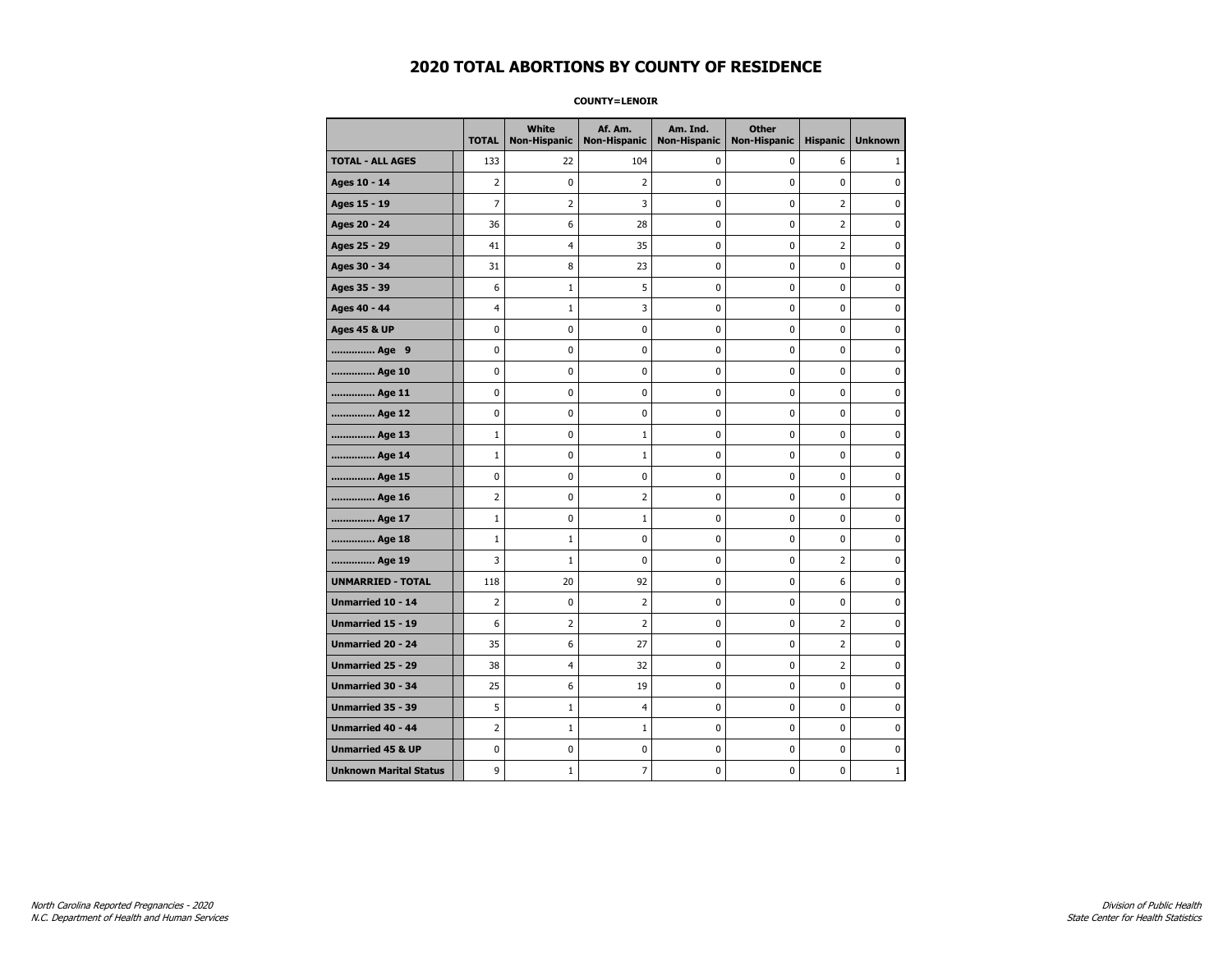#### **COUNTY=LINCOLN**

|                               | <b>TOTAL</b>   | <b>White</b><br>Non-Hispanic | Af. Am.<br><b>Non-Hispanic</b> | Am. Ind.<br><b>Non-Hispanic</b> | <b>Other</b><br><b>Non-Hispanic</b> | <b>Hispanic</b> | <b>Unknown</b> |
|-------------------------------|----------------|------------------------------|--------------------------------|---------------------------------|-------------------------------------|-----------------|----------------|
| <b>TOTAL - ALL AGES</b>       | 83             | 52                           | 11                             | $\mathbf 0$                     | 3                                   | 12              | 5              |
| Ages 10 - 14                  | $\mathbf 0$    | $\mathbf 0$                  | $\mathbf 0$                    | 0                               | $\mathbf 0$                         | $\mathbf 0$     | 0              |
| Ages 15 - 19                  | $\overline{7}$ | 3                            | 1                              | $\mathbf 0$                     | $\mathbf 0$                         | $\mathbf{1}$    | $\overline{2}$ |
| Ages 20 - 24                  | 20             | 14                           | $\overline{2}$                 | $\pmb{0}$                       | $\mathbf{1}$                        | 3               | 0              |
| Ages 25 - 29                  | 24             | 13                           | 2                              | 0                               | $\mathbf{1}$                        | 6               | 2              |
| Ages 30 - 34                  | 15             | 9                            | 3                              | 0                               | $\mathbf 0$                         | $\overline{2}$  | $\mathbf{1}$   |
| Ages 35 - 39                  | 11             | 8                            | $\overline{2}$                 | 0                               | $\mathbf{1}$                        | $\mathbf 0$     | 0              |
| Ages 40 - 44                  | 3              | $\overline{2}$               | $\mathbf{1}$                   | $\mathbf 0$                     | $\mathbf 0$                         | $\mathbf 0$     | 0              |
| <b>Ages 45 &amp; UP</b>       | $\mathbf 1$    | $\mathbf 1$                  | $\pmb{0}$                      | $\pmb{0}$                       | $\pmb{0}$                           | $\pmb{0}$       | 0              |
| Age 9                         | 0              | 0                            | 0                              | 0                               | 0                                   | 0               | 0              |
| Age 10                        | $\mathbf 0$    | 0                            | $\mathbf 0$                    | $\pmb{0}$                       | $\mathbf 0$                         | $\mathbf 0$     | 0              |
| Age 11                        | $\mathbf 0$    | 0                            | $\mathbf 0$                    | 0                               | 0                                   | $\mathbf 0$     | 0              |
| Age 12                        | $\pmb{0}$      | 0                            | $\pmb{0}$                      | 0                               | 0                                   | 0               | 0              |
| Age 13                        | 0              | 0                            | $\pmb{0}$                      | 0                               | 0                                   | 0               | 0              |
| Age 14                        | $\mathbf 0$    | 0                            | $\mathbf 0$                    | 0                               | $\mathbf 0$                         | $\mathbf 0$     | 0              |
| Age 15                        | $\mathbf 0$    | 0                            | $\pmb{0}$                      | 0                               | $\mathbf 0$                         | 0               | 0              |
| Age 16                        | $\mathbf 0$    | 0                            | $\mathbf 0$                    | $\mathbf 0$                     | $\mathbf 0$                         | $\mathbf 0$     | 0              |
| Age 17                        | $\mathbf 0$    | 0                            | $\pmb{0}$                      | 0                               | $\mathbf 0$                         | $\mathbf 0$     | 0              |
| Age 18                        | 3              | $1\,$                        | $1\,$                          | 0                               | $\pmb{0}$                           | 0               | $1\,$          |
| Age 19                        | 4              | $\overline{2}$               | 0                              | 0                               | 0                                   | $\mathbf{1}$    | 1              |
| <b>UNMARRIED - TOTAL</b>      | 71             | 42                           | 10                             | 0                               | 3                                   | 11              | 5              |
| Unmarried 10 - 14             | $\mathbf 0$    | 0                            | $\mathbf 0$                    | $\mathbf 0$                     | $\mathbf 0$                         | $\mathbf 0$     | 0              |
| Unmarried 15 - 19             | $\overline{7}$ | 3                            | $\mathbf 1$                    | 0                               | $\pmb{0}$                           | $\mathbf 1$     | 2              |
| <b>Unmarried 20 - 24</b>      | 18             | 12                           | 2                              | 0                               | 1                                   | 3               | 0              |
| Unmarried 25 - 29             | 21             | 11                           | $\overline{2}$                 | $\mathbf 0$                     | $\mathbf{1}$                        | 5               | 2              |
| Unmarried 30 - 34             | 12             | 7                            | $\overline{2}$                 | 0                               | 0                                   | $\overline{2}$  | $\mathbf{1}$   |
| <b>Unmarried 35 - 39</b>      | 10             | $\overline{7}$               | $\overline{2}$                 | $\pmb{0}$                       | $\mathbf{1}$                        | $\mathbf 0$     | 0              |
| <b>Unmarried 40 - 44</b>      | $1\,$          | 0                            | $\mathbf{1}$                   | 0                               | $\pmb{0}$                           | 0               | 0              |
| <b>Unmarried 45 &amp; UP</b>  | $1\,$          | $\mathbf{1}$                 | 0                              | 0                               | $\mathbf 0$                         | 0               | 0              |
| <b>Unknown Marital Status</b> | 4              | 2                            | $\mathbf{1}$                   | 0                               | 0                                   | $\mathbf 1$     | 0              |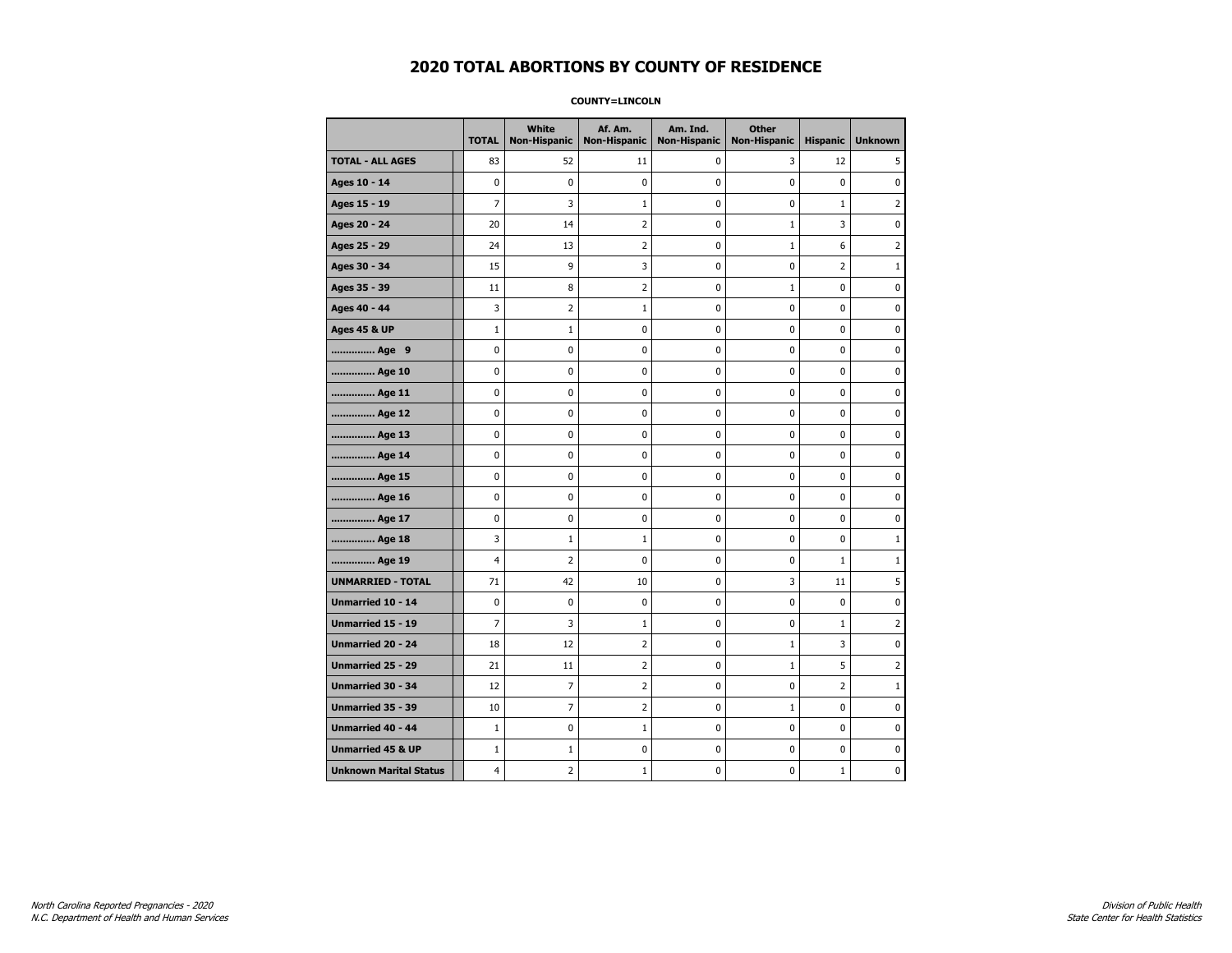#### **COUNTY=MCDOWELL**

|                               | <b>TOTAL</b>   | <b>White</b><br>Non-Hispanic | Af. Am.<br><b>Non-Hispanic</b> | Am. Ind.<br><b>Non-Hispanic</b> | <b>Other</b><br><b>Non-Hispanic</b> | <b>Hispanic</b> | <b>Unknown</b> |
|-------------------------------|----------------|------------------------------|--------------------------------|---------------------------------|-------------------------------------|-----------------|----------------|
| <b>TOTAL - ALL AGES</b>       | 29             | 22                           | 1                              | 0                               | $\mathbf{1}$                        | 5               | 0              |
| Ages 10 - 14                  | $\mathbf 0$    | 0                            | 0                              | $\mathbf 0$                     | 0                                   | 0               | 0              |
| Ages 15 - 19                  | 4              | 3                            | 0                              | $\mathbf 0$                     | $\mathbf 0$                         | $\mathbf{1}$    | 0              |
| Ages 20 - 24                  | 10             | $\overline{7}$               | $\mathbf 0$                    | $\mathbf 0$                     | $1\,$                               | $\overline{2}$  | 0              |
| Ages 25 - 29                  | 6              | 4                            | $\mathbf{1}$                   | 0                               | $\pmb{0}$                           | $\mathbf{1}$    | 0              |
| Ages 30 - 34                  | 4              | 4                            | 0                              | 0                               | 0                                   | 0               | 0              |
| Ages 35 - 39                  | 2              | $\overline{2}$               | 0                              | 0                               | 0                                   | 0               | 0              |
| Ages 40 - 44                  | $\mathbf{1}$   | 0                            | 0                              | 0                               | 0                                   | 1               | 0              |
| <b>Ages 45 &amp; UP</b>       | 0              | 0                            | 0                              | 0                               | 0                                   | 0               | 0              |
| Age 9                         | 0              | 0                            | 0                              | $\mathbf 0$                     | $\mathbf 0$                         | 0               | 0              |
| Age 10                        | $\mathbf 0$    | 0                            | 0                              | $\mathbf 0$                     | $\mathbf 0$                         | 0               | $\mathbf 0$    |
| Age 11                        | $\pmb{0}$      | 0                            | 0                              | 0                               | $\pmb{0}$                           | 0               | 0              |
| Age 12                        | 0              | 0                            | 0                              | 0                               | 0                                   | 0               | 0              |
| Age 13                        | $\mathbf 0$    | 0                            | 0                              | $\mathbf 0$                     | $\mathbf 0$                         | $\mathbf 0$     | 0              |
| Age 14                        | 0              | 0                            | 0                              | 0                               | 0                                   | 0               | 0              |
| Age 15                        | 0              | 0                            | 0                              | 0                               | 0                                   | 0               | 0              |
| Age 16                        | $\mathbf{1}$   | $1\,$                        | 0                              | 0                               | 0                                   | 0               | 0              |
| Age 17                        | $\mathbf 0$    | $\mathbf 0$                  | 0                              | 0                               | 0                                   | 0               | 0              |
| Age 18                        | $\overline{2}$ | $\mathbf{1}$                 | $\bf{0}$                       | 0                               | $\pmb{0}$                           | $\mathbf{1}$    | $\pmb{0}$      |
| Age 19                        | $\mathbf{1}$   | $1\,$                        | 0                              | 0                               | $\pmb{0}$                           | 0               | 0              |
| <b>UNMARRIED - TOTAL</b>      | 26             | 21                           | 1                              | 0                               | 0                                   | 4               | 0              |
| Unmarried 10 - 14             | $\mathbf 0$    | 0                            | 0                              | 0                               | 0                                   | 0               | $\mathbf 0$    |
| Unmarried 15 - 19             | 4              | 3                            | 0                              | 0                               | $\mathbf 0$                         | $\mathbf{1}$    | 0              |
| Unmarried 20 - 24             | 8              | $\overline{7}$               | 0                              | 0                               | 0                                   | $\mathbf{1}$    | 0              |
| <b>Unmarried 25 - 29</b>      | 6              | $\overline{4}$               | 1                              | $\mathbf 0$                     | 0                                   | $\mathbf{1}$    | 0              |
| Unmarried 30 - 34             | 4              | 4                            | $\bf{0}$                       | $\pmb{0}$                       | $\pmb{0}$                           | 0               | 0              |
| Unmarried 35 - 39             | 2              | $\overline{2}$               | 0                              | $\pmb{0}$                       | $\pmb{0}$                           | 0               | 0              |
| <b>Unmarried 40 - 44</b>      | $\mathbf{1}$   | 0                            | 0                              | 0                               | 0                                   | $\mathbf{1}$    | $\mathbf 0$    |
| <b>Unmarried 45 &amp; UP</b>  | 0              | 0                            | 0                              | 0                               | 0                                   | 0               | 0              |
| <b>Unknown Marital Status</b> | 0              | 0                            | 0                              | 0                               | 0                                   | 0               | 0              |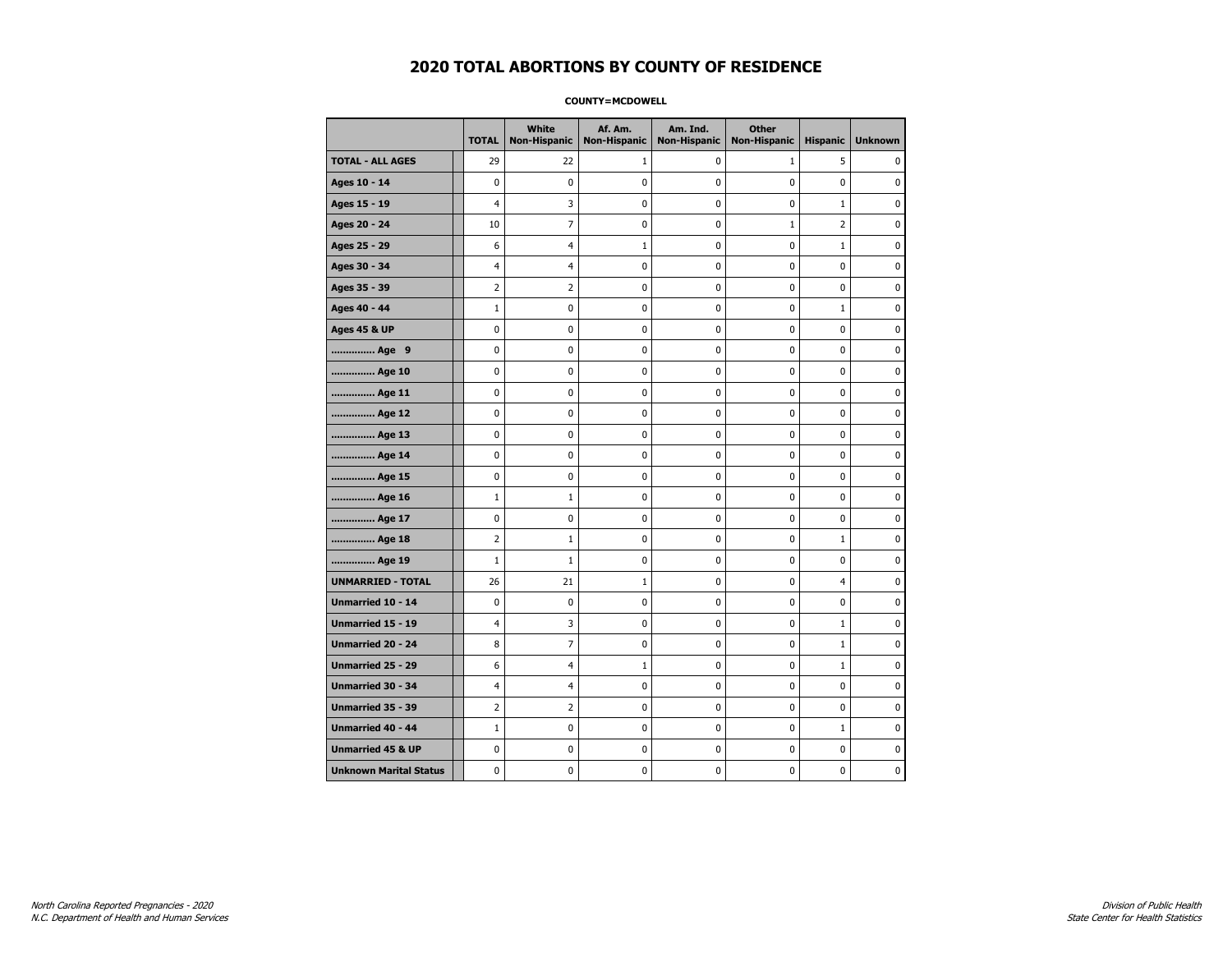**COUNTY=MACON** 

|                               | <b>TOTAL</b>   | White<br>Non-Hispanic | Af. Am.<br><b>Non-Hispanic</b> | Am. Ind.<br><b>Non-Hispanic</b> | <b>Other</b><br><b>Non-Hispanic</b> | <b>Hispanic</b> | <b>Unknown</b> |
|-------------------------------|----------------|-----------------------|--------------------------------|---------------------------------|-------------------------------------|-----------------|----------------|
| <b>TOTAL - ALL AGES</b>       | 27             | 19                    | 0                              | 0                               | $\mathbf{1}$                        | 7               | 0              |
| Ages 10 - 14                  | 0              | $\mathbf 0$           | 0                              | 0                               | 0                                   | 0               | 0              |
| Ages 15 - 19                  | $\overline{2}$ | 2                     | $\pmb{0}$                      | 0                               | $\pmb{0}$                           | 0               | 0              |
| Ages 20 - 24                  | 8              | 5                     | 0                              | 0                               | $\pmb{0}$                           | 3               | 0              |
| Ages 25 - 29                  | 12             | 8                     | 0                              | 0                               | 0                                   | $\overline{4}$  | $\mathbf 0$    |
| Ages 30 - 34                  | 3              | $\overline{2}$        | 0                              | 0                               | $1\,$                               | 0               | $\mathbf 0$    |
| Ages 35 - 39                  | $\overline{2}$ | $\overline{2}$        | 0                              | 0                               | 0                                   | 0               | $\mathbf 0$    |
| Ages 40 - 44                  | 0              | 0                     | $\pmb{0}$                      | 0                               | $\pmb{0}$                           | 0               | $\pmb{0}$      |
| <b>Ages 45 &amp; UP</b>       | 0              | 0                     | 0                              | 0                               | 0                                   | 0               | 0              |
| Age 9                         | 0              | 0                     | 0                              | 0                               | 0                                   | 0               | 0              |
| Age 10                        | 0              | 0                     | 0                              | 0                               | $\mathbf 0$                         | 0               | $\mathbf 0$    |
| Age 11                        | 0              | 0                     | $\pmb{0}$                      | 0                               | $\pmb{0}$                           | 0               | $\mathbf 0$    |
| Age 12                        | 0              | 0                     | 0                              | 0                               | 0                                   | 0               | 0              |
| Age 13                        | 0              | 0                     | 0                              | 0                               | 0                                   | 0               | $\mathbf 0$    |
| Age 14                        | 0              | 0                     | 0                              | 0                               | $\mathbf 0$                         | 0               | $\mathbf 0$    |
| Age 15                        | 0              | 0                     | $\pmb{0}$                      | 0                               | $\pmb{0}$                           | 0               | $\pmb{0}$      |
| Age 16                        | 0              | 0                     | 0                              | 0                               | 0                                   | 0               | 0              |
| Age 17                        | 0              | 0                     | 0                              | 0                               | 0                                   | 0               | 0              |
| Age 18                        | $\overline{2}$ | 2                     | 0                              | 0                               | $\mathbf 0$                         | 0               | $\mathbf 0$    |
| Age 19                        | 0              | 0                     | $\pmb{0}$                      | 0                               | $\pmb{0}$                           | 0               | $\pmb{0}$      |
| <b>UNMARRIED - TOTAL</b>      | 20             | 17                    | 0                              | 0                               | 0                                   | 3               | 0              |
| Unmarried 10 - 14             | 0              | 0                     | 0                              | 0                               | $\pmb{0}$                           | 0               | $\mathbf 0$    |
| <b>Unmarried 15 - 19</b>      | $\overline{2}$ | $\overline{2}$        | 0                              | 0                               | 0                                   | 0               | $\mathbf 0$    |
| Unmarried 20 - 24             | 6              | 4                     | $\pmb{0}$                      | 0                               | $\pmb{0}$                           | $\overline{2}$  | $\pmb{0}$      |
| Unmarried 25 - 29             | 9              | 8                     | 0                              | 0                               | 0                                   | $\mathbf 1$     | 0              |
| Unmarried 30 - 34             | $\mathbf{1}$   | $\mathbf{1}$          | 0                              | 0                               | 0                                   | 0               | 0              |
| Unmarried 35 - 39             | 2              | 2                     | $\pmb{0}$                      | 0                               | $\pmb{0}$                           | 0               | $\mathbf 0$    |
| Unmarried 40 - 44             | 0              | 0                     | 0                              | 0                               | $\pmb{0}$                           | 0               | 0              |
| <b>Unmarried 45 &amp; UP</b>  | 0              | 0                     | 0                              | 0                               | $\pmb{0}$                           | 0               | $\pmb{0}$      |
| <b>Unknown Marital Status</b> | 4              | $\mathbf{1}$          | 0                              | 0                               | 0                                   | 3               | 0              |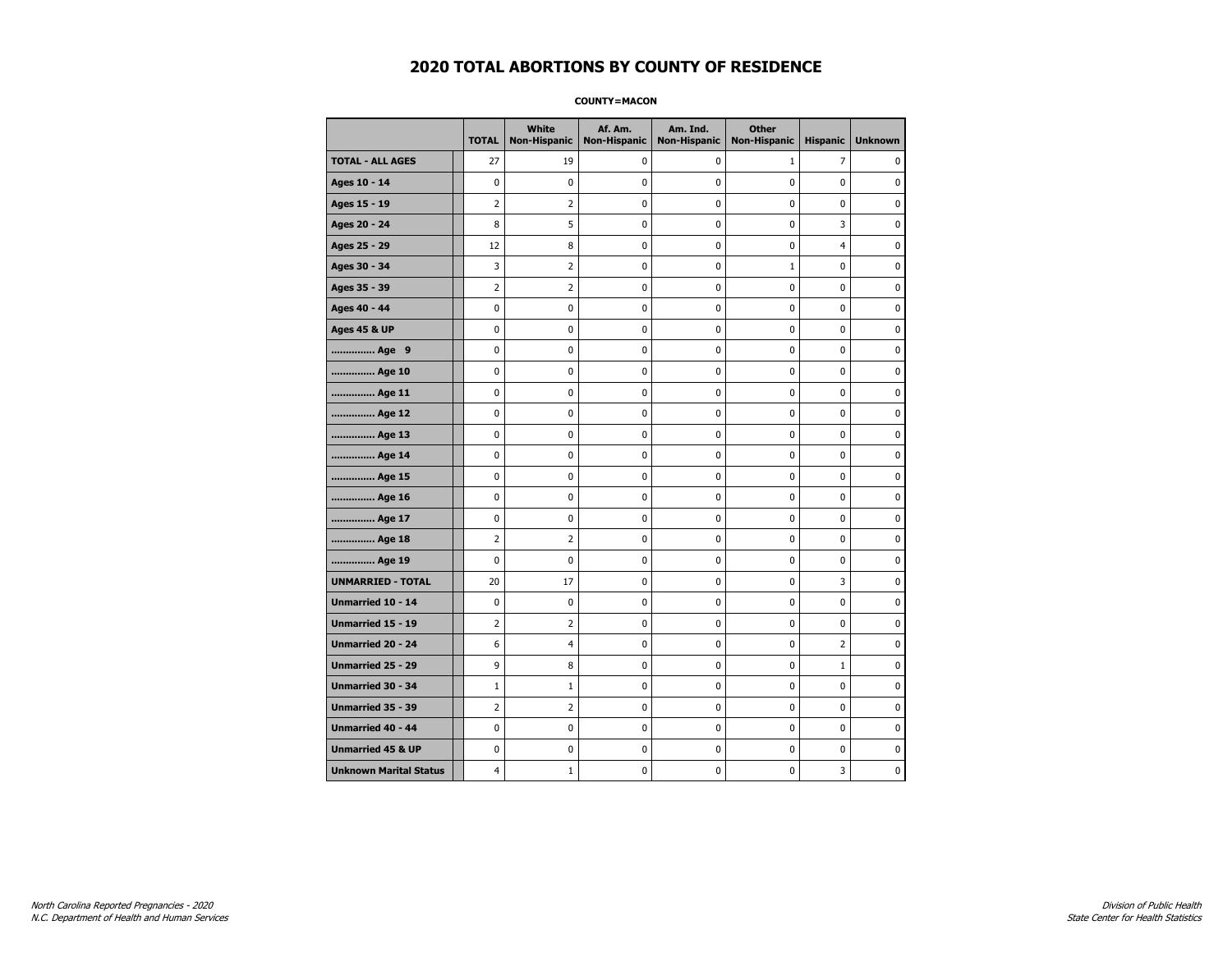#### **COUNTY=MADISON**

|                               | <b>TOTAL</b> | White<br>Non-Hispanic | Af. Am.<br><b>Non-Hispanic</b> | Am. Ind.<br><b>Non-Hispanic</b> | <b>Other</b><br><b>Non-Hispanic</b> | <b>Hispanic</b> | <b>Unknown</b> |
|-------------------------------|--------------|-----------------------|--------------------------------|---------------------------------|-------------------------------------|-----------------|----------------|
| <b>TOTAL - ALL AGES</b>       | 17           | 17                    | $\mathbf 0$                    | 0                               | 0                                   | $\mathbf 0$     | 0              |
| Ages 10 - 14                  | 0            | $\mathbf 0$           | $\mathbf 0$                    | $\mathbf 0$                     | 0                                   | $\mathbf 0$     | $\mathbf 0$    |
| Ages 15 - 19                  | $\mathbf 1$  | $1\,$                 | $\mathbf 0$                    | $\pmb{0}$                       | 0                                   | 0               | $\pmb{0}$      |
| Ages 20 - 24                  | 8            | 8                     | $\mathbf 0$                    | $\pmb{0}$                       | 0                                   | $\pmb{0}$       | 0              |
| Ages 25 - 29                  | 3            | 3                     | 0                              | 0                               | 0                                   | 0               | 0              |
| Ages 30 - 34                  | 3            | 3                     | $\mathbf 0$                    | 0                               | 0                                   | $\mathbf 0$     | 0              |
| Ages 35 - 39                  | $\mathbf 1$  | $\mathbf{1}$          | $\mathbf 0$                    | $\mathbf 0$                     | 0                                   | $\mathbf 0$     | 0              |
| Ages 40 - 44                  | $1\,$        | $\mathbf{1}$          | 0                              | 0                               | $\pmb{0}$                           | 0               | 0              |
| <b>Ages 45 &amp; UP</b>       | 0            | 0                     | 0                              | $\pmb{0}$                       | 0                                   | $\pmb{0}$       | 0              |
| Age 9                         | 0            | 0                     | 0                              | 0                               | 0                                   | 0               | 0              |
| Age 10                        | 0            | 0                     | $\mathbf 0$                    | $\mathbf 0$                     | 0                                   | $\mathbf 0$     | 0              |
| Age 11                        | 0            | 0                     | $\mathbf 0$                    | $\pmb{0}$                       | 0                                   | $\mathbf 0$     | 0              |
| Age 12                        | 0            | 0                     | $\pmb{0}$                      | 0                               | 0                                   | 0               | 0              |
| Age 13                        | 0            | 0                     | $\mathbf 0$                    | $\mathbf 0$                     | 0                                   | 0               | 0              |
| Age 14                        | 0            | 0                     | 0                              | 0                               | 0                                   | 0               | 0              |
| Age 15                        | 0            | 0                     | $\mathbf 0$                    | 0                               | 0                                   | $\mathbf 0$     | 0              |
| Age 16                        | 0            | 0                     | $\mathbf 0$                    | $\mathbf 0$                     | 0                                   | 0               | 0              |
| Age 17                        | $\mathbf 1$  | $1\,$                 | 0                              | $\pmb{0}$                       | 0                                   | 0               | 0              |
| Age 18                        | 0            | 0                     | 0                              | 0                               | 0                                   | 0               | 0              |
| Age 19                        | 0            | 0                     | 0                              | 0                               | 0                                   | 0               | 0              |
| <b>UNMARRIED - TOTAL</b>      | 16           | 16                    | $\mathbf 0$                    | $\pmb{0}$                       | 0                                   | 0               | 0              |
| Unmarried 10 - 14             | 0            | 0                     | $\mathbf 0$                    | $\mathbf 0$                     | 0                                   | $\mathbf 0$     | 0              |
| Unmarried 15 - 19             | $\mathbf 1$  | $\mathbf 1$           | 0                              | $\pmb{0}$                       | 0                                   | $\pmb{0}$       | $\pmb{0}$      |
| Unmarried 20 - 24             | 7            | 7                     | 0                              | 0                               | 0                                   | 0               | 0              |
| Unmarried 25 - 29             | 3            | 3                     | $\mathbf 0$                    | 0                               | 0                                   | $\mathbf 0$     | 0              |
| Unmarried 30 - 34             | 3            | 3                     | 0                              | $\pmb{0}$                       | 0                                   | $\pmb{0}$       | 0              |
| <b>Unmarried 35 - 39</b>      | $\mathbf{1}$ | $\mathbf{1}$          | $\mathbf 0$                    | 0                               | 0                                   | $\mathbf 0$     | 0              |
| Unmarried 40 - 44             | $\mathbf 1$  | $\mathbf 1$           | $\mathbf 0$                    | $\pmb{0}$                       | 0                                   | 0               | $\bf{0}$       |
| <b>Unmarried 45 &amp; UP</b>  | 0            | 0                     | 0                              | 0                               | 0                                   | 0               | 0              |
| <b>Unknown Marital Status</b> | $\mathbf{1}$ | $1\,$                 | 0                              | $\pmb{0}$                       | 0                                   | 0               | 0              |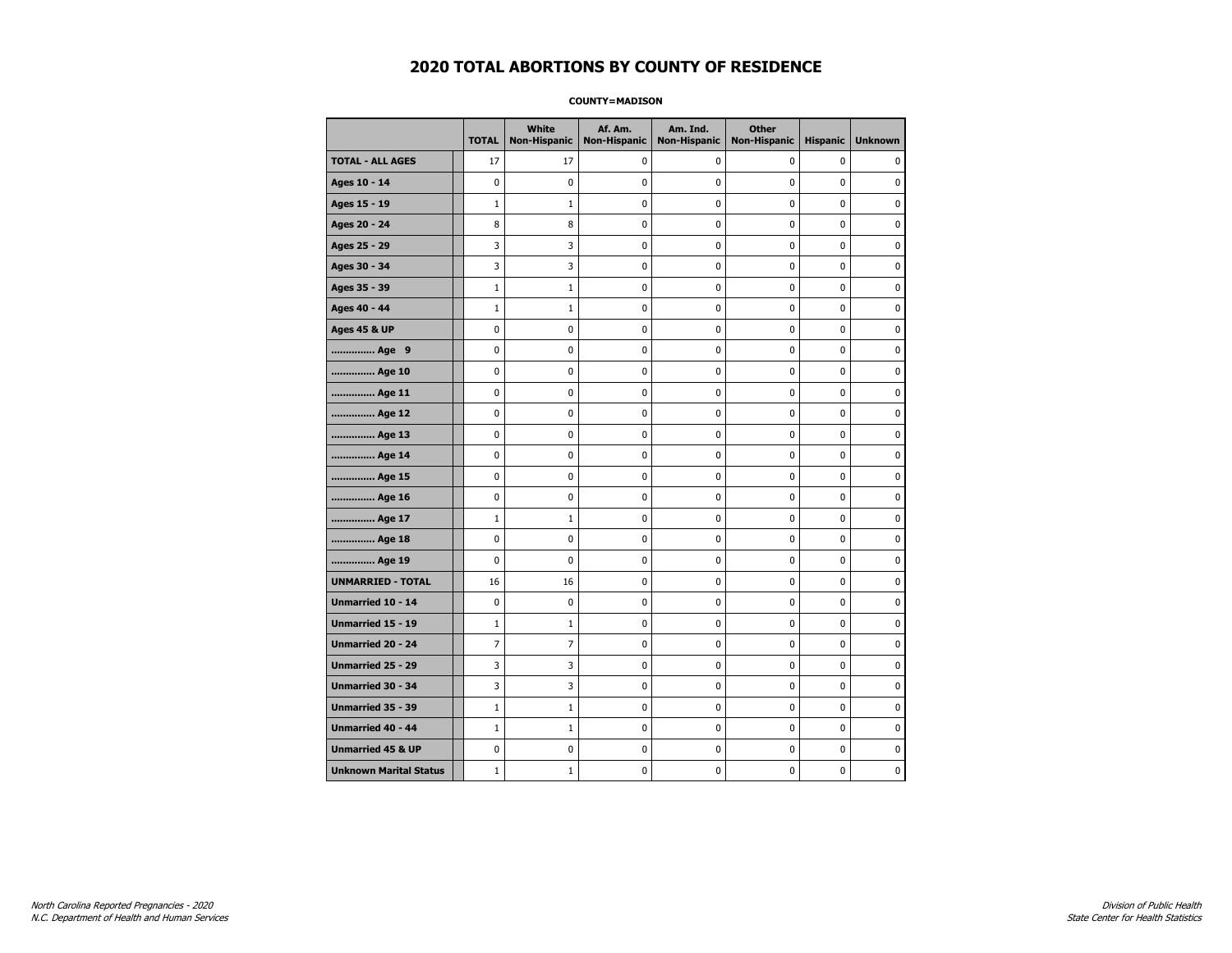**COUNTY=MARTIN** 

|                               | <b>TOTAL</b>   | White<br><b>Non-Hispanic</b> | Af. Am.<br><b>Non-Hispanic</b> | Am. Ind.<br><b>Non-Hispanic</b> | <b>Other</b><br><b>Non-Hispanic</b> | <b>Hispanic</b> | <b>Unknown</b> |
|-------------------------------|----------------|------------------------------|--------------------------------|---------------------------------|-------------------------------------|-----------------|----------------|
| <b>TOTAL - ALL AGES</b>       | 32             | 7                            | 22                             | 0                               | 0                                   | $\overline{2}$  | 1              |
| Ages 10 - 14                  | 0              | $\mathbf 0$                  | 0                              | 0                               | 0                                   | 0               | $\mathbf 0$    |
| Ages 15 - 19                  | 0              | $\pmb{0}$                    | $\pmb{0}$                      | 0                               | 0                                   | 0               | $\pmb{0}$      |
| Ages 20 - 24                  | 8              | 3                            | 5                              | 0                               | 0                                   | 0               | 0              |
| Ages 25 - 29                  | 12             | $\overline{2}$               | 8                              | 0                               | 0                                   | $\overline{2}$  | $\mathbf 0$    |
| Ages 30 - 34                  | 6              | $1\,$                        | 5                              | 0                               | 0                                   | 0               | $\mathbf 0$    |
| Ages 35 - 39                  | 5              | $\mathbf{1}$                 | 3                              | 0                               | 0                                   | 0               | $\mathbf{1}$   |
| Ages 40 - 44                  | 0              | 0                            | 0                              | 0                               | 0                                   | 0               | 0              |
| <b>Ages 45 &amp; UP</b>       | 0              | 0                            | 0                              | 0                               | 0                                   | 0               | $\mathbf 0$    |
| Age 9                         | 0              | 0                            | $\pmb{0}$                      | 0                               | 0                                   | 0               | $\pmb{0}$      |
| Age 10                        | 0              | 0                            | 0                              | 0                               | 0                                   | 0               | 0              |
| Age 11                        | 0              | $\mathbf 0$                  | 0                              | 0                               | 0                                   | 0               | 0              |
| Age 12                        | 0              | $\mathbf 0$                  | 0                              | 0                               | 0                                   | 0               | $\mathbf 0$    |
| Age 13                        | 0              | 0                            | 0                              | 0                               | 0                                   | 0               | 0              |
| Age 14                        | 0              | 0                            | 0                              | 0                               | 0                                   | 0               | 0              |
| Age 15                        | 0              | $\mathbf 0$                  | 0                              | 0                               | 0                                   | 0               | $\mathbf 0$    |
| Age 16                        | 0              | $\mathbf 0$                  | 0                              | 0                               | 0                                   | 0               | $\mathbf 0$    |
| Age 17                        | 0              | 0                            | 0                              | 0                               | 0                                   | 0               | 0              |
| Age 18                        | 0              | $\mathbf 0$                  | 0                              | 0                               | 0                                   | 0               | 0              |
| Age 19                        | 0              | 0                            | 0                              | 0                               | 0                                   | 0               | $\mathbf 0$    |
| <b>UNMARRIED - TOTAL</b>      | 23             | 6                            | 14                             | 0                               | 0                                   | $\overline{2}$  | $\mathbf{1}$   |
| Unmarried 10 - 14             | 0              | 0                            | 0                              | 0                               | 0                                   | 0               | 0              |
| Unmarried 15 - 19             | 0              | $\mathbf 0$                  | 0                              | 0                               | 0                                   | 0               | $\mathbf 0$    |
| <b>Unmarried 20 - 24</b>      | $\overline{7}$ | 3                            | 4                              | 0                               | 0                                   | 0               | $\mathbf 0$    |
| Unmarried 25 - 29             | 9              | 2                            | 5                              | 0                               | 0                                   | $\overline{2}$  | 0              |
| Unmarried 30 - 34             | 3              | $\mathbf{1}$                 | 2                              | 0                               | 0                                   | 0               | 0              |
| Unmarried 35 - 39             | 3              | 0                            | 2                              | 0                               | 0                                   | 0               | $\mathbf{1}$   |
| Unmarried 40 - 44             | 0              | $\mathbf 0$                  | 0                              | 0                               | 0                                   | 0               | $\mathbf 0$    |
| <b>Unmarried 45 &amp; UP</b>  | 0              | 0                            | 0                              | 0                               | 0                                   | 0               | 0              |
| <b>Unknown Marital Status</b> | 4              | 0                            | 4                              | 0                               | 0                                   | 0               | 0              |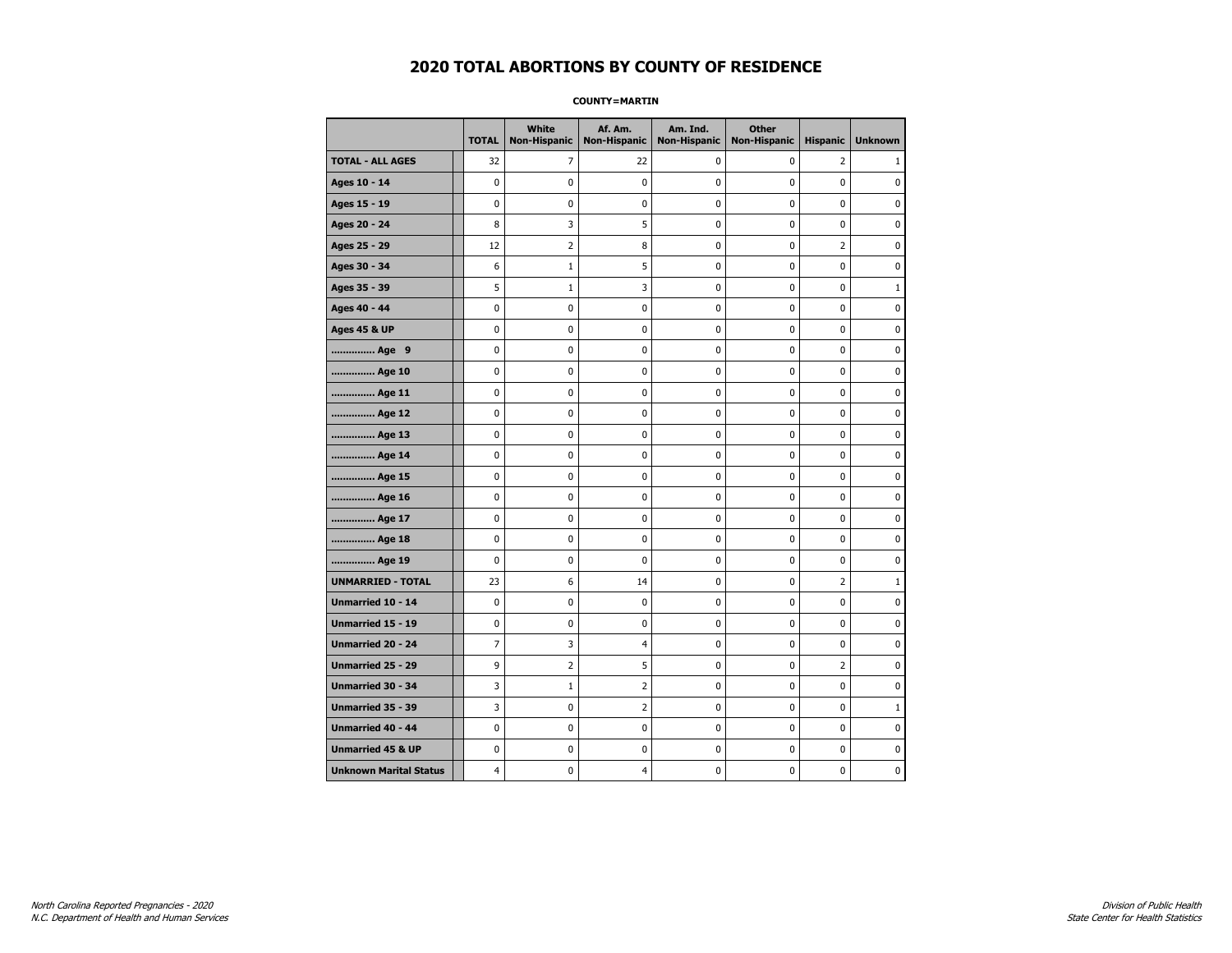#### **COUNTY=MECKLENBURG**

|                               | <b>TOTAL</b>   | <b>White</b><br><b>Non-Hispanic</b> | Af. Am.<br><b>Non-Hispanic</b> | Am. Ind.<br><b>Non-Hispanic</b> | <b>Other</b><br><b>Non-Hispanic</b> | <b>Hispanic</b> | <b>Unknown</b> |
|-------------------------------|----------------|-------------------------------------|--------------------------------|---------------------------------|-------------------------------------|-----------------|----------------|
| <b>TOTAL - ALL AGES</b>       | 4,569          | 702                                 | 2,626                          | 20                              | 209                                 | 769             | 243            |
| Ages 10 - 14                  | 6              | $\mathbf{1}$                        | 4                              | $\mathbf 0$                     | 0                                   | $\mathbf{1}$    | $\mathbf 0$    |
| Ages 15 - 19                  | 310            | 37                                  | 175                            | 0                               | $\overline{7}$                      | 72              | 19             |
| Ages 20 - 24                  | 1,161          | 170                                 | 649                            | 4                               | 32                                  | 236             | 70             |
| Ages 25 - 29                  | 1,404          | 212                                 | 852                            | 7                               | 59                                  | 200             | 74             |
| Ages 30 - 34                  | 976            | 154                                 | 565                            | 6                               | 60                                  | 149             | 42             |
| Ages 35 - 39                  | 459            | 78                                  | 254                            | 1                               | 33                                  | 75              | 18             |
| Ages 40 - 44                  | 121            | 28                                  | 55                             | $\mathbf{1}$                    | 11                                  | 20              | 6              |
| <b>Ages 45 &amp; UP</b>       | 10             | $\pmb{0}$                           | 5                              | 0                               | $1\,$                               | $\mathbf{1}$    | 3              |
| Age 9                         | 0              | 0                                   | 0                              | 0                               | 0                                   | 0               | 0              |
| Age 10                        | 0              | 0                                   | 0                              | 0                               | 0                                   | 0               | $\mathbf 0$    |
| Age 11                        | 0              | $\mathbf 0$                         | 0                              | 0                               | $\mathbf 0$                         | 0               | $\mathbf 0$    |
| Age 12                        | 0              | 0                                   | 0                              | 0                               | 0                                   | 0               | 0              |
| Age 13                        | $\mathbf{1}$   | 0                                   | $\mathbf{1}$                   | 0                               | 0                                   | 0               | 0              |
| Age 14                        | 5              | 1                                   | 3                              | 0                               | 0                                   | $\mathbf{1}$    | 0              |
| Age 15                        | 17             | 0                                   | $\overline{7}$                 | 0                               | 0                                   | 9               | $\mathbf{1}$   |
| Age 16                        | 29             | $\mathbf{1}$                        | 19                             | 0                               | $\mathbf 0$                         | $\overline{4}$  | 5              |
| Age 17                        | 43             | $\overline{7}$                      | 29                             | 0                               | 0                                   | 5               | $\overline{2}$ |
| Age 18                        | 92             | 15                                  | 48                             | 0                               | $\overline{2}$                      | 21              | 6              |
| Age 19                        | 129            | 14                                  | 72                             | 0                               | 5                                   | 33              | 5              |
| <b>UNMARRIED - TOTAL</b>      | 3,675          | 545                                 | 2,228                          | 13                              | 97                                  | 608             | 184            |
| Unmarried 10 - 14             | $\overline{4}$ | $\mathbf 0$                         | 3                              | 0                               | 0                                   | $\mathbf{1}$    | $\Omega$       |
| Unmarried 15 - 19             | 289            | 32                                  | 169                            | 0                               | 6                                   | 67              | 15             |
| Unmarried 20 - 24             | 1,045          | 154                                 | 589                            | 4                               | 27                                  | 210             | 61             |
| Unmarried 25 - 29             | 1,158          | 176                                 | 732                            | 5                               | 31                                  | 157             | 57             |
| <b>Unmarried 30 - 34</b>      | 722            | 110                                 | 450                            | 3                               | 23                                  | 105             | 31             |
| <b>Unmarried 35 - 39</b>      | 311            | 48                                  | 196                            | 0                               | 6                                   | 48              | 13             |
| <b>Unmarried 40 - 44</b>      | 67             | 12                                  | 41                             | 0                               | 3                                   | 9               | $\overline{2}$ |
| <b>Unmarried 45 &amp; UP</b>  | 5              | 0                                   | 2                              | 0                               | 0                                   | 1               | 2              |
| <b>Unknown Marital Status</b> | 372            | 41                                  | 227                            | 3                               | $\overline{7}$                      | 56              | 38             |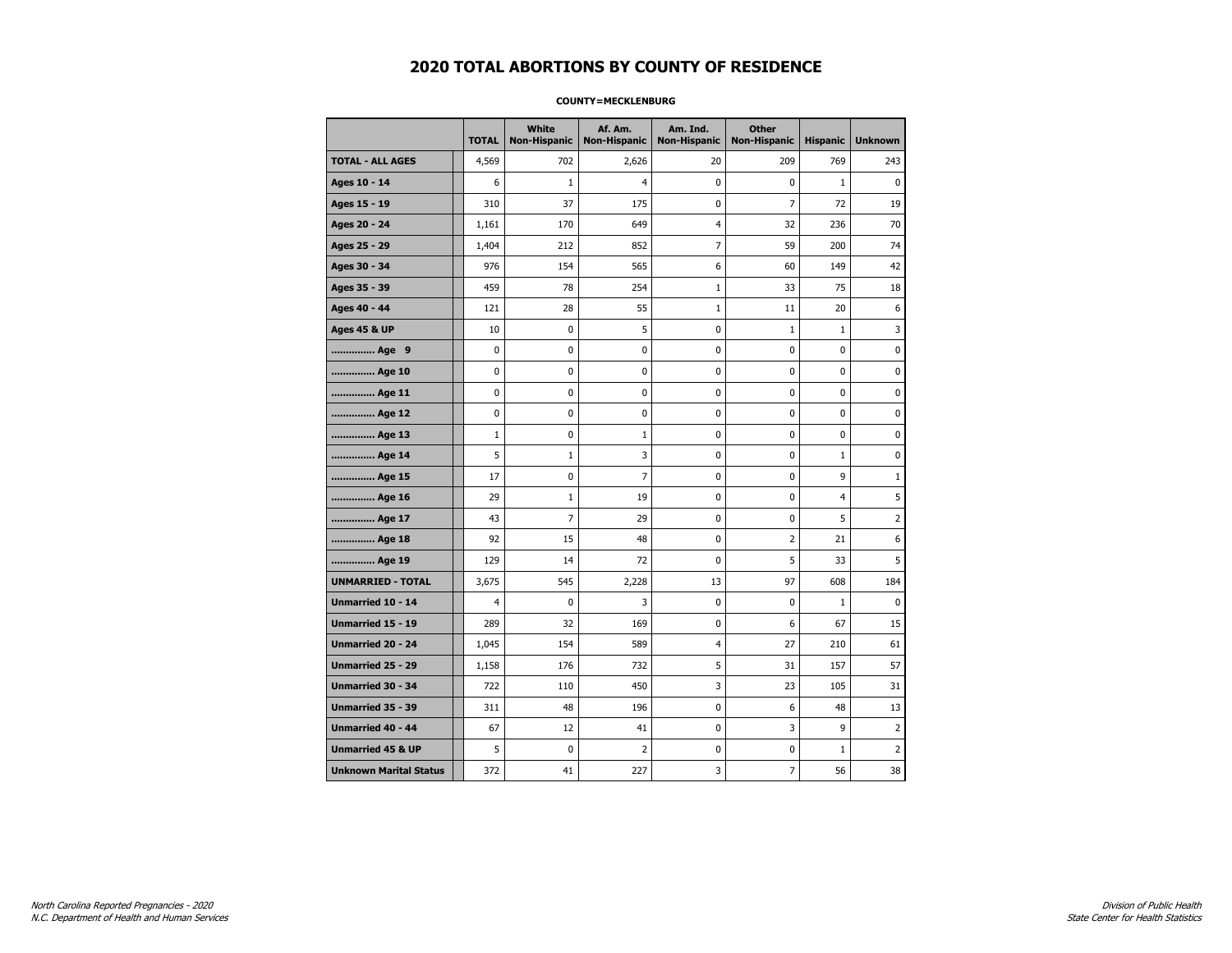**COUNTY=MITCHELL** 

|                               | <b>TOTAL</b> | White<br>Non-Hispanic | Af. Am.<br><b>Non-Hispanic</b> | Am. Ind.<br><b>Non-Hispanic</b> | <b>Other</b><br><b>Non-Hispanic</b> | <b>Hispanic</b> | <b>Unknown</b> |
|-------------------------------|--------------|-----------------------|--------------------------------|---------------------------------|-------------------------------------|-----------------|----------------|
| <b>TOTAL - ALL AGES</b>       | 3            | 2                     | 0                              | 0                               | $\mathbf{1}$                        | 0               | $\mathbf{0}$   |
| Ages 10 - 14                  | 0            | 0                     | 0                              | 0                               | 0                                   | 0               | 0              |
| Ages 15 - 19                  | 0            | 0                     | 0                              | 0                               | $\pmb{0}$                           | 0               | $\mathbf 0$    |
| Ages 20 - 24                  | 0            | 0                     | $\pmb{0}$                      | 0                               | $\mathbf 0$                         | 0               | $\mathbf 0$    |
| Ages 25 - 29                  | 0            | 0                     | $\pmb{0}$                      | 0                               | $\pmb{0}$                           | 0               | $\pmb{0}$      |
| Ages 30 - 34                  | $\mathbf 1$  | $\mathbf 1$           | 0                              | 0                               | 0                                   | 0               | 0              |
| Ages 35 - 39                  | 2            | $\mathbf{1}$          | 0                              | 0                               | $\mathbf{1}$                        | 0               | 0              |
| Ages 40 - 44                  | 0            | 0                     | 0                              | 0                               | $\mathbf 0$                         | 0               | $\pmb{0}$      |
| <b>Ages 45 &amp; UP</b>       | 0            | 0                     | 0                              | 0                               | 0                                   | 0               | $\mathbf 0$    |
| Age 9                         | 0            | 0                     | 0                              | 0                               | $\mathbf 0$                         | 0               | $\mathbf 0$    |
| Age 10                        | 0            | 0                     | $\pmb{0}$                      | 0                               | $\pmb{0}$                           | 0               | 0              |
| Age 11                        | 0            | 0                     | 0                              | 0                               | 0                                   | 0               | $\mathbf 0$    |
| Age 12                        | 0            | 0                     | 0                              | 0                               | 0                                   | 0               | 0              |
| Age 13                        | 0            | 0                     | 0                              | 0                               | 0                                   | 0               | $\mathbf 0$    |
| Age 14                        | 0            | 0                     | 0                              | 0                               | $\mathbf 0$                         | 0               | $\mathbf 0$    |
| Age 15                        | 0            | 0                     | $\pmb{0}$                      | 0                               | $\pmb{0}$                           | 0               | $\pmb{0}$      |
| Age 16                        | 0            | 0                     | $\pmb{0}$                      | 0                               | $\pmb{0}$                           | 0               | $\mathbf 0$    |
| Age 17                        | 0            | 0                     | 0                              | 0                               | 0                                   | 0               | 0              |
| Age 18                        | 0            | 0                     | $\pmb{0}$                      | 0                               | $\pmb{0}$                           | 0               | $\pmb{0}$      |
| Age 19                        | 0            | 0                     | 0                              | 0                               | 0                                   | 0               | $\mathbf 0$    |
| <b>UNMARRIED - TOTAL</b>      | $\mathbf{1}$ | $\mathbf{1}$          | 0                              | 0                               | $\mathbf 0$                         | 0               | $\mathbf 0$    |
| Unmarried 10 - 14             | 0            | 0                     | $\pmb{0}$                      | 0                               | $\pmb{0}$                           | 0               | 0              |
| Unmarried 15 - 19             | 0            | 0                     | $\pmb{0}$                      | 0                               | $\pmb{0}$                           | 0               | $\mathbf 0$    |
| Unmarried 20 - 24             | 0            | 0                     | 0                              | 0                               | 0                                   | 0               | 0              |
| Unmarried 25 - 29             | 0            | 0                     | 0                              | 0                               | 0                                   | 0               | 0              |
| <b>Unmarried 30 - 34</b>      | 0            | 0                     | 0                              | 0                               | $\mathbf 0$                         | 0               | $\mathbf 0$    |
| Unmarried 35 - 39             | $\mathbf{1}$ | $\mathbf{1}$          | 0                              | 0                               | $\mathbf 0$                         | 0               | $\mathbf 0$    |
| Unmarried 40 - 44             | 0            | 0                     | $\pmb{0}$                      | 0                               | $\pmb{0}$                           | 0               | 0              |
| <b>Unmarried 45 &amp; UP</b>  | 0            | 0                     | 0                              | 0                               | 0                                   | 0               | 0              |
| <b>Unknown Marital Status</b> | $\mathbf{1}$ | $1\,$                 | 0                              | 0                               | 0                                   | 0               | $\mathbf 0$    |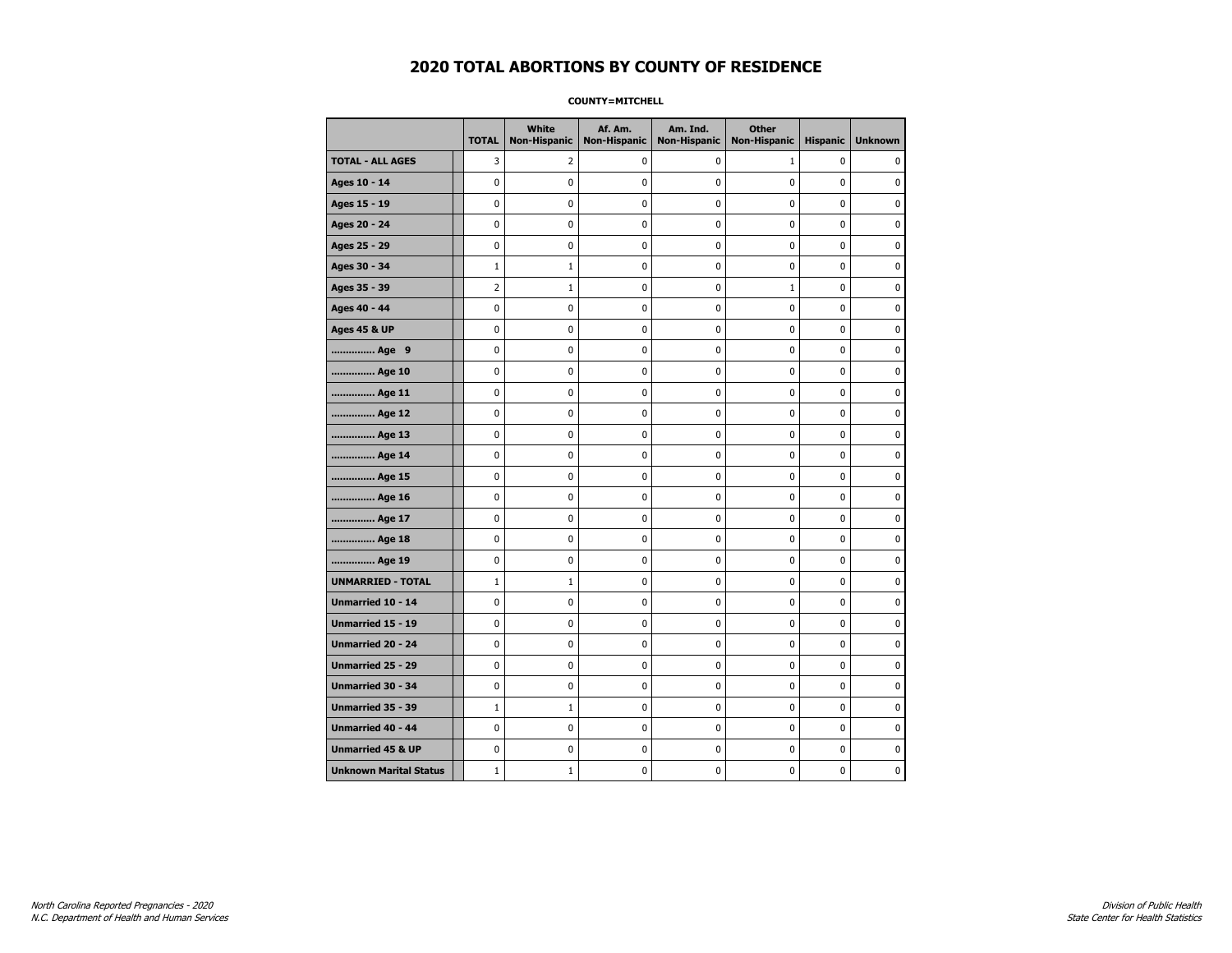#### **COUNTY=MONTGOMERY**

|                               | <b>TOTAL</b>   | White<br><b>Non-Hispanic</b> | Af. Am.<br><b>Non-Hispanic</b> | Am. Ind.<br><b>Non-Hispanic</b> | <b>Other</b><br><b>Non-Hispanic</b> | <b>Hispanic</b> | <b>Unknown</b> |
|-------------------------------|----------------|------------------------------|--------------------------------|---------------------------------|-------------------------------------|-----------------|----------------|
| <b>TOTAL - ALL AGES</b>       | 37             | 9                            | 15                             | 0                               | 2                                   | 11              | 0              |
| Ages 10 - 14                  | 0              | 0                            | $\pmb{0}$                      | 0                               | $\mathbf 0$                         | $\pmb{0}$       | 0              |
| Ages 15 - 19                  | 6              | $\mathbf{1}$                 | $\overline{2}$                 | $\mathbf 0$                     | 0                                   | 3               | $\mathbf 0$    |
| Ages 20 - 24                  | 14             | $\overline{4}$               | 5                              | 0                               | $\mathbf{1}$                        | $\overline{4}$  | 0              |
| Ages 25 - 29                  | 10             | $\overline{2}$               | 5                              | $\mathbf 0$                     | $\mathbf 0$                         | 3               | $\mathbf 0$    |
| Ages 30 - 34                  | $\overline{4}$ | $\overline{2}$               | $\mathbf{1}$                   | $\mathbf 0$                     | 0                                   | $\mathbf{1}$    | 0              |
| Ages 35 - 39                  | $\overline{2}$ | $\pmb{0}$                    | $\mathbf 1$                    | $\pmb{0}$                       | $1\,$                               | 0               | 0              |
| Ages 40 - 44                  | 0              | 0                            | 0                              | 0                               | $\pmb{0}$                           | $\pmb{0}$       | 0              |
| <b>Ages 45 &amp; UP</b>       | 0              | 0                            | 0                              | 0                               | 0                                   | 0               | 0              |
| Age 9                         | 0              | 0                            | 0                              | 0                               | 0                                   | 0               | 0              |
| Age 10                        | 0              | 0                            | $\mathbf 0$                    | $\mathbf 0$                     | 0                                   | $\mathbf 0$     | 0              |
| Age 11                        | 0              | 0                            | 0                              | 0                               | 0                                   | $\mathbf 0$     | 0              |
| Age 12                        | 0              | 0                            | 0                              | 0                               | 0                                   | 0               | 0              |
| Age 13                        | 0              | 0                            | $\mathbf 0$                    | $\mathbf 0$                     | 0                                   | $\mathbf 0$     | $\mathbf 0$    |
| Age 14                        | $\mathbf 0$    | 0                            | $\mathbf 0$                    | $\mathbf 0$                     | 0                                   | $\mathbf 0$     | 0              |
| Age 15                        | $\mathbf 1$    | 0                            | $\mathbf 0$                    | $\pmb{0}$                       | 0                                   | $\mathbf{1}$    | $\pmb{0}$      |
| Age 16                        | $\overline{2}$ | $1\,$                        | 0                              | $\pmb{0}$                       | 0                                   | $\mathbf{1}$    | 0              |
| Age 17                        | 0              | 0                            | $\mathbf 0$                    | 0                               | 0                                   | $\mathbf 0$     | 0              |
| Age 18                        | $\mathbf{1}$   | 0                            | 1                              | 0                               | 0                                   | 0               | 0              |
| Age 19                        | $\overline{2}$ | 0                            | $\mathbf{1}$                   | 0                               | 0                                   | 1               | 0              |
| <b>UNMARRIED - TOTAL</b>      | 35             | 8                            | 15                             | 0                               | 2                                   | 10              | 0              |
| Unmarried 10 - 14             | 0              | 0                            | $\mathbf 0$                    | $\mathbf 0$                     | $\mathbf 0$                         | $\mathbf{0}$    | 0              |
| Unmarried 15 - 19             | 6              | $\mathbf{1}$                 | $\overline{2}$                 | 0                               | 0                                   | 3               | 0              |
| <b>Unmarried 20 - 24</b>      | 14             | $\overline{4}$               | 5                              | 0                               | $\mathbf{1}$                        | $\overline{4}$  | 0              |
| <b>Unmarried 25 - 29</b>      | 10             | $\overline{2}$               | 5                              | $\pmb{0}$                       | 0                                   | 3               | $\bf{0}$       |
| Unmarried 30 - 34             | $\overline{2}$ | $1\,$                        | $\mathbf 1$                    | 0                               | 0                                   | 0               | 0              |
| Unmarried 35 - 39             | 2              | 0                            | $\mathbf 1$                    | 0                               | $1\,$                               | 0               | 0              |
| Unmarried 40 - 44             | 0              | 0                            | 0                              | 0                               | 0                                   | 0               | 0              |
| <b>Unmarried 45 &amp; UP</b>  | 0              | 0                            | 0                              | 0                               | 0                                   | 0               | 0              |
| <b>Unknown Marital Status</b> | 0              | 0                            | $\pmb{0}$                      | 0                               | 0                                   | 0               | 0              |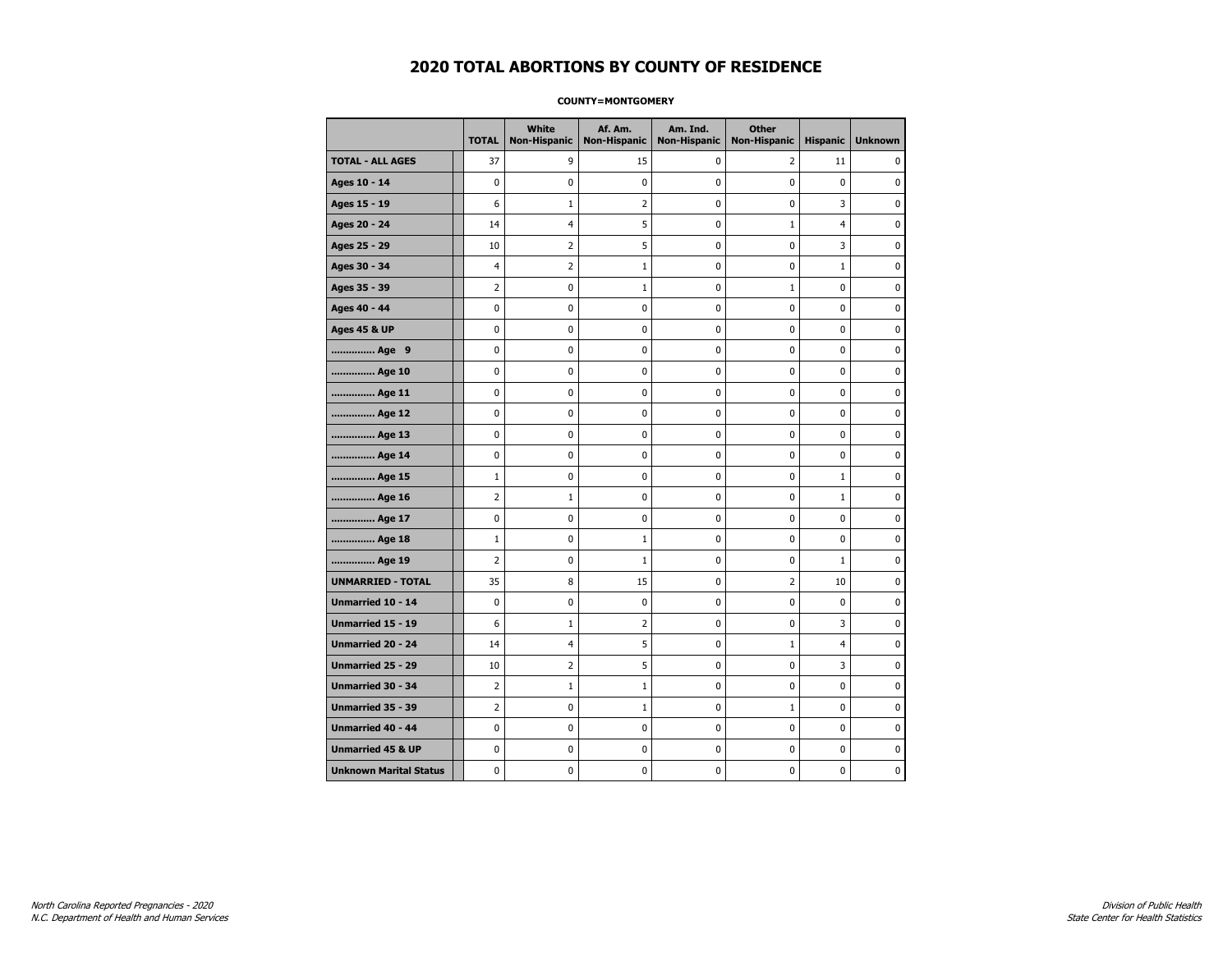**COUNTY=MOORE** 

|                               | <b>TOTAL</b> | White<br><b>Non-Hispanic</b> | Af. Am.<br><b>Non-Hispanic</b> | Am. Ind.<br><b>Non-Hispanic</b> | <b>Other</b><br><b>Non-Hispanic</b> | <b>Hispanic</b> | <b>Unknown</b> |
|-------------------------------|--------------|------------------------------|--------------------------------|---------------------------------|-------------------------------------|-----------------|----------------|
| <b>TOTAL - ALL AGES</b>       | 158          | 66                           | 63                             | 3                               | $\overline{2}$                      | 15              | 9              |
| Ages 10 - 14                  | 0            | $\mathbf 0$                  | 0                              | $\mathbf 0$                     | 0                                   | 0               | 0              |
| Ages 15 - 19                  | 8            | 3                            | 3                              | 0                               | $\pmb{0}$                           | $\mathbf{1}$    | $\mathbf{1}$   |
| Ages 20 - 24                  | 41           | 13                           | 18                             | $\mathbf 1$                     | $\overline{2}$                      | $\overline{4}$  | 3              |
| Ages 25 - 29                  | 37           | 9                            | 19                             | $\mathbf{1}$                    | 0                                   | 5               | 3              |
| Ages 30 - 34                  | 38           | 15                           | 18                             | $\mathbf{1}$                    | 0                                   | 3               | $\mathbf{1}$   |
| Ages 35 - 39                  | 27           | 21                           | 5                              | 0                               | 0                                   | $\mathbf{1}$    | $\mathbf 0$    |
| Ages 40 - 44                  | 3            | 3                            | 0                              | 0                               | $\pmb{0}$                           | 0               | $\pmb{0}$      |
| <b>Ages 45 &amp; UP</b>       | $\mathbf{1}$ | 1                            | 0                              | 0                               | 0                                   | 0               | 0              |
| Age 9                         | 0            | 0                            | 0                              | 0                               | 0                                   | 0               | 0              |
| Age 10                        | 0            | 0                            | 0                              | 0                               | $\mathbf 0$                         | 0               | $\mathbf 0$    |
| Age 11                        | 0            | 0                            | 0                              | 0                               | $\pmb{0}$                           | 0               | 0              |
| Age 12                        | 0            | 0                            | 0                              | 0                               | 0                                   | 0               | 0              |
| Age 13                        | 0            | 0                            | 0                              | 0                               | 0                                   | 0               | $\mathbf 0$    |
| Age 14                        | 0            | 0                            | 0                              | 0                               | $\pmb{0}$                           | 0               | $\mathbf 0$    |
| Age 15                        | 0            | 0                            | 0                              | 0                               | $\pmb{0}$                           | 0               | $\pmb{0}$      |
| Age 16                        | 0            | 0                            | 0                              | 0                               | 0                                   | 0               | 0              |
| Age 17                        | $\mathbf{1}$ | 1                            | 0                              | 0                               | 0                                   | 0               | 0              |
| Age 18                        | 4            | 0                            | $\overline{2}$                 | 0                               | 0                                   | $\mathbf{1}$    | $\mathbf{1}$   |
| Age 19                        | 3            | 2                            | $\mathbf 1$                    | 0                               | 0                                   | 0               | 0              |
| <b>UNMARRIED - TOTAL</b>      | 116          | 40                           | 55                             | 3                               | $\overline{2}$                      | 9               | $\overline{7}$ |
| Unmarried 10 - 14             | 0            | 0                            | 0                              | 0                               | $\pmb{0}$                           | 0               | 0              |
| <b>Unmarried 15 - 19</b>      | 8            | 3                            | 3                              | 0                               | 0                                   | $\mathbf{1}$    | $\mathbf{1}$   |
| <b>Unmarried 20 - 24</b>      | 35           | 10                           | 17                             | $\mathbf 1$                     | $\overline{2}$                      | $\overline{2}$  | 3              |
| Unmarried 25 - 29             | 27           | 6                            | 16                             | $\mathbf 1$                     | 0                                   | $\mathbf 1$     | 3              |
| Unmarried 30 - 34             | 26           | $\overline{7}$               | 15                             | $\mathbf{1}$                    | 0                                   | 3               | 0              |
| Unmarried 35 - 39             | 18           | 13                           | 4                              | 0                               | $\pmb{0}$                           | $\mathbf 1$     | $\mathbf 0$    |
| Unmarried 40 - 44             | $1\,$        | $\mathbf{1}$                 | 0                              | 0                               | 0                                   | 0               | 0              |
| <b>Unmarried 45 &amp; UP</b>  | 0            | 0                            | 0                              | 0                               | $\pmb{0}$                           | 0               | 0              |
| <b>Unknown Marital Status</b> | 11           | 5                            | 3                              | 0                               | 0                                   | $\mathbf{1}$    | 2              |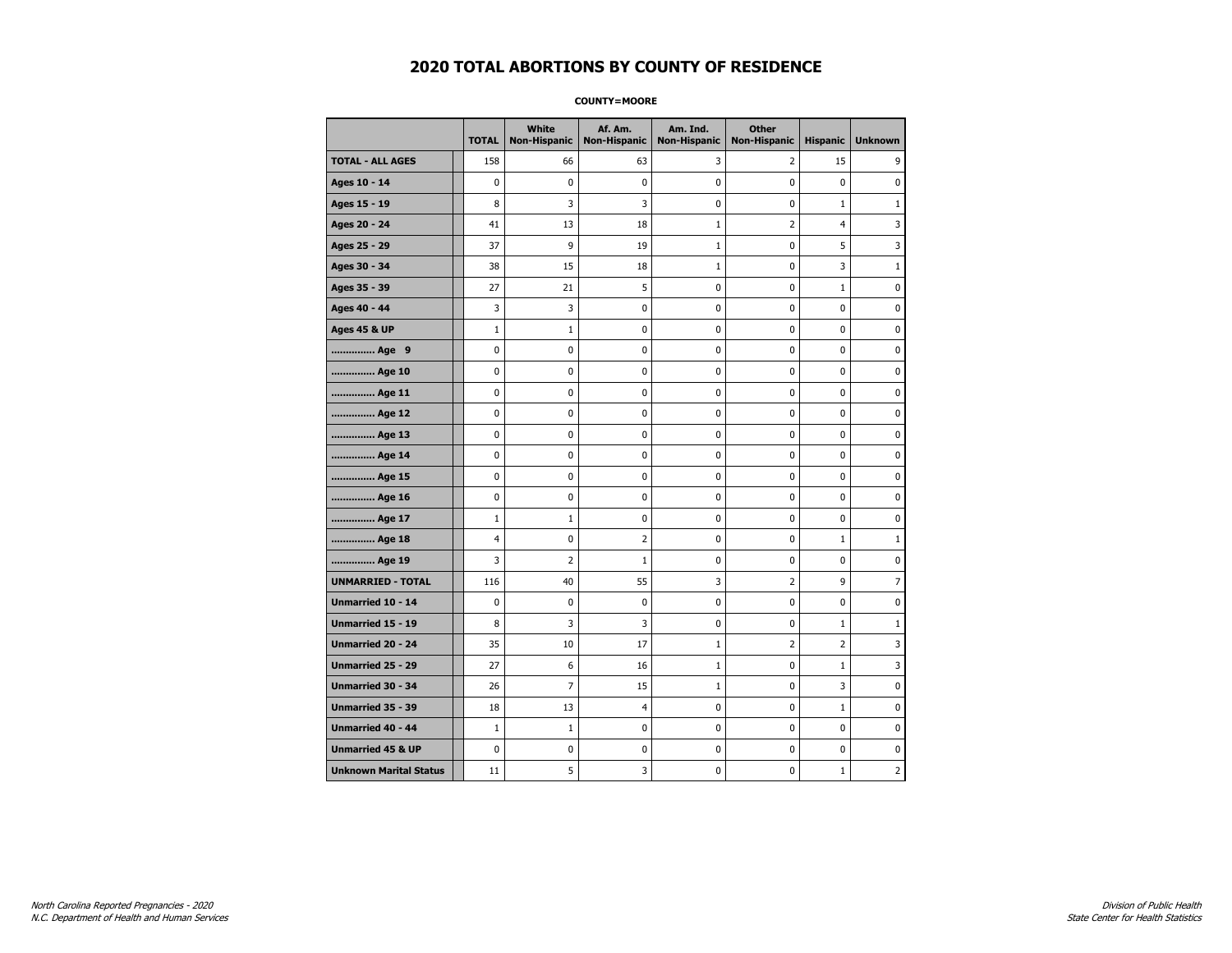**COUNTY=NASH** 

|                               | <b>TOTAL</b>   | White<br><b>Non-Hispanic</b> | Af. Am.<br><b>Non-Hispanic</b> | Am. Ind.<br><b>Non-Hispanic</b> | <b>Other</b><br><b>Non-Hispanic</b> | <b>Hispanic</b> | <b>Unknown</b> |
|-------------------------------|----------------|------------------------------|--------------------------------|---------------------------------|-------------------------------------|-----------------|----------------|
| <b>TOTAL - ALL AGES</b>       | 287            | 40                           | 200                            | 5                               | 0                                   | 21              | 21             |
| Ages 10 - 14                  | 3              | $\mathbf 0$                  | 2                              | 0                               | 0                                   | $\mathbf{1}$    | 0              |
| Ages 15 - 19                  | 27             | 4                            | 19                             | 0                               | 0                                   | 3               | $\mathbf{1}$   |
| Ages 20 - 24                  | 65             | 9                            | 41                             | $\overline{2}$                  | $\mathbf 0$                         | 5               | 8              |
| Ages 25 - 29                  | 94             | 10                           | 73                             | $\mathbf 1$                     | $\pmb{0}$                           | 6               | 4              |
| Ages 30 - 34                  | 65             | 10                           | 44                             | $\mathbf 1$                     | 0                                   | 6               | 4              |
| Ages 35 - 39                  | 13             | 4                            | 8                              | $\mathbf 1$                     | 0                                   | 0               | 0              |
| Ages 40 - 44                  | 10             | $\mathbf{1}$                 | 6                              | 0                               | $\mathbf 0$                         | 0               | 3              |
| <b>Ages 45 &amp; UP</b>       | 0              | 0                            | 0                              | 0                               | 0                                   | 0               | $\mathbf 0$    |
| Age 9                         | 0              | 0                            | 0                              | 0                               | $\mathbf 0$                         | 0               | $\mathbf 0$    |
| Age 10                        | 0              | 0                            | 0                              | 0                               | $\pmb{0}$                           | 0               | 0              |
| Age 11                        | 0              | 0                            | 0                              | 0                               | 0                                   | 0               | $\mathbf 0$    |
| Age 12                        | 0              | 0                            | 0                              | 0                               | 0                                   | 0               | 0              |
| Age 13                        | 0              | 0                            | 0                              | 0                               | 0                                   | 0               | $\mathbf 0$    |
| Age 14                        | 3              | 0                            | $\overline{2}$                 | 0                               | $\pmb{0}$                           | $\mathbf{1}$    | $\mathbf 0$    |
| Age 15                        | 4              | 0                            | 4                              | 0                               | $\pmb{0}$                           | 0               | $\pmb{0}$      |
| Age 16                        | $\overline{2}$ | $\pmb{0}$                    | 2                              | 0                               | $\pmb{0}$                           | 0               | $\mathbf 0$    |
| Age 17                        | 5              | 2                            | 3                              | 0                               | 0                                   | 0               | 0              |
| Age 18                        | 9              | $\overline{2}$               | 5                              | 0                               | $\pmb{0}$                           | $\mathbf 1$     | $\mathbf{1}$   |
| Age 19                        | 7              | 0                            | 5                              | 0                               | 0                                   | 2               | $\mathbf 0$    |
| <b>UNMARRIED - TOTAL</b>      | 243            | 33                           | 174                            | $\overline{4}$                  | $\mathbf 0$                         | 17              | 15             |
| Unmarried 10 - 14             | 3              | 0                            | $\overline{2}$                 | 0                               | $\pmb{0}$                           | $\mathbf 1$     | 0              |
| Unmarried 15 - 19             | 25             | 4                            | 18                             | 0                               | $\pmb{0}$                           | 3               | $\pmb{0}$      |
| <b>Unmarried 20 - 24</b>      | 59             | 9                            | 39                             | $\mathbf 1$                     | 0                                   | 4               | 6              |
| <b>Unmarried 25 - 29</b>      | 84             | 8                            | 66                             | $\mathbf{1}$                    | 0                                   | 5               | 4              |
| <b>Unmarried 30 - 34</b>      | 47             | 5                            | 34                             | $\mathbf 1$                     | $\mathbf 0$                         | 4               | 3              |
| <b>Unmarried 35 - 39</b>      | 11             | 4                            | 6                              | $\mathbf 1$                     | $\mathbf 0$                         | 0               | $\mathbf 0$    |
| <b>Unmarried 40 - 44</b>      | 6              | $\mathbf{1}$                 | 4                              | 0                               | $\pmb{0}$                           | 0               | $\mathbf{1}$   |
| <b>Unmarried 45 &amp; UP</b>  | 0              | 0                            | 0                              | 0                               | 0                                   | 0               | 0              |
| <b>Unknown Marital Status</b> | 23             | $\mathbf{1}$                 | 14                             | $\mathbf 1$                     | 0                                   | 2               | 5              |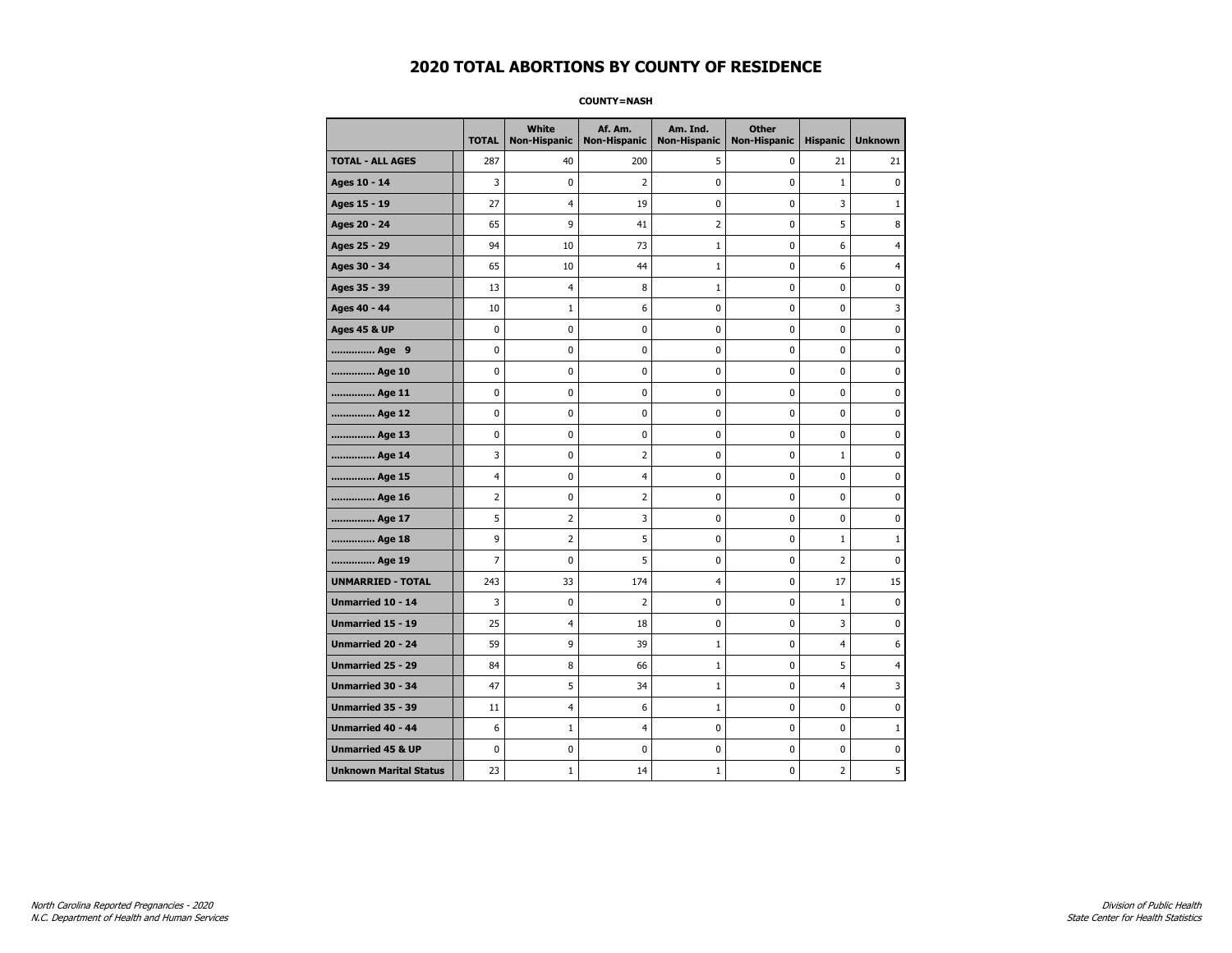#### **COUNTY=NEW HANOVER**

|                               | <b>TOTAL</b> | <b>White</b><br><b>Non-Hispanic</b> | Af. Am.<br><b>Non-Hispanic</b> | Am. Ind.<br><b>Non-Hispanic</b> | <b>Other</b><br><b>Non-Hispanic</b> | <b>Hispanic</b> | <b>Unknown</b> |
|-------------------------------|--------------|-------------------------------------|--------------------------------|---------------------------------|-------------------------------------|-----------------|----------------|
| <b>TOTAL - ALL AGES</b>       | 582          | 315                                 | 172                            | 5                               | 6                                   | 58              | 26             |
| Ages 10 - 14                  | 0            | $\mathbf 0$                         | 0                              | 0                               | 0                                   | 0               | 0              |
| Ages 15 - 19                  | 41           | 16                                  | 17                             | 0                               | $\pmb{0}$                           | 6               | $\overline{2}$ |
| Ages 20 - 24                  | 187          | 119                                 | 31                             | $\mathbf 1$                     | $\overline{2}$                      | 27              | $\overline{7}$ |
| Ages 25 - 29                  | 155          | 81                                  | 56                             | $\mathbf 1$                     | $\mathbf{1}$                        | 7               | 9              |
| Ages 30 - 34                  | 100          | 40                                  | 44                             | $\mathbf 1$                     | $1\,$                               | 10              | 4              |
| Ages 35 - 39                  | 65           | 37                                  | 17                             | $\overline{2}$                  | 2                                   | 5               | $\overline{2}$ |
| Ages 40 - 44                  | 21           | 15                                  | 3                              | 0                               | 0                                   | $\mathbf 1$     | $\overline{2}$ |
| <b>Ages 45 &amp; UP</b>       | $\mathbf 1$  | $\pmb{0}$                           | $\mathbf{1}$                   | 0                               | $\pmb{0}$                           | 0               | $\pmb{0}$      |
| Age 9                         | 0            | 0                                   | 0                              | 0                               | 0                                   | 0               | 0              |
| Age 10                        | 0            | 0                                   | 0                              | 0                               | 0                                   | 0               | $\mathbf 0$    |
| Age 11                        | 0            | 0                                   | 0                              | 0                               | $\pmb{0}$                           | 0               | $\mathbf 0$    |
| Age 12                        | 0            | 0                                   | 0                              | 0                               | 0                                   | 0               | 0              |
| Age 13                        | 0            | 0                                   | 0                              | 0                               | 0                                   | 0               | 0              |
| Age 14                        | 0            | 0                                   | 0                              | 0                               | 0                                   | 0               | 0              |
| Age 15                        | 0            | 0                                   | 0                              | 0                               | 0                                   | 0               | 0              |
| Age 16                        | 3            | 0                                   | 3                              | 0                               | $\mathbf 0$                         | 0               | $\mathbf 0$    |
| Age 17                        | 9            | 5                                   | 2                              | 0                               | $\pmb{0}$                           | $\overline{2}$  | 0              |
| Age 18                        | 15           | 4                                   | 8                              | 0                               | 0                                   | 3               | 0              |
| Age 19                        | 14           | $\overline{7}$                      | 4                              | 0                               | 0                                   | $\mathbf{1}$    | $\overline{2}$ |
| <b>UNMARRIED - TOTAL</b>      | 485          | 263                                 | 151                            | 3                               | 3                                   | 49              | 16             |
| Unmarried 10 - 14             | 0            | $\mathbf 0$                         | 0                              | 0                               | $\mathbf 0$                         | 0               | 0              |
| Unmarried 15 - 19             | 38           | 16                                  | 16                             | 0                               | $\pmb{0}$                           | 6               | $\pmb{0}$      |
| Unmarried 20 - 24             | 174          | 109                                 | 31                             | $\mathbf 1$                     | 2                                   | 25              | 6              |
| Unmarried 25 - 29             | 132          | 71                                  | 47                             | 0                               | $1\,$                               | 6               | $\overline{7}$ |
| <b>Unmarried 30 - 34</b>      | 76           | 33                                  | 35                             | 0                               | $\pmb{0}$                           | 6               | $\overline{2}$ |
| <b>Unmarried 35 - 39</b>      | 42           | 21                                  | 16                             | $\overline{2}$                  | 0                                   | 3               | 0              |
| <b>Unmarried 40 - 44</b>      | 14           | 9                                   | 3                              | 0                               | $\pmb{0}$                           | $\mathbf{1}$    | $\mathbf{1}$   |
| <b>Unmarried 45 &amp; UP</b>  | 0            | 0                                   | 0                              | 0                               | 0                                   | 0               | 0              |
| <b>Unknown Marital Status</b> | 36           | 15                                  | 12                             | 0                               | 0                                   | 3               | 6              |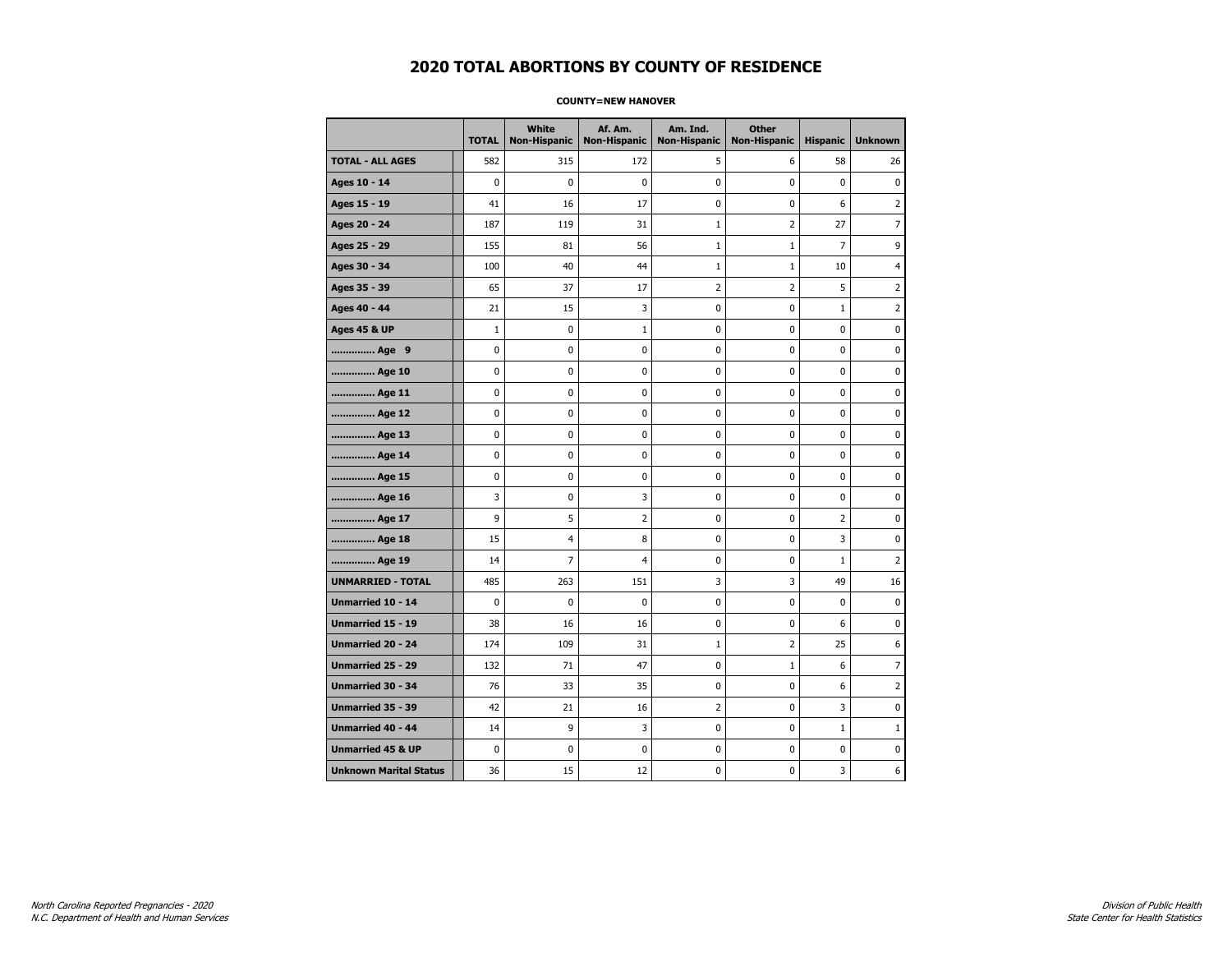#### **COUNTY=NORTHAMPTON**

|                               | <b>TOTAL</b>   | <b>White</b><br><b>Non-Hispanic</b> | Af. Am.<br><b>Non-Hispanic</b> | Am. Ind.<br><b>Non-Hispanic</b> | <b>Other</b><br><b>Non-Hispanic</b> | <b>Hispanic</b> | <b>Unknown</b> |
|-------------------------------|----------------|-------------------------------------|--------------------------------|---------------------------------|-------------------------------------|-----------------|----------------|
| <b>TOTAL - ALL AGES</b>       | 41             | 2                                   | 38                             | 0                               | 0                                   | $\mathbf{1}$    | $\Omega$       |
| Ages 10 - 14                  | 0              | $\mathbf 0$                         | 0                              | 0                               | 0                                   | 0               | $\mathbf 0$    |
| Ages 15 - 19                  | 3              | $\pmb{0}$                           | 3                              | 0                               | 0                                   | 0               | $\pmb{0}$      |
| Ages 20 - 24                  | 6              | 0                                   | 6                              | 0                               | 0                                   | 0               | $\pmb{0}$      |
| Ages 25 - 29                  | 18             | 0                                   | 18                             | 0                               | 0                                   | 0               | 0              |
| Ages 30 - 34                  | $\overline{7}$ | $\mathbf{1}$                        | 6                              | 0                               | 0                                   | 0               | 0              |
| Ages 35 - 39                  | 5              | $\mathbf 0$                         | $\overline{4}$                 | 0                               | 0                                   | $\mathbf{1}$    | $\mathbf 0$    |
| Ages 40 - 44                  | $1\,$          | $1\,$                               | 0                              | 0                               | 0                                   | 0               | 0              |
| <b>Ages 45 &amp; UP</b>       | $\mathbf 1$    | 0                                   | $\mathbf{1}$                   | 0                               | 0                                   | 0               | 0              |
| Age 9                         | 0              | 0                                   | 0                              | 0                               | 0                                   | 0               | 0              |
| Age 10                        | 0              | $\mathbf 0$                         | 0                              | 0                               | 0                                   | 0               | $\mathbf 0$    |
| Age 11                        | 0              | $\mathbf 0$                         | 0                              | 0                               | 0                                   | 0               | $\mathbf 0$    |
| Age 12                        | 0              | 0                                   | 0                              | 0                               | 0                                   | 0               | 0              |
| Age 13                        | 0              | $\mathbf 0$                         | 0                              | 0                               | 0                                   | 0               | 0              |
| Age 14                        | 0              | 0                                   | 0                              | 0                               | 0                                   | 0               | 0              |
| Age 15                        | 0              | 0                                   | 0                              | 0                               | 0                                   | 0               | 0              |
| Age 16                        | 0              | $\mathbf 0$                         | 0                              | 0                               | 0                                   | 0               | $\mathbf 0$    |
| Age 17                        | $\mathbf 1$    | $\pmb{0}$                           | $\mathbf{1}$                   | 0                               | 0                                   | 0               | 0              |
| Age 18                        | $1\,$          | 0                                   | $\mathbf{1}$                   | 0                               | 0                                   | 0               | 0              |
| Age 19                        | $\mathbf 1$    | 0                                   | $\mathbf{1}$                   | 0                               | 0                                   | 0               | 0              |
| <b>UNMARRIED - TOTAL</b>      | 37             | $\mathbf{1}$                        | 35                             | 0                               | 0                                   | $\mathbf 1$     | 0              |
| Unmarried 10 - 14             | 0              | $\mathbf 0$                         | 0                              | 0                               | 0                                   | 0               | $\mathbf 0$    |
| Unmarried 15 - 19             | 3              | $\pmb{0}$                           | 3                              | 0                               | 0                                   | 0               | 0              |
| Unmarried 20 - 24             | 5              | 0                                   | 5                              | 0                               | 0                                   | 0               | 0              |
| Unmarried 25 - 29             | 17             | $\mathbf 0$                         | 17                             | 0                               | 0                                   | 0               | 0              |
| Unmarried 30 - 34             | 6              | $\pmb{0}$                           | 6                              | 0                               | 0                                   | 0               | $\mathbf 0$    |
| <b>Unmarried 35 - 39</b>      | 4              | $\mathbf 0$                         | 3                              | 0                               | 0                                   | $\mathbf{1}$    | $\mathbf 0$    |
| Unmarried 40 - 44             | $1\,$          | $\mathbf 1$                         | $\bf{0}$                       | 0                               | 0                                   | $\mathbf 0$     | $\pmb{0}$      |
| <b>Unmarried 45 &amp; UP</b>  | $\mathbf{1}$   | 0                                   | 1                              | 0                               | 0                                   | 0               | 0              |
| <b>Unknown Marital Status</b> | 4              | $\mathbf{1}$                        | 3                              | 0                               | 0                                   | 0               | 0              |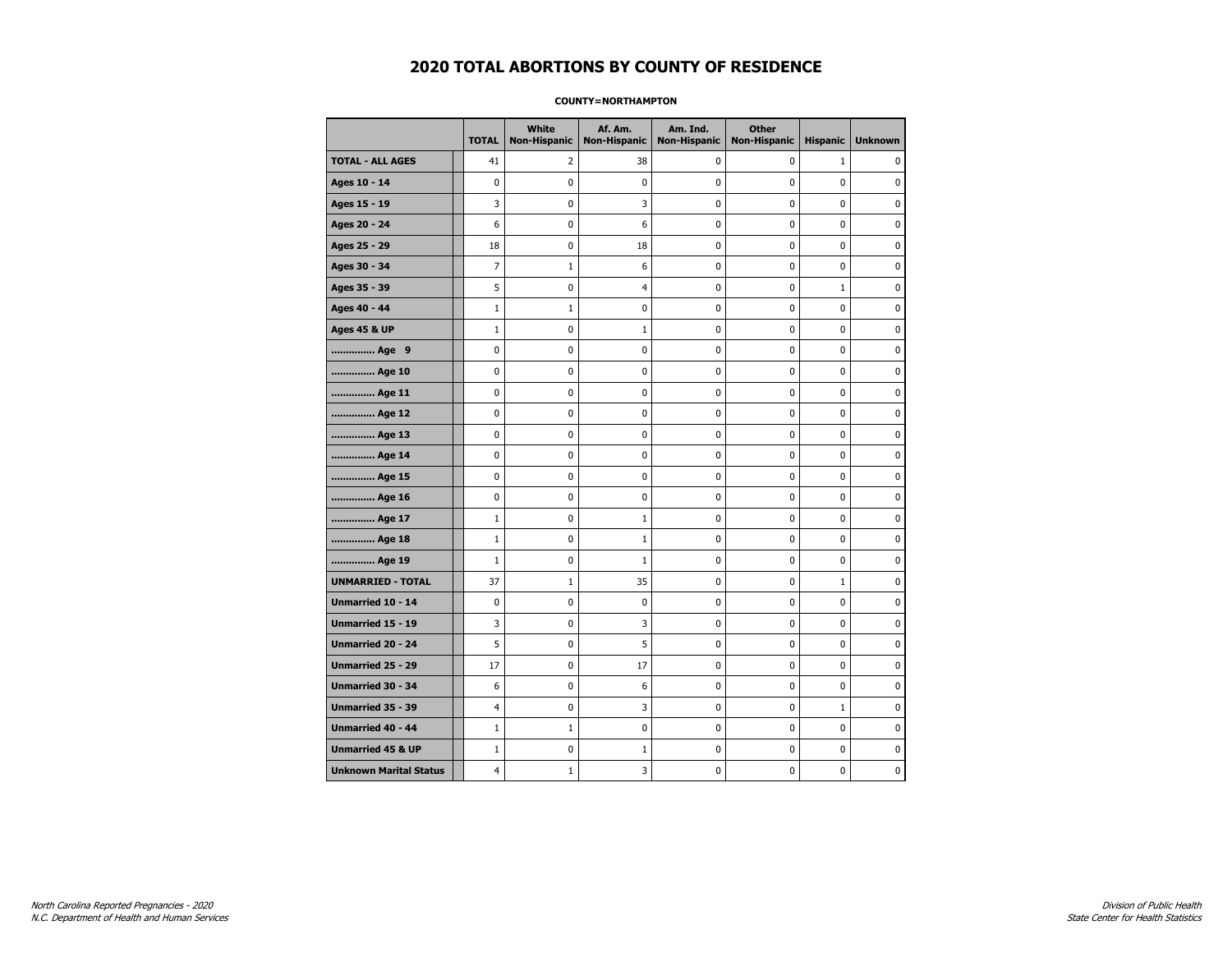#### **COUNTY=ONSLOW**

|                               | <b>TOTAL</b>   | <b>White</b><br>Non-Hispanic | Af. Am.<br><b>Non-Hispanic</b> | Am. Ind.<br><b>Non-Hispanic</b> | <b>Other</b><br><b>Non-Hispanic</b> | <b>Hispanic</b> | <b>Unknown</b> |
|-------------------------------|----------------|------------------------------|--------------------------------|---------------------------------|-------------------------------------|-----------------|----------------|
| <b>TOTAL - ALL AGES</b>       | 530            | 243                          | 150                            | 7                               | 18                                  | 89              | 23             |
| Ages 10 - 14                  | $\mathbf 0$    | 0                            | 0                              | 0                               | $\mathbf 0$                         | $\mathbf 0$     | $\mathbf 0$    |
| Ages 15 - 19                  | 33             | 14                           | $\overline{7}$                 | $\mathbf{1}$                    | 3                                   | 8               | 0              |
| Ages 20 - 24                  | 230            | 119                          | 46                             | 3                               | 4                                   | 46              | 12             |
| Ages 25 - 29                  | 123            | 52                           | 46                             | $\mathbf 2$                     | 3                                   | 14              | 6              |
| Ages 30 - 34                  | 91             | 34                           | 31                             | $\mathbf{1}$                    | 6                                   | 17              | 2              |
| Ages 35 - 39                  | 36             | 17                           | 14                             | 0                               | 0                                   | 3               | 2              |
| Ages 40 - 44                  | 10             | 4                            | $\overline{4}$                 | 0                               | $\overline{2}$                      | $\mathbf 0$     | 0              |
| <b>Ages 45 &amp; UP</b>       | $\mathbf 1$    | $\mathbf 1$                  | 0                              | 0                               | $\mathbf 0$                         | $\mathbf 0$     | 0              |
| Age 9                         | $\pmb{0}$      | 0                            | 0                              | 0                               | $\pmb{0}$                           | 0               | 0              |
| Age 10                        | $\mathbf 0$    | 0                            | 0                              | 0                               | $\mathbf 0$                         | $\mathbf 0$     | 0              |
| Age 11                        | 0              | 0                            | 0                              | 0                               | 0                                   | 0               | 0              |
| Age 12                        | 0              | 0                            | 0                              | 0                               | 0                                   | 0               | 0              |
| Age 13                        | 0              | $\mathbf 0$                  | 0                              | $\mathbf 0$                     | $\mathbf 0$                         | $\mathbf 0$     | 0              |
| Age 14                        | 0              | 0                            | $\mathbf 0$                    | $\mathbf 0$                     | $\mathbf 0$                         | $\mathbf 0$     | $\mathbf 0$    |
| Age 15                        | $\pmb{0}$      | 0                            | $\pmb{0}$                      | 0                               | $\pmb{0}$                           | 0               | 0              |
| Age 16                        | $\mathbf 1$    | 0                            | 0                              | $1\,$                           | 0                                   | 0               | 0              |
| Age 17                        | 3              | 0                            | $\overline{2}$                 | 0                               | $\mathbf{1}$                        | $\mathbf 0$     | 0              |
| Age 18                        | 10             | 4                            | 3                              | 0                               | $\mathbf{1}$                        | $\overline{2}$  | 0              |
| Age 19                        | 19             | 10                           | $\overline{2}$                 | 0                               | $1\,$                               | 6               | 0              |
| <b>UNMARRIED - TOTAL</b>      | 335            | 146                          | 111                            | 5                               | 9                                   | 48              | 16             |
| Unmarried 10 - 14             | $\mathbf 0$    | 0                            | $\bf{0}$                       | 0                               | $\pmb{0}$                           | $\mathbf 0$     | 0              |
| Unmarried 15 - 19             | 23             | 9                            | 6                              | $\mathbf{1}$                    | 3                                   | $\overline{4}$  | 0              |
| Unmarried 20 - 24             | 132            | 72                           | 30                             | 2                               | $\mathbf{1}$                        | 21              | 6              |
| <b>Unmarried 25 - 29</b>      | 86             | 31                           | 36                             | $\overline{2}$                  | $\overline{2}$                      | 9               | 6              |
| Unmarried 30 - 34             | 61             | 20                           | 26                             | 0                               | $\overline{2}$                      | 11              | 2              |
| Unmarried 35 - 39             | 24             | 11                           | 9                              | $\pmb{0}$                       | $\pmb{0}$                           | $\overline{2}$  | $\overline{2}$ |
| Unmarried 40 - 44             | $\overline{4}$ | $\mathbf 1$                  | $\overline{2}$                 | 0                               | $\mathbf 1$                         | 0               | 0              |
| <b>Unmarried 45 &amp; UP</b>  | $\mathbf 0$    | 0                            | 0                              | 0                               | 0                                   | 0               | 0              |
| <b>Unknown Marital Status</b> | 25             | 13                           | $\overline{7}$                 | 0                               | $\mathbf{1}$                        | 2               | 2              |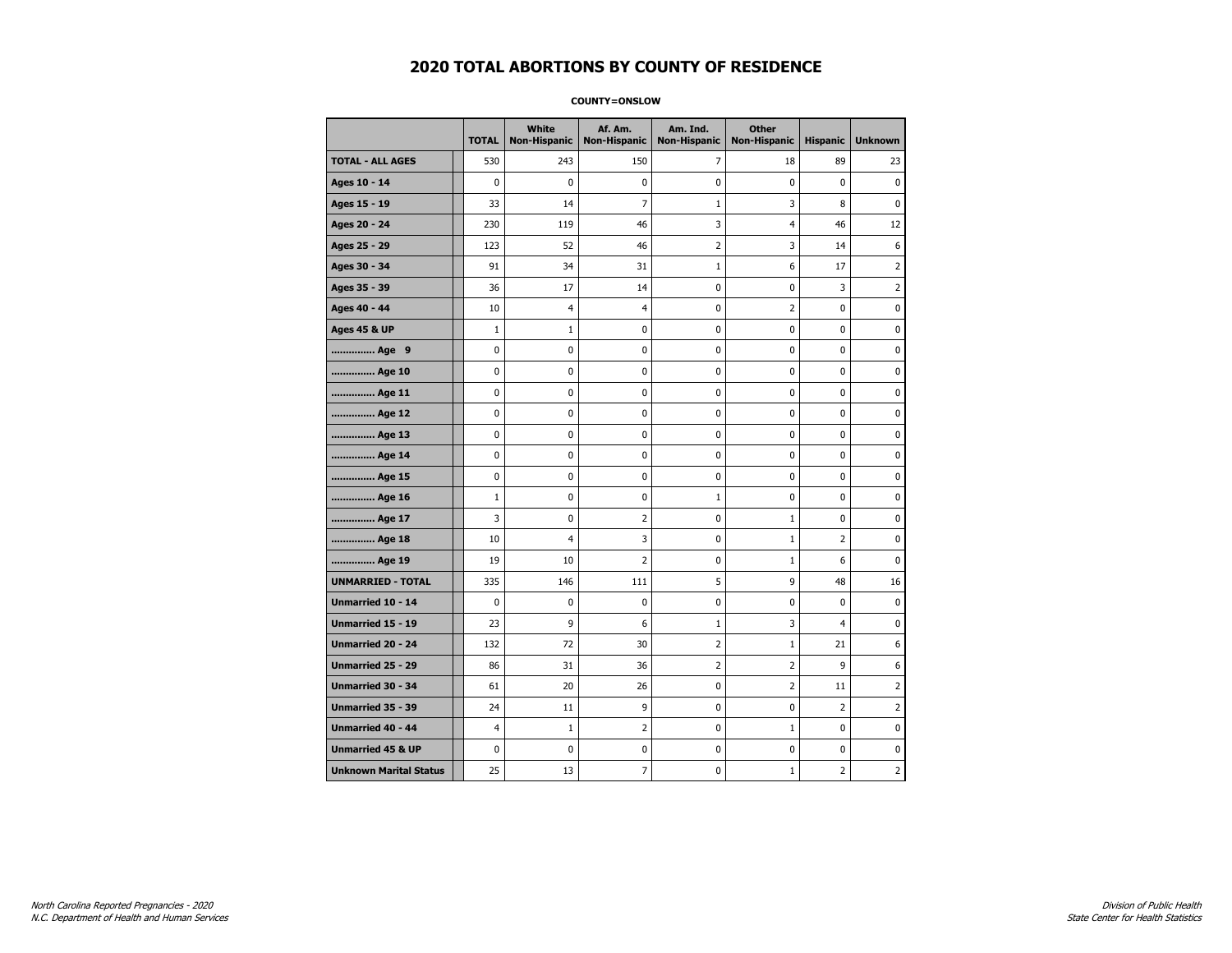#### **COUNTY=ORANGE**

|                               | <b>TOTAL</b>   | <b>White</b><br>Non-Hispanic | Af. Am.<br><b>Non-Hispanic</b> | Am. Ind.<br><b>Non-Hispanic</b> | <b>Other</b><br><b>Non-Hispanic</b> | <b>Hispanic</b> | <b>Unknown</b> |
|-------------------------------|----------------|------------------------------|--------------------------------|---------------------------------|-------------------------------------|-----------------|----------------|
| <b>TOTAL - ALL AGES</b>       | 253            | 104                          | 79                             | 1                               | 12                                  | 41              | 16             |
| Ages 10 - 14                  | $\mathbf 0$    | $\mathbf 0$                  | $\mathbf 0$                    | $\mathbf 0$                     | $\mathbf 0$                         | $\mathbf 0$     | $\mathbf 0$    |
| Ages 15 - 19                  | 18             | 5                            | 3                              | $\pmb{0}$                       | $\mathbf{1}$                        | $\overline{7}$  | $\overline{2}$ |
| Ages 20 - 24                  | 73             | 29                           | 23                             | $\pmb{0}$                       | 5                                   | 9               | $\overline{7}$ |
| Ages 25 - 29                  | 74             | 27                           | 27                             | 0                               | 0                                   | 17              | 3              |
| Ages 30 - 34                  | 42             | 19                           | 15                             | 0                               | $\mathbf{1}$                        | $\overline{4}$  | 3              |
| Ages 35 - 39                  | 25             | 13                           | $\overline{7}$                 | $\mathbf{1}$                    | $\overline{2}$                      | $\mathbf{1}$    | 1              |
| Ages 40 - 44                  | 16             | 8                            | 3                              | 0                               | 3                                   | $\overline{2}$  | 0              |
| <b>Ages 45 &amp; UP</b>       | 0              | 0                            | $\pmb{0}$                      | $\pmb{0}$                       | $\pmb{0}$                           | 0               | 0              |
| Age 9                         | $\mathbf 0$    | 0                            | 0                              | 0                               | $\mathbf 0$                         | 0               | 0              |
| Age 10                        | $\mathbf 0$    | 0                            | $\mathbf 0$                    | $\mathbf 0$                     | $\mathbf 0$                         | $\mathbf 0$     | 0              |
| Age 11                        | $\mathbf 0$    | 0                            | $\mathbf 0$                    | $\pmb{0}$                       | $\mathbf 0$                         | $\mathbf 0$     | 0              |
| Age 12                        | $\pmb{0}$      | 0                            | $\pmb{0}$                      | 0                               | 0                                   | 0               | 0              |
| Age 13                        | $\mathbf 0$    | 0                            | $\mathbf 0$                    | 0                               | $\mathbf 0$                         | $\mathbf 0$     | 0              |
| Age 14                        | 0              | 0                            | $\pmb{0}$                      | 0                               | 0                                   | 0               | 0              |
| Age 15                        | $\mathbf 0$    | 0                            | $\pmb{0}$                      | 0                               | $\mathbf 0$                         | 0               | 0              |
| Age 16                        | $\overline{4}$ | $\overline{2}$               | $\mathbf{1}$                   | $\mathbf 0$                     | $\mathbf 0$                         | $\mathbf{1}$    | 0              |
| Age 17                        | 5              | $\mathbf 1$                  | $\mathbf 1$                    | $\pmb{0}$                       | $\mathbf{1}$                        | $\mathbf{1}$    | $\mathbf{1}$   |
| Age 18                        | $\overline{2}$ | $\mathbf{1}$                 | $\pmb{0}$                      | 0                               | 0                                   | $\mathbf 1$     | 0              |
| Age 19                        | $\overline{7}$ | $\mathbf{1}$                 | 1                              | 0                               | $\mathbf 0$                         | 4               | $\mathbf{1}$   |
| <b>UNMARRIED - TOTAL</b>      | 205            | 79                           | 70                             | $\mathbf{1}$                    | 8                                   | 35              | 12             |
| Unmarried 10 - 14             | $\mathbf 0$    | 0                            | $\mathbf 0$                    | $\mathbf 0$                     | $\mathbf 0$                         | $\mathbf 0$     | 0              |
| Unmarried 15 - 19             | 18             | 5                            | 3                              | $\pmb{0}$                       | $\mathbf{1}$                        | $\overline{7}$  | $\overline{2}$ |
| Unmarried 20 - 24             | 67             | 26                           | 23                             | 0                               | 4                                   | 8               | 6              |
| Unmarried 25 - 29             | 64             | 24                           | 24                             | 0                               | $\mathbf 0$                         | 14              | $\overline{2}$ |
| <b>Unmarried 30 - 34</b>      | 30             | 10                           | 13                             | $\pmb{0}$                       | $\mathbf{1}$                        | 4               | 2              |
| <b>Unmarried 35 - 39</b>      | 20             | 10                           | 6                              | $\mathbf{1}$                    | $\overline{2}$                      | $\mathbf{1}$    | $\pmb{0}$      |
| <b>Unmarried 40 - 44</b>      | $1\,$          | $1\,$                        | $\pmb{0}$                      | $\pmb{0}$                       | $\pmb{0}$                           | $\mathbf 0$     | 0              |
| <b>Unmarried 45 &amp; UP</b>  | 0              | 0                            | 0                              | 0                               | 0                                   | 0               | 0              |
| <b>Unknown Marital Status</b> | 9              | 4                            | $\overline{2}$                 | 0                               | $\mathbf 0$                         | $\mathbf{1}$    | $\overline{2}$ |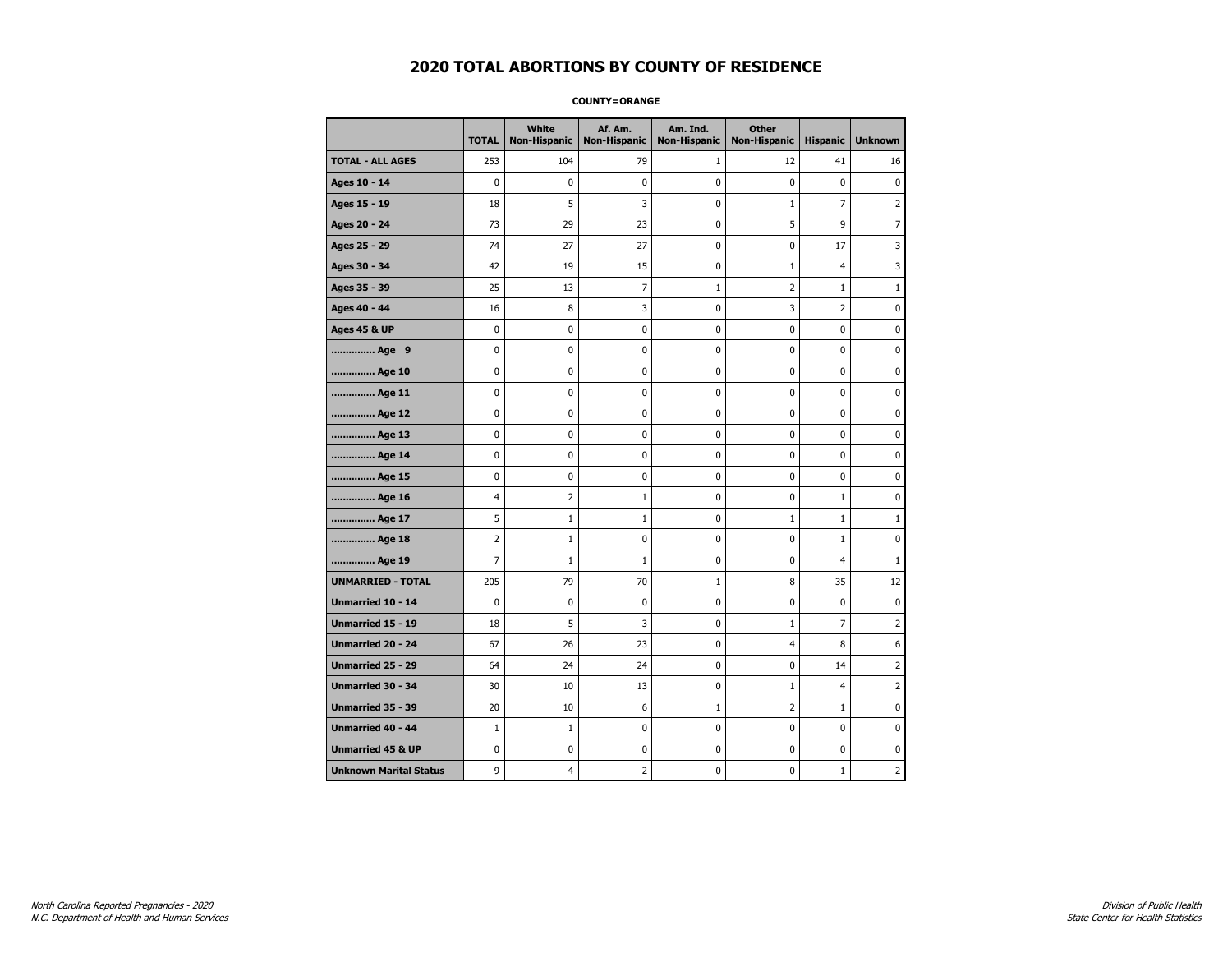**COUNTY=PAMLICO** 

|                               | <b>TOTAL</b>   | <b>White</b><br>Non-Hispanic | Af. Am.<br><b>Non-Hispanic</b> | Am. Ind.<br><b>Non-Hispanic</b> | <b>Other</b><br>Non-Hispanic | <b>Hispanic</b> | <b>Unknown</b> |
|-------------------------------|----------------|------------------------------|--------------------------------|---------------------------------|------------------------------|-----------------|----------------|
| <b>TOTAL - ALL AGES</b>       | 14             | 10                           | 2                              | 0                               | 0                            | $\mathbf{1}$    | 1              |
| Ages 10 - 14                  | 0              | $\mathbf 0$                  | 0                              | 0                               | 0                            | 0               | 0              |
| Ages 15 - 19                  | $\mathbf{1}$   | $\mathbf{1}$                 | 0                              | 0                               | 0                            | 0               | 0              |
| Ages 20 - 24                  | $\overline{2}$ | 1                            | 0                              | 0                               | 0                            | $\mathbf{1}$    | $\mathbf 0$    |
| Ages 25 - 29                  | $\overline{7}$ | 6                            | $\mathbf{1}$                   | 0                               | $\mathbf 0$                  | 0               | $\mathbf 0$    |
| Ages 30 - 34                  | $\overline{2}$ | 1                            | 0                              | 0                               | $\pmb{0}$                    | 0               | $\mathbf{1}$   |
| Ages 35 - 39                  | 2              | 1                            | 1                              | 0                               | 0                            | 0               | 0              |
| Ages 40 - 44                  | 0              | 0                            | 0                              | 0                               | 0                            | 0               | 0              |
| <b>Ages 45 &amp; UP</b>       | 0              | 0                            | 0                              | 0                               | 0                            | 0               | 0              |
| Age 9                         | 0              | 0                            | 0                              | 0                               | 0                            | 0               | 0              |
| Age 10                        | 0              | 0                            | 0                              | 0                               | $\mathbf 0$                  | 0               | $\mathbf 0$    |
| Age 11                        | 0              | 0                            | 0                              | 0                               | $\mathbf 0$                  | 0               | $\mathbf 0$    |
| Age 12                        | 0              | 0                            | 0                              | 0                               | $\pmb{0}$                    | 0               | $\pmb{0}$      |
| Age 13                        | 0              | 0                            | 0                              | 0                               | $\pmb{0}$                    | 0               | 0              |
| Age 14                        | 0              | 0                            | 0                              | 0                               | 0                            | 0               | 0              |
| Age 15                        | 0              | 0                            | 0                              | 0                               | 0                            | 0               | $\mathbf 0$    |
| Age 16                        | 0              | 0                            | 0                              | 0                               | $\pmb{0}$                    | 0               | $\mathbf 0$    |
| Age 17                        | 0              | 0                            | 0                              | 0                               | 0                            | 0               | 0              |
| Age 18                        | 0              | 0                            | 0                              | 0                               | $\mathbf 0$                  | 0               | $\mathbf 0$    |
| Age 19                        | $\mathbf{1}$   | $\mathbf{1}$                 | 0                              | 0                               | $\pmb{0}$                    | 0               | 0              |
| <b>UNMARRIED - TOTAL</b>      | 9              | 6                            | 2                              | 0                               | $\pmb{0}$                    | $\mathbf{1}$    | 0              |
| Unmarried 10 - 14             | 0              | 0                            | 0                              | 0                               | 0                            | 0               | 0              |
| <b>Unmarried 15 - 19</b>      | $\mathbf{1}$   | 1                            | 0                              | 0                               | 0                            | 0               | $\mathbf 0$    |
| <b>Unmarried 20 - 24</b>      | $\mathbf{1}$   | 0                            | 0                              | 0                               | 0                            | $\mathbf{1}$    | $\mathbf 0$    |
| <b>Unmarried 25 - 29</b>      | 6              | 5                            | $\mathbf{1}$                   | 0                               | 0                            | 0               | 0              |
| <b>Unmarried 30 - 34</b>      | 0              | 0                            | 0                              | 0                               | $\mathbf 0$                  | 0               | $\mathbf 0$    |
| Unmarried 35 - 39             | $\mathbf{1}$   | 0                            | $\mathbf{1}$                   | 0                               | $\pmb{0}$                    | 0               | 0              |
| <b>Unmarried 40 - 44</b>      | $\mathbf 0$    | $\pmb{0}$                    | 0                              | 0                               | $\pmb{0}$                    | 0               | 0              |
| <b>Unmarried 45 &amp; UP</b>  | 0              | 0                            | 0                              | 0                               | 0                            | 0               | 0              |
| <b>Unknown Marital Status</b> | $\mathbf{1}$   | $\mathbf{1}$                 | 0                              | 0                               | 0                            | 0               | $\mathbf 0$    |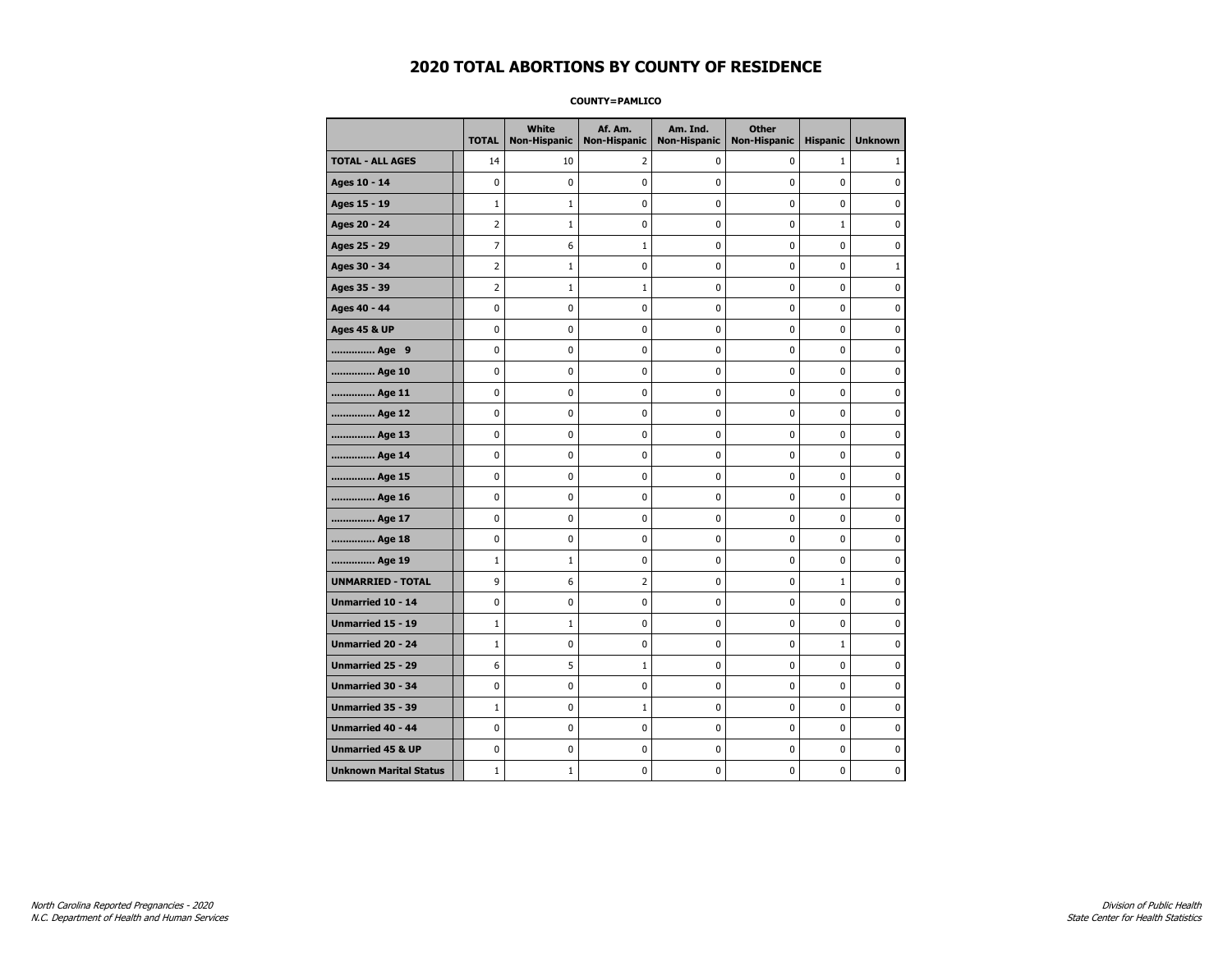### **COUNTY=PASQUOTANK**

|                               | <b>TOTAL</b>   | <b>White</b><br><b>Non-Hispanic</b> | Af. Am.<br><b>Non-Hispanic</b> | Am. Ind.<br><b>Non-Hispanic</b> | <b>Other</b><br><b>Non-Hispanic</b> | <b>Hispanic</b> | <b>Unknown</b> |
|-------------------------------|----------------|-------------------------------------|--------------------------------|---------------------------------|-------------------------------------|-----------------|----------------|
| <b>TOTAL - ALL AGES</b>       | 55             | 21                                  | 29                             | 0                               | 1                                   | $\overline{2}$  | 2              |
| Ages 10 - 14                  | $\mathbf{1}$   | $\pmb{0}$                           | 1                              | 0                               | 0                                   | 0               | 0              |
| Ages 15 - 19                  | 5              | 3                                   | $\overline{2}$                 | $\mathbf 0$                     | 0                                   | 0               | 0              |
| Ages 20 - 24                  | 16             | 5                                   | 11                             | 0                               | 0                                   | 0               | $\mathbf 0$    |
| Ages 25 - 29                  | 11             | 5                                   | 5                              | 0                               | 0                                   | $\mathbf{1}$    | $\mathbf 0$    |
| Ages 30 - 34                  | 12             | $\overline{7}$                      | 5                              | 0                               | 0                                   | 0               | $\mathbf 0$    |
| Ages 35 - 39                  | $\overline{7}$ | 0                                   | $\overline{4}$                 | 0                               | 0                                   | $\mathbf{1}$    | $\overline{2}$ |
| Ages 40 - 44                  | 3              | $\mathbf{1}$                        | $\mathbf 1$                    | 0                               | $1\,$                               | 0               | 0              |
| <b>Ages 45 &amp; UP</b>       | 0              | 0                                   | 0                              | 0                               | 0                                   | 0               | 0              |
| Age 9                         | 0              | 0                                   | 0                              | 0                               | 0                                   | 0               | 0              |
| Age 10                        | $\mathbf 0$    | 0                                   | 0                              | 0                               | 0                                   | 0               | $\mathbf 0$    |
| Age 11                        | 0              | 0                                   | 0                              | 0                               | 0                                   | 0               | $\mathbf 0$    |
| Age 12                        | 0              | 0                                   | 0                              | 0                               | 0                                   | 0               | 0              |
| Age 13                        | $\mathbf 1$    | 0                                   | $\mathbf 1$                    | $\mathbf 0$                     | 0                                   | 0               | $\mathbf 0$    |
| Age 14                        | $\mathbf 0$    | 0                                   | 0                              | $\mathbf 0$                     | 0                                   | 0               | $\mathbf 0$    |
| Age 15                        | $\pmb{0}$      | 0                                   | $\mathbf 0$                    | 0                               | 0                                   | 0               | $\pmb{0}$      |
| Age 16                        | $\mathbf 1$    | $1\,$                               | 0                              | 0                               | 0                                   | 0               | 0              |
| Age 17                        | $\mathbf 0$    | 0                                   | 0                              | 0                               | 0                                   | 0               | 0              |
| Age 18                        | 2              | $\mathbf{1}$                        | 1                              | 0                               | 0                                   | 0               | 0              |
| Age 19                        | $\overline{2}$ | $\mathbf{1}$                        | 1                              | 0                               | 0                                   | 0               | 0              |
| <b>UNMARRIED - TOTAL</b>      | 46             | 18                                  | 25                             | 0                               | 0                                   | $\mathbf{1}$    | $\overline{2}$ |
| Unmarried 10 - 14             | $\mathbf{1}$   | 0                                   | $\mathbf{1}$                   | 0                               | 0                                   | 0               | 0              |
| Unmarried 15 - 19             | 5              | 3                                   | $\overline{2}$                 | 0                               | 0                                   | 0               | $\mathbf 0$    |
| <b>Unmarried 20 - 24</b>      | 14             | $\overline{4}$                      | 10                             | 0                               | 0                                   | 0               | $\mathbf 0$    |
| <b>Unmarried 25 - 29</b>      | 9              | 4                                   | $\overline{4}$                 | 0                               | 0                                   | $\mathbf 1$     | $\pmb{0}$      |
| Unmarried 30 - 34             | 10             | 6                                   | $\overline{4}$                 | 0                               | 0                                   | 0               | 0              |
| Unmarried 35 - 39             | 6              | 0                                   | 4                              | 0                               | 0                                   | 0               | $\overline{2}$ |
| Unmarried 40 - 44             | $\mathbf{1}$   | $\mathbf{1}$                        | 0                              | 0                               | 0                                   | 0               | 0              |
| <b>Unmarried 45 &amp; UP</b>  | $\mathbf 0$    | 0                                   | 0                              | 0                               | 0                                   | 0               | 0              |
| <b>Unknown Marital Status</b> | $\mathbf{1}$   | $1\,$                               | 0                              | 0                               | 0                                   | 0               | 0              |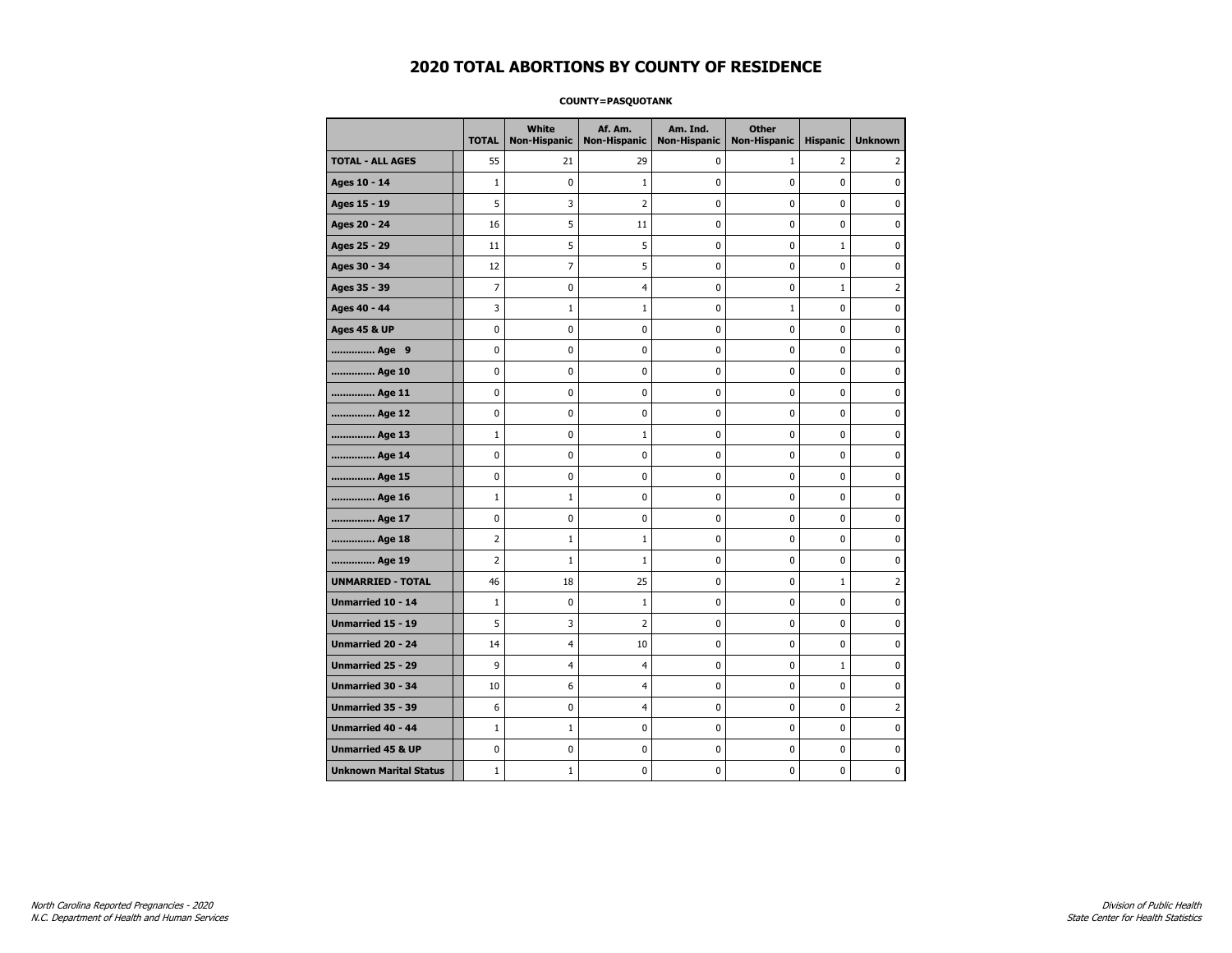#### **COUNTY=PENDER**

|                               | <b>TOTAL</b>   | White<br>Non-Hispanic | Af. Am.<br><b>Non-Hispanic</b> | Am. Ind.<br><b>Non-Hispanic</b> | <b>Other</b><br><b>Non-Hispanic</b> | <b>Hispanic</b> | <b>Unknown</b> |
|-------------------------------|----------------|-----------------------|--------------------------------|---------------------------------|-------------------------------------|-----------------|----------------|
| <b>TOTAL - ALL AGES</b>       | 67             | 39                    | 20                             | 0                               | 0                                   | 5               | 3              |
| Ages 10 - 14                  | 0              | $\mathbf 0$           | $\mathbf 0$                    | 0                               | 0                                   | $\mathbf 0$     | 0              |
| Ages 15 - 19                  | $\overline{7}$ | 5                     | $\mathbf 1$                    | $\mathbf 0$                     | 0                                   | 0               | $\mathbf{1}$   |
| Ages 20 - 24                  | 13             | 9                     | 3                              | $\pmb{0}$                       | 0                                   | $\mathbf{1}$    | 0              |
| Ages 25 - 29                  | 15             | 6                     | 8                              | $\pmb{0}$                       | 0                                   | $\pmb{0}$       | $\mathbf 1$    |
| Ages 30 - 34                  | 16             | 7                     | 7                              | 0                               | 0                                   | 2               | 0              |
| Ages 35 - 39                  | 9              | 6                     | 1                              | 0                               | 0                                   | 2               | 0              |
| Ages 40 - 44                  | $\overline{4}$ | $\overline{4}$        | $\mathbf 0$                    | 0                               | 0                                   | $\mathbf 0$     | $\mathbf 0$    |
| <b>Ages 45 &amp; UP</b>       | $\mathbf 1$    | $\mathbf{1}$          | $\mathbf 0$                    | $\mathbf 0$                     | 0                                   | $\mathbf 0$     | 0              |
| Age 9                         | 0              | 0                     | 0                              | 0                               | 0                                   | 0               | 0              |
| Age 10                        | 0              | 0                     | $\mathbf 0$                    | 0                               | 0                                   | $\mathbf 0$     | 0              |
| Age 11                        | 0              | 0                     | 0                              | 0                               | 0                                   | 0               | 0              |
| Age 12                        | 0              | 0                     | 0                              | 0                               | 0                                   | 0               | 0              |
| Age 13                        | 0              | 0                     | $\mathbf 0$                    | $\mathbf 0$                     | 0                                   | 0               | $\mathbf 0$    |
| Age 14                        | $\mathbf 0$    | 0                     | $\mathbf 0$                    | $\mathbf 0$                     | 0                                   | $\mathbf 0$     | $\mathbf 0$    |
| Age 15                        | 0              | 0                     | $\mathbf 0$                    | $\pmb{0}$                       | 0                                   | $\pmb{0}$       | $\pmb{0}$      |
| Age 16                        | 0              | 0                     | 0                              | 0                               | 0                                   | 0               | 0              |
| Age 17                        | $\mathbf{1}$   | $\mathbf{1}$          | $\mathbf 0$                    | 0                               | 0                                   | $\mathbf 0$     | 0              |
| Age 18                        | 3              | $\overline{2}$        | $\mathbf 0$                    | 0                               | 0                                   | 0               | $\mathbf{1}$   |
| Age 19                        | 3              | $\overline{2}$        | 1                              | $\mathbf 0$                     | 0                                   | $\mathbf 0$     | 0              |
| <b>UNMARRIED - TOTAL</b>      | 43             | 23                    | 14                             | 0                               | 0                                   | 3               | 3              |
| Unmarried 10 - 14             | 0              | 0                     | 0                              | $\pmb{0}$                       | 0                                   | 0               | $\pmb{0}$      |
| Unmarried 15 - 19             | 7              | 5                     | 1                              | 0                               | 0                                   | 0               | $\mathbf{1}$   |
| Unmarried 20 - 24             | 9              | 5                     | 3                              | 0                               | 0                                   | $\mathbf{1}$    | 0              |
| <b>Unmarried 25 - 29</b>      | 11             | $\overline{4}$        | 6                              | $\mathbf 0$                     | 0                                   | $\mathbf 0$     | $\mathbf{1}$   |
| <b>Unmarried 30 - 34</b>      | 7              | 3                     | 3                              | 0                               | 0                                   | $\mathbf{1}$    | 0              |
| Unmarried 35 - 39             | $\overline{4}$ | $\overline{2}$        | $\mathbf{1}$                   | $\pmb{0}$                       | $\pmb{0}$                           | $\mathbf{1}$    | $\pmb{0}$      |
| <b>Unmarried 40 - 44</b>      | 3              | 3                     | 0                              | 0                               | 0                                   | 0               | 0              |
| <b>Unmarried 45 &amp; UP</b>  | 0              | 0                     | 0                              | 0                               | 0                                   | 0               | 0              |
| <b>Unknown Marital Status</b> | $\overline{2}$ | 0                     | 2                              | 0                               | 0                                   | 0               | 0              |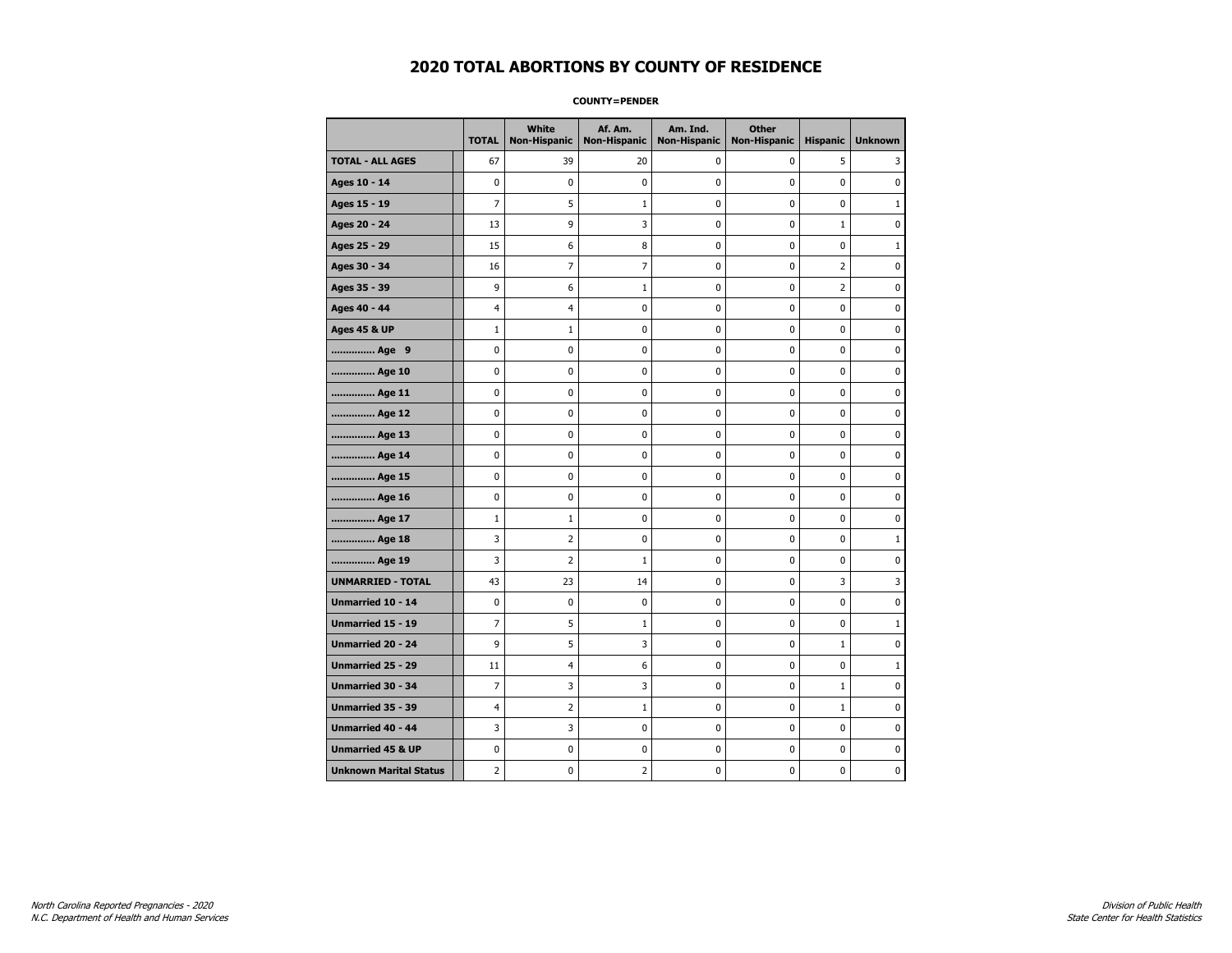### **COUNTY=PERQUIMANS**

|                               | <b>TOTAL</b>   | <b>White</b><br><b>Non-Hispanic</b> | Af. Am.<br><b>Non-Hispanic</b> | Am. Ind.<br><b>Non-Hispanic</b> | <b>Other</b><br><b>Non-Hispanic</b> | <b>Hispanic</b> | <b>Unknown</b> |
|-------------------------------|----------------|-------------------------------------|--------------------------------|---------------------------------|-------------------------------------|-----------------|----------------|
| <b>TOTAL - ALL AGES</b>       | 13             | 4                                   | 7                              | 0                               | $\mathbf{1}$                        | $\mathbf{1}$    | 0              |
| Ages 10 - 14                  | 0              | $\mathbf 0$                         | 0                              | 0                               | 0                                   | 0               | $\mathbf 0$    |
| Ages 15 - 19                  | $\overline{2}$ | $\mathbf{1}$                        | 1                              | 0                               | 0                                   | 0               | $\mathbf 0$    |
| Ages 20 - 24                  | 6              | $\mathbf 1$                         | 3                              | 0                               | $\mathbf 1$                         | $\mathbf 1$     | 0              |
| Ages 25 - 29                  | 2              | $\mathbf{1}$                        | 1                              | 0                               | 0                                   | 0               | 0              |
| Ages 30 - 34                  | 3              | $\mathbf{1}$                        | 2                              | 0                               | 0                                   | 0               | 0              |
| Ages 35 - 39                  | 0              | 0                                   | 0                              | 0                               | 0                                   | 0               | $\mathbf 0$    |
| Ages 40 - 44                  | 0              | $\mathbf 0$                         | 0                              | 0                               | 0                                   | 0               | $\mathbf 0$    |
| <b>Ages 45 &amp; UP</b>       | 0              | $\mathbf 0$                         | 0                              | 0                               | 0                                   | 0               | $\mathbf 0$    |
| Age 9                         | 0              | 0                                   | $\pmb{0}$                      | 0                               | 0                                   | 0               | $\pmb{0}$      |
| Age 10                        | 0              | 0                                   | 0                              | 0                               | 0                                   | 0               | 0              |
| Age 11                        | 0              | 0                                   | 0                              | 0                               | 0                                   | 0               | $\mathbf 0$    |
| Age 12                        | 0              | 0                                   | 0                              | 0                               | 0                                   | 0               | 0              |
| Age 13                        | 0              | $\mathbf 0$                         | 0                              | 0                               | 0                                   | 0               | $\mathbf 0$    |
| Age 14                        | 0              | $\mathbf 0$                         | 0                              | 0                               | 0                                   | 0               | $\mathbf 0$    |
| Age 15                        | 0              | 0                                   | 0                              | 0                               | 0                                   | 0               | 0              |
| Age 16                        | 0              | 0                                   | 0                              | 0                               | 0                                   | 0               | 0              |
| Age 17                        | 0              | $\mathbf 0$                         | 0                              | 0                               | 0                                   | 0               | $\mathbf 0$    |
| Age 18                        | 0              | 0                                   | 0                              | 0                               | 0                                   | 0               | 0              |
| Age 19                        | $\overline{2}$ | $\mathbf{1}$                        | $\mathbf{1}$                   | 0                               | 0                                   | 0               | $\mathbf 0$    |
| <b>UNMARRIED - TOTAL</b>      | 12             | 4                                   | 6                              | 0                               | $1\,$                               | $\mathbf 1$     | $\pmb{0}$      |
| Unmarried 10 - 14             | 0              | 0                                   | $\pmb{0}$                      | 0                               | 0                                   | 0               | $\pmb{0}$      |
| Unmarried 15 - 19             | 2              | 1                                   | 1                              | 0                               | 0                                   | 0               | 0              |
| Unmarried 20 - 24             | 5              | $\mathbf{1}$                        | 2                              | 0                               | $\mathbf{1}$                        | $\mathbf{1}$    | 0              |
| Unmarried 25 - 29             | $\overline{2}$ | $\mathbf{1}$                        | $\mathbf{1}$                   | 0                               | 0                                   | 0               | $\mathbf 0$    |
| <b>Unmarried 30 - 34</b>      | 3              | $1\,$                               | $\overline{2}$                 | 0                               | 0                                   | 0               | $\mathbf 0$    |
| Unmarried 35 - 39             | 0              | 0                                   | 0                              | 0                               | 0                                   | 0               | 0              |
| <b>Unmarried 40 - 44</b>      | 0              | 0                                   | 0                              | 0                               | 0                                   | 0               | $\mathbf 0$    |
| <b>Unmarried 45 &amp; UP</b>  | 0              | 0                                   | 0                              | 0                               | 0                                   | 0               | 0              |
| <b>Unknown Marital Status</b> | $1\,$          | 0                                   | 1                              | 0                               | 0                                   | 0               | 0              |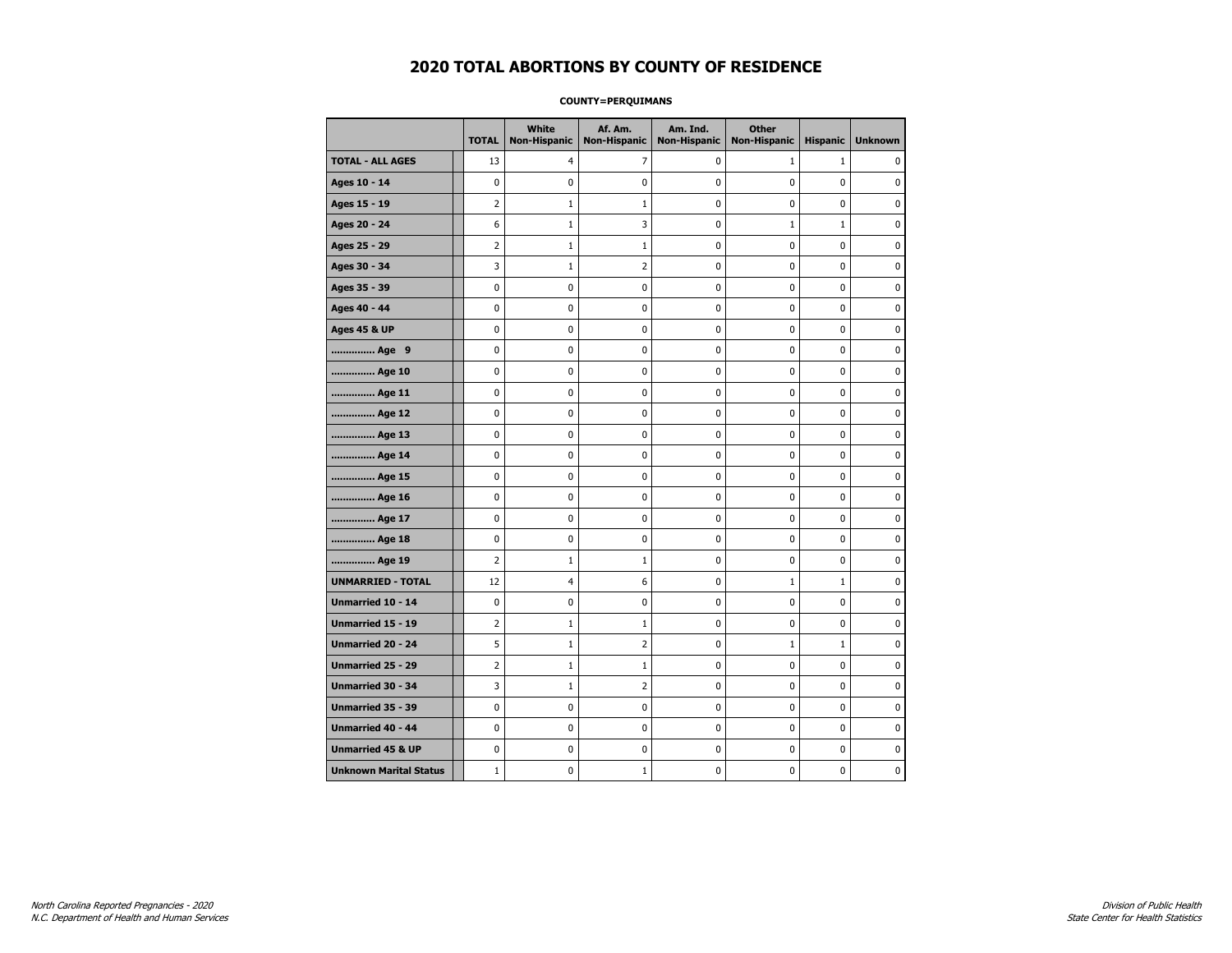#### **COUNTY=PERSON**

|                               | <b>TOTAL</b>   | White<br>Non-Hispanic | Af. Am.<br><b>Non-Hispanic</b> | Am. Ind.<br><b>Non-Hispanic</b> | <b>Other</b><br><b>Non-Hispanic</b> | <b>Hispanic</b> | <b>Unknown</b> |
|-------------------------------|----------------|-----------------------|--------------------------------|---------------------------------|-------------------------------------|-----------------|----------------|
| <b>TOTAL - ALL AGES</b>       | 91             | 33                    | 49                             | 0                               | $\mathbf{1}$                        | 3               | 5              |
| Ages 10 - 14                  | 0              | $\mathbf 0$           | $\mathbf 0$                    | $\mathbf 0$                     | 0                                   | $\mathbf 0$     | 0              |
| Ages 15 - 19                  | 9              | 4                     | 3                              | $\pmb{0}$                       | 0                                   | 0               | $\overline{2}$ |
| Ages 20 - 24                  | 33             | 11                    | 17                             | $\pmb{0}$                       | $1\,$                               | $\overline{2}$  | $\overline{2}$ |
| Ages 25 - 29                  | 20             | 5                     | 15                             | 0                               | 0                                   | 0               | 0              |
| Ages 30 - 34                  | 20             | $\overline{7}$        | 11                             | 0                               | 0                                   | $\mathbf{1}$    | $\mathbf{1}$   |
| Ages 35 - 39                  | 7              | 5                     | $\overline{2}$                 | $\mathbf 0$                     | 0                                   | $\mathbf 0$     | 0              |
| Ages 40 - 44                  | 2              | $\mathbf{1}$          | $\mathbf{1}$                   | 0                               | 0                                   | 0               | 0              |
| <b>Ages 45 &amp; UP</b>       | 0              | 0                     | 0                              | $\pmb{0}$                       | 0                                   | $\pmb{0}$       | 0              |
| Age 9                         | 0              | 0                     | 0                              | 0                               | 0                                   | 0               | 0              |
| Age 10                        | 0              | 0                     | $\mathbf 0$                    | $\mathbf 0$                     | 0                                   | $\mathbf 0$     | 0              |
| Age 11                        | 0              | 0                     | $\mathbf 0$                    | $\pmb{0}$                       | 0                                   | $\mathbf 0$     | 0              |
| Age 12                        | 0              | 0                     | $\pmb{0}$                      | 0                               | 0                                   | 0               | 0              |
| Age 13                        | 0              | 0                     | $\mathbf 0$                    | 0                               | 0                                   | 0               | 0              |
| Age 14                        | 0              | 0                     | 0                              | 0                               | 0                                   | 0               | 0              |
| Age 15                        | 0              | 0                     | $\mathbf 0$                    | 0                               | 0                                   | $\mathbf 0$     | 0              |
| Age 16                        | 0              | 0                     | 0                              | $\mathbf 0$                     | 0                                   | $\mathbf 0$     | 0              |
| Age 17                        | $\mathbf 1$    | 0                     | 1                              | $\pmb{0}$                       | 0                                   | 0               | 0              |
| Age 18                        | 5              | $\mathbf{1}$          | $\overline{2}$                 | 0                               | 0                                   | 0               | $\overline{2}$ |
| Age 19                        | 3              | 3                     | 0                              | 0                               | 0                                   | 0               | 0              |
| <b>UNMARRIED - TOTAL</b>      | 69             | 20                    | 44                             | 0                               | 0                                   | 2               | 3              |
| Unmarried 10 - 14             | 0              | 0                     | $\mathbf 0$                    | $\mathbf 0$                     | 0                                   | 0               | $\mathbf 0$    |
| Unmarried 15 - 19             | $\overline{7}$ | 3                     | 3                              | $\pmb{0}$                       | 0                                   | $\pmb{0}$       | $\mathbf 1$    |
| Unmarried 20 - 24             | 25             | 7                     | 15                             | 0                               | 0                                   | 2               | $\mathbf{1}$   |
| Unmarried 25 - 29             | 18             | 5                     | 13                             | 0                               | 0                                   | $\mathbf 0$     | 0              |
| Unmarried 30 - 34             | 13             | $\overline{2}$        | 10                             | $\pmb{0}$                       | 0                                   | $\pmb{0}$       | $\mathbf{1}$   |
| <b>Unmarried 35 - 39</b>      | $\overline{4}$ | $\overline{2}$        | $\overline{2}$                 | 0                               | 0                                   | $\mathbf 0$     | 0              |
| <b>Unmarried 40 - 44</b>      | $\overline{2}$ | $\mathbf 1$           | $\mathbf 1$                    | $\pmb{0}$                       | 0                                   | 0               | $\bf{0}$       |
| <b>Unmarried 45 &amp; UP</b>  | 0              | 0                     | 0                              | 0                               | 0                                   | 0               | 0              |
| <b>Unknown Marital Status</b> | 10             | 6                     | 3                              | $\pmb{0}$                       | 0                                   | 0               | $\mathbf 1$    |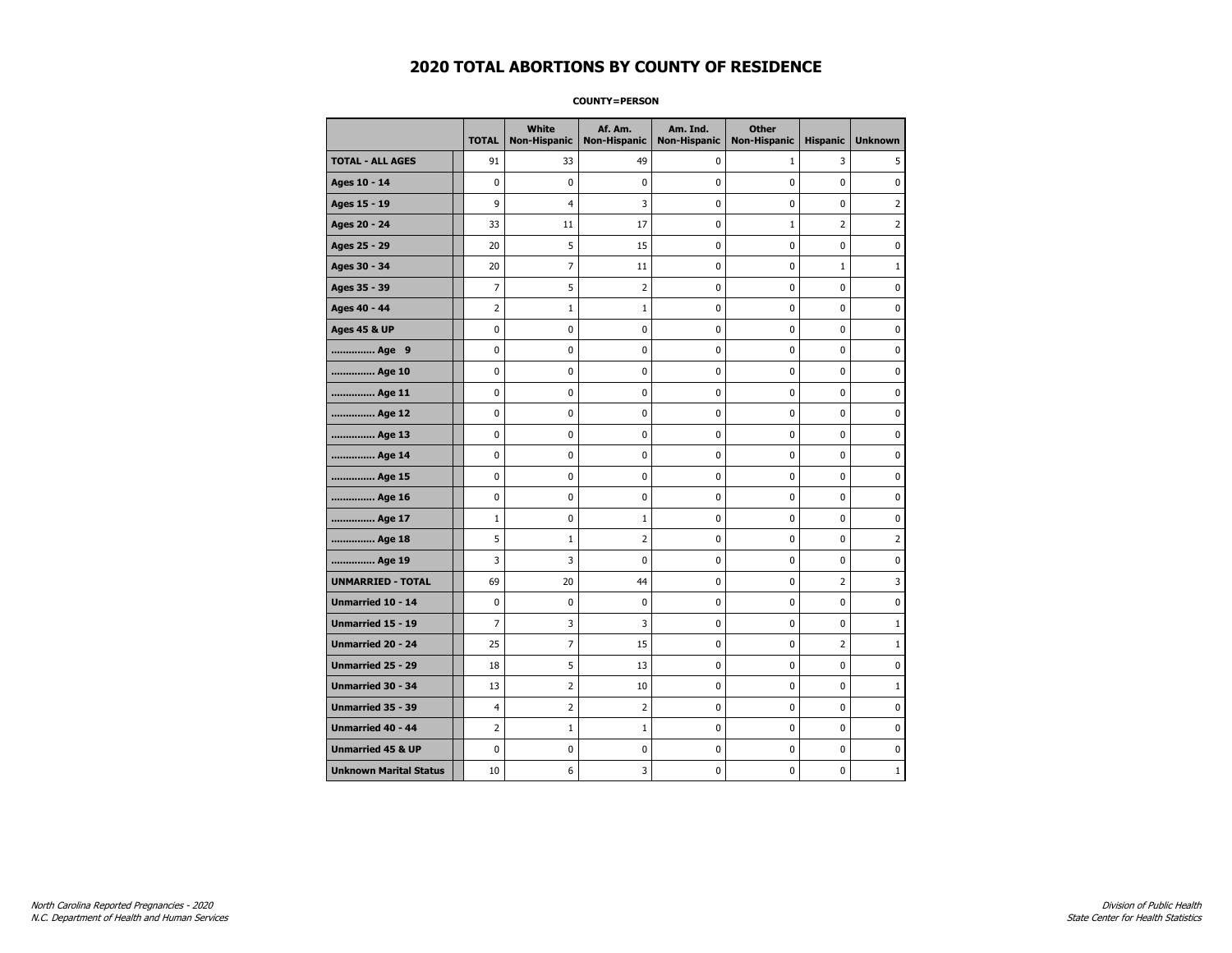**COUNTY=PITT** 

|                               | <b>TOTAL</b>   | <b>White</b><br><b>Non-Hispanic</b> | Af. Am.<br><b>Non-Hispanic</b> | Am. Ind.<br><b>Non-Hispanic</b> | <b>Other</b><br>Non-Hispanic | <b>Hispanic</b> | <b>Unknown</b> |
|-------------------------------|----------------|-------------------------------------|--------------------------------|---------------------------------|------------------------------|-----------------|----------------|
| <b>TOTAL - ALL AGES</b>       | 493            | 120                                 | 301                            | 1                               | 12                           | 40              | 19             |
| Ages 10 - 14                  | $\mathbf 0$    | $\mathbf{0}$                        | $\mathbf 0$                    | 0                               | $\mathbf{0}$                 | $\mathbf 0$     | $\pmb{0}$      |
| Ages 15 - 19                  | 47             | 15                                  | 28                             | $\mathbf 0$                     | 0                            | 4               | 0              |
| Ages 20 - 24                  | 168            | 47                                  | 87                             | 0                               | $\overline{2}$               | 26              | 6              |
| Ages 25 - 29                  | 131            | 24                                  | 87                             | $\mathbf{1}$                    | 3                            | 8               | 8              |
| Ages 30 - 34                  | 84             | 17                                  | 60                             | 0                               | $\mathbf{1}$                 | $\overline{2}$  | 4              |
| Ages 35 - 39                  | 39             | 9                                   | 25                             | 0                               | $\overline{\mathcal{A}}$     | 0               | 1              |
| Ages 40 - 44                  | 11             | 5                                   | 6                              | 0                               | $\mathbf 0$                  | $\mathbf 0$     | 0              |
| <b>Ages 45 &amp; UP</b>       | $\mathbf{1}$   | 0                                   | 0                              | 0                               | $\mathbf{1}$                 | 0               | 0              |
| Age 9                         | 0              | $\mathbf 0$                         | 0                              | $\mathbf 0$                     | $\mathbf{0}$                 | $\mathbf 0$     | 0              |
| Age 10                        | 0              | 0                                   | 0                              | 0                               | $\pmb{0}$                    | 0               | 0              |
| Age 11                        | 0              | 0                                   | 0                              | 0                               | 0                            | $\mathbf 0$     | 0              |
| Age 12                        | 0              | 0                                   | 0                              | 0                               | $\pmb{0}$                    | 0               | 0              |
| Age 13                        | 0              | $\mathbf 0$                         | 0                              | 0                               | 0                            | $\mathbf 0$     | 0              |
| Age 14                        | 0              | 0                                   | 0                              | 0                               | $\mathbf 0$                  | $\mathbf 0$     | 0              |
| Age 15                        | $\overline{2}$ | 0                                   | $\overline{2}$                 | $\pmb{0}$                       | $\pmb{0}$                    | $\pmb{0}$       | 0              |
| Age 16                        | 3              | $\pmb{0}$                           | 3                              | $\pmb{0}$                       | $\mathbf 0$                  | $\pmb{0}$       | 0              |
| Age 17                        | 7              | 2                                   | 4                              | 0                               | 0                            | $\mathbf{1}$    | 0              |
| Age 18                        | 10             | 4                                   | 5                              | 0                               | $\mathbf 0$                  | $\mathbf 1$     | 0              |
| Age 19                        | 25             | 9                                   | 14                             | 0                               | 0                            | 2               | 0              |
| <b>UNMARRIED - TOTAL</b>      | 406            | 91                                  | 260                            | $\mathbf 0$                     | 5                            | 36              | 14             |
| Unmarried 10 - 14             | 0              | $\pmb{0}$                           | 0                              | 0                               | $\pmb{0}$                    | 0               | 0              |
| Unmarried 15 - 19             | 43             | 12                                  | 27                             | 0                               | $\mathbf 0$                  | $\overline{4}$  | 0              |
| <b>Unmarried 20 - 24</b>      | 149            | 40                                  | 79                             | 0                               | $\overline{2}$               | 23              | 5              |
| <b>Unmarried 25 - 29</b>      | 109            | 20                                  | 73                             | 0                               | 2                            | $\overline{7}$  | 7              |
| <b>Unmarried 30 - 34</b>      | 65             | 10                                  | 52                             | 0                               | $\mathbf 0$                  | $\overline{2}$  | $1\,$          |
| Unmarried 35 - 39             | 24             | $\overline{4}$                      | 19                             | $\mathbf 0$                     | 0                            | $\mathbf 0$     | $\mathbf{1}$   |
| <b>Unmarried 40 - 44</b>      | $\overline{7}$ | 3                                   | 4                              | $\pmb{0}$                       | $\pmb{0}$                    | $\pmb{0}$       | $\pmb{0}$      |
| <b>Unmarried 45 &amp; UP</b>  | $\mathbf{1}$   | 0                                   | 0                              | 0                               | $\mathbf{1}$                 | 0               | 0              |
| <b>Unknown Marital Status</b> | 40             | 10                                  | 24                             | 0                               | $\overline{2}$               | 0               | 4              |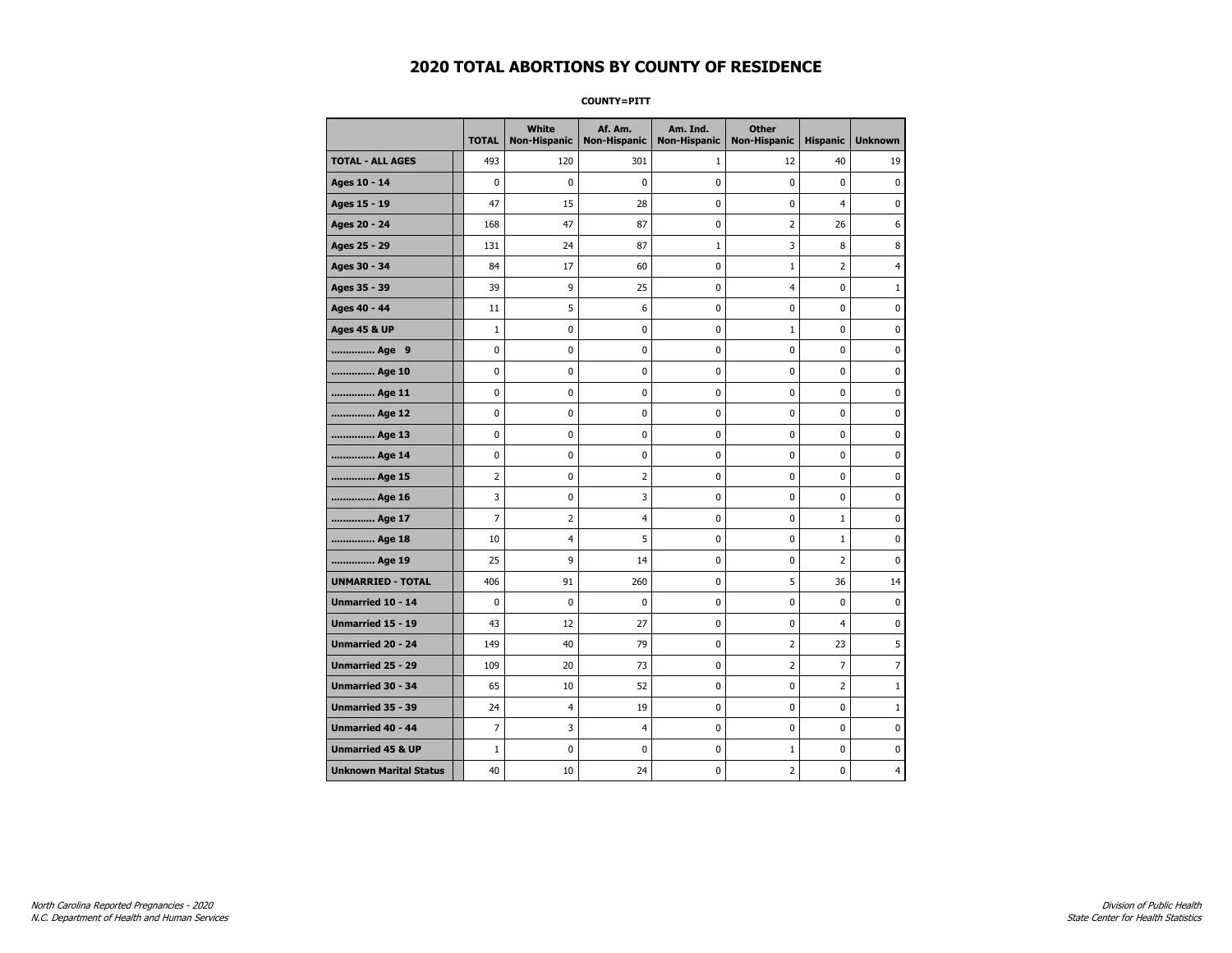**COUNTY=POLK** 

|                               | <b>TOTAL</b>   | White<br><b>Non-Hispanic</b> | Af. Am.<br><b>Non-Hispanic</b> | Am. Ind.<br><b>Non-Hispanic</b> | <b>Other</b><br>Non-Hispanic | <b>Hispanic</b> | <b>Unknown</b> |
|-------------------------------|----------------|------------------------------|--------------------------------|---------------------------------|------------------------------|-----------------|----------------|
| <b>TOTAL - ALL AGES</b>       | 14             | 9                            | 1                              | 0                               | $\overline{2}$               | 0               | 2              |
| Ages 10 - 14                  | 0              | 0                            | 0                              | 0                               | 0                            | 0               | 0              |
| Ages 15 - 19                  | 0              | 0                            | 0                              | 0                               | 0                            | 0               | 0              |
| Ages 20 - 24                  | 3              | 2                            | 0                              | 0                               | 0                            | 0               | $\mathbf{1}$   |
| Ages 25 - 29                  | 4              | 3                            | $\mathbf{1}$                   | 0                               | $\mathbf 0$                  | 0               | $\mathbf 0$    |
| Ages 30 - 34                  | 3              | $\overline{2}$               | 0                              | 0                               | $\pmb{0}$                    | 0               | $\mathbf{1}$   |
| Ages 35 - 39                  | $\mathbf{1}$   | 0                            | 0                              | 0                               | $1\,$                        | 0               | 0              |
| Ages 40 - 44                  | 2              | $\mathbf{1}$                 | 0                              | 0                               | $\mathbf{1}$                 | 0               | 0              |
| <b>Ages 45 &amp; UP</b>       | 0              | 0                            | 0                              | 0                               | 0                            | 0               | 0              |
| Age 9                         | 0              | 0                            | 0                              | 0                               | 0                            | 0               | 0              |
| Age 10                        | 0              | 0                            | 0                              | 0                               | $\mathbf 0$                  | 0               | $\mathbf 0$    |
| Age 11                        | 0              | 0                            | 0                              | 0                               | $\mathbf 0$                  | 0               | $\mathbf 0$    |
| Age 12                        | 0              | 0                            | 0                              | 0                               | $\pmb{0}$                    | 0               | $\pmb{0}$      |
| Age 13                        | 0              | 0                            | 0                              | 0                               | $\pmb{0}$                    | 0               | 0              |
| Age 14                        | 0              | 0                            | 0                              | 0                               | 0                            | 0               | 0              |
| Age 15                        | 0              | 0                            | 0                              | 0                               | 0                            | 0               | $\mathbf 0$    |
| Age 16                        | 0              | 0                            | 0                              | 0                               | $\pmb{0}$                    | 0               | $\mathbf 0$    |
| Age 17                        | 0              | 0                            | 0                              | 0                               | 0                            | 0               | 0              |
| Age 18                        | 0              | 0                            | 0                              | 0                               | $\mathbf 0$                  | 0               | $\mathbf 0$    |
| Age 19                        | 0              | 0                            | 0                              | 0                               | $\pmb{0}$                    | 0               | 0              |
| <b>UNMARRIED - TOTAL</b>      | 11             | 9                            | 1                              | 0                               | $\pmb{0}$                    | 0               | $1\,$          |
| Unmarried 10 - 14             | 0              | 0                            | 0                              | 0                               | 0                            | 0               | 0              |
| <b>Unmarried 15 - 19</b>      | 0              | 0                            | 0                              | 0                               | 0                            | 0               | $\mathbf 0$    |
| <b>Unmarried 20 - 24</b>      | 3              | $\overline{2}$               | 0                              | 0                               | 0                            | 0               | $\mathbf{1}$   |
| <b>Unmarried 25 - 29</b>      | 4              | 3                            | $\mathbf{1}$                   | 0                               | 0                            | 0               | 0              |
| <b>Unmarried 30 - 34</b>      | $\overline{2}$ | $\overline{2}$               | 0                              | 0                               | $\mathbf 0$                  | 0               | $\mathbf 0$    |
| Unmarried 35 - 39             | 0              | 0                            | 0                              | 0                               | $\pmb{0}$                    | 0               | 0              |
| <b>Unmarried 40 - 44</b>      | $\mathbf 1$    | $1\,$                        | 0                              | 0                               | $\pmb{0}$                    | 0               | 0              |
| <b>Unmarried 45 &amp; UP</b>  | 0              | 0                            | 0                              | 0                               | 0                            | 0               | 0              |
| <b>Unknown Marital Status</b> | $\mathbf{1}$   | 0                            | 0                              | 0                               | 0                            | 0               | $\mathbf{1}$   |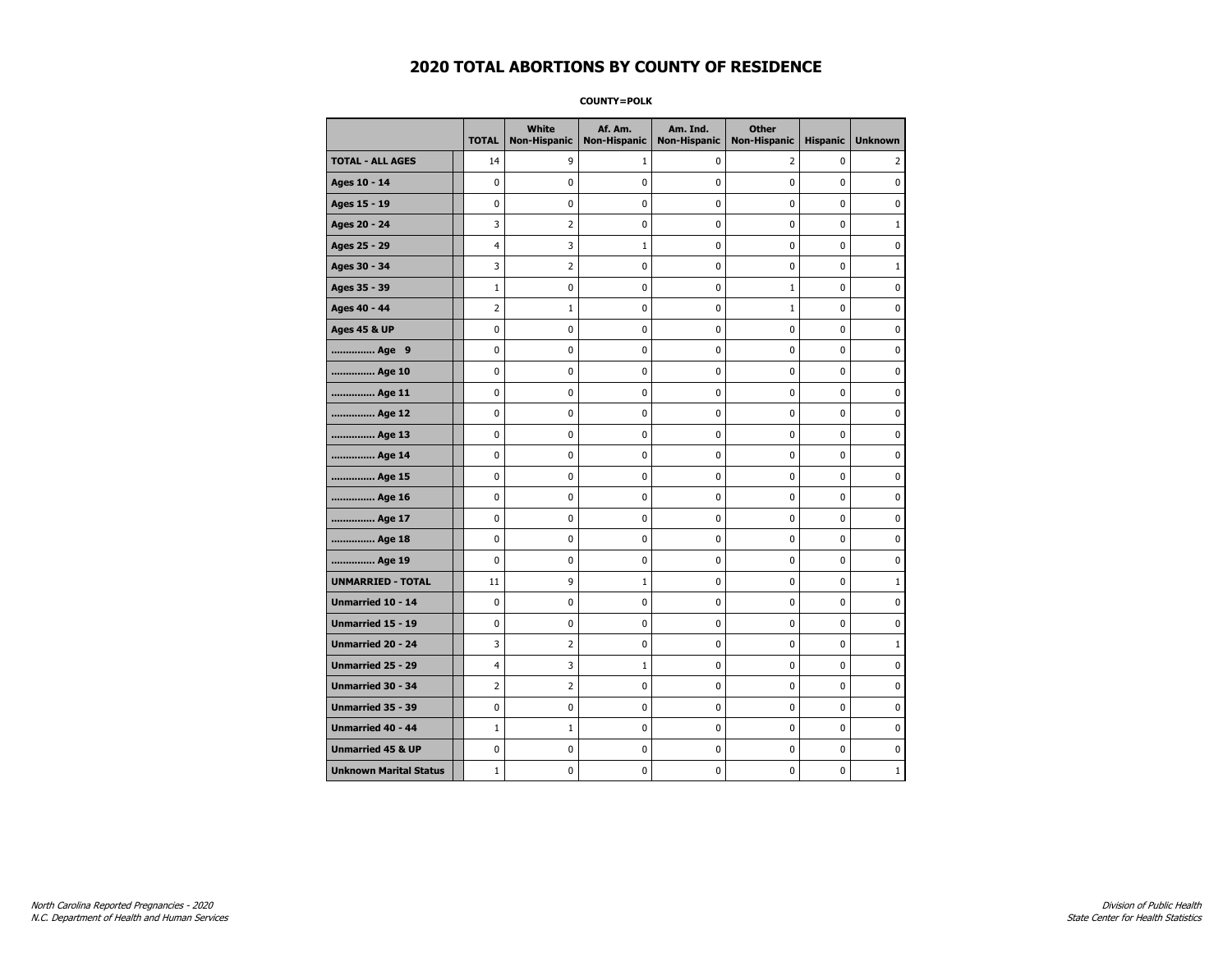#### **COUNTY=RANDOLPH**

|                               | <b>TOTAL</b>   | White<br>Non-Hispanic | Af. Am.<br><b>Non-Hispanic</b> | Am. Ind.<br><b>Non-Hispanic</b> | <b>Other</b><br><b>Non-Hispanic</b> | <b>Hispanic</b> | <b>Unknown</b> |
|-------------------------------|----------------|-----------------------|--------------------------------|---------------------------------|-------------------------------------|-----------------|----------------|
| <b>TOTAL - ALL AGES</b>       | 176            | 96                    | 36                             | 0                               | 3                                   | 35              | 6              |
| Ages 10 - 14                  | $\mathbf{1}$   | $\mathbf{1}$          | 0                              | 0                               | $\mathbf 0$                         | 0               | 0              |
| Ages 15 - 19                  | 18             | 9                     | $\overline{2}$                 | $\mathbf 0$                     | $\mathbf 0$                         | $\overline{7}$  | $\mathbf 0$    |
| Ages 20 - 24                  | 49             | 22                    | 13                             | 0                               | $1\,$                               | 10              | 3              |
| Ages 25 - 29                  | 46             | 29                    | 8                              | 0                               | $\pmb{0}$                           | 6               | 3              |
| Ages 30 - 34                  | 33             | 21                    | 6                              | 0                               | $\mathbf{1}$                        | 5               | 0              |
| Ages 35 - 39                  | 20             | 9                     | 6                              | 0                               | $\mathbf{1}$                        | 4               | 0              |
| Ages 40 - 44                  | 0              | 0                     | 0                              | 0                               | 0                                   | 0               | 0              |
| <b>Ages 45 &amp; UP</b>       | $\mathbf 0$    | 0                     | 0                              | 0                               | 0                                   | $\mathbf 0$     | 0              |
| Age 9                         | 0              | 0                     | 0                              | 0                               | 0                                   | 0               | 0              |
| Age 10                        | $\mathbf 0$    | 0                     | 0                              | $\mathbf 0$                     | 0                                   | 0               | 0              |
| Age 11                        | $\pmb{0}$      | 0                     | $\bf{0}$                       | $\pmb{0}$                       | $\pmb{0}$                           | 0               | $\pmb{0}$      |
| Age 12                        | $\mathbf 0$    | 0                     | 0                              | 0                               | 0                                   | 0               | 0              |
| Age 13                        | $\mathbf 0$    | 0                     | 0                              | $\mathbf 0$                     | 0                                   | 0               | 0              |
| Age 14                        | $\mathbf{1}$   | $\mathbf{1}$          | 0                              | 0                               | 0                                   | 0               | 0              |
| Age 15                        | $\mathbf 0$    | 0                     | 0                              | 0                               | $\mathbf 0$                         | 0               | 0              |
| Age 16                        | $\mathbf{1}$   | $\mathbf{1}$          | 0                              | 0                               | $\mathbf 0$                         | 0               | 0              |
| Age 17                        | $\overline{2}$ | 0                     | 1                              | $\mathbf 0$                     | 0                                   | 1               | $\mathbf 0$    |
| Age 18                        | 6              | 3                     | 0                              | $\mathbf{0}$                    | 0                                   | 3               | 0              |
| Age 19                        | 9              | 5                     | $\mathbf{1}$                   | $\pmb{0}$                       | 0                                   | 3               | 0              |
| <b>UNMARRIED - TOTAL</b>      | 129            | 67                    | 30                             | 0                               | $1\,$                               | 26              | 5              |
| Unmarried 10 - 14             | $\mathbf{1}$   | $\mathbf{1}$          | 0                              | 0                               | $\mathbf 0$                         | $\mathbf 0$     | 0              |
| Unmarried 15 - 19             | 16             | 9                     | $\mathbf{1}$                   | 0                               | 0                                   | 6               | 0              |
| <b>Unmarried 20 - 24</b>      | 41             | 17                    | 12                             | 0                               | $\mathbf{1}$                        | 9               | $\overline{2}$ |
| <b>Unmarried 25 - 29</b>      | 36             | 19                    | 8                              | $\mathbf 0$                     | 0                                   | 6               | 3              |
| Unmarried 30 - 34             | 20             | 13                    | 4                              | 0                               | $\pmb{0}$                           | 3               | 0              |
| Unmarried 35 - 39             | 11             | 5                     | 5                              | $\pmb{0}$                       | $\pmb{0}$                           | $\mathbf 1$     | $\pmb{0}$      |
| Unmarried 40 - 44             | 0              | 0                     | 0                              | 0                               | 0                                   | 0               | 0              |
| <b>Unmarried 45 &amp; UP</b>  | $\mathbf 0$    | 0                     | 0                              | 0                               | 0                                   | 0               | 0              |
| <b>Unknown Marital Status</b> | 11             | 4                     | 2                              | 0                               | 0                                   | 4               | $\mathbf{1}$   |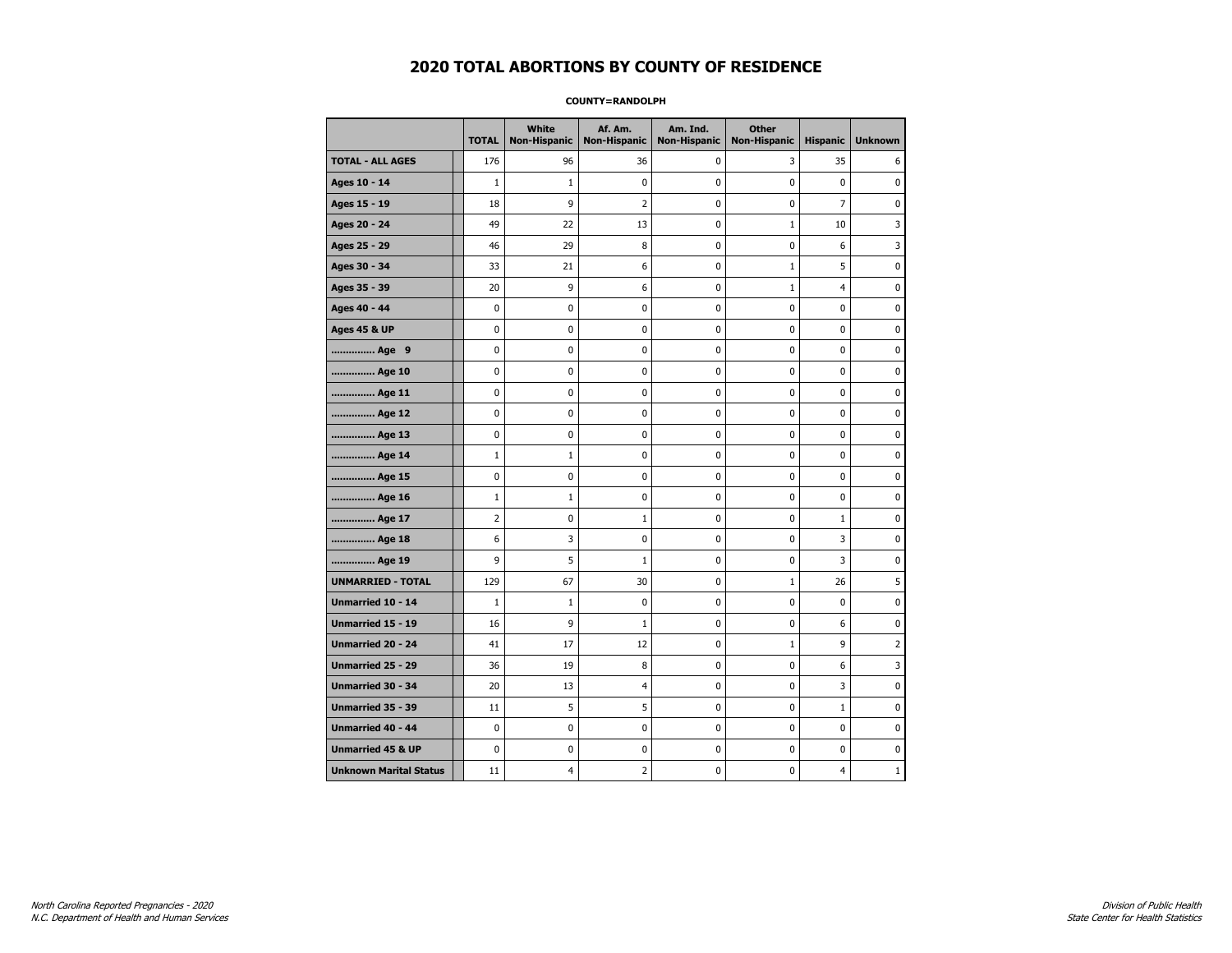**COUNTY=RICHMOND** 

|                               | <b>TOTAL</b>   | White<br><b>Non-Hispanic</b> | Af. Am.<br><b>Non-Hispanic</b> | Am. Ind.<br><b>Non-Hispanic</b> | <b>Other</b><br>Non-Hispanic | <b>Hispanic</b> | <b>Unknown</b> |
|-------------------------------|----------------|------------------------------|--------------------------------|---------------------------------|------------------------------|-----------------|----------------|
| <b>TOTAL - ALL AGES</b>       | 97             | 17                           | 66                             | 2                               | $\mathbf{1}$                 | 5               | 6              |
| Ages 10 - 14                  | $\mathbf 0$    | 0                            | 0                              | 0                               | 0                            | $\mathbf 0$     | 0              |
| Ages 15 - 19                  | 9              | $\mathbf{1}$                 | 8                              | $\mathbf 0$                     | $\mathbf 0$                  | 0               | $\mathbf 0$    |
| Ages 20 - 24                  | 27             | 8                            | 16                             | $\pmb{0}$                       | $\pmb{0}$                    | 0               | 3              |
| Ages 25 - 29                  | 32             | 2                            | 25                             | 0                               | 0                            | 3               | 2              |
| Ages 30 - 34                  | 16             | 3                            | 10                             | $\overline{2}$                  | $\pmb{0}$                    | $\mathbf 1$     | 0              |
| Ages 35 - 39                  | $\overline{7}$ | 1                            | 5                              | 0                               | $\mathbf{1}$                 | 0               | 0              |
| Ages 40 - 44                  | 3              | $\mathbf{1}$                 | 0                              | $\mathbf 0$                     | $\mathbf 0$                  | $\mathbf{1}$    | $\mathbf{1}$   |
| <b>Ages 45 &amp; UP</b>       | $\pmb{0}$      | $\pmb{0}$                    | 0                              | 0                               | 0                            | 0               | 0              |
| Age 9                         | 0              | 0                            | 0                              | 0                               | 0                            | 0               | 0              |
| Age 10                        | 0              | 0                            | 0                              | 0                               | 0                            | 0               | 0              |
| Age 11                        | 0              | 0                            | 0                              | $\mathbf 0$                     | $\mathbf 0$                  | 0               | $\mathbf 0$    |
| Age 12                        | $\mathbf 0$    | 0                            | 0                              | $\mathbf 0$                     | 0                            | 0               | $\mathbf 0$    |
| Age 13                        | 0              | 0                            | 0                              | 0                               | $\pmb{0}$                    | 0               | 0              |
| Age 14                        | 0              | 0                            | 0                              | 0                               | 0                            | 0               | 0              |
| Age 15                        | $\mathbf{1}$   | 0                            | $\mathbf{1}$                   | 0                               | 0                            | 0               | 0              |
| Age 16                        | $\mathbf 0$    | 0                            | 0                              | $\mathbf 0$                     | $\mathbf 0$                  | 0               | $\mathbf 0$    |
| Age 17                        | $\mathbf{1}$   | 0                            | $\mathbf{1}$                   | $\mathbf 0$                     | 0                            | 0               | $\mathbf 0$    |
| Age 18                        | 4              | $1\,$                        | 3                              | $\pmb{0}$                       | $\mathbf 0$                  | 0               | $\pmb{0}$      |
| Age 19                        | 3              | 0                            | 3                              | 0                               | 0                            | 0               | 0              |
| <b>UNMARRIED - TOTAL</b>      | 75             | 13                           | 54                             | $\overline{2}$                  | 0                            | $\overline{4}$  | $\overline{2}$ |
| Unmarried 10 - 14             | $\mathbf{0}$   | 0                            | 0                              | $\mathbf 0$                     | $\mathbf 0$                  | $\mathbf{0}$    | $\mathbf 0$    |
| Unmarried 15 - 19             | 8              | $1\,$                        | $\overline{7}$                 | $\pmb{0}$                       | $\pmb{0}$                    | $\mathbf 0$     | 0              |
| Unmarried 20 - 24             | 23             | 7                            | 14                             | 0                               | 0                            | 0               | $\overline{2}$ |
| Unmarried 25 - 29             | 23             | $\mathbf{1}$                 | 20                             | 0                               | 0                            | $\overline{2}$  | 0              |
| Unmarried 30 - 34             | 13             | 2                            | 8                              | 2                               | $\mathbf 0$                  | $\mathbf{1}$    | 0              |
| <b>Unmarried 35 - 39</b>      | 4              | 0                            | 4                              | 0                               | 0                            | 0               | $\mathbf 0$    |
| Unmarried 40 - 44             | 2              | $1\,$                        | 0                              | 0                               | $\pmb{0}$                    | $\mathbf 1$     | 0              |
| <b>Unmarried 45 &amp; UP</b>  | $\mathbf 0$    | 0                            | 0                              | 0                               | 0                            | 0               | $\mathbf 0$    |
| <b>Unknown Marital Status</b> | 17             | 3                            | 11                             | 0                               | 0                            | 0               | 3              |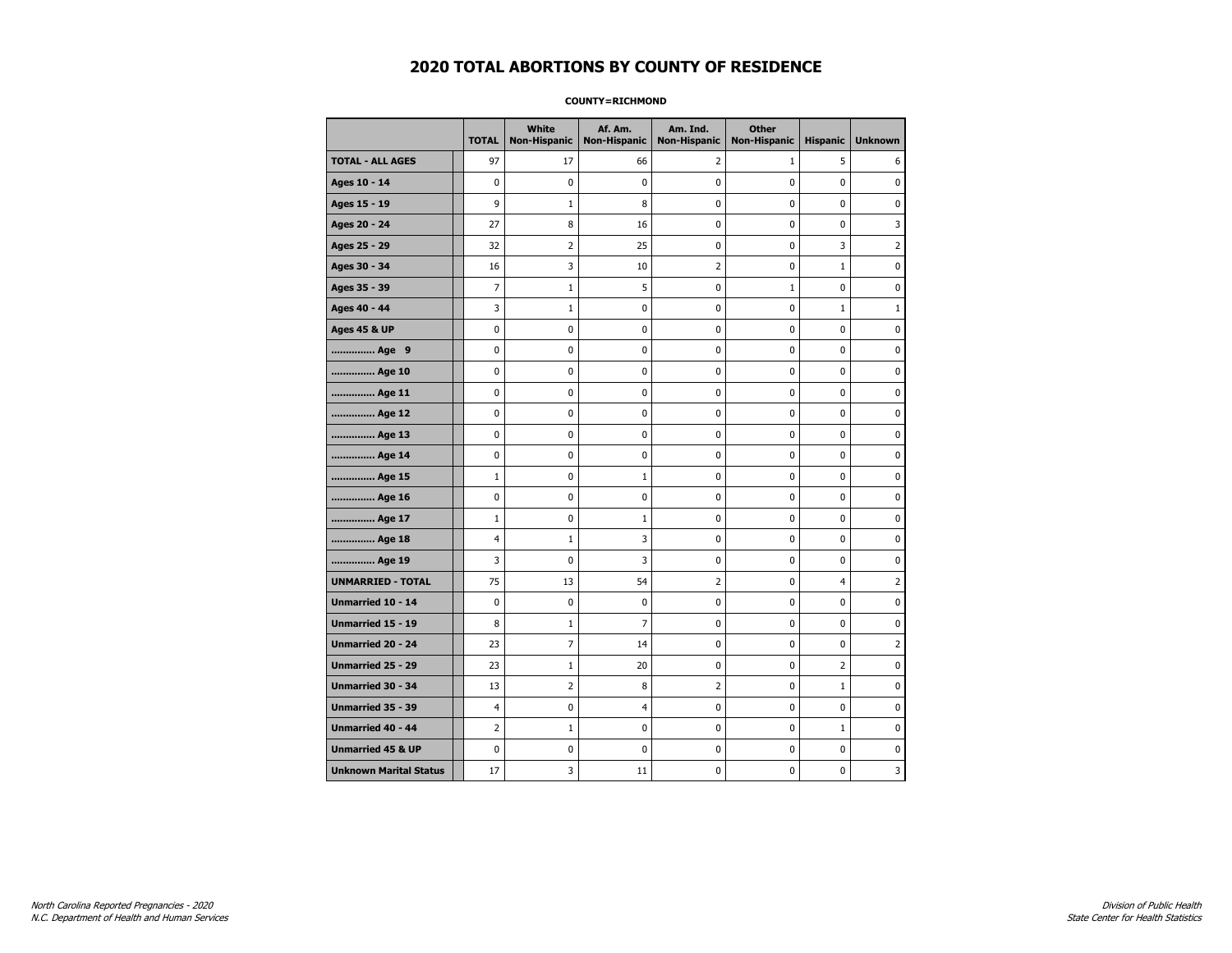#### **COUNTY=ROBESON**

|                               | <b>TOTAL</b>   | White<br>Non-Hispanic    | Af. Am.<br><b>Non-Hispanic</b> | Am. Ind.<br><b>Non-Hispanic</b> | <b>Other</b><br><b>Non-Hispanic</b> | <b>Hispanic</b> | <b>Unknown</b> |
|-------------------------------|----------------|--------------------------|--------------------------------|---------------------------------|-------------------------------------|-----------------|----------------|
| <b>TOTAL - ALL AGES</b>       | 268            | 52                       | 98                             | 73                              | $\mathbf{1}$                        | 22              | 22             |
| Ages 10 - 14                  | $\mathbf{1}$   | $\mathbf 0$              | $1\,$                          | $\mathbf 0$                     | $\mathbf 0$                         | $\mathbf 0$     | $\mathbf 0$    |
| Ages 15 - 19                  | 26             | 6                        | $\overline{7}$                 | $\overline{4}$                  | $\mathbf 0$                         | 8               | $\mathbf{1}$   |
| Ages 20 - 24                  | 82             | 19                       | 28                             | 22                              | $\mathbf{1}$                        | 6               | 6              |
| Ages 25 - 29                  | 85             | 12                       | 38                             | 24                              | 0                                   | $\overline{4}$  | 7              |
| Ages 30 - 34                  | 50             | 11                       | 16                             | 17                              | $\mathbf 0$                         | 2               | 4              |
| Ages 35 - 39                  | 12             | $\overline{2}$           | 3                              | $\overline{4}$                  | 0                                   | $\mathbf{1}$    | 2              |
| Ages 40 - 44                  | $\overline{4}$ | 0                        | 3                              | $\mathbf 0$                     | $\mathbf 0$                         | $\mathbf{1}$    | 0              |
| <b>Ages 45 &amp; UP</b>       | $\mathbf 1$    | $\pmb{0}$                | $\pmb{0}$                      | $\mathbf 1$                     | $\pmb{0}$                           | $\pmb{0}$       | 0              |
| Age 9                         | 0              | 0                        | 0                              | 0                               | 0                                   | 0               | 0              |
| Age 10                        | $\mathbf 0$    | 0                        | $\mathbf 0$                    | $\pmb{0}$                       | $\mathbf 0$                         | $\mathbf 0$     | 0              |
| Age 11                        | $\mathbf 0$    | $\mathbf 0$              | $\mathbf 0$                    | 0                               | 0                                   | $\mathbf 0$     | 0              |
| Age 12                        | $\pmb{0}$      | 0                        | $\pmb{0}$                      | 0                               | 0                                   | 0               | 0              |
| Age 13                        | 0              | 0                        | $\pmb{0}$                      | 0                               | 0                                   | 0               | 0              |
| Age 14                        | $\mathbf{1}$   | 0                        | 1                              | 0                               | $\mathbf 0$                         | $\mathbf 0$     | 0              |
| Age 15                        | $\overline{2}$ | 0                        | $\mathbf{1}$                   | $\mathbf{1}$                    | 0                                   | 0               | 0              |
| Age 16                        | $\overline{2}$ | 0                        | $\mathbf 0$                    | $\mathbf 0$                     | $\mathbf 0$                         | $\overline{2}$  | 0              |
| Age 17                        | $\overline{4}$ | $\mathbf 1$              | $\overline{2}$                 | 1                               | $\mathbf 0$                         | 0               | 0              |
| Age 18                        | 6              | $\overline{2}$           | $1\,$                          | $\mathbf 1$                     | 0                                   | $\overline{2}$  | 0              |
| Age 19                        | 12             | 3                        | 3                              | $\mathbf{1}$                    | 0                                   | 4               | $\mathbf{1}$   |
| <b>UNMARRIED - TOTAL</b>      | 209            | 39                       | 80                             | 63                              | 1                                   | 15              | 11             |
| Unmarried 10 - 14             | $\mathbf{1}$   | 0                        | 1                              | $\mathbf 0$                     | $\mathbf 0$                         | $\mathbf 0$     | 0              |
| Unmarried 15 - 19             | 23             | $\overline{\mathcal{A}}$ | 6                              | 4                               | $\pmb{0}$                           | 8               | $\mathbf 1$    |
| <b>Unmarried 20 - 24</b>      | 65             | 16                       | 22                             | 20                              | 1                                   | 3               | 3              |
| <b>Unmarried 25 - 29</b>      | 66             | 8                        | 31                             | 22                              | $\mathbf 0$                         | 3               | 2              |
| Unmarried 30 - 34             | 37             | 7                        | 14                             | 12                              | 0                                   | $\mathbf 1$     | 3              |
| <b>Unmarried 35 - 39</b>      | 9              | $\overline{2}$           | $\mathbf{1}$                   | $\overline{4}$                  | $\mathbf 0$                         | $\mathbf 0$     | $\overline{2}$ |
| <b>Unmarried 40 - 44</b>      | 3              | 0                        | 3                              | 0                               | $\pmb{0}$                           | 0               | 0              |
| <b>Unmarried 45 &amp; UP</b>  | $\mathbf 0$    | 0                        | 0                              | 0                               | $\mathbf 0$                         | 0               | 0              |
| <b>Unknown Marital Status</b> | 39             | 7                        | 14                             | 6                               | 0                                   | 3               | 9              |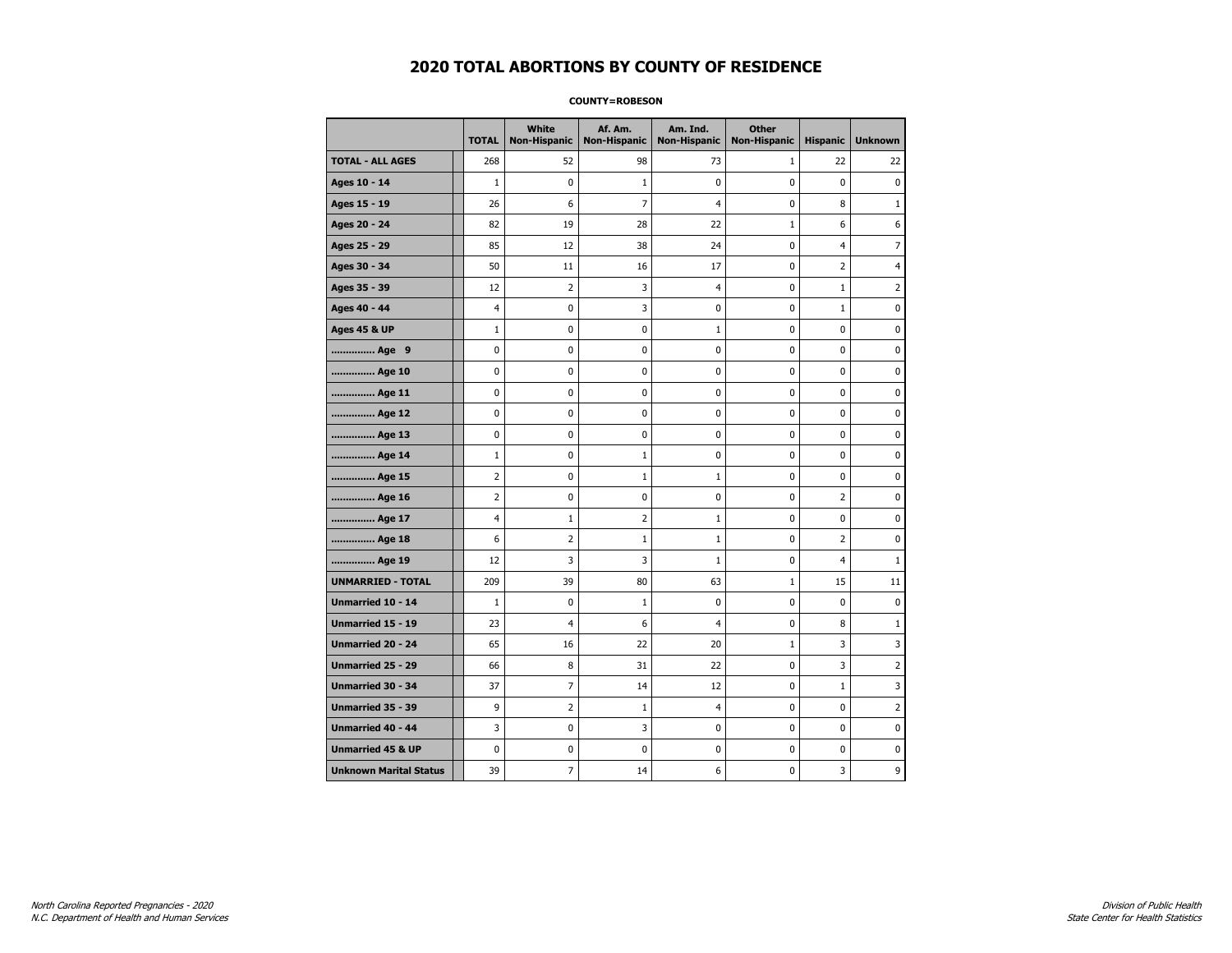#### **COUNTY=ROCKINGHAM**

|                               | <b>TOTAL</b>   | <b>White</b><br><b>Non-Hispanic</b> | Af. Am.<br><b>Non-Hispanic</b> | Am. Ind.<br><b>Non-Hispanic</b> | <b>Other</b><br><b>Non-Hispanic</b> | <b>Hispanic</b> | <b>Unknown</b> |
|-------------------------------|----------------|-------------------------------------|--------------------------------|---------------------------------|-------------------------------------|-----------------|----------------|
| <b>TOTAL - ALL AGES</b>       | 132            | 51                                  | 61                             | 0                               | 0                                   | 17              | 3              |
| Ages 10 - 14                  | $\mathbf{1}$   | $\mathbf{1}$                        | 0                              | 0                               | 0                                   | 0               | 0              |
| Ages 15 - 19                  | 10             | 4                                   | 3                              | 0                               | 0                                   | $\overline{2}$  | $\mathbf{1}$   |
| Ages 20 - 24                  | 32             | 16                                  | 14                             | 0                               | 0                                   | $\mathbf{1}$    | $\mathbf{1}$   |
| Ages 25 - 29                  | 42             | 10                                  | 28                             | 0                               | 0                                   | 3               | $\mathbf{1}$   |
| Ages 30 - 34                  | 23             | $\overline{7}$                      | 9                              | 0                               | $\pmb{0}$                           | $\overline{7}$  | $\pmb{0}$      |
| Ages 35 - 39                  | 12             | 4                                   | 5                              | 0                               | $\pmb{0}$                           | 3               | 0              |
| Ages 40 - 44                  | 6              | 5                                   | $\mathbf{1}$                   | 0                               | 0                                   | 0               | 0              |
| <b>Ages 45 &amp; UP</b>       | 0              | 0                                   | 0                              | 0                               | 0                                   | 0               | 0              |
| Age 9                         | 0              | 0                                   | 0                              | 0                               | 0                                   | 0               | 0              |
| Age 10                        | 0              | 0                                   | 0                              | 0                               | 0                                   | 0               | $\mathbf 0$    |
| Age 11                        | 0              | 0                                   | 0                              | 0                               | $\pmb{0}$                           | 0               | $\mathbf 0$    |
| Age 12                        | 0              | 0                                   | 0                              | 0                               | 0                                   | 0               | 0              |
| Age 13                        | 0              | 0                                   | 0                              | 0                               | $\mathbf 0$                         | 0               | $\mathbf 0$    |
| Age 14                        | $\mathbf{1}$   | 1                                   | 0                              | 0                               | 0                                   | 0               | $\mathbf 0$    |
| Age 15                        | 0              | 0                                   | 0                              | 0                               | $\pmb{0}$                           | 0               | 0              |
| Age 16                        | $\overline{2}$ | $\mathbf{1}$                        | 0                              | 0                               | $\pmb{0}$                           | 0               | $\mathbf{1}$   |
| Age 17                        | 0              | 0                                   | 0                              | 0                               | 0                                   | 0               | 0              |
| Age 18                        | 4              | 1                                   | 3                              | 0                               | 0                                   | 0               | 0              |
| Age 19                        | 4              | 2                                   | 0                              | 0                               | 0                                   | $\overline{2}$  | 0              |
| <b>UNMARRIED - TOTAL</b>      | 108            | 39                                  | 54                             | 0                               | 0                                   | 13              | $\overline{2}$ |
| Unmarried 10 - 14             | $\mathbf{1}$   | $\mathbf{1}$                        | 0                              | 0                               | $\mathbf 0$                         | 0               | $\mathbf 0$    |
| Unmarried 15 - 19             | 10             | 4                                   | 3                              | 0                               | $\pmb{0}$                           | $\overline{2}$  | $\mathbf{1}$   |
| <b>Unmarried 20 - 24</b>      | 24             | 12                                  | 11                             | 0                               | 0                                   | $\mathbf{1}$    | $\mathbf 0$    |
| Unmarried 25 - 29             | 38             | 10                                  | 25                             | 0                               | $\pmb{0}$                           | $\overline{2}$  | $\mathbf{1}$   |
| Unmarried 30 - 34             | 19             | 5                                   | 9                              | 0                               | $\pmb{0}$                           | 5               | 0              |
| Unmarried 35 - 39             | 8              | 2                                   | 4                              | 0                               | 0                                   | 2               | 0              |
| Unmarried 40 - 44             | 3              | 2                                   | 1                              | 0                               | 0                                   | 0               | 0              |
| <b>Unmarried 45 &amp; UP</b>  | 0              | 0                                   | 0                              | 0                               | 0                                   | 0               | 0              |
| <b>Unknown Marital Status</b> | 8              | $\overline{2}$                      | 5                              | 0                               | 0                                   | 0               | $\mathbf{1}$   |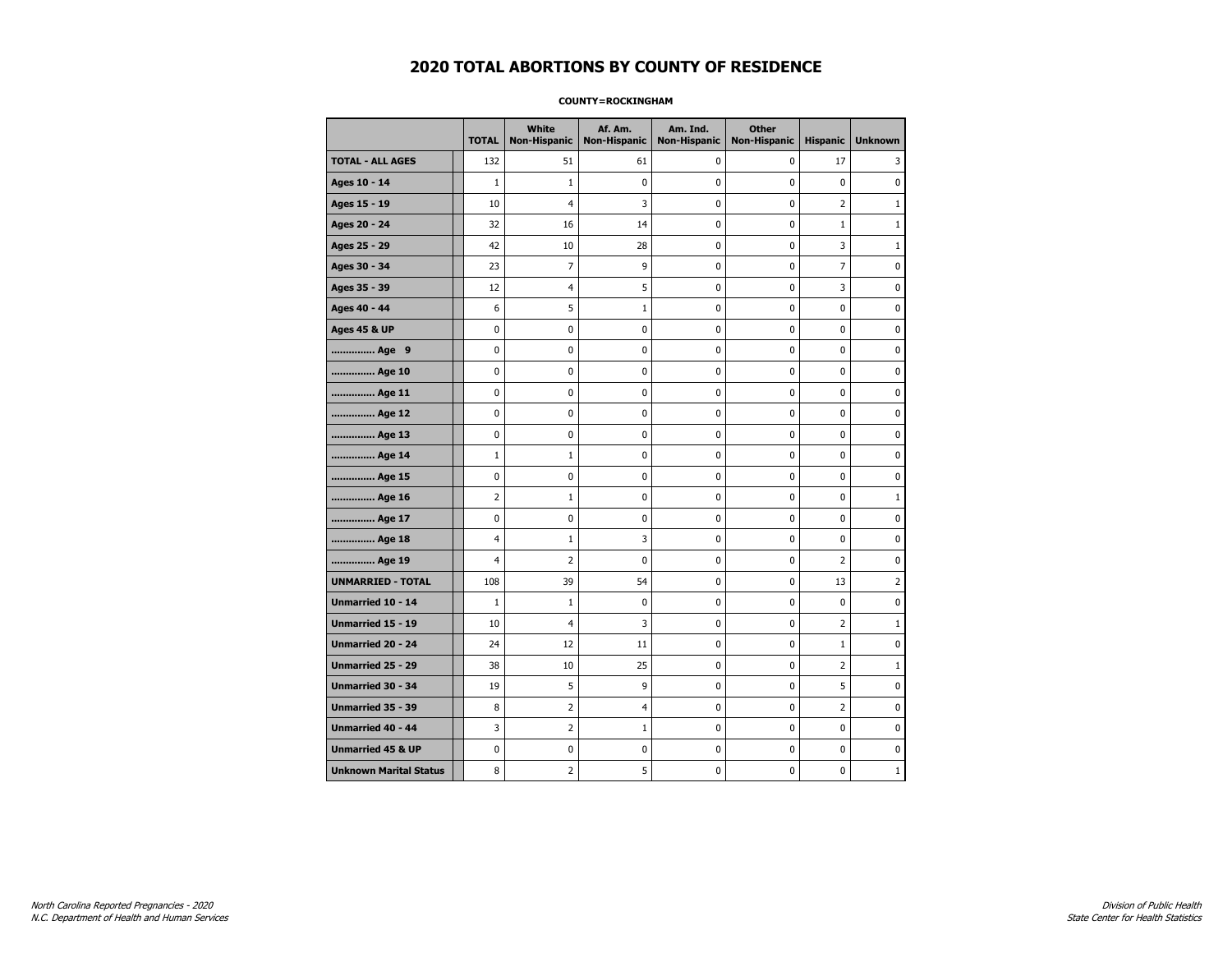**COUNTY=ROWAN** 

|                               | <b>TOTAL</b> | White<br><b>Non-Hispanic</b> | Af. Am.<br><b>Non-Hispanic</b> | Am. Ind.<br><b>Non-Hispanic</b> | <b>Other</b><br><b>Non-Hispanic</b> | <b>Hispanic</b> | <b>Unknown</b> |
|-------------------------------|--------------|------------------------------|--------------------------------|---------------------------------|-------------------------------------|-----------------|----------------|
| <b>TOTAL - ALL AGES</b>       | 277          | 96                           | 124                            | 0                               | 5                                   | 45              | 7              |
| Ages 10 - 14                  | 0            | $\mathbf 0$                  | 0                              | $\mathbf 0$                     | 0                                   | $\mathbf 0$     | 0              |
| Ages 15 - 19                  | 26           | 9                            | 9                              | 0                               | $\pmb{0}$                           | $\overline{7}$  | $\mathbf{1}$   |
| Ages 20 - 24                  | 100          | 33                           | 46                             | 0                               | $\mathbf{1}$                        | 16              | 4              |
| Ages 25 - 29                  | 70           | 26                           | 30                             | 0                               | $\overline{2}$                      | 12              | $\mathbf 0$    |
| Ages 30 - 34                  | 45           | 16                           | 20                             | 0                               | $\mathbf 1$                         | $\overline{7}$  | $\mathbf{1}$   |
| Ages 35 - 39                  | 25           | 8                            | 13                             | 0                               | 0                                   | 3               | $\mathbf{1}$   |
| Ages 40 - 44                  | 6            | $\overline{2}$               | 3                              | 0                               | $1\,$                               | 0               | 0              |
| <b>Ages 45 &amp; UP</b>       | 0            | 0                            | 0                              | 0                               | 0                                   | 0               | $\mathbf 0$    |
| Age 9                         | 0            | 0                            | 0                              | 0                               | $\pmb{0}$                           | 0               | 0              |
| Age 10                        | 0            | 0                            | 0                              | 0                               | 0                                   | 0               | 0              |
| Age 11                        | 0            | 0                            | 0                              | 0                               | 0                                   | 0               | $\mathbf 0$    |
| Age 12                        | 0            | 0                            | 0                              | 0                               | 0                                   | 0               | $\mathbf 0$    |
| Age 13                        | 0            | 0                            | 0                              | 0                               | $\pmb{0}$                           | 0               | 0              |
| Age 14                        | 0            | 0                            | 0                              | 0                               | 0                                   | 0               | 0              |
| Age 15                        | $\mathbf{1}$ | $\mathbf{1}$                 | 0                              | 0                               | 0                                   | 0               | $\mathbf 0$    |
| Age 16                        | $\mathbf{1}$ | 0                            | 0                              | 0                               | $\mathbf 0$                         | $\mathbf{1}$    | $\mathbf 0$    |
| Age 17                        | 4            | 2                            | 1                              | 0                               | 0                                   | 0               | $\mathbf{1}$   |
| Age 18                        | 4            | 2                            | 1                              | 0                               | 0                                   | $\mathbf{1}$    | 0              |
| Age 19                        | 16           | 4                            | $\overline{7}$                 | 0                               | 0                                   | 5               | $\mathbf 0$    |
| <b>UNMARRIED - TOTAL</b>      | 240          | 80                           | 113                            | 0                               | 3                                   | 38              | 6              |
| Unmarried 10 - 14             | 0            | 0                            | 0                              | 0                               | $\pmb{0}$                           | 0               | 0              |
| Unmarried 15 - 19             | 26           | 9                            | 9                              | 0                               | 0                                   | $\overline{7}$  | $\mathbf{1}$   |
| <b>Unmarried 20 - 24</b>      | 91           | 31                           | 42                             | 0                               | $\mathbf{1}$                        | 13              | $\overline{4}$ |
| <b>Unmarried 25 - 29</b>      | 61           | 23                           | 27                             | 0                               | $\mathbf 1$                         | 10              | $\pmb{0}$      |
| Unmarried 30 - 34             | 39           | 11                           | 20                             | 0                               | $\mathbf{1}$                        | 6               | $\mathbf{1}$   |
| <b>Unmarried 35 - 39</b>      | 16           | $\overline{4}$               | 10                             | 0                               | $\mathbf 0$                         | $\overline{2}$  | 0              |
| <b>Unmarried 40 - 44</b>      | 3            | 1                            | 2                              | 0                               | $\pmb{0}$                           | 0               | $\mathbf 0$    |
| <b>Unmarried 45 &amp; UP</b>  | 0            | 0                            | 0                              | 0                               | $\pmb{0}$                           | 0               | $\pmb{0}$      |
| <b>Unknown Marital Status</b> | 10           | 4                            | 4                              | 0                               | 0                                   | $\mathbf{1}$    | $\mathbf{1}$   |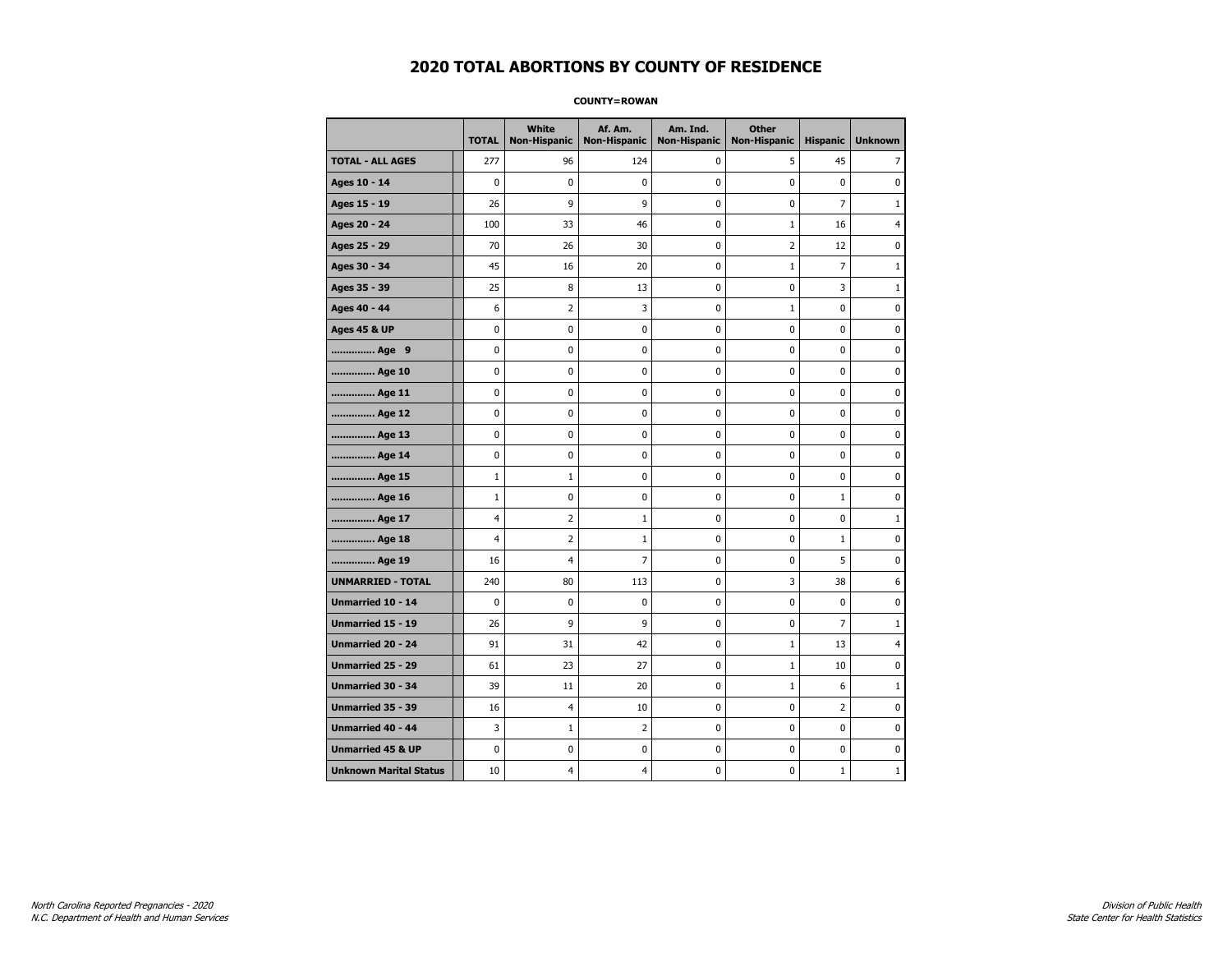#### **COUNTY=RUTHERFORD**

|                               | <b>TOTAL</b>   | <b>White</b><br>Non-Hispanic | Af. Am.<br><b>Non-Hispanic</b> | Am. Ind.<br><b>Non-Hispanic</b> | <b>Other</b><br><b>Non-Hispanic</b> | <b>Hispanic</b> | <b>Unknown</b> |
|-------------------------------|----------------|------------------------------|--------------------------------|---------------------------------|-------------------------------------|-----------------|----------------|
| <b>TOTAL - ALL AGES</b>       | 108            | 55                           | 44                             | 0                               | 0                                   | 5               | 4              |
| Ages 10 - 14                  | 0              | 0                            | $\pmb{0}$                      | 0                               | 0                                   | 0               | 0              |
| Ages 15 - 19                  | 6              | $\overline{4}$               | 1                              | $\mathbf 0$                     | 0                                   | $\mathbf 1$     | $\mathbf 0$    |
| Ages 20 - 24                  | 34             | 12                           | 18                             | 0                               | 0                                   | $\overline{4}$  | $\mathbf 0$    |
| Ages 25 - 29                  | 32             | 19                           | 11                             | 0                               | 0                                   | 0               | $\overline{2}$ |
| Ages 30 - 34                  | 22             | 12                           | 9                              | 0                               | 0                                   | 0               | $\mathbf{1}$   |
| Ages 35 - 39                  | 9              | 6                            | 2                              | 0                               | 0                                   | 0               | $\mathbf{1}$   |
| Ages 40 - 44                  | 2              | 2                            | 0                              | 0                               | 0                                   | 0               | 0              |
| <b>Ages 45 &amp; UP</b>       | $\mathbf 0$    | 0                            | 0                              | 0                               | 0                                   | 0               | 0              |
| Age 9                         | 0              | 0                            | 0                              | 0                               | 0                                   | 0               | 0              |
| Age 10                        | $\mathbf 0$    | 0                            | 0                              | 0                               | 0                                   | 0               | $\mathbf 0$    |
| Age 11                        | $\mathbf 0$    | 0                            | 0                              | $\mathbf 0$                     | 0                                   | 0               | $\mathbf 0$    |
| Age 12                        | 0              | 0                            | $\pmb{0}$                      | 0                               | 0                                   | 0               | 0              |
| Age 13                        | 0              | 0                            | 0                              | 0                               | 0                                   | 0               | 0              |
| Age 14                        | 0              | 0                            | 0                              | 0                               | 0                                   | 0               | $\mathbf 0$    |
| Age 15                        | 0              | 0                            | 0                              | 0                               | 0                                   | 0               | 0              |
| Age 16                        | $\mathbf 0$    | 0                            | 0                              | 0                               | 0                                   | 0               | $\mathbf 0$    |
| Age 17                        | $\overline{2}$ | $\mathbf{1}$                 | 1                              | 0                               | 0                                   | 0               | $\mathbf 0$    |
| Age 18                        | $\mathbf{1}$   | $\mathbf{1}$                 | $\mathbf 0$                    | $\mathbf 0$                     | 0                                   | 0               | $\mathbf 0$    |
| Age 19                        | 3              | $\mathbf 2$                  | $\mathbf 0$                    | $\pmb{0}$                       | 0                                   | $\mathbf 1$     | $\pmb{0}$      |
| <b>UNMARRIED - TOTAL</b>      | 90             | 41                           | 41                             | 0                               | 0                                   | $\overline{4}$  | 4              |
| Unmarried 10 - 14             | $\mathbf 0$    | 0                            | 0                              | 0                               | 0                                   | 0               | 0              |
| Unmarried 15 - 19             | 6              | 4                            | 1                              | 0                               | 0                                   | $\mathbf{1}$    | 0              |
| Unmarried 20 - 24             | 32             | 11                           | 18                             | 0                               | 0                                   | 3               | 0              |
| <b>Unmarried 25 - 29</b>      | 25             | 12                           | 11                             | $\mathbf 0$                     | 0                                   | 0               | $\overline{2}$ |
| <b>Unmarried 30 - 34</b>      | 18             | 10                           | $\overline{7}$                 | 0                               | 0                                   | 0               | $\mathbf{1}$   |
| Unmarried 35 - 39             | 6              | 4                            | $\mathbf 1$                    | 0                               | 0                                   | 0               | $1\,$          |
| <b>Unmarried 40 - 44</b>      | 0              | 0                            | 0                              | 0                               | 0                                   | 0               | 0              |
| <b>Unmarried 45 &amp; UP</b>  | 0              | 0                            | 0                              | 0                               | 0                                   | 0               | 0              |
| <b>Unknown Marital Status</b> | 3              | $\overline{2}$               | 1                              | 0                               | 0                                   | 0               | 0              |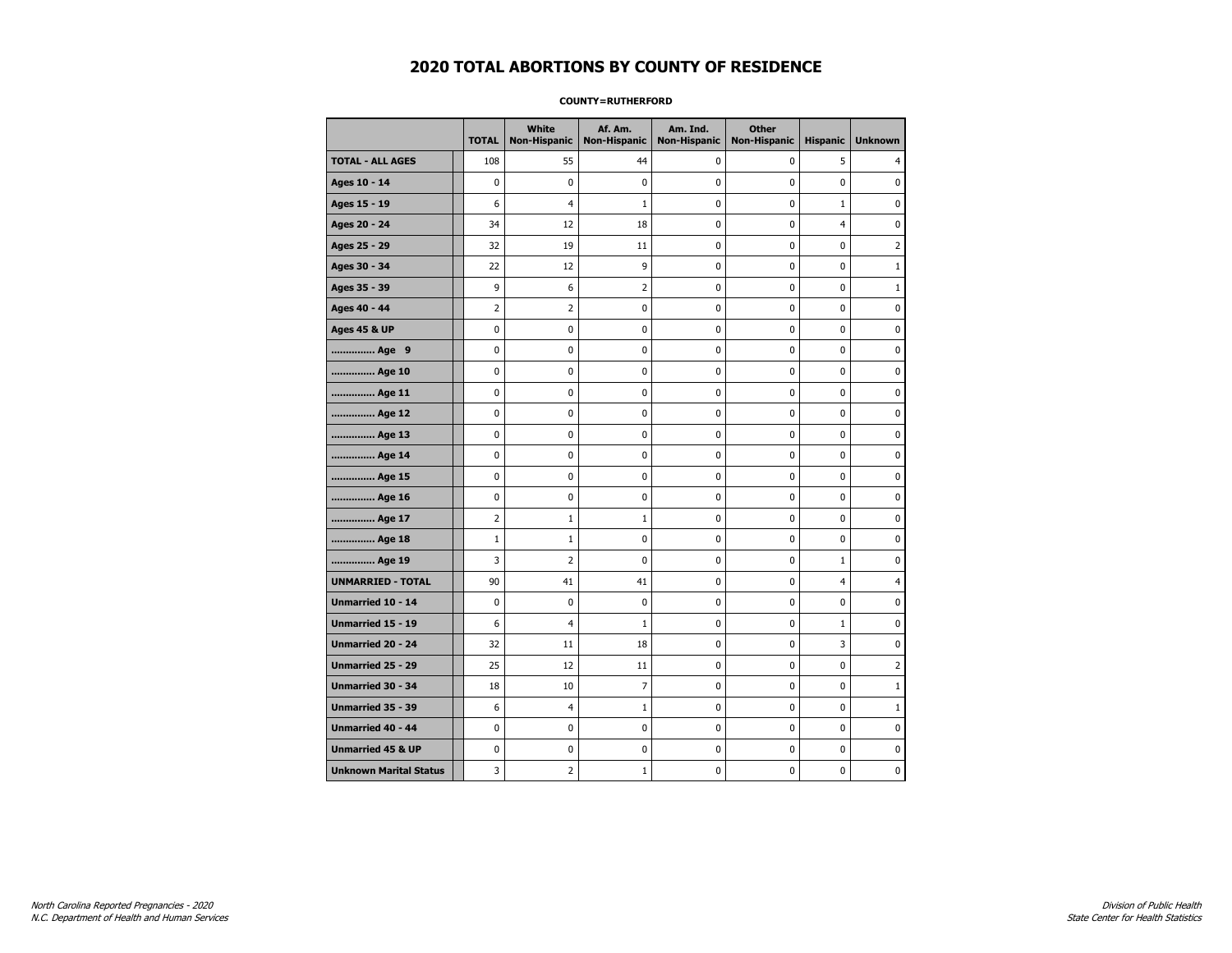#### **COUNTY=SAMPSON**

|                               | <b>TOTAL</b>   | White<br><b>Non-Hispanic</b> | Af. Am.<br><b>Non-Hispanic</b> | Am. Ind.<br><b>Non-Hispanic</b> | <b>Other</b><br><b>Non-Hispanic</b> | <b>Hispanic</b> | <b>Unknown</b> |
|-------------------------------|----------------|------------------------------|--------------------------------|---------------------------------|-------------------------------------|-----------------|----------------|
| <b>TOTAL - ALL AGES</b>       | 111            | 39                           | 43                             | 1                               | 0                                   | 24              | 4              |
| Ages 10 - 14                  | $\mathbf 0$    | $\mathbf 0$                  | $\mathbf 0$                    | $\mathbf 0$                     | $\mathbf 0$                         | $\mathbf 0$     | 0              |
| Ages 15 - 19                  | 13             | 6                            | 3                              | $\mathbf 0$                     | $\mathbf 0$                         | $\overline{4}$  | 0              |
| Ages 20 - 24                  | 46             | 15                           | 17                             | $\pmb{0}$                       | $\pmb{0}$                           | 13              | $\mathbf 1$    |
| Ages 25 - 29                  | 24             | 10                           | 9                              | 0                               | $\pmb{0}$                           | $\overline{2}$  | 3              |
| Ages 30 - 34                  | 15             | 4                            | 9                              | 0                               | 0                                   | $\overline{2}$  | 0              |
| Ages 35 - 39                  | 6              | $\mathbf 2$                  | $\mathbf 2$                    | 1                               | $\mathbf 0$                         | $\mathbf 1$     | $\mathbf 0$    |
| Ages 40 - 44                  | 3              | $\mathbf{1}$                 | $1\,$                          | 0                               | $\mathbf 0$                         | $\mathbf{1}$    | 0              |
| <b>Ages 45 &amp; UP</b>       | $\mathbf 0$    | 0                            | $\mathbf 0$                    | $\mathbf 0$                     | $\mathbf 0$                         | $\mathbf 0$     | 0              |
| Age 9                         | $\pmb{0}$      | 0                            | $\pmb{0}$                      | 0                               | 0                                   | 0               | 0              |
| Age 10                        | $\mathbf 0$    | 0                            | $\mathbf 0$                    | 0                               | $\mathbf 0$                         | $\mathbf 0$     | 0              |
| Age 11                        | 0              | 0                            | 0                              | 0                               | 0                                   | 0               | 0              |
| Age 12                        | $\mathbf 0$    | 0                            | $\pmb{0}$                      | 0                               | 0                                   | 0               | 0              |
| Age 13                        | $\mathbf 0$    | 0                            | $\mathbf 0$                    | $\mathbf 0$                     | $\mathbf 0$                         | $\mathbf 0$     | 0              |
| Age 14                        | $\mathbf 0$    | $\mathbf 0$                  | $\mathbf 0$                    | $\mathbf 0$                     | $\mathbf 0$                         | $\mathbf 0$     | 0              |
| Age 15                        | $\pmb{0}$      | 0                            | $\pmb{0}$                      | $\pmb{0}$                       | $\pmb{0}$                           | $\pmb{0}$       | 0              |
| Age 16                        | $\overline{2}$ | 0                            | $\mathbf{1}$                   | 0                               | 0                                   | $\mathbf 1$     | 0              |
| Age 17                        | $1\,$          | 1                            | 0                              | 0                               | $\mathbf 0$                         | $\mathbf 0$     | 0              |
| Age 18                        | 3              | $\mathbf{1}$                 | $1\,$                          | 0                               | 0                                   | $\mathbf 1$     | 0              |
| Age 19                        | $\overline{7}$ | $\overline{4}$               | $\mathbf{1}$                   | $\pmb{0}$                       | $\mathbf 0$                         | $\overline{2}$  | 0              |
| <b>UNMARRIED - TOTAL</b>      | 87             | 32                           | 33                             | $\mathbf{1}$                    | $\mathbf 0$                         | 20              | $\mathbf{1}$   |
| Unmarried 10 - 14             | $\mathbf 0$    | 0                            | $\pmb{0}$                      | $\pmb{0}$                       | $\mathbf 0$                         | $\mathbf 0$     | 0              |
| Unmarried 15 - 19             | 13             | 6                            | 3                              | 0                               | 0                                   | 4               | 0              |
| Unmarried 20 - 24             | 37             | 12                           | 12                             | 0                               | 0                                   | 12              | $\mathbf{1}$   |
| <b>Unmarried 25 - 29</b>      | 18             | 9                            | 8                              | $\mathbf 0$                     | $\mathbf 0$                         | $\mathbf 1$     | 0              |
| <b>Unmarried 30 - 34</b>      | 11             | 3                            | 6                              | 0                               | 0                                   | $\overline{2}$  | 0              |
| Unmarried 35 - 39             | $\overline{2}$ | $\pmb{0}$                    | $\mathbf{1}$                   | $\mathbf{1}$                    | $\pmb{0}$                           | $\pmb{0}$       | 0              |
| <b>Unmarried 40 - 44</b>      | 3              | $\mathbf 1$                  | $\mathbf{1}$                   | 0                               | $\pmb{0}$                           | $\mathbf 1$     | 0              |
| <b>Unmarried 45 &amp; UP</b>  | $\mathbf 0$    | 0                            | 0                              | 0                               | $\mathbf 0$                         | 0               | 0              |
| <b>Unknown Marital Status</b> | 14             | 2                            | $\overline{7}$                 | 0                               | $\mathbf 0$                         | 2               | 3              |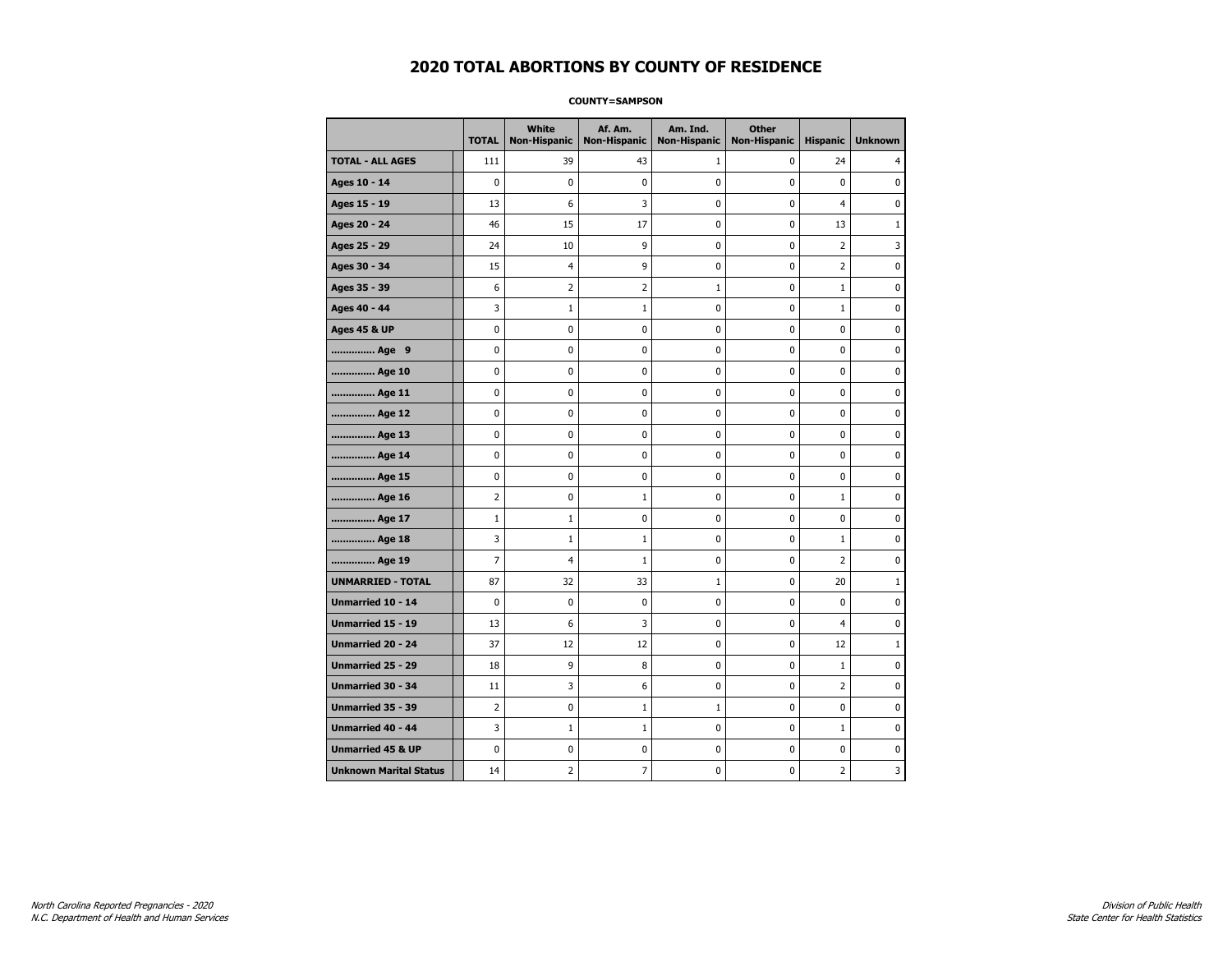#### **COUNTY=SCOTLAND**

|                               | <b>TOTAL</b>   | White<br><b>Non-Hispanic</b> | Af. Am.<br><b>Non-Hispanic</b> | Am. Ind.<br><b>Non-Hispanic</b> | <b>Other</b><br><b>Non-Hispanic</b> | <b>Hispanic</b> | <b>Unknown</b> |
|-------------------------------|----------------|------------------------------|--------------------------------|---------------------------------|-------------------------------------|-----------------|----------------|
| <b>TOTAL - ALL AGES</b>       | 58             | 10                           | 37                             | 6                               | 2                                   | 0               | 3              |
| Ages 10 - 14                  | 0              | $\mathbf 0$                  | 0                              | 0                               | 0                                   | 0               | 0              |
| Ages 15 - 19                  | 5              | $\mathbf{1}$                 | $\overline{2}$                 | 0                               | $\overline{2}$                      | 0               | $\mathbf 0$    |
| Ages 20 - 24                  | 13             | $1\,$                        | 9                              | $\overline{2}$                  | 0                                   | 0               | $\mathbf{1}$   |
| Ages 25 - 29                  | 30             | 5                            | 20                             | 3                               | 0                                   | 0               | $\overline{2}$ |
| Ages 30 - 34                  | 8              | 2                            | 5                              | $\mathbf{1}$                    | 0                                   | 0               | 0              |
| Ages 35 - 39                  | $\overline{2}$ | 1                            | 1                              | 0                               | 0                                   | 0               | 0              |
| Ages 40 - 44                  | 0              | $\mathbf 0$                  | 0                              | 0                               | 0                                   | 0               | $\mathbf 0$    |
| <b>Ages 45 &amp; UP</b>       | 0              | $\mathbf 0$                  | 0                              | 0                               | 0                                   | 0               | $\mathbf 0$    |
| Age 9                         | 0              | 0                            | 0                              | 0                               | 0                                   | 0               | 0              |
| Age 10                        | 0              | $\mathbf 0$                  | 0                              | 0                               | 0                                   | 0               | 0              |
| Age 11                        | 0              | 0                            | 0                              | 0                               | 0                                   | 0               | 0              |
| Age 12                        | 0              | 0                            | 0                              | 0                               | 0                                   | 0               | 0              |
| Age 13                        | 0              | $\mathbf 0$                  | 0                              | 0                               | 0                                   | 0               | $\mathbf 0$    |
| Age 14                        | 0              | 0                            | $\mathbf 0$                    | 0                               | 0                                   | 0               | $\mathbf 0$    |
| Age 15                        | 0              | 0                            | $\pmb{0}$                      | 0                               | 0                                   | 0               | $\pmb{0}$      |
| Age 16                        | $1\,$          | 0                            | $\mathbf{1}$                   | 0                               | 0                                   | 0               | 0              |
| Age 17                        | $\overline{2}$ | 0                            | 1                              | 0                               | 1                                   | 0               | 0              |
| Age 18                        | 0              | $\mathbf 0$                  | 0                              | 0                               | 0                                   | 0               | 0              |
| Age 19                        | $\overline{2}$ | $1\,$                        | 0                              | 0                               | $\mathbf{1}$                        | 0               | $\mathbf 0$    |
| <b>UNMARRIED - TOTAL</b>      | 44             | 6                            | 30                             | 6                               | $\overline{2}$                      | 0               | $\mathbf 0$    |
| Unmarried 10 - 14             | 0              | $\mathbf 0$                  | $\pmb{0}$                      | 0                               | 0                                   | 0               | $\pmb{0}$      |
| Unmarried 15 - 19             | 4              | 0                            | 2                              | 0                               | 2                                   | 0               | 0              |
| Unmarried 20 - 24             | 9              | $\mathbf{1}$                 | 6                              | 2                               | 0                                   | 0               | 0              |
| <b>Unmarried 25 - 29</b>      | 24             | 3                            | 18                             | 3                               | 0                                   | 0               | $\mathbf 0$    |
| <b>Unmarried 30 - 34</b>      | 5              | $1\,$                        | 3                              | $\mathbf 1$                     | 0                                   | 0               | $\mathbf 0$    |
| Unmarried 35 - 39             | $\overline{2}$ | $\mathbf{1}$                 | $\mathbf{1}$                   | 0                               | 0                                   | 0               | $\pmb{0}$      |
| Unmarried 40 - 44             | 0              | 0                            | 0                              | 0                               | 0                                   | 0               | 0              |
| <b>Unmarried 45 &amp; UP</b>  | 0              | 0                            | 0                              | 0                               | 0                                   | 0               | 0              |
| <b>Unknown Marital Status</b> | 11             | 2                            | 6                              | 0                               | 0                                   | 0               | 3              |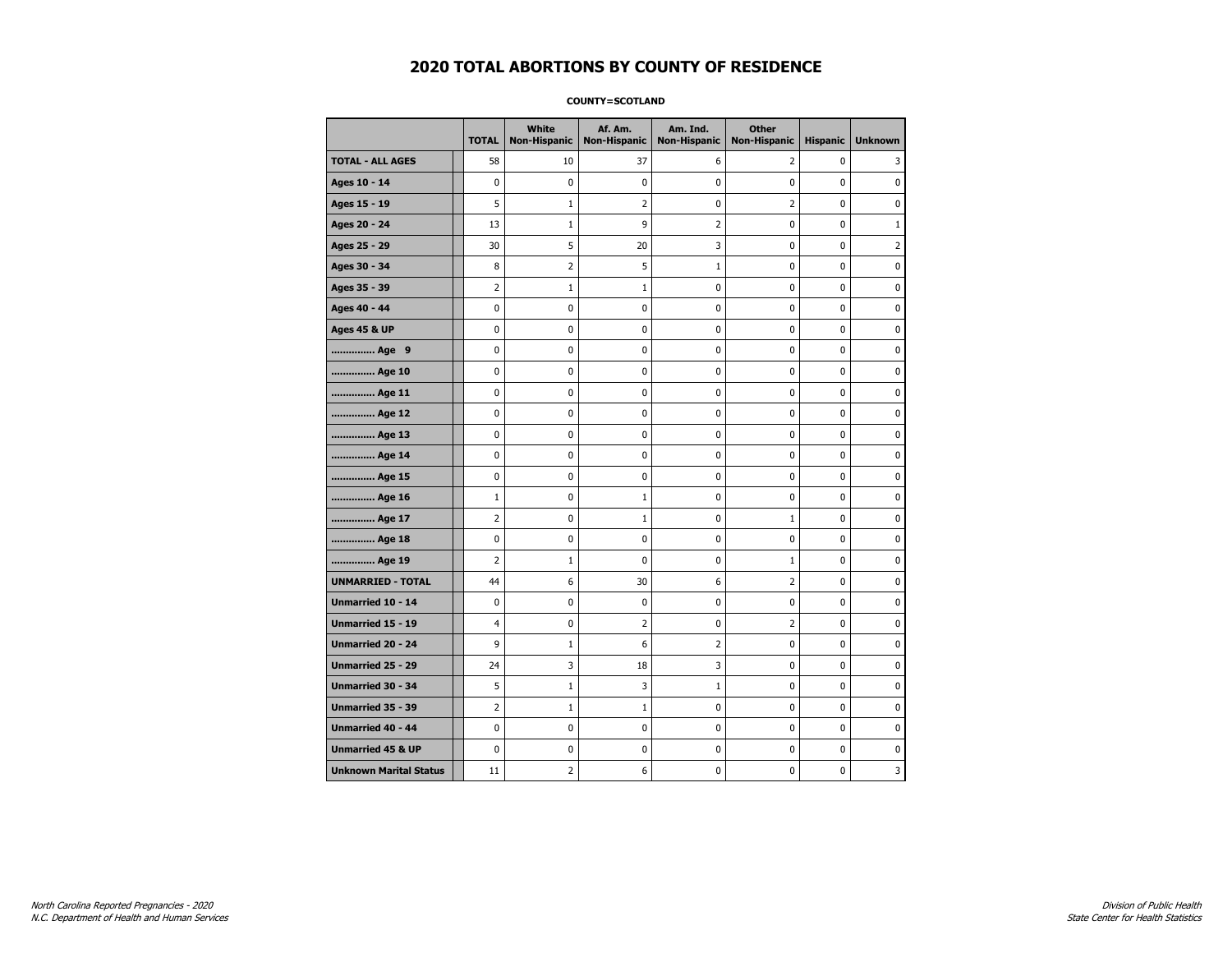**COUNTY=STANLY** 

|                               | <b>TOTAL</b>   | <b>White</b><br>Non-Hispanic | Af. Am.<br><b>Non-Hispanic</b> | Am. Ind.<br><b>Non-Hispanic</b> | <b>Other</b><br><b>Non-Hispanic</b> | <b>Hispanic</b> | <b>Unknown</b> |
|-------------------------------|----------------|------------------------------|--------------------------------|---------------------------------|-------------------------------------|-----------------|----------------|
| <b>TOTAL - ALL AGES</b>       | 65             | 32                           | 20                             | 2                               | 3                                   | 6               | 2              |
| Ages 10 - 14                  | $\mathbf 0$    | 0                            | 0                              | 0                               | $\mathbf 0$                         | 0               | 0              |
| Ages 15 - 19                  | $\overline{7}$ | 0                            | 1                              | $\mathbf 0$                     | $\mathbf 0$                         | 5               | $1\,$          |
| Ages 20 - 24                  | 11             | 5                            | 5                              | 0                               | 0                                   | $\mathbf{1}$    | 0              |
| Ages 25 - 29                  | 18             | 11                           | 4                              | $\mathbf{1}$                    | $\mathbf{1}$                        | 0               | $1\,$          |
| Ages 30 - 34                  | 21             | 13                           | 7                              | 0                               | $\mathbf 1$                         | 0               | 0              |
| Ages 35 - 39                  | 6              | $\mathbf{1}$                 | 3                              | 1                               | $\mathbf{1}$                        | 0               | 0              |
| Ages 40 - 44                  | $\mathbf{1}$   | $\mathbf{1}$                 | 0                              | $\mathbf 0$                     | $\mathbf 0$                         | $\mathbf 0$     | $\pmb{0}$      |
| <b>Ages 45 &amp; UP</b>       | 0              | 0                            | 0                              | 0                               | 0                                   | 0               | 0              |
| Age 9                         | $\mathbf 0$    | 0                            | 0                              | $\mathbf 0$                     | $\mathbf 0$                         | 0               | $\mathbf 0$    |
| Age 10                        | 0              | 0                            | 0                              | 0                               | 0                                   | 0               | 0              |
| Age 11                        | $\mathbf 0$    | 0                            | 0                              | 0                               | 0                                   | 0               | 0              |
| Age 12                        | 0              | 0                            | 0                              | 0                               | 0                                   | 0               | 0              |
| Age 13                        | 0              | 0                            | 0                              | 0                               | 0                                   | 0               | 0              |
| Age 14                        | 0              | 0                            | 0                              | 0                               | 0                                   | 0               | 0              |
| Age 15                        | $\pmb{0}$      | 0                            | 0                              | 0                               | 0                                   | 0               | $\pmb{0}$      |
| Age 16                        | $\mathbf 0$    | $\mathbf 0$                  | $\bf{0}$                       | $\pmb{0}$                       | $\mathbf 0$                         | 0               | $\pmb{0}$      |
| Age 17                        | 0              | 0                            | 0                              | 0                               | 0                                   | 0               | 0              |
| Age 18                        | $\overline{2}$ | 0                            | 1                              | 0                               | 0                                   | $\mathbf{1}$    | $\pmb{0}$      |
| Age 19                        | 5              | 0                            | 0                              | 0                               | 0                                   | 4               | $\mathbf{1}$   |
| <b>UNMARRIED - TOTAL</b>      | 52             | 26                           | 16                             | $\overline{2}$                  | $\mathbf 0$                         | 6               | $\overline{2}$ |
| Unmarried 10 - 14             | 0              | 0                            | 0                              | 0                               | 0                                   | 0               | 0              |
| Unmarried 15 - 19             | $\overline{7}$ | 0                            | $\mathbf{1}$                   | 0                               | 0                                   | 5               | $1\,$          |
| Unmarried 20 - 24             | 10             | 5                            | 4                              | 0                               | $\mathbf 0$                         | 1               | 0              |
| Unmarried 25 - 29             | 16             | 10                           | 4                              | $\mathbf{1}$                    | 0                                   | 0               | $\mathbf{1}$   |
| <b>Unmarried 30 - 34</b>      | 14             | 10                           | 4                              | 0                               | 0                                   | 0               | $\mathbf 0$    |
| <b>Unmarried 35 - 39</b>      | 5              | $1\,$                        | 3                              | $\mathbf{1}$                    | $\mathbf 0$                         | 0               | $\mathbf 0$    |
| <b>Unmarried 40 - 44</b>      | $\mathbf 0$    | $\pmb{0}$                    | $\pmb{0}$                      | $\pmb{0}$                       | $\pmb{0}$                           | $\pmb{0}$       | $\pmb{0}$      |
| <b>Unmarried 45 &amp; UP</b>  | 0              | 0                            | 0                              | 0                               | 0                                   | 0               | 0              |
| <b>Unknown Marital Status</b> | 5              | $\mathbf{1}$                 | 3                              | 0                               | $\mathbf{1}$                        | 0               | 0              |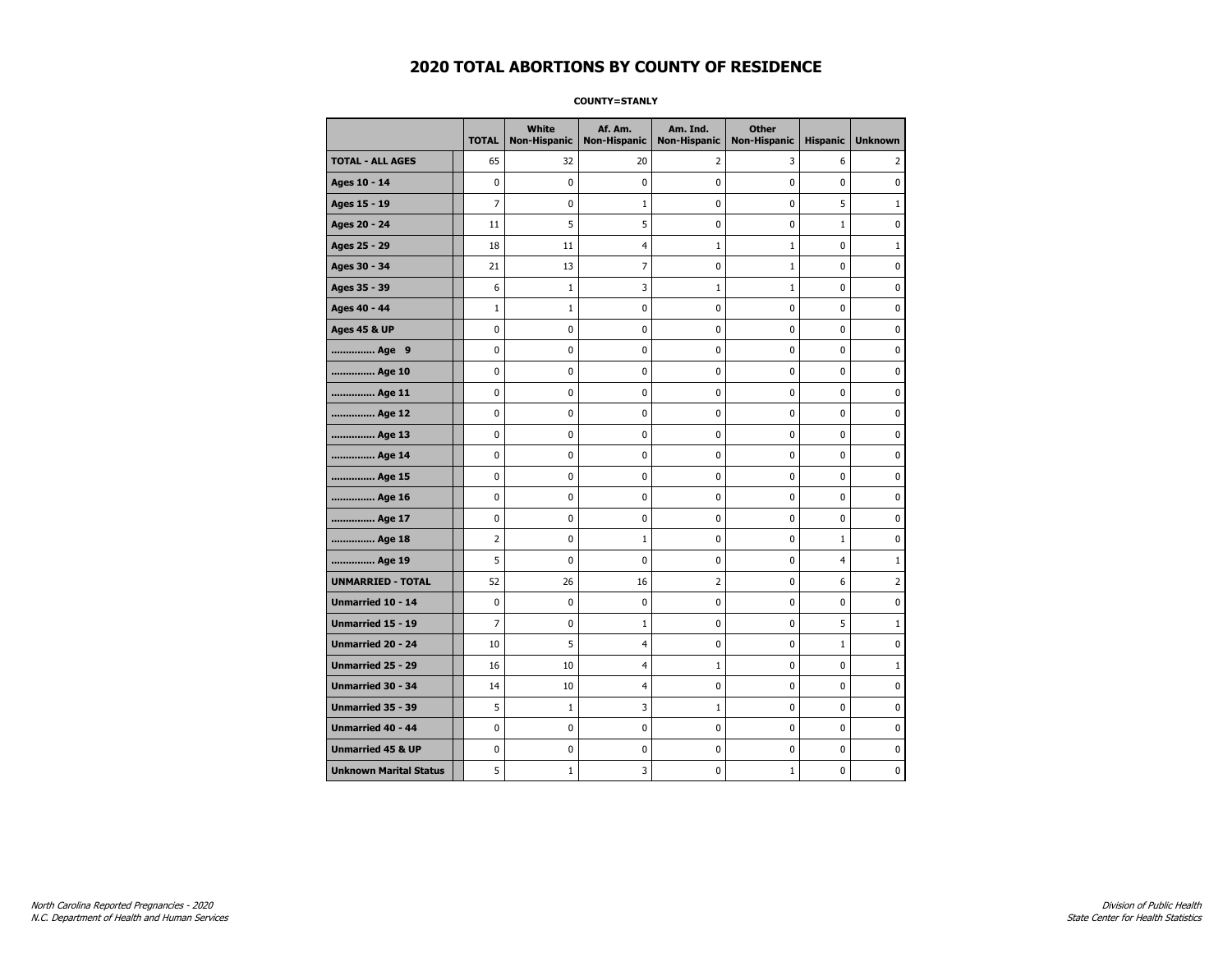**COUNTY=STOKES** 

|                               | <b>TOTAL</b>   | White<br>Non-Hispanic | Af. Am.<br><b>Non-Hispanic</b> | Am. Ind.<br><b>Non-Hispanic</b> | <b>Other</b><br><b>Non-Hispanic</b> | <b>Hispanic</b> | <b>Unknown</b> |
|-------------------------------|----------------|-----------------------|--------------------------------|---------------------------------|-------------------------------------|-----------------|----------------|
| <b>TOTAL - ALL AGES</b>       | 44             | 37                    | 1                              | 0                               | 0                                   | 6               | 0              |
| Ages 10 - 14                  | 0              | $\mathbf 0$           | 0                              | 0                               | 0                                   | 0               | 0              |
| Ages 15 - 19                  | $\mathbf{1}$   | $\mathbf{1}$          | 0                              | 0                               | 0                                   | 0               | $\mathbf 0$    |
| Ages 20 - 24                  | 17             | 15                    | 0                              | 0                               | $\mathbf 0$                         | $\overline{2}$  | $\mathbf 0$    |
| Ages 25 - 29                  | 12             | 8                     | $\mathbf 1$                    | 0                               | $\pmb{0}$                           | 3               | $\pmb{0}$      |
| Ages 30 - 34                  | 9              | 8                     | 0                              | 0                               | 0                                   | $\mathbf 1$     | 0              |
| Ages 35 - 39                  | 2              | 2                     | 0                              | 0                               | 0                                   | 0               | 0              |
| Ages 40 - 44                  | $\overline{2}$ | 2                     | 0                              | 0                               | $\mathbf 0$                         | 0               | $\pmb{0}$      |
| <b>Ages 45 &amp; UP</b>       | 0              | 0                     | 0                              | 0                               | 0                                   | 0               | $\mathbf 0$    |
| Age 9                         | 0              | 0                     | 0                              | 0                               | $\mathbf 0$                         | 0               | $\mathbf 0$    |
| Age 10                        | 0              | 0                     | 0                              | 0                               | $\pmb{0}$                           | 0               | 0              |
| Age 11                        | 0              | 0                     | 0                              | 0                               | 0                                   | 0               | $\mathbf 0$    |
| Age 12                        | 0              | 0                     | 0                              | 0                               | 0                                   | 0               | 0              |
| Age 13                        | 0              | 0                     | 0                              | 0                               | 0                                   | 0               | $\mathbf 0$    |
| Age 14                        | 0              | 0                     | 0                              | 0                               | $\mathbf 0$                         | 0               | $\mathbf 0$    |
| Age 15                        | 0              | 0                     | 0                              | 0                               | $\pmb{0}$                           | 0               | 0              |
| Age 16                        | 0              | $\mathbf 0$           | 0                              | 0                               | $\pmb{0}$                           | 0               | $\mathbf 0$    |
| Age 17                        | 0              | 0                     | 0                              | 0                               | 0                                   | 0               | 0              |
| Age 18                        | $\mathbf{1}$   | $\mathbf{1}$          | 0                              | 0                               | $\pmb{0}$                           | 0               | $\pmb{0}$      |
| Age 19                        | 0              | 0                     | 0                              | 0                               | 0                                   | 0               | $\mathbf 0$    |
| <b>UNMARRIED - TOTAL</b>      | 39             | 32                    | 1                              | 0                               | $\mathbf 0$                         | 6               | $\mathbf 0$    |
| Unmarried 10 - 14             | 0              | 0                     | 0                              | 0                               | $\pmb{0}$                           | 0               | 0              |
| Unmarried 15 - 19             | $\mathbf 1$    | 1                     | 0                              | 0                               | $\pmb{0}$                           | 0               | $\pmb{0}$      |
| Unmarried 20 - 24             | 17             | 15                    | 0                              | 0                               | 0                                   | 2               | 0              |
| Unmarried 25 - 29             | 11             | 7                     | $\mathbf{1}$                   | 0                               | 0                                   | 3               | 0              |
| <b>Unmarried 30 - 34</b>      | 8              | $\overline{7}$        | 0                              | 0                               | $\mathbf 0$                         | $\mathbf{1}$    | $\mathbf 0$    |
| <b>Unmarried 35 - 39</b>      | $1\,$          | 1                     | 0                              | 0                               | $\mathbf 0$                         | 0               | $\mathbf 0$    |
| <b>Unmarried 40 - 44</b>      | 0              | $\pmb{0}$             | 0                              | 0                               | $\pmb{0}$                           | 0               | 0              |
| <b>Unmarried 45 &amp; UP</b>  | 0              | 0                     | 0                              | 0                               | 0                                   | 0               | 0              |
| <b>Unknown Marital Status</b> | 0              | 0                     | 0                              | 0                               | 0                                   | 0               | $\mathbf 0$    |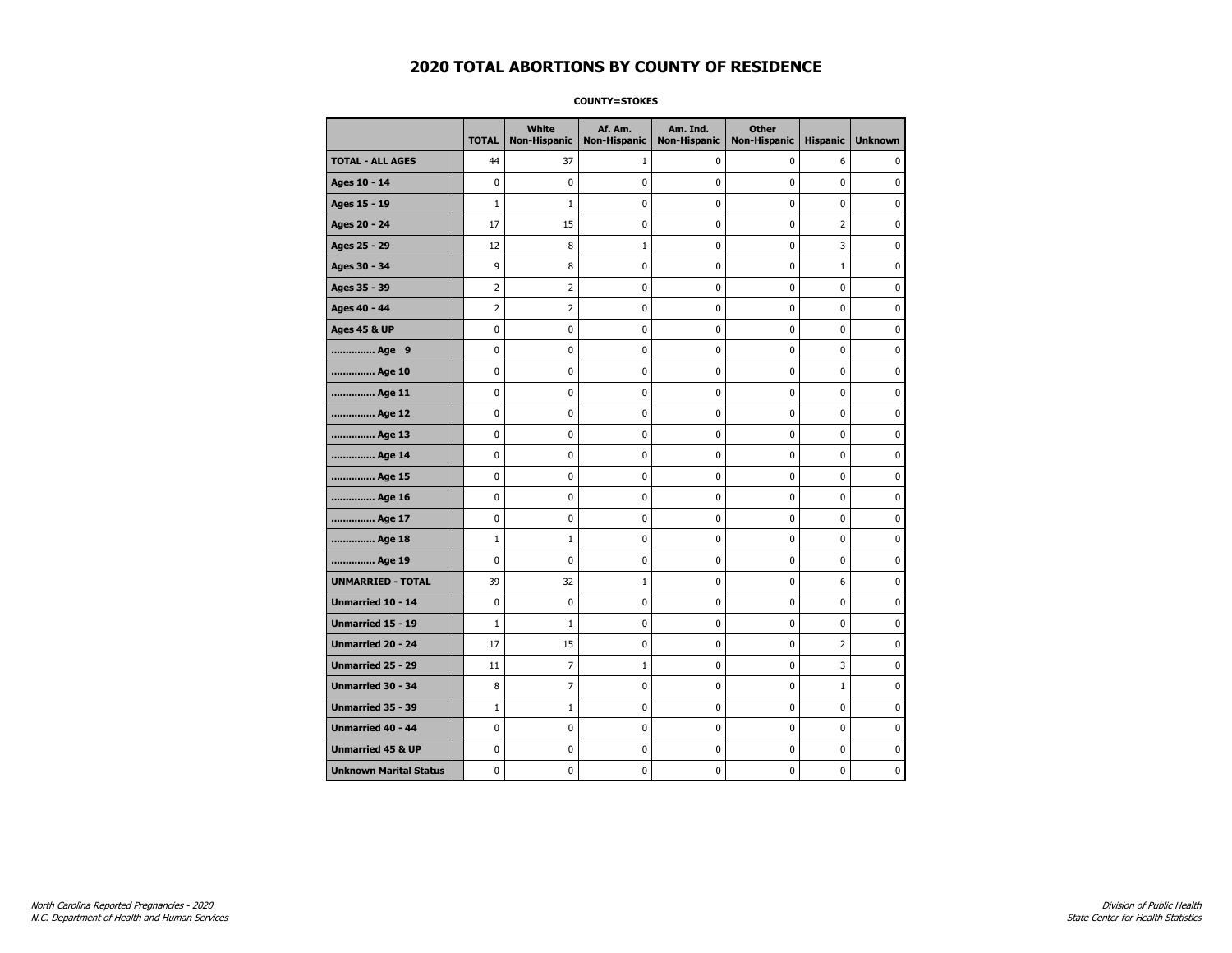**COUNTY=SURRY** 

|                               | <b>TOTAL</b>   | White<br>Non-Hispanic | Af. Am.<br><b>Non-Hispanic</b> | Am. Ind.<br><b>Non-Hispanic</b> | <b>Other</b><br><b>Non-Hispanic</b> | <b>Hispanic</b> | <b>Unknown</b> |
|-------------------------------|----------------|-----------------------|--------------------------------|---------------------------------|-------------------------------------|-----------------|----------------|
| <b>TOTAL - ALL AGES</b>       | 71             | 48                    | 7                              | 0                               | $\mathbf{1}$                        | 15              | 0              |
| Ages 10 - 14                  | 0              | $\mathbf 0$           | 0                              | 0                               | 0                                   | 0               | 0              |
| Ages 15 - 19                  | 11             | 4                     | $1\,$                          | 0                               | $\pmb{0}$                           | 6               | $\mathbf 0$    |
| Ages 20 - 24                  | 13             | 9                     | 0                              | 0                               | $\mathbf 0$                         | 4               | $\mathbf 0$    |
| Ages 25 - 29                  | 20             | 13                    | 3                              | 0                               | $1\,$                               | 3               | $\pmb{0}$      |
| Ages 30 - 34                  | 17             | 14                    | 2                              | 0                               | 0                                   | $\mathbf 1$     | 0              |
| Ages 35 - 39                  | 6              | 5                     | $\mathbf{1}$                   | 0                               | 0                                   | 0               | 0              |
| Ages 40 - 44                  | $\overline{2}$ | $\mathbf{1}$          | 0                              | 0                               | $\mathbf 0$                         | $\mathbf 1$     | $\pmb{0}$      |
| <b>Ages 45 &amp; UP</b>       | 0              | 0                     | 0                              | 0                               | 0                                   | 0               | $\mathbf 0$    |
| Age 9                         | 0              | 0                     | 0                              | 0                               | $\mathbf 0$                         | 0               | $\mathbf 0$    |
| Age 10                        | 0              | 0                     | $\pmb{0}$                      | 0                               | $\pmb{0}$                           | 0               | 0              |
| Age 11                        | 0              | 0                     | 0                              | 0                               | 0                                   | 0               | $\mathbf 0$    |
| Age 12                        | 0              | 0                     | 0                              | 0                               | 0                                   | 0               | 0              |
| Age 13                        | 0              | 0                     | 0                              | 0                               | 0                                   | 0               | $\mathbf 0$    |
| Age 14                        | 0              | 0                     | 0                              | 0                               | $\mathbf 0$                         | 0               | $\mathbf 0$    |
| Age 15                        | 0              | 0                     | $\pmb{0}$                      | 0                               | $\pmb{0}$                           | 0               | $\pmb{0}$      |
| Age 16                        | 0              | 0                     | $\pmb{0}$                      | 0                               | $\pmb{0}$                           | 0               | $\mathbf 0$    |
| Age 17                        | 3              | $\mathbf{1}$          | 0                              | 0                               | 0                                   | 2               | 0              |
| Age 18                        | $\mathbf 1$    | 0                     | $\pmb{0}$                      | 0                               | $\pmb{0}$                           | $\mathbf 1$     | $\pmb{0}$      |
| Age 19                        | $\overline{7}$ | 3                     | $\mathbf{1}$                   | 0                               | 0                                   | 3               | $\mathbf 0$    |
| <b>UNMARRIED - TOTAL</b>      | 50             | 32                    | 5                              | 0                               | 0                                   | 13              | $\mathbf 0$    |
| Unmarried 10 - 14             | 0              | 0                     | $\pmb{0}$                      | 0                               | $\pmb{0}$                           | 0               | 0              |
| Unmarried 15 - 19             | 11             | 4                     | $\mathbf{1}$                   | 0                               | $\pmb{0}$                           | 6               | $\mathbf 0$    |
| Unmarried 20 - 24             | 12             | 8                     | 0                              | 0                               | 0                                   | 4               | 0              |
| <b>Unmarried 25 - 29</b>      | 11             | 8                     | $\mathbf{1}$                   | 0                               | 0                                   | 2               | 0              |
| <b>Unmarried 30 - 34</b>      | 10             | 8                     | $\overline{2}$                 | 0                               | $\mathbf 0$                         | 0               | $\mathbf 0$    |
| Unmarried 35 - 39             | 3              | 2                     | $1\,$                          | 0                               | $\mathbf 0$                         | 0               | $\mathbf 0$    |
| Unmarried 40 - 44             | $\overline{2}$ | $1\,$                 | $\pmb{0}$                      | 0                               | $\pmb{0}$                           | $\mathbf 1$     | 0              |
| <b>Unmarried 45 &amp; UP</b>  | 0              | 0                     | 0                              | 0                               | 0                                   | 0               | 0              |
| <b>Unknown Marital Status</b> | 3              | $\overline{2}$        | 0                              | 0                               | $1\,$                               | 0               | $\mathbf 0$    |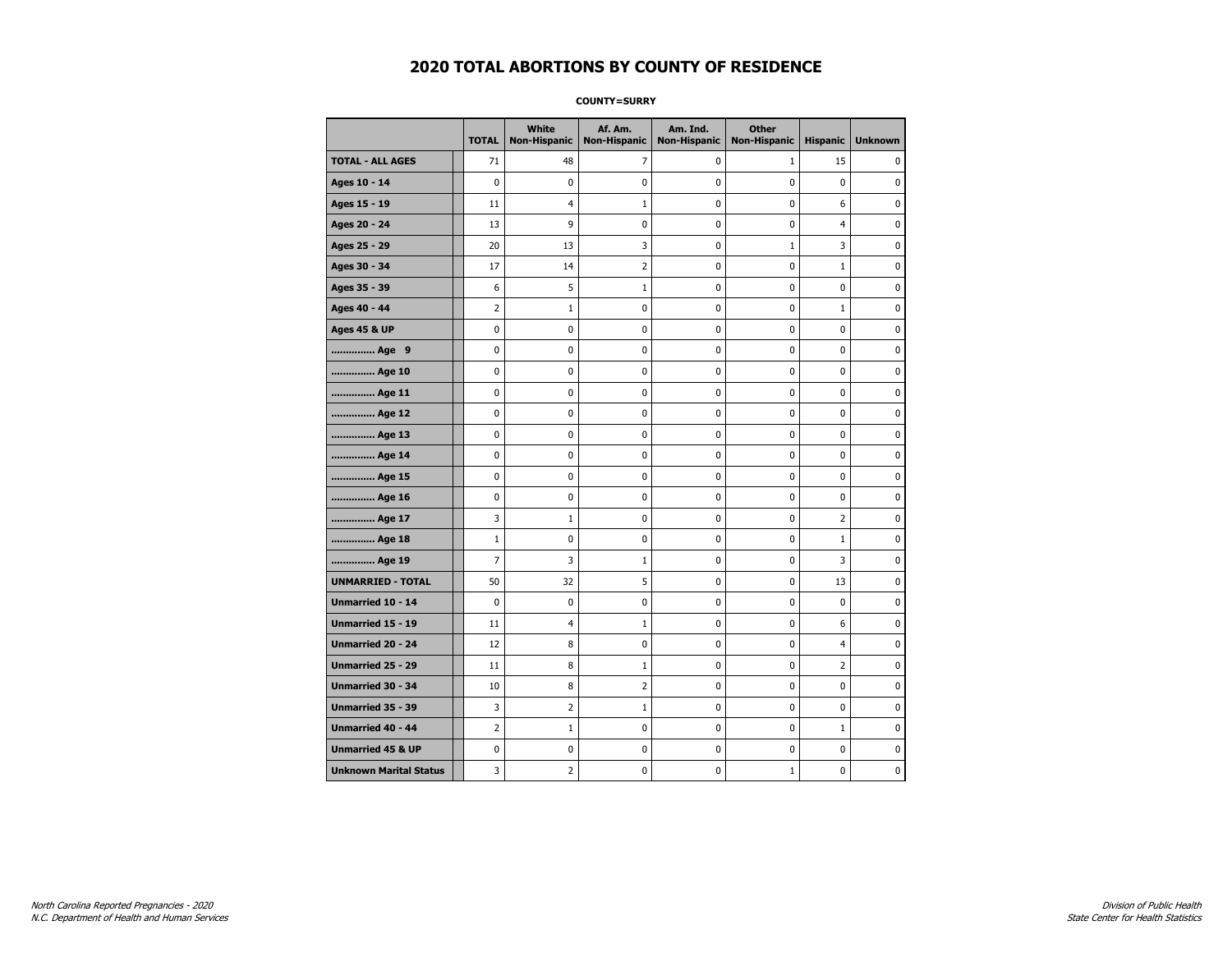**COUNTY=SWAIN** 

|                               | <b>TOTAL</b>   | White<br><b>Non-Hispanic</b> | Af. Am.<br><b>Non-Hispanic</b> | Am. Ind.<br><b>Non-Hispanic</b> | <b>Other</b><br><b>Non-Hispanic</b> | <b>Hispanic</b> | <b>Unknown</b> |
|-------------------------------|----------------|------------------------------|--------------------------------|---------------------------------|-------------------------------------|-----------------|----------------|
| <b>TOTAL - ALL AGES</b>       | 16             | 7                            | 1                              | 8                               | 0                                   | 0               | 0              |
| Ages 10 - 14                  | 0              | 0                            | 0                              | $\mathbf 0$                     | 0                                   | 0               | 0              |
| Ages 15 - 19                  | 2              | 0                            | 0                              | $\overline{2}$                  | $\pmb{0}$                           | 0               | 0              |
| Ages 20 - 24                  | 5              | 3                            | $\mathbf{1}$                   | $\mathbf 1$                     | 0                                   | 0               | 0              |
| Ages 25 - 29                  | 5              | 2                            | 0                              | 3                               | 0                                   | 0               | $\mathbf 0$    |
| Ages 30 - 34                  | $\mathbf{1}$   | 1                            | 0                              | 0                               | $\pmb{0}$                           | 0               | $\mathbf 0$    |
| Ages 35 - 39                  | 3              | $\mathbf{1}$                 | 0                              | $\overline{2}$                  | 0                                   | 0               | $\mathbf 0$    |
| Ages 40 - 44                  | 0              | 0                            | 0                              | 0                               | $\pmb{0}$                           | 0               | $\pmb{0}$      |
| <b>Ages 45 &amp; UP</b>       | 0              | 0                            | 0                              | 0                               | 0                                   | 0               | 0              |
| Age 9                         | 0              | 0                            | 0                              | 0                               | 0                                   | 0               | 0              |
| Age 10                        | 0              | 0                            | 0                              | 0                               | $\mathbf 0$                         | 0               | $\mathbf 0$    |
| Age 11                        | 0              | 0                            | 0                              | 0                               | $\pmb{0}$                           | 0               | 0              |
| Age 12                        | 0              | 0                            | 0                              | 0                               | 0                                   | 0               | 0              |
| Age 13                        | 0              | 0                            | 0                              | 0                               | 0                                   | 0               | $\mathbf 0$    |
| Age 14                        | 0              | 0                            | 0                              | 0                               | $\pmb{0}$                           | 0               | $\mathbf 0$    |
| Age 15                        | 0              | 0                            | 0                              | 0                               | $\pmb{0}$                           | 0               | 0              |
| Age 16                        | $\mathbf 0$    | 0                            | 0                              | 0                               | 0                                   | 0               | 0              |
| Age 17                        | 0              | 0                            | 0                              | 0                               | 0                                   | 0               | 0              |
| Age 18                        | $\overline{2}$ | 0                            | 0                              | $\overline{2}$                  | $\mathbf 0$                         | 0               | $\mathbf 0$    |
| Age 19                        | 0              | 0                            | 0                              | 0                               | $\pmb{0}$                           | 0               | 0              |
| <b>UNMARRIED - TOTAL</b>      | 15             | 6                            | 1                              | 8                               | 0                                   | 0               | 0              |
| Unmarried 10 - 14             | 0              | 0                            | 0                              | 0                               | $\pmb{0}$                           | 0               | $\mathbf 0$    |
| <b>Unmarried 15 - 19</b>      | $\overline{2}$ | 0                            | 0                              | $\overline{2}$                  | 0                                   | 0               | $\mathbf 0$    |
| Unmarried 20 - 24             | 4              | 2                            | $\mathbf 1$                    | $\mathbf 1$                     | $\pmb{0}$                           | 0               | 0              |
| Unmarried 25 - 29             | 5              | 2                            | 0                              | 3                               | 0                                   | 0               | 0              |
| Unmarried 30 - 34             | $\mathbf{1}$   | 1                            | 0                              | 0                               | 0                                   | 0               | 0              |
| Unmarried 35 - 39             | 3              | $\mathbf{1}$                 | 0                              | $\overline{2}$                  | $\pmb{0}$                           | 0               | $\mathbf 0$    |
| Unmarried 40 - 44             | 0              | 0                            | 0                              | 0                               | $\pmb{0}$                           | 0               | 0              |
| <b>Unmarried 45 &amp; UP</b>  | 0              | 0                            | 0                              | 0                               | $\pmb{0}$                           | 0               | 0              |
| <b>Unknown Marital Status</b> | $\mathbf{1}$   | 1                            | 0                              | 0                               | 0                                   | 0               | 0              |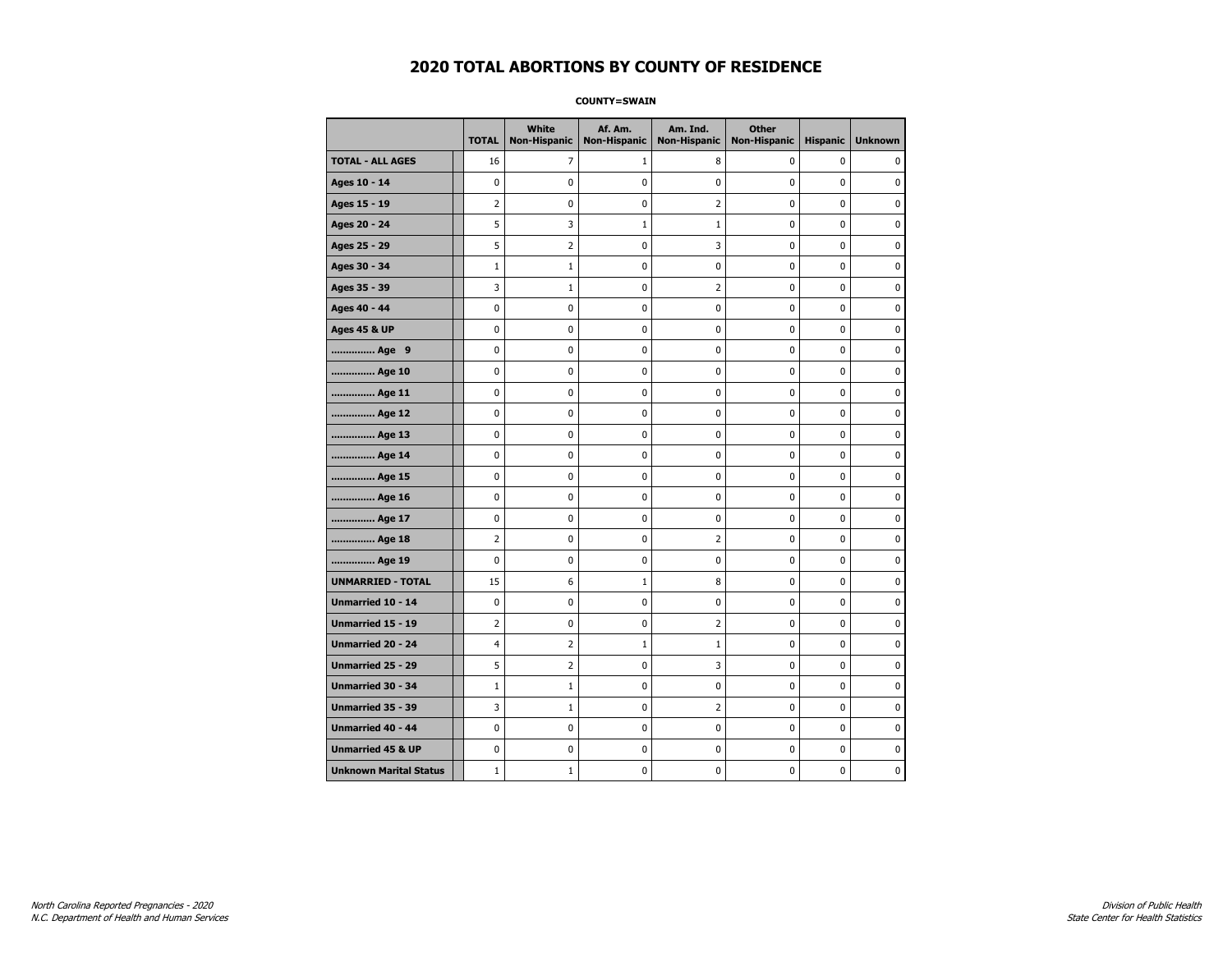#### **COUNTY=TRANSYLVANIA**

|                               | <b>TOTAL</b>   | White<br><b>Non-Hispanic</b> | Af. Am.<br><b>Non-Hispanic</b> | Am. Ind.<br><b>Non-Hispanic</b> | <b>Other</b><br><b>Non-Hispanic</b> | <b>Hispanic</b> | <b>Unknown</b> |
|-------------------------------|----------------|------------------------------|--------------------------------|---------------------------------|-------------------------------------|-----------------|----------------|
| <b>TOTAL - ALL AGES</b>       | 24             | 22                           | 1                              | 0                               | 0                                   | 0               | $\mathbf{1}$   |
| Ages 10 - 14                  | 0              | 0                            | 0                              | 0                               | 0                                   | 0               | 0              |
| Ages 15 - 19                  | $\mathbf{1}$   | 0                            | 0                              | 0                               | $\mathbf 0$                         | 0               | $\mathbf{1}$   |
| Ages 20 - 24                  | 6              | 6                            | 0                              | 0                               | $\mathbf 0$                         | 0               | $\mathbf 0$    |
| Ages 25 - 29                  | 9              | 8                            | $\mathbf 1$                    | 0                               | $\pmb{0}$                           | 0               | $\pmb{0}$      |
| Ages 30 - 34                  | 5              | 5                            | 0                              | 0                               | $\pmb{0}$                           | 0               | 0              |
| Ages 35 - 39                  | 3              | 3                            | 0                              | 0                               | 0                                   | 0               | 0              |
| Ages 40 - 44                  | 0              | 0                            | 0                              | 0                               | 0                                   | 0               | 0              |
| <b>Ages 45 &amp; UP</b>       | 0              | 0                            | 0                              | 0                               | 0                                   | 0               | 0              |
| Age 9                         | 0              | 0                            | 0                              | 0                               | 0                                   | 0               | 0              |
| Age 10                        | 0              | 0                            | 0                              | 0                               | $\mathbf 0$                         | 0               | $\mathbf 0$    |
| Age 11                        | 0              | 0                            | 0                              | 0                               | $\mathbf 0$                         | 0               | $\mathbf 0$    |
| Age 12                        | 0              | 0                            | 0                              | 0                               | 0                                   | 0               | 0              |
| Age 13                        | 0              | 0                            | 0                              | 0                               | 0                                   | 0               | 0              |
| Age 14                        | 0              | 0                            | 0                              | 0                               | 0                                   | 0               | $\mathbf 0$    |
| Age 15                        | 0              | 0                            | 0                              | 0                               | 0                                   | 0               | 0              |
| Age 16                        | 0              | 0                            | 0                              | 0                               | $\pmb{0}$                           | 0               | $\mathbf 0$    |
| Age 17                        | 0              | 0                            | 0                              | 0                               | 0                                   | 0               | $\mathbf 0$    |
| Age 18                        | 0              | 0                            | 0                              | 0                               | $\mathbf 0$                         | 0               | $\mathbf 0$    |
| Age 19                        | $\mathbf 1$    | $\mathbf 0$                  | 0                              | 0                               | $\pmb{0}$                           | 0               | $1\,$          |
| <b>UNMARRIED - TOTAL</b>      | 16             | 14                           | $\mathbf{1}$                   | 0                               | $\pmb{0}$                           | 0               | $\mathbf{1}$   |
| Unmarried 10 - 14             | 0              | 0                            | 0                              | 0                               | $\pmb{0}$                           | 0               | 0              |
| Unmarried 15 - 19             | $\mathbf{1}$   | 0                            | 0                              | 0                               | 0                                   | 0               | $\mathbf{1}$   |
| Unmarried 20 - 24             | 5              | 5                            | 0                              | 0                               | 0                                   | 0               | 0              |
| Unmarried 25 - 29             | 8              | $\overline{7}$               | $\mathbf{1}$                   | 0                               | $\mathbf 0$                         | 0               | $\mathbf 0$    |
| <b>Unmarried 30 - 34</b>      | $\overline{2}$ | $\overline{2}$               | 0                              | 0                               | $\mathbf 0$                         | 0               | $\mathbf 0$    |
| Unmarried 35 - 39             | 0              | 0                            | 0                              | 0                               | $\pmb{0}$                           | 0               | $\pmb{0}$      |
| Unmarried 40 - 44             | 0              | 0                            | 0                              | 0                               | 0                                   | 0               | 0              |
| <b>Unmarried 45 &amp; UP</b>  | 0              | 0                            | 0                              | 0                               | 0                                   | 0               | 0              |
| <b>Unknown Marital Status</b> | $\mathbf{1}$   | 1                            | 0                              | 0                               | 0                                   | 0               | 0              |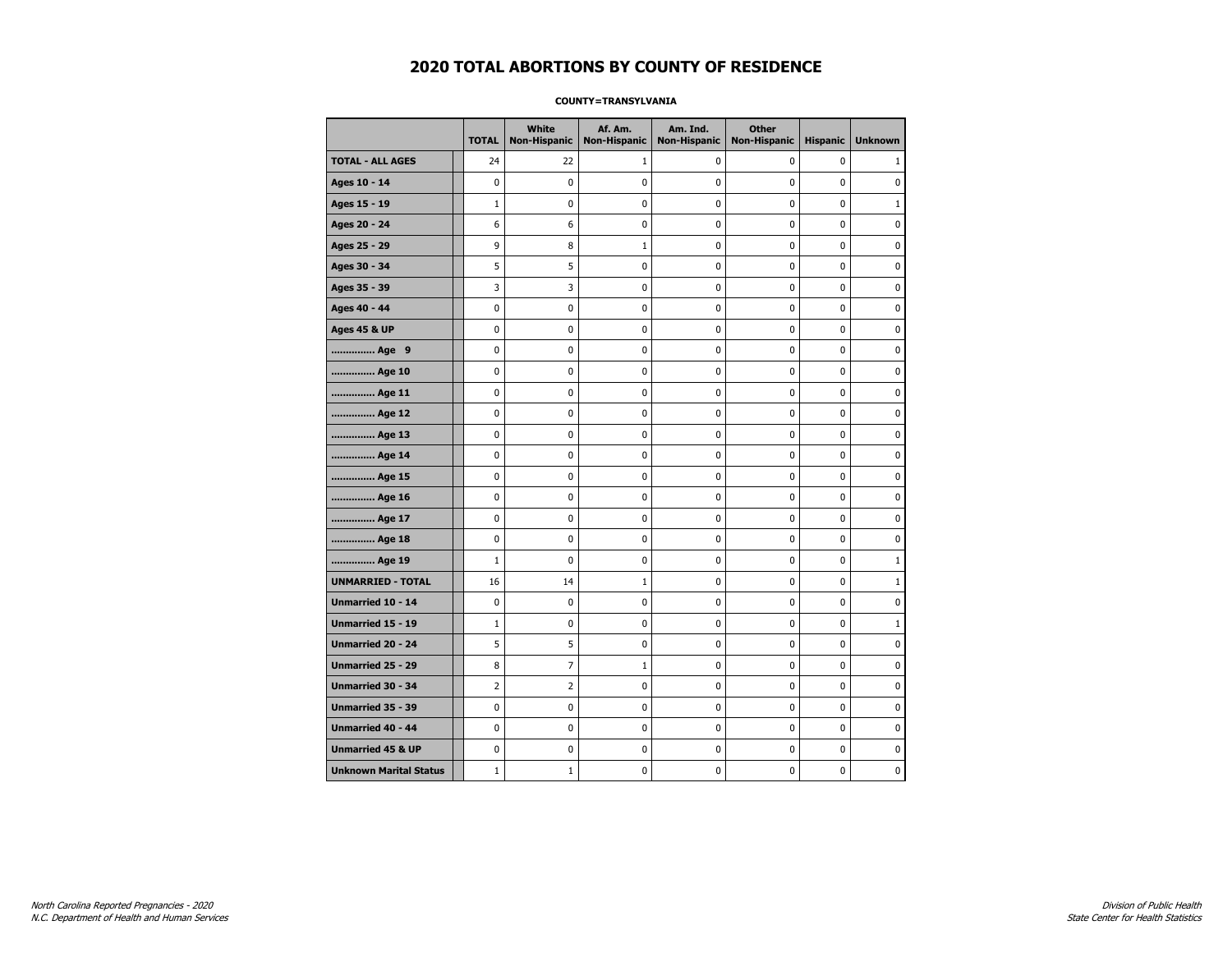**COUNTY=TYRRELL** 

|                               | <b>TOTAL</b>   | White<br>Non-Hispanic | Af. Am.<br><b>Non-Hispanic</b> | Am. Ind.<br><b>Non-Hispanic</b> | <b>Other</b><br>Non-Hispanic | <b>Hispanic</b> | <b>Unknown</b> |
|-------------------------------|----------------|-----------------------|--------------------------------|---------------------------------|------------------------------|-----------------|----------------|
| <b>TOTAL - ALL AGES</b>       | 4              | 2                     | 2                              | 0                               | 0                            | 0               | $\Omega$       |
| Ages 10 - 14                  | 0              | 0                     | 0                              | 0                               | 0                            | 0               | 0              |
| Ages 15 - 19                  | $\mathbf{1}$   | $\mathbf{1}$          | 0                              | 0                               | 0                            | 0               | 0              |
| Ages 20 - 24                  | $\mathbf{1}$   | 1                     | 0                              | 0                               | 0                            | 0               | $\mathbf 0$    |
| Ages 25 - 29                  | 0              | 0                     | 0                              | 0                               | $\mathbf 0$                  | 0               | $\mathbf 0$    |
| Ages 30 - 34                  | $\overline{2}$ | 0                     | 2                              | 0                               | $\pmb{0}$                    | 0               | 0              |
| Ages 35 - 39                  | 0              | 0                     | 0                              | 0                               | 0                            | 0               | 0              |
| Ages 40 - 44                  | 0              | 0                     | 0                              | 0                               | 0                            | 0               | $\mathbf 0$    |
| <b>Ages 45 &amp; UP</b>       | 0              | 0                     | 0                              | 0                               | 0                            | 0               | 0              |
| Age 9                         | 0              | 0                     | 0                              | 0                               | 0                            | 0               | 0              |
| Age 10                        | 0              | 0                     | 0                              | 0                               | $\mathbf 0$                  | 0               | $\mathbf 0$    |
| Age 11                        | 0              | 0                     | 0                              | 0                               | $\mathbf 0$                  | 0               | $\mathbf 0$    |
| Age 12                        | 0              | 0                     | 0                              | 0                               | $\pmb{0}$                    | 0               | $\pmb{0}$      |
| Age 13                        | 0              | 0                     | 0                              | 0                               | $\pmb{0}$                    | 0               | 0              |
| Age 14                        | 0              | 0                     | 0                              | 0                               | 0                            | 0               | 0              |
| Age 15                        | 0              | 0                     | 0                              | 0                               | 0                            | 0               | $\mathbf 0$    |
| Age 16                        | 0              | 0                     | 0                              | 0                               | $\pmb{0}$                    | 0               | $\mathbf 0$    |
| Age 17                        | 0              | 0                     | 0                              | 0                               | 0                            | 0               | 0              |
| Age 18                        | $\mathbf{1}$   | $\mathbf{1}$          | 0                              | 0                               | $\mathbf 0$                  | 0               | $\mathbf 0$    |
| Age 19                        | 0              | 0                     | 0                              | 0                               | $\pmb{0}$                    | 0               | 0              |
| <b>UNMARRIED - TOTAL</b>      | 4              | $\overline{2}$        | 2                              | 0                               | $\pmb{0}$                    | 0               | 0              |
| Unmarried 10 - 14             | 0              | 0                     | 0                              | 0                               | 0                            | 0               | 0              |
| <b>Unmarried 15 - 19</b>      | $\mathbf{1}$   | 1                     | 0                              | 0                               | 0                            | 0               | $\mathbf 0$    |
| <b>Unmarried 20 - 24</b>      | $\mathbf{1}$   | $\mathbf{1}$          | 0                              | 0                               | 0                            | 0               | $\mathbf 0$    |
| Unmarried 25 - 29             | 0              | 0                     | 0                              | 0                               | 0                            | 0               | 0              |
| <b>Unmarried 30 - 34</b>      | $\overline{2}$ | 0                     | $\overline{2}$                 | $\mathbf 0$                     | $\mathbf 0$                  | $\mathbf 0$     | $\mathbf 0$    |
| Unmarried 35 - 39             | $\pmb{0}$      | 0                     | 0                              | 0                               | $\pmb{0}$                    | 0               | 0              |
| <b>Unmarried 40 - 44</b>      | 0              | $\pmb{0}$             | 0                              | $\pmb{0}$                       | $\pmb{0}$                    | $\pmb{0}$       | 0              |
| <b>Unmarried 45 &amp; UP</b>  | 0              | 0                     | 0                              | 0                               | 0                            | 0               | 0              |
| <b>Unknown Marital Status</b> | 0              | 0                     | 0                              | 0                               | 0                            | 0               | $\mathbf 0$    |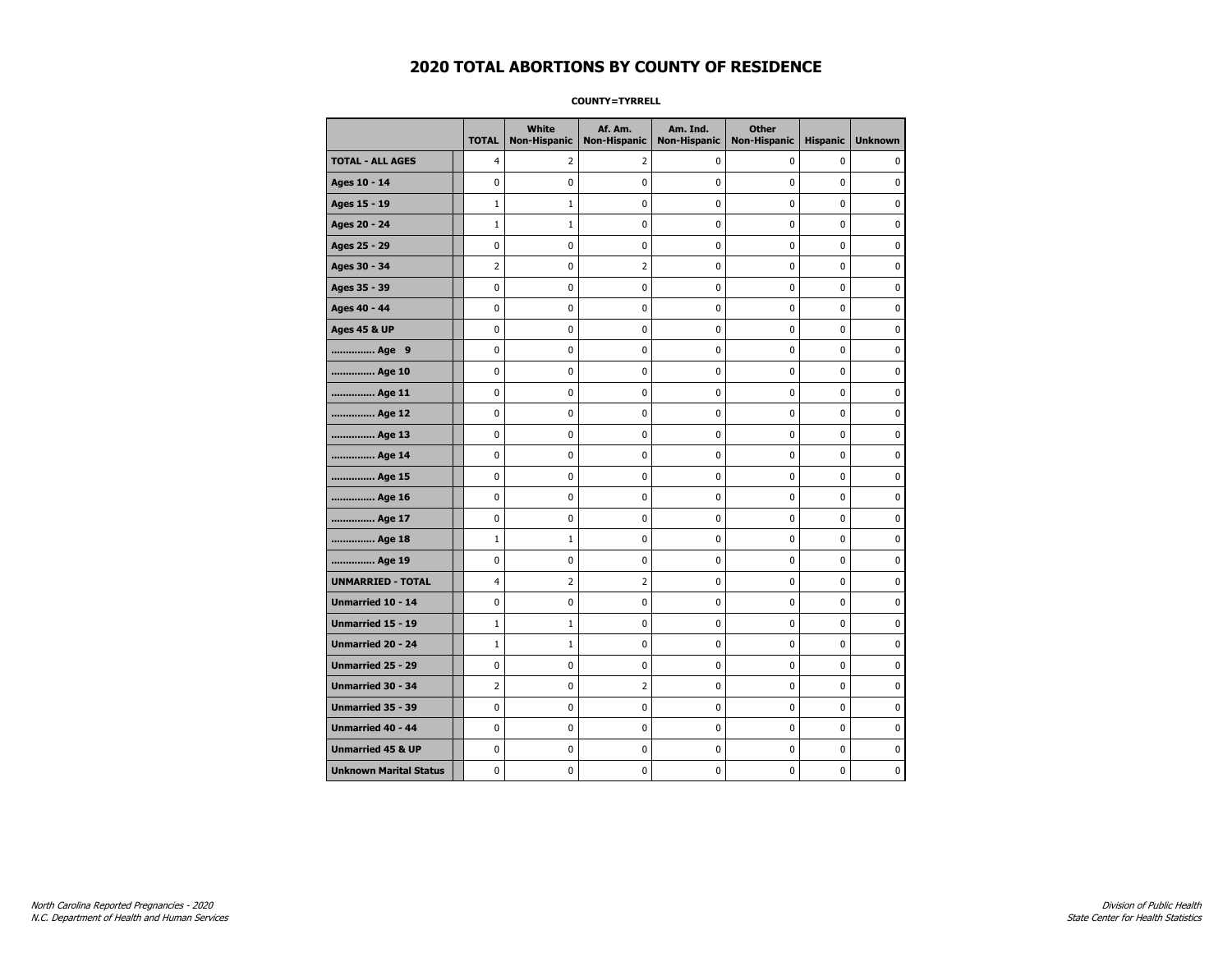**COUNTY=UNION** 

|                               | <b>TOTAL</b> | White<br><b>Non-Hispanic</b> | Af. Am.<br><b>Non-Hispanic</b> | Am. Ind.<br><b>Non-Hispanic</b> | <b>Other</b><br><b>Non-Hispanic</b> | <b>Hispanic</b> | <b>Unknown</b> |
|-------------------------------|--------------|------------------------------|--------------------------------|---------------------------------|-------------------------------------|-----------------|----------------|
| <b>TOTAL - ALL AGES</b>       | 310          | 121                          | 88                             | 3                               | 11                                  | 68              | 19             |
| Ages 10 - 14                  | $1\,$        | $\mathbf 0$                  | 0                              | $\mathbf 0$                     | 0                                   | $\mathbf 0$     | $\mathbf{1}$   |
| Ages 15 - 19                  | 32           | 11                           | 5                              | 0                               | 0                                   | 14              | $\overline{2}$ |
| Ages 20 - 24                  | 77           | 35                           | 26                             | 0                               | $\mathbf 1$                         | 12              | 3              |
| Ages 25 - 29                  | 73           | 31                           | 26                             | 0                               | 0                                   | 11              | 5              |
| Ages 30 - 34                  | 59           | 15                           | 19                             | 2                               | $\overline{2}$                      | 17              | 4              |
| Ages 35 - 39                  | 41           | 17                           | 7                              | $\mathbf{1}$                    | 5                                   | 10              | $\mathbf{1}$   |
| Ages 40 - 44                  | 16           | 5                            | 4                              | 0                               | $\overline{2}$                      | 3               | $\overline{2}$ |
| <b>Ages 45 &amp; UP</b>       | $\mathbf{1}$ | $\pmb{0}$                    | 0                              | 0                               | $\pmb{0}$                           | $\pmb{0}$       | $\mathbf{1}$   |
| Age 9                         | 0            | 0                            | 0                              | 0                               | 0                                   | 0               | 0              |
| Age 10                        | 0            | 0                            | 0                              | 0                               | 0                                   | 0               | 0              |
| Age 11                        | 0            | 0                            | 0                              | 0                               | 0                                   | 0               | $\mathbf 0$    |
| Age 12                        | 0            | 0                            | 0                              | 0                               | 0                                   | 0               | $\mathbf 0$    |
| Age 13                        | 0            | 0                            | 0                              | 0                               | $\pmb{0}$                           | 0               | 0              |
| Age 14                        | $\mathbf{1}$ | 0                            | 0                              | 0                               | 0                                   | 0               | $\mathbf{1}$   |
| Age 15                        | 3            | 2                            | 0                              | 0                               | 0                                   | $\mathbf 1$     | $\mathbf 0$    |
| Age 16                        | 4            | 1                            | 3                              | 0                               | 0                                   | 0               | $\mathbf 0$    |
| Age 17                        | 0            | 0                            | 0                              | 0                               | 0                                   | 0               | $\mathbf 0$    |
| Age 18                        | 17           | 6                            | $\mathbf{1}$                   | 0                               | $\pmb{0}$                           | 8               | $\overline{2}$ |
| Age 19                        | 8            | 2                            | $\mathbf{1}$                   | 0                               | 0                                   | 5               | 0              |
| <b>UNMARRIED - TOTAL</b>      | 219          | 84                           | 73                             | $\mathbf 1$                     | 3                                   | 47              | 11             |
| Unmarried 10 - 14             | $\mathbf{1}$ | $\mathbf 0$                  | 0                              | 0                               | $\pmb{0}$                           | 0               | $\mathbf{1}$   |
| <b>Unmarried 15 - 19</b>      | 30           | 11                           | 4                              | 0                               | 0                                   | 13              | $\overline{2}$ |
| Unmarried 20 - 24             | 65           | 28                           | 24                             | 0                               | $1\,$                               | 10              | $\overline{2}$ |
| Unmarried 25 - 29             | 54           | 26                           | 21                             | 0                               | 0                                   | $\overline{4}$  | 3              |
| <b>Unmarried 30 - 34</b>      | 38           | 8                            | 16                             | $\mathbf 1$                     | $1\,$                               | 10              | $\overline{2}$ |
| Unmarried 35 - 39             | 18           | 5                            | 5                              | 0                               | $1\,$                               | $\overline{7}$  | $\mathbf 0$    |
| <b>Unmarried 40 - 44</b>      | 5            | $\mathbf{1}$                 | $\overline{2}$                 | 0                               | $\pmb{0}$                           | $\overline{2}$  | 0              |
| <b>Unmarried 45 &amp; UP</b>  | $\mathbf 1$  | 0                            | 0                              | 0                               | 0                                   | 0               | $1\,$          |
| <b>Unknown Marital Status</b> | 33           | 10                           | 9                              | 0                               | $1\,$                               | $\overline{7}$  | 6              |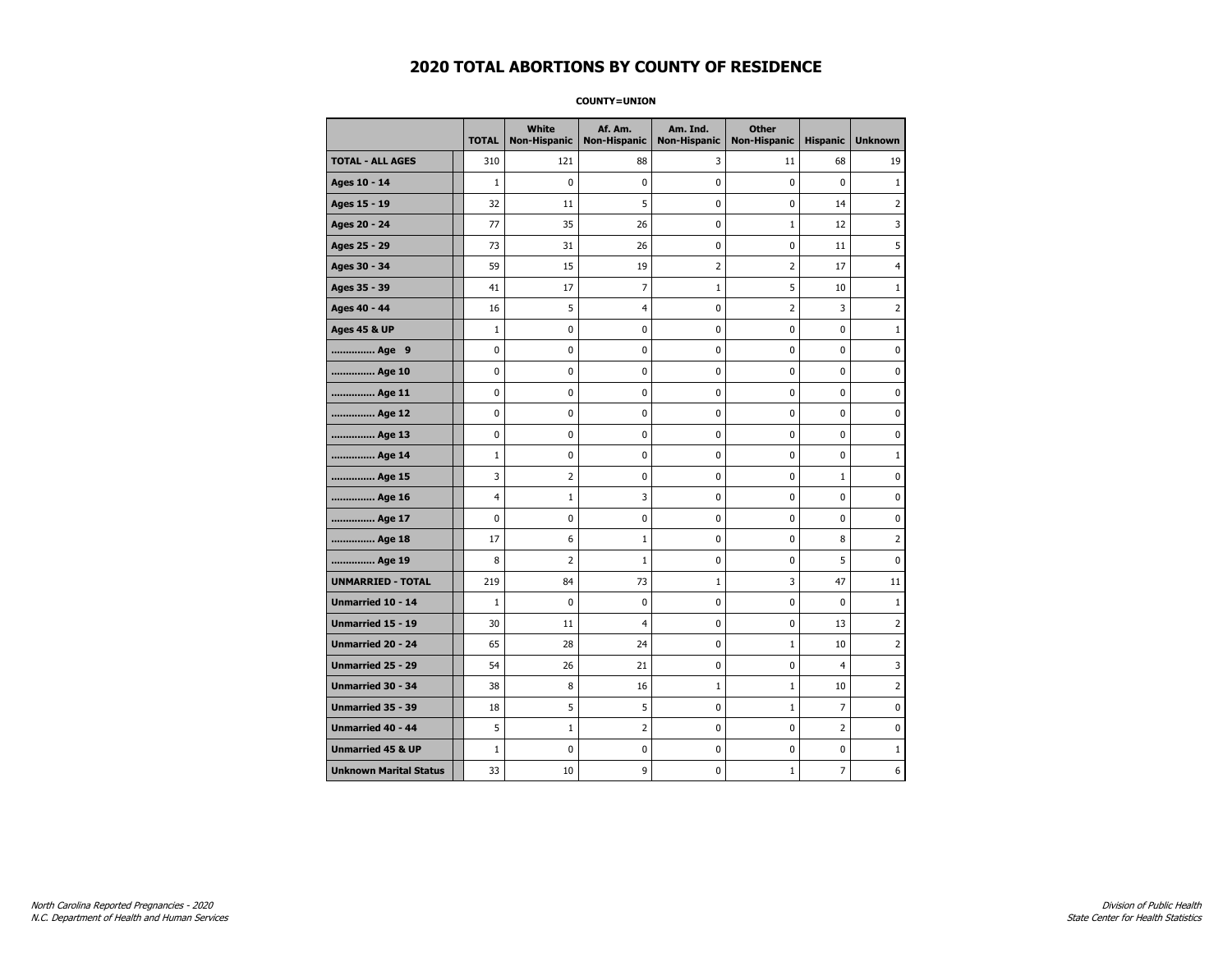#### **COUNTY=VANCE**

|                               | <b>TOTAL</b> | White<br><b>Non-Hispanic</b> | Af. Am.<br><b>Non-Hispanic</b> | Am. Ind.<br><b>Non-Hispanic</b> | <b>Other</b><br><b>Non-Hispanic</b> | <b>Hispanic</b> | <b>Unknown</b> |
|-------------------------------|--------------|------------------------------|--------------------------------|---------------------------------|-------------------------------------|-----------------|----------------|
| <b>TOTAL - ALL AGES</b>       | 142          | 16                           | 113                            | 1                               | $\mathbf{1}$                        | 7               | 4              |
| Ages 10 - 14                  | 0            | 0                            | 0                              | 0                               | 0                                   | 0               | 0              |
| Ages 15 - 19                  | 8            | 1                            | 6                              | 0                               | $\mathbf 0$                         | $\mathbf{1}$    | $\mathbf 0$    |
| Ages 20 - 24                  | 40           | 4                            | 32                             | 0                               | $\mathbf 0$                         | $\overline{2}$  | $\overline{2}$ |
| Ages 25 - 29                  | 50           | 9                            | 38                             | 0                               | $\pmb{0}$                           | $\overline{2}$  | $\mathbf{1}$   |
| Ages 30 - 34                  | 31           | 2                            | 25                             | $\mathbf 1$                     | $\mathbf 1$                         | $\mathbf 1$     | $\mathbf{1}$   |
| Ages 35 - 39                  | 10           | 0                            | 9                              | 0                               | 0                                   | $\mathbf{1}$    | 0              |
| Ages 40 - 44                  | 2            | 0                            | 2                              | 0                               | 0                                   | 0               | 0              |
| <b>Ages 45 &amp; UP</b>       | 0            | 0                            | 0                              | 0                               | 0                                   | 0               | 0              |
| Age 9                         | 0            | 0                            | 0                              | 0                               | 0                                   | 0               | 0              |
| Age 10                        | 0            | 0                            | 0                              | 0                               | $\mathbf 0$                         | 0               | $\mathbf 0$    |
| Age 11                        | 0            | 0                            | 0                              | 0                               | $\mathbf 0$                         | 0               | $\mathbf 0$    |
| Age 12                        | 0            | 0                            | 0                              | 0                               | 0                                   | 0               | 0              |
| Age 13                        | 0            | 0                            | 0                              | 0                               | 0                                   | 0               | 0              |
| Age 14                        | 0            | 0                            | 0                              | 0                               | 0                                   | 0               | $\mathbf 0$    |
| Age 15                        | $\mathbf{1}$ | 0                            | 0                              | 0                               | 0                                   | $\mathbf{1}$    | 0              |
| Age 16                        | $\mathbf{1}$ | $\mathbf{1}$                 | 0                              | 0                               | $\pmb{0}$                           | 0               | $\mathbf 0$    |
| Age 17                        | $\mathbf{1}$ | 0                            | 1                              | 0                               | 0                                   | 0               | $\mathbf 0$    |
| Age 18                        | 0            | 0                            | 0                              | 0                               | $\mathbf 0$                         | 0               | $\mathbf 0$    |
| Age 19                        | 5            | $\mathbf 0$                  | 5                              | 0                               | $\pmb{0}$                           | 0               | $\pmb{0}$      |
| <b>UNMARRIED - TOTAL</b>      | 125          | 15                           | 101                            | $\mathbf 1$                     | $\pmb{0}$                           | 5               | 3              |
| Unmarried 10 - 14             | 0            | 0                            | 0                              | 0                               | $\pmb{0}$                           | 0               | 0              |
| Unmarried 15 - 19             | 8            | 1                            | 6                              | 0                               | 0                                   | $\mathbf{1}$    | 0              |
| Unmarried 20 - 24             | 37           | 4                            | 30                             | 0                               | 0                                   | 2               | $\mathbf{1}$   |
| Unmarried 25 - 29             | 44           | 9                            | 33                             | 0                               | $\mathbf 0$                         | $\mathbf{1}$    | $\mathbf{1}$   |
| <b>Unmarried 30 - 34</b>      | 25           | $\mathbf{1}$                 | 21                             | $\mathbf{1}$                    | 0                                   | $\mathbf{1}$    | $\mathbf{1}$   |
| Unmarried 35 - 39             | 8            | 0                            | 8                              | 0                               | $\pmb{0}$                           | 0               | $\pmb{0}$      |
| Unmarried 40 - 44             | 2            | 0                            | 2                              | 0                               | 0                                   | 0               | 0              |
| <b>Unmarried 45 &amp; UP</b>  | 0            | 0                            | 0                              | 0                               | 0                                   | 0               | 0              |
| <b>Unknown Marital Status</b> | 6            | 0                            | 5                              | 0                               | 0                                   | 0               | $\mathbf{1}$   |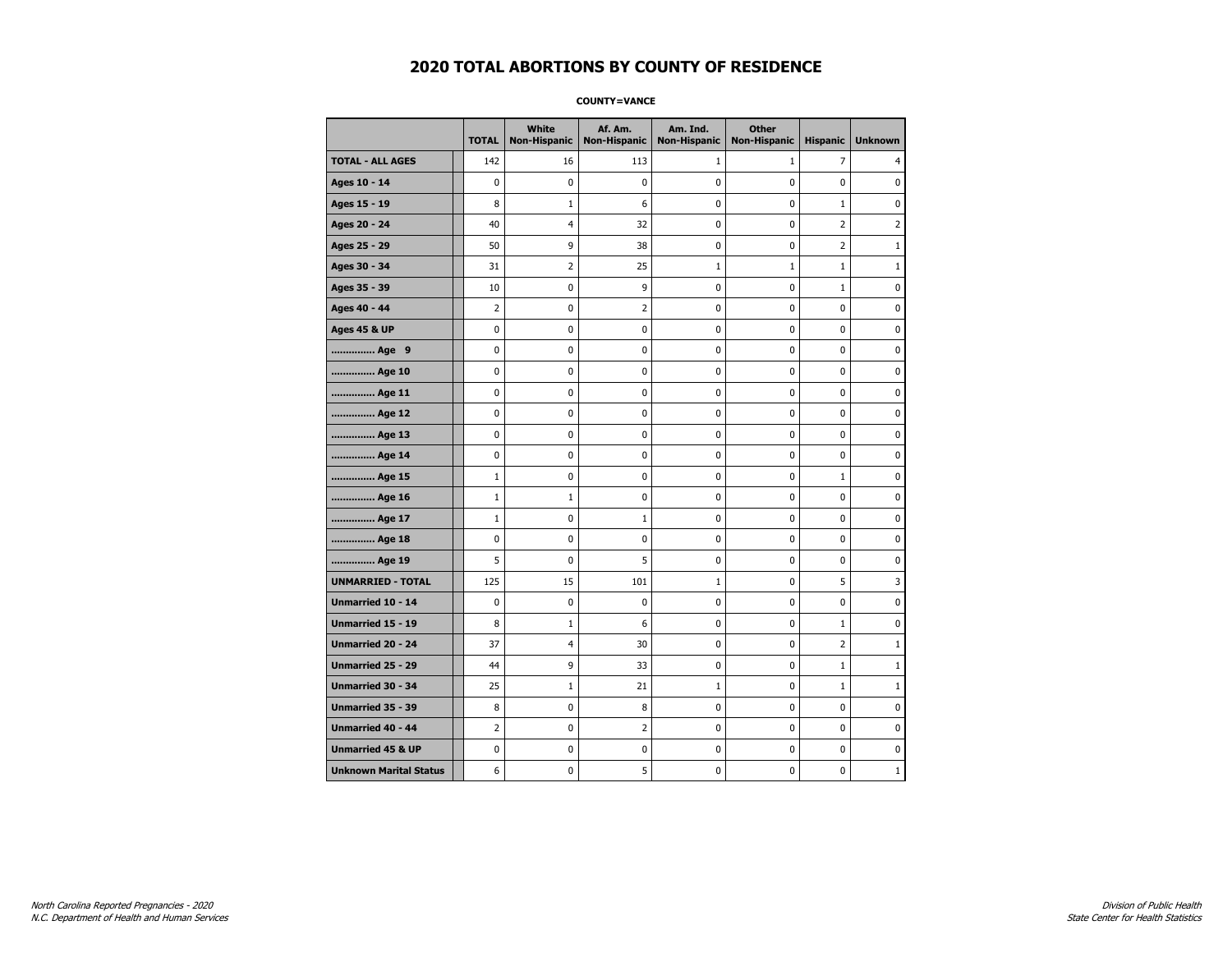#### **COUNTY=WAKE**

|                               | <b>TOTAL</b>   | White<br>Non-Hispanic | Af. Am.<br><b>Non-Hispanic</b> | Am. Ind.<br><b>Non-Hispanic</b> | <b>Other</b><br>Non-Hispanic | <b>Hispanic</b> | <b>Unknown</b> |
|-------------------------------|----------------|-----------------------|--------------------------------|---------------------------------|------------------------------|-----------------|----------------|
| <b>TOTAL - ALL AGES</b>       | 3,313          | 787                   | 1,599                          | 25                              | 230                          | 487             | 185            |
| Ages 10 - 14                  | $\overline{7}$ | $\mathbf 0$           | $\overline{7}$                 | 0                               | $\mathbf 0$                  | 0               | $\mathbf 0$    |
| Ages 15 - 19                  | 212            | 51                    | 101                            | $\mathbf{1}$                    | 5                            | 44              | 10             |
| Ages 20 - 24                  | 847            | 198                   | 416                            | $\overline{2}$                  | 28                           | 143             | 60             |
| Ages 25 - 29                  | 908            | 215                   | 458                            | 13                              | 41                           | 129             | 52             |
| Ages 30 - 34                  | 669            | 150                   | 333                            | 4                               | 62                           | 83              | 37             |
| Ages 35 - 39                  | 436            | 103                   | 190                            | 5                               | 64                           | 57              | 17             |
| Ages 40 - 44                  | 127            | 47                    | 47                             | 0                               | 16                           | 13              | $\overline{4}$ |
| <b>Ages 45 &amp; UP</b>       | 11             | 3                     | $\overline{4}$                 | 0                               | $\overline{4}$               | 0               | $\pmb{0}$      |
| Age 9                         | 0              | 0                     | 0                              | 0                               | $\pmb{0}$                    | 0               | $\pmb{0}$      |
| Age 10                        | 0              | $\mathbf 0$           | $\mathbf 0$                    | 0                               | $\mathbf 0$                  | 0               | $\pmb{0}$      |
| Age 11                        | 0              | 0                     | 0                              | 0                               | 0                            | 0               | $\pmb{0}$      |
| Age 12                        | 0              | 0                     | 0                              | 0                               | $\mathbf 0$                  | 0               | $\pmb{0}$      |
| Age 13                        | 3              | 0                     | 3                              | 0                               | $\mathbf 0$                  | $\mathbf 0$     | $\pmb{0}$      |
| Age 14                        | 4              | 0                     | $\overline{4}$                 | 0                               | $\mathbf 0$                  | 0               | $\mathbf{0}$   |
| Age 15                        | 5              | $\mathbf{1}$          | $\overline{4}$                 | 0                               | $\pmb{0}$                    | 0               | $\pmb{0}$      |
| Age 16                        | 18             | 6                     | 9                              | 0                               | $\pmb{0}$                    | 3               | $\pmb{0}$      |
| Age 17                        | 23             | $\overline{7}$        | 11                             | 0                               | 0                            | 4               | $\mathbf{1}$   |
| Age 18                        | 68             | 16                    | 28                             | 0                               | $1\,$                        | 20              | 3              |
| Age 19                        | 98             | 21                    | 49                             | $\mathbf 1$                     | $\overline{4}$               | 17              | 6              |
| <b>UNMARRIED - TOTAL</b>      | 2,585          | 604                   | 1,354                          | 22                              | 72                           | 391             | 142            |
| Unmarried 10 - 14             | 5              | $\mathbf 0$           | 5                              | 0                               | $\mathbf 0$                  | 0               | $\pmb{0}$      |
| Unmarried 15 - 19             | 200            | 50                    | 97                             | $\mathbf 1$                     | 5                            | 38              | 9              |
| <b>Unmarried 20 - 24</b>      | 770            | 181                   | 382                            | 2                               | 22                           | 131             | 52             |
| Unmarried 25 - 29             | 751            | 178                   | 400                            | 12                              | 16                           | 105             | 40             |
| <b>Unmarried 30 - 34</b>      | 469            | 94                    | 260                            | 4                               | 19                           | 65              | 27             |
| <b>Unmarried 35 - 39</b>      | 254            | 56                    | 144                            | 3                               | 9                            | 31              | 11             |
| <b>Unmarried 40 - 44</b>      | 69             | 28                    | 31                             | 0                               | 0                            | 9               | $1\,$          |
| <b>Unmarried 45 &amp; UP</b>  | 8              | 3                     | 4                              | 0                               | $\mathbf{1}$                 | 0               | $\pmb{0}$      |
| <b>Unknown Marital Status</b> | 208            | 34                    | 115                            | $\mathbf{1}$                    | $\overline{7}$               | 28              | 23             |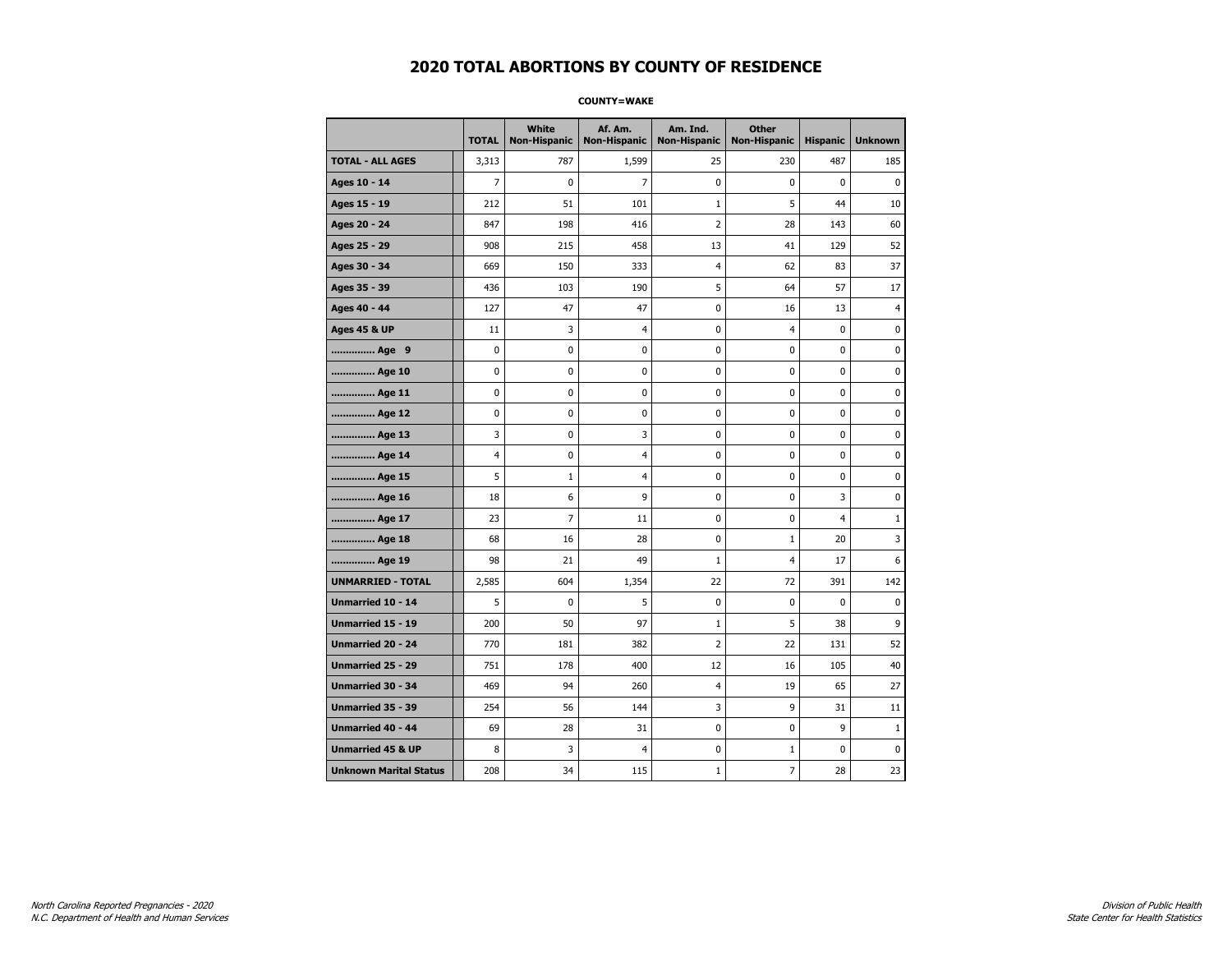#### **COUNTY=WARREN**

|                               | <b>TOTAL</b>   | White<br><b>Non-Hispanic</b> | Af. Am.<br><b>Non-Hispanic</b> | Am. Ind.<br><b>Non-Hispanic</b> | <b>Other</b><br><b>Non-Hispanic</b> | <b>Hispanic</b> | <b>Unknown</b> |
|-------------------------------|----------------|------------------------------|--------------------------------|---------------------------------|-------------------------------------|-----------------|----------------|
| <b>TOTAL - ALL AGES</b>       | 39             | 9                            | 24                             | 2                               | 0                                   | 0               | 4              |
| Ages 10 - 14                  | $\mathbf 0$    | 0                            | 0                              | 0                               | 0                                   | 0               | 0              |
| Ages 15 - 19                  | $\overline{2}$ | $\mathbf{1}$                 | 1                              | 0                               | $\mathbf 0$                         | $\mathbf 0$     | $\mathbf 0$    |
| Ages 20 - 24                  | 13             | 0                            | 10                             | 2                               | 0                                   | 0               | $\mathbf{1}$   |
| Ages 25 - 29                  | 12             | 5                            | 5                              | 0                               | $\mathbf 0$                         | $\mathbf 0$     | $\overline{2}$ |
| Ages 30 - 34                  | 10             | $\overline{2}$               | 8                              | $\mathbf 0$                     | 0                                   | 0               | $\mathbf 0$    |
| Ages 35 - 39                  | $\mathbf{1}$   | $1\,$                        | $\pmb{0}$                      | 0                               | 0                                   | 0               | 0              |
| Ages 40 - 44                  | $\mathbf 1$    | 0                            | 0                              | $\pmb{0}$                       | 0                                   | 0               | $1\,$          |
| <b>Ages 45 &amp; UP</b>       | 0              | 0                            | 0                              | 0                               | 0                                   | 0               | 0              |
| Age 9                         | 0              | 0                            | 0                              | 0                               | 0                                   | 0               | 0              |
| Age 10                        | $\mathbf 0$    | 0                            | 0                              | 0                               | $\mathbf 0$                         | 0               | 0              |
| Age 11                        | $\mathbf 0$    | 0                            | 0                              | 0                               | 0                                   | 0               | 0              |
| Age 12                        | $\mathbf 0$    | 0                            | 0                              | 0                               | 0                                   | 0               | 0              |
| Age 13                        | 0              | $\mathbf 0$                  | 0                              | $\mathbf 0$                     | 0                                   | 0               | $\mathbf 0$    |
| Age 14                        | $\mathbf 0$    | 0                            | $\mathbf 0$                    | $\mathbf 0$                     | 0                                   | 0               | 0              |
| Age 15                        | $\pmb{0}$      | 0                            | $\bf{0}$                       | $\pmb{0}$                       | $\pmb{0}$                           | 0               | $\pmb{0}$      |
| Age 16                        | $\pmb{0}$      | 0                            | 0                              | 0                               | $\pmb{0}$                           | 0               | 0              |
| Age 17                        | 0              | 0                            | 0                              | 0                               | 0                                   | 0               | 0              |
| Age 18                        | $\mathbf{1}$   | 0                            | 1                              | 0                               | 0                                   | 0               | 0              |
| Age 19                        | 1              | 1                            | 0                              | $\pmb{0}$                       | 0                                   | $\mathbf 0$     | 0              |
| <b>UNMARRIED - TOTAL</b>      | 37             | 9                            | 23                             | $\overline{2}$                  | 0                                   | 0               | 3              |
| Unmarried 10 - 14             | $\mathbf 0$    | 0                            | 0                              | 0                               | $\mathbf 0$                         | $\mathbf 0$     | $\pmb{0}$      |
| Unmarried 15 - 19             | $\overline{2}$ | $\mathbf{1}$                 | $\mathbf{1}$                   | 0                               | 0                                   | 0               | 0              |
| <b>Unmarried 20 - 24</b>      | 13             | 0                            | 10                             | $\overline{2}$                  | $\mathbf 0$                         | $\mathbf 0$     | $\mathbf{1}$   |
| Unmarried 25 - 29             | 12             | 5                            | 5                              | 0                               | 0                                   | 0               | $\overline{2}$ |
| Unmarried 30 - 34             | 9              | $\overline{2}$               | $\overline{7}$                 | 0                               | 0                                   | 0               | 0              |
| Unmarried 35 - 39             | $\mathbf{1}$   | 1                            | 0                              | 0                               | 0                                   | 0               | 0              |
| Unmarried 40 - 44             | 0              | 0                            | 0                              | 0                               | 0                                   | 0               | 0              |
| <b>Unmarried 45 &amp; UP</b>  | 0              | 0                            | 0                              | 0                               | 0                                   | 0               | 0              |
| <b>Unknown Marital Status</b> | $\mathbf{1}$   | 0                            | 0                              | 0                               | 0                                   | 0               | $\mathbf{1}$   |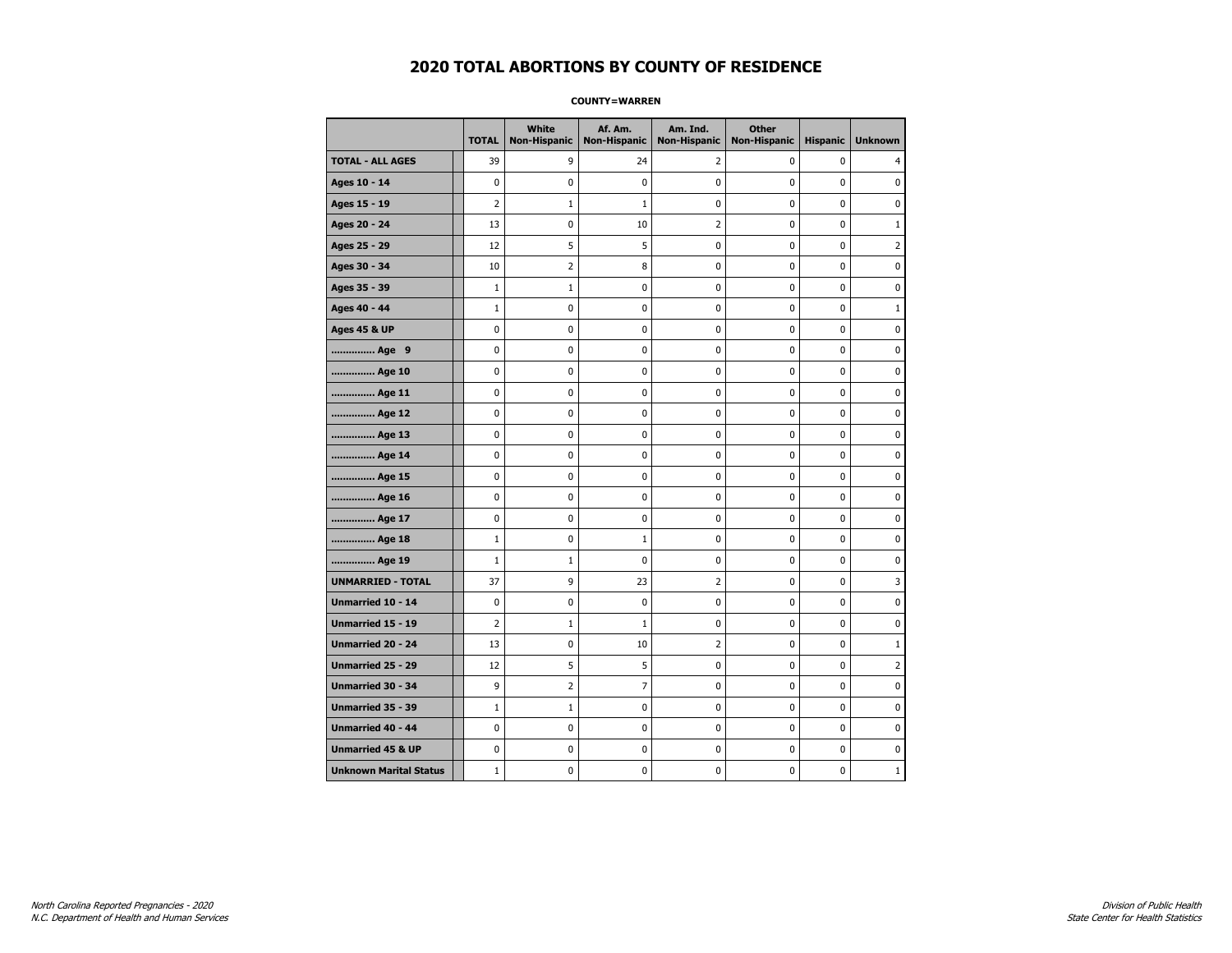#### **COUNTY=WASHINGTON**

|                               | <b>TOTAL</b>   | <b>White</b><br>Non-Hispanic | Af. Am.<br><b>Non-Hispanic</b> | Am. Ind.<br><b>Non-Hispanic</b> | <b>Other</b><br><b>Non-Hispanic</b> | <b>Hispanic</b> | <b>Unknown</b> |
|-------------------------------|----------------|------------------------------|--------------------------------|---------------------------------|-------------------------------------|-----------------|----------------|
| <b>TOTAL - ALL AGES</b>       | 18             | 2                            | 14                             | 0                               | 0                                   | $\mathbf{1}$    | 1              |
| Ages 10 - 14                  | 0              | 0                            | 0                              | $\mathbf 0$                     | 0                                   | $\mathbf 0$     | $\mathbf 0$    |
| Ages 15 - 19                  | 4              | 0                            | $\overline{4}$                 | $\pmb{0}$                       | 0                                   | $\mathbf 0$     | $\pmb{0}$      |
| Ages 20 - 24                  | 2              | 0                            | $\overline{2}$                 | $\pmb{0}$                       | $\pmb{0}$                           | $\pmb{0}$       | 0              |
| Ages 25 - 29                  | 3              | 0                            | 3                              | 0                               | 0                                   | 0               | 0              |
| Ages 30 - 34                  | 4              | 0                            | 3                              | 0                               | 0                                   | $\mathbf 0$     | $\mathbf{1}$   |
| Ages 35 - 39                  | 2              | $\mathbf{1}$                 | $\mathbf{1}$                   | $\mathbf 0$                     | 0                                   | $\mathbf 0$     | 0              |
| Ages 40 - 44                  | 2              | $\mathbf{1}$                 | 0                              | 0                               | $\pmb{0}$                           | $\mathbf{1}$    | 0              |
| <b>Ages 45 &amp; UP</b>       | 0              | $\pmb{0}$                    | 0                              | $\pmb{0}$                       | $\pmb{0}$                           | $\pmb{0}$       | 0              |
| Age 9                         | 0              | 0                            | 0                              | 0                               | 0                                   | 0               | 0              |
| Age 10                        | 0              | 0                            | 0                              | $\mathbf 0$                     | 0                                   | $\mathbf 0$     | 0              |
| Age 11                        | 0              | 0                            | $\mathbf 0$                    | $\pmb{0}$                       | $\mathbf 0$                         | $\mathbf 0$     | 0              |
| Age 12                        | 0              | 0                            | 0                              | 0                               | 0                                   | 0               | 0              |
| Age 13                        | 0              | 0                            | 0                              | 0                               | 0                                   | $\mathbf 0$     | 0              |
| Age 14                        | 0              | 0                            | 0                              | 0                               | 0                                   | 0               | 0              |
| Age 15                        | $\mathbf{1}$   | 0                            | $\mathbf{1}$                   | 0                               | 0                                   | $\mathbf 0$     | 0              |
| Age 16                        | 0              | 0                            | 0                              | $\mathbf 0$                     | 0                                   | $\mathbf 0$     | 0              |
| Age 17                        | 0              | 0                            | 0                              | 0                               | 0                                   | $\mathbf 0$     | 0              |
| Age 18                        | 2              | 0                            | $\overline{2}$                 | 0                               | 0                                   | $\pmb{0}$       | 0              |
| Age 19                        | $\mathbf{1}$   | 0                            | $\mathbf 1$                    | 0                               | 0                                   | $\mathbf{0}$    | 0              |
| <b>UNMARRIED - TOTAL</b>      | 16             | $\overline{2}$               | 13                             | $\pmb{0}$                       | 0                                   | $\mathbf{1}$    | 0              |
| Unmarried 10 - 14             | 0              | $\mathbf 0$                  | $\mathbf 0$                    | $\mathbf 0$                     | 0                                   | $\mathbf 0$     | 0              |
| Unmarried 15 - 19             | 4              | $\pmb{0}$                    | $\overline{4}$                 | $\pmb{0}$                       | $\mathbf 0$                         | $\mathbf 0$     | 0              |
| Unmarried 20 - 24             | 2              | 0                            | 2                              | 0                               | 0                                   | 0               | 0              |
| <b>Unmarried 25 - 29</b>      | 3              | 0                            | 3                              | 0                               | $\mathbf 0$                         | $\mathbf{0}$    | 0              |
| Unmarried 30 - 34             | 2              | 0                            | $\overline{2}$                 | $\pmb{0}$                       | $\pmb{0}$                           | $\mathbf 0$     | 0              |
| <b>Unmarried 35 - 39</b>      | 2              | $\mathbf{1}$                 | $\mathbf{1}$                   | $\mathbf 0$                     | 0                                   | $\mathbf 0$     | 0              |
| <b>Unmarried 40 - 44</b>      | $\overline{2}$ | $\mathbf 1$                  | $\bf{0}$                       | $\pmb{0}$                       | 0                                   | $\mathbf{1}$    | $\mathbf 0$    |
| <b>Unmarried 45 &amp; UP</b>  | 0              | 0                            | 0                              | 0                               | 0                                   | 0               | 0              |
| <b>Unknown Marital Status</b> | 0              | 0                            | 0                              | 0                               | 0                                   | $\mathbf 0$     | 0              |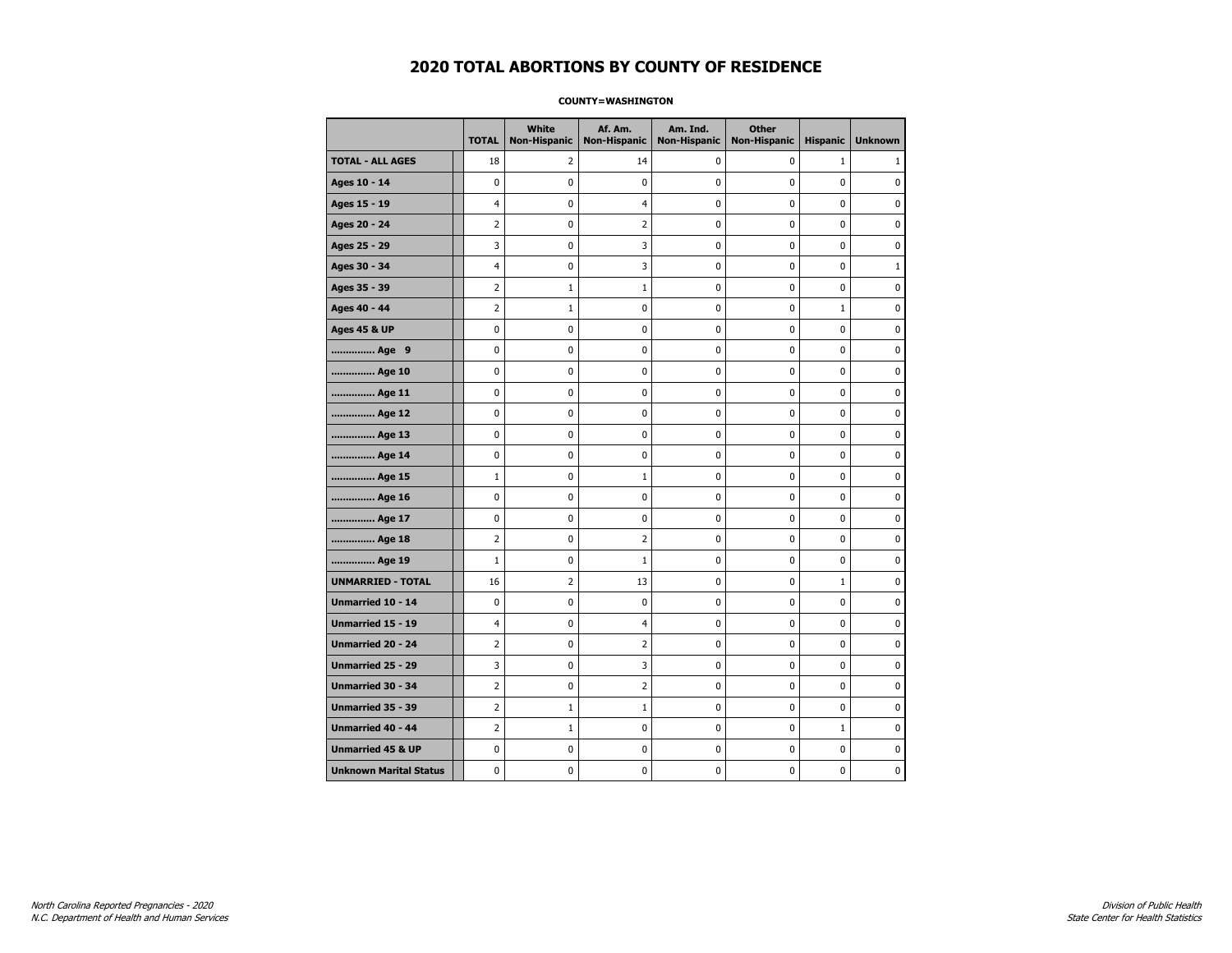#### **COUNTY=WATAUGA**

|                               | <b>TOTAL</b>   | White<br>Non-Hispanic | Af. Am.<br><b>Non-Hispanic</b> | Am. Ind.<br><b>Non-Hispanic</b> | <b>Other</b><br><b>Non-Hispanic</b> | <b>Hispanic</b> | <b>Unknown</b> |
|-------------------------------|----------------|-----------------------|--------------------------------|---------------------------------|-------------------------------------|-----------------|----------------|
| <b>TOTAL - ALL AGES</b>       | 50             | 43                    | 0                              | 1                               | $\mathbf 0$                         | $\overline{4}$  | 2              |
| Ages 10 - 14                  | $\mathbf 0$    | $\mathbf 0$           | $\mathbf 0$                    | $\mathbf 0$                     | $\mathbf 0$                         | $\mathbf 0$     | 0              |
| Ages 15 - 19                  | 3              | 3                     | $\pmb{0}$                      | $\pmb{0}$                       | $\pmb{0}$                           | $\pmb{0}$       | 0              |
| Ages 20 - 24                  | 25             | 21                    | $\pmb{0}$                      | $\pmb{0}$                       | $\pmb{0}$                           | $\overline{2}$  | $\overline{2}$ |
| Ages 25 - 29                  | 10             | 7                     | $\pmb{0}$                      | $\mathbf 1$                     | 0                                   | $\overline{2}$  | 0              |
| Ages 30 - 34                  | 3              | 3                     | $\mathbf 0$                    | $\mathbf 0$                     | $\mathbf 0$                         | $\mathbf 0$     | 0              |
| Ages 35 - 39                  | $\overline{2}$ | $\overline{2}$        | $\mathbf 0$                    | $\mathbf 0$                     | $\mathbf 0$                         | $\mathbf 0$     | 0              |
| Ages 40 - 44                  | $\overline{2}$ | $\overline{2}$        | $\pmb{0}$                      | 0                               | $\pmb{0}$                           | 0               | 0              |
| <b>Ages 45 &amp; UP</b>       | $\pmb{0}$      | 0                     | $\pmb{0}$                      | $\pmb{0}$                       | $\pmb{0}$                           | 0               | 0              |
| Age 9                         | $\mathbf 0$    | 0                     | 0                              | 0                               | $\mathbf 0$                         | 0               | 0              |
| Age 10                        | $\mathbf 0$    | 0                     | $\mathbf 0$                    | $\mathbf 0$                     | $\mathbf 0$                         | $\mathbf 0$     | 0              |
| Age 11                        | $\mathbf 0$    | 0                     | $\mathbf 0$                    | $\pmb{0}$                       | $\mathbf 0$                         | $\mathbf 0$     | 0              |
| Age 12                        | $\pmb{0}$      | 0                     | $\pmb{0}$                      | 0                               | 0                                   | 0               | 0              |
| Age 13                        | $\mathbf 0$    | 0                     | $\mathbf 0$                    | 0                               | $\mathbf 0$                         | $\mathbf 0$     | 0              |
| Age 14                        | 0              | 0                     | $\pmb{0}$                      | 0                               | 0                                   | 0               | 0              |
| Age 15                        | $\mathbf 0$    | 0                     | $\pmb{0}$                      | 0                               | $\mathbf 0$                         | $\mathbf 0$     | 0              |
| Age 16                        | $\mathbf 0$    | 0                     | $\mathbf 0$                    | $\mathbf 0$                     | $\mathbf 0$                         | $\mathbf 0$     | 0              |
| Age 17                        | $\pmb{0}$      | 0                     | 0                              | $\pmb{0}$                       | $\mathbf 0$                         | $\mathbf 0$     | 0              |
| Age 18                        | $1\,$          | $\mathbf{1}$          | $\pmb{0}$                      | 0                               | 0                                   | 0               | 0              |
| Age 19                        | $\overline{2}$ | $\overline{2}$        | $\pmb{0}$                      | 0                               | 0                                   | $\mathbf 0$     | 0              |
| <b>UNMARRIED - TOTAL</b>      | 44             | 37                    | $\mathbf 0$                    | $\mathbf{1}$                    | $\mathbf 0$                         | 4               | 2              |
| Unmarried 10 - 14             | $\mathbf 0$    | 0                     | $\mathbf 0$                    | $\mathbf 0$                     | $\mathbf 0$                         | $\mathbf 0$     | 0              |
| Unmarried 15 - 19             | 3              | 3                     | $\pmb{0}$                      | $\pmb{0}$                       | $\pmb{0}$                           | $\pmb{0}$       | 0              |
| <b>Unmarried 20 - 24</b>      | 25             | 21                    | 0                              | 0                               | 0                                   | 2               | 2              |
| Unmarried 25 - 29             | 8              | 5                     | $\mathbf 0$                    | $1\,$                           | $\mathbf 0$                         | $\overline{2}$  | 0              |
| <b>Unmarried 30 - 34</b>      | $\overline{2}$ | $\overline{2}$        | 0                              | $\pmb{0}$                       | $\pmb{0}$                           | $\pmb{0}$       | 0              |
| <b>Unmarried 35 - 39</b>      | $\mathbf{1}$   | $\mathbf{1}$          | $\mathbf 0$                    | $\mathbf 0$                     | $\mathbf 0$                         | $\mathbf 0$     | $\mathbf{0}$   |
| <b>Unmarried 40 - 44</b>      | $\mathbf 0$    | $\mathbf 0$           | $\pmb{0}$                      | $\pmb{0}$                       | $\pmb{0}$                           | $\mathbf 0$     | 0              |
| <b>Unmarried 45 &amp; UP</b>  | 0              | 0                     | 0                              | 0                               | 0                                   | 0               | 0              |
| <b>Unknown Marital Status</b> | $1\,$          | $\mathbf{1}$          | $\mathbf 0$                    | 0                               | $\mathbf 0$                         | $\mathbf 0$     | 0              |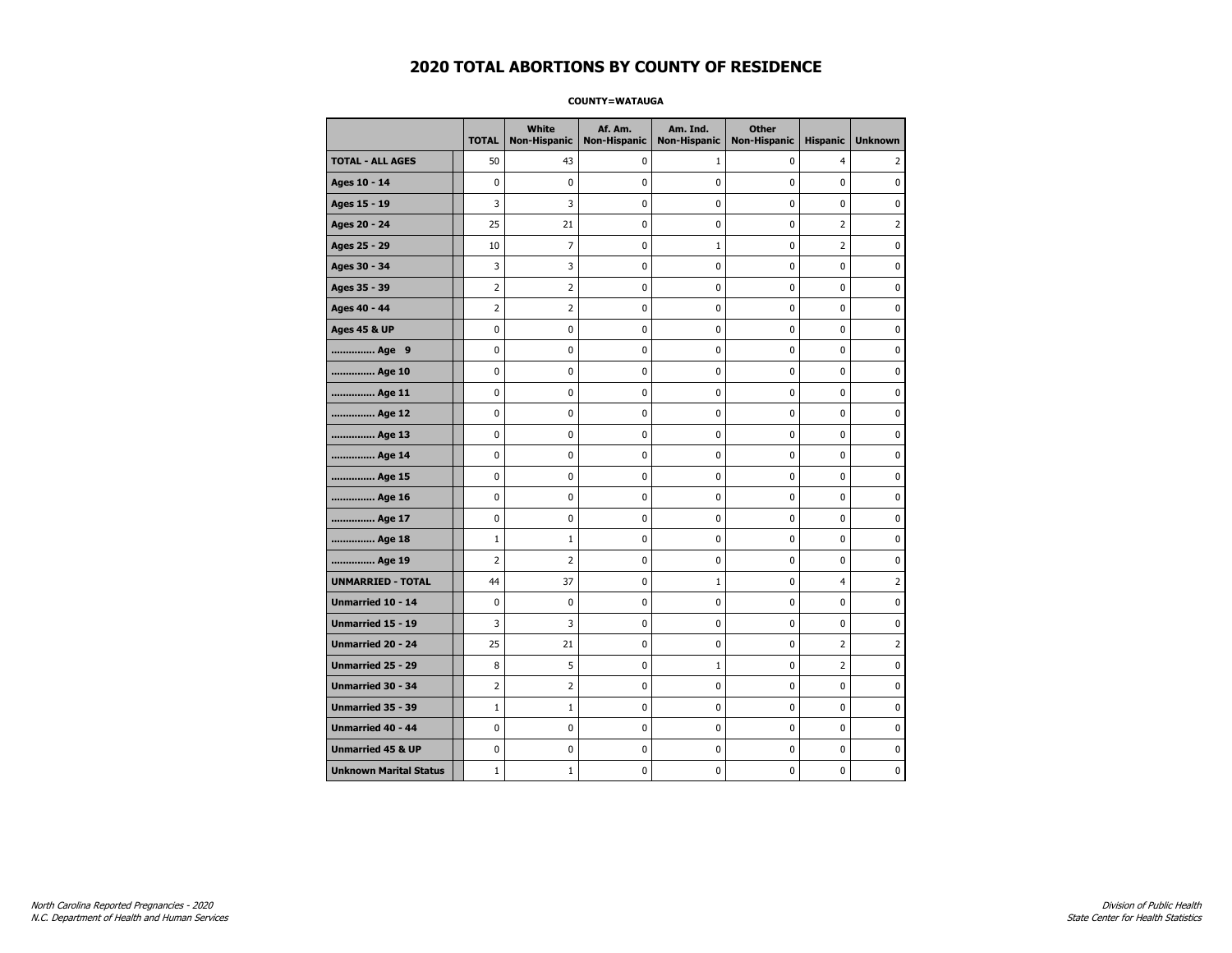#### **COUNTY=WAYNE**

|                               | <b>TOTAL</b>   | <b>White</b><br>Non-Hispanic | Af. Am.<br><b>Non-Hispanic</b> | Am. Ind.<br><b>Non-Hispanic</b> | <b>Other</b><br><b>Non-Hispanic</b> | <b>Hispanic</b> | <b>Unknown</b> |
|-------------------------------|----------------|------------------------------|--------------------------------|---------------------------------|-------------------------------------|-----------------|----------------|
| <b>TOTAL - ALL AGES</b>       | 304            | 71                           | 187                            | 0                               | 4                                   | 30              | 12             |
| Ages 10 - 14                  | $\mathbf 0$    | $\mathbf 0$                  | 0                              | $\mathbf 0$                     | $\mathbf 0$                         | $\mathbf 0$     | $\mathbf{0}$   |
| Ages 15 - 19                  | 22             | $\overline{7}$               | 10                             | 0                               | $\pmb{0}$                           | $\overline{4}$  | $1\,$          |
| Ages 20 - 24                  | 94             | 21                           | 55                             | $\pmb{0}$                       | $\overline{2}$                      | 12              | 4              |
| Ages 25 - 29                  | 86             | 19                           | 57                             | 0                               | 0                                   | 6               | 4              |
| Ages 30 - 34                  | 65             | 17                           | 43                             | 0                               | $\mathbf{1}$                        | 3               | $\mathbf{1}$   |
| Ages 35 - 39                  | 25             | 5                            | 16                             | 0                               | $\mathbf{1}$                        | $\overline{2}$  | 1              |
| Ages 40 - 44                  | 5              | 2                            | $\mathbf 1$                    | 0                               | $\pmb{0}$                           | $\overline{2}$  | 0              |
| <b>Ages 45 &amp; UP</b>       | $\pmb{0}$      | $\pmb{0}$                    | $\bf{0}$                       | $\pmb{0}$                       | $\pmb{0}$                           | $\pmb{0}$       | 0              |
| Age 9                         | 0              | 0                            | 0                              | 0                               | 0                                   | 0               | 0              |
| Age 10                        | $\mathbf 0$    | 0                            | 0                              | $\mathbf 0$                     | $\mathbf 0$                         | $\mathbf 0$     | 0              |
| Age 11                        | 0              | 0                            | 0                              | 0                               | $\mathbf 0$                         | $\mathbf 0$     | 0              |
| Age 12                        | $\pmb{0}$      | 0                            | 0                              | 0                               | $\pmb{0}$                           | 0               | 0              |
| Age 13                        | 0              | 0                            | 0                              | 0                               | 0                                   | $\mathbf 0$     | 0              |
| Age 14                        | 0              | 0                            | 0                              | 0                               | 0                                   | 0               | 0              |
| Age 15                        | $\mathbf 1$    | $\mathbf{1}$                 | 0                              | 0                               | $\mathbf 0$                         | 0               | 0              |
| Age 16                        | $\overline{2}$ | $\overline{2}$               | 0                              | $\mathbf 0$                     | $\mathbf 0$                         | $\mathbf 0$     | 0              |
| Age 17                        | $\overline{2}$ | 0                            | $\overline{2}$                 | 0                               | $\pmb{0}$                           | 0               | 0              |
| Age 18                        | 7              | 0                            | 5                              | $\pmb{0}$                       | 0                                   | $\overline{2}$  | 0              |
| Age 19                        | 10             | 4                            | 3                              | $\pmb{0}$                       | 0                                   | $\overline{2}$  | $\mathbf{1}$   |
| <b>UNMARRIED - TOTAL</b>      | 237            | 49                           | 155                            | 0                               | $\overline{2}$                      | 20              | 11             |
| Unmarried 10 - 14             | $\mathbf 0$    | 0                            | 0                              | $\mathbf 0$                     | $\mathbf 0$                         | $\mathbf 0$     | 0              |
| Unmarried 15 - 19             | 17             | $\overline{7}$               | $\overline{7}$                 | $\pmb{0}$                       | $\pmb{0}$                           | $\mathbf 2$     | $\mathbf 1$    |
| Unmarried 20 - 24             | 81             | 19                           | 48                             | 0                               | $\mathbf{1}$                        | 9               | 4              |
| <b>Unmarried 25 - 29</b>      | 72             | 11                           | 52                             | $\pmb{0}$                       | $\mathbf 0$                         | 5               | 4              |
| Unmarried 30 - 34             | 41             | 9                            | 30                             | $\pmb{0}$                       | $\pmb{0}$                           | $1\,$           | $\mathbf{1}$   |
| <b>Unmarried 35 - 39</b>      | 17             | $\overline{2}$               | 13                             | 0                               | $\mathbf{1}$                        | $\mathbf{1}$    | $\pmb{0}$      |
| Unmarried 40 - 44             | 3              | $\mathbf 1$                  | $\mathbf{1}$                   | $\pmb{0}$                       | $\pmb{0}$                           | $\mathbf 1$     | 0              |
| <b>Unmarried 45 &amp; UP</b>  | 0              | 0                            | 0                              | 0                               | 0                                   | 0               | 0              |
| <b>Unknown Marital Status</b> | 22             | 2                            | 17                             | 0                               | $\mathbf{1}$                        | $\mathbf 1$     | 1              |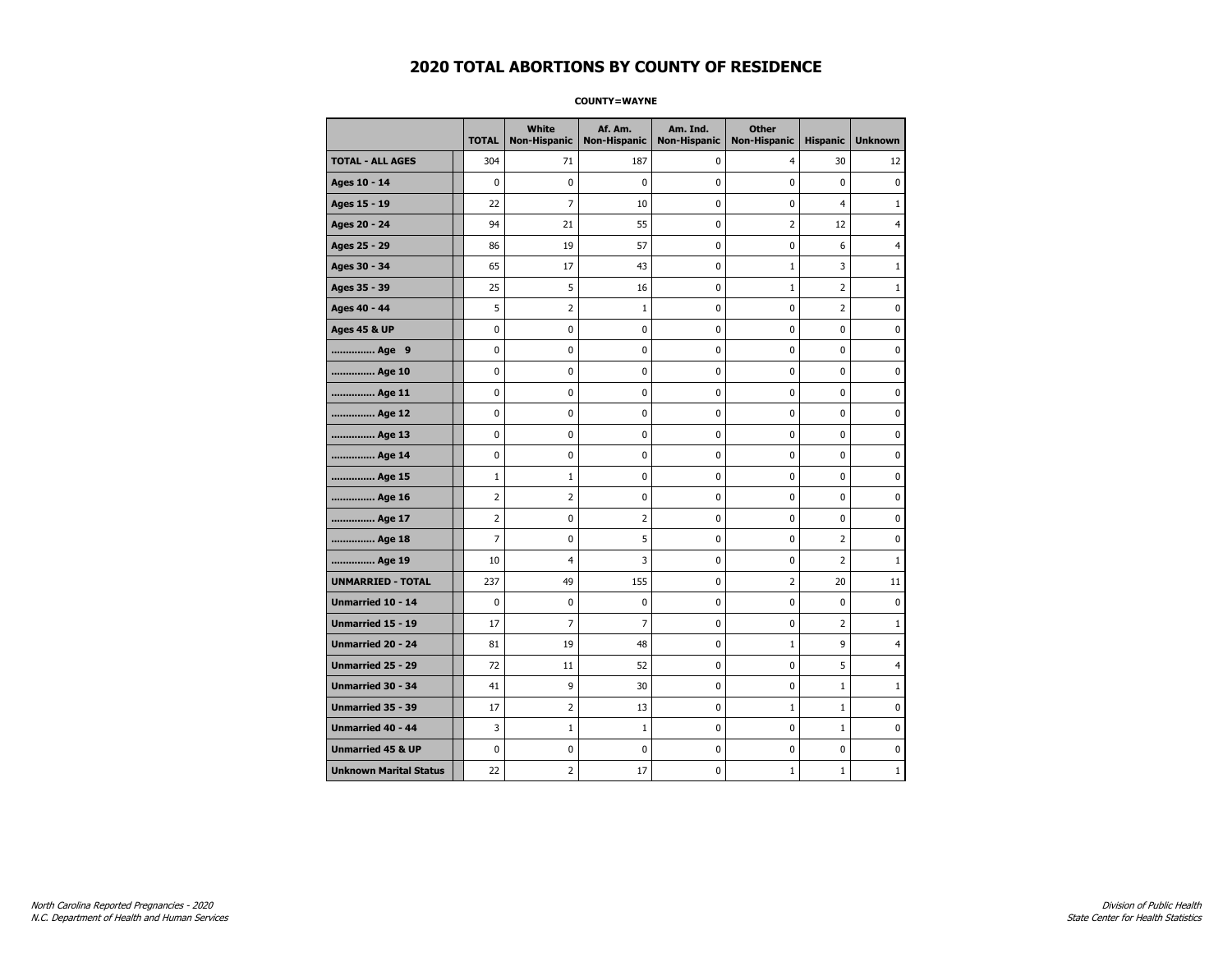**COUNTY=WILKES** 

|                               | <b>TOTAL</b>   | <b>White</b><br>Non-Hispanic | Af. Am.<br><b>Non-Hispanic</b> | Am. Ind.<br><b>Non-Hispanic</b> | <b>Other</b><br><b>Non-Hispanic</b> | <b>Hispanic</b> | <b>Unknown</b> |
|-------------------------------|----------------|------------------------------|--------------------------------|---------------------------------|-------------------------------------|-----------------|----------------|
| <b>TOTAL - ALL AGES</b>       | 61             | 44                           | 3                              | 0                               | 2                                   | 10              | 2              |
| Ages 10 - 14                  | $\mathbf 0$    | 0                            | 0                              | $\pmb{0}$                       | $\mathbf 0$                         | $\mathbf 0$     | 0              |
| Ages 15 - 19                  | $\overline{7}$ | 6                            | 0                              | $\mathbf 0$                     | $\mathbf 0$                         | $\mathbf{1}$    | $\mathbf 0$    |
| Ages 20 - 24                  | 16             | 11                           | 2                              | 0                               | $\pmb{0}$                           | 3               | 0              |
| Ages 25 - 29                  | 19             | 17                           | 0                              | 0                               | $\mathbf 0$                         | $\mathbf{1}$    | $1\,$          |
| Ages 30 - 34                  | 9              | 4                            | 0                              | 0                               | $\mathbf{1}$                        | 3               | $\mathbf{1}$   |
| Ages 35 - 39                  | 5              | $\overline{4}$               | 1                              | 0                               | 0                                   | 0               | 0              |
| Ages 40 - 44                  | $\overline{2}$ | $\mathbf{1}$                 | 0                              | $\mathbf 0$                     | $\mathbf{1}$                        | 0               | $\mathbf 0$    |
| <b>Ages 45 &amp; UP</b>       | $\pmb{0}$      | 0                            | $\bf{0}$                       | $\pmb{0}$                       | 0                                   | 0               | 0              |
| Age 9                         | 0              | 0                            | 0                              | 0                               | 0                                   | 0               | 0              |
| Age 10                        | $\mathbf 0$    | 0                            | 0                              | 0                               | 0                                   | 0               | 0              |
| Age 11                        | $\mathbf 0$    | 0                            | 0                              | 0                               | 0                                   | 0               | 0              |
| Age 12                        | $\mathbf 0$    | 0                            | 0                              | $\mathbf 0$                     | 0                                   | $\mathbf 0$     | 0              |
| Age 13                        | $\pmb{0}$      | 0                            | 0                              | $\pmb{0}$                       | 0                                   | 0               | 0              |
| Age 14                        | 0              | 0                            | 0                              | 0                               | 0                                   | 0               | 0              |
| Age 15                        | $\mathbf 0$    | 0                            | 0                              | $\mathbf 0$                     | 0                                   | 0               | 0              |
| Age 16                        | $\mathbf{1}$   | $\mathbf{1}$                 | 0                              | 0                               | 0                                   | 0               | 0              |
| Age 17                        | $\mathbf 0$    | 0                            | 0                              | $\mathbf 0$                     | 0                                   | 0               | 0              |
| Age 18                        | $\mathbf{1}$   | $\mathbf 1$                  | 0                              | 0                               | 0                                   | 0               | $\pmb{0}$      |
| Age 19                        | 5              | 4                            | 0                              | 0                               | 0                                   | $\mathbf{1}$    | 0              |
| <b>UNMARRIED - TOTAL</b>      | 51             | 37                           | 2                              | 0                               | $\mathbf{1}$                        | 9               | $\overline{2}$ |
| Unmarried 10 - 14             | $\mathbf 0$    | 0                            | 0                              | 0                               | 0                                   | 0               | 0              |
| <b>Unmarried 15 - 19</b>      | $\overline{7}$ | 6                            | 0                              | 0                               | 0                                   | $\mathbf{1}$    | 0              |
| Unmarried 20 - 24             | 14             | 9                            | 2                              | 0                               | $\pmb{0}$                           | 3               | $\pmb{0}$      |
| Unmarried 25 - 29             | 16             | 14                           | 0                              | 0                               | 0                                   | $\mathbf{1}$    | $\mathbf{1}$   |
| <b>Unmarried 30 - 34</b>      | 6              | $\overline{2}$               | 0                              | 0                               | 0                                   | 3               | $\mathbf{1}$   |
| Unmarried 35 - 39             | 4              | $\overline{4}$               | 0                              | 0                               | $\mathbf 0$                         | 0               | $\mathbf 0$    |
| <b>Unmarried 40 - 44</b>      | $\overline{2}$ | $1\,$                        | $\pmb{0}$                      | $\pmb{0}$                       | $1\,$                               | $\pmb{0}$       | $\pmb{0}$      |
| <b>Unmarried 45 &amp; UP</b>  | 0              | 0                            | 0                              | 0                               | 0                                   | 0               | 0              |
| <b>Unknown Marital Status</b> | $\mathbf{1}$   | $\mathbf{1}$                 | 0                              | 0                               | 0                                   | 0               | 0              |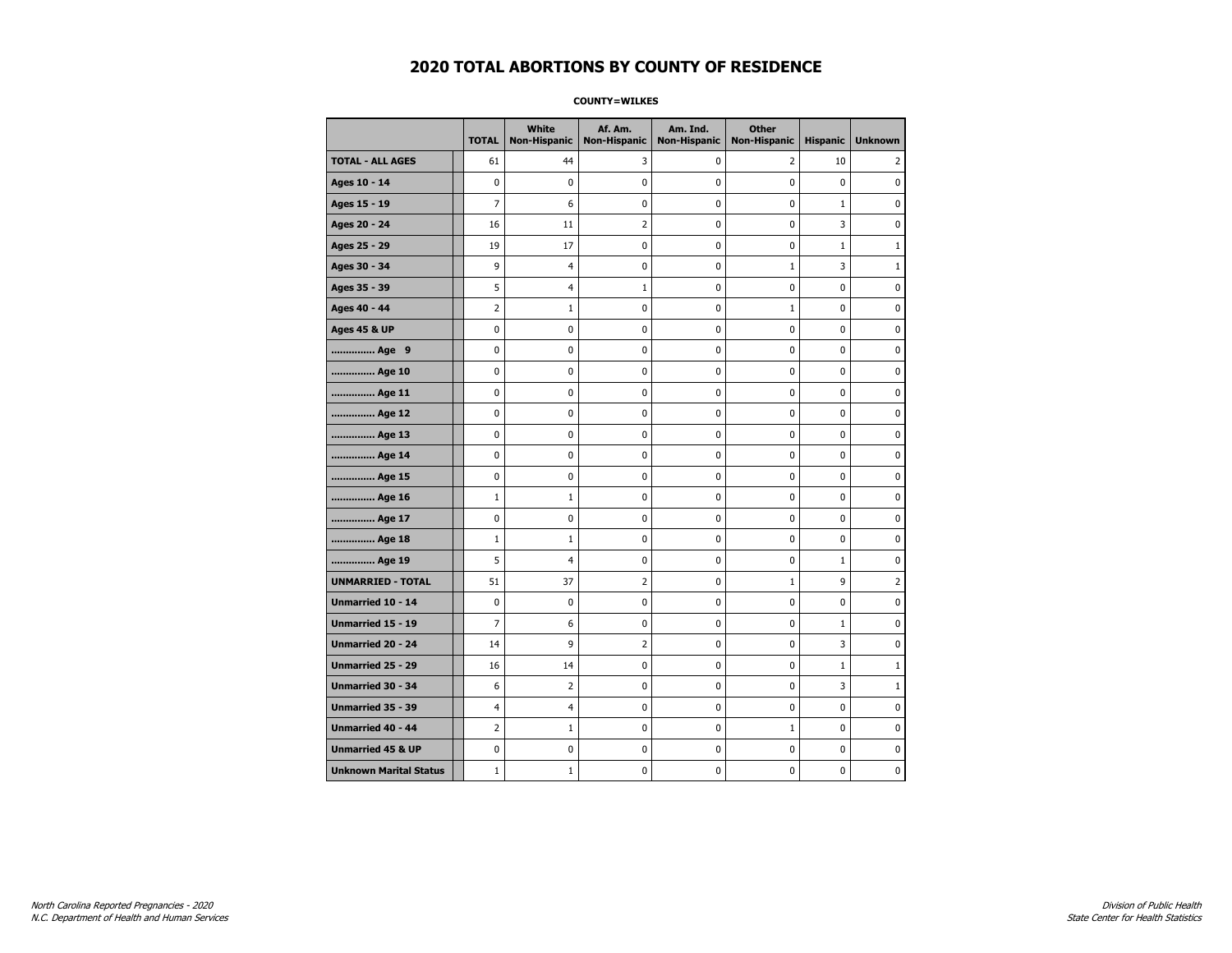#### **COUNTY=WILSON**

|                               | <b>TOTAL</b>   | White<br>Non-Hispanic | Af. Am.<br><b>Non-Hispanic</b> | Am. Ind.<br><b>Non-Hispanic</b> | <b>Other</b><br><b>Non-Hispanic</b> | <b>Hispanic</b> | <b>Unknown</b> |
|-------------------------------|----------------|-----------------------|--------------------------------|---------------------------------|-------------------------------------|-----------------|----------------|
| <b>TOTAL - ALL AGES</b>       | 249            | 29                    | 182                            | 3                               | 2                                   | 24              | 9              |
| Ages 10 - 14                  | $\mathbf{1}$   | 0                     | $\mathbf{1}$                   | $\mathbf 0$                     | $\mathbf 0$                         | $\mathbf 0$     | $\mathbf 0$    |
| Ages 15 - 19                  | 16             | $1\,$                 | 11                             | 0                               | 0                                   | 3               | $\mathbf{1}$   |
| Ages 20 - 24                  | 66             | 6                     | 47                             | $\overline{2}$                  | 0                                   | $\overline{7}$  | 4              |
| Ages 25 - 29                  | 89             | 8                     | 75                             | 0                               | 0                                   | 3               | 3              |
| Ages 30 - 34                  | 43             | 6                     | 25                             | 0                               | $\mathbf{1}$                        | 10              | $\mathbf{1}$   |
| Ages 35 - 39                  | 23             | 5                     | 15                             | 1                               | 1                                   | 1               | 0              |
| Ages 40 - 44                  | 5              | $\overline{2}$        | 3                              | 0                               | 0                                   | 0               | 0              |
| <b>Ages 45 &amp; UP</b>       | $\pmb{0}$      | 0                     | $\pmb{0}$                      | $\pmb{0}$                       | $\pmb{0}$                           | 0               | 0              |
| Age 9                         | 0              | 0                     | 0                              | 0                               | 0                                   | 0               | 0              |
| Age 10                        | $\mathbf 0$    | 0                     | 0                              | $\mathbf 0$                     | 0                                   | 0               | 0              |
| Age 11                        | $\mathbf 0$    | 0                     | $\mathbf 0$                    | $\mathbf 0$                     | $\mathbf 0$                         | 0               | 0              |
| Age 12                        | $\mathbf{1}$   | 0                     | 1                              | 0                               | 0                                   | 0               | 0              |
| Age 13                        | $\mathbf 0$    | 0                     | 0                              | $\mathbf 0$                     | 0                                   | 0               | 0              |
| Age 14                        | 0              | 0                     | 0                              | 0                               | 0                                   | 0               | 0              |
| Age 15                        | 2              | 0                     | 2                              | 0                               | $\mathbf 0$                         | 0               | 0              |
| Age 16                        | $\mathbf{1}$   | 0                     | 0                              | $\mathbf 0$                     | 0                                   | $\mathbf{1}$    | 0              |
| Age 17                        | $\overline{4}$ | $\mathbf 0$           | 3                              | 0                               | 0                                   | 0               | $\mathbf{1}$   |
| Age 18                        | 3              | $\mathbf{1}$          | $\mathbf{1}$                   | $\pmb{0}$                       | 0                                   | $\mathbf{1}$    | 0              |
| Age 19                        | 6              | 0                     | 5                              | 0                               | 0                                   | $\mathbf{1}$    | 0              |
| <b>UNMARRIED - TOTAL</b>      | 209            | 21                    | 154                            | 3                               | $\overline{2}$                      | 21              | 8              |
| Unmarried 10 - 14             | $\mathbf 0$    | 0                     | $\mathbf 0$                    | $\mathbf 0$                     | 0                                   | $\mathbf 0$     | 0              |
| Unmarried 15 - 19             | 15             | $\mathbf 1$           | 10                             | $\pmb{0}$                       | $\pmb{0}$                           | 3               | $\mathbf 1$    |
| <b>Unmarried 20 - 24</b>      | 62             | 5                     | 44                             | 2                               | 0                                   | 7               | 4              |
| Unmarried 25 - 29             | 70             | 8                     | 57                             | 0                               | 0                                   | 3               | $\overline{2}$ |
| <b>Unmarried 30 - 34</b>      | 36             | 4                     | 23                             | $\pmb{0}$                       | $\mathbf{1}$                        | $\overline{7}$  | $\mathbf{1}$   |
| <b>Unmarried 35 - 39</b>      | 20             | 3                     | 14                             | $\mathbf{1}$                    | $\mathbf{1}$                        | $\mathbf{1}$    | 0              |
| <b>Unmarried 40 - 44</b>      | 3              | $\mathbf 0$           | 3                              | 0                               | 0                                   | 0               | $\bf{0}$       |
| <b>Unmarried 45 &amp; UP</b>  | $\mathbf 0$    | 0                     | 0                              | 0                               | 0                                   | 0               | 0              |
| <b>Unknown Marital Status</b> | 25             | 2                     | 21                             | 0                               | 0                                   | $\mathbf{1}$    | $\mathbf 1$    |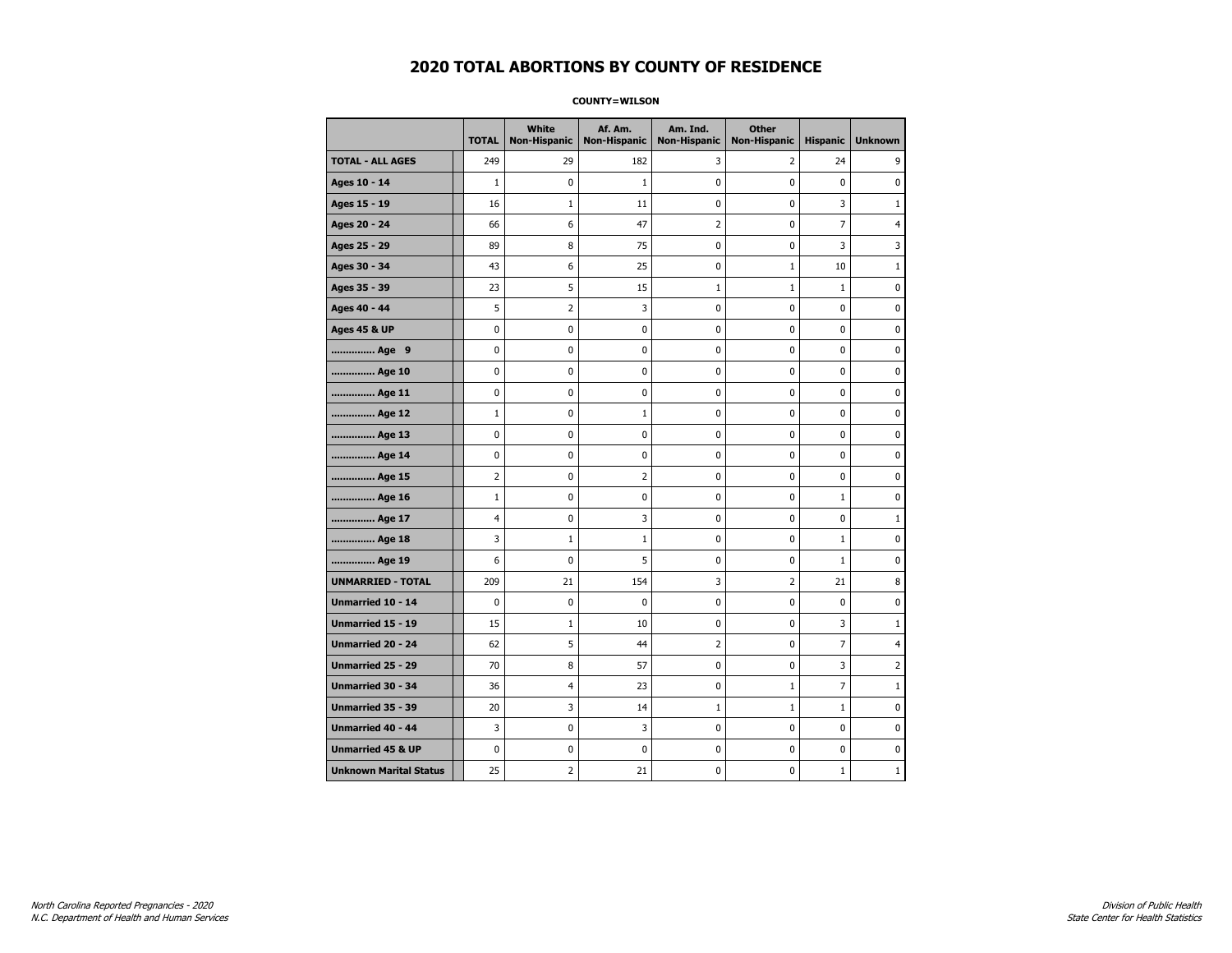**COUNTY=YADKIN** 

|                               | <b>TOTAL</b>   | <b>White</b><br>Non-Hispanic | Af. Am.<br><b>Non-Hispanic</b> | Am. Ind.<br><b>Non-Hispanic</b> | <b>Other</b><br>Non-Hispanic | <b>Hispanic</b> | <b>Unknown</b> |
|-------------------------------|----------------|------------------------------|--------------------------------|---------------------------------|------------------------------|-----------------|----------------|
| <b>TOTAL - ALL AGES</b>       | 38             | 24                           | 3                              | 0                               | 0                            | 9               | 2              |
| Ages 10 - 14                  | $\mathbf 0$    | 0                            | 0                              | 0                               | $\mathbf 0$                  | 0               | 0              |
| Ages 15 - 19                  | 5              | 5                            | 0                              | $\mathbf 0$                     | $\mathbf 0$                  | 0               | 0              |
| Ages 20 - 24                  | 9              | 6                            | 0                              | 0                               | 0                            | 3               | 0              |
| Ages 25 - 29                  | 9              | 3                            | $\mathbf{1}$                   | 0                               | $\mathbf 0$                  | 3               | $\overline{2}$ |
| Ages 30 - 34                  | 8              | 5                            | $\mathbf{1}$                   | 0                               | 0                            | 2               | 0              |
| Ages 35 - 39                  | 5              | 4                            | 1                              | 0                               | 0                            | 0               | 0              |
| Ages 40 - 44                  | $\mathbf{1}$   | 0                            | 0                              | $\mathbf 0$                     | $\mathbf 0$                  | $\mathbf{1}$    | $\mathbf 0$    |
| <b>Ages 45 &amp; UP</b>       | 0              | 0                            | 0                              | 0                               | 0                            | 0               | 0              |
| Age 9                         | $\mathbf 0$    | 0                            | 0                              | $\mathbf 0$                     | $\mathbf 0$                  | 0               | $\mathbf 0$    |
| Age 10                        | 0              | 0                            | 0                              | 0                               | 0                            | 0               | 0              |
| Age 11                        | $\mathbf 0$    | 0                            | 0                              | 0                               | 0                            | 0               | 0              |
| Age 12                        | $\mathbf 0$    | 0                            | 0                              | 0                               | 0                            | 0               | 0              |
| Age 13                        | 0              | 0                            | 0                              | 0                               | 0                            | 0               | 0              |
| Age 14                        | 0              | 0                            | 0                              | 0                               | 0                            | 0               | 0              |
| Age 15                        | $\mathbf{1}$   | $1\,$                        | 0                              | 0                               | 0                            | 0               | $\pmb{0}$      |
| Age 16                        | $\mathbf 0$    | $\mathbf 0$                  | $\bf{0}$                       | $\pmb{0}$                       | $\mathbf 0$                  | 0               | $\pmb{0}$      |
| Age 17                        | $\mathbf 0$    | 0                            | 0                              | 0                               | 0                            | 0               | 0              |
| Age 18                        | 3              | 3                            | 0                              | $\mathbf 0$                     | $\mathbf 0$                  | $\mathbf 0$     | $\pmb{0}$      |
| Age 19                        | $\mathbf{1}$   | 1                            | 0                              | 0                               | 0                            | 0               | 0              |
| <b>UNMARRIED - TOTAL</b>      | 28             | 17                           | 3                              | 0                               | $\mathbf 0$                  | 6               | $\overline{2}$ |
| Unmarried 10 - 14             | 0              | 0                            | 0                              | 0                               | 0                            | 0               | 0              |
| Unmarried 15 - 19             | 5              | 5                            | 0                              | $\pmb{0}$                       | 0                            | 0               | $\pmb{0}$      |
| Unmarried 20 - 24             | 8              | 5                            | 0                              | 0                               | $\mathbf 0$                  | 3               | 0              |
| Unmarried 25 - 29             | 8              | 3                            | 1                              | 0                               | 0                            | 2               | $\overline{2}$ |
| <b>Unmarried 30 - 34</b>      | 3              | $\mathbf{1}$                 | $\mathbf{1}$                   | 0                               | 0                            | $\mathbf{1}$    | $\mathbf 0$    |
| <b>Unmarried 35 - 39</b>      | 3              | $\overline{2}$               | $\mathbf{1}$                   | $\mathbf 0$                     | $\mathbf 0$                  | 0               | $\mathbf 0$    |
| <b>Unmarried 40 - 44</b>      | $\mathbf 0$    | $\pmb{0}$                    | $\pmb{0}$                      | $\pmb{0}$                       | $\pmb{0}$                    | $\pmb{0}$       | $\pmb{0}$      |
| <b>Unmarried 45 &amp; UP</b>  | 0              | 0                            | 0                              | 0                               | 0                            | 0               | 0              |
| <b>Unknown Marital Status</b> | $\overline{2}$ | 2                            | 0                              | 0                               | 0                            | 0               | 0              |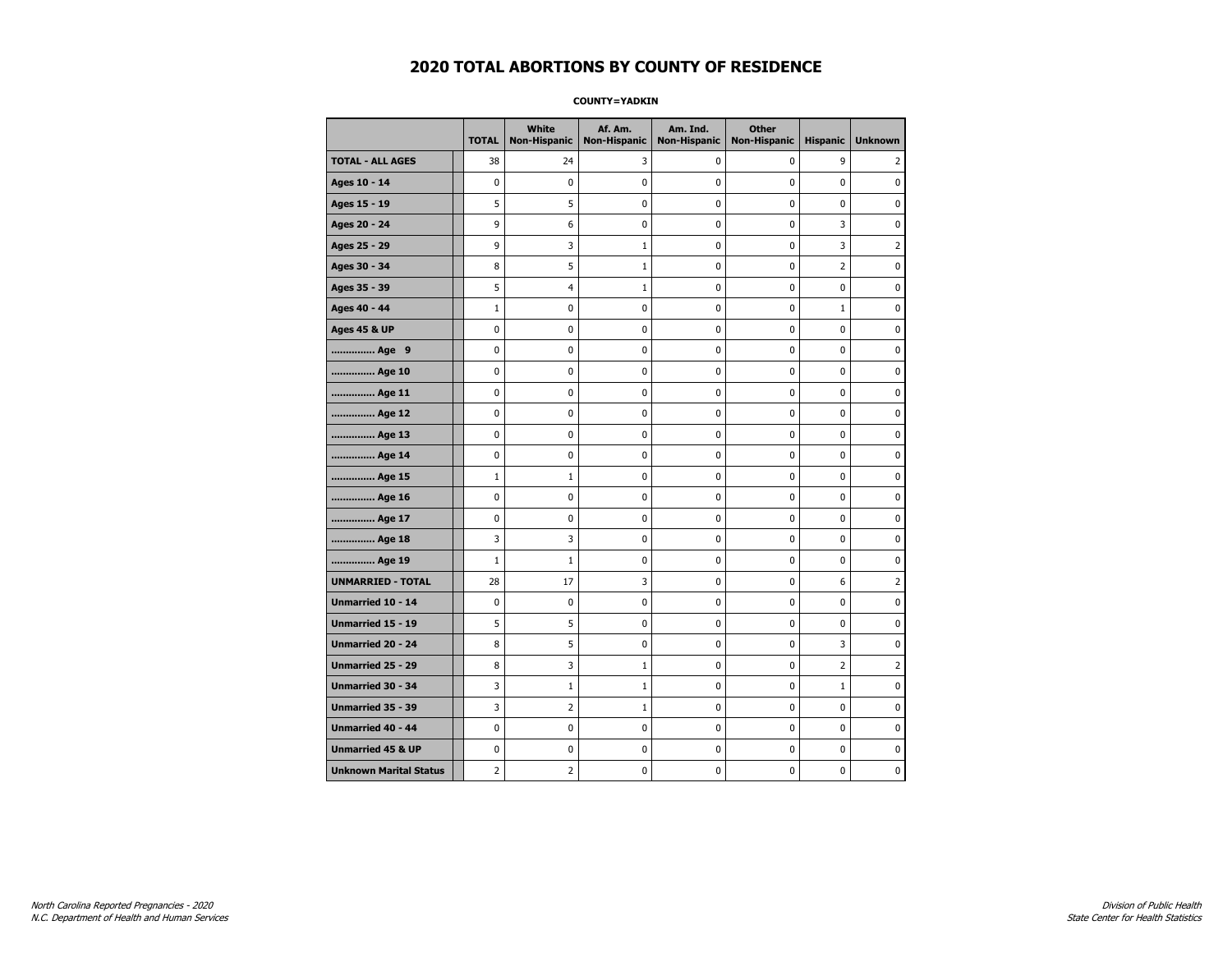**COUNTY=YANCEY** 

|                               | <b>TOTAL</b> | White<br><b>Non-Hispanic</b> | Af. Am.<br><b>Non-Hispanic</b> | Am. Ind.<br><b>Non-Hispanic</b> | <b>Other</b><br><b>Non-Hispanic</b> | <b>Hispanic</b> | <b>Unknown</b> |
|-------------------------------|--------------|------------------------------|--------------------------------|---------------------------------|-------------------------------------|-----------------|----------------|
| <b>TOTAL - ALL AGES</b>       | 13           | 10                           | 0                              | $\mathbf 0$                     | 0                                   | 3               | 0              |
| Ages 10 - 14                  | 0            | $\mathbf{0}$                 | 0                              | $\mathbf 0$                     | 0                                   | 0               | 0              |
| Ages 15 - 19                  | 2            | $\mathbf{1}$                 | 0                              | 0                               | $\pmb{0}$                           | $\mathbf{1}$    | 0              |
| Ages 20 - 24                  | 3            | 2                            | 0                              | 0                               | 0                                   | $\mathbf 1$     | 0              |
| Ages 25 - 29                  | 3            | 3                            | 0                              | 0                               | 0                                   | 0               | $\mathbf 0$    |
| Ages 30 - 34                  | $\mathbf{1}$ | 1                            | 0                              | 0                               | $\pmb{0}$                           | 0               | $\mathbf 0$    |
| Ages 35 - 39                  | $\mathbf{1}$ | 0                            | 0                              | 0                               | 0                                   | $\mathbf{1}$    | $\mathbf 0$    |
| Ages 40 - 44                  | $\mathbf{1}$ | $\mathbf{1}$                 | 0                              | 0                               | $\pmb{0}$                           | 0               | $\pmb{0}$      |
| <b>Ages 45 &amp; UP</b>       | 0            | 0                            | 0                              | 0                               | 0                                   | 0               | 0              |
| Age 9                         | 0            | 0                            | 0                              | 0                               | 0                                   | 0               | $\mathbf 0$    |
| Age 10                        | 0            | 0                            | 0                              | 0                               | $\mathbf 0$                         | 0               | $\mathbf 0$    |
| Age 11                        | 0            | 0                            | 0                              | 0                               | $\pmb{0}$                           | 0               | 0              |
| Age 12                        | 0            | 0                            | 0                              | 0                               | 0                                   | 0               | 0              |
| Age 13                        | 0            | 0                            | 0                              | 0                               | 0                                   | 0               | $\mathbf 0$    |
| Age 14                        | 0            | 0                            | 0                              | 0                               | $\pmb{0}$                           | 0               | $\mathbf 0$    |
| Age 15                        | 0            | 0                            | 0                              | 0                               | $\pmb{0}$                           | 0               | 0              |
| Age 16                        | 0            | 0                            | 0                              | 0                               | 0                                   | 0               | 0              |
| Age 17                        | $\mathbf{1}$ | 1                            | 0                              | 0                               | 0                                   | 0               | 0              |
| Age 18                        | $\mathbf{1}$ | 0                            | 0                              | 0                               | $\mathbf 0$                         | $\mathbf{1}$    | $\mathbf 0$    |
| Age 19                        | 0            | 0                            | 0                              | 0                               | $\pmb{0}$                           | 0               | 0              |
| <b>UNMARRIED - TOTAL</b>      | 10           | 7                            | 0                              | 0                               | 0                                   | 3               | 0              |
| Unmarried 10 - 14             | 0            | 0                            | 0                              | 0                               | $\pmb{0}$                           | 0               | $\mathbf 0$    |
| <b>Unmarried 15 - 19</b>      | $\mathbf{1}$ | 0                            | 0                              | 0                               | 0                                   | $\mathbf{1}$    | $\mathbf 0$    |
| Unmarried 20 - 24             | 3            | 2                            | 0                              | 0                               | $\pmb{0}$                           | $\mathbf 1$     | 0              |
| Unmarried 25 - 29             | 2            | 2                            | 0                              | 0                               | 0                                   | 0               | 0              |
| Unmarried 30 - 34             | $\mathbf{1}$ | 1                            | 0                              | 0                               | 0                                   | 0               | 0              |
| Unmarried 35 - 39             | $\mathbf{1}$ | 0                            | 0                              | 0                               | $\pmb{0}$                           | $\mathbf{1}$    | $\mathbf 0$    |
| Unmarried 40 - 44             | $1\,$        | $1\,$                        | 0                              | 0                               | $\pmb{0}$                           | 0               | 0              |
| <b>Unmarried 45 &amp; UP</b>  | 0            | 0                            | 0                              | 0                               | $\pmb{0}$                           | 0               | 0              |
| <b>Unknown Marital Status</b> | $\mathbf{1}$ | 1                            | 0                              | 0                               | 0                                   | 0               | 0              |